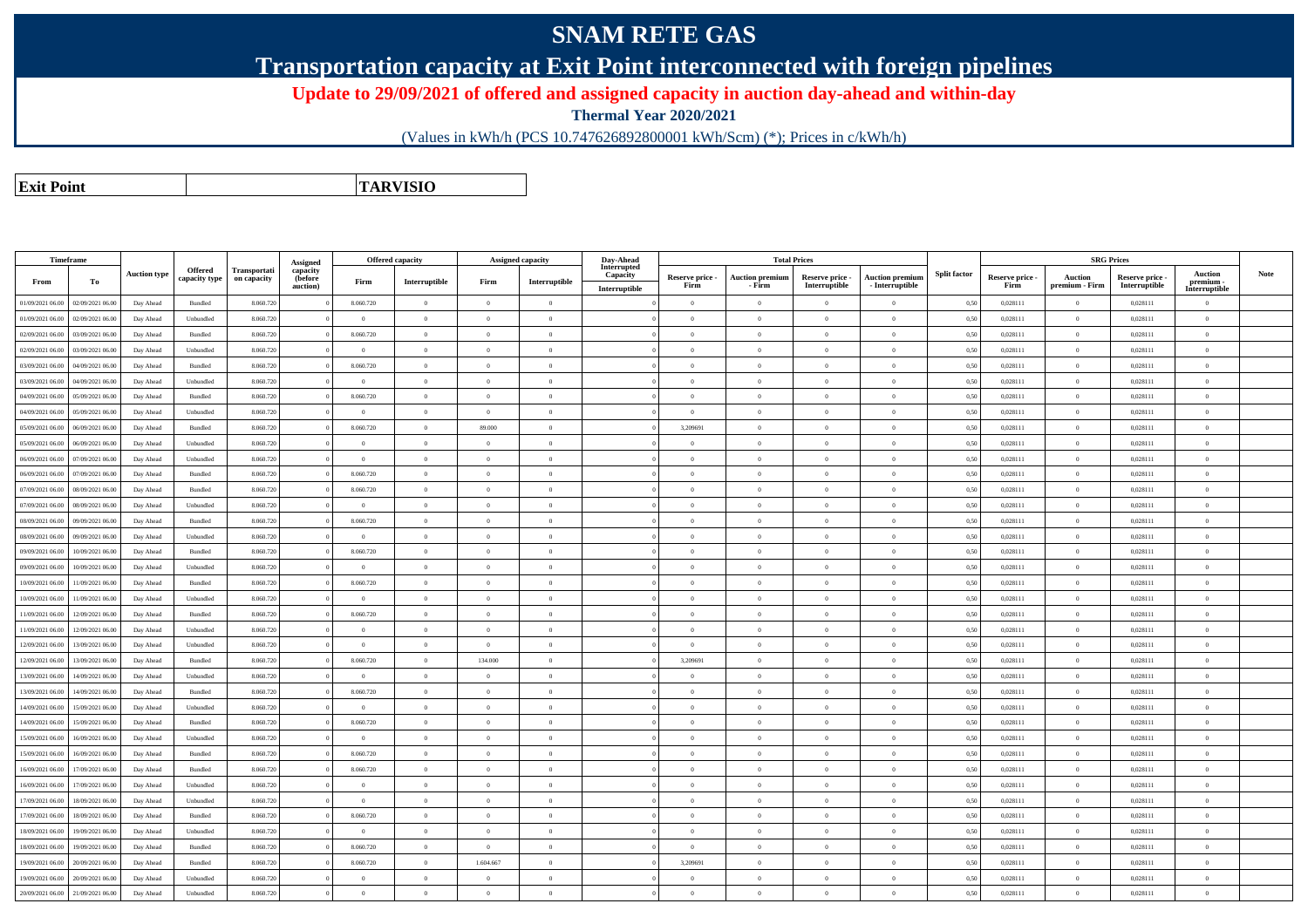| 20/09/2021 06:00                  | 21/09/2021 06:00 | Day Ahead  | Bundled   | 8.060.720 | 8.060.720      | $\Omega$       | $\Omega$       |                | $\Omega$       | $\Omega$       | $\Omega$       | $\theta$       | 0.50 | 0,028111 | $\theta$       | 0,028111       | $\theta$       |  |
|-----------------------------------|------------------|------------|-----------|-----------|----------------|----------------|----------------|----------------|----------------|----------------|----------------|----------------|------|----------|----------------|----------------|----------------|--|
| 21/09/2021 06:00                  | 22/09/2021 06:00 | Day Ahead  | Unbundled | 8.060.720 | $\theta$       | $\overline{0}$ | $\theta$       | $\overline{0}$ | $\overline{0}$ | $\bf{0}$       | $\overline{0}$ | $\overline{0}$ | 0,50 | 0,028111 | $\theta$       | 0,028111       | $\overline{0}$ |  |
| 21/09/2021 06:00                  | 22/09/2021 06:00 | Day Ahead  | Bundled   | 8.060.720 | 8.060.720      | $\overline{0}$ | $\overline{0}$ | $\overline{0}$ | $\bf{0}$       | $\bf{0}$       | $\bf{0}$       | $\bf{0}$       | 0,50 | 0,028111 | $\overline{0}$ | 0,028111       | $\overline{0}$ |  |
|                                   |                  |            |           |           |                |                |                |                |                |                |                |                |      |          | $\overline{0}$ |                |                |  |
| 22/09/2021 06:00                  | 23/09/2021 06:00 | Day Ahead  | Bundled   | 8.060.720 | 8.060.720      | $\overline{0}$ | $\overline{0}$ | $\overline{0}$ | $\overline{0}$ | $\bf{0}$       | $\overline{0}$ | $\overline{0}$ | 0.50 | 0.028111 |                | 0,028111       | $\overline{0}$ |  |
| 22/09/2021 06:00                  | 23/09/2021 06:00 | Day Ahead  | Unbundled | 8.060.720 | $\overline{0}$ | $\overline{0}$ | $\theta$       | $\overline{0}$ | $\overline{0}$ | $\bf{0}$       | $\overline{0}$ | $\bf{0}$       | 0,50 | 0,028111 | $\,$ 0 $\,$    | 0,028111       | $\overline{0}$ |  |
| 23/09/2021 06:00                  | 24/09/2021 06:00 | Day Ahead  | Bundled   | 8.060.720 | 8.060.720      | $\overline{0}$ | $\overline{0}$ | $\overline{0}$ | $\bf{0}$       | $\overline{0}$ | $\overline{0}$ | $\mathbf{0}$   | 0,50 | 0,028111 | $\overline{0}$ | 0,028111       | $\bf{0}$       |  |
| 23/09/2021 06:00                  | 24/09/2021 06:00 | Day Ahead  | Unbundled | 8.060.720 | $\overline{0}$ | $\overline{0}$ | $\overline{0}$ | $\overline{0}$ | $\overline{0}$ | $\bf{0}$       | $\overline{0}$ | $\overline{0}$ | 0.50 | 0,028111 | $\overline{0}$ | 0,028111       | $\overline{0}$ |  |
|                                   |                  |            |           |           |                |                |                |                |                |                |                |                |      |          |                |                |                |  |
| 24/09/2021 06.00                  | 25/09/2021 06:00 | Day Ahead  | Unbundled | 8.060.720 | $\theta$       | $\overline{0}$ | $\theta$       | $\overline{0}$ | $\overline{0}$ | $\bf{0}$       | $\overline{0}$ | $\bf{0}$       | 0,50 | 0,028111 | $\,$ 0 $\,$    | 0,028111       | $\overline{0}$ |  |
| 24/09/2021 06:00                  | 25/09/2021 06:00 | Day Ahead  | Bundled   | 8.060.720 | 8.060.720      | $\overline{0}$ | $\bf{0}$       | $\overline{0}$ | $\bf{0}$       | $\bf{0}$       | $\bf{0}$       | $\bf{0}$       | 0,50 | 0,028111 | $\bf{0}$       | 0,028111       | $\overline{0}$ |  |
| 25/09/2021 06:00                  | 26/09/2021 06:00 | Day Ahead  | Bundled   | 8.060.720 | 8.060.720      | $\overline{0}$ | 2.477.000      | $\overline{0}$ | 3,209691       | $\bf{0}$       | $\overline{0}$ | $\overline{0}$ | 0.50 | 0,028111 | $\overline{0}$ | 0,028111       | $\overline{0}$ |  |
| 25/09/2021 06:00                  | 26/09/2021 06:00 |            |           | 8.060.720 | $\theta$       | $\overline{0}$ | $\theta$       | $\overline{0}$ | $\overline{0}$ | $\bf{0}$       | $\overline{0}$ |                |      | 0,028111 | $\,$ 0 $\,$    | 0,028111       | $\overline{0}$ |  |
|                                   |                  | Day Ahead  | Unbundled |           |                |                |                |                |                |                |                | $\bf{0}$       | 0,50 |          |                |                |                |  |
| 26/09/2021 06:00                  | 27/09/2021 06:00 | Day Ahead  | Unbundled | 8.060.720 | 8.060.720      | $\overline{0}$ | $\bf{0}$       | $\overline{0}$ | $\overline{0}$ | $\bf{0}$       | $\overline{0}$ | $\bf{0}$       | 0,50 | 0,028111 | $\overline{0}$ | 0,028111       | $\overline{0}$ |  |
| 27/09/2021 06:00                  | 28/09/2021 06:00 | Day Ahead  | Bundled   | 8.060.720 | 8.060.720      | $\overline{0}$ | $\overline{0}$ | $\overline{0}$ | $\overline{0}$ | $\bf{0}$       | $\overline{0}$ | $\overline{0}$ | 0.50 | 0,028111 | $\overline{0}$ | 0.028111       | $\overline{0}$ |  |
| 27/09/2021 06:00                  | 28/09/2021 06:00 | Day Ahead  | Unbundled | 8.060.720 | $\theta$       | $\overline{0}$ | $\theta$       | $\overline{0}$ | $\overline{0}$ | $\bf{0}$       | $\overline{0}$ | $\overline{0}$ | 0,50 | 0,028111 | $\,$ 0 $\,$    | 0,028111       | $\overline{0}$ |  |
|                                   |                  |            |           |           |                |                |                |                |                |                |                |                |      |          |                |                |                |  |
| 28/09/2021 06:00                  | 29/09/2021 06:00 | Day Ahead  | Bundled   | 8.060.720 | 8.060.720      | $\overline{0}$ | $\overline{0}$ | $\overline{0}$ | $\overline{0}$ | $\overline{0}$ | $\overline{0}$ | $\mathbf{0}$   | 0,50 | 0,028111 | $\overline{0}$ | 0,028111       | $\bf{0}$       |  |
| 28/09/2021 06:00                  | 29/09/2021 06:00 | Day Ahead  | Unbundled | 8.060.720 | $\overline{0}$ | $\overline{0}$ | $\overline{0}$ | $\overline{0}$ | $\overline{0}$ | $\overline{0}$ | $\overline{0}$ | $\overline{0}$ | 0.50 | 0,028111 | $\overline{0}$ | 0,028111       | $\overline{0}$ |  |
| 29/09/2021 06:00                  | 30/09/2021 06:00 | Day Ahead  | Bundled   | 8.060.720 | 8.060.720      | $\overline{0}$ | $\theta$       | $\overline{0}$ | $\overline{0}$ | $\bf{0}$       | $\overline{0}$ | $\bf{0}$       | 0,50 | 0,028111 | $\,$ 0 $\,$    | 0,028111       | $\overline{0}$ |  |
| 29/09/2021 06:00                  | 30/09/2021 06:00 | Day Ahead  | Unbundled | 8.060.720 | $\bf{0}$       | $\overline{0}$ | $\overline{0}$ | $\overline{0}$ | $\overline{0}$ | $\bf{0}$       | $\overline{0}$ | $\bf{0}$       | 0,50 | 0,028111 | $\overline{0}$ | 0,028111       | $\overline{0}$ |  |
| 30/09/2021 06:00                  | 01/10/2021 06:00 |            | Unbundled | 8.060.720 | $\overline{0}$ | $\overline{0}$ | $\overline{0}$ | $\overline{0}$ | $\overline{0}$ | $\overline{0}$ | $\overline{0}$ | $\overline{0}$ | 0.50 | 0,028111 | $\overline{0}$ | 0,028111       | $\overline{0}$ |  |
|                                   |                  | Day Ahead  |           |           |                |                |                |                |                |                |                |                |      |          |                |                |                |  |
| 30/09/2021 06:00                  | 01/10/2021 06:00 | Day Ahead  | Bundled   | 8.060.720 | 8.060.720      | $\overline{0}$ | $\theta$       | $\overline{0}$ | $\overline{0}$ | $\bf{0}$       | $\overline{0}$ | $\bf{0}$       | 0,50 | 0,028111 | $\,$ 0 $\,$    | 0,028111       | $\overline{0}$ |  |
| 01/09/2021 06:00                  | 02/09/2021 06:00 | Within Day | Bundled   | 8.060.720 | 8.060.720      | $\overline{0}$ | $\overline{0}$ | $\overline{0}$ | $\overline{0}$ | $\bf{0}$       | $\overline{0}$ | $\bf{0}$       | 0,50 | 2,811091 | $\bf{0}$       | $\overline{0}$ | $\overline{0}$ |  |
| 01/09/2021 07:00                  | 02/09/2021 06:00 | Within Day | Bundled   | 8.060.720 | 8.060.720      | $\overline{0}$ | $\overline{0}$ | $\overline{0}$ | $\overline{0}$ | $\bf{0}$       | $\overline{0}$ | $\overline{0}$ | 0.50 | 2,693962 | $\theta$       | $\overline{0}$ | $\overline{0}$ |  |
|                                   |                  |            |           |           |                | $\overline{0}$ | $\theta$       |                |                |                |                |                |      |          | $\theta$       | $\overline{0}$ |                |  |
| 01/09/2021 08:00                  | 02/09/2021 06:00 | Within Day | Bundled   | 8.060.720 | 8.060.720      |                |                | $\overline{0}$ | $\overline{0}$ | $\bf{0}$       | $\overline{0}$ | $\bf{0}$       | 0,50 | 2,576833 |                |                | $\overline{0}$ |  |
| 01/09/2021 09:00                  | 02/09/2021 06:00 | Within Day | Bundled   | 8.060.720 | 8.060.720      | $\overline{0}$ | $\bf{0}$       | $\overline{0}$ | $\overline{0}$ | $\overline{0}$ | $\overline{0}$ | $\mathbf{0}$   | 0,50 | 2,459705 | $\overline{0}$ | $\overline{0}$ | $\bf{0}$       |  |
| 01/09/2021 10:00                  | 02/09/2021 06:00 | Within Dav | Bundled   | 8.060.720 | 8.060.720      | $\overline{0}$ | $\overline{0}$ | $\overline{0}$ | $\overline{0}$ | $\overline{0}$ | $\overline{0}$ | $\overline{0}$ | 0.50 | 2,342576 | $\theta$       | $\theta$       | $\overline{0}$ |  |
| 01/09/2021 11:00                  | 02/09/2021 06:00 | Within Day | Bundled   | 8.060.720 | 8.060.720      | $\overline{0}$ | $\theta$       | $\overline{0}$ | $\overline{0}$ | $\bf{0}$       | $\overline{0}$ | $\bf{0}$       | 0,50 | 2,225447 | $\theta$       | $\theta$       | $\overline{0}$ |  |
|                                   |                  |            |           |           |                |                |                |                |                |                |                |                |      |          |                |                |                |  |
| 01/09/2021 12:00                  | 02/09/2021 06:00 | Within Day | Bundled   | 8.060.720 | 8.060.720      | $\overline{0}$ | $\overline{0}$ | $\overline{0}$ | $\overline{0}$ | $\bf{0}$       | $\overline{0}$ | $\bf{0}$       | 0,50 | 2,108318 | $\,0\,$        | $\overline{0}$ | $\overline{0}$ |  |
| 01/09/2021 13:00                  | 02/09/2021 06:00 | Within Day | Bundled   | 8.060.720 | 8.060.720      | $\overline{0}$ | $\overline{0}$ | $\overline{0}$ | $\overline{0}$ | $\overline{0}$ | $\overline{0}$ | $\overline{0}$ | 0.50 | 1,991189 | $\theta$       | $\overline{0}$ | $\overline{0}$ |  |
| 01/09/2021 14:00                  | 02/09/2021 06:00 | Within Day | Bundled   | 8.060.720 | 8.060.720      | $\overline{0}$ | $\theta$       | $\overline{0}$ | $\overline{0}$ | $\bf{0}$       | $\overline{0}$ | $\bf{0}$       | 0,50 | 1,874061 | $\,$ 0 $\,$    | $\overline{0}$ | $\overline{0}$ |  |
| 01/09/2021 15:00                  | 02/09/2021 06:00 | Within Day | Bundled   | 8.060.720 | 8.060.720      | $\overline{0}$ | $\overline{0}$ | $\overline{0}$ | $\bf{0}$       | $\bf{0}$       | $\bf{0}$       | $\bf{0}$       | 0,50 | 1,756932 | $\bf{0}$       | $\overline{0}$ | $\overline{0}$ |  |
|                                   |                  |            |           |           |                |                |                |                |                |                |                |                |      |          |                |                |                |  |
| 01/09/2021 16:00                  | 02/09/2021 06:00 | Within Day | Bundled   | 8.060.720 | 8.060.720      | $\overline{0}$ | $\Omega$       | $\Omega$       | $\Omega$       | $\Omega$       | $\Omega$       | $\overline{0}$ | 0,50 | 1,639803 | $\,0\,$        | $\Omega$       | $\theta$       |  |
| 01/09/2021 17:00                  | 02/09/2021 06:00 | Within Day | Bundled   | 8.060.720 | 8.060.720      | $\overline{0}$ | $\theta$       | $\overline{0}$ | $\overline{0}$ | $\bf{0}$       | $\overline{0}$ | $\bf{0}$       | 0,50 | 1,522674 | $\theta$       | $\theta$       | $\overline{0}$ |  |
| 01/09/2021 18:00                  | 02/09/2021 06:00 | Within Day | Bundled   | 8.060.720 | 8.060.720      | $\overline{0}$ | $\bf{0}$       | $\overline{0}$ | $\bf{0}$       | $\bf{0}$       | $\overline{0}$ | $\mathbf{0}$   | 0,50 | 1,405546 | $\overline{0}$ | $\overline{0}$ | $\bf{0}$       |  |
| 01/09/2021 19:00                  | 02/09/2021 06:00 | Within Day | Bundled   | 8.060.720 | 8.060.720      | $\overline{0}$ | $\Omega$       | $\Omega$       | $\Omega$       | $\Omega$       | $\Omega$       | $\overline{0}$ | 0.50 | 1,288417 | $\theta$       | $\theta$       | $\theta$       |  |
| 01/09/2021 20:00                  | 02/09/2021 06:00 |            |           | 8.060.720 | 8.060.720      | $\overline{0}$ | $\theta$       | $\overline{0}$ | $\overline{0}$ | $\bf{0}$       | $\overline{0}$ |                |      | 1,171288 | $\theta$       | $\theta$       | $\overline{0}$ |  |
|                                   |                  | Within Day | Bundled   |           |                |                |                |                |                |                |                | $\bf{0}$       | 0,50 |          |                |                |                |  |
| 01/09/2021 21.00                  | 02/09/2021 06:00 | Within Day | Bundled   | 8.060.720 | 8.060.720      | $\overline{0}$ | $\overline{0}$ | $\overline{0}$ | $\bf{0}$       | $\bf{0}$       | $\bf{0}$       | $\bf{0}$       | 0,50 | 1,054159 | $\,0\,$        | $\overline{0}$ | $\overline{0}$ |  |
| 01/09/2021 22.00                  | 02/09/2021 06:00 | Within Day | Bundled   | 8.060.720 | 8.060.720      | $\overline{0}$ | $\Omega$       | $\Omega$       | $\Omega$       | $\Omega$       | $\theta$       | $\overline{0}$ | 0.50 | 0.937030 | $\theta$       | $\theta$       | $\theta$       |  |
| 01/09/2021 23:00                  | 02/09/2021 06:00 | Within Day | Bundled   | 8.060.720 | 8.060.720      | $\overline{0}$ | $\theta$       | $\overline{0}$ | $\overline{0}$ | $\bf{0}$       | $\overline{0}$ | $\bf{0}$       | 0,50 | 0,819902 | $\,$ 0 $\,$    | $\overline{0}$ | $\overline{0}$ |  |
|                                   |                  |            |           |           |                |                |                |                |                |                |                |                |      |          |                |                |                |  |
| 02/09/2021 00:00                  | 02/09/2021 06:00 | Within Day | Bundled   | 8.060.720 | 8.060.720      | $\overline{0}$ | $\overline{0}$ | $\overline{0}$ | $\bf{0}$       | $\bf{0}$       | $\bf{0}$       | $\bf{0}$       | 0,50 | 0,702773 | $\overline{0}$ | $\overline{0}$ | $\overline{0}$ |  |
| 02/09/2021 01:00                  | 02/09/2021 06:00 | Within Day | Bundled   | 8.060.720 | 8.060.720      | $\overline{0}$ | $\Omega$       | $\Omega$       | $\Omega$       | $\Omega$       | $\overline{0}$ | $\overline{0}$ | 0.50 | 0,585644 | $\,0\,$        | $\theta$       | $\theta$       |  |
| 02/09/2021 02:00                  | 02/09/2021 06:00 | Within Day | Bundled   | 8.060.720 | 8.060.720      | $\overline{0}$ | $\theta$       | $\overline{0}$ | $\overline{0}$ | $\bf{0}$       | $\overline{0}$ | $\bf{0}$       | 0,50 | 0,468515 | $\,$ 0 $\,$    | $\overline{0}$ | $\overline{0}$ |  |
| 02/09/2021 03:00                  | 02/09/2021 06:00 | Within Day | Bundled   | 8.060.720 | 8.060.720      | $\overline{0}$ | $\overline{0}$ | $\overline{0}$ | $\bf{0}$       | $\bf{0}$       | $\bf{0}$       | $\mathbf{0}$   | 0,50 | 0,351386 | $\overline{0}$ | $\overline{0}$ | $\bf{0}$       |  |
|                                   | 02/09/2021 06:00 |            |           | 8.060.720 | 8.060.720      | $\overline{0}$ | $\Omega$       | $\Omega$       | $\Omega$       | $\Omega$       | $\Omega$       | $\Omega$       | 0.50 |          | $\theta$       | $\Omega$       | $\theta$       |  |
| 02/09/2021 04:00                  |                  | Within Day | Bundled   |           |                |                |                |                |                |                |                |                |      | 0,234258 |                |                |                |  |
| 02/09/2021 05:00                  | 02/09/2021 06:00 | Within Day | Bundled   | 8.060.720 | 8.060.720      | $\overline{0}$ | $\,$ 0 $\,$    | $\overline{0}$ | $\bf{0}$       | $\,$ 0         | $\bf{0}$       | $\bf{0}$       | 0,50 | 0,117129 | $\,0\,$        | $\overline{0}$ | $\overline{0}$ |  |
| 02/09/2021 06:00 03/09/2021 06:00 |                  | Within Day | Bundled   | 8.060.720 | 8.060.720      | $\bf{0}$       | $\bf{0}$       |                |                |                |                |                | 0,50 | 2,811091 | $\bf{0}$       | $\overline{0}$ |                |  |
| 02/09/2021 07:00                  | 03/09/2021 06:00 | Within Day | Bundled   | 8.060.720 | 8.060.720      | $\overline{0}$ | $\overline{0}$ | $\overline{0}$ | $\Omega$       | $\overline{0}$ | $\overline{0}$ | $\overline{0}$ | 0.50 | 2,693962 | $\theta$       | $\theta$       | $\theta$       |  |
| 02/09/2021 08:00                  | 03/09/2021 06:00 | Within Day | Bundled   | 8.060.720 | 8.060.720      | $\overline{0}$ | $\,$ 0         | $\overline{0}$ | $\bf{0}$       | $\,$ 0 $\,$    | $\overline{0}$ | $\mathbf{0}$   | 0,50 | 2,576833 | $\,$ 0 $\,$    | $\,$ 0 $\,$    | $\,$ 0         |  |
|                                   |                  |            |           |           |                |                |                |                |                |                |                |                |      |          |                |                |                |  |
| 02/09/2021 09:00                  | 03/09/2021 06:00 | Within Day | Bundled   | 8.060.720 | 8.060.720      | $\overline{0}$ | $\overline{0}$ | $\overline{0}$ | $\overline{0}$ | $\overline{0}$ | $\overline{0}$ | $\mathbf{0}$   | 0,50 | 2,459705 | $\overline{0}$ | $\bf{0}$       | $\overline{0}$ |  |
| 02/09/2021 10:00                  | 03/09/2021 06:00 | Within Day | Bundled   | 8.060.720 | 8.060.720      | $\overline{0}$ | $\overline{0}$ | $\overline{0}$ | $\Omega$       | $\overline{0}$ | $\overline{0}$ | $\overline{0}$ | 0,50 | 2,342576 | $\overline{0}$ | $\theta$       | $\overline{0}$ |  |
| 02/09/2021 11:00                  | 03/09/2021 06:00 | Within Day | Bundled   | 8.060.720 | 8.060.720      | $\overline{0}$ | $\,$ 0         | $\overline{0}$ | $\overline{0}$ | $\,$ 0 $\,$    | $\overline{0}$ | $\mathbf{0}$   | 0,50 | 2,225447 | $\,$ 0 $\,$    | $\overline{0}$ | $\overline{0}$ |  |
| 02/09/2021 12:00                  | 03/09/2021 06:00 | Within Day | Bundled   | 8.060.720 | 8.060.720      | $\overline{0}$ | $\overline{0}$ | $\overline{0}$ | $\overline{0}$ | $\overline{0}$ | $\overline{0}$ | $\mathbf{0}$   | 0,50 | 2,108318 | $\overline{0}$ | $\overline{0}$ | $\bf{0}$       |  |
|                                   |                  |            |           |           |                |                |                |                |                |                |                |                |      |          |                |                |                |  |
| 02/09/2021 13:00                  | 03/09/2021 06:00 | Within Day | Bundled   | 8.060.720 | 8.060.720      | $\overline{0}$ | $\overline{0}$ | $\overline{0}$ | $\Omega$       | $\overline{0}$ | $\overline{0}$ | $\bf{0}$       | 0.50 | 1,991189 | $\overline{0}$ | $\theta$       | $\overline{0}$ |  |
| 02/09/2021 14:00                  | 03/09/2021 06:00 | Within Day | Bundled   | 8.060.720 | 8.060.720      | $\overline{0}$ | $\,$ 0         | $\overline{0}$ | $\bf{0}$       | $\bf{0}$       | $\bf{0}$       | $\bf{0}$       | 0,50 | 1,874061 | $\,$ 0 $\,$    | $\overline{0}$ | $\overline{0}$ |  |
| 02/09/2021 15:00                  | 03/09/2021 06:00 | Within Day | Bundled   | 8.060.720 | 8.060.720      | $\overline{0}$ | $\bf{0}$       | $\overline{0}$ | $\overline{0}$ | $\overline{0}$ | $\overline{0}$ | $\mathbf{0}$   | 0,50 | 1,756932 | $\overline{0}$ | $\overline{0}$ | $\bf{0}$       |  |
| 02/09/2021 16:00                  | 03/09/2021 06:00 | Within Day | Bundled   | 8.060.720 | 8.060.720      | $\overline{0}$ | $\overline{0}$ | $\overline{0}$ | $\Omega$       | $\overline{0}$ | $\overline{0}$ | $\overline{0}$ | 0.50 | 1,639803 | $\overline{0}$ | $\overline{0}$ | $\overline{0}$ |  |
|                                   |                  |            |           |           |                |                |                |                |                |                |                |                |      |          |                |                |                |  |
| 02/09/2021 17:00                  | 03/09/2021 06:00 | Within Day | Bundled   | 8.060.720 | 8.060.720      | $\overline{0}$ | $\bf{0}$       | $\overline{0}$ | $\overline{0}$ | $\bf{0}$       | $\overline{0}$ | $\mathbf{0}$   | 0,50 | 1,522674 | $\,$ 0 $\,$    | $\,$ 0 $\,$    | $\bf{0}$       |  |
| 02/09/2021 18:00                  | 03/09/2021 06:00 | Within Day | Bundled   | 8.060.720 | 8.060.720      | $\overline{0}$ | $\overline{0}$ | $\overline{0}$ | $\overline{0}$ | $\overline{0}$ | $\overline{0}$ | $\mathbf{0}$   | 0,50 | 1,405546 | $\overline{0}$ | $\bf{0}$       | $\bf{0}$       |  |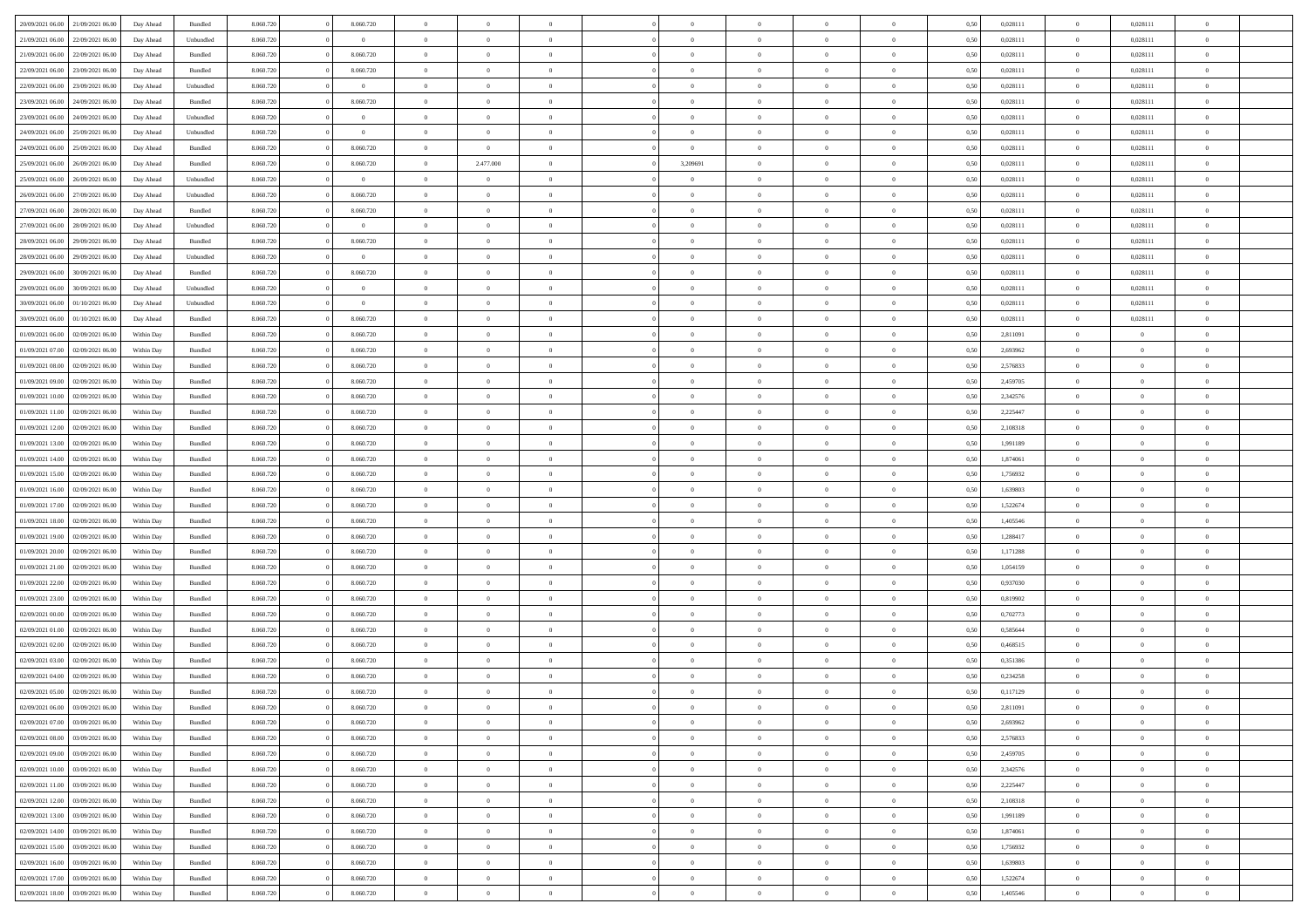| 02/09/2021 19:00 | 03/09/2021 06:00                  | Within Day | Bundled            | 8.060.720 | 8.060.720 | $\overline{0}$ | $\Omega$       |                | $\Omega$       | $\Omega$       | $\theta$       | $\theta$       | 0.50 | 1,288417 | $\theta$       | $\theta$       | $\theta$       |  |
|------------------|-----------------------------------|------------|--------------------|-----------|-----------|----------------|----------------|----------------|----------------|----------------|----------------|----------------|------|----------|----------------|----------------|----------------|--|
| 02/09/2021 20:00 | 03/09/2021 06:00                  | Within Day | Bundled            | 8.060.720 | 8.060.720 | $\overline{0}$ | $\theta$       | $\overline{0}$ | $\overline{0}$ | $\bf{0}$       | $\overline{0}$ | $\overline{0}$ | 0,50 | 1,171288 | $\theta$       | $\theta$       | $\overline{0}$ |  |
| 02/09/2021 21.00 | 03/09/2021 06:00                  | Within Day | Bundled            | 8.060.720 | 8.060.720 | $\overline{0}$ | $\overline{0}$ | $\overline{0}$ | $\overline{0}$ | $\bf{0}$       | $\overline{0}$ | $\bf{0}$       | 0,50 | 1,054159 | $\overline{0}$ | $\overline{0}$ | $\overline{0}$ |  |
|                  |                                   |            |                    |           |           |                |                |                |                |                |                |                |      |          | $\theta$       |                |                |  |
| 02/09/2021 22:00 | 03/09/2021 06:00                  | Within Dav | Bundled            | 8.060.720 | 8.060.720 | $\overline{0}$ | $\overline{0}$ | $\overline{0}$ | $\overline{0}$ | $\bf{0}$       | $\overline{0}$ | $\overline{0}$ | 0.50 | 0,937030 |                | $\theta$       | $\overline{0}$ |  |
| 02/09/2021 23:00 | 03/09/2021 06.00                  | Within Day | Bundled            | 8.060.720 | 8.060.720 | $\overline{0}$ | $\theta$       | $\overline{0}$ | $\overline{0}$ | $\bf{0}$       | $\overline{0}$ | $\bf{0}$       | 0,50 | 0,819902 | $\theta$       | $\theta$       | $\overline{0}$ |  |
| 03/09/2021 00:00 | 03/09/2021 06:00                  | Within Day | Bundled            | 8.060.720 | 8.060.720 | $\overline{0}$ | $\bf{0}$       | $\overline{0}$ | $\overline{0}$ | $\overline{0}$ | $\overline{0}$ | $\mathbf{0}$   | 0,50 | 0,702773 | $\overline{0}$ | $\overline{0}$ | $\bf{0}$       |  |
| 03/09/2021 01:00 | 03/09/2021 06:00                  | Within Dav | Bundled            | 8.060.720 | 8.060.720 | $\overline{0}$ | $\overline{0}$ | $\overline{0}$ | $\overline{0}$ | $\overline{0}$ | $\overline{0}$ | $\overline{0}$ | 0.50 | 0.585644 | $\theta$       | $\overline{0}$ | $\overline{0}$ |  |
|                  |                                   |            |                    |           |           |                |                |                |                |                |                |                |      |          |                |                |                |  |
| 03/09/2021 02:00 | 03/09/2021 06:00                  | Within Day | Bundled            | 8.060.720 | 8.060.720 | $\overline{0}$ | $\theta$       | $\overline{0}$ | $\overline{0}$ | $\bf{0}$       | $\overline{0}$ | $\bf{0}$       | 0,50 | 0,468515 | $\theta$       | $\theta$       | $\overline{0}$ |  |
| 03/09/2021 03:00 | 03/09/2021 06:00                  | Within Day | Bundled            | 8.060.720 | 8.060.720 | $\overline{0}$ | $\overline{0}$ | $\overline{0}$ | $\overline{0}$ | $\bf{0}$       | $\overline{0}$ | $\bf{0}$       | 0,50 | 0,351386 | $\,0\,$        | $\overline{0}$ | $\overline{0}$ |  |
| 03/09/2021 04:00 | 03/09/2021 06:00                  | Within Dav | Bundled            | 8.060.720 | 8.060.720 | $\overline{0}$ | $\overline{0}$ | $\overline{0}$ | $\overline{0}$ | $\overline{0}$ | $\overline{0}$ | $\overline{0}$ | 0.50 | 0,234258 | $\theta$       | $\overline{0}$ | $\overline{0}$ |  |
|                  |                                   |            |                    |           |           |                |                |                |                |                |                |                |      |          |                |                |                |  |
| 03/09/2021 05:00 | 03/09/2021 06:00                  | Within Day | Bundled            | 8.060.720 | 8.060.720 | $\overline{0}$ | $\theta$       | $\overline{0}$ | $\overline{0}$ | $\bf{0}$       | $\overline{0}$ | $\bf{0}$       | 0,50 | 0,117129 | $\,$ 0 $\,$    | $\theta$       | $\overline{0}$ |  |
| 03/09/2021 06:00 | 04/09/2021 06.00                  | Within Day | Bundled            | 8.060.720 | 8.060.720 | $\overline{0}$ | $\overline{0}$ | $\overline{0}$ | $\overline{0}$ | $\bf{0}$       | $\overline{0}$ | $\bf{0}$       | 0,50 | 2,811091 | $\overline{0}$ | $\overline{0}$ | $\overline{0}$ |  |
| 03/09/2021 07:00 | 04/09/2021 06:00                  | Within Dav | Bundled            | 8.060.720 | 8.060.720 | $\overline{0}$ | $\overline{0}$ | $\overline{0}$ | $\overline{0}$ | $\bf{0}$       | $\overline{0}$ | $\overline{0}$ | 0.50 | 2,693962 | $\theta$       | $\theta$       | $\overline{0}$ |  |
| 03/09/2021 08:00 | 04/09/2021 06.00                  | Within Day | Bundled            | 8.060.720 | 8.060.720 | $\overline{0}$ | $\theta$       | $\overline{0}$ | $\overline{0}$ | $\bf{0}$       | $\overline{0}$ | $\overline{0}$ | 0,50 | 2,576833 | $\theta$       | $\theta$       | $\overline{0}$ |  |
|                  |                                   |            |                    |           |           |                |                |                |                |                |                |                |      |          |                |                |                |  |
| 03/09/2021 09:00 | 04/09/2021 06.00                  | Within Day | Bundled            | 8.060.720 | 8.060.720 | $\overline{0}$ | $\overline{0}$ | $\overline{0}$ | $\overline{0}$ | $\overline{0}$ | $\overline{0}$ | $\mathbf{0}$   | 0,50 | 2,459705 | $\overline{0}$ | $\overline{0}$ | $\bf{0}$       |  |
| 03/09/2021 10:00 | 04/09/2021 06:00                  | Within Dav | Bundled            | 8.060.720 | 8.060.720 | $\overline{0}$ | $\overline{0}$ | $\overline{0}$ | $\overline{0}$ | $\overline{0}$ | $\overline{0}$ | $\overline{0}$ | 0.50 | 2,342576 | $\theta$       | $\overline{0}$ | $\overline{0}$ |  |
| 03/09/2021 11:00 | 04/09/2021 06.00                  | Within Day | Bundled            | 8.060.720 | 8.060.720 | $\overline{0}$ | $\theta$       | $\overline{0}$ | $\overline{0}$ | $\bf{0}$       | $\overline{0}$ | $\bf{0}$       | 0,50 | 2,225447 | $\theta$       | $\theta$       | $\overline{0}$ |  |
|                  |                                   |            |                    |           |           |                |                |                |                |                |                |                |      |          |                |                |                |  |
| 03/09/2021 12:00 | 04/09/2021 06.00                  | Within Day | Bundled            | 8.060.720 | 8.060.720 | $\overline{0}$ | $\overline{0}$ | $\overline{0}$ | $\overline{0}$ | $\bf{0}$       | $\overline{0}$ | $\bf{0}$       | 0,50 | 2,108318 | $\,0\,$        | $\overline{0}$ | $\overline{0}$ |  |
| 03/09/2021 13:00 | 04/09/2021 06:00                  | Within Dav | Bundled            | 8.060.720 | 8.060.720 | $\overline{0}$ | $\overline{0}$ | $\overline{0}$ | $\overline{0}$ | $\overline{0}$ | $\overline{0}$ | $\overline{0}$ | 0.50 | 1,991189 | $\theta$       | $\overline{0}$ | $\overline{0}$ |  |
| 03/09/2021 14:00 | 04/09/2021 06.00                  | Within Day | Bundled            | 8.060.720 | 8.060.720 | $\overline{0}$ | $\theta$       | $\overline{0}$ | $\overline{0}$ | $\bf{0}$       | $\overline{0}$ | $\bf{0}$       | 0,50 | 1,874061 | $\,$ 0 $\,$    | $\theta$       | $\overline{0}$ |  |
| 03/09/2021 15:00 | 04/09/2021 06:00                  | Within Day | Bundled            | 8.060.720 | 8.060.720 | $\overline{0}$ | $\overline{0}$ | $\overline{0}$ | $\overline{0}$ | $\bf{0}$       | $\overline{0}$ | $\bf{0}$       | 0,50 | 1,756932 | $\bf{0}$       | $\overline{0}$ | $\overline{0}$ |  |
|                  |                                   |            |                    |           |           |                |                |                |                |                |                |                |      |          |                |                |                |  |
| 03/09/2021 16:00 | 04/09/2021 06:00                  | Within Day | Bundled            | 8.060.720 | 8.060.720 | $\overline{0}$ | $\overline{0}$ | $\overline{0}$ | $\overline{0}$ | $\bf{0}$       | $\overline{0}$ | $\overline{0}$ | 0.50 | 1,639803 | $\theta$       | $\theta$       | $\overline{0}$ |  |
| 03/09/2021 17:00 | 04/09/2021 06.00                  | Within Day | Bundled            | 8.060.720 | 8.060.720 | $\overline{0}$ | $\theta$       | $\overline{0}$ | $\overline{0}$ | $\bf{0}$       | $\overline{0}$ | $\bf{0}$       | 0,50 | 1,522674 | $\,$ 0 $\,$    | $\overline{0}$ | $\overline{0}$ |  |
| 03/09/2021 18:00 | 04/09/2021 06.00                  | Within Day | Bundled            | 8.060.720 | 8.060.720 | $\overline{0}$ | $\bf{0}$       | $\overline{0}$ | $\overline{0}$ | $\overline{0}$ | $\overline{0}$ | $\mathbf{0}$   | 0,50 | 1,405546 | $\bf{0}$       | $\overline{0}$ | $\bf{0}$       |  |
| 03/09/2021 19:00 | 04/09/2021 06:00                  | Within Dav | Bundled            | 8.060.720 | 8.060.720 | $\overline{0}$ | $\overline{0}$ | $\overline{0}$ | $\overline{0}$ | $\overline{0}$ | $\overline{0}$ | $\overline{0}$ | 0.50 | 1,288417 | $\theta$       | $\theta$       | $\overline{0}$ |  |
|                  |                                   |            |                    |           |           |                |                |                |                |                |                |                |      |          |                |                |                |  |
| 03/09/2021 20:00 | 04/09/2021 06.00                  | Within Day | Bundled            | 8.060.720 | 8.060.720 | $\overline{0}$ | $\theta$       | $\overline{0}$ | $\overline{0}$ | $\bf{0}$       | $\overline{0}$ | $\bf{0}$       | 0,50 | 1,171288 | $\theta$       | $\theta$       | $\overline{0}$ |  |
| 03/09/2021 21:00 | 04/09/2021 06.00                  | Within Day | Bundled            | 8.060.720 | 8.060.720 | $\overline{0}$ | $\overline{0}$ | $\overline{0}$ | $\overline{0}$ | $\bf{0}$       | $\bf{0}$       | $\bf{0}$       | 0,50 | 1,054159 | $\,0\,$        | $\overline{0}$ | $\overline{0}$ |  |
| 03/09/2021 22.00 | 04/09/2021 06:00                  | Within Day | Bundled            | 8.060.720 | 8.060.720 | $\overline{0}$ | $\overline{0}$ | $\overline{0}$ | $\overline{0}$ | $\overline{0}$ | $\overline{0}$ | $\overline{0}$ | 0.50 | 0,937030 | $\theta$       | $\overline{0}$ | $\overline{0}$ |  |
| 03/09/2021 23:00 | 04/09/2021 06.00                  |            |                    | 8.060.720 | 8.060.720 | $\overline{0}$ | $\theta$       | $\overline{0}$ | $\overline{0}$ | $\bf{0}$       | $\overline{0}$ |                |      | 0,819902 | $\,$ 0 $\,$    | $\overline{0}$ | $\overline{0}$ |  |
|                  |                                   | Within Day | Bundled            |           |           |                |                |                |                |                |                | $\bf{0}$       | 0,50 |          |                |                |                |  |
| 04/09/2021 00:00 | 04/09/2021 06.00                  | Within Day | Bundled            | 8.060.720 | 8.060.720 | $\overline{0}$ | $\overline{0}$ | $\overline{0}$ | $\bf{0}$       | $\bf{0}$       | $\bf{0}$       | $\bf{0}$       | 0,50 | 0,702773 | $\bf{0}$       | $\overline{0}$ | $\overline{0}$ |  |
| 04/09/2021 01:00 | 04/09/2021 06.00                  | Within Day | Bundled            | 8.060.720 | 8.060.720 | $\overline{0}$ | $\Omega$       | $\Omega$       | $\Omega$       | $\Omega$       | $\Omega$       | $\overline{0}$ | 0.50 | 0,585644 | $\,0\,$        | $\theta$       | $\theta$       |  |
| 04/09/2021 02.00 | 04/09/2021 06.00                  | Within Day | Bundled            | 8.060.720 | 8.060.720 | $\overline{0}$ | $\theta$       | $\overline{0}$ | $\overline{0}$ | $\bf{0}$       | $\overline{0}$ | $\bf{0}$       | 0,50 | 0,468515 | $\theta$       | $\theta$       | $\overline{0}$ |  |
|                  |                                   |            |                    |           |           |                |                |                |                |                |                |                |      |          |                |                |                |  |
| 04/09/2021 03:00 | 04/09/2021 06:00                  | Within Day | Bundled            | 8.060.720 | 8.060.720 | $\overline{0}$ | $\overline{0}$ | $\overline{0}$ | $\bf{0}$       | $\bf{0}$       | $\overline{0}$ | $\mathbf{0}$   | 0,50 | 0,351386 | $\bf{0}$       | $\overline{0}$ | $\bf{0}$       |  |
| 04/09/2021 04:00 | 04/09/2021 06:00                  | Within Day | Bundled            | 8.060.720 | 8.060.720 | $\overline{0}$ | $\Omega$       | $\Omega$       | $\Omega$       | $\bf{0}$       | $\Omega$       | $\overline{0}$ | 0.50 | 0,234258 | $\,0\,$        | $\theta$       | $\theta$       |  |
| 04/09/2021 05:00 | 04/09/2021 06.00                  | Within Day | Bundled            | 8.060.720 | 8.060.720 | $\overline{0}$ | $\theta$       | $\overline{0}$ | $\overline{0}$ | $\bf{0}$       | $\overline{0}$ | $\bf{0}$       | 0,50 | 0,117129 | $\,$ 0 $\,$    | $\theta$       | $\overline{0}$ |  |
| 04/09/2021 06.00 | 05/09/2021 06:00                  | Within Day | Bundled            | 8.060.720 | 8.060.720 | $\overline{0}$ | $\overline{0}$ | $\overline{0}$ | $\bf{0}$       | $\bf{0}$       | $\bf{0}$       | $\bf{0}$       | 0,50 | 2,811091 | $\bf{0}$       | $\overline{0}$ | $\overline{0}$ |  |
|                  |                                   |            |                    |           |           |                |                |                |                |                |                |                |      |          |                |                |                |  |
| 04/09/2021 07:00 | 05/09/2021 06:00                  | Within Day | Bundled            | 8.060.720 | 8.060.720 | $\overline{0}$ | $\Omega$       | $\Omega$       | $\Omega$       | $\theta$       | $\theta$       | $\overline{0}$ | 0.50 | 2,693962 | $\theta$       | $\theta$       | $\theta$       |  |
| 04/09/2021 08:00 | 05/09/2021 06:00                  | Within Day | Bundled            | 8.060.720 | 8.060.720 | $\overline{0}$ | $\theta$       | $\overline{0}$ | $\overline{0}$ | $\bf{0}$       | $\overline{0}$ | $\bf{0}$       | 0,50 | 2,576833 | $\,$ 0 $\,$    | $\overline{0}$ | $\overline{0}$ |  |
| 04/09/2021 09:00 | 05/09/2021 06:00                  | Within Day | Bundled            | 8.060.720 | 8.060.720 | $\overline{0}$ | $\overline{0}$ | $\overline{0}$ | $\bf{0}$       | $\bf{0}$       | $\bf{0}$       | $\bf{0}$       | 0,50 | 2,459705 | $\overline{0}$ | $\overline{0}$ | $\overline{0}$ |  |
|                  |                                   |            |                    |           |           | $\overline{0}$ | $\Omega$       | $\Omega$       | $\Omega$       | $\Omega$       | $\overline{0}$ | $\overline{0}$ | 0.50 |          | $\,0\,$        | $\theta$       | $\theta$       |  |
| 04/09/2021 10:00 | 05/09/2021 06:00                  | Within Day | Bundled            | 8.060.720 | 8.060.720 |                |                |                |                |                |                |                |      | 2,342576 |                |                |                |  |
| 04/09/2021 11:00 | 05/09/2021 06:00                  | Within Day | Bundled            | 8.060.720 | 8.060.720 | $\overline{0}$ | $\theta$       | $\overline{0}$ | $\overline{0}$ | $\bf{0}$       | $\overline{0}$ | $\bf{0}$       | 0,50 | 2,225447 | $\,$ 0 $\,$    | $\overline{0}$ | $\overline{0}$ |  |
| 04/09/2021 12:00 | 05/09/2021 06:00                  | Within Day | Bundled            | 8.060.720 | 8.060.720 | $\overline{0}$ | $\overline{0}$ | $\overline{0}$ | $\bf{0}$       | $\bf{0}$       | $\bf{0}$       | $\mathbf{0}$   | 0,50 | 2,108318 | $\overline{0}$ | $\overline{0}$ | $\bf{0}$       |  |
| 04/09/2021 13:00 | 05/09/2021 06:00                  | Within Day | Bundled            | 8.060.720 | 8.060.720 | $\overline{0}$ | $\Omega$       | $\Omega$       | $\Omega$       | $\Omega$       | $\Omega$       | $\overline{0}$ | 0.50 | 1,991189 | $\theta$       | $\Omega$       | $\theta$       |  |
| 04/09/2021 14:00 | 05/09/2021 06:00                  | Within Day | Bundled            | 8.060.720 | 8.060.720 | $\overline{0}$ | $\overline{0}$ | $\overline{0}$ | $\bf{0}$       | $\,$ 0         | $\bf{0}$       | $\bf{0}$       | 0,50 | 1,874061 | $\,0\,$        | $\,$ 0 $\,$    | $\overline{0}$ |  |
|                  |                                   |            |                    |           |           |                |                |                |                |                |                |                |      |          |                |                |                |  |
|                  | 04/09/2021 15:00 05/09/2021 06:00 | Within Day | $\mathbf B$ undled | 8.060.720 | 8.060.720 | $\bf{0}$       | $\bf{0}$       |                |                | $\bf{0}$       |                |                | 0,50 | 1,756932 | $\bf{0}$       | $\overline{0}$ |                |  |
| 04/09/2021 16:00 | 05/09/2021 06:00                  | Within Day | Bundled            | 8.060.720 | 8.060.720 | $\overline{0}$ | $\overline{0}$ | $\overline{0}$ | $\Omega$       | $\overline{0}$ | $\overline{0}$ | $\overline{0}$ | 0.50 | 1.639803 | $\theta$       | $\theta$       | $\theta$       |  |
| 04/09/2021 17:00 | 05/09/2021 06:00                  | Within Day | Bundled            | 8.060.720 | 8.060.720 | $\overline{0}$ | $\,$ 0         | $\overline{0}$ | $\bf{0}$       | $\,$ 0 $\,$    | $\overline{0}$ | $\mathbf{0}$   | 0,50 | 1,522674 | $\,$ 0 $\,$    | $\,$ 0 $\,$    | $\,$ 0         |  |
|                  |                                   |            |                    |           |           |                |                |                |                |                |                |                |      |          |                |                |                |  |
| 04/09/2021 18:00 | 05/09/2021 06:00                  | Within Day | Bundled            | 8.060.720 | 8.060.720 | $\overline{0}$ | $\overline{0}$ | $\overline{0}$ | $\overline{0}$ | $\overline{0}$ | $\overline{0}$ | $\mathbf{0}$   | 0,50 | 1,405546 | $\overline{0}$ | $\bf{0}$       | $\overline{0}$ |  |
| 04/09/2021 19:00 | 05/09/2021 06:00                  | Within Day | Bundled            | 8.060.720 | 8.060.720 | $\overline{0}$ | $\overline{0}$ | $\overline{0}$ | $\Omega$       | $\overline{0}$ | $\overline{0}$ | $\overline{0}$ | 0,50 | 1,288417 | $\overline{0}$ | $\theta$       | $\overline{0}$ |  |
| 04/09/2021 20:00 | 05/09/2021 06:00                  | Within Day | Bundled            | 8.060.720 | 8.060.720 | $\overline{0}$ | $\,$ 0         | $\overline{0}$ | $\overline{0}$ | $\,$ 0 $\,$    | $\overline{0}$ | $\mathbf{0}$   | 0,50 | 1,171288 | $\,$ 0 $\,$    | $\overline{0}$ | $\overline{0}$ |  |
| 04/09/2021 21:00 | 05/09/2021 06:00                  | Within Day | Bundled            | 8.060.720 | 8.060.720 | $\overline{0}$ | $\overline{0}$ | $\overline{0}$ | $\overline{0}$ | $\overline{0}$ | $\overline{0}$ | $\mathbf{0}$   | 0,50 | 1,054159 | $\overline{0}$ | $\overline{0}$ | $\bf{0}$       |  |
|                  |                                   |            |                    |           |           |                |                |                |                |                |                |                |      |          |                |                |                |  |
| 04/09/2021 22.00 | 05/09/2021 06:00                  | Within Day | Bundled            | 8.060.720 | 8.060.720 | $\overline{0}$ | $\overline{0}$ | $\overline{0}$ | $\Omega$       | $\overline{0}$ | $\overline{0}$ | $\bf{0}$       | 0.50 | 0,937030 | $\overline{0}$ | $\theta$       | $\overline{0}$ |  |
| 04/09/2021 23:00 | 05/09/2021 06:00                  | Within Day | Bundled            | 8.060.720 | 8.060.720 | $\overline{0}$ | $\,$ 0         | $\overline{0}$ | $\bf{0}$       | $\bf{0}$       | $\bf{0}$       | $\bf{0}$       | 0,50 | 0,819902 | $\,$ 0 $\,$    | $\overline{0}$ | $\overline{0}$ |  |
| 05/09/2021 00:00 | 05/09/2021 06:00                  | Within Day | Bundled            | 8.060.720 | 8.060.720 | $\overline{0}$ | $\bf{0}$       | $\overline{0}$ | $\overline{0}$ | $\overline{0}$ | $\overline{0}$ | $\mathbf{0}$   | 0,50 | 0,702773 | $\overline{0}$ | $\overline{0}$ | $\bf{0}$       |  |
|                  |                                   |            |                    |           |           |                |                |                |                |                |                |                |      |          |                |                |                |  |
| 05/09/2021 01:00 | 05/09/2021 06:00                  | Within Day | Bundled            | 8.060.720 | 8.060.720 | $\overline{0}$ | $\overline{0}$ | $\overline{0}$ | $\Omega$       | $\overline{0}$ | $\overline{0}$ | $\overline{0}$ | 0.50 | 0,585644 | $\overline{0}$ | $\overline{0}$ | $\overline{0}$ |  |
| 05/09/2021 02:00 | 05/09/2021 06:00                  | Within Day | Bundled            | 8.060.720 | 8.060.720 | $\overline{0}$ | $\bf{0}$       | $\overline{0}$ | $\overline{0}$ | $\bf{0}$       | $\bf{0}$       | $\bf{0}$       | 0,50 | 0,468515 | $\,$ 0 $\,$    | $\,$ 0 $\,$    | $\bf{0}$       |  |
| 05/09/2021 03:00 | 05/09/2021 06:00                  | Within Day | Bundled            | 8.060.720 | 8.060.720 | $\overline{0}$ | $\bf{0}$       | $\overline{0}$ | $\bf{0}$       | $\bf{0}$       | $\bf{0}$       | $\bf{0}$       | 0,50 | 0,351386 | $\overline{0}$ | $\overline{0}$ | $\bf{0}$       |  |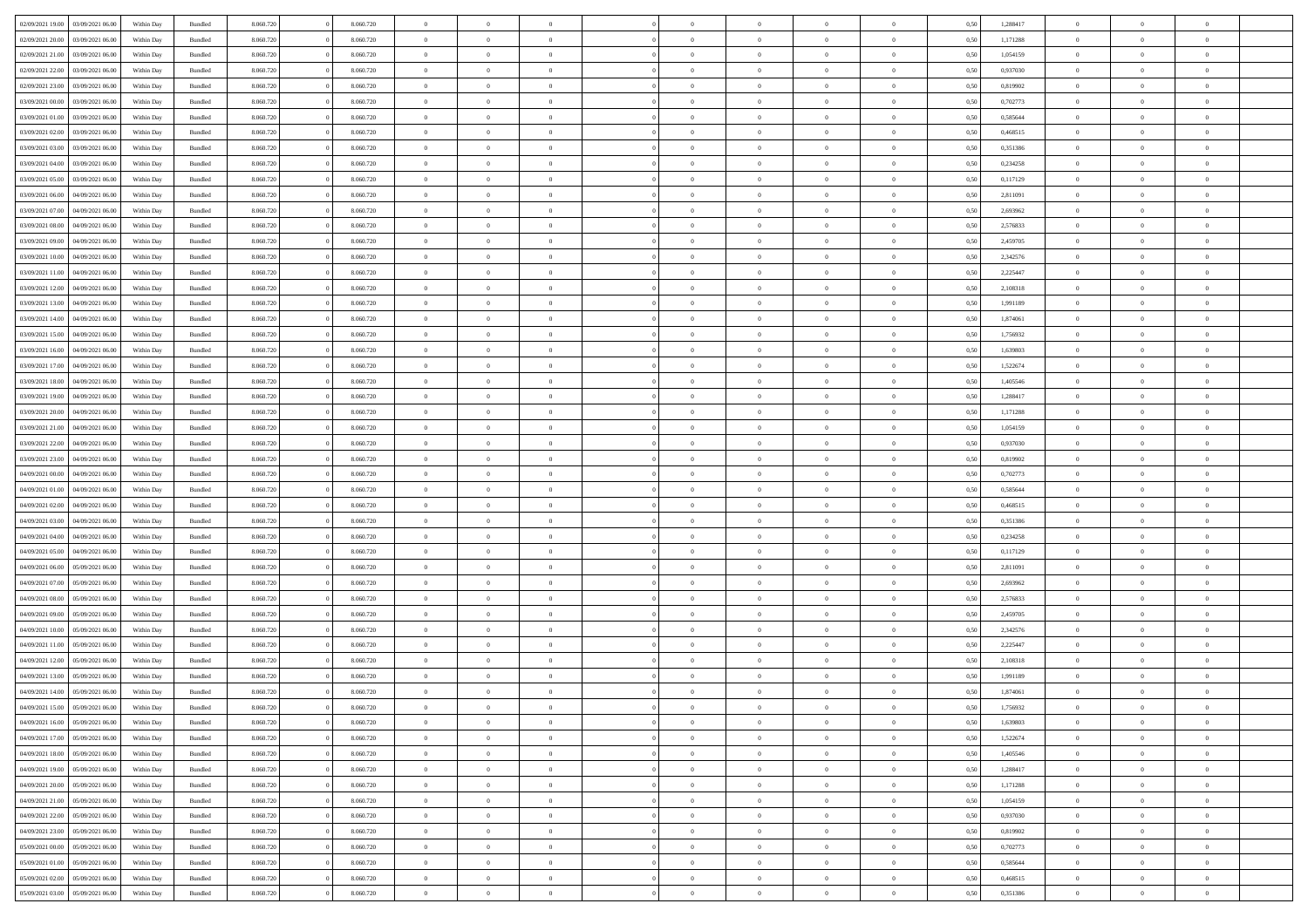| 05/09/2021 04:00                  | 05/09/2021 06:00 | Within Day | Bundled | 8.060.720 |           | 8.060.720 | $\overline{0}$ | $\Omega$       |                | $\Omega$       | $\Omega$       | $\theta$       | $\theta$       | 0.50 | 0,234258 | $\theta$       | $\theta$       | $\theta$       |  |
|-----------------------------------|------------------|------------|---------|-----------|-----------|-----------|----------------|----------------|----------------|----------------|----------------|----------------|----------------|------|----------|----------------|----------------|----------------|--|
|                                   |                  |            |         |           |           |           |                |                |                |                |                |                |                |      |          |                |                |                |  |
| 05/09/2021 05:00                  | 05/09/2021 06:00 | Within Day | Bundled | 8.060.720 |           | 8.060.720 | $\overline{0}$ | $\theta$       | $\overline{0}$ | $\overline{0}$ | $\bf{0}$       | $\overline{0}$ | $\bf{0}$       | 0,50 | 0,117129 | $\theta$       | $\theta$       | $\overline{0}$ |  |
| 05/09/2021 06:00                  | 06/09/2021 06:00 | Within Day | Bundled | 8.060.720 | 89.000    | 7.971.720 | $\overline{0}$ | $\overline{0}$ | $\overline{0}$ | $\bf{0}$       | $\bf{0}$       | $\overline{0}$ | $\bf{0}$       | 0,50 | 2,811091 | $\bf{0}$       | $\overline{0}$ | $\overline{0}$ |  |
| 05/09/2021 07:00                  | 06/09/2021 06:00 | Within Dav | Bundled | 8.060.720 | 89,000    | 7.971.720 | $\overline{0}$ | $\overline{0}$ | $\overline{0}$ | $\overline{0}$ | $\bf{0}$       | $\overline{0}$ | $\overline{0}$ | 0.50 | 2,693962 | $\theta$       | $\theta$       | $\overline{0}$ |  |
| 05/09/2021 08:00                  | 06/09/2021 06:00 | Within Day | Bundled | 8.060.720 | 89.000    | 7.971.720 | $\overline{0}$ | $\theta$       | $\overline{0}$ | $\overline{0}$ | $\bf{0}$       | $\overline{0}$ | $\bf{0}$       | 0,50 | 2,576833 | $\theta$       | $\theta$       | $\overline{0}$ |  |
| 05/09/2021 09:00                  | 06/09/2021 06:00 | Within Day | Bundled | 8.060.720 | 89.000    | 7.971.720 | $\overline{0}$ | $\bf{0}$       | $\overline{0}$ | $\overline{0}$ | $\overline{0}$ | $\overline{0}$ | $\mathbf{0}$   | 0,50 | 2,459705 | $\bf{0}$       | $\overline{0}$ | $\bf{0}$       |  |
| 05/09/2021 11:00                  | 06/09/2021 06:00 | Within Dav | Bundled | 8.060.720 | 89,000    | 7.971.720 | $\overline{0}$ | $\overline{0}$ | $\overline{0}$ | $\overline{0}$ | $\overline{0}$ | $\overline{0}$ | $\overline{0}$ | 0.50 | 2,225447 | $\theta$       | $\overline{0}$ | $\overline{0}$ |  |
|                                   |                  |            |         |           |           |           |                |                |                |                |                |                |                |      |          |                |                |                |  |
| 05/09/2021 12:00                  | 06/09/2021 06:00 | Within Day | Bundled | 8.060.720 | 89.000    | 7.971.720 | $\overline{0}$ | $\theta$       | $\overline{0}$ | $\overline{0}$ | $\bf{0}$       | $\overline{0}$ | $\bf{0}$       | 0,50 | 2,108318 | $\theta$       | $\theta$       | $\overline{0}$ |  |
| 05/09/2021 13:00                  | 06/09/2021 06:00 | Within Day | Bundled | 8.060.720 | 89.000    | 7.971.720 | $\overline{0}$ | $\overline{0}$ | $\overline{0}$ | $\overline{0}$ | $\bf{0}$       | $\overline{0}$ | $\bf{0}$       | 0,50 | 1,991189 | $\,0\,$        | $\overline{0}$ | $\overline{0}$ |  |
| 05/09/2021 14:00                  | 06/09/2021 06:00 | Within Dav | Bundled | 8.060.720 | 89,000    | 7.971.720 | $\overline{0}$ | $\overline{0}$ | $\overline{0}$ | $\overline{0}$ | $\overline{0}$ | $\overline{0}$ | $\overline{0}$ | 0.50 | 1,874061 | $\theta$       | $\overline{0}$ | $\overline{0}$ |  |
| 05/09/2021 15:00                  | 06/09/2021 06:00 | Within Day | Bundled | 8.060.720 | 89.000    | 7.971.720 | $\overline{0}$ | $\theta$       | $\overline{0}$ | $\overline{0}$ | $\bf{0}$       | $\overline{0}$ | $\bf{0}$       | 0,50 | 1,756932 | $\,$ 0 $\,$    | $\theta$       | $\overline{0}$ |  |
| 05/09/2021 16:00                  | 06/09/2021 06:00 | Within Day | Bundled | 8.060.720 | 89.000    | 7.971.720 | $\overline{0}$ | $\overline{0}$ | $\overline{0}$ | $\bf{0}$       | $\bf{0}$       | $\bf{0}$       | $\bf{0}$       | 0,50 | 1,639803 | $\bf{0}$       | $\overline{0}$ | $\overline{0}$ |  |
| 05/09/2021 17:00                  | 06/09/2021 06:00 | Within Dav | Bundled | 8.060.720 | 89,000    | 7.971.720 | $\overline{0}$ | $\overline{0}$ | $\overline{0}$ | $\overline{0}$ | $\bf{0}$       | $\overline{0}$ | $\overline{0}$ | 0.50 | 1,522674 | $\theta$       | $\theta$       | $\overline{0}$ |  |
|                                   |                  |            |         |           |           |           |                |                |                |                |                |                |                |      |          |                |                |                |  |
| 05/09/2021 18:00                  | 06/09/2021 06:00 | Within Day | Bundled | 8.060.720 | 89.000    | 7.971.720 | $\overline{0}$ | 1.706.000      | $\overline{0}$ | 1,671346       | $\bf{0}$       | $\overline{0}$ | $\bf{0}$       | 0,50 | 1,405546 | $\theta$       | $\overline{0}$ | $\overline{0}$ |  |
| 05/09/2021 19:00                  | 06/09/2021 06:00 | Within Day | Bundled | 8.060.720 | 1.795.000 | 6.265.720 | $\overline{0}$ | $\overline{0}$ | $\overline{0}$ | $\overline{0}$ | $\bf{0}$       | $\overline{0}$ | $\mathbf{0}$   | 0,50 | 1,288417 | $\bf{0}$       | $\overline{0}$ | $\bf{0}$       |  |
| 05/09/2021 20:00                  | 06/09/2021 06:00 | Within Dav | Bundled | 8.060.720 | 1.795.000 | 6.265.720 | $\overline{0}$ | 1.388.400      | $\overline{0}$ | 1,392788       | $\bf{0}$       | $\overline{0}$ | $\overline{0}$ | 0.50 | 1,171288 | $\theta$       | $\overline{0}$ | $\overline{0}$ |  |
| 05/09/2021 21:00                  | 06/09/2021 06:00 | Within Day | Bundled | 8.060.720 | 3.183.400 | 4.877.320 | $\overline{0}$ | 1.236.000      | $\overline{0}$ | 1,253459       | $\bf{0}$       | $\overline{0}$ | $\bf{0}$       | 0,50 | 1,054159 | $\theta$       | $\theta$       | $\overline{0}$ |  |
| 05/09/2021 22.00                  | 06/09/2021 06:00 | Within Day | Bundled | 8.060.720 | 4.419.400 | 3.641.320 | $\overline{0}$ | 179.000        | $\overline{0}$ | 1,114230       | $\bf{0}$       | $\bf{0}$       | $\bf{0}$       | 0,50 | 0,937030 | $\,0\,$        | $\overline{0}$ | $\overline{0}$ |  |
| 05/09/2021 23:00                  | 06/09/2021 06:00 | Within Dav | Bundled | 8.060.720 | 4.598.400 | 3.462.320 | $\overline{0}$ | 34.000         | $\overline{0}$ | 0,974902       | $\overline{0}$ | $\overline{0}$ | $\overline{0}$ | 0.50 | 0,819902 | $\theta$       | $\overline{0}$ | $\overline{0}$ |  |
|                                   |                  |            |         |           |           |           |                |                |                |                |                |                |                |      |          |                |                |                |  |
| 06/09/2021 00:00                  | 06/09/2021 06:00 | Within Day | Bundled | 8.060.720 | 4.632.400 | 3.428.320 | $\overline{0}$ | $\theta$       | $\overline{0}$ | $\overline{0}$ | $\bf{0}$       | $\overline{0}$ | $\bf{0}$       | 0,50 | 0,702773 | $\,$ 0 $\,$    | $\theta$       | $\overline{0}$ |  |
| 06/09/2021 01:00                  | 06/09/2021 06:00 | Within Day | Bundled | 8.060.720 | 4.632.400 | 3.428.320 | $\overline{0}$ | $\bf{0}$       | $\overline{0}$ | $\bf{0}$       | $\bf{0}$       | $\overline{0}$ | $\bf{0}$       | 0,50 | 0,585644 | $\,0\,$        | $\overline{0}$ | $\overline{0}$ |  |
| 06/09/2021 02:00                  | 06/09/2021 06:00 | Within Dav | Bundled | 8.060.720 | 4.632.400 | 3.428.320 | $\overline{0}$ | 807.000        | $\overline{0}$ | 0,557115       | $\bf{0}$       | $\overline{0}$ | $\overline{0}$ | 0.50 | 0.468515 | $\theta$       | $\overline{0}$ | $\overline{0}$ |  |
| 06/09/2021 03:00                  | 06/09/2021 06:00 | Within Day | Bundled | 8.060.720 | 5.439.400 | 2.621.320 | $\overline{0}$ | $\overline{0}$ | $\overline{0}$ | $\overline{0}$ | $\bf{0}$       | $\overline{0}$ | $\bf{0}$       | 0,50 | 0,351386 | $\,$ 0 $\,$    | $\overline{0}$ | $\overline{0}$ |  |
| 06/09/2021 04:00                  | 06/09/2021 06:00 | Within Day | Bundled | 8.060.720 | 5.439.400 | 2.621.320 | $\overline{0}$ | 10.000         | $\overline{0}$ | 0,278558       | $\bf{0}$       | $\overline{0}$ | $\mathbf{0}$   | 0,50 | 0,234258 | $\bf{0}$       | $\overline{0}$ | $\bf{0}$       |  |
| 06/09/2021 05:00                  | 06/09/2021 06:00 | Within Dav | Bundled | 8.060.720 | 5.449.400 | 2.611.320 | $\overline{0}$ | $\overline{0}$ | $\overline{0}$ | $\overline{0}$ | $\overline{0}$ | $\overline{0}$ | $\overline{0}$ | 0.50 | 0,117129 | $\theta$       | $\overline{0}$ | $\overline{0}$ |  |
|                                   |                  |            |         |           |           |           |                |                |                |                |                |                |                |      |          |                |                |                |  |
| 06/09/2021 06:00                  | 07/09/2021 06:00 | Within Day | Bundled | 8.060.720 |           | 8.060.720 | $\overline{0}$ | $\theta$       | $\overline{0}$ | $\overline{0}$ | $\bf{0}$       | $\overline{0}$ | $\bf{0}$       | 0,50 | 2,811091 | $\theta$       | $\theta$       | $\overline{0}$ |  |
| 06/09/2021 07:00                  | 07/09/2021 06:00 | Within Day | Bundled | 8.060.720 |           | 8.060.720 | $\overline{0}$ | $\overline{0}$ | $\overline{0}$ | $\overline{0}$ | $\bf{0}$       | $\overline{0}$ | $\bf{0}$       | 0,50 | 2,693962 | $\,0\,$        | $\overline{0}$ | $\overline{0}$ |  |
| 06/09/2021 08:00                  | 07/09/2021 06:00 | Within Dav | Bundled | 8.060.720 |           | 8.060.720 | $\overline{0}$ | $\overline{0}$ | $\overline{0}$ | $\overline{0}$ | $\overline{0}$ | $\overline{0}$ | $\overline{0}$ | 0.50 | 2,576833 | $\theta$       | $\overline{0}$ | $\overline{0}$ |  |
| 06/09/2021 09:00                  | 07/09/2021 06:00 | Within Day | Bundled | 8.060.720 |           | 8.060.720 | $\overline{0}$ | $\theta$       | $\overline{0}$ | $\overline{0}$ | $\bf{0}$       | $\overline{0}$ | $\bf{0}$       | 0,50 | 2,459705 | $\,$ 0 $\,$    | $\overline{0}$ | $\overline{0}$ |  |
| 06/09/2021 10:00                  | 07/09/2021 06:00 | Within Day | Bundled | 8.060.720 |           | 8.060.720 | $\overline{0}$ | $\overline{0}$ | $\overline{0}$ | $\overline{0}$ | $\bf{0}$       | $\overline{0}$ | $\bf{0}$       | 0,50 | 2,342576 | $\bf{0}$       | $\overline{0}$ | $\overline{0}$ |  |
| 06/09/2021 11:00                  | 07/09/2021 06:00 | Within Day | Bundled | 8.060.720 |           | 8.060.720 | $\overline{0}$ | $\Omega$       | $\Omega$       | $\Omega$       | $\Omega$       | $\Omega$       | $\overline{0}$ | 0,50 | 2,225447 | $\,0\,$        | $\theta$       | $\theta$       |  |
|                                   |                  |            |         |           |           |           |                |                |                |                |                |                |                |      |          |                |                |                |  |
| 06/09/2021 12:00                  | 07/09/2021 06:00 | Within Day | Bundled | 8.060.720 |           | 8.060.720 | $\overline{0}$ | $\theta$       | $\overline{0}$ | $\overline{0}$ | $\bf{0}$       | $\overline{0}$ | $\bf{0}$       | 0,50 | 2,108318 | $\,$ 0 $\,$    | $\theta$       | $\overline{0}$ |  |
| 06/09/2021 13:00                  | 07/09/2021 06:00 | Within Day | Bundled | 8.060.720 |           | 8.060.720 | $\overline{0}$ | $\overline{0}$ | $\overline{0}$ | $\bf{0}$       | $\bf{0}$       | $\overline{0}$ | $\mathbf{0}$   | 0,50 | 1,991189 | $\bf{0}$       | $\overline{0}$ | $\bf{0}$       |  |
| 06/09/2021 14:00                  | 07/09/2021 06:00 | Within Day | Bundled | 8.060.720 |           | 8.060.720 | $\overline{0}$ | $\Omega$       | $\Omega$       | $\Omega$       | $\bf{0}$       | $\overline{0}$ | $\overline{0}$ | 0.50 | 1,874061 | $\,$ 0 $\,$    | $\theta$       | $\theta$       |  |
| 06/09/2021 15:00                  | 07/09/2021 06:00 | Within Day | Bundled | 8.060.720 |           | 8.060.720 | $\overline{0}$ | $\theta$       | $\overline{0}$ | $\overline{0}$ | $\bf{0}$       | $\overline{0}$ | $\bf{0}$       | 0,50 | 1,756932 | $\,$ 0 $\,$    | $\theta$       | $\overline{0}$ |  |
| 06/09/2021 16:00                  | 07/09/2021 06:00 | Within Day | Bundled | 8.060.720 |           | 8.060.720 | $\overline{0}$ | $\overline{0}$ | $\overline{0}$ | $\bf{0}$       | $\bf{0}$       | $\bf{0}$       | $\bf{0}$       | 0,50 | 1,639803 | $\,0\,$        | $\overline{0}$ | $\overline{0}$ |  |
| 06/09/2021 17:00                  | 07/09/2021 06:00 | Within Day | Bundled | 8.060.720 |           | 8.060.720 | $\overline{0}$ | $\Omega$       | $\Omega$       | $\Omega$       | $\theta$       | $\theta$       | $\overline{0}$ | 0.50 | 1,522674 | $\,$ 0 $\,$    | $\theta$       | $\theta$       |  |
|                                   |                  |            |         |           |           |           | $\overline{0}$ |                |                |                |                |                |                |      |          |                |                |                |  |
| 06/09/2021 18:00                  | 07/09/2021 06:00 | Within Day | Bundled | 8.060.720 |           | 8.060.720 |                | $\theta$       | $\overline{0}$ | $\overline{0}$ | $\bf{0}$       | $\overline{0}$ | $\bf{0}$       | 0,50 | 1,405546 | $\,$ 0 $\,$    | $\overline{0}$ | $\overline{0}$ |  |
| 06/09/2021 19:00                  | 07/09/2021 06:00 | Within Day | Bundled | 8.060.720 |           | 8.060.720 | $\overline{0}$ | $\overline{0}$ | $\overline{0}$ | $\bf{0}$       | $\bf{0}$       | $\bf{0}$       | $\bf{0}$       | 0,50 | 1,288417 | $\bf{0}$       | $\overline{0}$ | $\overline{0}$ |  |
| 06/09/2021 20:00                  | 07/09/2021 06:00 | Within Day | Bundled | 8.060.720 |           | 8.060.720 | $\overline{0}$ | $\Omega$       | $\overline{0}$ | $\Omega$       | $\overline{0}$ | $\overline{0}$ | $\overline{0}$ | 0,50 | 1,171288 | $\,0\,$        | $\theta$       | $\theta$       |  |
| 06/09/2021 21:00                  | 07/09/2021 06:00 | Within Day | Bundled | 8.060.720 |           | 8.060.720 | $\overline{0}$ | $\theta$       | $\overline{0}$ | $\overline{0}$ | $\bf{0}$       | $\overline{0}$ | $\bf{0}$       | 0,50 | 1,054159 | $\,$ 0 $\,$    | $\overline{0}$ | $\overline{0}$ |  |
| 06/09/2021 22.00                  | 07/09/2021 06:00 | Within Day | Bundled | 8.060.720 |           | 8.060.720 | $\overline{0}$ | $\overline{0}$ | $\overline{0}$ | $\bf{0}$       | $\bf{0}$       | $\bf{0}$       | $\mathbf{0}$   | 0,50 | 0,937030 | $\overline{0}$ | $\overline{0}$ | $\bf{0}$       |  |
| 06/09/2021 23:00                  | 07/09/2021 06:00 | Within Day | Bundled | 8.060.720 |           | 8.060.720 | $\overline{0}$ | $\Omega$       | $\Omega$       | $\Omega$       | $\Omega$       | $\Omega$       | $\overline{0}$ | 0.50 | 0,819902 | $\theta$       | $\theta$       | $\theta$       |  |
| 07/09/2021 00:00                  | 07/09/2021 06:00 | Within Day | Bundled | 8.060.720 |           | 8.060.720 | $\overline{0}$ | $\,$ 0 $\,$    | $\overline{0}$ | $\bf{0}$       | $\,$ 0         | $\bf{0}$       | $\bf{0}$       | 0,50 | 0,702773 | $\,0\,$        | $\,$ 0 $\,$    | $\overline{0}$ |  |
|                                   |                  |            |         |           |           |           |                |                |                |                |                |                |                |      |          |                |                |                |  |
| 07/09/2021 01:00 07/09/2021 06:00 |                  | Within Day | Bundled | 8.060.720 |           | 8.060.720 | $\bf{0}$       | $\bf{0}$       |                |                |                |                |                | 0,50 | 0,585644 | $\bf{0}$       | $\overline{0}$ |                |  |
| 07/09/2021 02:00                  | 07/09/2021 06:00 | Within Day | Bundled | 8.060.720 |           | 8.060.720 | $\overline{0}$ | $\overline{0}$ | $\overline{0}$ | $\Omega$       | $\overline{0}$ | $\overline{0}$ | $\overline{0}$ | 0.50 | 0.468515 | $\theta$       | $\theta$       | $\theta$       |  |
| 07/09/2021 03:00                  | 07/09/2021 06:00 | Within Day | Bundled | 8.060.720 |           | 8.060.720 | $\overline{0}$ | $\,$ 0         | $\overline{0}$ | $\bf{0}$       | $\,$ 0 $\,$    | $\overline{0}$ | $\mathbf{0}$   | 0,50 | 0,351386 | $\,$ 0 $\,$    | $\,$ 0 $\,$    | $\,$ 0         |  |
| 07/09/2021 04:00                  | 07/09/2021 06:00 | Within Day | Bundled | 8.060.720 |           | 8.060.720 | $\overline{0}$ | $\overline{0}$ | $\overline{0}$ | $\overline{0}$ | $\overline{0}$ | $\overline{0}$ | $\mathbf{0}$   | 0,50 | 0,234258 | $\overline{0}$ | $\bf{0}$       | $\bf{0}$       |  |
| 07/09/2021 05:00                  | 07/09/2021 06:00 | Within Day | Bundled | 8.060.720 |           | 8.060.720 | $\overline{0}$ | $\overline{0}$ | $\overline{0}$ | $\Omega$       | $\overline{0}$ | $\overline{0}$ | $\overline{0}$ | 0,50 | 0,117129 | $\overline{0}$ | $\theta$       | $\overline{0}$ |  |
| 07/09/2021 06:00                  | 08/09/2021 06:00 | Within Day | Bundled | 8.060.720 |           | 8.060.720 | $\overline{0}$ | $\,$ 0         | $\overline{0}$ | $\overline{0}$ | $\,$ 0 $\,$    | $\overline{0}$ | $\mathbf{0}$   | 0,50 | 2,811091 | $\,$ 0 $\,$    | $\overline{0}$ | $\overline{0}$ |  |
|                                   |                  |            |         |           |           |           |                |                |                |                |                |                |                |      |          |                |                |                |  |
| 07/09/2021 07:00                  | 08/09/2021 06:00 | Within Day | Bundled | 8.060.720 |           | 8.060.720 | $\overline{0}$ | $\overline{0}$ | $\overline{0}$ | $\overline{0}$ | $\overline{0}$ | $\overline{0}$ | $\mathbf{0}$   | 0,50 | 2,693962 | $\overline{0}$ | $\overline{0}$ | $\bf{0}$       |  |
| 07/09/2021 08:00                  | 08/09/2021 06:00 | Within Day | Bundled | 8.060.720 |           | 8.060.720 | $\overline{0}$ | $\overline{0}$ | $\overline{0}$ | $\Omega$       | $\overline{0}$ | $\overline{0}$ | $\bf{0}$       | 0.50 | 2,576833 | $\overline{0}$ | $\theta$       | $\overline{0}$ |  |
| 07/09/2021 09:00                  | 08/09/2021 06:00 | Within Day | Bundled | 8.060.720 |           | 8.060.720 | $\overline{0}$ | $\,$ 0         | $\overline{0}$ | $\bf{0}$       | $\bf{0}$       | $\bf{0}$       | $\bf{0}$       | 0,50 | 2,459705 | $\,$ 0 $\,$    | $\overline{0}$ | $\overline{0}$ |  |
| 07/09/2021 10:00                  | 08/09/2021 06:00 | Within Day | Bundled | 8.060.720 |           | 8.060.720 | $\overline{0}$ | $\bf{0}$       | $\overline{0}$ | $\overline{0}$ | $\overline{0}$ | $\overline{0}$ | $\mathbf{0}$   | 0,50 | 2,342576 | $\overline{0}$ | $\overline{0}$ | $\bf{0}$       |  |
| 07/09/2021 11:00                  | 08/09/2021 06:00 | Within Day | Bundled | 8.060.720 |           | 8.060.720 | $\overline{0}$ | $\overline{0}$ | $\overline{0}$ | $\Omega$       | $\overline{0}$ | $\overline{0}$ | $\bf{0}$       | 0.50 | 2,225447 | $\overline{0}$ | $\overline{0}$ | $\overline{0}$ |  |
| 07/09/2021 12:00                  | 08/09/2021 06:00 | Within Day | Bundled | 8.060.720 |           | 8.060.720 | $\overline{0}$ | $\bf{0}$       | $\overline{0}$ | $\overline{0}$ | $\bf{0}$       | $\bf{0}$       | $\mathbf{0}$   | 0,50 | 2,108318 | $\,$ 0 $\,$    | $\,$ 0 $\,$    | $\bf{0}$       |  |
|                                   |                  |            |         |           |           |           |                |                |                |                |                |                |                |      |          |                |                |                |  |
| 07/09/2021 13:00                  | 08/09/2021 06:00 | Within Day | Bundled | 8.060.720 |           | 8.060.720 | $\overline{0}$ | $\overline{0}$ | $\overline{0}$ | $\overline{0}$ | $\bf{0}$       | $\bf{0}$       | $\mathbf{0}$   | 0,50 | 1,991189 | $\overline{0}$ | $\bf{0}$       | $\bf{0}$       |  |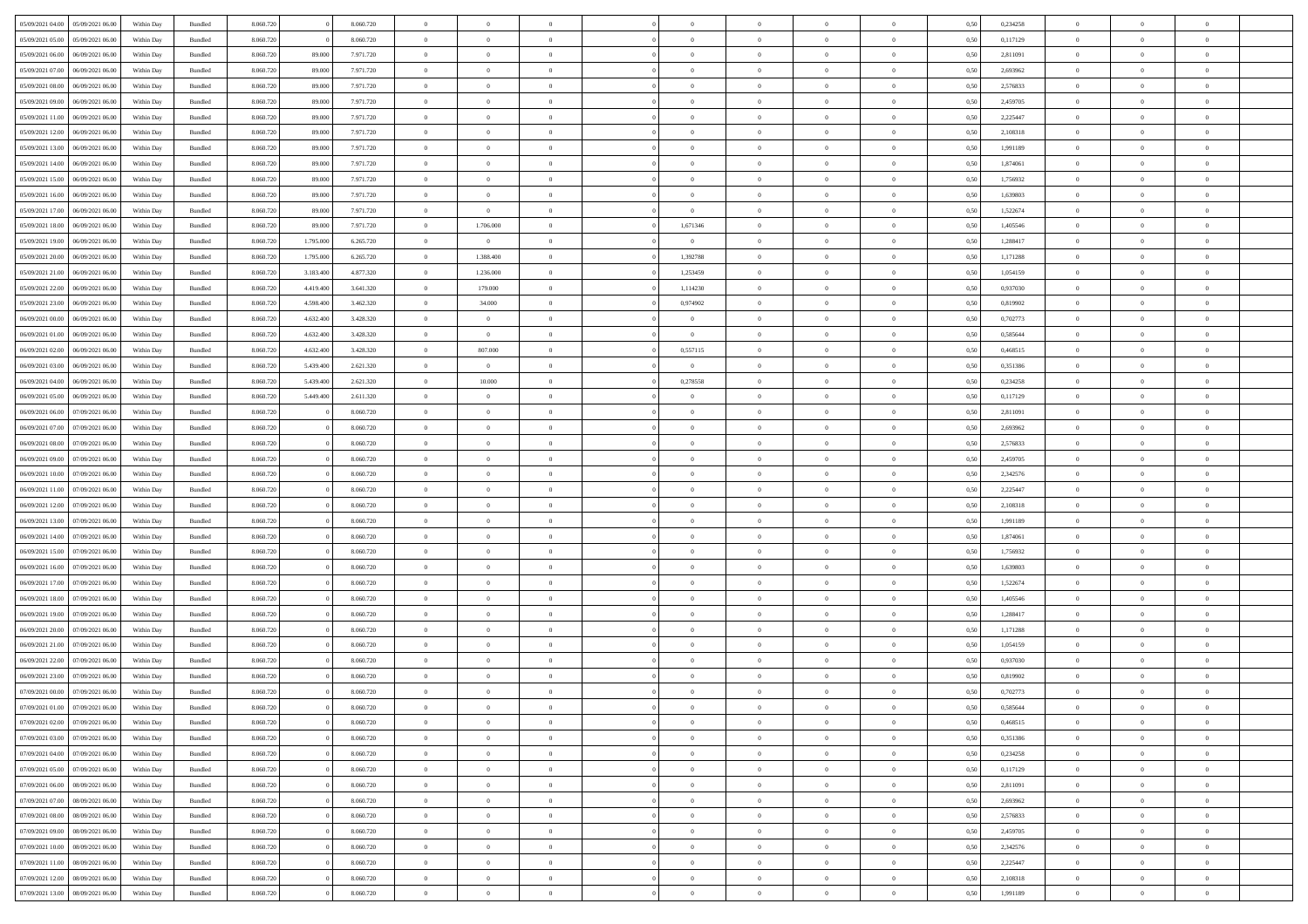| 07/09/2021 14:00 | 08/09/2021 06:00 | Within Day | Bundled            | 8.060.720 | 8.060.720 | $\overline{0}$ | $\Omega$       |                | $\Omega$       | $\Omega$       | $\theta$       | $\theta$       | 0,50 | 1,874061 | $\theta$       | $\theta$       | $\overline{0}$ |  |
|------------------|------------------|------------|--------------------|-----------|-----------|----------------|----------------|----------------|----------------|----------------|----------------|----------------|------|----------|----------------|----------------|----------------|--|
| 07/09/2021 15:00 | 08/09/2021 06:00 | Within Day | Bundled            | 8.060.720 | 8.060.720 | $\overline{0}$ | $\theta$       | $\overline{0}$ | $\overline{0}$ | $\bf{0}$       | $\overline{0}$ | $\bf{0}$       | 0,50 | 1,756932 | $\theta$       | $\overline{0}$ | $\overline{0}$ |  |
| 07/09/2021 16:00 | 08/09/2021 06:00 | Within Day | Bundled            | 8.060.720 | 8.060.720 | $\overline{0}$ | $\bf{0}$       | $\overline{0}$ | $\bf{0}$       | $\bf{0}$       | $\bf{0}$       | $\mathbf{0}$   | 0,50 | 1,639803 | $\overline{0}$ | $\overline{0}$ | $\bf{0}$       |  |
| 07/09/2021 17:00 | 08/09/2021 06:00 | Within Dav | Bundled            | 8.060.720 | 8.060.720 | $\overline{0}$ | $\overline{0}$ | $\overline{0}$ | $\overline{0}$ | $\bf{0}$       | $\overline{0}$ | $\overline{0}$ | 0.50 | 1,522674 | $\theta$       | $\theta$       | $\overline{0}$ |  |
| 07/09/2021 18:00 | 08/09/2021 06:00 |            |                    | 8.060.720 | 8.060.720 | $\overline{0}$ | $\theta$       | $\overline{0}$ | $\overline{0}$ | $\bf{0}$       | $\overline{0}$ |                |      | 1,405546 | $\theta$       | $\overline{0}$ | $\overline{0}$ |  |
|                  |                  | Within Day | Bundled            |           |           |                |                |                |                |                |                | $\bf{0}$       | 0,50 |          |                |                |                |  |
| 07/09/2021 19:00 | 08/09/2021 06:00 | Within Day | Bundled            | 8.060.720 | 8.060.720 | $\overline{0}$ | $\overline{0}$ | $\overline{0}$ | $\bf{0}$       | $\overline{0}$ | $\overline{0}$ | $\mathbf{0}$   | 0,50 | 1,288417 | $\overline{0}$ | $\overline{0}$ | $\bf{0}$       |  |
| 07/09/2021 20:00 | 08/09/2021 06:00 | Within Dav | Bundled            | 8.060.720 | 8.060.720 | $\overline{0}$ | $\overline{0}$ | $\overline{0}$ | $\overline{0}$ | $\overline{0}$ | $\overline{0}$ | $\overline{0}$ | 0.50 | 1,171288 | $\theta$       | $\overline{0}$ | $\overline{0}$ |  |
| 07/09/2021 21:00 | 08/09/2021 06:00 | Within Day | Bundled            | 8.060.720 | 8.060.720 | $\overline{0}$ | $\theta$       | $\overline{0}$ | $\overline{0}$ | $\bf{0}$       | $\overline{0}$ | $\bf{0}$       | 0,50 | 1,054159 | $\theta$       | $\theta$       | $\overline{0}$ |  |
| 07/09/2021 22.00 | 08/09/2021 06:00 | Within Day | Bundled            | 8.060.720 | 8.060.720 | $\overline{0}$ | $\overline{0}$ | $\overline{0}$ | $\overline{0}$ | $\bf{0}$       | $\overline{0}$ | $\bf{0}$       | 0,50 | 0,937030 | $\,0\,$        | $\overline{0}$ | $\overline{0}$ |  |
| 07/09/2021 23:00 | 08/09/2021 06:00 | Within Dav | Bundled            | 8.060.720 | 8.060.720 | $\overline{0}$ | $\overline{0}$ | $\overline{0}$ | $\overline{0}$ | $\overline{0}$ | $\overline{0}$ | $\overline{0}$ | 0.50 | 0,819902 | $\theta$       | $\overline{0}$ | $\overline{0}$ |  |
|                  |                  |            |                    |           |           |                |                |                |                |                |                |                |      |          |                |                |                |  |
| 08/09/2021 00:00 | 08/09/2021 06:00 | Within Day | Bundled            | 8.060.720 | 8.060.720 | $\overline{0}$ | $\theta$       | $\overline{0}$ | $\overline{0}$ | $\bf{0}$       | $\overline{0}$ | $\bf{0}$       | 0,50 | 0,702773 | $\,$ 0 $\,$    | $\overline{0}$ | $\overline{0}$ |  |
| 08/09/2021 01:00 | 08/09/2021 06:00 | Within Day | Bundled            | 8.060.720 | 8.060.720 | $\overline{0}$ | $\bf{0}$       | $\overline{0}$ | $\overline{0}$ | $\bf{0}$       | $\overline{0}$ | $\bf{0}$       | 0,50 | 0,585644 | $\overline{0}$ | $\overline{0}$ | $\bf{0}$       |  |
| 08/09/2021 02:00 | 08/09/2021 06:00 | Within Dav | Bundled            | 8.060.720 | 8.060.720 | $\overline{0}$ | $\overline{0}$ | $\overline{0}$ | $\overline{0}$ | $\bf{0}$       | $\overline{0}$ | $\overline{0}$ | 0.50 | 0,468515 | $\theta$       | $\theta$       | $\overline{0}$ |  |
| 08/09/2021 03:00 | 08/09/2021 06:00 | Within Day | Bundled            | 8.060.720 | 8.060.720 | $\overline{0}$ | $\theta$       | $\overline{0}$ | $\overline{0}$ | $\bf{0}$       | $\overline{0}$ | $\overline{0}$ | 0,50 | 0,351386 | $\theta$       | $\overline{0}$ | $\overline{0}$ |  |
| 08/09/2021 04:00 | 08/09/2021 06:00 | Within Day | Bundled            | 8.060.720 | 8.060.720 | $\overline{0}$ | $\overline{0}$ | $\overline{0}$ | $\overline{0}$ | $\overline{0}$ | $\overline{0}$ | $\mathbf{0}$   | 0,50 | 0,234258 | $\overline{0}$ | $\overline{0}$ | $\bf{0}$       |  |
| 08/09/2021 05:00 | 08/09/2021 06:00 | Within Dav | Bundled            | 8.060.720 | 8.060.720 | $\overline{0}$ | $\overline{0}$ | $\overline{0}$ |                | $\overline{0}$ | $\overline{0}$ | $\overline{0}$ | 0.50 | 0,117129 | $\theta$       | $\overline{0}$ | $\overline{0}$ |  |
|                  |                  |            |                    |           |           |                |                |                | $\overline{0}$ |                |                |                |      |          |                |                |                |  |
| 08/09/2021 06:00 | 09/09/2021 06:00 | Within Day | Bundled            | 8.060.720 | 8.060.720 | $\overline{0}$ | $\theta$       | $\overline{0}$ | $\overline{0}$ | $\bf{0}$       | $\overline{0}$ | $\bf{0}$       | 0,50 | 2,811091 | $\theta$       | $\theta$       | $\overline{0}$ |  |
| 08/09/2021 07:00 | 09/09/2021 06:00 | Within Day | Bundled            | 8.060.720 | 8.060.720 | $\overline{0}$ | $\overline{0}$ | $\overline{0}$ | $\overline{0}$ | $\bf{0}$       | $\overline{0}$ | $\bf{0}$       | 0,50 | 2,693962 | $\bf{0}$       | $\overline{0}$ | $\overline{0}$ |  |
| 08/09/2021 08:00 | 09/09/2021 06:00 | Within Dav | Bundled            | 8.060.720 | 8.060.720 | $\overline{0}$ | $\overline{0}$ | $\overline{0}$ | $\overline{0}$ | $\overline{0}$ | $\overline{0}$ | $\overline{0}$ | 0.50 | 2,576833 | $\theta$       | $\overline{0}$ | $\overline{0}$ |  |
| 08/09/2021 09:00 | 09/09/2021 06:00 | Within Day | Bundled            | 8.060.720 | 8.060.720 | $\overline{0}$ | $\theta$       | $\overline{0}$ | $\overline{0}$ | $\bf{0}$       | $\overline{0}$ | $\bf{0}$       | 0,50 | 2,459705 | $\,$ 0 $\,$    | $\overline{0}$ | $\overline{0}$ |  |
| 08/09/2021 10:00 | 09/09/2021 06:00 | Within Day | Bundled            | 8.060.720 | 8.060.720 | $\overline{0}$ | $\overline{0}$ | $\overline{0}$ | $\overline{0}$ | $\bf{0}$       | $\overline{0}$ | $\bf{0}$       | 0,50 | 2,342576 | $\overline{0}$ | $\overline{0}$ | $\bf{0}$       |  |
| 08/09/2021 11:00 | 09/09/2021 06:00 | Within Day | Bundled            | 8.060.720 | 8.060.720 | $\overline{0}$ | $\overline{0}$ | $\overline{0}$ | $\overline{0}$ | $\bf{0}$       | $\overline{0}$ | $\overline{0}$ | 0.50 | 2.225447 | $\theta$       | $\overline{0}$ | $\overline{0}$ |  |
|                  |                  |            |                    |           |           |                |                |                |                |                |                |                |      |          |                |                |                |  |
| 08/09/2021 12:00 | 09/09/2021 06:00 | Within Day | Bundled            | 8.060.720 | 8.060.720 | $\overline{0}$ | $\theta$       | $\overline{0}$ | $\overline{0}$ | $\bf{0}$       | $\overline{0}$ | $\bf{0}$       | 0,50 | 2,108318 | $\,$ 0 $\,$    | $\overline{0}$ | $\overline{0}$ |  |
| 08/09/2021 13:00 | 09/09/2021 06:00 | Within Day | Bundled            | 8.060.720 | 8.060.720 | $\overline{0}$ | $\overline{0}$ | $\overline{0}$ | $\overline{0}$ | $\overline{0}$ | $\overline{0}$ | $\mathbf{0}$   | 0,50 | 1,991189 | $\overline{0}$ | $\overline{0}$ | $\bf{0}$       |  |
| 08/09/2021 14:00 | 09/09/2021 06:00 | Within Dav | Bundled            | 8.060.720 | 8.060.720 | $\overline{0}$ | $\overline{0}$ | $\overline{0}$ | $\overline{0}$ | $\overline{0}$ | $\overline{0}$ | $\overline{0}$ | 0.50 | 1,874061 | $\theta$       | $\overline{0}$ | $\overline{0}$ |  |
| 08/09/2021 15:00 | 09/09/2021 06:00 | Within Day | Bundled            | 8.060.720 | 8.060.720 | $\overline{0}$ | $\theta$       | $\overline{0}$ | $\overline{0}$ | $\bf{0}$       | $\overline{0}$ | $\bf{0}$       | 0,50 | 1,756932 | $\theta$       | $\theta$       | $\overline{0}$ |  |
| 08/09/2021 16:00 | 09/09/2021 06:00 | Within Day | Bundled            | 8.060.720 | 8.060.720 | $\overline{0}$ | $\overline{0}$ | $\overline{0}$ | $\bf{0}$       | $\bf{0}$       | $\bf{0}$       | $\bf{0}$       | 0,50 | 1,639803 | $\,0\,$        | $\overline{0}$ | $\overline{0}$ |  |
| 08/09/2021 17:00 | 09/09/2021 06:00 | Within Day | Bundled            | 8.060.720 | 8.060.720 | $\overline{0}$ | $\overline{0}$ | $\overline{0}$ | $\overline{0}$ | $\overline{0}$ | $\overline{0}$ | $\overline{0}$ | 0.50 | 1,522674 | $\theta$       | $\overline{0}$ | $\overline{0}$ |  |
|                  |                  |            |                    |           |           |                |                |                |                |                |                |                |      |          |                |                |                |  |
| 08/09/2021 18:00 | 09/09/2021 06:00 | Within Day | Bundled            | 8.060.720 | 8.060.720 | $\overline{0}$ | $\theta$       | $\overline{0}$ | $\overline{0}$ | $\bf{0}$       | $\overline{0}$ | $\bf{0}$       | 0,50 | 1,405546 | $\,$ 0 $\,$    | $\overline{0}$ | $\overline{0}$ |  |
| 08/09/2021 19:00 | 09/09/2021 06:00 | Within Day | Bundled            | 8.060.720 | 8.060.720 | $\overline{0}$ | $\overline{0}$ | $\overline{0}$ | $\bf{0}$       | $\bf{0}$       | $\bf{0}$       | $\bf{0}$       | 0,50 | 1,288417 | $\overline{0}$ | $\overline{0}$ | $\bf{0}$       |  |
| 08/09/2021 20:00 | 09/09/2021 06:00 | Within Day | Bundled            | 8.060.720 | 8.060.720 | $\overline{0}$ | $\Omega$       | $\Omega$       | $\Omega$       | $\Omega$       | $\Omega$       | $\overline{0}$ | 0,50 | 1,171288 | $\,0\,$        | $\theta$       | $\theta$       |  |
| 08/09/2021 21:00 | 09/09/2021 06:00 | Within Day | Bundled            | 8.060.720 | 8.060.720 | $\overline{0}$ | $\theta$       | $\overline{0}$ | $\overline{0}$ | $\bf{0}$       | $\overline{0}$ | $\bf{0}$       | 0,50 | 1,054159 | $\theta$       | $\overline{0}$ | $\overline{0}$ |  |
| 08/09/2021 22.00 | 09/09/2021 06:00 | Within Day | Bundled            | 8.060.720 | 8.060.720 | $\overline{0}$ | $\overline{0}$ | $\overline{0}$ | $\bf{0}$       | $\overline{0}$ | $\overline{0}$ | $\mathbf{0}$   | 0,50 | 0,937030 | $\overline{0}$ | $\overline{0}$ | $\bf{0}$       |  |
| 08/09/2021 23:00 | 09/09/2021 06:00 | Within Day | Bundled            | 8.060.720 | 8.060.720 | $\overline{0}$ | $\Omega$       | $\Omega$       | $\Omega$       | $\bf{0}$       | $\overline{0}$ | $\overline{0}$ | 0.50 | 0,819902 | $\,0\,$        | $\theta$       | $\theta$       |  |
|                  |                  |            |                    |           |           |                |                |                |                |                |                |                |      |          |                |                |                |  |
| 09/09/2021 00:00 | 09/09/2021 06:00 | Within Day | Unbundled          | 8.060.720 | 8.060.720 | $\overline{0}$ | $\theta$       | $\overline{0}$ | $\overline{0}$ | $\bf{0}$       | $\overline{0}$ | $\bf{0}$       | 0,50 | 0,702773 | $\theta$       | $\overline{0}$ | $\overline{0}$ |  |
| 09/09/2021 01:00 | 09/09/2021 06:00 | Within Day | Unbundled          | 8.060.720 | 8.060.720 | $\overline{0}$ | $\overline{0}$ | $\overline{0}$ | $\bf{0}$       | $\bf{0}$       | $\bf{0}$       | $\bf{0}$       | 0,50 | 0,585644 | $\bf{0}$       | $\overline{0}$ | $\bf{0}$       |  |
| 09/09/2021 02:00 | 09/09/2021 06:00 | Within Day | Unbundled          | 8.060.720 | 8.060.720 | $\overline{0}$ | $\Omega$       | $\Omega$       | $\Omega$       | $\theta$       | $\theta$       | $\overline{0}$ | 0.50 | 0.468515 | $\theta$       | $\theta$       | $\theta$       |  |
| 09/09/2021 03:00 | 09/09/2021 06:00 | Within Day | Bundled            | 8.060.720 | 8.060.720 | $\overline{0}$ | $\theta$       | $\overline{0}$ | $\overline{0}$ | $\bf{0}$       | $\overline{0}$ | $\bf{0}$       | 0,50 | 0,351386 | $\,$ 0 $\,$    | $\overline{0}$ | $\overline{0}$ |  |
| 09/09/2021 04:00 | 09/09/2021 06:00 | Within Day | Bundled            | 8.060.720 | 8.060.720 | $\overline{0}$ | $\bf{0}$       | $\overline{0}$ | $\bf{0}$       | $\bf{0}$       | $\bf{0}$       | $\bf{0}$       | 0,50 | 0,234258 | $\overline{0}$ | $\overline{0}$ | $\bf{0}$       |  |
| 09/09/2021 05:00 | 09/09/2021 06:00 | Within Day | Bundled            | 8.060.720 | 8.060.720 | $\overline{0}$ | $\Omega$       | $\Omega$       | $\Omega$       | $\overline{0}$ | $\overline{0}$ | $\overline{0}$ | 0,50 | 0,117129 | $\,0\,$        | $\theta$       | $\theta$       |  |
|                  |                  |            |                    |           |           | $\overline{0}$ | $\overline{0}$ | $\overline{0}$ | $\overline{0}$ | $\bf{0}$       | $\overline{0}$ |                |      |          | $\,$ 0 $\,$    | $\overline{0}$ | $\overline{0}$ |  |
| 09/09/2021 06:00 | 10/09/2021 06:00 | Within Day | Bundled            | 8.060.720 | 8.060.720 |                |                |                |                |                |                | $\bf{0}$       | 0,50 | 2,811091 |                |                |                |  |
| 09/09/2021 07:00 | 10/09/2021 06:00 | Within Day | Bundled            | 8.060.720 | 8.060.720 | $\overline{0}$ | $\overline{0}$ | $\overline{0}$ | $\bf{0}$       | $\bf{0}$       | $\bf{0}$       | $\mathbf{0}$   | 0,50 | 2,693962 | $\overline{0}$ | $\overline{0}$ | $\bf{0}$       |  |
| 09/09/2021 08:00 | 10/09/2021 06:00 | Within Day | Bundled            | 8.060.720 | 8.060.720 | $\overline{0}$ | $\Omega$       | $\Omega$       | $\Omega$       | $\Omega$       | $\Omega$       | $\overline{0}$ | 0.50 | 2,576833 | $\theta$       | $\theta$       | $\theta$       |  |
| 09/09/2021 09:00 | 10/09/2021 06:00 | Within Day | Bundled            | 8.060.720 | 8.060.720 | $\overline{0}$ | $\bf{0}$       | $\bf{0}$       | $\bf{0}$       | $\,$ 0         | $\bf{0}$       | $\bf{0}$       | 0,50 | 2,459705 | $\,0\,$        | $\,$ 0 $\,$    | $\overline{0}$ |  |
| 09/09/2021 10:00 | 10/09/2021 06:00 | Within Day | $\mathbf B$ undled | 8.060.720 | 8.060.720 | $\bf{0}$       | $\bf{0}$       |                |                | $\bf{0}$       |                |                | 0,50 | 2,342576 | $\bf{0}$       | $\overline{0}$ |                |  |
| 09/09/2021 11:00 | 10/09/2021 06:00 | Within Day | Bundled            | 8.060.720 | 8.060.720 | $\overline{0}$ | $\overline{0}$ | $\overline{0}$ | $\Omega$       | $\overline{0}$ | $\overline{0}$ | $\overline{0}$ | 0.50 | 2,225447 | $\theta$       | $\theta$       | $\theta$       |  |
| 09/09/2021 12:00 | 10/09/2021 06:00 | Within Day | Bundled            | 8.060.720 | 8.060.720 | $\overline{0}$ | $\,$ 0         | $\overline{0}$ | $\overline{0}$ | $\,$ 0 $\,$    | $\overline{0}$ | $\mathbf{0}$   | 0,50 | 2,108318 | $\,$ 0 $\,$    | $\,$ 0 $\,$    | $\,$ 0         |  |
|                  |                  |            |                    |           |           |                |                |                |                |                |                |                |      |          |                |                |                |  |
| 09/09/2021 13:00 | 10/09/2021 06:00 | Within Day | Bundled            | 8.060.720 | 8.060.720 | $\overline{0}$ | $\overline{0}$ | $\overline{0}$ | $\overline{0}$ | $\overline{0}$ | $\overline{0}$ | $\mathbf{0}$   | 0,50 | 1,991189 | $\overline{0}$ | $\bf{0}$       | $\bf{0}$       |  |
| 09/09/2021 14:00 | 10/09/2021 06:00 | Within Day | Bundled            | 8.060.720 | 8.060.720 | $\overline{0}$ | $\overline{0}$ | $\overline{0}$ | $\Omega$       | $\overline{0}$ | $\overline{0}$ | $\overline{0}$ | 0,50 | 1,874061 | $\overline{0}$ | $\theta$       | $\overline{0}$ |  |
| 09/09/2021 15:00 | 10/09/2021 06:00 | Within Day | Bundled            | 8.060.720 | 8.060.720 | $\overline{0}$ | $\,$ 0         | $\overline{0}$ | $\overline{0}$ | $\,$ 0 $\,$    | $\overline{0}$ | $\mathbf{0}$   | 0,50 | 1,756932 | $\,$ 0 $\,$    | $\overline{0}$ | $\overline{0}$ |  |
| 09/09/2021 16:00 | 10/09/2021 06:00 | Within Day | Bundled            | 8.060.720 | 8.060.720 | $\overline{0}$ | $\overline{0}$ | $\overline{0}$ | $\overline{0}$ | $\overline{0}$ | $\overline{0}$ | $\mathbf{0}$   | 0,50 | 1,639803 | $\overline{0}$ | $\overline{0}$ | $\bf{0}$       |  |
| 09/09/2021 17:00 | 10/09/2021 06:00 | Within Day | Bundled            | 8.060.720 | 8.060.720 | $\overline{0}$ | $\overline{0}$ | $\overline{0}$ | $\Omega$       | $\overline{0}$ | $\overline{0}$ | $\bf{0}$       | 0.50 | 1,522674 | $\overline{0}$ | $\theta$       | $\overline{0}$ |  |
| 09/09/2021 18:00 | 10/09/2021 06:00 | Within Day | Bundled            | 8.060.720 | 8.060.720 | $\overline{0}$ | $\,$ 0         | $\overline{0}$ | $\overline{0}$ | $\bf{0}$       | $\overline{0}$ | $\bf{0}$       | 0,50 | 1,405546 | $\,$ 0 $\,$    | $\overline{0}$ | $\overline{0}$ |  |
|                  |                  |            |                    |           |           |                | $\bf{0}$       |                |                |                |                |                |      |          |                | $\overline{0}$ | $\bf{0}$       |  |
| 09/09/2021 19:00 | 10/09/2021 06:00 | Within Day | Bundled            | 8.060.720 | 8.060.720 | $\overline{0}$ |                | $\overline{0}$ | $\overline{0}$ | $\overline{0}$ | $\overline{0}$ | $\mathbf{0}$   | 0,50 | 1,288417 | $\overline{0}$ |                |                |  |
| 09/09/2021 20:00 | 10/09/2021 06:00 | Within Day | Bundled            | 8.060.720 | 8.060.720 | $\overline{0}$ | $\overline{0}$ | $\overline{0}$ | $\Omega$       | $\overline{0}$ | $\overline{0}$ | $\overline{0}$ | 0.50 | 1,171288 | $\overline{0}$ | $\overline{0}$ | $\overline{0}$ |  |
| 09/09/2021 21:00 | 10/09/2021 06:00 | Within Day | Bundled            | 8.060.720 | 8.060.720 | $\overline{0}$ | $\bf{0}$       | $\overline{0}$ | $\overline{0}$ | $\bf{0}$       | $\overline{0}$ | $\bf{0}$       | 0,50 | 1,054159 | $\,$ 0 $\,$    | $\,$ 0 $\,$    | $\bf{0}$       |  |
| 09/09/2021 22.00 | 10/09/2021 06:00 | Within Day | Bundled            | 8.060.720 | 8.060.720 | $\overline{0}$ | $\bf{0}$       | $\overline{0}$ | $\bf{0}$       | $\bf{0}$       | $\overline{0}$ | $\bf{0}$       | 0,50 | 0,937030 | $\overline{0}$ | $\overline{0}$ | $\bf{0}$       |  |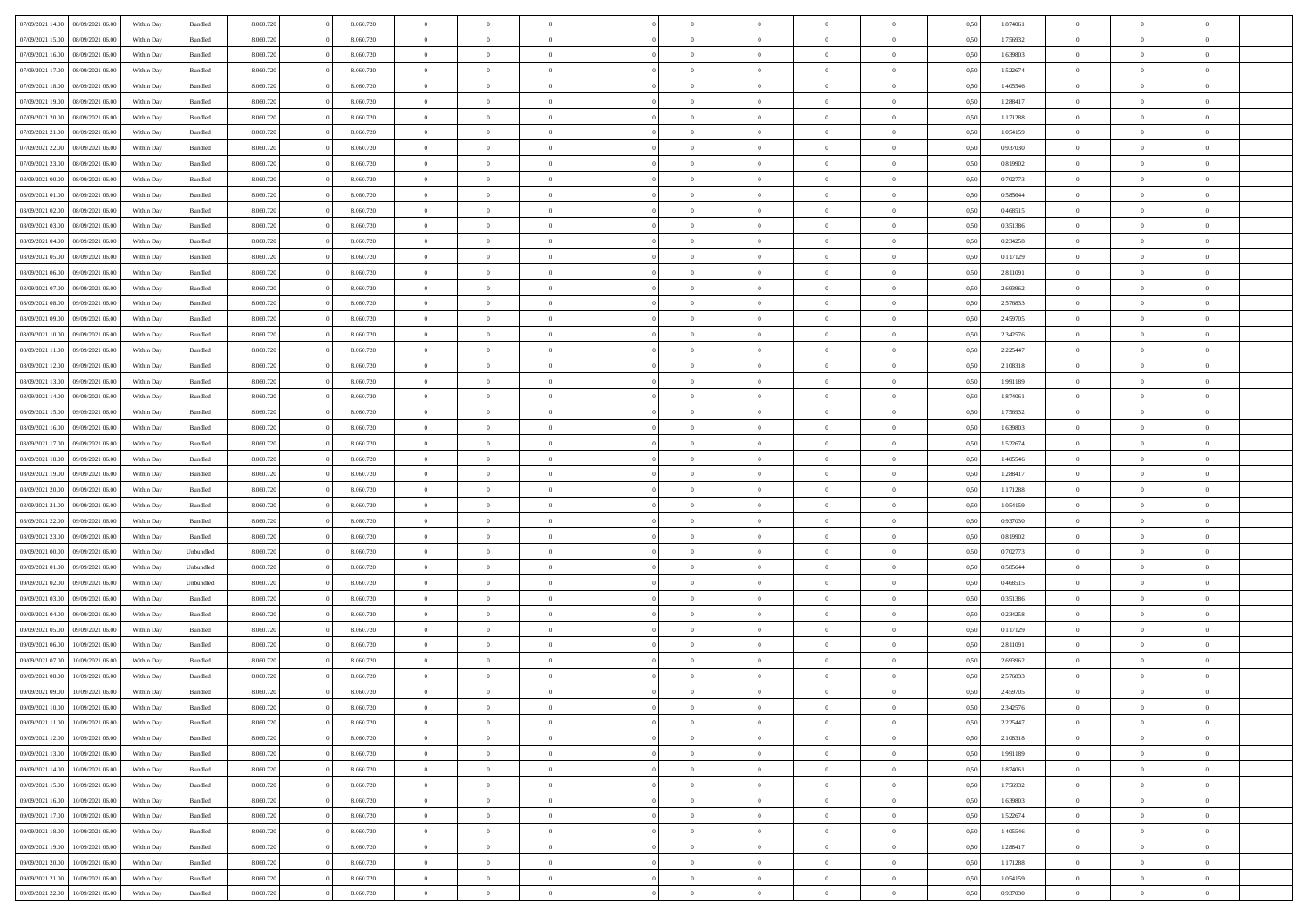| 09/09/2021 23:00                  | 10/09/2021 06:00 | Within Day | Bundled            | 8.060.720 |         | 8.060.720 | $\overline{0}$ | $\Omega$       |                | $\Omega$       | $\Omega$       | $\theta$       | $\theta$       | 0,50 | 0,819902 | $\theta$       | $\theta$       | $\overline{0}$ |  |
|-----------------------------------|------------------|------------|--------------------|-----------|---------|-----------|----------------|----------------|----------------|----------------|----------------|----------------|----------------|------|----------|----------------|----------------|----------------|--|
| 10/09/2021 00:00                  | 10/09/2021 06:00 | Within Day | Bundled            | 8.060.720 |         | 8.060.720 | $\overline{0}$ | $\theta$       | $\overline{0}$ | $\overline{0}$ | $\bf{0}$       | $\overline{0}$ | $\bf{0}$       | 0,50 | 0,702773 | $\theta$       | $\overline{0}$ | $\overline{0}$ |  |
| 10/09/2021 01:00                  | 10/09/2021 06:00 | Within Day | Bundled            | 8.060.720 |         | 8.060.720 | $\overline{0}$ | $\bf{0}$       | $\overline{0}$ | $\overline{0}$ | $\bf{0}$       | $\overline{0}$ | $\mathbf{0}$   | 0,50 | 0,585644 | $\overline{0}$ | $\overline{0}$ | $\bf{0}$       |  |
| 10/09/2021 02:00                  | 10/09/2021 06:00 | Within Dav | Bundled            | 8.060.720 |         | 8.060.720 | $\overline{0}$ | $\overline{0}$ | $\overline{0}$ | $\overline{0}$ | $\bf{0}$       | $\overline{0}$ | $\overline{0}$ | 0.50 | 0.468515 | $\theta$       | $\theta$       | $\overline{0}$ |  |
| 10/09/2021 03:00                  | 10/09/2021 06:00 | Within Day | Bundled            | 8.060.720 |         | 8.060.720 | $\overline{0}$ | $\theta$       | $\overline{0}$ | $\overline{0}$ | $\bf{0}$       | $\overline{0}$ | $\bf{0}$       | 0,50 | 0,351386 | $\theta$       | $\overline{0}$ | $\overline{0}$ |  |
|                                   |                  |            |                    |           |         |           |                |                |                |                |                |                |                |      |          |                |                |                |  |
| 10/09/2021 04:00                  | 10/09/2021 06:00 | Within Day | Bundled            | 8.060.720 |         | 8.060.720 | $\overline{0}$ | $\overline{0}$ | $\overline{0}$ | $\bf{0}$       | $\overline{0}$ | $\overline{0}$ | $\mathbf{0}$   | 0,50 | 0,234258 | $\bf{0}$       | $\overline{0}$ | $\bf{0}$       |  |
| 10/09/2021 05:00                  | 10/09/2021 06:00 | Within Dav | Bundled            | 8.060.720 |         | 8.060.720 | $\overline{0}$ | $\overline{0}$ | $\overline{0}$ | $\overline{0}$ | $\overline{0}$ | $\overline{0}$ | $\overline{0}$ | 0.50 | 0,117129 | $\theta$       | $\overline{0}$ | $\overline{0}$ |  |
| 10/09/2021 06:00                  | 11/09/2021 06:00 | Within Day | Bundled            | 8.060.720 |         | 8.060.720 | $\overline{0}$ | $\theta$       | $\overline{0}$ | $\overline{0}$ | $\bf{0}$       | $\overline{0}$ | $\bf{0}$       | 0,50 | 2,811091 | $\theta$       | $\theta$       | $\overline{0}$ |  |
| 10/09/2021 07:00                  | 11/09/2021 06:00 | Within Day | Bundled            | 8.060.720 |         | 8.060.720 | $\overline{0}$ | $\overline{0}$ | $\overline{0}$ | $\bf{0}$       | $\bf{0}$       | $\bf{0}$       | $\bf{0}$       | 0,50 | 2,693962 | $\,0\,$        | $\overline{0}$ | $\overline{0}$ |  |
| 10/09/2021 08:00                  | 11/09/2021 06:00 | Within Dav | Bundled            | 8.060.720 |         | 8.060.720 | $\overline{0}$ | $\overline{0}$ | $\overline{0}$ | $\overline{0}$ | $\overline{0}$ | $\overline{0}$ | $\overline{0}$ | 0.50 | 2,576833 | $\theta$       | $\overline{0}$ | $\overline{0}$ |  |
| 10/09/2021 09:00                  | 11/09/2021 06:00 | Within Day | Bundled            | 8.060.720 |         | 8.060.720 | $\overline{0}$ | $\theta$       | $\overline{0}$ | $\overline{0}$ | $\bf{0}$       | $\overline{0}$ | $\bf{0}$       | 0,50 | 2,459705 | $\,$ 0 $\,$    | $\overline{0}$ | $\overline{0}$ |  |
| 10/09/2021 10:00                  | 11/09/2021 06:00 | Within Day | Bundled            | 8.060.720 |         | 8.060.720 | $\overline{0}$ | $\bf{0}$       | $\overline{0}$ | $\bf{0}$       | $\bf{0}$       | $\bf{0}$       | $\mathbf{0}$   | 0,50 | 2,342576 | $\bf{0}$       | $\overline{0}$ | $\bf{0}$       |  |
|                                   |                  |            |                    |           |         |           |                |                |                |                |                |                |                |      |          | $\theta$       |                |                |  |
| 10/09/2021 11:00                  | 11/09/2021 06:00 | Within Dav | Bundled            | 8.060.720 |         | 8.060.720 | $\overline{0}$ | $\overline{0}$ | $\overline{0}$ | $\overline{0}$ | $\bf{0}$       | $\overline{0}$ | $\overline{0}$ | 0.50 | 2.225447 |                | $\theta$       | $\overline{0}$ |  |
| 10/09/2021 12:00                  | 11/09/2021 06:00 | Within Day | Bundled            | 8.060.720 |         | 8.060.720 | $\overline{0}$ | $\theta$       | $\overline{0}$ | $\overline{0}$ | $\bf{0}$       | $\overline{0}$ | $\overline{0}$ | 0,50 | 2,108318 | $\theta$       | $\overline{0}$ | $\overline{0}$ |  |
| 10/09/2021 13:00                  | 11/09/2021 06:00 | Within Day | Bundled            | 8.060.720 |         | 8.060.720 | $\overline{0}$ | $\overline{0}$ | $\overline{0}$ | $\bf{0}$       | $\overline{0}$ | $\overline{0}$ | $\mathbf{0}$   | 0,50 | 1,991189 | $\overline{0}$ | $\overline{0}$ | $\bf{0}$       |  |
| 10/09/2021 14:00                  | 11/09/2021 06:00 | Within Dav | Bundled            | 8.060.720 |         | 8.060.720 | $\overline{0}$ | $\overline{0}$ | $\overline{0}$ | $\overline{0}$ | $\overline{0}$ | $\overline{0}$ | $\overline{0}$ | 0.50 | 1,874061 | $\theta$       | $\overline{0}$ | $\overline{0}$ |  |
| 10/09/2021 15:00                  | 11/09/2021 06:00 | Within Day | Bundled            | 8.060.720 |         | 8.060.720 | $\overline{0}$ | $\theta$       | $\overline{0}$ | $\overline{0}$ | $\bf{0}$       | $\overline{0}$ | $\bf{0}$       | 0,50 | 1,756932 | $\theta$       | $\theta$       | $\overline{0}$ |  |
| 10/09/2021 16:00                  | 11/09/2021 06:00 | Within Day | Bundled            | 8.060.720 |         | 8.060.720 | $\overline{0}$ | $\overline{0}$ | $\overline{0}$ | $\bf{0}$       | $\bf{0}$       | $\bf{0}$       | $\bf{0}$       | 0,50 | 1,639803 | $\bf{0}$       | $\overline{0}$ | $\overline{0}$ |  |
| 10/09/2021 17:00                  | 11/09/2021 06:00 | Within Dav | Bundled            | 8.060.720 |         | 8.060.720 | $\overline{0}$ | $\overline{0}$ | $\overline{0}$ | $\overline{0}$ | $\overline{0}$ | $\overline{0}$ | $\overline{0}$ | 0.50 | 1,522674 | $\theta$       | $\overline{0}$ | $\overline{0}$ |  |
| 10/09/2021 18:00                  | 11/09/2021 06:00 |            |                    | 8.060.720 |         | 8.060.720 | $\overline{0}$ | $\theta$       | $\overline{0}$ | $\overline{0}$ | $\bf{0}$       | $\overline{0}$ |                |      | 1,405546 | $\,$ 0 $\,$    | $\overline{0}$ | $\overline{0}$ |  |
|                                   |                  | Within Day | Bundled            |           |         |           |                |                |                |                |                |                | $\bf{0}$       | 0,50 |          |                |                |                |  |
| 10/09/2021 19:00                  | 11/09/2021 06:00 | Within Day | Bundled            | 8.060.720 |         | 8.060.720 | $\overline{0}$ | $\overline{0}$ | $\overline{0}$ | $\bf{0}$       | $\bf{0}$       | $\bf{0}$       | $\bf{0}$       | 0,50 | 1,288417 | $\overline{0}$ | $\overline{0}$ | $\bf{0}$       |  |
| 10/09/2021 20:00                  | 11/09/2021 06:00 | Within Day | Bundled            | 8.060.720 |         | 8.060.720 | $\overline{0}$ | $\overline{0}$ | $\overline{0}$ | $\overline{0}$ | $\bf{0}$       | $\overline{0}$ | $\overline{0}$ | 0.50 | 1,171288 | $\theta$       | $\overline{0}$ | $\overline{0}$ |  |
| 10/09/2021 21:00                  | 11/09/2021 06:00 | Within Day | Bundled            | 8.060.720 |         | 8.060.720 | $\overline{0}$ | $\theta$       | $\overline{0}$ | $\overline{0}$ | $\bf{0}$       | $\overline{0}$ | $\bf{0}$       | 0,50 | 1,054159 | $\,$ 0 $\,$    | $\overline{0}$ | $\overline{0}$ |  |
| 10/09/2021 22:00                  | 11/09/2021 06:00 | Within Day | Bundled            | 8.060.720 |         | 8.060.720 | $\overline{0}$ | $\overline{0}$ | $\overline{0}$ | $\bf{0}$       | $\overline{0}$ | $\overline{0}$ | $\mathbf{0}$   | 0,50 | 0,937030 | $\overline{0}$ | $\overline{0}$ | $\bf{0}$       |  |
| 10/09/2021 23:00                  | 11/09/2021 06:00 | Within Dav | Bundled            | 8.060.720 |         | 8.060.720 | $\overline{0}$ | $\overline{0}$ | $\overline{0}$ | $\overline{0}$ | $\overline{0}$ | $\overline{0}$ | $\overline{0}$ | 0.50 | 0,819902 | $\overline{0}$ | $\overline{0}$ | $\overline{0}$ |  |
| 11/09/2021 00:00                  | 11/09/2021 06:00 | Within Day | Bundled            | 8.060.720 |         | 8.060.720 | $\overline{0}$ | $\theta$       | $\overline{0}$ | $\overline{0}$ | $\bf{0}$       | $\overline{0}$ | $\bf{0}$       | 0,50 | 0,702773 | $\theta$       | $\theta$       | $\overline{0}$ |  |
| 11/09/2021 01:00                  | 11/09/2021 06:00 | Within Day | Bundled            | 8.060.720 |         | 8.060.720 | $\overline{0}$ | $\overline{0}$ | $\overline{0}$ | $\bf{0}$       | $\bf{0}$       | $\bf{0}$       | $\bf{0}$       | 0,50 | 0,585644 | $\,0\,$        | $\overline{0}$ | $\overline{0}$ |  |
| 11/09/2021 02:00                  | 11/09/2021 06:00 |            | Bundled            | 8.060.720 |         | 8.060.720 | $\overline{0}$ | $\overline{0}$ | $\overline{0}$ | $\overline{0}$ | $\overline{0}$ | $\overline{0}$ | $\overline{0}$ | 0.50 | 0,468515 | $\theta$       | $\overline{0}$ | $\overline{0}$ |  |
|                                   |                  | Within Day |                    |           |         |           |                |                |                |                |                |                |                |      |          |                |                |                |  |
| 11/09/2021 03:00                  | 11/09/2021 06:00 | Within Day | Bundled            | 8.060.720 |         | 8.060.720 | $\overline{0}$ | $\theta$       | $\overline{0}$ | $\overline{0}$ | $\bf{0}$       | $\overline{0}$ | $\bf{0}$       | 0,50 | 0,351386 | $\,$ 0 $\,$    | $\overline{0}$ | $\overline{0}$ |  |
| 11/09/2021 04:00                  | 11/09/2021 06:00 | Within Day | Bundled            | 8.060.720 |         | 8.060.720 | $\overline{0}$ | $\overline{0}$ | $\overline{0}$ | $\bf{0}$       | $\bf{0}$       | $\bf{0}$       | $\bf{0}$       | 0,50 | 0,234258 | $\bf{0}$       | $\overline{0}$ | $\bf{0}$       |  |
| 11/09/2021 05:00                  | 11/09/2021 06.00 | Within Day | Bundled            | 8.060.720 |         | 8.060.720 | $\overline{0}$ | $\Omega$       | $\Omega$       | $\Omega$       | $\Omega$       | $\Omega$       | $\overline{0}$ | 0,50 | 0,117129 | $\,0\,$        | $\theta$       | $\theta$       |  |
| 11/09/2021 06:00                  | 12/09/2021 06:00 | Within Day | Bundled            | 8.060.720 |         | 8.060.720 | $\overline{0}$ | $\theta$       | $\overline{0}$ | $\overline{0}$ | $\bf{0}$       | $\overline{0}$ | $\bf{0}$       | 0,50 | 2,811091 | $\,$ 0 $\,$    | $\overline{0}$ | $\overline{0}$ |  |
| 11/09/2021 07:00                  | 12/09/2021 06:00 | Within Day | Bundled            | 8.060.720 |         | 8.060.720 | $\overline{0}$ | $\overline{0}$ | $\overline{0}$ | $\bf{0}$       | $\overline{0}$ | $\overline{0}$ | $\mathbf{0}$   | 0,50 | 2,693962 | $\bf{0}$       | $\overline{0}$ | $\bf{0}$       |  |
| 11/09/2021 08:00                  | 12/09/2021 06:00 | Within Day | Bundled            | 8.060.720 |         | 8.060.720 | $\overline{0}$ | $\Omega$       | $\Omega$       | $\Omega$       | $\bf{0}$       | $\overline{0}$ | $\overline{0}$ | 0.50 | 2,576833 | $\,0\,$        | $\theta$       | $\theta$       |  |
| 11/09/2021 09:00                  | 12/09/2021 06:00 | Within Day | Bundled            | 8.060.720 |         | 8.060.720 | $\overline{0}$ | $\theta$       | $\overline{0}$ | $\overline{0}$ | $\bf{0}$       | $\overline{0}$ | $\bf{0}$       | 0,50 | 2,459705 | $\,$ 0 $\,$    | $\overline{0}$ | $\overline{0}$ |  |
|                                   |                  |            |                    |           |         |           |                | $\overline{0}$ |                |                | $\bf{0}$       |                |                |      |          | $\bf{0}$       | $\overline{0}$ | $\bf{0}$       |  |
| 11/09/2021 10:00                  | 12/09/2021 06:00 | Within Day | Bundled            | 8.060.720 |         | 8.060.720 | $\overline{0}$ |                | $\overline{0}$ | $\bf{0}$       |                | $\bf{0}$       | $\bf{0}$       | 0,50 | 2,342576 |                |                |                |  |
| 11/09/2021 11:00                  | 12/09/2021 06:00 | Within Day | Bundled            | 8.060.720 |         | 8.060.720 | $\overline{0}$ | $\Omega$       | $\Omega$       | $\Omega$       | $\theta$       | $\theta$       | $\overline{0}$ | 0.50 | 2,225447 | $\theta$       | $\theta$       | $\theta$       |  |
| 11/09/2021 12:00                  | 12/09/2021 06:00 | Within Day | Bundled            | 8.060.720 |         | 8.060.720 | $\overline{0}$ | $\theta$       | $\overline{0}$ | $\overline{0}$ | $\bf{0}$       | $\overline{0}$ | $\bf{0}$       | 0,50 | 2,108318 | $\,$ 0 $\,$    | $\overline{0}$ | $\overline{0}$ |  |
| 11/09/2021 13:00                  | 12/09/2021 06:00 | Within Day | Bundled            | 8.060.720 |         | 8.060.720 | $\overline{0}$ | $\bf{0}$       | $\overline{0}$ | $\bf{0}$       | $\bf{0}$       | $\bf{0}$       | $\bf{0}$       | 0,50 | 1,991189 | $\overline{0}$ | $\overline{0}$ | $\bf{0}$       |  |
| 11/09/2021 14:00                  | 12/09/2021 06:00 | Within Day | Bundled            | 8.060.720 |         | 8.060.720 | $\overline{0}$ | $\Omega$       | $\Omega$       | $\Omega$       | $\overline{0}$ | $\overline{0}$ | $\overline{0}$ | 0,50 | 1,874061 | $\,0\,$        | $\theta$       | $\theta$       |  |
| 11/09/2021 15:00                  | 12/09/2021 06:00 | Within Day | Bundled            | 8.060.720 |         | 8.060.720 | $\overline{0}$ | $\overline{0}$ | $\overline{0}$ | $\overline{0}$ | $\bf{0}$       | $\overline{0}$ | $\bf{0}$       | 0,50 | 1,756932 | $\,$ 0 $\,$    | $\overline{0}$ | $\overline{0}$ |  |
| 11/09/2021 16:00                  | 12/09/2021 06:00 | Within Day | Bundled            | 8.060.720 |         | 8.060.720 | $\overline{0}$ | $\overline{0}$ | $\overline{0}$ | $\bf{0}$       | $\bf{0}$       | $\bf{0}$       | $\mathbf{0}$   | 0,50 | 1,639803 | $\overline{0}$ | $\overline{0}$ | $\bf{0}$       |  |
| 11/09/2021 17:00                  | 12/09/2021 06:00 | Within Day | Bundled            | 8.060.720 |         | 8.060.720 | $\overline{0}$ | $\Omega$       | $\Omega$       | $\Omega$       | $\Omega$       | $\Omega$       | $\overline{0}$ | 0.50 | 1,522674 | $\theta$       | $\theta$       | $\theta$       |  |
| 11/09/2021 18:00                  | 12/09/2021 06:00 | Within Day | Bundled            | 8.060.720 |         | 8.060.720 | $\overline{0}$ | $\bf{0}$       | $\bf{0}$       | $\bf{0}$       | $\,$ 0         | $\bf{0}$       | $\bf{0}$       | 0,50 | 1,405546 | $\,0\,$        | $\,$ 0 $\,$    | $\overline{0}$ |  |
|                                   |                  |            |                    |           |         |           |                |                |                |                |                |                |                |      |          |                |                |                |  |
| 11/09/2021 19:00 12/09/2021 06:00 |                  | Within Day | $\mathbf B$ undled | 8.060.720 |         | 8.060.720 | $\bf{0}$       | $\bf{0}$       |                |                | $\bf{0}$       |                |                | 0,50 | 1,288417 | $\bf{0}$       | $\overline{0}$ |                |  |
| 11/09/2021 20:00                  | 12/09/2021 06:00 | Within Day | Bundled            | 8.060.720 |         | 8.060.720 | $\overline{0}$ | $\overline{0}$ | $\overline{0}$ | $\Omega$       | $\overline{0}$ | $\overline{0}$ | $\overline{0}$ | 0,50 | 1,171288 | $\theta$       | $\theta$       | $\theta$       |  |
| 11/09/2021 21:00                  | 12/09/2021 06:00 | Within Day | Bundled            | 8.060.720 |         | 8.060.720 | $\overline{0}$ | $\,$ 0         | $\overline{0}$ | $\bf{0}$       | $\,$ 0 $\,$    | $\overline{0}$ | $\,$ 0 $\,$    | 0,50 | 1,054159 | $\,$ 0 $\,$    | $\,$ 0 $\,$    | $\,$ 0         |  |
| 11/09/2021 22.00                  | 12/09/2021 06:00 | Within Day | Bundled            | 8.060.720 |         | 8.060.720 | $\overline{0}$ | $\overline{0}$ | $\overline{0}$ | $\overline{0}$ | $\overline{0}$ | $\overline{0}$ | $\mathbf{0}$   | 0,50 | 0,937030 | $\overline{0}$ | $\bf{0}$       | $\overline{0}$ |  |
| 11/09/2021 23:00                  | 12/09/2021 06:00 | Within Day | Bundled            | 8.060.720 |         | 8.060.720 | $\overline{0}$ | $\overline{0}$ | $\overline{0}$ | $\Omega$       | $\overline{0}$ | $\overline{0}$ | $\overline{0}$ | 0,50 | 0,819902 | $\overline{0}$ | $\theta$       | $\overline{0}$ |  |
| 12/09/2021 00:00                  | 12/09/2021 06:00 | Within Day | Bundled            | 8.060.720 |         | 8.060.720 | $\overline{0}$ | $\,$ 0         | $\overline{0}$ | $\overline{0}$ | $\,$ 0 $\,$    | $\overline{0}$ | $\mathbf{0}$   | 0,50 | 0,702773 | $\,$ 0 $\,$    | $\overline{0}$ | $\overline{0}$ |  |
| 12/09/2021 01:00                  | 12/09/2021 06:00 | Within Day | Bundled            | 8.060.720 |         | 8.060.720 | $\overline{0}$ | $\overline{0}$ | $\overline{0}$ | $\overline{0}$ | $\overline{0}$ | $\overline{0}$ | $\mathbf{0}$   | 0,50 | 0,585644 | $\overline{0}$ | $\overline{0}$ | $\bf{0}$       |  |
|                                   |                  |            |                    |           |         |           | $\overline{0}$ | $\overline{0}$ | $\overline{0}$ | $\Omega$       | $\overline{0}$ | $\overline{0}$ |                | 0.50 |          |                | $\theta$       | $\overline{0}$ |  |
| 12/09/2021 02:00                  | 12/09/2021 06:00 | Within Day | Bundled            | 8.060.720 |         | 8.060.720 |                |                |                |                |                |                | $\bf{0}$       |      | 0,468515 | $\overline{0}$ |                |                |  |
| 12/09/2021 03:00                  | 12/09/2021 06:00 | Within Day | Bundled            | 8.060.720 |         | 8.060.720 | $\overline{0}$ | $\,$ 0         | $\overline{0}$ | $\bf{0}$       | $\bf{0}$       | $\bf{0}$       | $\bf{0}$       | 0,50 | 0,351386 | $\,$ 0 $\,$    | $\overline{0}$ | $\overline{0}$ |  |
| 12/09/2021 04:00                  | 12/09/2021 06:00 | Within Day | Bundled            | 8.060.720 |         | 8.060.720 | $\overline{0}$ | $\bf{0}$       | $\overline{0}$ | $\overline{0}$ | $\overline{0}$ | $\overline{0}$ | $\mathbf{0}$   | 0,50 | 0,234258 | $\overline{0}$ | $\overline{0}$ | $\bf{0}$       |  |
| 12/09/2021 05:00                  | 12/09/2021 06:00 | Within Day | Bundled            | 8.060.720 |         | 8.060.720 | $\overline{0}$ | $\overline{0}$ | $\overline{0}$ | $\Omega$       | $\overline{0}$ | $\overline{0}$ | $\overline{0}$ | 0.50 | 0,117129 | $\overline{0}$ | $\overline{0}$ | $\overline{0}$ |  |
| 12/09/2021 06:00                  | 13/09/2021 06:00 | Within Day | Bundled            | 8.060.720 | 134.000 | 7.926.720 | $\overline{0}$ | $\bf{0}$       | $\overline{0}$ | $\overline{0}$ | $\bf{0}$       | $\bf{0}$       | $\mathbf{0}$   | 0,50 | 2,811091 | $\,$ 0 $\,$    | $\,$ 0 $\,$    | $\bf{0}$       |  |
| 12/09/2021 07:00 13/09/2021 06:00 |                  | Within Day | Bundled            | 8.060.720 | 134.000 | 7.926.720 | $\overline{0}$ | $\overline{0}$ | $\overline{0}$ | $\overline{0}$ | $\overline{0}$ | $\bf{0}$       | $\mathbf{0}$   | 0,50 | 2,693962 | $\overline{0}$ | $\bf{0}$       | $\overline{0}$ |  |
|                                   |                  |            |                    |           |         |           |                |                |                |                |                |                |                |      |          |                |                |                |  |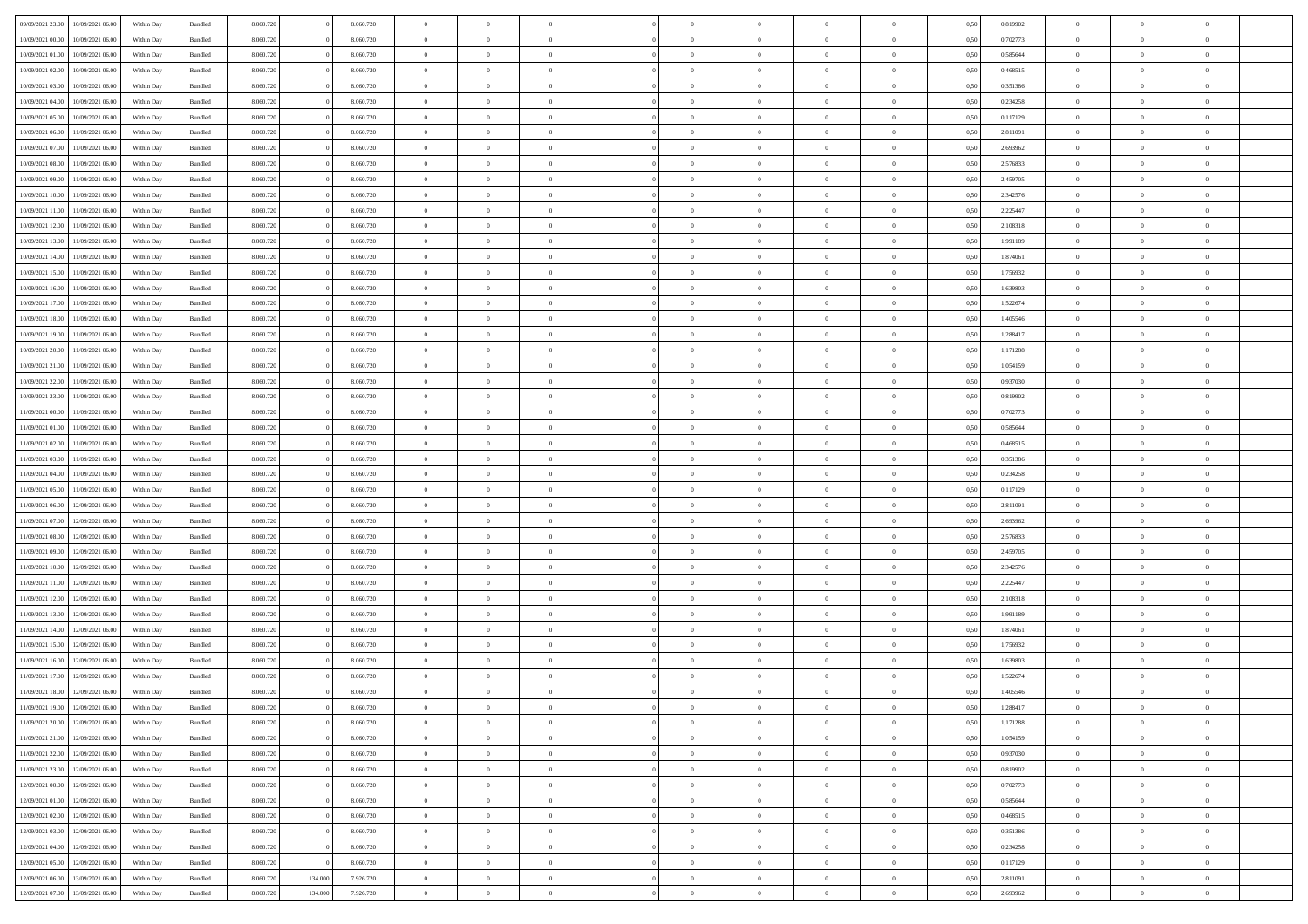|                  |                  |            |                    |           |         |           | $\overline{0}$ | $\Omega$       |                |                | $\Omega$       | $\theta$       | $\theta$       |      |          | $\theta$       |                | $\theta$       |  |
|------------------|------------------|------------|--------------------|-----------|---------|-----------|----------------|----------------|----------------|----------------|----------------|----------------|----------------|------|----------|----------------|----------------|----------------|--|
| 12/09/2021 08:00 | 13/09/2021 06:00 | Within Dav | Bundled            | 8.060.720 | 134.000 | 7.926.720 |                |                |                | $\Omega$       |                |                |                | 0.50 | 2,576833 |                | $\theta$       |                |  |
| 12/09/2021 09:00 | 13/09/2021 06:00 | Within Day | Bundled            | 8.060.720 | 134.000 | 7.926.720 | $\overline{0}$ | $\theta$       | $\overline{0}$ | $\overline{0}$ | $\bf{0}$       | $\overline{0}$ | $\bf{0}$       | 0,50 | 2,459705 | $\theta$       | $\theta$       | $\overline{0}$ |  |
| 12/09/2021 11:00 | 13/09/2021 06:00 | Within Day | Bundled            | 8.060.720 | 134.000 | 7.926.720 | $\overline{0}$ | $\overline{0}$ | $\overline{0}$ | $\bf{0}$       | $\bf{0}$       | $\bf{0}$       | $\mathbf{0}$   | 0,50 | 2,225447 | $\overline{0}$ | $\overline{0}$ | $\overline{0}$ |  |
|                  |                  |            |                    |           |         |           |                |                |                |                |                |                |                |      |          |                |                |                |  |
| 12/09/2021 12:00 | 13/09/2021 06:00 | Within Dav | Bundled            | 8.060.720 | 134,000 | 7.926.720 | $\overline{0}$ | $\overline{0}$ | $\overline{0}$ | $\overline{0}$ | $\bf{0}$       | $\overline{0}$ | $\overline{0}$ | 0.50 | 2,108318 | $\theta$       | $\theta$       | $\overline{0}$ |  |
| 12/09/2021 13:00 | 13/09/2021 06:00 | Within Day | Bundled            | 8.060.720 | 134.000 | 7.926.720 | $\overline{0}$ | $\theta$       | $\overline{0}$ | $\overline{0}$ | $\bf{0}$       | $\overline{0}$ | $\bf{0}$       | 0,50 | 1,991189 | $\theta$       | $\theta$       | $\overline{0}$ |  |
| 12/09/2021 14:00 | 13/09/2021 06:00 | Within Day | Bundled            | 8.060.720 | 134.000 | 7.926.720 | $\overline{0}$ | $\bf{0}$       | $\overline{0}$ | $\bf{0}$       | $\overline{0}$ | $\overline{0}$ | $\mathbf{0}$   | 0,50 | 1,874061 | $\overline{0}$ | $\overline{0}$ | $\bf{0}$       |  |
| 12/09/2021 15:00 | 13/09/2021 06:00 | Within Dav | Bundled            | 8.060.720 | 134,000 | 7.926.720 | $\overline{0}$ | $\overline{0}$ | $\overline{0}$ | $\overline{0}$ | $\overline{0}$ | $\overline{0}$ | $\overline{0}$ | 0.50 | 1,756932 | $\theta$       | $\overline{0}$ | $\overline{0}$ |  |
|                  |                  |            |                    |           |         |           |                |                |                |                |                |                |                |      |          |                |                |                |  |
| 12/09/2021 16:00 | 13/09/2021 06:00 | Within Day | Bundled            | 8.060.720 | 134.000 | 7.926.720 | $\overline{0}$ | $\theta$       | $\overline{0}$ | $\overline{0}$ | $\bf{0}$       | $\overline{0}$ | $\bf{0}$       | 0,50 | 1,639803 | $\theta$       | $\theta$       | $\overline{0}$ |  |
| 12/09/2021 17:00 | 13/09/2021 06:00 | Within Day | Bundled            | 8.060.720 | 134.000 | 7.926.720 | $\overline{0}$ | $\overline{0}$ | $\overline{0}$ | $\bf{0}$       | $\bf{0}$       | $\bf{0}$       | $\bf{0}$       | 0,50 | 1,522674 | $\,0\,$        | $\overline{0}$ | $\overline{0}$ |  |
| 12/09/2021 18:00 | 13/09/2021 06:00 | Within Dav | Bundled            | 8.060.720 | 134.000 | 7.926.720 | $\overline{0}$ | $\overline{0}$ | $\overline{0}$ | $\overline{0}$ | $\overline{0}$ | $\overline{0}$ | $\overline{0}$ | 0.50 | 1,405546 | $\theta$       | $\overline{0}$ | $\overline{0}$ |  |
|                  |                  |            |                    |           |         |           |                |                |                |                |                |                |                |      |          |                |                |                |  |
| 12/09/2021 19:00 | 13/09/2021 06:00 | Within Day | Bundled            | 8.060.720 | 134.000 | 7.926.720 | $\overline{0}$ | $\theta$       | $\overline{0}$ | $\overline{0}$ | $\bf{0}$       | $\overline{0}$ | $\bf{0}$       | 0,50 | 1,288417 | $\,$ 0 $\,$    | $\overline{0}$ | $\overline{0}$ |  |
| 12/09/2021 20:00 | 13/09/2021 06:00 | Within Day | Bundled            | 8.060.720 | 134.000 | 7.926.720 | $\overline{0}$ | $\overline{0}$ | $\overline{0}$ | $\overline{0}$ | $\bf{0}$       | $\overline{0}$ | $\mathbf{0}$   | 0,50 | 1,171288 | $\overline{0}$ | $\overline{0}$ | $\bf{0}$       |  |
| 12/09/2021 21:00 | 13/09/2021 06:00 | Within Day | Bundled            | 8.060.720 | 134,000 | 7.926.720 | $\overline{0}$ | $\overline{0}$ | $\overline{0}$ | $\overline{0}$ | $\overline{0}$ | $\overline{0}$ | $\overline{0}$ | 0.50 | 1,054159 | $\theta$       | $\theta$       | $\overline{0}$ |  |
| 12/09/2021 22:00 | 13/09/2021 06:00 | Within Day | Bundled            | 8.060.720 | 134.000 | 7.926.720 | $\overline{0}$ | $\theta$       | $\overline{0}$ | $\overline{0}$ | $\bf{0}$       | $\overline{0}$ | $\bf{0}$       | 0,50 | 0,937030 | $\theta$       | $\overline{0}$ | $\overline{0}$ |  |
|                  |                  |            |                    |           |         |           |                |                |                |                |                |                |                |      |          |                |                |                |  |
| 12/09/2021 23:00 | 13/09/2021 06:00 | Within Day | Bundled            | 8.060.720 | 134.000 | 7.926.720 | $\overline{0}$ | $\overline{0}$ | $\overline{0}$ | $\overline{0}$ | $\overline{0}$ | $\overline{0}$ | $\mathbf{0}$   | 0,50 | 0,819902 | $\overline{0}$ | $\overline{0}$ | $\bf{0}$       |  |
| 13/09/2021 00:00 | 13/09/2021 06:00 | Within Dav | Bundled            | 8.060.720 | 134.000 | 7.926.720 | $\overline{0}$ | $\overline{0}$ | $\overline{0}$ | $\overline{0}$ | $\overline{0}$ | $\overline{0}$ | $\overline{0}$ | 0.50 | 0,702773 | $\theta$       | $\overline{0}$ | $\overline{0}$ |  |
| 13/09/2021 01:00 | 13/09/2021 06:00 | Within Day | Bundled            | 8.060.720 | 134.000 | 7.926.720 | $\overline{0}$ | $\theta$       | $\overline{0}$ | $\overline{0}$ | $\bf{0}$       | $\overline{0}$ | $\bf{0}$       | 0,50 | 0,585644 | $\theta$       | $\theta$       | $\overline{0}$ |  |
|                  |                  |            |                    |           |         |           |                | $\overline{0}$ |                |                | $\bf{0}$       |                |                |      |          | $\,0\,$        | $\overline{0}$ | $\overline{0}$ |  |
| 13/09/2021 02:00 | 13/09/2021 06:00 | Within Day | Bundled            | 8.060.720 | 134.000 | 7.926.720 | $\overline{0}$ |                | $\overline{0}$ | $\overline{0}$ |                | $\overline{0}$ | $\mathbf{0}$   | 0,50 | 0,468515 |                |                |                |  |
| 13/09/2021 03:00 | 13/09/2021 06:00 | Within Day | Bundled            | 8.060.720 | 134,000 | 7.926.720 | $\overline{0}$ | $\overline{0}$ | $\overline{0}$ | $\overline{0}$ | $\overline{0}$ | $\overline{0}$ | $\overline{0}$ | 0.50 | 0,351386 | $\theta$       | $\overline{0}$ | $\overline{0}$ |  |
| 13/09/2021 04:00 | 13/09/2021 06:00 | Within Day | Bundled            | 8.060.720 | 134.000 | 7.926.720 | $\overline{0}$ | $\theta$       | $\overline{0}$ | $\overline{0}$ | $\bf{0}$       | $\overline{0}$ | $\bf{0}$       | 0,50 | 0,234258 | $\,$ 0 $\,$    | $\overline{0}$ | $\overline{0}$ |  |
| 13/09/2021 05:00 | 13/09/2021 06:00 | Within Day | Bundled            | 8.060.720 | 134.000 | 7.926.720 | $\overline{0}$ | $\overline{0}$ | $\overline{0}$ | $\overline{0}$ | $\bf{0}$       | $\overline{0}$ | $\bf{0}$       | 0,50 | 0,117129 | $\bf{0}$       | $\overline{0}$ | $\overline{0}$ |  |
| 13/09/2021 06:00 | 14/09/2021 06:00 | Within Day | Bundled            | 8.060.720 |         | 8.060.720 | $\overline{0}$ | $\overline{0}$ | $\overline{0}$ | $\overline{0}$ | $\overline{0}$ | $\overline{0}$ | $\overline{0}$ | 0.50 | 2,811091 | $\theta$       | $\overline{0}$ | $\overline{0}$ |  |
|                  |                  |            |                    |           |         |           |                |                |                |                |                |                |                |      |          |                |                |                |  |
| 13/09/2021 07:00 | 14/09/2021 06:00 | Within Day | Bundled            | 8.060.720 |         | 8.060.720 | $\overline{0}$ | $\theta$       | $\overline{0}$ | $\overline{0}$ | $\bf{0}$       | $\overline{0}$ | $\bf{0}$       | 0,50 | 2,693962 | $\,$ 0 $\,$    | $\overline{0}$ | $\overline{0}$ |  |
| 13/09/2021 08:00 | 14/09/2021 06:00 | Within Day | Bundled            | 8.060.720 |         | 8.060.720 | $\overline{0}$ | $\bf{0}$       | $\overline{0}$ | $\overline{0}$ | $\overline{0}$ | $\overline{0}$ | $\mathbf{0}$   | 0,50 | 2,576833 | $\overline{0}$ | $\overline{0}$ | $\bf{0}$       |  |
| 13/09/2021 09:00 | 14/09/2021 06:00 | Within Dav | Bundled            | 8.060.720 |         | 8.060.720 | $\overline{0}$ | $\overline{0}$ | $\overline{0}$ | $\overline{0}$ | $\overline{0}$ | $\overline{0}$ | $\overline{0}$ | 0.50 | 2,459705 | $\theta$       | $\overline{0}$ | $\overline{0}$ |  |
| 13/09/2021 10:00 | 14/09/2021 06:00 | Within Day | Bundled            | 8.060.720 |         | 8.060.720 | $\overline{0}$ | $\theta$       | $\overline{0}$ | $\overline{0}$ | $\bf{0}$       | $\overline{0}$ | $\bf{0}$       | 0,50 | 2,342576 | $\theta$       | $\theta$       | $\overline{0}$ |  |
|                  |                  |            |                    |           |         |           |                |                |                |                |                |                |                |      |          |                |                |                |  |
| 13/09/2021 11:00 | 14/09/2021 06:00 | Within Day | Bundled            | 8.060.720 |         | 8.060.720 | $\overline{0}$ | $\overline{0}$ | $\overline{0}$ | $\overline{0}$ | $\bf{0}$       | $\overline{0}$ | $\bf{0}$       | 0,50 | 2,225447 | $\,0\,$        | $\overline{0}$ | $\overline{0}$ |  |
| 13/09/2021 12:00 | 14/09/2021 06:00 | Within Day | Bundled            | 8.060.720 |         | 8.060.720 | $\overline{0}$ | $\overline{0}$ | $\overline{0}$ | $\overline{0}$ | $\overline{0}$ | $\overline{0}$ | $\overline{0}$ | 0.50 | 2,108318 | $\theta$       | $\overline{0}$ | $\overline{0}$ |  |
| 13/09/2021 13:00 | 14/09/2021 06:00 | Within Day | Bundled            | 8.060.720 |         | 8.060.720 | $\overline{0}$ | $\theta$       | $\overline{0}$ | $\overline{0}$ | $\bf{0}$       | $\overline{0}$ | $\bf{0}$       | 0,50 | 1,991189 | $\,$ 0 $\,$    | $\overline{0}$ | $\overline{0}$ |  |
|                  |                  |            |                    |           |         |           |                |                |                |                |                |                |                |      |          |                |                |                |  |
| 13/09/2021 14:00 | 14/09/2021 06:00 | Within Day | Bundled            | 8.060.720 |         | 8.060.720 | $\overline{0}$ | $\overline{0}$ | $\overline{0}$ | $\bf{0}$       | $\bf{0}$       | $\bf{0}$       | $\bf{0}$       | 0,50 | 1,874061 | $\bf{0}$       | $\overline{0}$ | $\overline{0}$ |  |
| 13/09/2021 15:00 | 14/09/2021 06:00 | Within Day | Bundled            | 8.060.720 |         | 8.060.720 | $\overline{0}$ | $\Omega$       | $\overline{0}$ | $\Omega$       | $\Omega$       | $\overline{0}$ | $\overline{0}$ | 0.50 | 1,756932 | $\,0\,$        | $\theta$       | $\theta$       |  |
| 13/09/2021 16:00 | 14/09/2021 06:00 | Within Day | Bundled            | 8.060.720 |         | 8.060.720 | $\overline{0}$ | $\theta$       | $\overline{0}$ | $\overline{0}$ | $\bf{0}$       | $\overline{0}$ | $\bf{0}$       | 0,50 | 1,639803 | $\,$ 0 $\,$    | $\overline{0}$ | $\overline{0}$ |  |
| 13/09/2021 17:00 | 14/09/2021 06:00 | Within Day | Bundled            | 8.060.720 |         | 8.060.720 | $\overline{0}$ | $\overline{0}$ | $\overline{0}$ | $\bf{0}$       | $\bf{0}$       | $\overline{0}$ | $\mathbf{0}$   | 0,50 | 1,522674 | $\overline{0}$ | $\overline{0}$ | $\bf{0}$       |  |
| 13/09/2021 18:00 | 14/09/2021 06:00 |            | Bundled            | 8.060.720 |         | 8.060.720 | $\overline{0}$ | $\Omega$       | $\Omega$       | $\Omega$       | $\overline{0}$ | $\overline{0}$ | $\overline{0}$ | 0.50 | 1,405546 | $\,0\,$        | $\theta$       | $\theta$       |  |
|                  |                  | Within Day |                    |           |         |           |                |                |                |                |                |                |                |      |          |                |                |                |  |
| 13/09/2021 19:00 | 14/09/2021 06:00 | Within Day | Bundled            | 8.060.720 |         | 8.060.720 | $\overline{0}$ | $\theta$       | $\overline{0}$ | $\overline{0}$ | $\bf{0}$       | $\overline{0}$ | $\bf{0}$       | 0,50 | 1,288417 | $\,$ 0 $\,$    | $\theta$       | $\overline{0}$ |  |
| 13/09/2021 20:00 | 14/09/2021 06:00 | Within Day | Bundled            | 8.060.720 |         | 8.060.720 | $\overline{0}$ | $\overline{0}$ | $\overline{0}$ | $\bf{0}$       | $\bf{0}$       | $\bf{0}$       | $\bf{0}$       | 0,50 | 1,171288 | $\,0\,$        | $\overline{0}$ | $\overline{0}$ |  |
| 13/09/2021 21:00 | 14/09/2021 06:00 | Within Day | Bundled            | 8.060.720 |         | 8.060.720 | $\overline{0}$ | $\Omega$       | $\overline{0}$ | $\Omega$       | $\overline{0}$ | $\overline{0}$ | $\overline{0}$ | 0.50 | 1.054159 | $\theta$       | $\theta$       | $\theta$       |  |
| 13/09/2021 22:00 | 14/09/2021 06:00 | Within Day | Bundled            | 8.060.720 |         | 8.060.720 | $\overline{0}$ | $\theta$       | $\overline{0}$ | $\overline{0}$ | $\bf{0}$       | $\overline{0}$ | $\bf{0}$       | 0,50 | 0,937030 | $\,$ 0 $\,$    | $\overline{0}$ | $\overline{0}$ |  |
|                  |                  |            |                    |           |         |           |                |                |                |                |                |                |                |      |          |                |                |                |  |
| 13/09/2021 23:00 | 14/09/2021 06:00 | Within Day | Bundled            | 8.060.720 |         | 8.060.720 | $\overline{0}$ | $\overline{0}$ | $\overline{0}$ | $\bf{0}$       | $\bf{0}$       | $\bf{0}$       | $\mathbf{0}$   | 0,50 | 0,819902 | $\overline{0}$ | $\overline{0}$ | $\overline{0}$ |  |
| 14/09/2021 00:00 | 14/09/2021 06:00 | Within Day | Bundled            | 8.060.720 |         | 8.060.720 | $\overline{0}$ | $\Omega$       | $\overline{0}$ | $\Omega$       | $\overline{0}$ | $\overline{0}$ | $\overline{0}$ | 0.50 | 0,702773 | $\,0\,$        | $\theta$       | $\theta$       |  |
| 14/09/2021 01:00 | 14/09/2021 06:00 | Within Day | Bundled            | 8.060.720 |         | 8.060.720 | $\overline{0}$ | $\theta$       | $\overline{0}$ | $\overline{0}$ | $\,$ 0         | $\overline{0}$ | $\bf{0}$       | 0,50 | 0,585644 | $\,$ 0 $\,$    | $\overline{0}$ | $\overline{0}$ |  |
|                  |                  |            |                    |           |         |           |                | $\overline{0}$ |                |                | $\bf{0}$       |                |                |      |          |                | $\overline{0}$ | $\bf{0}$       |  |
| 14/09/2021 02:00 | 14/09/2021 06:00 | Within Day | Bundled            | 8.060.720 |         | 8.060.720 | $\overline{0}$ |                | $\overline{0}$ | $\bf{0}$       |                | $\bf{0}$       | $\mathbf{0}$   | 0,50 | 0,468515 | $\overline{0}$ |                |                |  |
| 14/09/2021 03:00 | 14/09/2021 06:00 | Within Day | Bundled            | 8.060.720 |         | 8.060.720 | $\overline{0}$ | $\Omega$       | $\Omega$       | $\Omega$       | $\Omega$       | $\Omega$       | $\overline{0}$ | 0.50 | 0,351386 | $\theta$       | $\theta$       | $\theta$       |  |
| 14/09/2021 04:00 | 14/09/2021 06:00 | Within Day | Bundled            | 8.060.720 |         | 8.060.720 | $\overline{0}$ | $\overline{0}$ | $\overline{0}$ | $\bf{0}$       | $\,$ 0         | $\bf{0}$       | $\bf{0}$       | 0,50 | 0,234258 | $\,0\,$        | $\,$ 0 $\,$    | $\overline{0}$ |  |
| 14/09/2021 05:00 | 14/09/2021 06:00 | Within Day | $\mathbf B$ undled | 8.060.720 |         | 8.060.720 | $\bf{0}$       | $\bf{0}$       |                |                | $\bf{0}$       |                |                | 0,50 | 0,117129 | $\bf{0}$       | $\overline{0}$ |                |  |
| 14/09/2021 06:00 | 15/09/2021 06:00 |            |                    | 8.060.720 |         | 8.060.720 | $\overline{0}$ | $\overline{0}$ |                | $\Omega$       | $\overline{0}$ | $\overline{0}$ |                | 0.50 |          | $\theta$       | $\theta$       | $\theta$       |  |
|                  |                  | Within Day | Bundled            |           |         |           |                |                | $\overline{0}$ |                |                |                | $\overline{0}$ |      | 2,811091 |                |                |                |  |
| 14/09/2021 07:00 | 15/09/2021 06:00 | Within Day | Bundled            | 8.060.720 |         | 8.060.720 | $\overline{0}$ | $\,$ 0         | $\overline{0}$ | $\bf{0}$       | $\,$ 0 $\,$    | $\overline{0}$ | $\mathbf{0}$   | 0,50 | 2,693962 | $\,$ 0 $\,$    | $\,$ 0 $\,$    | $\,$ 0         |  |
| 14/09/2021 08:00 | 15/09/2021 06:00 | Within Day | Bundled            | 8.060.720 |         | 8.060.720 | $\overline{0}$ | $\overline{0}$ | $\overline{0}$ | $\overline{0}$ | $\overline{0}$ | $\overline{0}$ | $\mathbf{0}$   | 0,50 | 2,576833 | $\overline{0}$ | $\bf{0}$       | $\bf{0}$       |  |
| 14/09/2021 09:00 | 15/09/2021 06:00 | Within Day | Bundled            | 8.060.720 |         | 8.060.720 | $\overline{0}$ | $\overline{0}$ | $\overline{0}$ | $\Omega$       | $\overline{0}$ | $\overline{0}$ | $\overline{0}$ | 0,50 | 2,459705 | $\overline{0}$ | $\theta$       | $\overline{0}$ |  |
| 14/09/2021 10:00 | 15/09/2021 06:00 | Within Day | Bundled            | 8.060.720 |         | 8.060.720 | $\overline{0}$ | $\,$ 0         | $\overline{0}$ | $\overline{0}$ | $\,$ 0 $\,$    | $\overline{0}$ | $\mathbf{0}$   | 0,50 | 2,342576 | $\,$ 0 $\,$    | $\overline{0}$ | $\overline{0}$ |  |
|                  |                  |            |                    |           |         |           |                |                |                |                |                |                |                |      |          |                |                |                |  |
| 14/09/2021 11:00 | 15/09/2021 06:00 | Within Day | Bundled            | 8.060.720 |         | 8.060.720 | $\overline{0}$ | $\overline{0}$ | $\overline{0}$ | $\overline{0}$ | $\overline{0}$ | $\overline{0}$ | $\mathbf{0}$   | 0,50 | 2,225447 | $\overline{0}$ | $\overline{0}$ | $\bf{0}$       |  |
| 14/09/2021 12:00 | 15/09/2021 06:00 | Within Day | Bundled            | 8.060.720 |         | 8.060.720 | $\overline{0}$ | $\overline{0}$ | $\overline{0}$ | $\Omega$       | $\overline{0}$ | $\overline{0}$ | $\bf{0}$       | 0.50 | 2,108318 | $\overline{0}$ | $\theta$       | $\overline{0}$ |  |
| 14/09/2021 13:00 | 15/09/2021 06:00 | Within Day | Bundled            | 8.060.720 |         | 8.060.720 | $\overline{0}$ | $\,$ 0         | $\overline{0}$ | $\overline{0}$ | $\bf{0}$       | $\overline{0}$ | $\bf{0}$       | 0,50 | 1,991189 | $\,$ 0 $\,$    | $\overline{0}$ | $\overline{0}$ |  |
|                  |                  |            |                    |           |         |           |                | $\bf{0}$       |                |                |                |                |                |      |          |                | $\overline{0}$ |                |  |
| 14/09/2021 14:00 | 15/09/2021 06:00 | Within Day | Bundled            | 8.060.720 |         | 8.060.720 | $\overline{0}$ |                | $\overline{0}$ | $\overline{0}$ | $\overline{0}$ | $\overline{0}$ | $\mathbf{0}$   | 0,50 | 1,874061 | $\overline{0}$ |                | $\bf{0}$       |  |
| 14/09/2021 15:00 | 15/09/2021 06:00 | Within Day | Bundled            | 8.060.720 |         | 8.060.720 | $\overline{0}$ | $\overline{0}$ | $\overline{0}$ | $\Omega$       | $\overline{0}$ | $\overline{0}$ | $\bf{0}$       | 0.50 | 1,756932 | $\overline{0}$ | $\overline{0}$ | $\overline{0}$ |  |
| 14/09/2021 16:00 | 15/09/2021 06:00 | Within Day | Bundled            | 8.060.720 |         | 8.060.720 | $\overline{0}$ | $\bf{0}$       | $\overline{0}$ | $\overline{0}$ | $\bf{0}$       | $\overline{0}$ | $\mathbf{0}$   | 0,50 | 1,639803 | $\,$ 0 $\,$    | $\,$ 0 $\,$    | $\bf{0}$       |  |
| 14/09/2021 17:00 | 15/09/2021 06:00 | Within Day | Bundled            | 8.060.720 |         | 8.060.720 | $\overline{0}$ | $\overline{0}$ | $\overline{0}$ | $\overline{0}$ | $\bf{0}$       | $\overline{0}$ | $\mathbf{0}$   | 0,50 | 1,522674 | $\overline{0}$ | $\bf{0}$       | $\bf{0}$       |  |
|                  |                  |            |                    |           |         |           |                |                |                |                |                |                |                |      |          |                |                |                |  |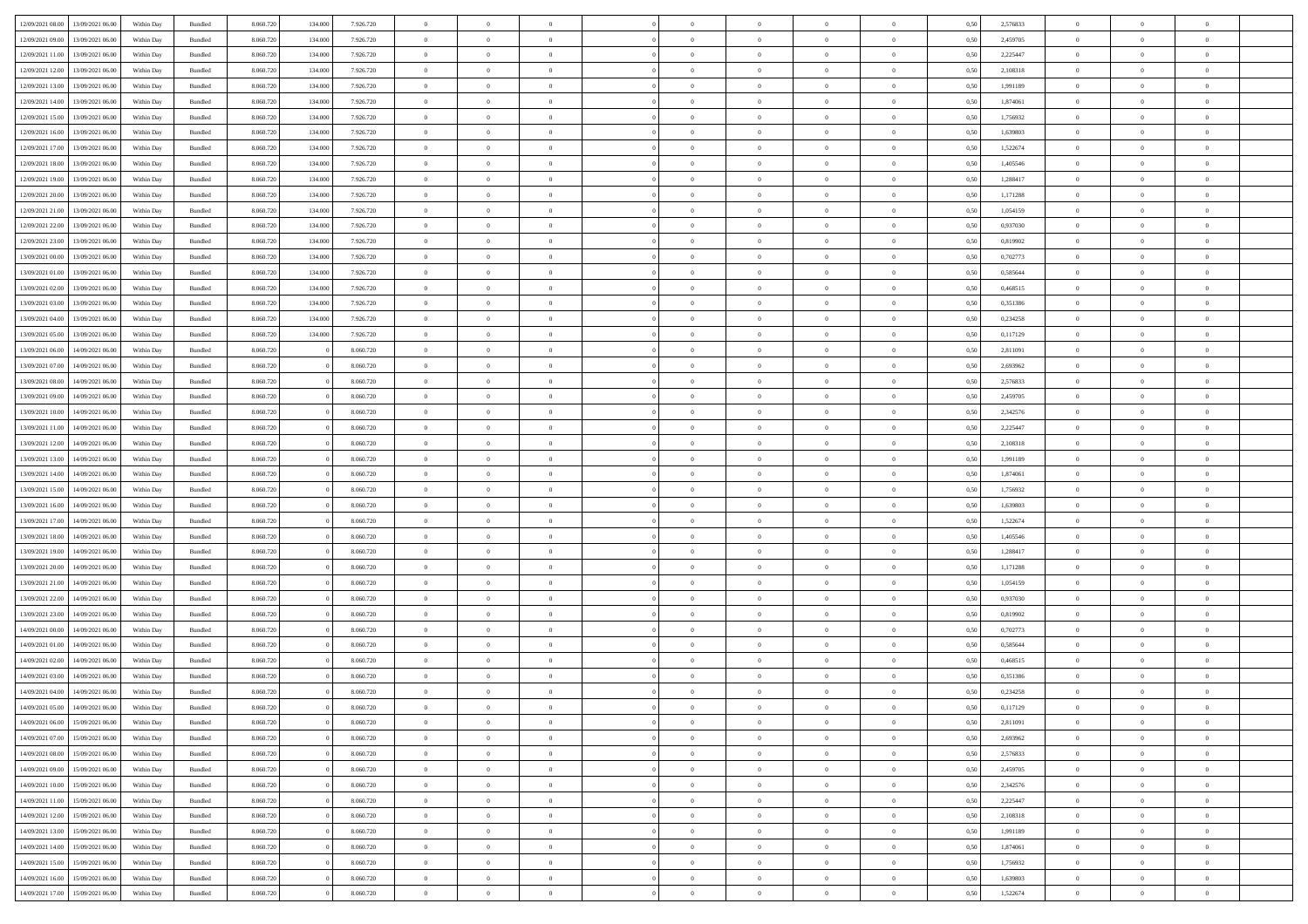| 14/09/2021 18:00 | 15/09/2021 06:00                  | Within Dav | Bundled            | 8.060.720 | 8.060.720 | $\overline{0}$ | $\Omega$       |                | $\Omega$       | $\Omega$       | $\Omega$       | $\Omega$       | 0.50 | 1,405546 | $\theta$       | $\theta$       | $\theta$       |  |
|------------------|-----------------------------------|------------|--------------------|-----------|-----------|----------------|----------------|----------------|----------------|----------------|----------------|----------------|------|----------|----------------|----------------|----------------|--|
| 14/09/2021 19:00 | 15/09/2021 06:00                  | Within Day | Bundled            | 8.060.720 | 8.060.720 | $\overline{0}$ | $\theta$       | $\overline{0}$ | $\overline{0}$ | $\bf{0}$       | $\overline{0}$ | $\overline{0}$ | 0,50 | 1,288417 | $\theta$       | $\theta$       | $\overline{0}$ |  |
| 14/09/2021 20:00 | 15/09/2021 06:00                  | Within Day | Bundled            | 8.060.720 | 8.060.720 | $\overline{0}$ | $\overline{0}$ | $\overline{0}$ | $\overline{0}$ | $\bf{0}$       | $\overline{0}$ | $\bf{0}$       | 0,50 | 1,171288 | $\overline{0}$ | $\overline{0}$ | $\overline{0}$ |  |
|                  |                                   |            |                    |           |           |                |                |                |                |                |                |                |      |          | $\theta$       |                |                |  |
| 14/09/2021 21:00 | 15/09/2021 06:00                  | Within Dav | Bundled            | 8.060.720 | 8.060.720 | $\overline{0}$ | $\overline{0}$ | $\overline{0}$ | $\overline{0}$ | $\bf{0}$       | $\overline{0}$ | $\overline{0}$ | 0.50 | 1.054159 |                | $\theta$       | $\overline{0}$ |  |
| 14/09/2021 22:00 | 15/09/2021 06:00                  | Within Day | Bundled            | 8.060.720 | 8.060.720 | $\overline{0}$ | $\theta$       | $\overline{0}$ | $\overline{0}$ | $\bf{0}$       | $\overline{0}$ | $\bf{0}$       | 0,50 | 0,937030 | $\theta$       | $\theta$       | $\overline{0}$ |  |
| 14/09/2021 23:00 | 15/09/2021 06:00                  | Within Day | Bundled            | 8.060.720 | 8.060.720 | $\overline{0}$ | $\bf{0}$       | $\overline{0}$ | $\overline{0}$ | $\overline{0}$ | $\overline{0}$ | $\mathbf{0}$   | 0,50 | 0,819902 | $\overline{0}$ | $\overline{0}$ | $\bf{0}$       |  |
| 15/09/2021 00:00 | 15/09/2021 06:00                  | Within Dav | Bundled            | 8.060.720 | 8.060.720 | $\overline{0}$ | $\overline{0}$ | $\overline{0}$ | $\overline{0}$ | $\overline{0}$ | $\overline{0}$ | $\overline{0}$ | 0.50 | 0,702773 | $\theta$       | $\theta$       | $\overline{0}$ |  |
|                  |                                   |            |                    |           |           |                |                |                |                |                |                |                |      |          |                |                |                |  |
| 15/09/2021 01:00 | 15/09/2021 06:00                  | Within Day | Bundled            | 8.060.720 | 8.060.720 | $\overline{0}$ | $\theta$       | $\overline{0}$ | $\overline{0}$ | $\bf{0}$       | $\overline{0}$ | $\bf{0}$       | 0,50 | 0,585644 | $\theta$       | $\theta$       | $\overline{0}$ |  |
| 15/09/2021 02:00 | 15/09/2021 06:00                  | Within Day | Bundled            | 8.060.720 | 8.060.720 | $\overline{0}$ | $\overline{0}$ | $\overline{0}$ | $\overline{0}$ | $\bf{0}$       | $\overline{0}$ | $\bf{0}$       | 0,50 | 0,468515 | $\,0\,$        | $\overline{0}$ | $\overline{0}$ |  |
| 15/09/2021 03:00 | 15/09/2021 06:00                  | Within Dav | Bundled            | 8.060.720 | 8.060.720 | $\overline{0}$ | $\overline{0}$ | $\overline{0}$ | $\overline{0}$ | $\overline{0}$ | $\overline{0}$ | $\overline{0}$ | 0.50 | 0,351386 | $\theta$       | $\overline{0}$ | $\overline{0}$ |  |
| 15/09/2021 04:00 | 15/09/2021 06:00                  |            | Bundled            | 8.060.720 | 8.060.720 | $\overline{0}$ | $\theta$       | $\overline{0}$ | $\overline{0}$ | $\bf{0}$       | $\overline{0}$ |                |      | 0,234258 | $\,$ 0 $\,$    | $\theta$       | $\overline{0}$ |  |
|                  |                                   | Within Day |                    |           |           |                |                |                |                |                |                | $\bf{0}$       | 0,50 |          |                |                |                |  |
| 15/09/2021 05:00 | 15/09/2021 06:00                  | Within Day | Bundled            | 8.060.720 | 8.060.720 | $\overline{0}$ | $\overline{0}$ | $\overline{0}$ | $\overline{0}$ | $\bf{0}$       | $\overline{0}$ | $\bf{0}$       | 0,50 | 0,117129 | $\overline{0}$ | $\overline{0}$ | $\overline{0}$ |  |
| 15/09/2021 06:00 | 16/09/2021 06:00                  | Within Day | Bundled            | 8.060.720 | 8.060.720 | $\overline{0}$ | $\overline{0}$ | $\overline{0}$ | $\overline{0}$ | $\bf{0}$       | $\overline{0}$ | $\overline{0}$ | 0.50 | 2,811091 | $\theta$       | $\theta$       | $\overline{0}$ |  |
| 15/09/2021 07:00 | 16/09/2021 06:00                  | Within Day | Bundled            | 8.060.720 | 8.060.720 | $\overline{0}$ | $\theta$       | $\overline{0}$ | $\overline{0}$ | $\bf{0}$       | $\overline{0}$ | $\overline{0}$ | 0,50 | 2,693962 | $\theta$       | $\theta$       | $\overline{0}$ |  |
|                  |                                   |            |                    |           |           |                |                |                |                |                |                |                |      |          |                |                |                |  |
| 15/09/2021 08:00 | 16/09/2021 06:00                  | Within Day | Bundled            | 8.060.720 | 8.060.720 | $\overline{0}$ | $\bf{0}$       | $\overline{0}$ | $\overline{0}$ | $\overline{0}$ | $\overline{0}$ | $\mathbf{0}$   | 0,50 | 2,576833 | $\overline{0}$ | $\overline{0}$ | $\bf{0}$       |  |
| 15/09/2021 09:00 | 16/09/2021 06:00                  | Within Dav | Bundled            | 8.060.720 | 8.060.720 | $\overline{0}$ | $\overline{0}$ | $\overline{0}$ | $\overline{0}$ | $\overline{0}$ | $\overline{0}$ | $\overline{0}$ | 0.50 | 2,459705 | $\theta$       | $\overline{0}$ | $\overline{0}$ |  |
| 15/09/2021 10:00 | 16/09/2021 06:00                  | Within Day | Bundled            | 8.060.720 | 8.060.720 | $\overline{0}$ | $\theta$       | $\overline{0}$ | $\overline{0}$ | $\bf{0}$       | $\overline{0}$ | $\bf{0}$       | 0,50 | 2,342576 | $\theta$       | $\theta$       | $\overline{0}$ |  |
| 15/09/2021 11:00 | 16/09/2021 06:00                  | Within Day | Bundled            | 8.060.720 | 8.060.720 | $\overline{0}$ | $\overline{0}$ | $\overline{0}$ | $\bf{0}$       | $\bf{0}$       | $\bf{0}$       | $\bf{0}$       | 0,50 | 2,225447 | $\,0\,$        | $\overline{0}$ | $\overline{0}$ |  |
| 15/09/2021 12:00 | 16/09/2021 06:00                  |            | Bundled            | 8.060.720 | 8.060.720 | $\overline{0}$ | $\overline{0}$ | $\overline{0}$ | $\overline{0}$ | $\overline{0}$ | $\overline{0}$ | $\overline{0}$ | 0.50 | 2,108318 | $\theta$       | $\overline{0}$ | $\overline{0}$ |  |
|                  |                                   | Within Day |                    |           |           |                |                |                |                |                |                |                |      |          |                |                |                |  |
| 15/09/2021 13:00 | 16/09/2021 06:00                  | Within Day | Bundled            | 8.060.720 | 8.060.720 | $\overline{0}$ | $\theta$       | $\overline{0}$ | $\overline{0}$ | $\bf{0}$       | $\overline{0}$ | $\bf{0}$       | 0,50 | 1,991189 | $\,$ 0 $\,$    | $\theta$       | $\overline{0}$ |  |
| 15/09/2021 14:00 | 16/09/2021 06:00                  | Within Day | Bundled            | 8.060.720 | 8.060.720 | $\overline{0}$ | $\overline{0}$ | $\overline{0}$ | $\bf{0}$       | $\bf{0}$       | $\bf{0}$       | $\bf{0}$       | 0,50 | 1,874061 | $\,0\,$        | $\overline{0}$ | $\overline{0}$ |  |
| 15/09/2021 15:00 | 16/09/2021 06:00                  | Within Day | Bundled            | 8.060.720 | 8.060.720 | $\overline{0}$ | $\overline{0}$ | $\overline{0}$ | $\overline{0}$ | $\bf{0}$       | $\overline{0}$ | $\overline{0}$ | 0.50 | 1,756932 | $\theta$       | $\theta$       | $\overline{0}$ |  |
|                  |                                   |            |                    |           |           | $\overline{0}$ | $\theta$       |                |                |                |                |                |      |          |                | $\overline{0}$ |                |  |
| 15/09/2021 16:00 | 16/09/2021 06:00                  | Within Day | Bundled            | 8.060.720 | 8.060.720 |                |                | $\overline{0}$ | $\overline{0}$ | $\bf{0}$       | $\overline{0}$ | $\bf{0}$       | 0,50 | 1,639803 | $\,$ 0 $\,$    |                | $\overline{0}$ |  |
| 15/09/2021 17:00 | 16/09/2021 06:00                  | Within Day | Bundled            | 8.060.720 | 8.060.720 | $\overline{0}$ | $\bf{0}$       | $\overline{0}$ | $\bf{0}$       | $\overline{0}$ | $\overline{0}$ | $\mathbf{0}$   | 0,50 | 1,522674 | $\overline{0}$ | $\overline{0}$ | $\bf{0}$       |  |
| 15/09/2021 18:00 | 16/09/2021 06:00                  | Within Dav | Bundled            | 8.060.720 | 8.060.720 | $\overline{0}$ | $\overline{0}$ | $\overline{0}$ | $\overline{0}$ | $\overline{0}$ | $\overline{0}$ | $\overline{0}$ | 0.50 | 1,405546 | $\theta$       | $\theta$       | $\overline{0}$ |  |
| 15/09/2021 19:00 | 16/09/2021 06:00                  | Within Day | Bundled            | 8.060.720 | 8.060.720 | $\overline{0}$ | $\theta$       | $\overline{0}$ | $\overline{0}$ | $\bf{0}$       | $\overline{0}$ | $\bf{0}$       | 0,50 | 1,288417 | $\theta$       | $\theta$       | $\overline{0}$ |  |
|                  |                                   |            |                    |           |           |                |                |                |                |                |                |                |      |          |                |                |                |  |
| 15/09/2021 20:00 | 16/09/2021 06:00                  | Within Day | Bundled            | 8.060.720 | 8.060.720 | $\overline{0}$ | $\overline{0}$ | $\overline{0}$ | $\bf{0}$       | $\bf{0}$       | $\bf{0}$       | $\bf{0}$       | 0,50 | 1,171288 | $\,0\,$        | $\overline{0}$ | $\overline{0}$ |  |
| 15/09/2021 21:00 | 16/09/2021 06:00                  | Within Day | Bundled            | 8.060.720 | 8.060.720 | $\overline{0}$ | $\overline{0}$ | $\overline{0}$ | $\overline{0}$ | $\overline{0}$ | $\overline{0}$ | $\overline{0}$ | 0.50 | 1,054159 | $\theta$       | $\overline{0}$ | $\overline{0}$ |  |
| 15/09/2021 22:00 | 16/09/2021 06:00                  | Within Day | Bundled            | 8.060.720 | 8.060.720 | $\overline{0}$ | $\theta$       | $\overline{0}$ | $\overline{0}$ | $\bf{0}$       | $\overline{0}$ | $\bf{0}$       | 0,50 | 0,937030 | $\,$ 0 $\,$    | $\overline{0}$ | $\overline{0}$ |  |
| 15/09/2021 23.00 | 16/09/2021 06:00                  | Within Day | Bundled            | 8.060.720 | 8.060.720 | $\overline{0}$ | $\overline{0}$ | $\overline{0}$ | $\bf{0}$       | $\bf{0}$       | $\bf{0}$       | $\bf{0}$       | 0,50 | 0,819902 | $\bf{0}$       | $\overline{0}$ | $\overline{0}$ |  |
|                  |                                   |            |                    |           |           |                |                |                |                |                |                |                |      |          |                |                |                |  |
| 16/09/2021 00:00 | 16/09/2021 06:00                  | Within Day | Bundled            | 8.060.720 | 8.060.720 | $\overline{0}$ | $\Omega$       | $\Omega$       | $\Omega$       | $\Omega$       | $\Omega$       | $\overline{0}$ | 0,50 | 0,702773 | $\,0\,$        | $\theta$       | $\theta$       |  |
| 16/09/2021 01:00 | 16/09/2021 06:00                  | Within Day | Bundled            | 8.060.720 | 8.060.720 | $\overline{0}$ | $\theta$       | $\overline{0}$ | $\overline{0}$ | $\bf{0}$       | $\overline{0}$ | $\bf{0}$       | 0,50 | 0,585644 | $\theta$       | $\theta$       | $\overline{0}$ |  |
| 16/09/2021 02:00 | 16/09/2021 06:00                  | Within Day | Bundled            | 8.060.720 | 8.060.720 | $\overline{0}$ | $\overline{0}$ | $\overline{0}$ | $\bf{0}$       | $\bf{0}$       | $\overline{0}$ | $\mathbf{0}$   | 0,50 | 0,468515 | $\overline{0}$ | $\overline{0}$ | $\bf{0}$       |  |
| 16/09/2021 03:00 | 16/09/2021 06:00                  | Within Day | Bundled            | 8.060.720 | 8.060.720 | $\overline{0}$ | $\Omega$       | $\Omega$       | $\Omega$       | $\bf{0}$       | $\overline{0}$ | $\overline{0}$ | 0.50 | 0,351386 | $\theta$       | $\theta$       | $\theta$       |  |
| 16/09/2021 04:00 | 16/09/2021 06:00                  |            |                    | 8.060.720 | 8.060.720 | $\overline{0}$ | $\theta$       | $\overline{0}$ | $\overline{0}$ | $\bf{0}$       | $\overline{0}$ |                |      | 0,234258 | $\,$ 0 $\,$    | $\theta$       | $\overline{0}$ |  |
|                  |                                   | Within Day | Bundled            |           |           |                |                |                |                |                |                | $\bf{0}$       | 0,50 |          |                |                |                |  |
| 16/09/2021 05:00 | 16/09/2021 06:00                  | Within Day | Bundled            | 8.060.720 | 8.060.720 | $\overline{0}$ | $\overline{0}$ | $\overline{0}$ | $\bf{0}$       | $\bf{0}$       | $\bf{0}$       | $\bf{0}$       | 0,50 | 0,117129 | $\,0\,$        | $\overline{0}$ | $\overline{0}$ |  |
| 16/09/2021 06:00 | 17/09/2021 06:00                  | Within Day | Bundled            | 8.060.720 | 8.060.720 | $\overline{0}$ | $\Omega$       | $\Omega$       | $\Omega$       | $\Omega$       | $\theta$       | $\overline{0}$ | 0.50 | 2,811091 | $\theta$       | $\theta$       | $\theta$       |  |
| 16/09/2021 07:00 | 17/09/2021 06:00                  | Within Day | Bundled            | 8.060.720 | 8.060.720 | $\overline{0}$ | $\theta$       | $\overline{0}$ | $\overline{0}$ | $\bf{0}$       | $\overline{0}$ | $\bf{0}$       | 0,50 | 2,693962 | $\,$ 0 $\,$    | $\overline{0}$ | $\overline{0}$ |  |
|                  |                                   |            |                    |           |           |                | $\overline{0}$ |                |                | $\bf{0}$       |                |                |      |          |                | $\overline{0}$ | $\overline{0}$ |  |
| 16/09/2021 08:00 | 17/09/2021 06:00                  | Within Day | Bundled            | 8.060.720 | 8.060.720 | $\overline{0}$ |                | $\overline{0}$ | $\bf{0}$       |                | $\bf{0}$       | $\bf{0}$       | 0,50 | 2,576833 | $\overline{0}$ |                |                |  |
| 16/09/2021 09:00 | 17/09/2021 06:00                  | Within Day | Bundled            | 8.060.720 | 8.060.720 | $\overline{0}$ | $\Omega$       | $\Omega$       | $\Omega$       | $\Omega$       | $\overline{0}$ | $\overline{0}$ | 0.50 | 2,459705 | $\,0\,$        | $\theta$       | $\theta$       |  |
| 16/09/2021 10:00 | 17/09/2021 06:00                  | Within Day | Bundled            | 8.060.720 | 8.060.720 | $\overline{0}$ | $\theta$       | $\overline{0}$ | $\overline{0}$ | $\bf{0}$       | $\overline{0}$ | $\bf{0}$       | 0,50 | 2,342576 | $\,$ 0 $\,$    | $\overline{0}$ | $\overline{0}$ |  |
| 16/09/2021 11:00 | 17/09/2021 06:00                  | Within Day | Bundled            | 8.060.720 | 8.060.720 | $\overline{0}$ | $\overline{0}$ | $\overline{0}$ | $\bf{0}$       | $\bf{0}$       | $\overline{0}$ | $\mathbf{0}$   | 0,50 | 2,225447 | $\overline{0}$ | $\overline{0}$ | $\bf{0}$       |  |
| 16/09/2021 12:00 | 17/09/2021 06.00                  | Within Day | Bundled            | 8.060.720 | 8.060.720 | $\overline{0}$ | $\Omega$       | $\Omega$       | $\Omega$       | $\Omega$       | $\Omega$       | $\overline{0}$ | 0.50 | 2,108318 | $\theta$       | $\theta$       | $\theta$       |  |
|                  |                                   |            |                    |           |           |                |                |                |                |                |                |                |      |          |                |                |                |  |
| 16/09/2021 13:00 | 17/09/2021 06:00                  | Within Day | Bundled            | 8.060.720 | 8.060.720 | $\overline{0}$ | $\overline{0}$ | $\overline{0}$ | $\bf{0}$       | $\,$ 0         | $\overline{0}$ | $\bf{0}$       | 0,50 | 1,991189 | $\,0\,$        | $\overline{0}$ | $\overline{0}$ |  |
|                  | 16/09/2021 14:00 17/09/2021 06:00 | Within Day | $\mathbf B$ undled | 8.060.720 | 8.060.720 | $\bf{0}$       | $\bf{0}$       |                |                | $\bf{0}$       |                |                | 0,50 | 1,874061 | $\bf{0}$       | $\overline{0}$ |                |  |
| 16/09/2021 15:00 | 17/09/2021 06:00                  | Within Day | Bundled            | 8.060.720 | 8.060.720 | $\overline{0}$ | $\overline{0}$ | $\overline{0}$ | $\Omega$       | $\overline{0}$ | $\overline{0}$ | $\overline{0}$ | 0.50 | 1,756932 | $\theta$       | $\theta$       | $\theta$       |  |
| 16/09/2021 16:00 | 17/09/2021 06:00                  | Within Day | Bundled            | 8.060.720 | 8.060.720 | $\overline{0}$ | $\,$ 0         | $\overline{0}$ | $\overline{0}$ | $\,$ 0 $\,$    | $\overline{0}$ | $\mathbf{0}$   | 0,50 | 1,639803 | $\,$ 0 $\,$    | $\,$ 0 $\,$    | $\,$ 0         |  |
|                  |                                   |            |                    |           |           |                |                |                |                |                |                |                |      |          |                |                |                |  |
| 16/09/2021 17:00 | 17/09/2021 06:00                  | Within Day | Bundled            | 8.060.720 | 8.060.720 | $\overline{0}$ | $\overline{0}$ | $\overline{0}$ | $\overline{0}$ | $\overline{0}$ | $\overline{0}$ | $\mathbf{0}$   | 0,50 | 1,522674 | $\overline{0}$ | $\bf{0}$       | $\overline{0}$ |  |
| 16/09/2021 18:00 | 17/09/2021 06:00                  | Within Day | Bundled            | 8.060.720 | 8.060.720 | $\overline{0}$ | $\overline{0}$ | $\overline{0}$ | $\Omega$       | $\overline{0}$ | $\overline{0}$ | $\overline{0}$ | 0,50 | 1,405546 | $\overline{0}$ | $\theta$       | $\overline{0}$ |  |
| 16/09/2021 19:00 | 17/09/2021 06:00                  | Within Day | Bundled            | 8.060.720 | 8.060.720 | $\overline{0}$ | $\,$ 0         | $\overline{0}$ | $\overline{0}$ | $\,$ 0 $\,$    | $\overline{0}$ | $\mathbf{0}$   | 0,50 | 1,288417 | $\,$ 0 $\,$    | $\overline{0}$ | $\overline{0}$ |  |
| 16/09/2021 20:00 | 17/09/2021 06:00                  | Within Day | Bundled            | 8.060.720 | 8.060.720 | $\overline{0}$ | $\overline{0}$ | $\overline{0}$ | $\overline{0}$ | $\overline{0}$ | $\overline{0}$ | $\mathbf{0}$   | 0,50 | 1,171288 | $\overline{0}$ | $\overline{0}$ | $\overline{0}$ |  |
|                  |                                   |            |                    |           |           |                |                |                |                |                |                |                |      |          |                |                |                |  |
| 16/09/2021 21:00 | 17/09/2021 06:00                  | Within Day | Bundled            | 8.060.720 | 8.060.720 | $\overline{0}$ | $\overline{0}$ | $\overline{0}$ | $\Omega$       | $\overline{0}$ | $\overline{0}$ | $\bf{0}$       | 0.50 | 1,054159 | $\overline{0}$ | $\theta$       | $\overline{0}$ |  |
| 16/09/2021 22:00 | 17/09/2021 06:00                  | Within Day | Bundled            | 8.060.720 | 8.060.720 | $\overline{0}$ | $\,$ 0         | $\overline{0}$ | $\overline{0}$ | $\bf{0}$       | $\overline{0}$ | $\bf{0}$       | 0,50 | 0,937030 | $\,$ 0 $\,$    | $\overline{0}$ | $\overline{0}$ |  |
| 16/09/2021 23:00 | 17/09/2021 06:00                  | Within Day | Bundled            | 8.060.720 | 8.060.720 | $\overline{0}$ | $\bf{0}$       | $\overline{0}$ | $\overline{0}$ | $\overline{0}$ | $\overline{0}$ | $\mathbf{0}$   | 0,50 | 0,819902 | $\overline{0}$ | $\overline{0}$ | $\bf{0}$       |  |
| 17/09/2021 00:00 | 17/09/2021 06:00                  | Within Day | Bundled            | 8.060.720 | 8.060.720 | $\overline{0}$ | $\overline{0}$ | $\overline{0}$ | $\Omega$       | $\overline{0}$ | $\overline{0}$ | $\overline{0}$ | 0.50 | 0,702773 | $\overline{0}$ | $\overline{0}$ | $\overline{0}$ |  |
|                  |                                   |            |                    |           |           |                |                |                |                |                |                |                |      |          |                |                |                |  |
| 17/09/2021 01:00 | 17/09/2021 06:00                  | Within Day | Bundled            | 8.060.720 | 8.060.720 | $\overline{0}$ | $\bf{0}$       | $\overline{0}$ | $\bf{0}$       | $\bf{0}$       | $\overline{0}$ | $\mathbf{0}$   | 0,50 | 0,585644 | $\,$ 0 $\,$    | $\,$ 0 $\,$    | $\bf{0}$       |  |
|                  | 17/09/2021 02:00 17/09/2021 06:00 | Within Day | Bundled            | 8.060.720 | 8.060.720 | $\overline{0}$ | $\overline{0}$ | $\overline{0}$ | $\overline{0}$ | $\overline{0}$ | $\overline{0}$ | $\mathbf{0}$   | 0,50 | 0,468515 | $\overline{0}$ | $\bf{0}$       | $\overline{0}$ |  |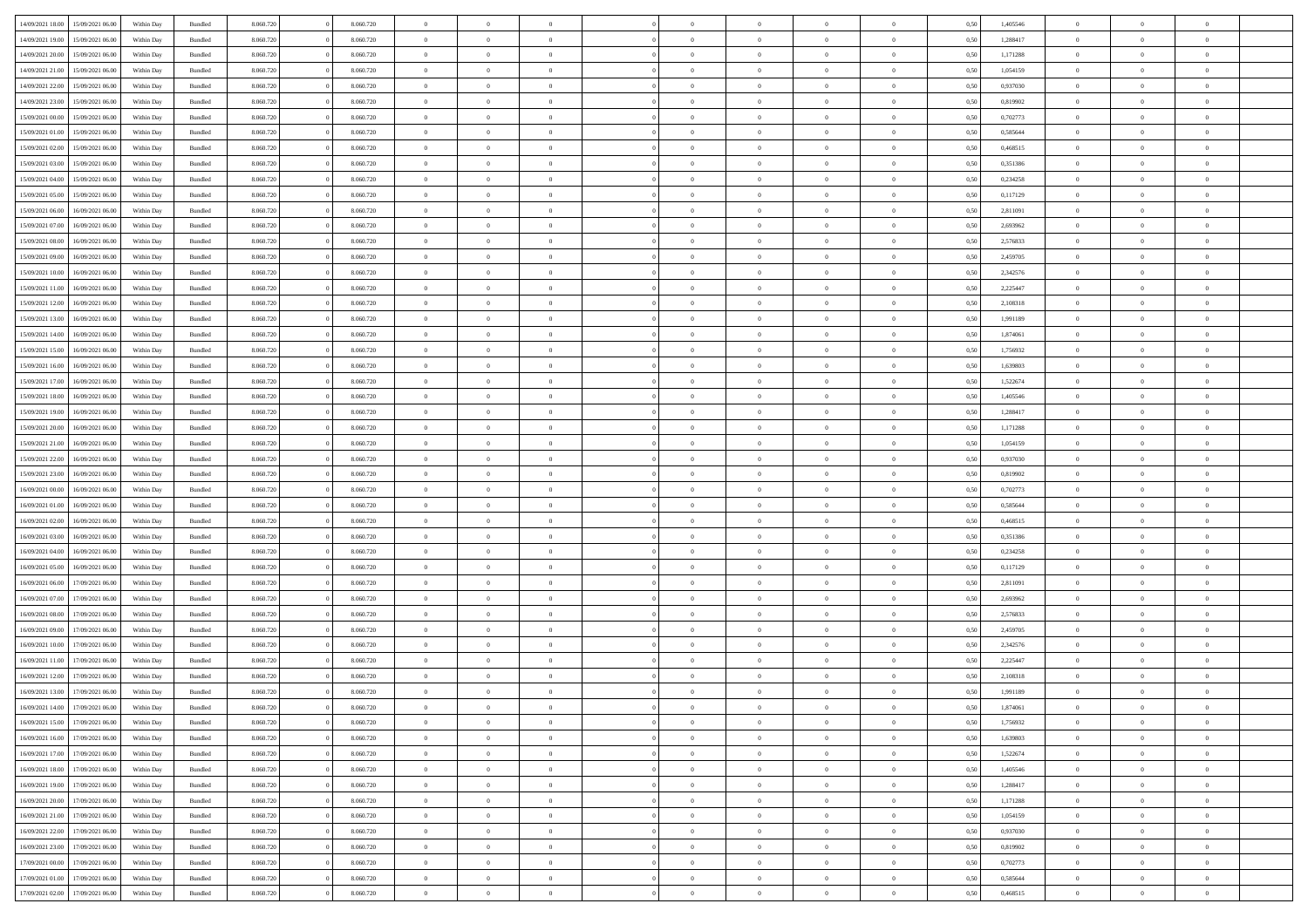| 17/09/2021 03:00 | 17/09/2021 06:00 | Within Day | Bundled            | 8.060.720 |           | 8.060.720 | $\overline{0}$ | $\Omega$       |                | $\Omega$       | $\Omega$       | $\theta$       | $\theta$       | 0.50 | 0,351386 | $\theta$       | $\theta$       | $\theta$       |  |
|------------------|------------------|------------|--------------------|-----------|-----------|-----------|----------------|----------------|----------------|----------------|----------------|----------------|----------------|------|----------|----------------|----------------|----------------|--|
|                  |                  |            |                    |           |           |           |                |                |                |                |                |                |                |      |          |                |                |                |  |
| 17/09/2021 04:00 | 17/09/2021 06:00 | Within Day | Bundled            | 8.060.720 |           | 8.060.720 | $\overline{0}$ | $\theta$       | $\overline{0}$ | $\overline{0}$ | $\bf{0}$       | $\overline{0}$ | $\overline{0}$ | 0,50 | 0,234258 | $\theta$       | $\theta$       | $\overline{0}$ |  |
| 17/09/2021 05:00 | 17/09/2021 06:00 | Within Day | Bundled            | 8.060.720 |           | 8.060.720 | $\overline{0}$ | $\overline{0}$ | $\overline{0}$ | $\bf{0}$       | $\bf{0}$       | $\overline{0}$ | $\bf{0}$       | 0,50 | 0,117129 | $\overline{0}$ | $\overline{0}$ | $\overline{0}$ |  |
| 17/09/2021 06:00 | 18/09/2021 06:00 | Within Dav | Bundled            | 8.060.720 |           | 8.060.720 | $\overline{0}$ | $\overline{0}$ | $\overline{0}$ | $\overline{0}$ | $\bf{0}$       | $\overline{0}$ | $\overline{0}$ | 0.50 | 2.811091 | $\theta$       | $\theta$       | $\overline{0}$ |  |
|                  |                  |            |                    |           |           |           |                |                |                |                |                |                |                |      |          |                |                |                |  |
| 17/09/2021 07:00 | 18/09/2021 06:00 | Within Day | Bundled            | 8.060.720 |           | 8.060.720 | $\overline{0}$ | $\theta$       | $\overline{0}$ | $\overline{0}$ | $\bf{0}$       | $\overline{0}$ | $\bf{0}$       | 0,50 | 2,693962 | $\theta$       | $\theta$       | $\overline{0}$ |  |
| 17/09/2021 08:00 | 18/09/2021 06:00 | Within Day | Bundled            | 8.060.720 |           | 8.060.720 | $\overline{0}$ | $\bf{0}$       | $\overline{0}$ | $\overline{0}$ | $\overline{0}$ | $\overline{0}$ | $\mathbf{0}$   | 0,50 | 2,576833 | $\overline{0}$ | $\overline{0}$ | $\bf{0}$       |  |
| 17/09/2021 09:00 | 18/09/2021 06:00 | Within Dav | Bundled            | 8.060.720 |           | 8.060.720 | $\overline{0}$ | $\overline{0}$ | $\overline{0}$ | $\overline{0}$ | $\overline{0}$ | $\overline{0}$ | $\overline{0}$ | 0.50 | 2,459705 | $\theta$       | $\overline{0}$ | $\overline{0}$ |  |
| 17/09/2021 10:00 | 18/09/2021 06:00 | Within Day | Bundled            | 8.060.720 |           | 8.060.720 | $\overline{0}$ | $\theta$       | $\overline{0}$ | $\overline{0}$ | $\bf{0}$       | $\overline{0}$ | $\bf{0}$       | 0,50 | 2,342576 | $\theta$       | $\theta$       | $\overline{0}$ |  |
|                  |                  |            |                    |           |           |           |                | $\overline{0}$ |                |                | $\bf{0}$       |                |                |      |          | $\,0\,$        | $\overline{0}$ | $\overline{0}$ |  |
| 17/09/2021 11:00 | 18/09/2021 06:00 | Within Day | Bundled            | 8.060.720 |           | 8.060.720 | $\overline{0}$ |                | $\overline{0}$ | $\bf{0}$       |                | $\bf{0}$       | $\bf{0}$       | 0,50 | 2,225447 |                |                |                |  |
| 17/09/2021 12:00 | 18/09/2021 06:00 | Within Dav | Bundled            | 8.060.720 |           | 8.060.720 | $\overline{0}$ | $\overline{0}$ | $\overline{0}$ | $\overline{0}$ | $\overline{0}$ | $\overline{0}$ | $\overline{0}$ | 0.50 | 2,108318 | $\theta$       | $\overline{0}$ | $\overline{0}$ |  |
| 17/09/2021 13:00 | 18/09/2021 06:00 | Within Day | Bundled            | 8.060.720 |           | 8.060.720 | $\overline{0}$ | $\theta$       | $\overline{0}$ | $\overline{0}$ | $\bf{0}$       | $\overline{0}$ | $\bf{0}$       | 0,50 | 1,991189 | $\theta$       | $\theta$       | $\overline{0}$ |  |
| 17/09/2021 14:00 | 18/09/2021 06:00 | Within Day | Bundled            | 8.060.720 |           | 8.060.720 | $\overline{0}$ | $\overline{0}$ | $\overline{0}$ | $\bf{0}$       | $\bf{0}$       | $\bf{0}$       | $\bf{0}$       | 0,50 | 1,874061 | $\bf{0}$       | $\overline{0}$ | $\overline{0}$ |  |
| 17/09/2021 15:00 | 18/09/2021 06:00 | Within Dav | Bundled            | 8.060.720 |           | 8.060.720 | $\overline{0}$ | $\overline{0}$ | $\overline{0}$ | $\overline{0}$ | $\bf{0}$       | $\overline{0}$ | $\overline{0}$ | 0.50 | 1.756932 | $\theta$       | $\theta$       | $\overline{0}$ |  |
|                  |                  |            |                    |           |           |           | $\overline{0}$ | $\theta$       | $\overline{0}$ |                | $\bf{0}$       | $\overline{0}$ | $\overline{0}$ |      |          | $\theta$       | $\theta$       | $\overline{0}$ |  |
| 17/09/2021 16:00 | 18/09/2021 06:00 | Within Day | Bundled            | 8.060.720 |           | 8.060.720 |                |                |                | $\overline{0}$ |                |                |                | 0,50 | 1,639803 |                |                |                |  |
| 17/09/2021 17:00 | 18/09/2021 06:00 | Within Day | Bundled            | 8.060.720 |           | 8.060.720 | $\overline{0}$ | $\bf{0}$       | $\overline{0}$ | $\bf{0}$       | $\overline{0}$ | $\overline{0}$ | $\mathbf{0}$   | 0,50 | 1,522674 | $\overline{0}$ | $\overline{0}$ | $\bf{0}$       |  |
| 17/09/2021 18:00 | 18/09/2021 06:00 | Within Dav | Bundled            | 8.060.720 |           | 8.060.720 | $\overline{0}$ | $\overline{0}$ | $\overline{0}$ | $\overline{0}$ | $\overline{0}$ | $\overline{0}$ | $\overline{0}$ | 0.50 | 1,405546 | $\theta$       | $\overline{0}$ | $\overline{0}$ |  |
| 17/09/2021 19:00 | 18/09/2021 06:00 | Within Day | Bundled            | 8.060.720 |           | 8.060.720 | $\overline{0}$ | $\theta$       | $\overline{0}$ | $\overline{0}$ | $\bf{0}$       | $\overline{0}$ | $\bf{0}$       | 0,50 | 1,288417 | $\theta$       | $\theta$       | $\overline{0}$ |  |
| 17/09/2021 20:00 | 18/09/2021 06:00 | Within Day | Bundled            | 8.060.720 |           | 8.060.720 | $\overline{0}$ | $\overline{0}$ | $\overline{0}$ | $\bf{0}$       | $\bf{0}$       | $\bf{0}$       | $\bf{0}$       | 0,50 | 1,171288 | $\,0\,$        | $\overline{0}$ | $\overline{0}$ |  |
|                  |                  |            |                    |           |           |           |                |                |                |                |                |                |                |      |          |                |                |                |  |
| 17/09/2021 21:00 | 18/09/2021 06:00 | Within Dav | Bundled            | 8.060.720 |           | 8.060.720 | $\overline{0}$ | $\overline{0}$ | $\overline{0}$ | $\overline{0}$ | $\overline{0}$ | $\overline{0}$ | $\overline{0}$ | 0.50 | 1,054159 | $\theta$       | $\overline{0}$ | $\overline{0}$ |  |
| 17/09/2021 22:00 | 18/09/2021 06:00 | Within Day | Bundled            | 8.060.720 |           | 8.060.720 | $\overline{0}$ | $\theta$       | $\overline{0}$ | $\overline{0}$ | $\bf{0}$       | $\overline{0}$ | $\bf{0}$       | 0,50 | 0,937030 | $\theta$       | $\theta$       | $\overline{0}$ |  |
| 17/09/2021 23:00 | 18/09/2021 06:00 | Within Day | Bundled            | 8.060.720 |           | 8.060.720 | $\overline{0}$ | $\overline{0}$ | $\overline{0}$ | $\bf{0}$       | $\bf{0}$       | $\bf{0}$       | $\bf{0}$       | 0,50 | 0,819902 | $\,0\,$        | $\overline{0}$ | $\overline{0}$ |  |
| 18/09/2021 00:00 | 18/09/2021 06:00 | Within Dav | Bundled            | 8.060.720 |           | 8.060.720 | $\overline{0}$ | $\overline{0}$ | $\overline{0}$ | $\overline{0}$ | $\bf{0}$       | $\overline{0}$ | $\overline{0}$ | 0.50 | 0,702773 | $\theta$       | $\theta$       | $\overline{0}$ |  |
| 18/09/2021 01:00 | 18/09/2021 06:00 | Within Day | Bundled            | 8.060.720 |           | 8.060.720 | $\overline{0}$ | $\theta$       | $\overline{0}$ | $\overline{0}$ | $\bf{0}$       | $\overline{0}$ | $\bf{0}$       | 0,50 | 0,585644 | $\theta$       | $\overline{0}$ | $\overline{0}$ |  |
|                  |                  |            |                    |           |           |           |                |                |                |                |                |                |                |      |          |                |                |                |  |
| 18/09/2021 02:00 | 18/09/2021 06:00 | Within Day | Bundled            | 8.060.720 |           | 8.060.720 | $\overline{0}$ | $\bf{0}$       | $\overline{0}$ | $\overline{0}$ | $\overline{0}$ | $\overline{0}$ | $\mathbf{0}$   | 0,50 | 0,468515 | $\bf{0}$       | $\overline{0}$ | $\bf{0}$       |  |
| 18/09/2021 03:00 | 18/09/2021 06:00 | Within Dav | Bundled            | 8.060.720 |           | 8.060.720 | $\overline{0}$ | $\overline{0}$ | $\overline{0}$ | $\overline{0}$ | $\overline{0}$ | $\overline{0}$ | $\overline{0}$ | 0.50 | 0,351386 | $\theta$       | $\overline{0}$ | $\overline{0}$ |  |
| 18/09/2021 04:00 | 18/09/2021 06:00 | Within Day | Bundled            | 8.060.720 |           | 8.060.720 | $\overline{0}$ | $\theta$       | $\overline{0}$ | $\overline{0}$ | $\bf{0}$       | $\overline{0}$ | $\bf{0}$       | 0,50 | 0,234258 | $\theta$       | $\theta$       | $\overline{0}$ |  |
| 18/09/2021 05:00 | 18/09/2021 06:00 | Within Day | Bundled            | 8.060.720 |           | 8.060.720 | $\overline{0}$ | $\overline{0}$ | $\overline{0}$ | $\overline{0}$ | $\bf{0}$       | $\overline{0}$ | $\bf{0}$       | 0,50 | 0,117129 | $\,0\,$        | $\overline{0}$ | $\overline{0}$ |  |
| 18/09/2021 06:00 | 19/09/2021 06:00 |            | Bundled            | 8.060.720 |           | 8.060.720 | $\overline{0}$ | 2.216.875      | $\overline{0}$ | 3,342591       | $\bf{0}$       | $\overline{0}$ | $\overline{0}$ | 0.50 | 2,811091 | $\theta$       | $\overline{0}$ | $\overline{0}$ |  |
|                  |                  | Within Day |                    |           |           |           |                |                |                |                |                |                |                |      |          |                |                |                |  |
| 18/09/2021 07:00 | 19/09/2021 06:00 | Within Day | Bundled            | 8.060.720 | 2.216.875 | 5.843.845 | $\overline{0}$ | $\theta$       | $\overline{0}$ | $\overline{0}$ | $\bf{0}$       | $\overline{0}$ | $\bf{0}$       | 0,50 | 2,693962 | $\,$ 0 $\,$    | $\theta$       | $\overline{0}$ |  |
| 18/09/2021 08:00 | 19/09/2021 06:00 | Within Day | Bundled            | 8.060.720 | 2.216.875 | 5.843.845 | $\overline{0}$ | $\overline{0}$ | $\overline{0}$ | $\overline{0}$ | $\bf{0}$       | $\overline{0}$ | $\bf{0}$       | 0,50 | 2,576833 | $\bf{0}$       | $\overline{0}$ | $\overline{0}$ |  |
| 18/09/2021 09:00 | 19/09/2021 06:00 | Within Day | Bundled            | 8.060.720 | 2.216.875 | 5.843.845 | $\overline{0}$ | $\Omega$       | $\Omega$       | $\Omega$       | $\Omega$       | $\Omega$       | $\overline{0}$ | 0.50 | 2,459705 | $\,0\,$        | $\theta$       | $\theta$       |  |
| 18/09/2021 10:00 | 19/09/2021 06:00 | Within Day | Bundled            | 8.060.720 | 2.216.875 | 5.843.845 | $\overline{0}$ | $\theta$       | $\overline{0}$ | $\overline{0}$ | $\bf{0}$       | $\overline{0}$ | $\bf{0}$       | 0,50 | 2,342576 | $\theta$       | $\theta$       | $\overline{0}$ |  |
|                  |                  |            |                    |           |           |           |                |                |                |                |                |                |                |      |          |                |                |                |  |
| 18/09/2021 11:00 | 19/09/2021 06:00 | Within Day | Bundled            | 8.060.720 | 2.216.875 | 5.843.845 | $\overline{0}$ | $\overline{0}$ | $\overline{0}$ | $\overline{0}$ | $\bf{0}$       | $\overline{0}$ | $\mathbf{0}$   | 0,50 | 2,225447 | $\bf{0}$       | $\overline{0}$ | $\bf{0}$       |  |
| 18/09/2021 12:00 | 19/09/2021 06:00 | Within Day | Bundled            | 8.060.720 | 2.216.875 | 5.843.845 | $\overline{0}$ | 232,000        | $\Omega$       | 2.506918       | $\Omega$       | $\Omega$       | $\overline{0}$ | 0.50 | 2,108318 | $\theta$       | $\theta$       | $\theta$       |  |
| 18/09/2021 13:00 | 19/09/2021 06:00 | Within Day | Bundled            | 8.060.720 | 2.448.875 | 5.611.845 | $\overline{0}$ | $\theta$       | $\overline{0}$ | $\overline{0}$ | $\bf{0}$       | $\overline{0}$ | $\bf{0}$       | 0,50 | 1,991189 | $\theta$       | $\theta$       | $\overline{0}$ |  |
| 18/09/2021 14:00 | 19/09/2021 06:00 | Within Day | Bundled            | 8.060.720 | 2.448.875 | 5.611.845 | $\overline{0}$ | $\overline{0}$ | $\overline{0}$ | $\bf{0}$       | $\bf{0}$       | $\overline{0}$ | $\bf{0}$       | 0,50 | 1,874061 | $\,0\,$        | $\overline{0}$ | $\overline{0}$ |  |
| 18/09/2021 15:00 | 19/09/2021 06:00 |            |                    | 8.060.72  |           |           | $\overline{0}$ | $\Omega$       | $\Omega$       | $\Omega$       | $\Omega$       | $\theta$       | $\overline{0}$ | 0.50 |          | $\theta$       | $\theta$       | $\theta$       |  |
|                  |                  | Within Day | Bundled            |           | 2.448.875 | 5.611.845 |                |                |                |                |                |                |                |      | 1,756932 |                |                |                |  |
| 18/09/2021 16:00 | 19/09/2021 06:00 | Within Day | Bundled            | 8.060.720 | 2.448.875 | 5.611.845 | $\overline{0}$ | $\overline{0}$ | $\overline{0}$ | $\overline{0}$ | $\bf{0}$       | $\overline{0}$ | $\bf{0}$       | 0,50 | 1,639803 | $\,$ 0 $\,$    | $\overline{0}$ | $\overline{0}$ |  |
| 18/09/2021 17:00 | 19/09/2021 06:00 | Within Day | Bundled            | 8.060.720 | 2.448.875 | 5.611.845 | $\overline{0}$ | 450.000        | $\overline{0}$ | 1,810574       | $\bf{0}$       | $\overline{0}$ | $\bf{0}$       | 0,50 | 1,522674 | $\bf{0}$       | $\overline{0}$ | $\overline{0}$ |  |
| 18/09/2021 18:00 | 19/09/2021 06:00 | Within Day | Bundled            | 8.060.720 | 2.898.875 | 5.161.845 | $\overline{0}$ | $\Omega$       | $\Omega$       | $\Omega$       | $\Omega$       | $\overline{0}$ | $\overline{0}$ | 0.50 | 1,405546 | $\,0\,$        | $\theta$       | $\theta$       |  |
| 18/09/2021 19:00 | 19/09/2021 06:00 | Within Day | Bundled            | 8.060.720 | 2.898.875 | 5.161.845 | $\overline{0}$ | 230.000        | $\overline{0}$ | 1,532017       | $\bf{0}$       | $\overline{0}$ | $\bf{0}$       | 0,50 | 1,288417 | $\,$ 0 $\,$    | $\overline{0}$ | $\overline{0}$ |  |
|                  |                  |            |                    |           |           |           |                |                |                |                |                |                |                |      |          |                |                |                |  |
| 18/09/2021 20:00 | 19/09/2021 06:00 | Within Day | Bundled            | 8.060.720 | 3.128.875 | 4.931.845 | $\overline{0}$ | $\overline{0}$ | $\overline{0}$ | $\overline{0}$ | $\bf{0}$       | $\overline{0}$ | $\mathbf{0}$   | 0,50 | 1,171288 | $\bf{0}$       | $\overline{0}$ | $\bf{0}$       |  |
| 18/09/2021 21:00 | 19/09/2021 06:00 | Within Day | Bundled            | 8.060.72  | 3.128.875 | 4.931.845 | $\overline{0}$ | $\Omega$       | $\Omega$       | $\Omega$       | $\Omega$       | $\Omega$       | $\overline{0}$ | 0.50 | 1,054159 | $\theta$       | $\theta$       | $\theta$       |  |
| 18/09/2021 22:00 | 19/09/2021 06:00 | Within Day | Bundled            | 8.060.720 | 3.128.875 | 4.931.845 | $\overline{0}$ | $\overline{0}$ | $\overline{0}$ | $\bf{0}$       | $\,$ 0         | $\overline{0}$ | $\bf{0}$       | 0,50 | 0,937030 | $\,0\,$        | $\overline{0}$ | $\overline{0}$ |  |
| 18/09/2021 23:00 | 19/09/2021 06:00 | Within Day | $\mathbf B$ undled | 8.060.720 | 3.128.875 | 4.931.845 | $\bf{0}$       | $\bf{0}$       |                |                |                |                |                | 0,50 | 0,819902 | $\bf{0}$       | $\overline{0}$ |                |  |
| 19/09/2021 00:00 | 19/09/2021 06:00 | Within Day | Bundled            | 8.060.720 | 3.128.875 | 4.931.845 | $\overline{0}$ | $\Omega$       | $\overline{0}$ | $\Omega$       | $\overline{0}$ | $\overline{0}$ | $\overline{0}$ | 0.50 | 0,702773 | $\theta$       | $\theta$       | $\theta$       |  |
|                  |                  |            |                    |           |           |           |                |                |                |                |                |                |                |      |          |                |                |                |  |
| 19/09/2021 01:00 | 19/09/2021 06:00 | Within Day | Bundled            | 8.060.720 | 3.128.875 | 4.931.845 | $\overline{0}$ | $\bf{0}$       | $\overline{0}$ | $\overline{0}$ | $\,$ 0 $\,$    | $\overline{0}$ | $\mathbf{0}$   | 0,50 | 0,585644 | $\,$ 0 $\,$    | $\,$ 0 $\,$    | $\,$ 0         |  |
| 19/09/2021 02:00 | 19/09/2021 06:00 | Within Day | Bundled            | 8.060.720 | 3.128.875 | 4.931.845 | $\overline{0}$ | $\overline{0}$ | $\overline{0}$ | $\overline{0}$ | $\overline{0}$ | $\overline{0}$ | $\mathbf{0}$   | 0,50 | 0,468515 | $\overline{0}$ | $\bf{0}$       | $\bf{0}$       |  |
| 19/09/2021 03:00 | 19/09/2021 06:00 | Within Day | Bundled            | 8.060.720 | 3.128.875 | 4.931.845 | $\overline{0}$ | 65,000         | $\overline{0}$ | 0,417786       | $\overline{0}$ | $\overline{0}$ | $\overline{0}$ | 0,50 | 0,351386 | $\bf{0}$       | $\theta$       | $\overline{0}$ |  |
| 19/09/2021 04:00 | 19/09/2021 06:00 | Within Day | Bundled            | 8.060.720 | 3.193.875 | 4.866.845 | $\overline{0}$ | $\bf{0}$       | $\overline{0}$ | $\overline{0}$ | $\,$ 0 $\,$    | $\overline{0}$ | $\mathbf{0}$   | 0,50 | 0,234258 | $\,$ 0 $\,$    | $\overline{0}$ | $\overline{0}$ |  |
| 19/09/2021 05:00 | 19/09/2021 06:00 | Within Day | Bundled            | 8.060.720 | 3.193.875 | 4.866.845 | $\overline{0}$ | $\overline{0}$ | $\overline{0}$ | $\overline{0}$ | $\overline{0}$ | $\overline{0}$ | $\mathbf{0}$   | 0,50 | 0,117129 | $\overline{0}$ | $\overline{0}$ | $\bf{0}$       |  |
|                  |                  |            |                    |           |           |           |                |                |                |                |                |                |                |      |          |                |                |                |  |
| 19/09/2021 06:00 | 20/09/2021 06:00 | Within Day | Bundled            | 8.060.720 | 1.604.666 | 6.456.053 | $\overline{0}$ | $\overline{0}$ | $\overline{0}$ | $\overline{0}$ | $\overline{0}$ | $\overline{0}$ | $\bf{0}$       | 0.50 | 2,811091 | $\overline{0}$ | $\theta$       | $\overline{0}$ |  |
| 19/09/2021 07:00 | 20/09/2021 06:00 | Within Day | Bundled            | 8.060.720 | 1.604.666 | 6.456.053 | $\overline{0}$ | $\,$ 0         | $\overline{0}$ | $\overline{0}$ | $\bf{0}$       | $\overline{0}$ | $\bf{0}$       | 0,50 | 2,693962 | $\,$ 0 $\,$    | $\overline{0}$ | $\overline{0}$ |  |
| 19/09/2021 08:00 | 20/09/2021 06:00 | Within Day | Bundled            | 8.060.720 | 1.604.666 | 6.456.053 | $\overline{0}$ | $\bf{0}$       | $\overline{0}$ | $\overline{0}$ | $\overline{0}$ | $\overline{0}$ | $\mathbf{0}$   | 0,50 | 2,576833 | $\overline{0}$ | $\overline{0}$ | $\bf{0}$       |  |
| 19/09/2021 09:00 | 20/09/2021 06:00 | Within Day | Bundled            | 8.060.720 | 1.604.666 | 6.456.053 | $\overline{0}$ | $\overline{0}$ | $\overline{0}$ | $\Omega$       | $\overline{0}$ | $\overline{0}$ | $\overline{0}$ | 0.50 | 2,459705 | $\overline{0}$ | $\theta$       | $\overline{0}$ |  |
| 19/09/2021 10:00 | 20/09/2021 06:00 | Within Day | Bundled            | 8.060.720 | 1.604.666 | 6.456.053 | $\overline{0}$ | $\bf{0}$       | $\overline{0}$ | $\overline{0}$ | $\bf{0}$       | $\bf{0}$       | $\mathbf{0}$   | 0,50 | 2,342576 | $\,$ 0 $\,$    | $\,$ 0 $\,$    | $\bf{0}$       |  |
|                  |                  |            |                    |           |           |           |                |                |                |                |                |                |                |      |          |                |                |                |  |
| 19/09/2021 11:00 | 20/09/2021 06:00 | Within Day | Bundled            | 8.060.720 | 1.604.666 | 6.456.053 | $\overline{0}$ | $\overline{0}$ | $\overline{0}$ | $\overline{0}$ | $\bf{0}$       | $\bf{0}$       | $\mathbf{0}$   | 0,50 | 2,225447 | $\overline{0}$ | $\bf{0}$       | $\bf{0}$       |  |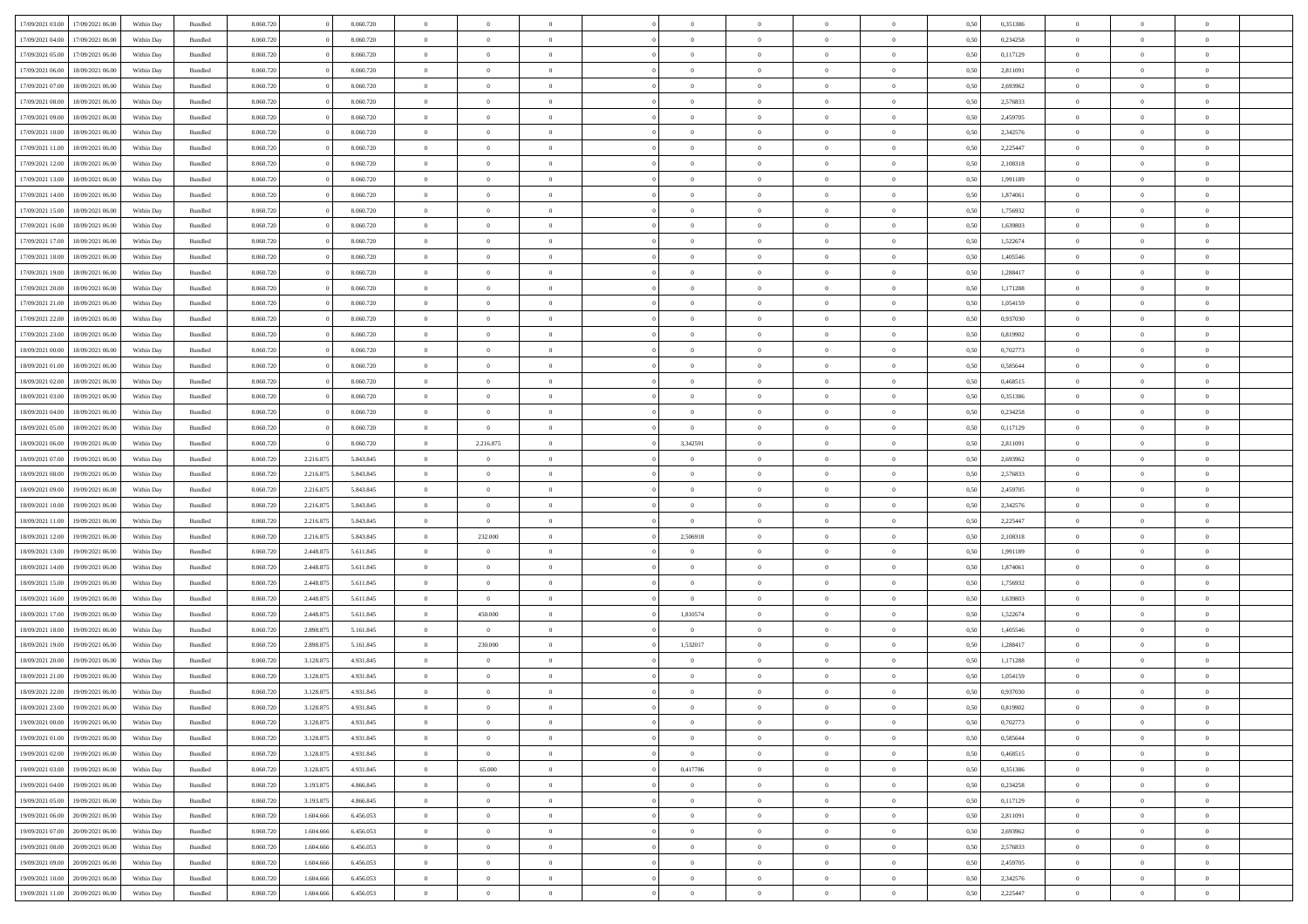| 19/09/2021 12:00                  | 20/09/2021 06:00 | Within Day | Bundled | 8.060.720 | 1.604.666 | 6.456.053 | $\overline{0}$ | 276.000        |                | 2,506918       | $\bf{0}$       | $\overline{0}$ | $\theta$       | 0,50 | 2,108318 | $\theta$       | $\theta$       | $\overline{0}$ |  |
|-----------------------------------|------------------|------------|---------|-----------|-----------|-----------|----------------|----------------|----------------|----------------|----------------|----------------|----------------|------|----------|----------------|----------------|----------------|--|
| 19/09/2021 13:00                  | 20/09/2021 06.00 | Within Day | Bundled | 8.060.72  | 1.880.666 | 6.180.053 | $\overline{0}$ | $\overline{0}$ | $\overline{0}$ | $\overline{0}$ | $\,$ 0         | $\bf{0}$       | $\bf{0}$       | 0,50 | 1,991189 | $\,$ 0 $\,$    | $\overline{0}$ | $\overline{0}$ |  |
|                                   |                  |            |         |           |           |           |                |                |                |                |                |                |                |      |          |                |                |                |  |
| 19/09/2021 14:00                  | 20/09/2021 06:00 | Within Day | Bundled | 8.060.720 | 1,880,666 | 6.180.053 | $\overline{0}$ | 500,000        | $\overline{0}$ | 2,228361       | $\bf{0}$       | $\overline{0}$ | $\mathbf{0}$   | 0.50 | 1.874061 | $\bf{0}$       | $\overline{0}$ | $\overline{0}$ |  |
| 19/09/2021 15:00                  | 20/09/2021 06:00 | Within Day | Bundled | 8.060.720 | 2.380.666 | 5.680.053 | $\overline{0}$ | $\overline{0}$ | $\overline{0}$ | $\overline{0}$ | $\bf{0}$       | $\overline{0}$ | $\overline{0}$ | 0,50 | 1,756932 | $\,$ 0 $\,$    | $\overline{0}$ | $\overline{0}$ |  |
| 19/09/2021 16:00                  | 20/09/2021 06.00 | Within Day | Bundled | 8.060.720 | 2.380.666 | 5.680.053 | $\overline{0}$ | 635.000        | $\overline{0}$ | 1,949803       | $\overline{0}$ | $\overline{0}$ | $\bf{0}$       | 0,50 | 1,639803 | $\,$ 0 $\,$    | $\overline{0}$ | $\overline{0}$ |  |
| 19/09/2021 17:00                  | 20/09/2021 06:00 | Within Day | Bundled | 8.060.720 | 3.015.666 | 5.045.053 | $\overline{0}$ | $\overline{0}$ | $\overline{0}$ | $\overline{0}$ | $\,$ 0         | $\overline{0}$ | $\overline{0}$ | 0.50 | 1.522674 | $\,0\,$        | $\theta$       | $\overline{0}$ |  |
| 19/09/2021 18:00                  | 20/09/2021 06:00 | Within Day | Bundled | 8.060.720 | 3.015.666 | 5.045.053 | $\overline{0}$ | 500.000        | $\overline{0}$ | 1,671346       | $\bf{0}$       | $\overline{0}$ | $\overline{0}$ | 0,50 | 1,405546 | $\,$ 0 $\,$    | $\theta$       | $\overline{0}$ |  |
| 19/09/2021 19:00                  | 20/09/2021 06.00 | Within Day | Bundled | 8.060.72  | 3.515.666 | 4.545.053 | $\overline{0}$ | $\overline{0}$ | $\overline{0}$ | $\overline{0}$ | $\bf{0}$       | $\overline{0}$ | $\bf{0}$       | 0,50 | 1,288417 | $\,$ 0 $\,$    | $\overline{0}$ | $\overline{0}$ |  |
| 19/09/2021 20:00                  | 20/09/2021 06:00 | Within Day | Bundled | 8.060.720 | 3.515.666 | 4.545.053 | $\overline{0}$ | 250,000        | $\overline{0}$ | 1,392788       | $\bf{0}$       | $\overline{0}$ | $\bf{0}$       | 0.50 | 1,171288 | $\,0\,$        | $\overline{0}$ | $\overline{0}$ |  |
| 19/09/2021 21:00                  | 20/09/2021 06:00 | Within Day | Bundled | 8.060.720 | 3.765.666 | 4.295.053 | $\overline{0}$ | $\overline{0}$ | $\overline{0}$ | $\overline{0}$ | $\,$ 0         | $\overline{0}$ | $\bf{0}$       | 0,50 | 1,054159 | $\,$ 0 $\,$    | $\overline{0}$ | $\overline{0}$ |  |
| 19/09/2021 22:00                  | 20/09/2021 06.00 | Within Day | Bundled | 8.060.720 | 3.765.666 | 4.295.053 | $\bf{0}$       | $\theta$       | $\overline{0}$ | $\overline{0}$ | $\,$ 0         | $\overline{0}$ | $\bf{0}$       | 0,50 | 0,937030 | $\,$ 0 $\,$    | $\overline{0}$ | $\overline{0}$ |  |
| 19/09/2021 23:00                  |                  |            | Bundled |           |           | 4.295.053 |                | $\overline{0}$ | $\overline{0}$ | $\overline{0}$ | $\bf{0}$       | $\overline{0}$ |                | 0.50 | 0.819902 | $\bf{0}$       | $\overline{0}$ | $\bf{0}$       |  |
|                                   | 20/09/2021 06:00 | Within Day |         | 8.060.720 | 3.765.666 |           | $\overline{0}$ |                |                |                |                |                | $\mathbf{0}$   |      |          |                |                |                |  |
| 20/09/2021 00:00                  | 20/09/2021 06:00 | Within Day | Bundled | 8.060.720 | 3.765.666 | 4.295.053 | $\overline{0}$ | $\overline{0}$ | $\overline{0}$ | $\overline{0}$ | $\bf{0}$       | $\overline{0}$ | $\overline{0}$ | 0,50 | 0,702773 | $\,$ 0 $\,$    | $\theta$       | $\overline{0}$ |  |
| 20/09/2021 01:00                  | 20/09/2021 06.00 | Within Day | Bundled | 8.060.72  | 3.765.666 | 4.295.053 | $\overline{0}$ | $\theta$       | $\overline{0}$ | $\overline{0}$ | $\overline{0}$ | $\overline{0}$ | $\bf{0}$       | 0,50 | 0,585644 | $\,$ 0 $\,$    | $\overline{0}$ | $\overline{0}$ |  |
| 20/09/2021 02:00                  | 20/09/2021 06:00 | Within Day | Bundled | 8.060.720 | 3.765.666 | 4.295.053 | $\overline{0}$ | $\overline{0}$ | $\overline{0}$ | $\overline{0}$ | $\,$ 0         | $\overline{0}$ | $\overline{0}$ | 0.50 | 0.468515 | $\theta$       | $\theta$       | $\overline{0}$ |  |
| 20/09/2021 03:00                  | 20/09/2021 06:00 | Within Day | Bundled | 8.060.720 | 3.765.666 | 4.295.053 | $\overline{0}$ | $\overline{0}$ | $\overline{0}$ | $\overline{0}$ | $\bf{0}$       | $\overline{0}$ | $\overline{0}$ | 0,50 | 0,351386 | $\,$ 0 $\,$    | $\theta$       | $\overline{0}$ |  |
| 20/09/2021 04:00                  | 20/09/2021 06.00 | Within Day | Bundled | 8.060.72  | 3.765.666 | 4.295.053 | $\overline{0}$ | $\theta$       | $\overline{0}$ |                | $\bf{0}$       | $\overline{0}$ | $\bf{0}$       | 0,50 | 0,234258 | $\,$ 0 $\,$    | $\overline{0}$ | $\overline{0}$ |  |
| 20/09/2021 05:00                  | 20/09/2021 06:00 | Within Day | Bundled | 8.060.720 | 3.765.666 | 4.295.053 | $\overline{0}$ | $\overline{0}$ | $\overline{0}$ | $\overline{0}$ | $\bf{0}$       | $\overline{0}$ | $\bf{0}$       | 0.50 | 0,117129 | $\,0\,$        | $\overline{0}$ | $\overline{0}$ |  |
| 20/09/2021 06:00                  | 21/09/2021 06:00 | Within Day | Bundled | 8.060.720 |           | 8.060.720 | $\overline{0}$ | $\overline{0}$ | $\overline{0}$ | $\overline{0}$ | $\,$ 0         | $\overline{0}$ | $\bf{0}$       | 0,50 | 2,811091 | $\,$ 0 $\,$    | $\overline{0}$ | $\overline{0}$ |  |
| 20/09/2021 07:00                  | 21/09/2021 06.00 | Within Day | Bundled | 8.060.720 |           | 8.060.720 | $\overline{0}$ | $\theta$       | $\overline{0}$ | $\overline{0}$ | $\,$ 0         | $\bf{0}$       | $\bf{0}$       | 0,50 | 2,693962 | $\,$ 0 $\,$    | $\overline{0}$ | $\overline{0}$ |  |
| 20/09/2021 08:00                  | 21/09/2021 06:00 | Within Day | Bundled | 8.060.720 |           | 8.060.720 | $\overline{0}$ | $\overline{0}$ | $\overline{0}$ | $\overline{0}$ | $\bf{0}$       | $\overline{0}$ | $\mathbf{0}$   | 0.50 | 2,576833 | $\bf{0}$       | $\overline{0}$ | $\overline{0}$ |  |
| 20/09/2021 09:00                  | 21/09/2021 06:00 | Within Day | Bundled | 8.060.720 |           | 8.060.720 | $\overline{0}$ | $\overline{0}$ | $\overline{0}$ | $\overline{0}$ | $\bf{0}$       | $\overline{0}$ | $\overline{0}$ | 0,50 | 2,459705 | $\,$ 0 $\,$    | $\overline{0}$ | $\overline{0}$ |  |
|                                   | 21/09/2021 06.00 | Within Day | Bundled | 8.060.720 |           | 8.060.720 | $\overline{0}$ | $\theta$       | $\overline{0}$ | $\overline{0}$ | $\,$ 0         | $\overline{0}$ | $\bf{0}$       | 0,50 | 2,342576 | $\,$ 0 $\,$    | $\overline{0}$ | $\overline{0}$ |  |
| 20/09/2021 10:00                  |                  |            |         |           |           |           |                |                |                |                |                |                |                |      |          |                |                |                |  |
| 20/09/2021 11:00                  | 21/09/2021 06:00 | Within Day | Bundled | 8.060.720 |           | 8.060.720 | $\overline{0}$ | $\overline{0}$ | $\overline{0}$ | $\overline{0}$ | $\bf{0}$       | $\overline{0}$ | $\overline{0}$ | 0.50 | 2.225447 | $\,0\,$        | $\theta$       | $\overline{0}$ |  |
| 20/09/2021 12:00                  | 21/09/2021 06:00 | Within Day | Bundled | 8.060.720 |           | 8.060.720 | $\overline{0}$ | $\theta$       | $\overline{0}$ | $\overline{0}$ | $\,$ 0         | $\overline{0}$ | $\overline{0}$ | 0,50 | 2,108318 | $\,0\,$        | $\theta$       | $\overline{0}$ |  |
| 20/09/2021 13:00                  | 21/09/2021 06.00 | Within Day | Bundled | 8.060.720 |           | 8.060.720 | $\overline{0}$ | $\theta$       | $\overline{0}$ |                | $\bf{0}$       | $\overline{0}$ | $\bf{0}$       | 0,50 | 1,991189 | $\,$ 0 $\,$    | $\overline{0}$ | $\overline{0}$ |  |
| 20/09/2021 14:00                  | 21/09/2021 06:00 | Within Day | Bundled | 8.060.720 |           | 8.060.720 | $\overline{0}$ | $\overline{0}$ | $\overline{0}$ | $\overline{0}$ | $\bf{0}$       | $\overline{0}$ | $\bf{0}$       | 0.50 | 1.874061 | $\,0\,$        | $\overline{0}$ | $\overline{0}$ |  |
| 20/09/2021 15:00                  | 21/09/2021 06:00 | Within Day | Bundled | 8.060.720 |           | 8.060.720 | $\overline{0}$ | $\overline{0}$ | $\overline{0}$ | $\overline{0}$ | $\,$ 0         | $\overline{0}$ | $\bf{0}$       | 0,50 | 1,756932 | $\,$ 0 $\,$    | $\overline{0}$ | $\overline{0}$ |  |
| 20/09/2021 16:00                  | 21/09/2021 06.00 | Within Day | Bundled | 8.060.720 |           | 8.060.720 | $\bf{0}$       | $\overline{0}$ | $\overline{0}$ | $\bf{0}$       | $\,$ 0         | $\overline{0}$ | $\bf{0}$       | 0,50 | 1,639803 | $\,$ 0 $\,$    | $\overline{0}$ | $\overline{0}$ |  |
| 20/09/2021 17:00                  | 21/09/2021 06:00 | Within Day | Bundled | 8.060.720 |           | 8.060.720 | $\overline{0}$ | 96.000         | $\overline{0}$ | 1,810574       | $\bf{0}$       | $\overline{0}$ | $\mathbf{0}$   | 0.50 | 1,522674 | $\,$ 0 $\,$    | $\overline{0}$ | $\bf{0}$       |  |
| 20/09/2021 18:00                  | 21/09/2021 06:00 | Within Dav | Bundled | 8.060.720 | 96,000    | 7.964.720 | $\overline{0}$ | $\overline{0}$ | $\overline{0}$ | $\overline{0}$ | $\bf{0}$       | $\overline{0}$ | $\overline{0}$ | 0.50 | 1,405546 | $\theta$       | $\overline{0}$ | $\overline{0}$ |  |
| 20/09/2021 19:00                  | 21/09/2021 06.00 | Within Day | Bundled | 8.060.720 | 96.000    | 7.964.720 | $\overline{0}$ | 650.000        | $\overline{0}$ | 1,532017       | $\bf{0}$       | $\overline{0}$ | $\bf{0}$       | 0,50 | 1,288417 | $\,$ 0 $\,$    | $\overline{0}$ | $\overline{0}$ |  |
| 20/09/2021 20:00                  | 21/09/2021 06:00 | Within Day | Bundled | 8.060.720 | 746,000   | 7.314.720 | $\overline{0}$ | 1.330,000      | $\overline{0}$ | 1,392788       | $\bf{0}$       | $\overline{0}$ | $\bf{0}$       | 0.50 | 1,171288 | $\,0\,$        | $\theta$       | $\overline{0}$ |  |
| 20/09/2021 21:00                  | 21/09/2021 06:00 | Within Dav | Bundled | 8.060.720 | 2.076.000 | 5.984.720 | $\overline{0}$ | 547.112        | $\Omega$       | 1,253459       | $\overline{0}$ | $\overline{0}$ | $\overline{0}$ | 0.50 | 1,054159 | $\theta$       | $\overline{0}$ | $\overline{0}$ |  |
|                                   |                  |            |         |           |           |           |                |                |                |                |                |                |                |      |          |                |                |                |  |
| 20/09/2021 22:00                  | 21/09/2021 06.00 | Within Day | Bundled | 8.060.720 | 2.623.112 | 5.437.608 | $\overline{0}$ | $\theta$       | $\overline{0}$ |                | $\,$ 0         | $\overline{0}$ | $\bf{0}$       | 0,50 | 0,937030 | $\,$ 0 $\,$    | $\overline{0}$ | $\overline{0}$ |  |
| 20/09/2021 23:00                  | 21/09/2021 06:00 | Within Day | Bundled | 8.060.720 | 2.623.112 | 5.437.608 | $\overline{0}$ | $\overline{0}$ | $\overline{0}$ | $\overline{0}$ | $\bf{0}$       | $\overline{0}$ | $\bf{0}$       | 0.50 | 0.819902 | $\,0\,$        | $\overline{0}$ | $\overline{0}$ |  |
| 21/09/2021 00:00                  | 21/09/2021 06:00 | Within Dav | Bundled | 8.060.720 | 2.623.112 | 5.437.608 | $\overline{0}$ | $\overline{0}$ | $\overline{0}$ | $\overline{0}$ | $\overline{0}$ | $\overline{0}$ | $\overline{0}$ | 0.50 | 0,702773 | $\theta$       | $\overline{0}$ | $\overline{0}$ |  |
| 21/09/2021 01:00                  | 21/09/2021 06.00 | Within Day | Bundled | 8.060.72  | 2.623.112 | 5.437.608 | $\bf{0}$       | $\overline{0}$ | $\overline{0}$ | $\overline{0}$ | $\bf{0}$       | $\overline{0}$ | $\bf{0}$       | 0,50 | 0,585644 | $\,$ 0 $\,$    | $\overline{0}$ | $\overline{0}$ |  |
| 21/09/2021 02:00                  | 21/09/2021 06:00 | Within Day | Bundled | 8.060.720 | 2.623.112 | 5.437.608 | $\overline{0}$ | $\overline{0}$ | $\overline{0}$ | $\overline{0}$ | $\bf{0}$       | $\overline{0}$ | $\mathbf{0}$   | 0.50 | 0.468515 | $\,$ 0 $\,$    | $\overline{0}$ | $\overline{0}$ |  |
| 21/09/2021 03:00                  | 21/09/2021 06:00 | Within Dav | Bundled | 8.060.720 | 2.623.112 | 5.437.608 | $\overline{0}$ | $\overline{0}$ | $\Omega$       | $\overline{0}$ | $\mathbf{0}$   | $\overline{0}$ | $\overline{0}$ | 0.50 | 0,351386 | $\theta$       | $\overline{0}$ | $\overline{0}$ |  |
| 21/09/2021 04:00                  | 21/09/2021 06.00 | Within Day | Bundled | 8.060.72  | 2.623.112 | 5.437.608 | $\overline{0}$ | $\overline{0}$ | $\overline{0}$ | $\overline{0}$ | $\,$ 0         | $\overline{0}$ | $\bf{0}$       | 0,50 | 0,234258 | $\,$ 0 $\,$    | $\overline{0}$ | $\overline{0}$ |  |
| 21/09/2021 05:00                  | 21/09/2021 06:00 | Within Day | Bundled | 8.060.720 | 2.623.112 | 5.437.608 | $\overline{0}$ | $\theta$       | $\overline{0}$ | $\overline{0}$ | $\bf{0}$       | $\Omega$       | $\overline{0}$ | 0.50 | 0,117129 | $\,0\,$        | $\theta$       | $\overline{0}$ |  |
| 21/09/2021 06:00                  | 22/09/2021 06:00 | Within Dav | Bundled | 8.060.720 |           | 8.060.720 | $\overline{0}$ | $\Omega$       | $\Omega$       | $\Omega$       | $\bf{0}$       | $\overline{0}$ | $\bf{0}$       | 0.50 | 2,811091 | $\theta$       | $\theta$       | $\overline{0}$ |  |
| 21/09/2021 07:00                  | 22/09/2021 06:00 | Within Day | Bundled | 8.060.720 |           | 8.060.720 | $\bf{0}$       | $\,$ 0 $\,$    | $\overline{0}$ | $\overline{0}$ | $\,$ 0         | $\overline{0}$ | $\bf{0}$       | 0,50 | 2,693962 | $\,$ 0 $\,$    | $\overline{0}$ | $\overline{0}$ |  |
| 21/09/2021 08:00                  | 22/09/2021 06:00 | Within Day | Bundled | 8.060.720 |           | 8.060.720 | $\bf{0}$       | $\theta$       |                |                |                |                |                | 0,50 | 2,576833 | $\bf{0}$       | $\theta$       |                |  |
| 21/09/2021 09:00 22/09/2021 06:00 |                  | Within Day | Bundled | 8.060.720 |           | 8.060.720 | $\overline{0}$ | $\overline{0}$ | $\overline{0}$ | $\overline{0}$ | $\overline{0}$ | $\overline{0}$ | $\overline{0}$ | 0,50 | 2,459705 | $\theta$       | $\overline{0}$ | $\overline{0}$ |  |
|                                   |                  |            |         |           |           |           |                |                |                |                |                |                |                |      |          |                |                |                |  |
| 21/09/2021 10:00                  | 22/09/2021 06:00 | Within Day | Bundled | 8.060.720 |           | 8.060.720 | $\overline{0}$ | $\overline{0}$ | $\overline{0}$ | $\bf{0}$       | $\overline{0}$ | $\overline{0}$ | $\mathbf{0}$   | 0,50 | 2,342576 | $\bf{0}$       | $\overline{0}$ | $\bf{0}$       |  |
| 21/09/2021 11:00                  | 22/09/2021 06:00 | Within Day | Bundled | 8.060.720 |           | 8.060.720 | $\overline{0}$ | $\overline{0}$ | $\overline{0}$ | $\overline{0}$ | $\overline{0}$ | $\overline{0}$ | $\mathbf{0}$   | 0.50 | 2,225447 | $\overline{0}$ | $\bf{0}$       | $\bf{0}$       |  |
| 21/09/2021 12:00                  | 22/09/2021 06:00 | Within Day | Bundled | 8.060.720 |           | 8.060.720 | $\overline{0}$ | $\overline{0}$ | $\overline{0}$ | $\overline{0}$ | $\overline{0}$ | $\overline{0}$ | $\mathbf{0}$   | 0,50 | 2,108318 | $\overline{0}$ | $\theta$       | $\overline{0}$ |  |
| 21/09/2021 13:00                  | 22/09/2021 06:00 | Within Day | Bundled | 8.060.720 |           | 8.060.720 | $\overline{0}$ | $\overline{0}$ | $\overline{0}$ | $\overline{0}$ | $\bf{0}$       | $\bf{0}$       | $\bf{0}$       | 0,50 | 1,991189 | $\bf{0}$       | $\overline{0}$ | $\overline{0}$ |  |
| 21/09/2021 14:00                  | 22/09/2021 06:00 | Within Day | Bundled | 8.060.720 |           | 8.060.720 | $\overline{0}$ | $\overline{0}$ | $\overline{0}$ | $\overline{0}$ | $\bf{0}$       | $\overline{0}$ | $\mathbf{0}$   | 0.50 | 1.874061 | $\,$ 0 $\,$    | $\theta$       | $\overline{0}$ |  |
| 21/09/2021 15:00                  | 22/09/2021 06:00 | Within Day | Bundled | 8.060.720 |           | 8.060.720 | $\overline{0}$ | $\overline{0}$ | $\overline{0}$ | $\overline{0}$ | $\overline{0}$ | $\overline{0}$ | $\overline{0}$ | 0,50 | 1,756932 | $\overline{0}$ | $\theta$       | $\overline{0}$ |  |
| 21/09/2021 16:00                  | 22/09/2021 06:00 | Within Day | Bundled | 8.060.720 |           | 8.060.720 | $\overline{0}$ | $\,$ 0         | $\overline{0}$ | $\bf{0}$       | $\,$ 0 $\,$    | $\overline{0}$ | $\bf{0}$       | 0,50 | 1,639803 | $\,$ 0 $\,$    | $\overline{0}$ | $\overline{0}$ |  |
| 21/09/2021 17:00                  | 22/09/2021 06:00 | Within Day | Bundled | 8.060.720 |           | 8.060.720 | $\overline{0}$ | $\overline{0}$ | $\overline{0}$ | $\overline{0}$ | $\bf{0}$       | $\overline{0}$ | $\mathbf{0}$   | 0.50 | 1.522674 | $\mathbf{0}$   | $\bf{0}$       | $\bf{0}$       |  |
| 21/09/2021 18:00                  | 22/09/2021 06:00 | Within Dav | Bundled | 8.060.720 |           | 8.060.720 | $\overline{0}$ | $\overline{0}$ | $\overline{0}$ | $\overline{0}$ | $\overline{0}$ | $\overline{0}$ | $\overline{0}$ | 0,50 | 1,405546 | $\overline{0}$ | $\theta$       | $\overline{0}$ |  |
| 21/09/2021 19:00                  | 22/09/2021 06:00 | Within Day | Bundled | 8.060.720 |           | 8.060.720 | $\overline{0}$ | $\overline{0}$ | $\overline{0}$ | $\bf{0}$       | $\bf{0}$       | $\bf{0}$       | $\bf{0}$       | 0,50 | 1,288417 | $\bf{0}$       | $\overline{0}$ | $\bf{0}$       |  |
|                                   |                  |            |         |           |           |           |                |                |                |                |                |                |                |      |          |                |                |                |  |
| 21/09/2021 20:00 22/09/2021 06:00 |                  | Within Day | Bundled | 8.060.720 |           | 8.060.720 | $\,$ 0 $\,$    | $\,$ 0 $\,$    | $\overline{0}$ | $\overline{0}$ | $\,$ 0 $\,$    | $\overline{0}$ | $\,$ 0 $\,$    | 0,50 | 1,171288 | $\overline{0}$ | $\,$ 0 $\,$    | $\,$ 0 $\,$    |  |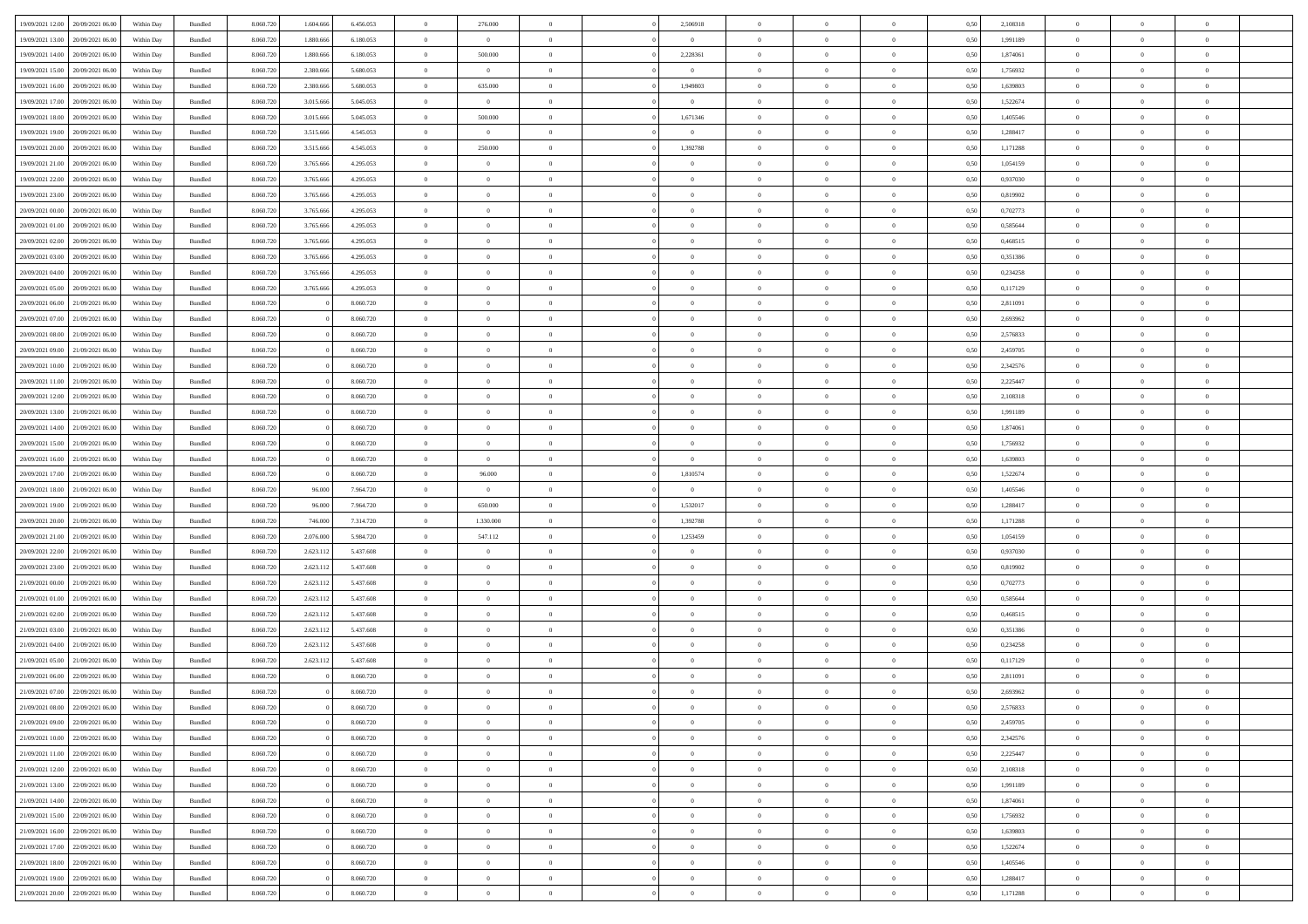| 21/09/2021 21:00                  | 22/09/2021 06:00                  | Within Dav | Bundled            | 8.060.720 | 8.060.720 | $\overline{0}$ | $\Omega$       |                | $\Omega$       | $\Omega$       | $\Omega$       | $\theta$       | 0.50 | 1,054159 | $\theta$       | $\theta$       | $\theta$       |  |
|-----------------------------------|-----------------------------------|------------|--------------------|-----------|-----------|----------------|----------------|----------------|----------------|----------------|----------------|----------------|------|----------|----------------|----------------|----------------|--|
| 21/09/2021 22:00                  | 22/09/2021 06:00                  | Within Day | Bundled            | 8.060.720 | 8.060.720 | $\overline{0}$ | $\theta$       | $\overline{0}$ | $\overline{0}$ | $\bf{0}$       | $\overline{0}$ | $\overline{0}$ | 0,50 | 0,937030 | $\theta$       | $\theta$       | $\overline{0}$ |  |
| 21/09/2021 23:00                  | 22/09/2021 06:00                  | Within Day | Bundled            | 8.060.720 | 8.060.720 | $\overline{0}$ | $\overline{0}$ | $\overline{0}$ | $\bf{0}$       | $\bf{0}$       | $\bf{0}$       | $\bf{0}$       | 0,50 | 0,819902 | $\overline{0}$ | $\overline{0}$ | $\overline{0}$ |  |
|                                   |                                   |            |                    |           |           |                |                |                |                |                |                |                |      |          | $\theta$       |                |                |  |
| 22/09/2021 00:00                  | 22/09/2021 06:00                  | Within Dav | Bundled            | 8.060.720 | 8.060.720 | $\overline{0}$ | $\overline{0}$ | $\overline{0}$ | $\overline{0}$ | $\bf{0}$       | $\overline{0}$ | $\overline{0}$ | 0.50 | 0,702773 |                | $\theta$       | $\overline{0}$ |  |
| 22/09/2021 01:00                  | 22/09/2021 06:00                  | Within Day | Bundled            | 8.060.720 | 8.060.720 | $\overline{0}$ | $\theta$       | $\overline{0}$ | $\overline{0}$ | $\bf{0}$       | $\overline{0}$ | $\bf{0}$       | 0,50 | 0,585644 | $\theta$       | $\theta$       | $\overline{0}$ |  |
| 22/09/2021 02:00                  | 22/09/2021 06:00                  | Within Day | Bundled            | 8.060.720 | 8.060.720 | $\overline{0}$ | $\bf{0}$       | $\overline{0}$ | $\bf{0}$       | $\overline{0}$ | $\overline{0}$ | $\mathbf{0}$   | 0,50 | 0,468515 | $\overline{0}$ | $\overline{0}$ | $\bf{0}$       |  |
| 22/09/2021 03:00                  | 22/09/2021 06:00                  | Within Dav | Bundled            | 8.060.720 | 8.060.720 | $\overline{0}$ | $\overline{0}$ | $\overline{0}$ | $\overline{0}$ | $\overline{0}$ | $\overline{0}$ | $\overline{0}$ | 0.50 | 0,351386 | $\theta$       | $\theta$       | $\overline{0}$ |  |
|                                   |                                   |            |                    |           |           |                |                |                |                |                |                |                |      |          |                |                |                |  |
| 22/09/2021 04:00                  | 22/09/2021 06:00                  | Within Day | Bundled            | 8.060.720 | 8.060.720 | $\overline{0}$ | $\theta$       | $\overline{0}$ | $\overline{0}$ | $\bf{0}$       | $\overline{0}$ | $\bf{0}$       | 0,50 | 0,234258 | $\theta$       | $\theta$       | $\overline{0}$ |  |
| 22/09/2021 05:00                  | 22/09/2021 06:00                  | Within Day | Bundled            | 8.060.720 | 8.060.720 | $\overline{0}$ | $\overline{0}$ | $\overline{0}$ | $\bf{0}$       | $\bf{0}$       | $\bf{0}$       | $\bf{0}$       | 0,50 | 0,117129 | $\,0\,$        | $\overline{0}$ | $\overline{0}$ |  |
| 22/09/2021 06:00                  | 23/09/2021 06:00                  | Within Dav | Bundled            | 8.060.720 | 8.060.720 | $\overline{0}$ | $\overline{0}$ | $\overline{0}$ | $\overline{0}$ | $\overline{0}$ | $\overline{0}$ | $\overline{0}$ | 0.50 | 2,811091 | $\theta$       | $\overline{0}$ | $\overline{0}$ |  |
| 22/09/2021 07:00                  | 23/09/2021 06:00                  |            | Bundled            | 8.060.720 | 8.060.720 | $\overline{0}$ | $\theta$       | $\overline{0}$ | $\overline{0}$ | $\bf{0}$       | $\overline{0}$ |                |      | 2,693962 | $\,$ 0 $\,$    | $\theta$       | $\overline{0}$ |  |
|                                   |                                   | Within Day |                    |           |           |                |                |                |                |                |                | $\bf{0}$       | 0,50 |          |                |                |                |  |
| 22/09/2021 08:00                  | 23/09/2021 06:00                  | Within Day | Bundled            | 8.060.720 | 8.060.720 | $\overline{0}$ | $\overline{0}$ | $\overline{0}$ | $\overline{0}$ | $\bf{0}$       | $\overline{0}$ | $\bf{0}$       | 0,50 | 2,576833 | $\bf{0}$       | $\overline{0}$ | $\overline{0}$ |  |
| 22/09/2021 09:00                  | 23/09/2021 06:00                  | Within Dav | Bundled            | 8.060.720 | 8.060.720 | $\overline{0}$ | $\overline{0}$ | $\overline{0}$ | $\overline{0}$ | $\bf{0}$       | $\overline{0}$ | $\overline{0}$ | 0.50 | 2,459705 | $\theta$       | $\theta$       | $\overline{0}$ |  |
| 22/09/2021 10:00                  | 23/09/2021 06:00                  | Within Day | Bundled            | 8.060.720 | 8.060.720 | $\overline{0}$ | $\theta$       | $\overline{0}$ | $\overline{0}$ | $\bf{0}$       | $\overline{0}$ | $\overline{0}$ | 0,50 | 2,342576 | $\theta$       | $\theta$       | $\overline{0}$ |  |
|                                   |                                   |            |                    |           |           |                |                |                |                |                |                |                |      |          |                |                |                |  |
| 22/09/2021 11:00                  | 23/09/2021 06:00                  | Within Day | Bundled            | 8.060.720 | 8.060.720 | $\overline{0}$ | $\bf{0}$       | $\overline{0}$ | $\overline{0}$ | $\overline{0}$ | $\overline{0}$ | $\mathbf{0}$   | 0,50 | 2,225447 | $\bf{0}$       | $\overline{0}$ | $\bf{0}$       |  |
| 22/09/2021 12:00                  | 23/09/2021 06:00                  | Within Dav | Bundled            | 8.060.720 | 8.060.720 | $\overline{0}$ | $\overline{0}$ | $\overline{0}$ | $\overline{0}$ | $\overline{0}$ | $\overline{0}$ | $\overline{0}$ | 0.50 | 2,108318 | $\theta$       | $\overline{0}$ | $\overline{0}$ |  |
| 22/09/2021 13:00                  | 23/09/2021 06:00                  | Within Day | Bundled            | 8.060.720 | 8.060.720 | $\overline{0}$ | $\theta$       | $\overline{0}$ | $\overline{0}$ | $\bf{0}$       | $\overline{0}$ | $\bf{0}$       | 0,50 | 1,991189 | $\theta$       | $\theta$       | $\overline{0}$ |  |
| 22/09/2021 14:00                  | 23/09/2021 06:00                  | Within Day | Bundled            | 8.060.720 | 8.060.720 | $\overline{0}$ | $\overline{0}$ | $\overline{0}$ | $\overline{0}$ | $\bf{0}$       | $\overline{0}$ | $\bf{0}$       | 0,50 | 1,874061 | $\,0\,$        | $\overline{0}$ | $\overline{0}$ |  |
|                                   | 23/09/2021 06:00                  | Within Dav | Bundled            | 8.060.720 | 8.060.720 | $\overline{0}$ | $\overline{0}$ | $\overline{0}$ | $\overline{0}$ | $\overline{0}$ | $\overline{0}$ | $\overline{0}$ | 0.50 | 1,756932 | $\theta$       | $\overline{0}$ | $\overline{0}$ |  |
| 22/09/2021 15:00                  |                                   |            |                    |           |           |                |                |                |                |                |                |                |      |          |                |                |                |  |
| 22/09/2021 16:00                  | 23/09/2021 06:00                  | Within Day | Bundled            | 8.060.720 | 8.060.720 | $\overline{0}$ | $\theta$       | $\overline{0}$ | $\overline{0}$ | $\bf{0}$       | $\overline{0}$ | $\bf{0}$       | 0,50 | 1,639803 | $\theta$       | $\theta$       | $\overline{0}$ |  |
| 22/09/2021 17:00                  | 23/09/2021 06:00                  | Within Day | Bundled            | 8.060.720 | 8.060.720 | $\overline{0}$ | $\overline{0}$ | $\overline{0}$ | $\overline{0}$ | $\bf{0}$       | $\overline{0}$ | $\bf{0}$       | 0,50 | 1,522674 | $\bf{0}$       | $\overline{0}$ | $\overline{0}$ |  |
| 22/09/2021 18:00                  | 23/09/2021 06:00                  | Within Day | Bundled            | 8.060.720 | 8.060.720 | $\overline{0}$ | $\overline{0}$ | $\overline{0}$ | $\overline{0}$ | $\bf{0}$       | $\overline{0}$ | $\overline{0}$ | 0.50 | 1,405546 | $\theta$       | $\theta$       | $\overline{0}$ |  |
|                                   |                                   |            |                    |           |           | $\overline{0}$ | $\theta$       | $\overline{0}$ | $\overline{0}$ | $\bf{0}$       | $\overline{0}$ |                |      |          | $\theta$       | $\overline{0}$ | $\overline{0}$ |  |
| 22/09/2021 19:00                  | 23/09/2021 06:00                  | Within Day | Bundled            | 8.060.720 | 8.060.720 |                |                |                |                |                |                | $\bf{0}$       | 0,50 | 1,288417 |                |                |                |  |
| 22/09/2021 20:00                  | 23/09/2021 06:00                  | Within Day | Bundled            | 8.060.720 | 8.060.720 | $\overline{0}$ | $\bf{0}$       | $\overline{0}$ | $\overline{0}$ | $\overline{0}$ | $\overline{0}$ | $\mathbf{0}$   | 0,50 | 1,171288 | $\bf{0}$       | $\overline{0}$ | $\bf{0}$       |  |
| 22/09/2021 21:00                  | 23/09/2021 06:00                  | Within Dav | Bundled            | 8.060.720 | 8.060.720 | $\overline{0}$ | $\overline{0}$ | $\overline{0}$ | $\overline{0}$ | $\overline{0}$ | $\overline{0}$ | $\overline{0}$ | 0.50 | 1,054159 | $\theta$       | $\theta$       | $\overline{0}$ |  |
| 22/09/2021 22:00                  | 23/09/2021 06:00                  | Within Day | Bundled            | 8.060.720 | 8.060.720 | $\overline{0}$ | $\theta$       | $\overline{0}$ | $\overline{0}$ | $\bf{0}$       | $\overline{0}$ | $\bf{0}$       | 0,50 | 0,937030 | $\theta$       | $\theta$       | $\overline{0}$ |  |
|                                   |                                   |            |                    |           |           |                |                |                |                |                |                |                |      |          |                |                |                |  |
| 22/09/2021 23:00                  | 23/09/2021 06:00                  | Within Day | Bundled            | 8.060.720 | 8.060.720 | $\overline{0}$ | $\overline{0}$ | $\overline{0}$ | $\overline{0}$ | $\bf{0}$       | $\overline{0}$ | $\bf{0}$       | 0,50 | 0,819902 | $\,0\,$        | $\overline{0}$ | $\overline{0}$ |  |
| 23/09/2021 00:00                  | 23/09/2021 06:00                  | Within Day | Bundled            | 8.060.720 | 8.060.720 | $\overline{0}$ | $\overline{0}$ | $\overline{0}$ | $\overline{0}$ | $\overline{0}$ | $\overline{0}$ | $\overline{0}$ | 0.50 | 0,702773 | $\theta$       | $\overline{0}$ | $\overline{0}$ |  |
| 23/09/2021 01:00                  | 23/09/2021 06:00                  | Within Day | Bundled            | 8.060.720 | 8.060.720 | $\overline{0}$ | $\theta$       | $\overline{0}$ | $\overline{0}$ | $\bf{0}$       | $\overline{0}$ | $\bf{0}$       | 0,50 | 0,585644 | $\,$ 0 $\,$    | $\theta$       | $\overline{0}$ |  |
| 23/09/2021 02:00                  | 23/09/2021 06:00                  | Within Day | Bundled            | 8.060.720 | 8.060.720 | $\overline{0}$ | $\overline{0}$ | $\overline{0}$ | $\overline{0}$ | $\bf{0}$       | $\overline{0}$ | $\bf{0}$       | 0,50 | 0,468515 | $\bf{0}$       | $\overline{0}$ | $\overline{0}$ |  |
|                                   |                                   |            |                    |           |           | $\overline{0}$ | $\Omega$       | $\Omega$       | $\Omega$       | $\Omega$       | $\Omega$       |                |      |          |                |                | $\theta$       |  |
| 23/09/2021 03:00                  | 23/09/2021 06:00                  | Within Day | Bundled            | 8.060.720 | 8.060.720 |                |                |                |                |                |                | $\overline{0}$ | 0.50 | 0,351386 | $\,0\,$        | $\theta$       |                |  |
| 23/09/2021 04:00                  | 23/09/2021 06:00                  | Within Day | Bundled            | 8.060.720 | 8.060.720 | $\overline{0}$ | $\theta$       | $\overline{0}$ | $\overline{0}$ | $\bf{0}$       | $\overline{0}$ | $\bf{0}$       | 0,50 | 0,234258 | $\theta$       | $\theta$       | $\overline{0}$ |  |
| 23/09/2021 05:00                  | 23/09/2021 06:00                  | Within Day | Bundled            | 8.060.720 | 8.060.720 | $\overline{0}$ | $\overline{0}$ | $\overline{0}$ | $\overline{0}$ | $\bf{0}$       | $\overline{0}$ | $\mathbf{0}$   | 0,50 | 0,117129 | $\bf{0}$       | $\overline{0}$ | $\bf{0}$       |  |
| 23/09/2021 06:00                  | 24/09/2021 06:00                  | Within Day | Bundled            | 8.060.720 | 8.060.720 | $\overline{0}$ | $\Omega$       | $\Omega$       | $\Omega$       | $\bf{0}$       | $\Omega$       | $\overline{0}$ | 0.50 | 2,811091 | $\,0\,$        | $\theta$       | $\theta$       |  |
| 23/09/2021 07:00                  | 24/09/2021 06.00                  |            |                    | 8.060.720 | 8.060.720 | $\overline{0}$ | $\theta$       | $\overline{0}$ | $\overline{0}$ | $\bf{0}$       | $\overline{0}$ |                |      | 2,693962 | $\theta$       | $\theta$       | $\overline{0}$ |  |
|                                   |                                   | Within Day | Bundled            |           |           |                |                |                |                |                |                | $\bf{0}$       | 0,50 |          |                |                |                |  |
| 23/09/2021 08:00                  | 24/09/2021 06:00                  | Within Day | Bundled            | 8.060.720 | 8.060.720 | $\overline{0}$ | $\overline{0}$ | $\overline{0}$ | $\overline{0}$ | $\bf{0}$       | $\bf{0}$       | $\bf{0}$       | 0,50 | 2,576833 | $\,0\,$        | $\overline{0}$ | $\overline{0}$ |  |
| 23/09/2021 09:00                  | 24/09/2021 06:00                  | Within Day | Bundled            | 8.060.720 | 8.060.720 | $\overline{0}$ | $\Omega$       | $\Omega$       | $\Omega$       | $\Omega$       | $\theta$       | $\overline{0}$ | 0.50 | 2,459705 | $\theta$       | $\theta$       | $\theta$       |  |
| 23/09/2021 10:00                  | 24/09/2021 06.00                  | Within Day | Bundled            | 8.060.720 | 8.060.720 | $\overline{0}$ | $\theta$       | $\overline{0}$ | $\overline{0}$ | $\bf{0}$       | $\overline{0}$ | $\bf{0}$       | 0,50 | 2,342576 | $\,$ 0 $\,$    | $\overline{0}$ | $\overline{0}$ |  |
|                                   |                                   |            |                    |           |           |                |                |                |                |                |                |                |      |          |                |                |                |  |
| 23/09/2021 11:00                  | 24/09/2021 06:00                  | Within Day | Bundled            | 8.060.720 | 8.060.720 | $\overline{0}$ | $\overline{0}$ | $\overline{0}$ | $\bf{0}$       | $\bf{0}$       | $\bf{0}$       | $\bf{0}$       | 0,50 | 2,225447 | $\overline{0}$ | $\overline{0}$ | $\overline{0}$ |  |
| 23/09/2021 12:00                  | 24/09/2021 06.00                  | Within Day | Bundled            | 8.060.720 | 8.060.720 | $\overline{0}$ | $\Omega$       | $\Omega$       | $\Omega$       | $\Omega$       | $\overline{0}$ | $\overline{0}$ | 0.50 | 2,108318 | $\,0\,$        | $\theta$       | $\theta$       |  |
| 23/09/2021 13:00                  | 24/09/2021 06.00                  | Within Day | Bundled            | 8.060.720 | 8.060.720 | $\overline{0}$ | $\theta$       | $\overline{0}$ | $\overline{0}$ | $\bf{0}$       | $\overline{0}$ | $\bf{0}$       | 0,50 | 1,991189 | $\,$ 0 $\,$    | $\overline{0}$ | $\overline{0}$ |  |
| 23/09/2021 14:00                  | 24/09/2021 06:00                  | Within Day | Bundled            | 8.060.720 | 8.060.720 | $\overline{0}$ | $\overline{0}$ | $\overline{0}$ | $\bf{0}$       | $\bf{0}$       | $\bf{0}$       | $\mathbf{0}$   | 0,50 | 1,874061 | $\overline{0}$ | $\overline{0}$ | $\bf{0}$       |  |
| 23/09/2021 15:00                  | 24/09/2021 06:00                  | Within Day | Bundled            | 8.060.720 | 8.060.720 | $\overline{0}$ | $\Omega$       | $\Omega$       | $\Omega$       | $\Omega$       | $\Omega$       | $\overline{0}$ | 0.50 | 1,756932 | $\theta$       | $\theta$       | $\theta$       |  |
|                                   |                                   |            |                    |           |           |                |                |                |                |                |                |                |      |          |                |                |                |  |
| 23/09/2021 16:00                  | 24/09/2021 06:00                  | Within Day | Bundled            | 8.060.720 | 8.060.720 | $\overline{0}$ | $\overline{0}$ | $\overline{0}$ | $\bf{0}$       | $\,$ 0         | $\bf{0}$       | $\bf{0}$       | 0,50 | 1,639803 | $\,0\,$        | $\overline{0}$ | $\overline{0}$ |  |
|                                   | 23/09/2021 17:00 24/09/2021 06:00 | Within Day | $\mathbf B$ undled | 8.060.720 | 8.060.720 | $\bf{0}$       | $\bf{0}$       |                |                | $\bf{0}$       |                |                | 0,50 | 1,522674 | $\bf{0}$       | $\overline{0}$ |                |  |
| 23/09/2021 18:00                  | 24/09/2021 06:00                  | Within Day | Bundled            | 8.060.720 | 8.060.720 | $\overline{0}$ | $\overline{0}$ | $\overline{0}$ | $\Omega$       | $\overline{0}$ | $\overline{0}$ | $\overline{0}$ | 0.50 | 1.405546 | $\theta$       | $\theta$       | $\theta$       |  |
| 23/09/2021 19:00                  | 24/09/2021 06.00                  | Within Day | Bundled            | 8.060.720 | 8.060.720 | $\overline{0}$ | $\,$ 0         | $\overline{0}$ | $\bf{0}$       | $\,$ 0 $\,$    | $\overline{0}$ | $\mathbf{0}$   | 0,50 | 1,288417 | $\,$ 0 $\,$    | $\,$ 0 $\,$    | $\,$ 0         |  |
|                                   |                                   |            |                    |           |           |                |                |                |                |                |                |                |      |          |                |                |                |  |
| 23/09/2021 20:00                  | 24/09/2021 06:00                  | Within Day | Bundled            | 8.060.720 | 8.060.720 | $\overline{0}$ | $\overline{0}$ | $\overline{0}$ | $\overline{0}$ | $\overline{0}$ | $\overline{0}$ | $\mathbf{0}$   | 0,50 | 1,171288 | $\overline{0}$ | $\bf{0}$       | $\overline{0}$ |  |
| 23/09/2021 21:00                  | 24/09/2021 06.00                  | Within Day | Bundled            | 8.060.720 | 8.060.720 | $\overline{0}$ | $\overline{0}$ | $\overline{0}$ | $\Omega$       | $\overline{0}$ | $\overline{0}$ | $\overline{0}$ | 0,50 | 1,054159 | $\overline{0}$ | $\theta$       | $\overline{0}$ |  |
| 23/09/2021 22.00                  | 24/09/2021 06.00                  | Within Day | Bundled            | 8.060.720 | 8.060.720 | $\overline{0}$ | $\,$ 0         | $\overline{0}$ | $\overline{0}$ | $\,$ 0 $\,$    | $\overline{0}$ | $\mathbf{0}$   | 0,50 | 0,937030 | $\,$ 0 $\,$    | $\overline{0}$ | $\overline{0}$ |  |
| 23/09/2021 23:00                  | 24/09/2021 06:00                  | Within Day | Bundled            | 8.060.720 | 8.060.720 | $\overline{0}$ | $\overline{0}$ | $\overline{0}$ | $\overline{0}$ | $\overline{0}$ | $\overline{0}$ | $\mathbf{0}$   | 0,50 | 0,819902 | $\overline{0}$ | $\overline{0}$ | $\bf{0}$       |  |
|                                   |                                   |            |                    |           |           |                |                |                |                |                |                |                |      |          |                |                |                |  |
| 24/09/2021 00:00                  | 24/09/2021 06:00                  | Within Day | Bundled            | 8.060.720 | 8.060.720 | $\overline{0}$ | $\overline{0}$ | $\overline{0}$ | $\Omega$       | $\overline{0}$ | $\overline{0}$ | $\bf{0}$       | 0.50 | 0,702773 | $\overline{0}$ | $\theta$       | $\overline{0}$ |  |
| 24/09/2021 01:00                  | 24/09/2021 06.00                  | Within Day | Bundled            | 8.060.720 | 8.060.720 | $\overline{0}$ | $\,$ 0         | $\overline{0}$ | $\bf{0}$       | $\bf{0}$       | $\bf{0}$       | $\bf{0}$       | 0,50 | 0,585644 | $\,$ 0 $\,$    | $\overline{0}$ | $\overline{0}$ |  |
| 24/09/2021 02.00                  | 24/09/2021 06:00                  | Within Day | Bundled            | 8.060.720 | 8.060.720 | $\overline{0}$ | $\bf{0}$       | $\overline{0}$ | $\overline{0}$ | $\overline{0}$ | $\overline{0}$ | $\mathbf{0}$   | 0,50 | 0,468515 | $\overline{0}$ | $\overline{0}$ | $\bf{0}$       |  |
| 24/09/2021 03:00                  | 24/09/2021 06:00                  | Within Day | Bundled            | 8.060.720 | 8.060.720 | $\overline{0}$ | $\overline{0}$ | $\overline{0}$ | $\Omega$       | $\overline{0}$ | $\overline{0}$ | $\overline{0}$ | 0.50 | 0,351386 | $\overline{0}$ | $\overline{0}$ | $\overline{0}$ |  |
|                                   |                                   |            |                    |           |           |                |                |                |                |                |                |                |      |          |                |                |                |  |
| 24/09/2021 04:00                  | 24/09/2021 06.00                  | Within Day | Bundled            | 8.060.720 | 8.060.720 | $\overline{0}$ | $\bf{0}$       | $\overline{0}$ | $\overline{0}$ | $\bf{0}$       | $\bf{0}$       | $\mathbf{0}$   | 0,50 | 0,234258 | $\,$ 0 $\,$    | $\,$ 0 $\,$    | $\bf{0}$       |  |
| 24/09/2021 05:00 24/09/2021 06:00 |                                   | Within Day | Bundled            | 8.060.720 | 8.060.720 | $\overline{0}$ | $\overline{0}$ | $\overline{0}$ | $\overline{0}$ | $\overline{0}$ | $\bf{0}$       | $\mathbf{0}$   | 0,50 | 0,117129 | $\overline{0}$ | $\bf{0}$       | $\overline{0}$ |  |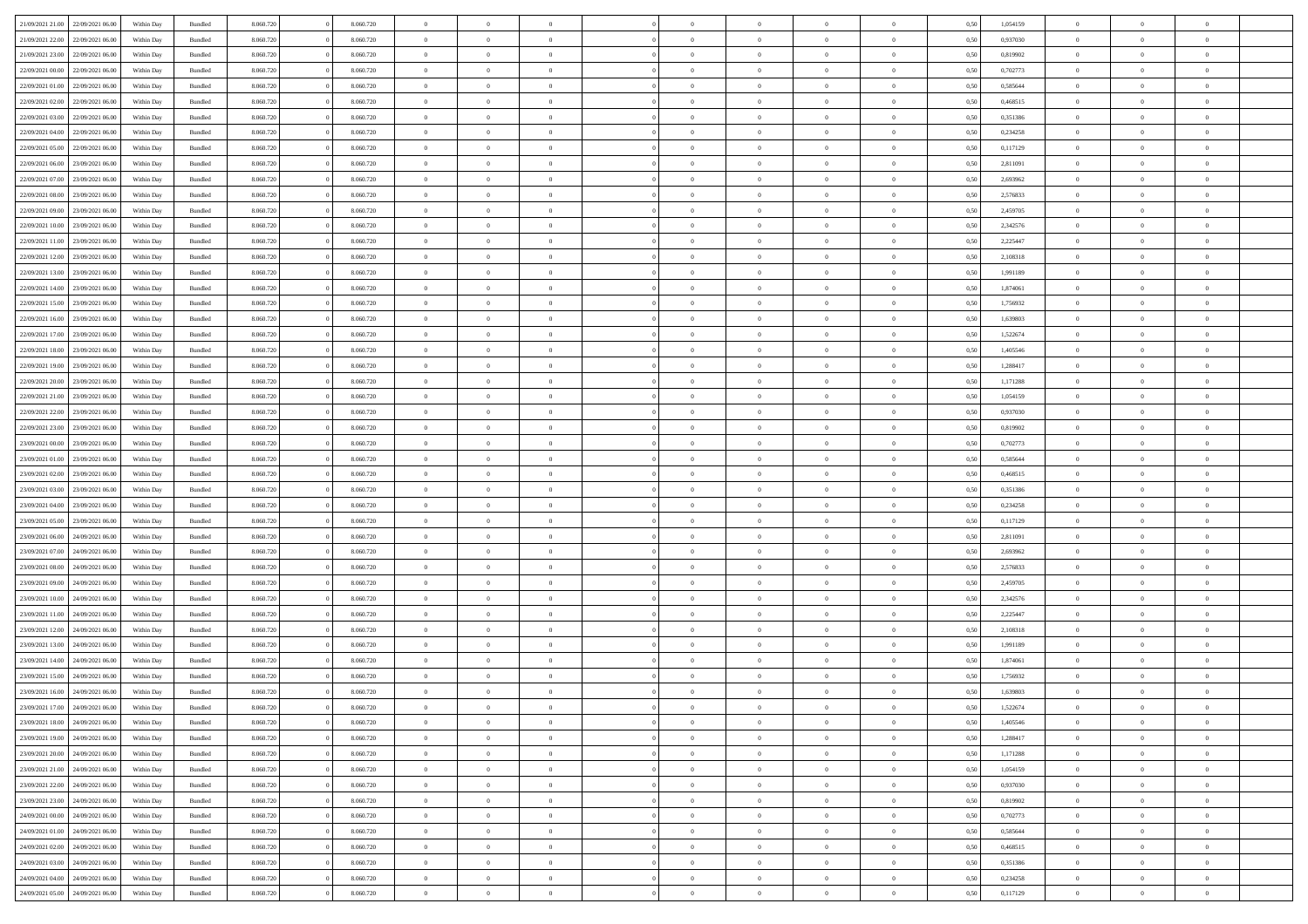| 24/09/2021 06:00                  | 25/09/2021 06:00 | Within Dav | Bundled            | 8.060.720 |           | 8.060.720 | $\overline{0}$ | $\Omega$       |                | $\Omega$       | $\Omega$       | $\Omega$       | $\theta$       | 0.50 | 2,811091 | $\theta$       | $\theta$       | $\theta$       |  |
|-----------------------------------|------------------|------------|--------------------|-----------|-----------|-----------|----------------|----------------|----------------|----------------|----------------|----------------|----------------|------|----------|----------------|----------------|----------------|--|
| 24/09/2021 07:00                  | 25/09/2021 06:00 | Within Day | Bundled            | 8.060.720 |           | 8.060.720 | $\overline{0}$ | $\theta$       | $\overline{0}$ | $\overline{0}$ | $\bf{0}$       | $\overline{0}$ | $\overline{0}$ | 0,50 | 2,693962 | $\theta$       | $\theta$       | $\overline{0}$ |  |
| 24/09/2021 08:00                  | 25/09/2021 06:00 | Within Day | Bundled            | 8.060.720 |           | 8.060.720 | $\overline{0}$ | $\overline{0}$ | $\overline{0}$ | $\bf{0}$       | $\bf{0}$       | $\bf{0}$       | $\bf{0}$       | 0,50 | 2,576833 | $\overline{0}$ | $\overline{0}$ | $\overline{0}$ |  |
|                                   |                  |            |                    |           |           |           |                |                |                |                |                |                |                |      |          | $\theta$       |                |                |  |
| 24/09/2021 09:00                  | 25/09/2021 06:00 | Within Dav | Bundled            | 8.060.720 |           | 8.060.720 | $\overline{0}$ | $\overline{0}$ | $\overline{0}$ | $\overline{0}$ | $\bf{0}$       | $\overline{0}$ | $\overline{0}$ | 0.50 | 2,459705 |                | $\theta$       | $\overline{0}$ |  |
| 24/09/2021 10:00                  | 25/09/2021 06:00 | Within Day | Bundled            | 8.060.720 |           | 8.060.720 | $\overline{0}$ | $\theta$       | $\overline{0}$ | $\overline{0}$ | $\bf{0}$       | $\overline{0}$ | $\bf{0}$       | 0,50 | 2,342576 | $\theta$       | $\theta$       | $\overline{0}$ |  |
| 24/09/2021 11:00                  | 25/09/2021 06:00 | Within Day | Bundled            | 8.060.720 |           | 8.060.720 | $\overline{0}$ | $\bf{0}$       | $\overline{0}$ | $\bf{0}$       | $\overline{0}$ | $\overline{0}$ | $\mathbf{0}$   | 0,50 | 2,225447 | $\overline{0}$ | $\overline{0}$ | $\bf{0}$       |  |
| 24/09/2021 12:00                  | 25/09/2021 06:00 | Within Dav | Bundled            | 8.060.720 |           | 8.060.720 | $\overline{0}$ | $\overline{0}$ | $\overline{0}$ | $\overline{0}$ | $\overline{0}$ | $\overline{0}$ | $\overline{0}$ | 0.50 | 2,108318 | $\theta$       | $\overline{0}$ | $\overline{0}$ |  |
|                                   |                  |            |                    |           |           |           |                |                |                |                |                |                |                |      |          |                |                |                |  |
| 24/09/2021 13:00                  | 25/09/2021 06:00 | Within Day | Bundled            | 8.060.720 |           | 8.060.720 | $\overline{0}$ | $\theta$       | $\overline{0}$ | $\overline{0}$ | $\bf{0}$       | $\overline{0}$ | $\bf{0}$       | 0,50 | 1,991189 | $\theta$       | $\theta$       | $\overline{0}$ |  |
| 24/09/2021 14:00                  | 25/09/2021 06:00 | Within Day | Bundled            | 8.060.720 |           | 8.060.720 | $\overline{0}$ | $\overline{0}$ | $\overline{0}$ | $\bf{0}$       | $\bf{0}$       | $\bf{0}$       | $\bf{0}$       | 0,50 | 1,874061 | $\,0\,$        | $\overline{0}$ | $\overline{0}$ |  |
| 24/09/2021 15:00                  | 25/09/2021 06:00 | Within Dav | Bundled            | 8.060.720 |           | 8.060.720 | $\overline{0}$ | $\overline{0}$ | $\overline{0}$ | $\overline{0}$ | $\overline{0}$ | $\overline{0}$ | $\overline{0}$ | 0.50 | 1,756932 | $\theta$       | $\overline{0}$ | $\overline{0}$ |  |
| 24/09/2021 16:00                  | 25/09/2021 06:00 |            | Bundled            | 8.060.720 |           | 8.060.720 | $\overline{0}$ | $\theta$       | $\overline{0}$ | $\overline{0}$ | $\bf{0}$       | $\overline{0}$ |                |      | 1,639803 | $\theta$       | $\theta$       | $\overline{0}$ |  |
|                                   |                  | Within Day |                    |           |           |           |                |                |                |                |                |                | $\bf{0}$       | 0,50 |          |                |                |                |  |
| 24/09/2021 17:00                  | 25/09/2021 06:00 | Within Day | Bundled            | 8.060.720 |           | 8.060.720 | $\overline{0}$ | $\overline{0}$ | $\overline{0}$ | $\bf{0}$       | $\bf{0}$       | $\bf{0}$       | $\bf{0}$       | 0,50 | 1,522674 | $\overline{0}$ | $\overline{0}$ | $\overline{0}$ |  |
| 24/09/2021 18:00                  | 25/09/2021 06:00 | Within Dav | Bundled            | 8.060.720 |           | 8.060.720 | $\overline{0}$ | $\overline{0}$ | $\overline{0}$ | $\overline{0}$ | $\bf{0}$       | $\overline{0}$ | $\overline{0}$ | 0.50 | 1,405546 | $\theta$       | $\theta$       | $\overline{0}$ |  |
| 24/09/2021 19:00                  | 25/09/2021 06:00 | Within Day | Bundled            | 8.060.720 |           | 8.060.720 | $\overline{0}$ | $\theta$       | $\overline{0}$ | $\overline{0}$ | $\bf{0}$       | $\overline{0}$ | $\overline{0}$ | 0,50 | 1,288417 | $\theta$       | $\theta$       | $\overline{0}$ |  |
|                                   |                  |            |                    |           |           |           |                |                |                |                |                |                |                |      |          |                |                |                |  |
| 24/09/2021 20:00                  | 25/09/2021 06:00 | Within Day | Bundled            | 8.060.720 |           | 8.060.720 | $\overline{0}$ | $\overline{0}$ | $\overline{0}$ | $\bf{0}$       | $\overline{0}$ | $\overline{0}$ | $\mathbf{0}$   | 0,50 | 1,171288 | $\overline{0}$ | $\overline{0}$ | $\bf{0}$       |  |
| 24/09/2021 21:00                  | 25/09/2021 06:00 | Within Dav | Bundled            | 8.060.720 |           | 8.060.720 | $\overline{0}$ | $\overline{0}$ | $\overline{0}$ | $\overline{0}$ | $\overline{0}$ | $\overline{0}$ | $\overline{0}$ | 0.50 | 1,054159 | $\theta$       | $\overline{0}$ | $\overline{0}$ |  |
| 24/09/2021 22.00                  | 25/09/2021 06:00 | Within Day | Bundled            | 8.060.720 |           | 8.060.720 | $\overline{0}$ | $\theta$       | $\overline{0}$ | $\overline{0}$ | $\bf{0}$       | $\overline{0}$ | $\bf{0}$       | 0,50 | 0,937030 | $\theta$       | $\theta$       | $\overline{0}$ |  |
| 24/09/2021 23:00                  | 25/09/2021 06:00 | Within Day | Bundled            | 8.060.720 |           | 8.060.720 | $\overline{0}$ | $\overline{0}$ | $\overline{0}$ | $\bf{0}$       | $\bf{0}$       | $\bf{0}$       | $\bf{0}$       | 0,50 | 0,819902 | $\,0\,$        | $\overline{0}$ | $\overline{0}$ |  |
| 25/09/2021 00:00                  | 25/09/2021 06:00 | Within Dav | Bundled            | 8.060.720 |           | 8.060.720 | $\overline{0}$ | $\overline{0}$ | $\overline{0}$ | $\overline{0}$ | $\overline{0}$ | $\overline{0}$ | $\overline{0}$ | 0.50 | 0,702773 | $\theta$       | $\overline{0}$ | $\overline{0}$ |  |
|                                   |                  |            |                    |           |           |           |                |                |                |                |                |                |                |      |          |                |                |                |  |
| 25/09/2021 01:00                  | 25/09/2021 06:00 | Within Day | Bundled            | 8.060.720 |           | 8.060.720 | $\overline{0}$ | $\theta$       | $\overline{0}$ | $\overline{0}$ | $\bf{0}$       | $\overline{0}$ | $\bf{0}$       | 0,50 | 0,585644 | $\theta$       | $\theta$       | $\overline{0}$ |  |
| 25/09/2021 02:00                  | 25/09/2021 06:00 | Within Day | Bundled            | 8.060.720 |           | 8.060.720 | $\overline{0}$ | $\overline{0}$ | $\overline{0}$ | $\bf{0}$       | $\bf{0}$       | $\bf{0}$       | $\bf{0}$       | 0,50 | 0,468515 | $\,0\,$        | $\overline{0}$ | $\overline{0}$ |  |
| 25/09/2021 03:00                  | 25/09/2021 06:00 | Within Dav | Bundled            | 8.060.720 |           | 8.060.720 | $\overline{0}$ | $\overline{0}$ | $\overline{0}$ | $\overline{0}$ | $\bf{0}$       | $\overline{0}$ | $\overline{0}$ | 0.50 | 0,351386 | $\theta$       | $\theta$       | $\overline{0}$ |  |
|                                   |                  |            |                    |           |           |           | $\overline{0}$ | $\theta$       |                |                |                |                |                |      |          | $\theta$       | $\overline{0}$ |                |  |
| 25/09/2021 04:00                  | 25/09/2021 06:00 | Within Day | Bundled            | 8.060.720 |           | 8.060.720 |                |                | $\overline{0}$ | $\overline{0}$ | $\bf{0}$       | $\overline{0}$ | $\bf{0}$       | 0,50 | 0,234258 |                |                | $\overline{0}$ |  |
| 25/09/2021 05:00                  | 25/09/2021 06:00 | Within Day | Bundled            | 8.060.720 |           | 8.060.720 | $\overline{0}$ | $\overline{0}$ | $\overline{0}$ | $\bf{0}$       | $\bf{0}$       | $\overline{0}$ | $\mathbf{0}$   | 0,50 | 0,117129 | $\overline{0}$ | $\overline{0}$ | $\bf{0}$       |  |
| 25/09/2021 06:00                  | 26/09/2021 06:00 | Within Dav | Bundled            | 8.060.720 | 2.477.000 | 5.583.720 | $\overline{0}$ | 730.000        | $\overline{0}$ | 3,342591       | $\overline{0}$ | $\overline{0}$ | $\overline{0}$ | 0.50 | 2,811091 | $\theta$       | $\overline{0}$ | $\overline{0}$ |  |
| 25/09/2021 07:00                  | 26/09/2021 06:00 | Within Day | Bundled            | 8.060.720 | 3.207.000 | 4.853.720 | $\overline{0}$ | $\theta$       | $\overline{0}$ | $\overline{0}$ | $\bf{0}$       | $\overline{0}$ | $\bf{0}$       | 0,50 | 2,693962 | $\theta$       | $\theta$       | $\overline{0}$ |  |
|                                   |                  |            |                    |           |           |           |                |                |                |                |                |                |                |      |          |                |                |                |  |
| 25/09/2021 08:00                  | 26/09/2021 06:00 | Within Day | Bundled            | 8.060.720 | 3.207.000 | 4.853.720 | $\overline{0}$ | $\overline{0}$ | $\overline{0}$ | $\bf{0}$       | $\bf{0}$       | $\bf{0}$       | $\bf{0}$       | 0,50 | 2,576833 | $\,0\,$        | $\overline{0}$ | $\overline{0}$ |  |
| 25/09/2021 09:00                  | 26/09/2021 06:00 | Within Day | Bundled            | 8.060.720 | 3.207.000 | 4.853.720 | $\overline{0}$ | $\overline{0}$ | $\overline{0}$ | $\overline{0}$ | $\overline{0}$ | $\overline{0}$ | $\overline{0}$ | 0.50 | 2,459705 | $\theta$       | $\overline{0}$ | $\overline{0}$ |  |
| 25/09/2021 10:00                  | 26/09/2021 06:00 | Within Day | Bundled            | 8.060.720 | 3.207.000 | 4.853.720 | $\overline{0}$ | $\theta$       | $\overline{0}$ | $\overline{0}$ | $\bf{0}$       | $\overline{0}$ | $\bf{0}$       | 0,50 | 2,342576 | $\,$ 0 $\,$    | $\theta$       | $\overline{0}$ |  |
| 25/09/2021 11:00                  | 26/09/2021 06:00 | Within Day | Bundled            | 8.060.720 | 3.207.000 | 4.853.720 | $\overline{0}$ | $\overline{0}$ | $\overline{0}$ | $\bf{0}$       | $\bf{0}$       | $\bf{0}$       | $\bf{0}$       | 0,50 | 2,225447 | $\bf{0}$       | $\overline{0}$ | $\overline{0}$ |  |
|                                   |                  |            |                    |           |           |           |                |                |                |                |                |                |                |      |          |                |                |                |  |
| 25/09/2021 12:00                  | 26/09/2021 06:00 | Within Day | Bundled            | 8.060.720 | 3.207.000 | 4.853.720 | $\overline{0}$ | $\Omega$       | $\Omega$       | $\Omega$       | $\Omega$       | $\Omega$       | $\overline{0}$ | 0.50 | 2,108318 | $\,0\,$        | $\theta$       | $\theta$       |  |
| 25/09/2021 13:00                  | 26/09/2021 06:00 | Within Day | Bundled            | 8.060.720 | 3.207.000 | 4.853.720 | $\overline{0}$ | $\theta$       | $\overline{0}$ | $\overline{0}$ | $\bf{0}$       | $\overline{0}$ | $\bf{0}$       | 0,50 | 1,991189 | $\theta$       | $\theta$       | $\overline{0}$ |  |
| 25/09/2021 14:00                  | 26/09/2021 06:00 | Within Day | Bundled            | 8.060.720 | 3.207.000 | 4.853.720 | $\overline{0}$ | $\overline{0}$ | $\overline{0}$ | $\bf{0}$       | $\bf{0}$       | $\overline{0}$ | $\mathbf{0}$   | 0,50 | 1,874061 | $\overline{0}$ | $\overline{0}$ | $\bf{0}$       |  |
| 25/09/2021 15:00                  | 26/09/2021 06:00 | Within Day | Bundled            | 8.060.720 | 3.207.000 | 4.853.720 | $\overline{0}$ | $\Omega$       | $\Omega$       | $\Omega$       | $\bf{0}$       | $\overline{0}$ | $\overline{0}$ | 0.50 | 1,756932 | $\,0\,$        | $\theta$       | $\theta$       |  |
|                                   |                  |            |                    |           |           |           | $\overline{0}$ | $\theta$       | $\overline{0}$ |                | $\bf{0}$       | $\overline{0}$ |                |      |          | $\theta$       | $\theta$       | $\overline{0}$ |  |
| 25/09/2021 16:00                  | 26/09/2021 06:00 | Within Day | Bundled            | 8.060.720 | 3.207.000 | 4.853.720 |                |                |                | $\overline{0}$ |                |                | $\bf{0}$       | 0,50 | 1,639803 |                |                |                |  |
| 25/09/2021 17:00                  | 26/09/2021 06:00 | Within Day | Bundled            | 8.060.720 | 3.207.000 | 4.853.720 | $\overline{0}$ | $\overline{0}$ | $\overline{0}$ | $\bf{0}$       | $\bf{0}$       | $\bf{0}$       | $\bf{0}$       | 0,50 | 1,522674 | $\,0\,$        | $\overline{0}$ | $\overline{0}$ |  |
| 25/09/2021 18:00                  | 26/09/2021 06:00 | Within Day | Bundled            | 8.060.72  | 3.207.000 | 4.853.720 | $\overline{0}$ | $\Omega$       | $\Omega$       | $\Omega$       | $\theta$       | $\theta$       | $\overline{0}$ | 0.50 | 1.405546 | $\theta$       | $\theta$       | $\theta$       |  |
| 25/09/2021 19:00                  | 26/09/2021 06:00 | Within Day | Bundled            | 8.060.720 | 3.207.000 | 4.853.720 | $\overline{0}$ | $\theta$       | $\overline{0}$ | $\overline{0}$ | $\bf{0}$       | $\overline{0}$ | $\bf{0}$       | 0,50 | 1,288417 | $\,$ 0 $\,$    | $\overline{0}$ | $\overline{0}$ |  |
|                                   |                  |            |                    |           |           |           |                |                |                |                |                |                |                |      |          |                |                |                |  |
| 25/09/2021 20:00                  | 26/09/2021 06:00 | Within Day | Bundled            | 8.060.720 | 3.207.000 | 4.853.720 | $\overline{0}$ | $\overline{0}$ | $\overline{0}$ | $\bf{0}$       | $\bf{0}$       | $\bf{0}$       | $\bf{0}$       | 0,50 | 1,171288 | $\bf{0}$       | $\overline{0}$ | $\overline{0}$ |  |
| 25/09/2021 21:00                  | 26/09/2021 06:00 | Within Day | Bundled            | 8.060.720 | 3.207.000 | 4.853.720 | $\overline{0}$ | $\Omega$       | $\overline{0}$ | $\Omega$       | $\Omega$       | $\overline{0}$ | $\overline{0}$ | 0.50 | 1,054159 | $\,0\,$        | $\theta$       | $\theta$       |  |
| 25/09/2021 22.00                  | 26/09/2021 06:00 | Within Day | Bundled            | 8.060.720 | 3.207.000 | 4.853.720 | $\overline{0}$ | $\theta$       | $\overline{0}$ | $\overline{0}$ | $\bf{0}$       | $\overline{0}$ | $\bf{0}$       | 0,50 | 0,937030 | $\,$ 0 $\,$    | $\overline{0}$ | $\overline{0}$ |  |
| 25/09/2021 23.00                  | 26/09/2021 06:00 | Within Day | Bundled            | 8.060.720 | 3.207.000 | 4.853.720 | $\overline{0}$ | $\overline{0}$ | $\overline{0}$ | $\bf{0}$       | $\bf{0}$       | $\bf{0}$       | $\mathbf{0}$   | 0,50 | 0,819902 | $\bf{0}$       | $\overline{0}$ | $\bf{0}$       |  |
|                                   | 26/09/2021 06:00 |            |                    |           |           | 4.853.720 | $\overline{0}$ | $\Omega$       | $\Omega$       | $\Omega$       | $\Omega$       | $\Omega$       | $\overline{0}$ | 0.50 | 0.702773 | $\theta$       | $\theta$       | $\theta$       |  |
| 26/09/2021 00:00                  |                  | Within Day | Bundled            | 8.060.720 | 3.207.000 |           |                |                |                |                |                |                |                |      |          |                |                |                |  |
| 26/09/2021 01:00                  | 26/09/2021 06:00 | Within Day | Bundled            | 8.060.720 | 3.207.000 | 4.853.720 | $\overline{0}$ | $\overline{0}$ | $\overline{0}$ | $\bf{0}$       | $\,$ 0         | $\bf{0}$       | $\bf{0}$       | 0,50 | 0,585644 | $\,0\,$        | $\,$ 0 $\,$    | $\overline{0}$ |  |
| 26/09/2021 02:00                  | 26/09/2021 06:00 | Within Day | $\mathbf B$ undled | 8.060.720 | 3.207.000 | 4.853.720 | $\bf{0}$       | $\bf{0}$       |                |                |                |                |                | 0,50 | 0,468515 | $\bf{0}$       | $\overline{0}$ |                |  |
| 26/09/2021 03:00                  | 26/09/2021 06:00 | Within Day | Bundled            | 8.060.720 | 3.207.000 | 4.853.720 | $\overline{0}$ | $\Omega$       | $\Omega$       | $\Omega$       | $\overline{0}$ | $\overline{0}$ | $\overline{0}$ | 0,50 | 0,351386 | $\theta$       | $\theta$       | $\theta$       |  |
| 26/09/2021 04:00                  | 26/09/2021 06:00 | Within Day | Bundled            | 8.060.720 | 3.207.000 | 4.853.720 | $\overline{0}$ | $\bf{0}$       | $\overline{0}$ | $\overline{0}$ | $\,$ 0 $\,$    | $\overline{0}$ | $\mathbf{0}$   | 0,50 | 0,234258 | $\,$ 0 $\,$    | $\,$ 0 $\,$    | $\,$ 0         |  |
|                                   |                  |            |                    |           |           |           |                |                |                |                |                |                |                |      |          |                |                |                |  |
| 26/09/2021 05:00                  | 26/09/2021 06:00 | Within Day | Bundled            | 8.060.720 | 3.207.000 | 4.853.720 | $\overline{0}$ | $\sim$ 0       | $\overline{0}$ | $\overline{0}$ | $\overline{0}$ | $\overline{0}$ | $\mathbf{0}$   | 0,50 | 0,117129 | $\overline{0}$ | $\bf{0}$       | $\bf{0}$       |  |
| 26/09/2021 06:00                  | 27/09/2021 06:00 | Within Day | Bundled            | 8.060.720 |           | 8.060.720 | $\overline{0}$ | 2.008.333      | $\overline{0}$ | 3,342591       | $\overline{0}$ | $\overline{0}$ | $\overline{0}$ | 0,50 | 2,811091 | $\bf{0}$       | $\theta$       | $\overline{0}$ |  |
| 26/09/2021 07:00                  | 27/09/2021 06.00 | Within Day | Bundled            | 8.060.720 | 2.008.333 | 6.052.387 | $\overline{0}$ | $\bf{0}$       | $\overline{0}$ | $\overline{0}$ | $\,$ 0 $\,$    | $\overline{0}$ | $\mathbf{0}$   | 0,50 | 2,693962 | $\,$ 0 $\,$    | $\overline{0}$ | $\overline{0}$ |  |
| 26/09/2021 08:00                  | 27/09/2021 06:00 | Within Day | Bundled            | 8.060.720 | 2.008.333 | 6.052.387 | $\overline{0}$ | $\overline{0}$ | $\overline{0}$ | $\overline{0}$ | $\overline{0}$ | $\overline{0}$ | $\mathbf{0}$   | 0,50 | 2,576833 | $\overline{0}$ | $\overline{0}$ | $\overline{0}$ |  |
|                                   |                  |            |                    |           |           |           |                |                |                |                |                |                |                |      |          |                |                |                |  |
| 26/09/2021 09:00                  | 27/09/2021 06:00 | Within Day | Bundled            | 8.060.720 | 2.008.333 | 6.052.387 | $\overline{0}$ | $\overline{0}$ | $\overline{0}$ | $\Omega$       | $\overline{0}$ | $\overline{0}$ | $\bf{0}$       | 0.50 | 2,459705 | $\overline{0}$ | $\theta$       | $\overline{0}$ |  |
| 26/09/2021 11:00                  | 27/09/2021 06.00 | Within Day | Bundled            | 8.060.720 | 2.008.333 | 6.052.387 | $\overline{0}$ | $\,$ 0         | $\overline{0}$ | $\overline{0}$ | $\bf{0}$       | $\overline{0}$ | $\bf{0}$       | 0,50 | 2,225447 | $\,$ 0 $\,$    | $\overline{0}$ | $\overline{0}$ |  |
| 26/09/2021 12:00                  | 27/09/2021 06:00 | Within Day | Bundled            | 8.060.720 | 2.008.333 | 6.052.387 | $\overline{0}$ | $\bf{0}$       | $\overline{0}$ | $\overline{0}$ | $\overline{0}$ | $\overline{0}$ | $\mathbf{0}$   | 0,50 | 2,108318 | $\overline{0}$ | $\overline{0}$ | $\bf{0}$       |  |
| 26/09/2021 13:00                  | 27/09/2021 06:00 | Within Day | Bundled            | 8.060.720 | 2.008.333 | 6.052.387 | $\overline{0}$ | $\overline{0}$ | $\overline{0}$ | $\Omega$       | $\overline{0}$ | $\overline{0}$ | $\overline{0}$ | 0.50 | 1,991189 | $\overline{0}$ | $\theta$       | $\overline{0}$ |  |
|                                   |                  |            |                    |           |           |           |                |                |                |                |                |                |                |      |          |                |                |                |  |
| 26/09/2021 14:00                  | 27/09/2021 06.00 | Within Day | Bundled            | 8.060.720 | 2.008.333 | 6.052.387 | $\overline{0}$ | $\bf{0}$       | $\overline{0}$ | $\overline{0}$ | $\bf{0}$       | $\bf{0}$       | $\mathbf{0}$   | 0,50 | 1,874061 | $\,$ 0 $\,$    | $\,$ 0 $\,$    | $\bf{0}$       |  |
| 26/09/2021 15:00 27/09/2021 06:00 |                  | Within Day | Bundled            | 8.060.720 | 2.008.333 | 6.052.387 | $\overline{0}$ | $\overline{0}$ | $\overline{0}$ | $\overline{0}$ | $\overline{0}$ | $\bf{0}$       | $\mathbf{0}$   | 0,50 | 1,756932 | $\overline{0}$ | $\bf{0}$       | $\overline{0}$ |  |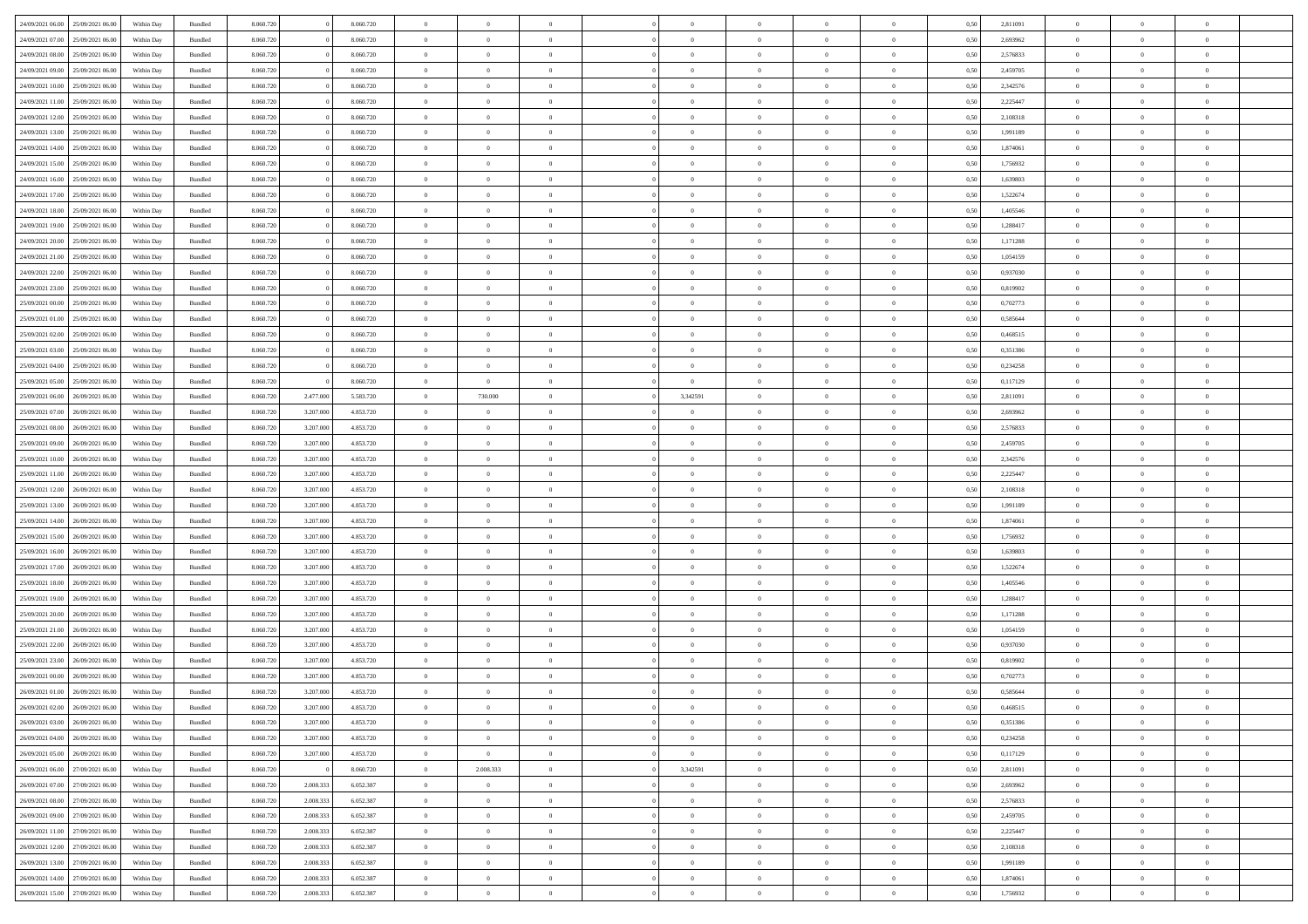|                  |                  |            |                    |           |           |           | $\Omega$       | $\Omega$       |                |                | $\Omega$       | $\Omega$       | $\theta$       |      |          | $\theta$       | $\theta$       | $\theta$       |  |
|------------------|------------------|------------|--------------------|-----------|-----------|-----------|----------------|----------------|----------------|----------------|----------------|----------------|----------------|------|----------|----------------|----------------|----------------|--|
| 26/09/2021 16:00 | 27/09/2021 06:00 | Within Day | Bundled            | 8.060.720 | 2.008.333 | 6.052.387 |                |                |                | $\Omega$       |                |                |                | 0.50 | 1,639803 |                |                |                |  |
| 26/09/2021 17:00 | 27/09/2021 06.00 | Within Day | Bundled            | 8.060.720 | 2.008.333 | 6.052.387 | $\overline{0}$ | $\theta$       | $\overline{0}$ | $\overline{0}$ | $\bf{0}$       | $\overline{0}$ | $\overline{0}$ | 0,50 | 1,522674 | $\theta$       | $\theta$       | $\overline{0}$ |  |
| 26/09/2021 18:00 | 27/09/2021 06:00 | Within Day | Bundled            | 8.060.720 | 2.008.333 | 6.052.387 | $\overline{0}$ | $\overline{0}$ | $\overline{0}$ | $\bf{0}$       | $\bf{0}$       | $\bf{0}$       | $\bf{0}$       | 0,50 | 1,405546 | $\bf{0}$       | $\overline{0}$ | $\overline{0}$ |  |
|                  |                  |            |                    |           |           |           |                |                |                |                |                |                |                |      |          | $\theta$       |                |                |  |
| 26/09/2021 19:00 | 27/09/2021 06:00 | Within Dav | Bundled            | 8.060.720 | 2,008,333 | 6.052.387 | $\overline{0}$ | $\overline{0}$ | $\overline{0}$ | $\overline{0}$ | $\bf{0}$       | $\overline{0}$ | $\overline{0}$ | 0.50 | 1.288417 |                | $\theta$       | $\overline{0}$ |  |
| 26/09/2021 20:00 | 27/09/2021 06.00 | Within Day | Bundled            | 8.060.720 | 2.008.333 | 6.052.387 | $\overline{0}$ | $\theta$       | $\overline{0}$ | $\overline{0}$ | $\bf{0}$       | $\overline{0}$ | $\bf{0}$       | 0,50 | 1,171288 | $\theta$       | $\theta$       | $\overline{0}$ |  |
| 26/09/2021 21:00 | 27/09/2021 06:00 | Within Day | Bundled            | 8.060.720 | 2.008.333 | 6.052.387 | $\overline{0}$ | $\bf{0}$       | $\overline{0}$ | $\bf{0}$       | $\overline{0}$ | $\overline{0}$ | $\mathbf{0}$   | 0,50 | 1,054159 | $\overline{0}$ | $\overline{0}$ | $\bf{0}$       |  |
| 26/09/2021 22:00 | 27/09/2021 06:00 | Within Dav | Bundled            | 8.060.720 | 2,008,333 | 6.052.387 | $\overline{0}$ | $\overline{0}$ | $\overline{0}$ | $\overline{0}$ | $\overline{0}$ | $\overline{0}$ | $\overline{0}$ | 0.50 | 0,937030 | $\theta$       | $\overline{0}$ | $\overline{0}$ |  |
|                  |                  |            |                    |           |           |           |                |                |                |                |                |                |                |      |          |                |                |                |  |
| 26/09/2021 23:00 | 27/09/2021 06.00 | Within Day | Bundled            | 8.060.720 | 2.008.333 | 6.052.387 | $\overline{0}$ | $\theta$       | $\overline{0}$ | $\overline{0}$ | $\bf{0}$       | $\overline{0}$ | $\bf{0}$       | 0,50 | 0,819902 | $\theta$       | $\theta$       | $\overline{0}$ |  |
| 27/09/2021 00:00 | 27/09/2021 06:00 | Within Day | Bundled            | 8.060.720 | 2.008.333 | 6.052.387 | $\overline{0}$ | $\overline{0}$ | $\overline{0}$ | $\bf{0}$       | $\bf{0}$       | $\bf{0}$       | $\bf{0}$       | 0,50 | 0,702773 | $\,0\,$        | $\overline{0}$ | $\overline{0}$ |  |
| 27/09/2021 01:00 | 27/09/2021 06:00 | Within Dav | Bundled            | 8.060.720 | 2.008.333 | 6.052.387 | $\overline{0}$ | $\overline{0}$ | $\overline{0}$ | $\overline{0}$ | $\overline{0}$ | $\overline{0}$ | $\overline{0}$ | 0.50 | 0,585644 | $\theta$       | $\overline{0}$ | $\overline{0}$ |  |
|                  |                  |            |                    |           |           |           |                |                |                |                |                |                |                |      |          |                |                |                |  |
| 27/09/2021 02:00 | 27/09/2021 06.00 | Within Day | Bundled            | 8.060.720 | 2.008.333 | 6.052.387 | $\overline{0}$ | $\theta$       | $\overline{0}$ | $\overline{0}$ | $\bf{0}$       | $\overline{0}$ | $\bf{0}$       | 0,50 | 0,468515 | $\theta$       | $\theta$       | $\overline{0}$ |  |
| 27/09/2021 03:00 | 27/09/2021 06:00 | Within Day | Bundled            | 8.060.720 | 2.008.333 | 6.052.387 | $\overline{0}$ | $\overline{0}$ | $\overline{0}$ | $\bf{0}$       | $\bf{0}$       | $\bf{0}$       | $\bf{0}$       | 0,50 | 0,351386 | $\overline{0}$ | $\overline{0}$ | $\overline{0}$ |  |
| 27/09/2021 04:00 | 27/09/2021 06:00 | Within Day | Bundled            | 8.060.720 | 2,008,333 | 6.052.387 | $\overline{0}$ | $\overline{0}$ | $\overline{0}$ | $\overline{0}$ | $\bf{0}$       | $\overline{0}$ | $\overline{0}$ | 0.50 | 0,234258 | $\theta$       | $\theta$       | $\overline{0}$ |  |
| 27/09/2021 05:00 | 27/09/2021 06.00 | Within Day | Bundled            | 8.060.720 | 2.008.333 | 6.052.387 | $\overline{0}$ | $\theta$       | $\overline{0}$ | $\overline{0}$ | $\bf{0}$       | $\overline{0}$ | $\bf{0}$       | 0,50 | 0,117129 | $\theta$       | $\overline{0}$ | $\overline{0}$ |  |
|                  |                  |            |                    |           |           |           |                |                |                |                |                |                |                |      |          |                |                |                |  |
| 27/09/2021 06:00 | 28/09/2021 06:00 | Within Day | Bundled            | 8.060.720 |           | 8.060.720 | $\overline{0}$ | $\overline{0}$ | $\overline{0}$ | $\bf{0}$       | $\overline{0}$ | $\overline{0}$ | $\mathbf{0}$   | 0,50 | 2,811091 | $\overline{0}$ | $\overline{0}$ | $\bf{0}$       |  |
| 27/09/2021 07:00 | 28/09/2021 06:00 | Within Dav | Bundled            | 8.060.720 |           | 8.060.720 | $\overline{0}$ | $\overline{0}$ | $\overline{0}$ | $\overline{0}$ | $\overline{0}$ | $\overline{0}$ | $\overline{0}$ | 0.50 | 2,693962 | $\theta$       | $\overline{0}$ | $\overline{0}$ |  |
| 27/09/2021 08:00 | 28/09/2021 06:00 | Within Day | Bundled            | 8.060.720 |           | 8.060.720 | $\overline{0}$ | $\theta$       | $\overline{0}$ | $\overline{0}$ | $\bf{0}$       | $\overline{0}$ | $\bf{0}$       | 0,50 | 2,576833 | $\theta$       | $\theta$       | $\overline{0}$ |  |
|                  |                  |            |                    |           |           |           |                |                |                |                |                |                |                |      |          |                |                |                |  |
| 27/09/2021 09:00 | 28/09/2021 06:00 | Within Day | Bundled            | 8.060.720 |           | 8.060.720 | $\overline{0}$ | $\overline{0}$ | $\overline{0}$ | $\bf{0}$       | $\bf{0}$       | $\bf{0}$       | $\bf{0}$       | 0,50 | 2,459705 | $\,0\,$        | $\overline{0}$ | $\overline{0}$ |  |
| 27/09/2021 10:00 | 28/09/2021 06:00 | Within Dav | Bundled            | 8.060.720 |           | 8.060.720 | $\overline{0}$ | $\overline{0}$ | $\overline{0}$ | $\overline{0}$ | $\overline{0}$ | $\overline{0}$ | $\overline{0}$ | 0.50 | 2,342576 | $\theta$       | $\overline{0}$ | $\overline{0}$ |  |
| 27/09/2021 11:00 | 28/09/2021 06:00 | Within Day | Bundled            | 8.060.720 |           | 8.060.720 | $\overline{0}$ | $\theta$       | $\overline{0}$ | $\overline{0}$ | $\bf{0}$       | $\overline{0}$ | $\bf{0}$       | 0,50 | 2,225447 | $\,$ 0 $\,$    | $\theta$       | $\overline{0}$ |  |
| 27/09/2021 12:00 | 28/09/2021 06:00 | Within Day | Bundled            | 8.060.720 |           | 8.060.720 | $\overline{0}$ | $\overline{0}$ | $\overline{0}$ | $\bf{0}$       | $\bf{0}$       | $\bf{0}$       | $\bf{0}$       | 0,50 | 2,108318 | $\,0\,$        | $\overline{0}$ | $\overline{0}$ |  |
|                  |                  |            |                    |           |           |           |                |                |                |                |                |                |                |      |          |                |                |                |  |
| 27/09/2021 13:00 | 28/09/2021 06:00 | Within Day | Bundled            | 8.060.720 |           | 8.060.720 | $\overline{0}$ | $\overline{0}$ | $\overline{0}$ | $\overline{0}$ | $\bf{0}$       | $\overline{0}$ | $\overline{0}$ | 0.50 | 1.991189 | $\theta$       | $\theta$       | $\overline{0}$ |  |
| 27/09/2021 14:00 | 28/09/2021 06:00 | Within Day | Bundled            | 8.060.720 |           | 8.060.720 | $\overline{0}$ | $\theta$       | $\overline{0}$ | $\overline{0}$ | $\bf{0}$       | $\overline{0}$ | $\bf{0}$       | 0,50 | 1,874061 | $\theta$       | $\overline{0}$ | $\overline{0}$ |  |
| 27/09/2021 15:00 | 28/09/2021 06:00 | Within Day | Bundled            | 8.060.720 |           | 8.060.720 | $\overline{0}$ | $\bf{0}$       | $\overline{0}$ | $\bf{0}$       | $\overline{0}$ | $\overline{0}$ | $\mathbf{0}$   | 0,50 | 1,756932 | $\overline{0}$ | $\overline{0}$ | $\bf{0}$       |  |
| 27/09/2021 16:00 | 28/09/2021 06:00 | Within Dav | Bundled            | 8.060.720 |           | 8.060.720 | $\overline{0}$ | $\overline{0}$ | $\overline{0}$ | $\overline{0}$ | $\overline{0}$ | $\overline{0}$ | $\overline{0}$ | 0.50 | 1,639803 | $\theta$       | $\overline{0}$ | $\overline{0}$ |  |
|                  |                  |            |                    |           |           |           |                |                |                |                |                |                |                |      |          |                |                |                |  |
| 27/09/2021 17:00 | 28/09/2021 06:00 | Within Day | Bundled            | 8.060.720 |           | 8.060.720 | $\overline{0}$ | $\theta$       | $\overline{0}$ | $\overline{0}$ | $\bf{0}$       | $\overline{0}$ | $\bf{0}$       | 0,50 | 1,522674 | $\theta$       | $\theta$       | $\overline{0}$ |  |
| 27/09/2021 18:00 | 28/09/2021 06:00 | Within Day | Bundled            | 8.060.720 |           | 8.060.720 | $\overline{0}$ | $\overline{0}$ | $\overline{0}$ | $\bf{0}$       | $\bf{0}$       | $\bf{0}$       | $\bf{0}$       | 0,50 | 1,405546 | $\,0\,$        | $\overline{0}$ | $\overline{0}$ |  |
| 27/09/2021 19:00 | 28/09/2021 06:00 | Within Day | Bundled            | 8.060.720 |           | 8.060.720 | $\overline{0}$ | $\overline{0}$ | $\overline{0}$ | $\overline{0}$ | $\overline{0}$ | $\overline{0}$ | $\overline{0}$ | 0.50 | 1,288417 | $\theta$       | $\overline{0}$ | $\overline{0}$ |  |
| 27/09/2021 20:00 | 28/09/2021 06:00 | Within Day | Bundled            | 8.060.720 |           | 8.060.720 | $\overline{0}$ | $\theta$       | $\overline{0}$ | $\overline{0}$ | $\bf{0}$       | $\overline{0}$ | $\bf{0}$       | 0,50 | 1,171288 | $\,$ 0 $\,$    | $\overline{0}$ | $\overline{0}$ |  |
|                  |                  |            |                    |           |           |           |                |                |                |                |                |                |                |      |          |                |                |                |  |
| 27/09/2021 21:00 | 28/09/2021 06:00 | Within Day | Bundled            | 8.060.720 |           | 8.060.720 | $\overline{0}$ | $\overline{0}$ | $\overline{0}$ | $\bf{0}$       | $\bf{0}$       | $\bf{0}$       | $\bf{0}$       | 0,50 | 1,054159 | $\overline{0}$ | $\overline{0}$ | $\overline{0}$ |  |
| 27/09/2021 22:00 | 28/09/2021 06:00 | Within Day | Bundled            | 8.060.720 |           | 8.060.720 | $\overline{0}$ | $\Omega$       | $\Omega$       | $\Omega$       | $\Omega$       | $\Omega$       | $\overline{0}$ | 0.50 | 0,937030 | $\,0\,$        | $\theta$       | $\theta$       |  |
| 27/09/2021 23:00 | 28/09/2021 06:00 | Within Day | Bundled            | 8.060.720 |           | 8.060.720 | $\overline{0}$ | $\theta$       | $\overline{0}$ | $\overline{0}$ | $\bf{0}$       | $\overline{0}$ | $\bf{0}$       | 0,50 | 0,819902 | $\theta$       | $\theta$       | $\overline{0}$ |  |
| 28/09/2021 00:00 | 28/09/2021 06:00 | Within Day | Bundled            | 8.060.720 |           | 8.060.720 | $\overline{0}$ | $\overline{0}$ | $\overline{0}$ | $\overline{0}$ | $\bf{0}$       | $\overline{0}$ | $\mathbf{0}$   | 0,50 | 0,702773 | $\overline{0}$ | $\overline{0}$ | $\bf{0}$       |  |
|                  |                  |            |                    |           |           |           |                |                |                |                |                |                |                |      |          |                |                |                |  |
| 28/09/2021 01:00 | 28/09/2021 06:00 | Within Day | Bundled            | 8.060.720 |           | 8.060.720 | $\overline{0}$ | $\Omega$       | $\Omega$       | $\Omega$       | $\bf{0}$       | $\overline{0}$ | $\overline{0}$ | 0.50 | 0.585644 | $\theta$       | $\theta$       | $\theta$       |  |
| 28/09/2021 02:00 | 28/09/2021 06:00 | Within Day | Bundled            | 8.060.720 |           | 8.060.720 | $\overline{0}$ | $\theta$       | $\overline{0}$ | $\overline{0}$ | $\bf{0}$       | $\overline{0}$ | $\bf{0}$       | 0,50 | 0,468515 | $\theta$       | $\theta$       | $\overline{0}$ |  |
| 28/09/2021 03:00 | 28/09/2021 06:00 | Within Day | Bundled            | 8.060.720 |           | 8.060.720 | $\overline{0}$ | $\overline{0}$ | $\overline{0}$ | $\overline{0}$ | $\bf{0}$       | $\overline{0}$ | $\bf{0}$       | 0,50 | 0,351386 | $\,0\,$        | $\overline{0}$ | $\overline{0}$ |  |
| 28/09/2021 04:00 | 28/09/2021 06:00 | Within Day | Bundled            | 8.060.720 |           | 8.060.720 | $\overline{0}$ | $\Omega$       | $\Omega$       | $\Omega$       | $\theta$       | $\theta$       | $\overline{0}$ | 0.50 | 0,234258 | $\theta$       | $\theta$       | $\theta$       |  |
|                  |                  |            |                    |           |           |           |                |                |                |                |                |                |                |      |          |                |                |                |  |
| 28/09/2021 05:00 | 28/09/2021 06:00 | Within Day | Bundled            | 8.060.720 |           | 8.060.720 | $\overline{0}$ | $\theta$       | $\overline{0}$ | $\overline{0}$ | $\bf{0}$       | $\overline{0}$ | $\bf{0}$       | 0,50 | 0,117129 | $\,$ 0 $\,$    | $\overline{0}$ | $\overline{0}$ |  |
| 28/09/2021 06:00 | 29/09/2021 06:00 | Within Day | Bundled            | 8.060.720 |           | 8.060.720 | $\overline{0}$ | $\overline{0}$ | $\overline{0}$ | $\overline{0}$ | $\bf{0}$       | $\overline{0}$ | $\bf{0}$       | 0,50 | 2,811091 | $\overline{0}$ | $\overline{0}$ | $\overline{0}$ |  |
| 28/09/2021 07:00 | 29/09/2021 06:00 | Within Day | Bundled            | 8.060.720 |           | 8.060.720 | $\overline{0}$ | $\Omega$       | $\overline{0}$ | $\Omega$       | $\overline{0}$ | $\overline{0}$ | $\overline{0}$ | 0.50 | 2,693962 | $\,0\,$        | $\theta$       | $\theta$       |  |
| 28/09/2021 08:00 | 29/09/2021 06:00 | Within Day | Bundled            | 8.060.720 |           | 8.060.720 | $\overline{0}$ | $\theta$       | $\overline{0}$ | $\overline{0}$ | $\bf{0}$       | $\overline{0}$ | $\bf{0}$       | 0,50 | 2,576833 | $\,$ 0 $\,$    | $\overline{0}$ | $\overline{0}$ |  |
|                  |                  |            |                    |           |           |           |                |                |                |                |                |                |                |      |          |                |                |                |  |
| 28/09/2021 09:00 | 29/09/2021 06:00 | Within Day | Bundled            | 8.060.720 |           | 8.060.720 | $\overline{0}$ | $\overline{0}$ | $\overline{0}$ | $\overline{0}$ | $\bf{0}$       | $\overline{0}$ | $\mathbf{0}$   | 0,50 | 2,459705 | $\overline{0}$ | $\overline{0}$ | $\bf{0}$       |  |
| 28/09/2021 10:00 | 29/09/2021 06:00 | Within Day | Bundled            | 8.060.720 |           | 8.060.720 | $\overline{0}$ | $\Omega$       | $\Omega$       | $\Omega$       | $\Omega$       | $\Omega$       | $\overline{0}$ | 0.50 | 2,342576 | $\theta$       | $\theta$       | $\theta$       |  |
| 28/09/2021 11:00 | 29/09/2021 06:00 | Within Day | Bundled            | 8.060.720 |           | 8.060.720 | $\overline{0}$ | $\overline{0}$ | $\overline{0}$ | $\bf{0}$       | $\,$ 0         | $\overline{0}$ | $\bf{0}$       | 0,50 | 2,225447 | $\,0\,$        | $\,0\,$        | $\overline{0}$ |  |
| 28/09/2021 12:00 | 29/09/2021 06:00 | Within Day | $\mathbf B$ undled | 8.060.720 |           | 8.060.720 | $\bf{0}$       | $\bf{0}$       |                |                | $\bf{0}$       |                |                | 0,50 | 2,108318 | $\bf{0}$       | $\overline{0}$ |                |  |
|                  |                  |            |                    |           |           |           |                |                |                |                |                |                |                |      |          |                |                |                |  |
| 28/09/2021 13:00 | 29/09/2021 06:00 | Within Day | Bundled            | 8.060.720 |           | 8.060.720 | $\overline{0}$ | $\overline{0}$ | $\overline{0}$ | $\Omega$       | $\overline{0}$ | $\overline{0}$ | $\overline{0}$ | 0.50 | 1,991189 | $\theta$       | $\theta$       | $\theta$       |  |
| 28/09/2021 14:00 | 29/09/2021 06.00 | Within Day | Bundled            | 8.060.720 |           | 8.060.720 | $\overline{0}$ | $\,$ 0         | $\overline{0}$ | $\overline{0}$ | $\,$ 0 $\,$    | $\overline{0}$ | $\mathbf{0}$   | 0,50 | 1,874061 | $\,$ 0 $\,$    | $\,$ 0 $\,$    | $\,$ 0         |  |
| 28/09/2021 15:00 | 29/09/2021 06:00 | Within Day | Bundled            | 8.060.720 |           | 8.060.720 | $\overline{0}$ | $\overline{0}$ | $\overline{0}$ | $\overline{0}$ | $\overline{0}$ | $\overline{0}$ | $\mathbf{0}$   | 0,50 | 1,756932 | $\overline{0}$ | $\bf{0}$       | $\bf{0}$       |  |
|                  |                  |            |                    |           |           |           |                |                |                |                |                |                |                |      |          |                |                |                |  |
| 28/09/2021 16:00 | 29/09/2021 06:00 | Within Day | Bundled            | 8.060.720 |           | 8.060.720 | $\overline{0}$ | $\overline{0}$ | $\overline{0}$ | $\Omega$       | $\overline{0}$ | $\overline{0}$ | $\overline{0}$ | 0,50 | 1,639803 | $\overline{0}$ | $\theta$       | $\overline{0}$ |  |
| 28/09/2021 17:00 | 29/09/2021 06.00 | Within Day | Bundled            | 8.060.720 |           | 8.060.720 | $\overline{0}$ | $\,$ 0         | $\overline{0}$ | $\overline{0}$ | $\,$ 0 $\,$    | $\overline{0}$ | $\mathbf{0}$   | 0,50 | 1,522674 | $\,$ 0 $\,$    | $\overline{0}$ | $\overline{0}$ |  |
| 28/09/2021 18:00 | 29/09/2021 06:00 | Within Day | Bundled            | 8.060.720 |           | 8.060.720 | $\overline{0}$ | $\overline{0}$ | $\overline{0}$ | $\overline{0}$ | $\overline{0}$ | $\overline{0}$ | $\mathbf{0}$   | 0,50 | 1,405546 | $\overline{0}$ | $\overline{0}$ | $\bf{0}$       |  |
| 28/09/2021 19:00 | 29/09/2021 06:00 | Within Day | Bundled            | 8.060.720 |           | 8.060.720 | $\overline{0}$ | $\overline{0}$ | $\overline{0}$ | $\Omega$       | $\overline{0}$ | $\overline{0}$ | $\bf{0}$       | 0.50 | 1,288417 | $\overline{0}$ | $\theta$       | $\overline{0}$ |  |
|                  |                  |            |                    |           |           |           |                |                |                |                |                |                |                |      |          |                |                |                |  |
| 28/09/2021 20:00 | 29/09/2021 06.00 | Within Day | Bundled            | 8.060.720 |           | 8.060.720 | $\overline{0}$ | $\,$ 0         | $\overline{0}$ | $\bf{0}$       | $\bf{0}$       | $\bf{0}$       | $\bf{0}$       | 0,50 | 1,171288 | $\,$ 0 $\,$    | $\overline{0}$ | $\overline{0}$ |  |
| 28/09/2021 21:00 | 29/09/2021 06:00 | Within Day | Bundled            | 8.060.720 |           | 8.060.720 | $\overline{0}$ | $\bf{0}$       | $\overline{0}$ | $\overline{0}$ | $\overline{0}$ | $\overline{0}$ | $\mathbf{0}$   | 0,50 | 1,054159 | $\overline{0}$ | $\overline{0}$ | $\bf{0}$       |  |
| 28/09/2021 22:00 | 29/09/2021 06:00 | Within Day | Bundled            | 8.060.720 |           | 8.060.720 | $\overline{0}$ | $\overline{0}$ | $\overline{0}$ | $\Omega$       | $\overline{0}$ | $\overline{0}$ | $\bf{0}$       | 0.50 | 0,937030 | $\overline{0}$ | $\overline{0}$ | $\overline{0}$ |  |
| 28/09/2021 23:00 | 29/09/2021 06.00 | Within Day | Bundled            | 8.060.720 |           | 8.060.720 | $\overline{0}$ | $\bf{0}$       | $\overline{0}$ | $\overline{0}$ | $\bf{0}$       | $\bf{0}$       | $\mathbf{0}$   | 0,50 | 0,819902 | $\,$ 0 $\,$    | $\,$ 0 $\,$    | $\bf{0}$       |  |
|                  |                  |            |                    |           |           |           |                |                |                |                |                |                |                |      |          |                |                |                |  |
| 29/09/2021 00:00 | 29/09/2021 06:00 | Within Day | Bundled            | 8.060.720 |           | 8.060.720 | $\overline{0}$ | $\overline{0}$ | $\overline{0}$ | $\overline{0}$ | $\overline{0}$ | $\bf{0}$       | $\mathbf{0}$   | 0,50 | 0,702773 | $\overline{0}$ | $\bf{0}$       | $\bf{0}$       |  |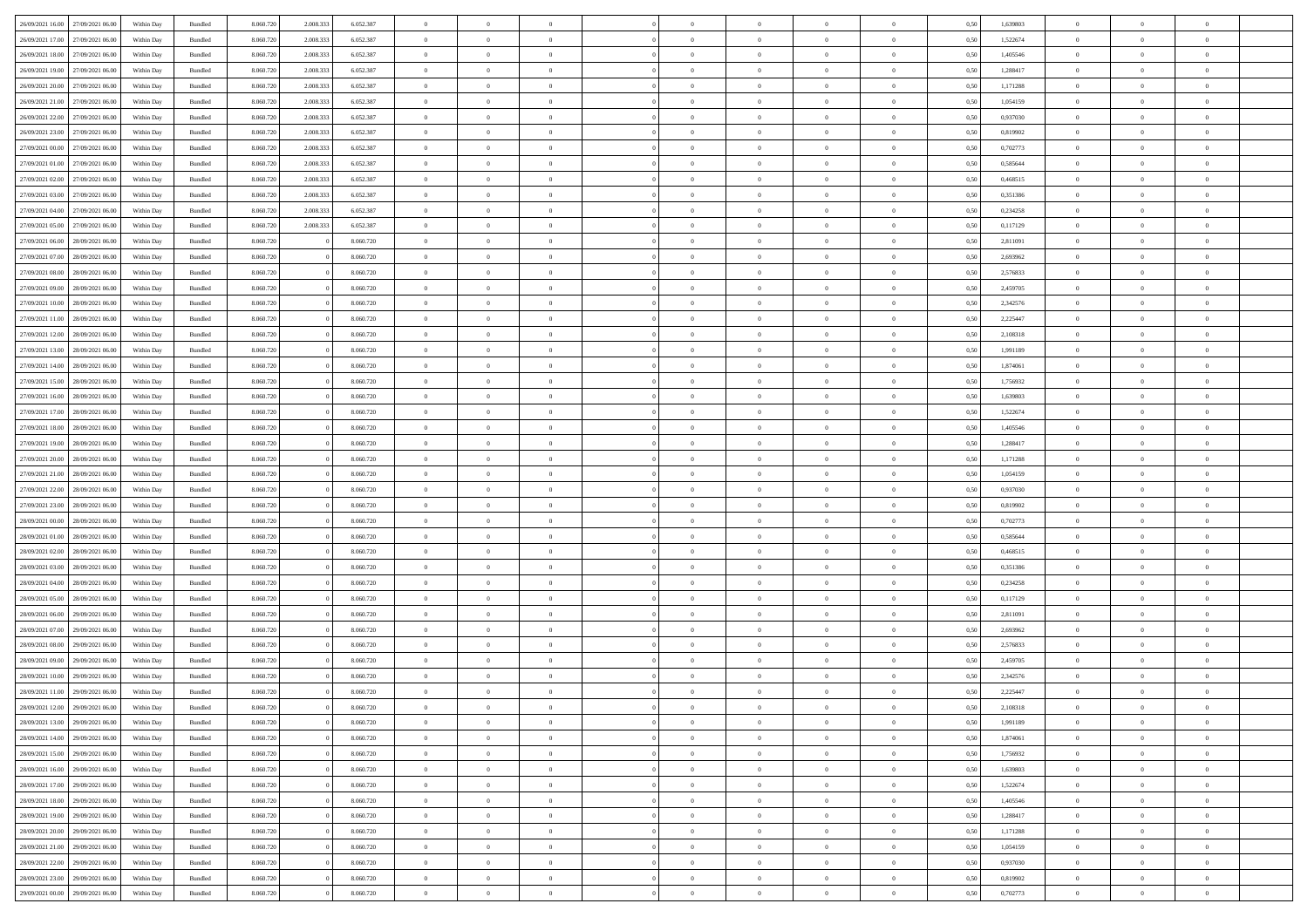| 29/09/2021 01:00<br>29/09/2021 06:00 |            | Bundled   | 8.060.720 |         | 8.060.720 | $\overline{0}$ | $\Omega$       | $\overline{0}$ | $\theta$       | $\theta$       | $\Omega$       | $\theta$       | 0,50 | 0,585644 | $\overline{0}$ | $\Omega$ |              |  |
|--------------------------------------|------------|-----------|-----------|---------|-----------|----------------|----------------|----------------|----------------|----------------|----------------|----------------|------|----------|----------------|----------|--------------|--|
|                                      | Within Day |           |           |         |           |                |                |                |                |                |                |                |      |          |                |          |              |  |
| 29/09/2021 02:00<br>29/09/2021 06:00 | Within Day | Bundled   | 8.060.720 |         | 8.060.720 | $\Omega$       | $\Omega$       | $\Omega$       | $\Omega$       | $\Omega$       | $\Omega$       | $\Omega$       | 0.50 | 0.468515 | $\Omega$       |          |              |  |
| 29/09/2021 03:00<br>29/09/2021 06:00 | Within Day | Bundled   | 8.060.720 |         | 8.060.720 | $\overline{0}$ | $\Omega$       | $\overline{0}$ | $\Omega$       | $\Omega$       | $\Omega$       | $\mathbf{a}$   | 0,50 | 0,351386 | $\Omega$       |          |              |  |
| 29/09/2021 04:00<br>29/09/2021 06:00 | Within Day | Bundled   | 8.060.720 |         | 8.060.720 | $\overline{0}$ | $\Omega$       | $\overline{0}$ | $\Omega$       | $\Omega$       | $\Omega$       | $\Omega$       | 0,50 | 0,234258 | $\Omega$       |          |              |  |
| 29/09/2021 05:00<br>29/09/2021 06:00 | Within Day | Bundled   | 8.060.720 |         | 8.060.720 | $\overline{0}$ | $\Omega$       | $\Omega$       | $\Omega$       | $\Omega$       | $\Omega$       | $\theta$       | 0,50 | 0,117129 | $\overline{0}$ |          | $\theta$     |  |
| 29/09/2021 06:00<br>30/09/2021 06:00 | Within Day | Unbundled | 8.060.720 |         | 8.060.720 | $\overline{0}$ | $\Omega$       | $\overline{0}$ | $\Omega$       | $\Omega$       | $\theta$       | $\theta$       | 0.50 | 2,811091 | $\Omega$       |          |              |  |
| 29/09/2021 07:00<br>30/09/2021 06:00 | Within Day | Unbundled | 8.060.720 |         | 8.060.720 | $\overline{0}$ | $\Omega$       | $\overline{0}$ | $\Omega$       | $\Omega$       | $\Omega$       | $\Omega$       | 0,50 | 2.693962 | $\Omega$       |          |              |  |
| 29/09/2021 08:00<br>30/09/2021 06:00 | Within Day | Unbundled | 8.060.720 |         | 8.060.720 | $\Omega$       | $\Omega$       | $\Omega$       | $\Omega$       | $\Omega$       | $\Omega$       | $\theta$       | 0,50 | 2,576833 | $\Omega$       |          |              |  |
| 29/09/2021 09:00<br>30/09/2021 06:00 | Within Day | Unbundled | 8.060.720 |         | 8.060.720 | $\overline{0}$ | $\Omega$       | $\overline{0}$ | $\Omega$       | $\Omega$       | $\Omega$       | $\theta$       | 0.50 | 2,459705 | $\overline{0}$ |          |              |  |
| 29/09/2021 10:00<br>30/09/2021 06:00 | Within Day | Bundled   | 8.060.720 |         | 8.060.720 | $\overline{0}$ | $\Omega$       | $\Omega$       | $\Omega$       | $\Omega$       | $\Omega$       | $\theta$       | 0,50 | 2,342576 | $\Omega$       |          |              |  |
| 29/09/2021 11:00<br>30/09/2021 06:00 | Within Day | Bundled   | 8.060.720 |         | 8.060.720 | $\overline{0}$ | $\Omega$       | $\overline{0}$ | $\Omega$       | $\Omega$       | $\Omega$       | $\theta$       | 0,50 | 2,225447 | $\overline{0}$ |          |              |  |
| 29/09/2021 12:00<br>30/09/2021 06:00 | Within Day | Bundled   | 8.060.720 |         | 8.060.720 | $\overline{0}$ | $\overline{0}$ | $\overline{0}$ | $\Omega$       | $\theta$       | $\overline{0}$ | $\theta$       | 0,50 | 2,108318 | $\overline{0}$ |          |              |  |
| 29/09/2021 13:00<br>30/09/2021 06:00 | Within Day | Bundled   | 8.060.720 |         | 8.060.720 | $\overline{0}$ | $\overline{0}$ | $\overline{0}$ | $\Omega$       | $\bf{0}$       | $\overline{0}$ | $\overline{0}$ | 0,50 | 1,991189 | $\overline{0}$ | $\Omega$ | $\theta$     |  |
| 29/09/2021 14:00 30/09/2021 06:00    | Within Day | Bundled   | 8.060.720 |         | 8.060.720 | $\overline{0}$ | 200,000        | $\Omega$       | 2,228361       | $\Omega$       | $\Omega$       | $\Omega$       | 0.50 | 1.874061 | $\Omega$       |          |              |  |
| 29/09/2021 15:00<br>30/09/2021 06:00 | Within Day | Bundled   | 8.060.720 | 200.000 | 7.860.720 | $\overline{0}$ | $\Omega$       | $\Omega$       | $\Omega$       | $\Omega$       | $\Omega$       | $\Omega$       | 0,50 | 1,756932 | $\Omega$       |          |              |  |
| 29/09/2021 16:00<br>30/09/2021 06:00 | Within Day | Bundled   | 8.060.720 | 200.000 | 7.860.720 | $\overline{0}$ | $\Omega$       | $\overline{0}$ | $\Omega$       | $\Omega$       | $\Omega$       | $\theta$       | 0,50 | 1,639803 | $\Omega$       |          | $\theta$     |  |
| 29/09/2021 17:00<br>30/09/2021 06:00 | Within Day | Bundled   | 8.060.720 | 200,000 | 7.860.720 | $\overline{0}$ | $\overline{0}$ | $\overline{0}$ | $\theta$       | $\bf{0}$       | $\overline{0}$ | $\overline{0}$ | 0.50 | 1,522674 | $\overline{0}$ | $\Omega$ | $\theta$     |  |
| 29/09/2021 18:00<br>30/09/2021 06:00 | Within Day | Bundled   | 8.060.720 | 200.000 | 7.860.720 | $\Omega$       | $\Omega$       | $\Omega$       | $\Omega$       | $\Omega$       | $\Omega$       | $\Omega$       | 0,50 | 1,405546 | $\Omega$       |          |              |  |
| 29/09/2021 19:00<br>30/09/2021 06:00 | Within Day | Bundled   | 8.060.720 | 200.000 | 7.860.720 | $\overline{0}$ | $\Omega$       | $\overline{0}$ | $\Omega$       | $\Omega$       | $\theta$       | $\overline{0}$ | 0,50 | 1,288417 | $\overline{0}$ |          |              |  |
| 29/09/2021 20:00<br>30/09/2021 06:00 | Within Day | Bundled   | 8.060.720 | 200.000 | 7.860.720 | $\Omega$       | $\Omega$       | $\Omega$       | $\Omega$       | $\Omega$       | $\Omega$       | $\theta$       | 0,50 | 1,171288 | $\Omega$       |          |              |  |
| 29/09/2021 21:00<br>30/09/2021 06:00 | Within Day | Bundled   | 8.060.720 | 200.000 | 7.860.720 | $\overline{0}$ | $\overline{0}$ | $\overline{0}$ | $\overline{0}$ | $\overline{0}$ | $\overline{0}$ | $\overline{0}$ | 0.50 | 1.054159 | $\overline{0}$ | $\Omega$ | $\theta$     |  |
| 29/09/2021 22:00<br>30/09/2021 06:00 | Within Day | Unbundled | 8.060.720 | 200,000 | 7.860.720 | $\overline{0}$ | $\overline{0}$ | $\overline{0}$ | $\overline{0}$ | $\overline{0}$ | $\overline{0}$ | $\overline{0}$ | 0.50 | 0.937030 | $\overline{0}$ | $\Omega$ | $\mathbf{a}$ |  |
| 29/09/2021 23:00<br>30/09/2021 06:00 | Within Day | Unbundled | 8.060.720 | 200.000 | 7.860.720 | $\overline{0}$ | $\Omega$       | $\Omega$       | $\Omega$       | $\Omega$       | $\Omega$       | $\Omega$       | 0,50 | 0,819902 | $\Omega$       |          |              |  |
| 30/09/2021 00:00<br>30/09/2021 06:00 | Within Day | Unbundled | 8.060.720 | 200.000 | 7.860.720 | $\overline{0}$ | $\Omega$       | $\Omega$       | $\Omega$       | $\Omega$       | $\Omega$       | $\theta$       | 0,50 | 0,702773 | $\overline{0}$ |          |              |  |
| 30/09/2021 01:00<br>30/09/2021 06:00 | Within Day | Unbundled | 8.060.720 | 200.000 | 7.860.720 | $\overline{0}$ | $\overline{0}$ | $\overline{0}$ | $\Omega$       | $\Omega$       | $\theta$       | $\theta$       | 0,50 | 0,585644 | $\overline{0}$ |          |              |  |
| 30/09/2021 02:00<br>30/09/2021 06:00 | Within Day | Unbundled | 8.060.720 | 200.000 | 7.860.720 | $\overline{0}$ | $\Omega$       | $\Omega$       | $\sqrt{2}$     | $\Omega$       | $\Omega$       | $\theta$       | 0,50 | 0.468515 | $\Omega$       |          | $\theta$     |  |
| 30/09/2021 03:00<br>30/09/2021 06:00 | Within Day | Unbundled | 8.060.720 | 200,000 | 7.860.720 | $\overline{0}$ | $\Omega$       | $\overline{0}$ | $\Omega$       | $\Omega$       | $\overline{0}$ | $\Omega$       | 0.50 | 0.351386 | $\overline{0}$ |          |              |  |
| 30/09/2021 06:00 01/10/2021 06:00    | Within Day | Bundled   | 8.060.720 |         | 8.060.720 | $\Omega$       | $\Omega$       | $\Omega$       | $\theta$       | $\Omega$       | $\Omega$       | $\Omega$       | 0,50 | 2,811091 | $\Omega$       |          | $\theta$     |  |

(\*) GCV used for the purpose of the conversion does not corresponding to the actual GCV of the Gas Day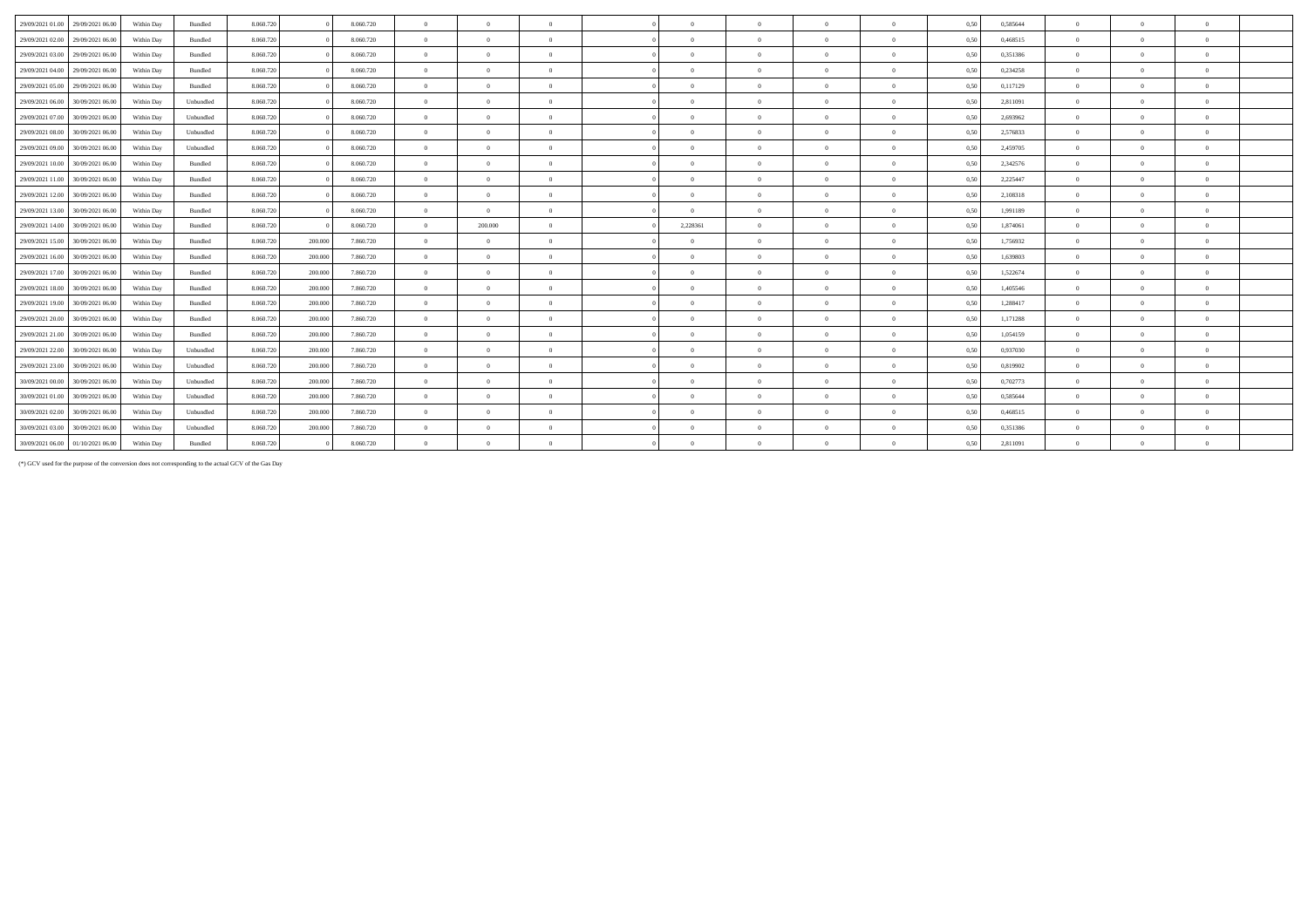## **SNAM RETE GAS**

**Transportation capacity at Exit Point interconnected with foreign pipelines**

**Update to 29/09/2021 of offered and assigned capacity in auction day-ahead and within-day**

**Thermal Year 2020/2021**

(Values in Scm/day (15° C; 1,01325 bar); Prices in c/Scm)

| <b>Exit Point</b> |
|-------------------|

**TARVISIO**

|                  | Timeframe        |                     |                |              |                      | Offered capacity |                |                | <b>Assigned capacity</b> | Day-Ahead               |                         | <b>Total Prices</b>              |                                  |                                           |                     |                         | <b>SRG Prices</b>                |                                  |                            |             |
|------------------|------------------|---------------------|----------------|--------------|----------------------|------------------|----------------|----------------|--------------------------|-------------------------|-------------------------|----------------------------------|----------------------------------|-------------------------------------------|---------------------|-------------------------|----------------------------------|----------------------------------|----------------------------|-------------|
|                  |                  | <b>Auction type</b> | Offered        | Transportati | Assigned<br>capacity |                  |                |                |                          | Interrupted<br>Capacity |                         |                                  |                                  |                                           | <b>Split factor</b> |                         |                                  |                                  | <b>Auction</b>             | <b>Note</b> |
| From             | To               |                     | capacity type  | on capacity  | (before<br>auction)  | Firm             | Interruptible  | Firm           | Interruptible            | Interruptible           | Reserve price -<br>Firm | <b>Auction premium</b><br>- Firm | Reserve price -<br>Interruptible | <b>Auction premium</b><br>- Interruptible |                     | Reserve price -<br>Firm | <b>Auction</b><br>premium - Firm | Reserve price -<br>Interruptible | premium -<br>Interruptible |             |
| 01/09/2021 06:00 | 02/09/2021 06:00 | Day Ahead           | Bundled        | 18.000.000   |                      | 18.000.000       | $\overline{0}$ | $\overline{0}$ | $\theta$                 |                         | $\Omega$                | $\theta$                         | $\Omega$                         | $\theta$                                  | 0,50                | 0,012589                | $\theta$                         | 0,012589                         | $\theta$                   |             |
| 01/09/2021 06:00 | 02/09/2021 06.0  | Day Ahead           | Unbundled      | 18.000.000   |                      | $\overline{0}$   | $\overline{0}$ | $\overline{0}$ | $\theta$                 |                         | $\theta$                | $\theta$                         | $\overline{0}$                   | $\mathbf{0}$                              | 0,50                | 0,012589                | $\overline{0}$                   | 0,012589                         | $\bf{0}$                   |             |
| 02/09/2021 06:00 | 03/09/2021 06:00 | Day Ahead           | Bundled        | 18,000,000   |                      | 18,000,000       | $\overline{0}$ | $\Omega$       | $\theta$                 |                         | $\theta$                | $\theta$                         | $\theta$                         | $\Omega$                                  | 0,50                | 0,012589                | $\overline{0}$                   | 0.012589                         | $\Omega$                   |             |
| 02/09/2021 06:00 | 03/09/2021 06.00 | Day Ahead           | Unbundled      | 18.000.000   |                      | $\theta$         | $\overline{0}$ | $\overline{0}$ | $\theta$                 |                         | $\theta$                | $\theta$                         | $\Omega$                         | $\theta$                                  | 0,50                | 0,012589                | $\theta$                         | 0,012589                         | $\Omega$                   |             |
| 03/09/2021 06:00 | 04/09/2021 06.00 | Day Ahead           | Bundled        | 18.000.000   |                      | 18.000.000       | $\overline{0}$ | $\overline{0}$ | $\theta$                 |                         | $\theta$                | $\theta$                         | $\overline{0}$                   | $\mathbf{0}$                              | 0,50                | 0,012589                | $\overline{0}$                   | 0,012589                         | $\Omega$                   |             |
| 03/09/2021 06:00 | 04/09/2021 06.00 | Day Ahead           | Unbundled      | 18,000,000   |                      | $\theta$         | $\,$ 0 $\,$    | $\Omega$       | $\Omega$                 |                         | $\Omega$                | $\theta$                         | $\overline{0}$                   | $\overline{0}$                            | 0.50                | 0,012589                | $\,$ 0 $\,$                      | 0.012589                         | $\theta$                   |             |
| 04/09/2021 06:00 | 05/09/2021 06.0  | Day Ahead           | Bundled        | 18.000.000   |                      | 18.000.000       | $\overline{0}$ | $\overline{0}$ | $\overline{0}$           |                         | $\theta$                | $\theta$                         | $\overline{0}$                   | $\,0\,$                                   | 0,50                | 0,012589                | $\bf{0}$                         | 0,012589                         | $\bf{0}$                   |             |
| 04/09/2021 06:00 | 05/09/2021 06.00 | Day Ahead           | Unbundled      | 18.000.000   |                      | $\overline{0}$   | $\overline{0}$ | $\overline{0}$ | $\theta$                 |                         | $\theta$                | $\theta$                         | $\overline{0}$                   | $\mathbf{0}$                              | 0,50                | 0,012589                | $\overline{0}$                   | 0,012589                         | $\bf{0}$                   |             |
| 05/09/2021 06:00 | 06/09/2021 06.00 | Day Ahead           | Bundled        | 18.000.000   |                      | 18.000.000       | $\overline{0}$ | 198.742        | $\Omega$                 |                         | 1,437357                | $\theta$                         | $\overline{0}$                   | $\mathbf{0}$                              | 0,50                | 0,012589                | $\overline{0}$                   | 0,012589                         | $\Omega$                   |             |
| 05/09/2021 06:00 | 06/09/2021 06:00 | Day Ahead           | Unbundled      | 18.000.000   |                      | $\theta$         | $\mathbf{0}$   | $\Omega$       | $\theta$                 |                         | $\Omega$                | $\theta$                         | $\overline{0}$                   | $\Omega$                                  | 0,50                | 0,012589                | $\mathbf{0}$                     | 0,012589                         | $\Omega$                   |             |
| 06/09/2021 06:00 | 07/09/2021 06:00 | Day Ahead           | Unbundled      | 18,000,000   |                      | $\theta$         | $\overline{0}$ | $\overline{0}$ | $\Omega$                 |                         | $\Omega$                | $\theta$                         | $\overline{0}$                   | $\theta$                                  | 0,50                | 0,012589                | $\overline{0}$                   | 0.012589                         | $\theta$                   |             |
| 06/09/2021 06:00 | 07/09/2021 06.00 | Day Ahead           | Bundled        | 18.000.000   |                      | 18.000.000       | $\overline{0}$ | $\overline{0}$ | $\theta$                 |                         | $\overline{0}$          | $\theta$                         | $\overline{0}$                   | $\mathbf{0}$                              | 0,50                | 0,012589                | $\overline{0}$                   | 0,012589                         | $\bf{0}$                   |             |
| 07/09/2021 06:00 | 08/09/2021 06:00 | Day Ahead           | <b>Bundled</b> | 18,000,000   |                      | 18,000,000       | $\overline{0}$ | $\Omega$       | $\theta$                 |                         | $\theta$                | $\theta$                         | $\theta$                         | $\theta$                                  | 0.50                | 0.012589                | $\Omega$                         | 0.012589                         | $\theta$                   |             |
| 07/09/2021 06:00 | 08/09/2021 06:00 | Day Ahead           | Unbundled      | 18,000,000   |                      | $\overline{0}$   | $\overline{0}$ | $\overline{0}$ | $\overline{0}$           |                         | $\theta$                | $\theta$                         | $\overline{0}$                   | $\overline{0}$                            | 0.50                | 0,012589                | $\overline{0}$                   | 0.012589                         | $\bf{0}$                   |             |
| 08/09/2021 06:00 | 09/09/2021 06.00 | Day Ahead           | Bundled        | 18.000.000   |                      | 18.000.000       | $\overline{0}$ | $\overline{0}$ | $\theta$                 |                         | $\theta$                | $\theta$                         | $\overline{0}$                   | $\mathbf{0}$                              | 0,50                | 0,012589                | $\overline{0}$                   | 0,012589                         | $\bf{0}$                   |             |
| 08/09/2021 06:00 | 09/09/2021 06:00 | Day Ahead           | Unbundled      | 18,000,000   |                      | $\Omega$         | $\overline{0}$ | $\theta$       | $\theta$                 |                         | $\theta$                | $\mathbf{a}$                     | $\Omega$                         | $\Omega$                                  | 0,50                | 0,012589                | $\overline{0}$                   | 0,012589                         | $\Omega$                   |             |
| 09/09/2021 06:00 | 10/09/2021 06:00 | Day Ahead           | Bundled        | 18.000.000   |                      | 18.000.000       | $\overline{0}$ | $\Omega$       | $\Omega$                 |                         | $\theta$                | $\theta$                         | $\theta$                         | $\theta$                                  | 0,50                | 0,012589                | $\overline{0}$                   | 0,012589                         | $\Omega$                   |             |
| 09/09/2021 06:00 | 10/09/2021 06:00 | Day Ahead           | Unbundled      | 18.000.000   |                      | $\overline{0}$   | $\overline{0}$ | $\overline{0}$ | $\theta$                 |                         | $\theta$                | $\theta$                         | $\overline{0}$                   | $\mathbf{0}$                              | 0,50                | 0,012589                | $\overline{0}$                   | 0,012589                         | $\Omega$                   |             |
| 10/09/2021 06:00 | 11/09/2021 06.00 | Day Ahead           | Bundled        | 18,000,000   |                      | 18,000,000       | $\overline{0}$ | $\Omega$       | $\Omega$                 |                         | $\theta$                | $\theta$                         | $\overline{0}$                   | $\overline{0}$                            | 0.50                | 0.012589                | $\overline{0}$                   | 0.012589                         | $\Omega$                   |             |
| 10/09/2021 06:00 | 1/09/2021 06.00  | Day Ahead           | Unbundled      | 18.000.000   |                      | $\Omega$         | $\overline{0}$ | $\overline{0}$ | $\theta$                 |                         | $\theta$                | $\theta$                         | $\overline{0}$                   | $\mathbf{0}$                              | 0,50                | 0,012589                | $\overline{0}$                   | 0,012589                         | $\Omega$                   |             |
| 11/09/2021 06:00 | 12/09/2021 06:00 | Day Ahead           | Bundled        | 18,000,000   |                      | 18,000,000       | $\overline{0}$ | $\overline{0}$ | $\theta$                 |                         | $\theta$                | $\theta$                         | $\overline{0}$                   | $\mathbf{0}$                              | 0.50                | 0.012589                | $\overline{0}$                   | 0.012589                         | $\bf{0}$                   |             |
| 11/09/2021 06:00 | 12/09/2021 06:00 | Day Ahead           | Unbundled      | 18.000.000   |                      | $\Omega$         | $\overline{0}$ | $\Omega$       | $\Omega$                 |                         | $\Omega$                | $\theta$                         | $\overline{0}$                   | $\bf{0}$                                  | 0,50                | 0,012589                | $\bf{0}$                         | 0,012589                         | $\Omega$                   |             |
| 12/09/2021 06.00 | 13/09/2021 06.0  | Day Ahead           | Unbundled      | 18.000.00    |                      | $\overline{0}$   | $\overline{0}$ | $\overline{0}$ | $\theta$                 |                         | $\overline{0}$          | $\theta$                         | $\overline{0}$                   | $\mathbf{0}$                              | 0,50                | 0,012589                | $\overline{0}$                   | 0,012589                         | $\bf{0}$                   |             |
| 12/09/2021 06:00 | 13/09/2021 06:00 | Day Ahead           | Bundled        | 18.000.000   |                      | 18.000.000       | $\overline{0}$ | 299.229        | $\Omega$                 |                         | 1,437357                | $\theta$                         | $\Omega$                         | $\overline{0}$                            | 0,50                | 0,012589                | $\overline{0}$                   | 0,012589                         | $\theta$                   |             |
| 13/09/2021 06:00 | 14/09/2021 06.00 | Day Ahead           | Unbundled      | 18.000.000   |                      | $\overline{0}$   | $\overline{0}$ | $\overline{0}$ | $\overline{0}$           |                         | $\overline{0}$          | $\theta$                         | $\overline{0}$                   | $\overline{0}$                            | 0,50                | 0,012589                | $\overline{0}$                   | 0,012589                         | $\bf{0}$                   |             |
| 13/09/2021 06:00 | 14/09/2021 06.0  | Day Ahead           | Bundled        | 18.000.000   |                      | 18.000.000       | $\overline{0}$ | $\Omega$       | $\Omega$                 |                         | $\theta$                | $\theta$                         | $\Omega$                         | $\theta$                                  | 0,50                | 0,012589                | $\overline{0}$                   | 0,012589                         | $\Omega$                   |             |
| 14/09/2021 06:00 | 15/09/2021 06:00 | Day Ahead           | Unbundled      | 18,000,000   |                      | $\theta$         | $\overline{0}$ | $\overline{0}$ | $\Omega$                 |                         | $\Omega$                | $\theta$                         | $\overline{0}$                   | $\theta$                                  | 0.50                | 0.012589                | $\overline{0}$                   | 0.012589                         | $\theta$                   |             |
| 14/09/2021 06:00 | 15/09/2021 06:00 | Day Ahead           | Bundled        | 18.000.000   |                      | 18.000.000       | $\overline{0}$ | $\overline{0}$ | $\theta$                 |                         | $\theta$                | $\theta$                         | $\overline{0}$                   | $\mathbf{0}$                              | 0,50                | 0,012589                | $\overline{0}$                   | 0,012589                         | $\bf{0}$                   |             |
| 15/09/2021 06:00 | 16/09/2021 06:00 | Day Ahead           | Unbundled      | 18.000.000   |                      | $\theta$         | $\overline{0}$ | $\Omega$       | $\Omega$                 |                         | $\Omega$                |                                  | $\overline{0}$                   | $\Omega$                                  | 0,50                | 0,012589                | $\overline{0}$                   | 0,012589                         | $\Omega$                   |             |
| 15/09/2021 06:00 | 16/09/2021 06.00 | Day Ahead           | Bundled        | 18.000.000   |                      | 18.000.000       | $\overline{0}$ | $\Omega$       | $\theta$                 |                         | $\Omega$                | $\theta$                         | $\overline{0}$                   | $\theta$                                  | 0,50                | 0,012589                | $\overline{0}$                   | 0,012589                         | $\Omega$                   |             |
| 16/09/2021 06:00 | 17/09/2021 06:00 | Day Ahead           | Bundled        | 18.000.000   |                      | 18.000.000       | $\overline{0}$ | $\overline{0}$ | $\theta$                 |                         | $\theta$                | $\theta$                         | $\overline{0}$                   | $\mathbf{0}$                              | 0,50                | 0,012589                | $\overline{0}$                   | 0,012589                         | $\Omega$                   |             |
| 16/09/2021 06:00 | 17/09/2021 06:00 | Day Ahead           | Unbundled      | 18,000,000   |                      | $\theta$         | $\overline{0}$ | $\overline{0}$ | $\Omega$                 |                         | $\Omega$                | $\theta$                         | $\overline{0}$                   | $\Omega$                                  | 0,50                | 0.012589                | $\overline{0}$                   | 0.012589                         | $\theta$                   |             |
| 17/09/2021 06:00 | 18/09/2021 06.0  | Day Ahead           | Bundled        | 18.000.000   |                      | 18.000.000       | $\overline{0}$ | $\overline{0}$ | $\theta$                 |                         | $\theta$                | $\theta$                         | $\overline{0}$                   | $\mathbf{0}$                              | 0,50                | 0,012589                | $\overline{0}$                   | 0,012589                         | $\Omega$                   |             |
| 17/09/2021 06:00 | 18/09/2021 06:00 | Day Ahead           | Unbundled      | 18,000,000   |                      | $\theta$         | $\theta$       | $\overline{0}$ | $\Omega$                 |                         | $\theta$                | $\theta$                         | $\overline{0}$                   | $\theta$                                  | 0,50                | 0,012589                | $\Omega$                         | 0.012589                         | $\theta$                   |             |
| 18/09/2021 06:00 | 19/09/2021 06:00 | Day Ahead           | Unbundled      | 18.000.000   |                      | $\Omega$         | $\overline{0}$ | $\Omega$       | $\theta$                 |                         | $\theta$                | $\theta$                         | $\overline{0}$                   | $\mathbf{0}$                              | 0,50                | 0,012589                | $\overline{0}$                   | 0,012589                         | $\Omega$                   |             |
| 18/09/2021 06:00 | 19/09/2021 06.0  | Day Ahead           | Bundled        | 18.000.00    |                      | 18.000.000       | $\overline{0}$ | $\overline{0}$ | $\theta$                 |                         | $\theta$                | $\theta$                         | $\theta$                         | $\mathbf{0}$                              | 0,50                | 0,012589                | $\overline{0}$                   | 0,012589                         | $\bf{0}$                   |             |
| 19/09/2021 06:00 | 20/09/2021 06:00 | Day Ahead           | Bundled        | 18,000,000   |                      | 18.000.000       | $\overline{0}$ | 3.583.303      | $\theta$                 |                         | 1,437357                | $\theta$                         | $\Omega$                         | $\theta$                                  | 0,50                | 0,012589                | $\overline{0}$                   | 0,012589                         | $\theta$                   |             |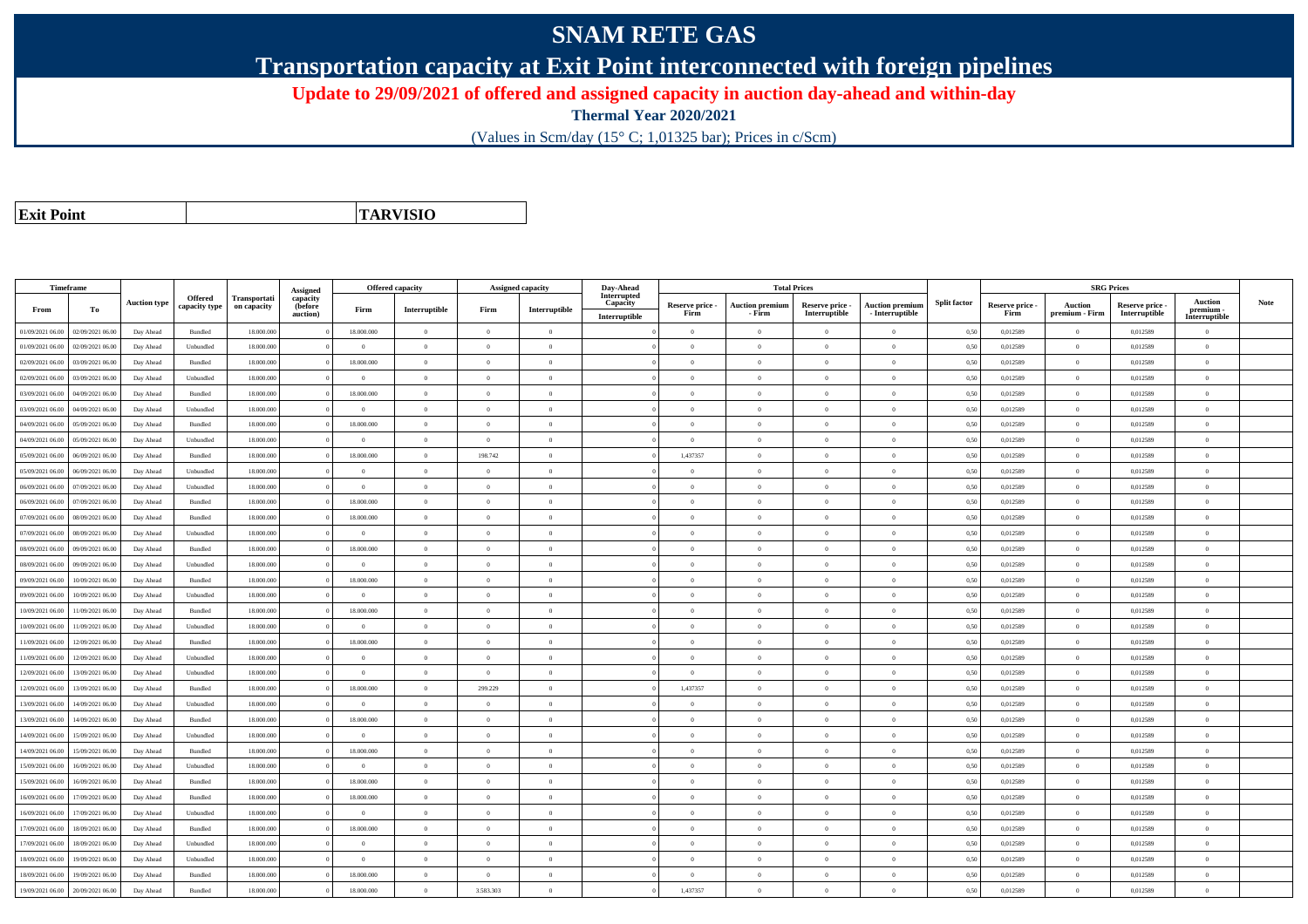|                                      |            |                    |            | $\theta$       | $\Omega$       | $\Omega$       |                |                | $\Omega$       | $\theta$       | $\theta$       |      |          | $\theta$       |                | $\theta$                 |  |
|--------------------------------------|------------|--------------------|------------|----------------|----------------|----------------|----------------|----------------|----------------|----------------|----------------|------|----------|----------------|----------------|--------------------------|--|
| 19/09/2021 06:00<br>20/09/2021 06:00 | Day Ahead  | Unbundled          | 18.000.000 |                |                |                |                | $\Omega$       |                |                |                | 0,50 | 0,012589 |                | 0,012589       |                          |  |
| 20/09/2021 06:00<br>21/09/2021 06:00 | Day Ahead  | Bundled            | 18.000.000 | 18.000.000     | $\overline{0}$ | $\theta$       | $\overline{0}$ | $\overline{0}$ | $\bf{0}$       | $\overline{0}$ | $\overline{0}$ | 0,50 | 0,012589 | $\theta$       | 0,012589       | $\overline{0}$           |  |
| 20/09/2021 06:00<br>21/09/2021 06:00 | Day Ahead  | Unbundled          | 18.000.000 | $\bf{0}$       | $\overline{0}$ | $\overline{0}$ | $\overline{0}$ | $\bf{0}$       | $\bf{0}$       | $\overline{0}$ | $\bf{0}$       | 0,50 | 0,012589 | $\overline{0}$ | 0,012589       | $\overline{0}$           |  |
| 21/09/2021 06:00<br>22/09/2021 06:00 | Day Ahead  | Bundled            | 18.000.000 | 18.000.000     | $\overline{0}$ | $\overline{0}$ | $\overline{0}$ | $\overline{0}$ | $\bf{0}$       | $\overline{0}$ | $\overline{0}$ | 0.50 | 0.012589 | $\overline{0}$ | 0.012589       | $\overline{0}$           |  |
| 21/09/2021 06:00<br>22/09/2021 06:00 | Day Ahead  | Unbundled          | 18.000.000 | $\overline{0}$ | $\overline{0}$ | $\theta$       | $\overline{0}$ | $\overline{0}$ | $\bf{0}$       | $\overline{0}$ | $\bf{0}$       | 0,50 | 0,012589 | $\,$ 0 $\,$    | 0,012589       | $\overline{0}$           |  |
|                                      |            |                    |            |                |                |                |                |                |                |                |                |      |          |                |                |                          |  |
| 22/09/2021 06:00<br>23/09/2021 06:00 | Day Ahead  | Bundled            | 18.000.000 | 18.000.000     | $\overline{0}$ | $\bf{0}$       | $\overline{0}$ | $\overline{0}$ | $\overline{0}$ | $\overline{0}$ | $\mathbf{0}$   | 0,50 | 0,012589 | $\overline{0}$ | 0,012589       | $\bf{0}$                 |  |
| 22/09/2021 06:00<br>23/09/2021 06:00 | Day Ahead  | Unbundled          | 18.000.000 | $\overline{0}$ | $\overline{0}$ | $\overline{0}$ | $\overline{0}$ | $\overline{0}$ | $\bf{0}$       | $\overline{0}$ | $\overline{0}$ | 0.50 | 0,012589 | $\theta$       | 0.012589       | $\overline{0}$           |  |
| 23/09/2021 06:00<br>24/09/2021 06.00 | Day Ahead  | Bundled            | 18.000.000 | 18.000.000     | $\overline{0}$ | $\theta$       | $\overline{0}$ | $\overline{0}$ | $\bf{0}$       | $\overline{0}$ | $\bf{0}$       | 0,50 | 0,012589 | $\,$ 0 $\,$    | 0,012589       | $\overline{0}$           |  |
| 23/09/2021 06:00<br>24/09/2021 06:00 | Day Ahead  | Unbundled          | 18.000.000 | $\bf{0}$       | $\overline{0}$ | $\overline{0}$ | $\overline{0}$ | $\overline{0}$ | $\bf{0}$       | $\overline{0}$ | $\bf{0}$       | 0,50 | 0,012589 | $\overline{0}$ | 0,012589       | $\overline{0}$           |  |
| 24/09/2021 06:00<br>25/09/2021 06:00 | Day Ahead  | Unbundled          | 18.000.000 | $\overline{0}$ | $\overline{0}$ | $\overline{0}$ | $\overline{0}$ | $\overline{0}$ | $\overline{0}$ | $\overline{0}$ | $\overline{0}$ | 0.50 | 0,012589 | $\overline{0}$ | 0,012589       | $\overline{0}$           |  |
| 24/09/2021 06:00<br>25/09/2021 06:00 | Day Ahead  | Bundled            | 18.000.000 | 18.000.000     | $\overline{0}$ | $\overline{0}$ | $\overline{0}$ | $\overline{0}$ | $\bf{0}$       | $\overline{0}$ | $\bf{0}$       | 0,50 | 0,012589 | $\,$ 0 $\,$    | 0,012589       | $\overline{0}$           |  |
| 25/09/2021 06:00<br>26/09/2021 06:00 | Day Ahead  | Bundled            | 18.000.000 | 18.000.000     | $\overline{0}$ | 5.531.268      | $\overline{0}$ | 1,437357       | $\bf{0}$       | $\overline{0}$ | $\bf{0}$       | 0,50 | 0,012589 | $\overline{0}$ | 0,012589       | $\overline{\phantom{a}}$ |  |
|                                      |            |                    |            |                |                |                |                |                |                |                |                |      |          | $\overline{0}$ |                |                          |  |
| 25/09/2021 06:00<br>26/09/2021 06:00 | Day Ahead  | Unbundled          | 18.000.000 | $\overline{0}$ | $\overline{0}$ | $\overline{0}$ | $\overline{0}$ | $\overline{0}$ | $\bf{0}$       | $\overline{0}$ | $\overline{0}$ | 0.50 | 0.012589 |                | 0.012589       | $\overline{0}$           |  |
| 26/09/2021 06:00<br>27/09/2021 06.00 | Day Ahead  | Unbundled          | 18.000.000 | 18.000.000     | $\overline{0}$ | $\theta$       | $\overline{0}$ | $\overline{0}$ | $\bf{0}$       | $\overline{0}$ | $\overline{0}$ | 0,50 | 0,012589 | $\,$ 0 $\,$    | 0,012589       | $\overline{0}$           |  |
| 27/09/2021 06:00<br>28/09/2021 06:00 | Day Ahead  | Bundled            | 18.000.000 | 18.000.000     | $\overline{0}$ | $\overline{0}$ | $\overline{0}$ | $\overline{0}$ | $\overline{0}$ | $\overline{0}$ | $\mathbf{0}$   | 0,50 | 0,012589 | $\overline{0}$ | 0,012589       | $\bf{0}$                 |  |
| 27/09/2021 06:00<br>28/09/2021 06:00 | Day Ahead  | Unbundled          | 18.000.000 | $\overline{0}$ | $\overline{0}$ | $\overline{0}$ | $\overline{0}$ | $\overline{0}$ | $\overline{0}$ | $\overline{0}$ | $\overline{0}$ | 0.50 | 0,012589 | $\overline{0}$ | 0.012589       | $\overline{0}$           |  |
| 28/09/2021 06:00<br>29/09/2021 06:00 | Day Ahead  | Bundled            | 18.000.000 | 18.000.000     | $\overline{0}$ | $\theta$       | $\overline{0}$ | $\overline{0}$ | $\bf{0}$       | $\overline{0}$ | $\bf{0}$       | 0,50 | 0,012589 | $\theta$       | 0,012589       | $\overline{0}$           |  |
| 28/09/2021 06:00<br>29/09/2021 06:00 | Day Ahead  | Unbundled          | 18.000.000 | $\bf{0}$       | $\overline{0}$ | $\overline{0}$ | $\overline{0}$ | $\overline{0}$ | $\bf{0}$       | $\bf{0}$       | $\bf{0}$       | 0,50 | 0,012589 | $\overline{0}$ | 0,012589       | $\overline{0}$           |  |
| 29/09/2021 06:00<br>30/09/2021 06:00 | Day Ahead  | Bundled            | 18.000.000 | 18.000.000     | $\overline{0}$ | $\overline{0}$ | $\overline{0}$ | $\overline{0}$ | $\overline{0}$ | $\overline{0}$ | $\overline{0}$ | 0.50 | 0,012589 | $\overline{0}$ | 0.012589       | $\overline{0}$           |  |
| 29/09/2021 06:00<br>30/09/2021 06:00 | Day Ahead  | Unbundled          | 18.000.000 | $\theta$       | $\overline{0}$ | $\theta$       | $\overline{0}$ | $\overline{0}$ | $\bf{0}$       | $\overline{0}$ | $\bf{0}$       | 0,50 | 0,012589 | $\,$ 0 $\,$    | 0,012589       | $\overline{0}$           |  |
|                                      |            |                    |            |                |                |                |                |                |                |                |                |      |          |                |                |                          |  |
| 30/09/2021 06:00<br>01/10/2021 06.00 | Day Ahead  | Unbundled          | 18.000.000 | $\bf{0}$       | $\overline{0}$ | $\overline{0}$ | $\overline{0}$ | $\bf{0}$       | $\bf{0}$       | $\bf{0}$       | $\bf{0}$       | 0,50 | 0,012589 | $\overline{0}$ | 0,012589       | $\overline{0}$           |  |
| 30/09/2021 06:00<br>01/10/2021 06:00 | Day Ahead  | Bundled            | 18.000.000 | 18.000.000     | $\overline{0}$ | $\overline{0}$ | $\overline{0}$ | $\overline{0}$ | $\bf{0}$       | $\overline{0}$ | $\overline{0}$ | 0.50 | 0.012589 | $\overline{0}$ | 0.012589       | $\overline{0}$           |  |
| 01/09/2021 06:00<br>02/09/2021 06:00 | Within Day | Bundled            | 18.000.000 | 17.999.999     | $\overline{0}$ | $\theta$       | $\overline{0}$ | $\overline{0}$ | $\bf{0}$       | $\overline{0}$ | $\bf{0}$       | 0,50 | 1,258857 | $\theta$       | $\theta$       | $\overline{0}$           |  |
| 01/09/2021 07:00<br>02/09/2021 06:00 | Within Day | Bundled            | 18.000.000 | 17.249.999     | $\overline{0}$ | $\bf{0}$       | $\overline{0}$ | $\bf{0}$       | $\overline{0}$ | $\bf{0}$       | $\mathbf{0}$   | 0,50 | 1,258856 | $\overline{0}$ | $\overline{0}$ | $\bf{0}$                 |  |
| 01/09/2021 08:00<br>02/09/2021 06:00 | Within Dav | Bundled            | 18.000.000 | 16.499.999     | $\overline{0}$ | $\overline{0}$ | $\overline{0}$ | $\overline{0}$ | $\overline{0}$ | $\overline{0}$ | $\overline{0}$ | 0.50 | 1,258856 | $\theta$       | $\overline{0}$ | $\overline{0}$           |  |
| 01/09/2021 09:00<br>02/09/2021 06:00 | Within Day | Bundled            | 18.000.000 | 15.749.999     | $\overline{0}$ | $\theta$       | $\overline{0}$ | $\overline{0}$ | $\bf{0}$       | $\overline{0}$ | $\bf{0}$       | 0,50 | 1,258857 | $\theta$       | $\theta$       | $\overline{0}$           |  |
| 01/09/2021 10:00<br>02/09/2021 06:00 | Within Day | Bundled            | 18.000.000 | 14.999.999     | $\overline{0}$ | $\overline{0}$ | $\overline{0}$ | $\bf{0}$       | $\bf{0}$       | $\bf{0}$       | $\bf{0}$       | 0,50 | 1,258857 | $\,0\,$        | $\overline{0}$ | $\overline{0}$           |  |
| 01/09/2021 11:00<br>02/09/2021 06:00 |            | Bundled            | 18.000.000 | 14.249.999     | $\overline{0}$ | $\overline{0}$ | $\overline{0}$ | $\overline{0}$ | $\overline{0}$ | $\overline{0}$ | $\overline{0}$ | 0.50 | 1,258857 | $\theta$       | $\overline{0}$ | $\overline{0}$           |  |
|                                      | Within Day |                    |            |                |                |                |                |                |                |                |                |      |          |                |                |                          |  |
| 01/09/2021 12:00<br>02/09/2021 06:00 | Within Day | Bundled            | 18.000.000 | 13.499.999     | $\overline{0}$ | $\theta$       | $\overline{0}$ | $\overline{0}$ | $\bf{0}$       | $\overline{0}$ | $\bf{0}$       | 0,50 | 1,258856 | $\,$ 0 $\,$    | $\theta$       | $\overline{0}$           |  |
| 01/09/2021 13:00<br>02/09/2021 06:00 | Within Day | Bundled            | 18.000.000 | 12.749.999     | $\overline{0}$ | $\overline{0}$ | $\overline{0}$ | $\bf{0}$       | $\bf{0}$       | $\bf{0}$       | $\bf{0}$       | 0,50 | 1,258856 | $\bf{0}$       | $\overline{0}$ | $\overline{0}$           |  |
| 01/09/2021 14:00<br>02/09/2021 06.00 | Within Day | Bundled            | 18,000,000 | 11.999.999     | $\overline{0}$ | $\Omega$       | $\Omega$       | $\Omega$       | $\Omega$       | $\Omega$       | $\overline{0}$ | 0.50 | 1,258857 | $\,0\,$        | $\Omega$       | $\theta$                 |  |
| 01/09/2021 15:00<br>02/09/2021 06:00 | Within Day | Bundled            | 18.000.000 | 11.249.999     | $\overline{0}$ | $\theta$       | $\overline{0}$ | $\overline{0}$ | $\bf{0}$       | $\overline{0}$ | $\bf{0}$       | 0,50 | 1,258857 | $\theta$       | $\theta$       | $\overline{0}$           |  |
| 01/09/2021 16:00<br>02/09/2021 06:00 | Within Day | Bundled            | 18.000.000 | 10.499.999     | $\overline{0}$ | $\bf{0}$       | $\overline{0}$ | $\bf{0}$       | $\bf{0}$       | $\overline{0}$ | $\mathbf{0}$   | 0,50 | 1,258856 | $\overline{0}$ | $\overline{0}$ | $\bf{0}$                 |  |
| 01/09/2021 17:00<br>02/09/2021 06:00 | Within Day | Bundled            | 18,000,000 | 9.749.999      | $\overline{0}$ | $\Omega$       | $\Omega$       | $\Omega$       | $\Omega$       | $\Omega$       | $\overline{0}$ | 0.50 | 1,258856 | $\theta$       | $\theta$       | $\theta$                 |  |
| 01/09/2021 18:00<br>02/09/2021 06:00 | Within Day | Bundled            | 18.000.000 | 8.999.999      | $\overline{0}$ | $\theta$       | $\overline{0}$ | $\overline{0}$ | $\bf{0}$       | $\overline{0}$ | $\bf{0}$       | 0,50 | 1,258857 | $\theta$       | $\theta$       | $\overline{0}$           |  |
|                                      |            |                    |            |                |                |                |                |                |                |                |                |      |          |                |                |                          |  |
| 01/09/2021 19:00<br>02/09/2021 06:00 | Within Day | Bundled            | 18.000.000 | 8.249.999      | $\overline{0}$ | $\overline{0}$ | $\overline{0}$ | $\bf{0}$       | $\bf{0}$       | $\bf{0}$       | $\bf{0}$       | 0,50 | 1,258857 | $\,0\,$        | $\overline{0}$ | $\overline{0}$           |  |
| 01/09/2021 20:00<br>02/09/2021 06:00 | Within Day | Bundled            | 18,000,000 | 7.499.999      | $\overline{0}$ | $\Omega$       | $\Omega$       | $\Omega$       | $\Omega$       | $\theta$       | $\overline{0}$ | 0.50 | 1,258857 | $\theta$       | $\theta$       | $\theta$                 |  |
| 01/09/2021 21:00<br>02/09/2021 06:00 | Within Day | Bundled            | 18.000.000 | 6.749.999      | $\overline{0}$ | $\theta$       | $\overline{0}$ | $\overline{0}$ | $\bf{0}$       | $\overline{0}$ | $\bf{0}$       | 0,50 | 1,258856 | $\,$ 0 $\,$    | $\theta$       | $\overline{0}$           |  |
| 01/09/2021 22.00<br>02/09/2021 06:00 | Within Day | Bundled            | 18.000.000 | 5.999.999      | $\overline{0}$ | $\overline{0}$ | $\overline{0}$ | $\bf{0}$       | $\bf{0}$       | $\bf{0}$       | $\bf{0}$       | 0,50 | 1,258856 | $\overline{0}$ | $\overline{0}$ | $\overline{0}$           |  |
| 01/09/2021 23:00<br>02/09/2021 06:00 | Within Day | Bundled            | 18,000,000 | 5.249.999      | $\overline{0}$ | $\Omega$       | $\Omega$       | $\Omega$       | $\Omega$       | $\Omega$       | $\overline{0}$ | 0.50 | 1,258857 | $\,0\,$        | $\Omega$       | $\theta$                 |  |
| 02/09/2021 00:00<br>02/09/2021 06:00 | Within Day | Bundled            | 18.000.000 | 4.499.999      | $\overline{0}$ | $\theta$       | $\overline{0}$ | $\overline{0}$ | $\bf{0}$       | $\overline{0}$ | $\bf{0}$       | 0,50 | 1,258857 | $\,$ 0 $\,$    | $\overline{0}$ | $\overline{0}$           |  |
| 02/09/2021 01:00<br>02/09/2021 06:00 | Within Day | Bundled            | 18.000.000 | 3.749.999      | $\overline{0}$ | $\overline{0}$ | $\overline{0}$ | $\overline{0}$ | $\bf{0}$       | $\overline{0}$ | $\mathbf{0}$   | 0,50 | 1,258857 | $\overline{0}$ | $\overline{0}$ | $\bf{0}$                 |  |
| 02/09/2021 02:00<br>02/09/2021 06:00 | Within Day | Bundled            | 18,000,000 | 2.999.999      | $\overline{0}$ | $\Omega$       | $\Omega$       | $\Omega$       | $\Omega$       | $\Omega$       | $\overline{0}$ | 0.50 | 1.258856 | $\theta$       | $\Omega$       | $\theta$                 |  |
| 02/09/2021 03:00<br>02/09/2021 06:00 | Within Day | Bundled            | 18.000.000 | 2.249.999      | $\overline{0}$ | $\overline{0}$ | $\overline{0}$ | $\bf{0}$       | $\,$ 0         | $\overline{0}$ | $\bf{0}$       | 0,50 | 1,258855 | $\,0\,$        | $\overline{0}$ | $\overline{0}$           |  |
| 02/09/2021 06:00                     |            |                    |            |                |                |                |                |                |                |                |                |      |          |                |                |                          |  |
| 02/09/2021 04:00                     | Within Day | $\mathbf B$ undled | 18.000.000 | 1.499.999      | $\bf{0}$       | $\bf{0}$       |                |                |                |                |                | 0,50 | 1,258859 | $\bf{0}$       | $\overline{0}$ |                          |  |
| 02/09/2021 05:00<br>02/09/2021 06:00 | Within Day | Bundled            | 18,000,000 | 749.999        | $\overline{0}$ | $\overline{0}$ | $\overline{0}$ | $\Omega$       | $\theta$       | $\overline{0}$ | $\overline{0}$ | 0.50 | 1,258859 | $\theta$       | $\theta$       | $\theta$                 |  |
| 02/09/2021 06:00<br>03/09/2021 06:00 | Within Day | Bundled            | 18.000.000 | 17.999.999     | $\overline{0}$ | $\,$ 0         | $\overline{0}$ | $\overline{0}$ | $\,$ 0 $\,$    | $\overline{0}$ | $\mathbf{0}$   | 0,50 | 1,258857 | $\,$ 0 $\,$    | $\overline{0}$ | $\,$ 0                   |  |
| 02/09/2021 07:00<br>03/09/2021 06:00 | Within Day | Bundled            | 18.000.000 | 17.249.999     | $\overline{0}$ | $\overline{0}$ | $\overline{0}$ | $\overline{0}$ | $\overline{0}$ | $\overline{0}$ | $\mathbf{0}$   | 0,50 | 1,258856 | $\overline{0}$ | $\bf{0}$       | $\bf{0}$                 |  |
| 02/09/2021 08:00<br>03/09/2021 06:00 | Within Day | Bundled            | 18,000,000 | 16.499.999     | $\overline{0}$ | $\theta$       | $\overline{0}$ | $\Omega$       | $\overline{0}$ | $\overline{0}$ | $\bf{0}$       | 0,50 | 1,258856 | $\overline{0}$ | $\theta$       | $\overline{0}$           |  |
| 02/09/2021 09:00<br>03/09/2021 06:00 | Within Day | Bundled            | 18.000.000 | 15.749.999     | $\overline{0}$ | $\,$ 0         | $\overline{0}$ | $\overline{0}$ | $\overline{0}$ | $\overline{0}$ | $\bf{0}$       | 0,50 | 1,258857 | $\,$ 0 $\,$    | $\overline{0}$ | $\overline{0}$           |  |
| 02/09/2021 10:00<br>03/09/2021 06:00 | Within Day | Bundled            | 18.000.000 | 14.999.999     | $\overline{0}$ | $\overline{0}$ | $\overline{0}$ | $\overline{0}$ | $\overline{0}$ | $\overline{0}$ | $\mathbf{0}$   | 0,50 | 1,258857 | $\overline{0}$ | $\bf{0}$       | $\bf{0}$                 |  |
|                                      |            |                    |            |                |                |                |                |                |                |                |                |      |          |                |                |                          |  |
| 02/09/2021 11:00<br>03/09/2021 06:00 | Within Day | Bundled            | 18,000,000 | 14.249.999     | $\overline{0}$ | $\overline{0}$ | $\overline{0}$ | $\Omega$       | $\overline{0}$ | $\overline{0}$ | $\bf{0}$       | 0.50 | 1,258857 | $\overline{0}$ | $\theta$       | $\overline{0}$           |  |
| 02/09/2021 12:00<br>03/09/2021 06:00 | Within Day | Bundled            | 18.000.000 | 13.499.999     | $\overline{0}$ | $\,$ 0         | $\overline{0}$ | $\overline{0}$ | $\bf{0}$       | $\overline{0}$ | $\bf{0}$       | 0,50 | 1,258856 | $\,$ 0 $\,$    | $\overline{0}$ | $\overline{0}$           |  |
| 02/09/2021 13:00<br>03/09/2021 06:00 | Within Day | Bundled            | 18.000.000 | 12.749.999     | $\overline{0}$ | $\bf{0}$       | $\overline{0}$ | $\overline{0}$ | $\overline{0}$ | $\overline{0}$ | $\mathbf{0}$   | 0,50 | 1,258856 | $\overline{0}$ | $\overline{0}$ | $\bf{0}$                 |  |
| 02/09/2021 14:00<br>03/09/2021 06:00 | Within Day | Bundled            | 18,000,000 | 11.999.999     | $\overline{0}$ | $\overline{0}$ | $\overline{0}$ | $\Omega$       | $\overline{0}$ | $\overline{0}$ | $\overline{0}$ | 0.50 | 1,258857 | $\overline{0}$ | $\overline{0}$ | $\overline{0}$           |  |
| 02/09/2021 15:00<br>03/09/2021 06:00 | Within Day | Bundled            | 18.000.000 | 11.249.999     | $\overline{0}$ | $\,$ 0 $\,$    | $\overline{0}$ | $\overline{0}$ | $\bf{0}$       | $\bf{0}$       | $\bf{0}$       | 0,50 | 1,258857 | $\,$ 0 $\,$    | $\,$ 0 $\,$    | $\overline{0}$           |  |
| 02/09/2021 16:00<br>03/09/2021 06:00 | Within Day | Bundled            | 18.000.000 | 10.499.999     | $\overline{0}$ | $\overline{0}$ | $\overline{0}$ | $\overline{0}$ | $\bf{0}$       | $\bf{0}$       | $\mathbf{0}$   | 0,50 | 1,258856 | $\overline{0}$ | $\bf{0}$       | $\bf{0}$                 |  |
|                                      |            |                    |            |                |                |                |                |                |                |                |                |      |          |                |                |                          |  |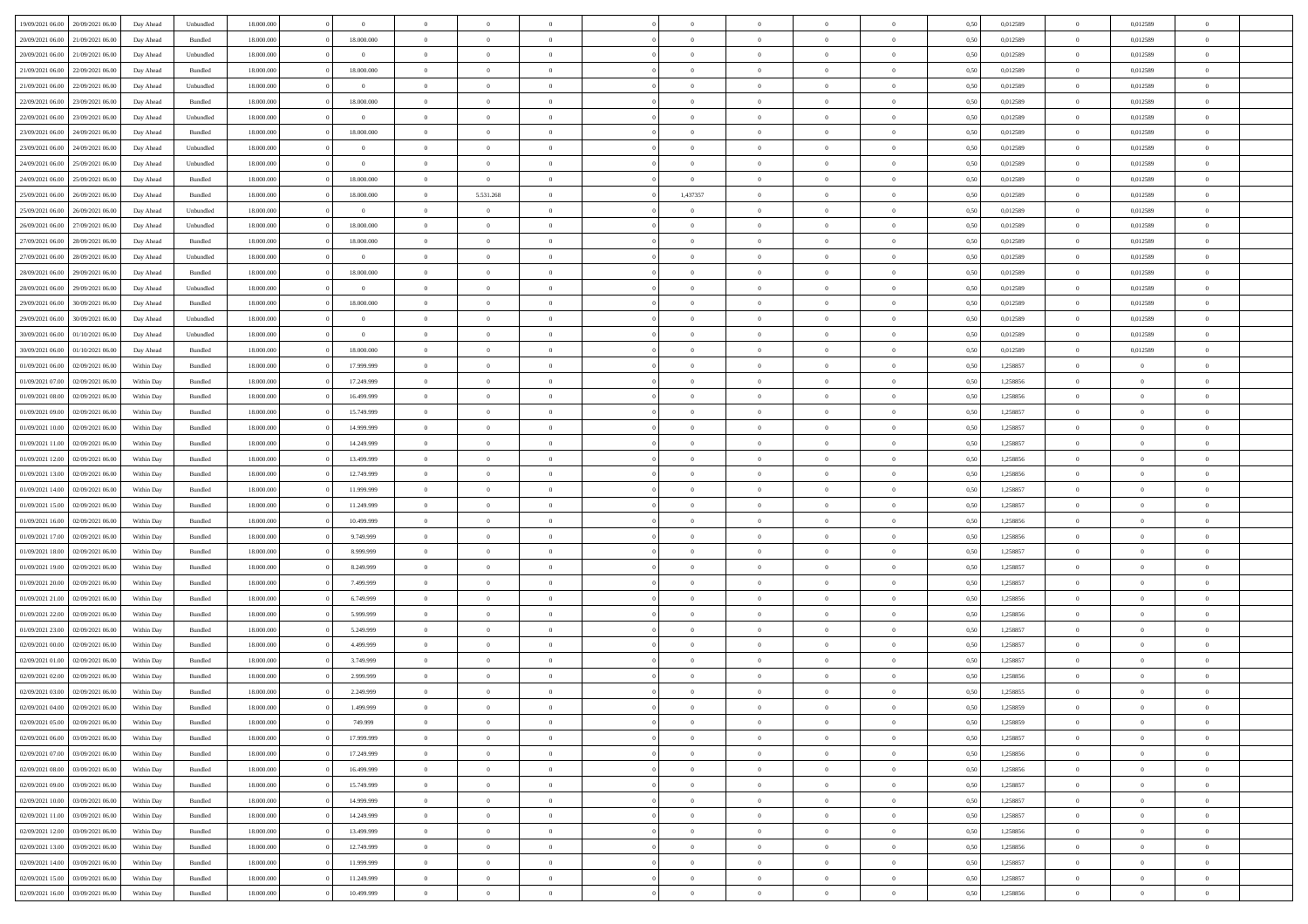| 02/09/2021 17:00                  | 03/09/2021 06:00 | Within Day | Bundled            | 18.000.000 | 9.749.999  | $\overline{0}$ | $\Omega$       |                | $\Omega$       | $\Omega$       | $\Omega$       | $\theta$       | 0.50 | 1,258856 | $\theta$       | $\theta$       | $\theta$       |  |
|-----------------------------------|------------------|------------|--------------------|------------|------------|----------------|----------------|----------------|----------------|----------------|----------------|----------------|------|----------|----------------|----------------|----------------|--|
| 02/09/2021 18:00                  | 03/09/2021 06:00 | Within Day | Bundled            | 18.000.000 | 8.999.999  | $\overline{0}$ | $\theta$       | $\overline{0}$ | $\overline{0}$ | $\bf{0}$       | $\overline{0}$ | $\overline{0}$ | 0,50 | 1,258857 | $\theta$       | $\theta$       | $\overline{0}$ |  |
| 02/09/2021 19:00                  | 03/09/2021 06:00 | Within Day | Bundled            | 18.000.000 | 8.249.999  | $\overline{0}$ | $\overline{0}$ | $\overline{0}$ | $\bf{0}$       | $\bf{0}$       | $\bf{0}$       | $\bf{0}$       | 0,50 | 1,258857 | $\overline{0}$ | $\overline{0}$ | $\overline{0}$ |  |
|                                   |                  |            |                    |            |            |                |                |                |                |                |                |                |      |          |                |                |                |  |
| 02/09/2021 20:00                  | 03/09/2021 06:00 | Within Dav | Bundled            | 18.000.000 | 7.499.999  | $\overline{0}$ | $\overline{0}$ | $\overline{0}$ | $\overline{0}$ | $\bf{0}$       | $\overline{0}$ | $\overline{0}$ | 0.50 | 1.258857 | $\theta$       | $\theta$       | $\overline{0}$ |  |
| 02/09/2021 21:00                  | 03/09/2021 06.00 | Within Day | Bundled            | 18.000.000 | 6.749.999  | $\overline{0}$ | $\theta$       | $\overline{0}$ | $\overline{0}$ | $\bf{0}$       | $\overline{0}$ | $\bf{0}$       | 0,50 | 1,258856 | $\theta$       | $\theta$       | $\overline{0}$ |  |
| 02/09/2021 22:00                  | 03/09/2021 06:00 | Within Day | Bundled            | 18.000.000 | 5.999.999  | $\overline{0}$ | $\bf{0}$       | $\overline{0}$ | $\bf{0}$       | $\overline{0}$ | $\overline{0}$ | $\mathbf{0}$   | 0,50 | 1,258856 | $\overline{0}$ | $\overline{0}$ | $\bf{0}$       |  |
| 02/09/2021 23:00                  | 03/09/2021 06:00 | Within Dav | Bundled            | 18.000.000 | 5.249.999  | $\overline{0}$ | $\overline{0}$ | $\overline{0}$ |                | $\bf{0}$       | $\overline{0}$ | $\overline{0}$ | 0.50 | 1,258857 | $\theta$       | $\overline{0}$ | $\overline{0}$ |  |
|                                   |                  |            |                    |            |            |                |                |                | $\overline{0}$ |                |                |                |      |          |                |                |                |  |
| 03/09/2021 00:00                  | 03/09/2021 06:00 | Within Day | Bundled            | 18.000.000 | 4.499.999  | $\overline{0}$ | $\theta$       | $\overline{0}$ | $\overline{0}$ | $\bf{0}$       | $\overline{0}$ | $\bf{0}$       | 0,50 | 1,258857 | $\theta$       | $\theta$       | $\overline{0}$ |  |
| 03/09/2021 01:00                  | 03/09/2021 06:00 | Within Day | Bundled            | 18.000.000 | 3.749.999  | $\overline{0}$ | $\overline{0}$ | $\overline{0}$ | $\bf{0}$       | $\bf{0}$       | $\bf{0}$       | $\bf{0}$       | 0,50 | 1,258857 | $\,0\,$        | $\overline{0}$ | $\overline{0}$ |  |
| 03/09/2021 02:00                  | 03/09/2021 06:00 | Within Dav | Bundled            | 18.000.000 | 2.999.999  | $\overline{0}$ | $\overline{0}$ | $\overline{0}$ | $\overline{0}$ | $\overline{0}$ | $\overline{0}$ | $\overline{0}$ | 0.50 | 1,258856 | $\theta$       | $\overline{0}$ | $\overline{0}$ |  |
|                                   |                  |            |                    |            |            |                |                |                |                |                |                |                |      |          |                |                |                |  |
| 03/09/2021 03:00                  | 03/09/2021 06:00 | Within Day | Bundled            | 18.000.000 | 2.249.999  | $\overline{0}$ | $\theta$       | $\overline{0}$ | $\overline{0}$ | $\bf{0}$       | $\overline{0}$ | $\bf{0}$       | 0,50 | 1,258855 | $\theta$       | $\theta$       | $\overline{0}$ |  |
| 03/09/2021 04:00                  | 03/09/2021 06:00 | Within Day | Bundled            | 18.000.000 | 1.499.999  | $\overline{0}$ | $\overline{0}$ | $\overline{0}$ | $\bf{0}$       | $\bf{0}$       | $\bf{0}$       | $\bf{0}$       | 0,50 | 1,258859 | $\overline{0}$ | $\overline{0}$ | $\overline{0}$ |  |
| 03/09/2021 05:00                  | 03/09/2021 06:00 | Within Dav | Bundled            | 18.000.000 | 749,999    | $\overline{0}$ | $\overline{0}$ | $\overline{0}$ | $\overline{0}$ | $\bf{0}$       | $\overline{0}$ | $\overline{0}$ | 0.50 | 1.258859 | $\theta$       | $\theta$       | $\overline{0}$ |  |
|                                   |                  |            |                    |            |            |                |                |                |                |                |                |                |      |          |                |                |                |  |
| 03/09/2021 06:00                  | 04/09/2021 06.00 | Within Day | Bundled            | 18.000.000 | 17.999.999 | $\overline{0}$ | $\theta$       | $\overline{0}$ | $\overline{0}$ | $\bf{0}$       | $\overline{0}$ | $\overline{0}$ | 0,50 | 1,258857 | $\theta$       | $\theta$       | $\overline{0}$ |  |
| 03/09/2021 07:00                  | 04/09/2021 06.00 | Within Day | Bundled            | 18.000.000 | 17.249.999 | $\overline{0}$ | $\bf{0}$       | $\overline{0}$ | $\bf{0}$       | $\overline{0}$ | $\overline{0}$ | $\mathbf{0}$   | 0,50 | 1,258856 | $\overline{0}$ | $\overline{0}$ | $\bf{0}$       |  |
| 03/09/2021 08:00                  | 04/09/2021 06:00 | Within Dav | Bundled            | 18.000.000 | 16.499.999 | $\overline{0}$ | $\overline{0}$ | $\overline{0}$ | $\overline{0}$ | $\overline{0}$ | $\overline{0}$ | $\overline{0}$ | 0.50 | 1.258856 | $\theta$       | $\overline{0}$ | $\overline{0}$ |  |
|                                   |                  |            |                    |            |            |                |                |                |                |                |                |                |      |          |                |                |                |  |
| 03/09/2021 09:00                  | 04/09/2021 06.00 | Within Day | Bundled            | 18.000.000 | 15.749.999 | $\overline{0}$ | $\theta$       | $\overline{0}$ | $\overline{0}$ | $\bf{0}$       | $\overline{0}$ | $\bf{0}$       | 0,50 | 1,258857 | $\theta$       | $\theta$       | $\overline{0}$ |  |
| 03/09/2021 10:00                  | 04/09/2021 06.00 | Within Day | Bundled            | 18.000.000 | 14.999.999 | $\overline{0}$ | $\overline{0}$ | $\overline{0}$ | $\bf{0}$       | $\bf{0}$       | $\bf{0}$       | $\bf{0}$       | 0,50 | 1,258857 | $\,0\,$        | $\overline{0}$ | $\overline{0}$ |  |
| 03/09/2021 11:00                  | 04/09/2021 06:00 | Within Dav | Bundled            | 18.000.000 | 14.249.999 | $\overline{0}$ | $\overline{0}$ | $\overline{0}$ | $\overline{0}$ | $\overline{0}$ | $\overline{0}$ | $\overline{0}$ | 0.50 | 1,258857 | $\theta$       | $\overline{0}$ | $\overline{0}$ |  |
|                                   |                  |            |                    |            |            | $\overline{0}$ | $\theta$       | $\overline{0}$ |                | $\bf{0}$       | $\overline{0}$ |                |      |          | $\theta$       | $\theta$       | $\overline{0}$ |  |
| 03/09/2021 12:00                  | 04/09/2021 06.00 | Within Day | Bundled            | 18.000.000 | 13.499.999 |                |                |                | $\overline{0}$ |                |                | $\bf{0}$       | 0,50 | 1,258856 |                |                |                |  |
| 03/09/2021 13:00                  | 04/09/2021 06.00 | Within Day | Bundled            | 18.000.000 | 12.749.999 | $\overline{0}$ | $\overline{0}$ | $\overline{0}$ | $\bf{0}$       | $\bf{0}$       | $\bf{0}$       | $\bf{0}$       | 0,50 | 1,258856 | $\,0\,$        | $\overline{0}$ | $\overline{0}$ |  |
| 03/09/2021 14:00                  | 04/09/2021 06:00 | Within Day | Bundled            | 18.000.000 | 11.999.999 | $\overline{0}$ | $\overline{0}$ | $\overline{0}$ | $\overline{0}$ | $\bf{0}$       | $\overline{0}$ | $\overline{0}$ | 0.50 | 1.258857 | $\theta$       | $\theta$       | $\overline{0}$ |  |
| 03/09/2021 15:00                  | 04/09/2021 06.00 | Within Day | Bundled            | 18.000.000 | 11.249.999 | $\overline{0}$ | $\theta$       | $\overline{0}$ | $\overline{0}$ | $\bf{0}$       | $\overline{0}$ | $\bf{0}$       | 0,50 | 1,258857 | $\theta$       | $\overline{0}$ | $\overline{0}$ |  |
|                                   |                  |            |                    |            |            |                |                |                |                |                |                |                |      |          |                |                |                |  |
| 03/09/2021 16:00                  | 04/09/2021 06.00 | Within Day | Bundled            | 18.000.000 | 10.499.999 | $\overline{0}$ | $\bf{0}$       | $\overline{0}$ | $\overline{0}$ | $\overline{0}$ | $\overline{0}$ | $\mathbf{0}$   | 0,50 | 1,258856 | $\bf{0}$       | $\overline{0}$ | $\bf{0}$       |  |
| 03/09/2021 17:00                  | 04/09/2021 06:00 | Within Dav | Bundled            | 18.000.000 | 9.749.999  | $\overline{0}$ | $\overline{0}$ | $\overline{0}$ | $\overline{0}$ | $\overline{0}$ | $\overline{0}$ | $\overline{0}$ | 0.50 | 1,258856 | $\theta$       | $\theta$       | $\overline{0}$ |  |
| 03/09/2021 18:00                  | 04/09/2021 06.00 | Within Day | Bundled            | 18.000.000 | 8.999.999  | $\overline{0}$ | $\theta$       | $\overline{0}$ | $\overline{0}$ | $\bf{0}$       | $\overline{0}$ | $\bf{0}$       | 0,50 | 1,258857 | $\theta$       | $\theta$       | $\overline{0}$ |  |
|                                   |                  |            |                    |            |            |                |                |                |                |                |                |                |      |          |                |                |                |  |
| 03/09/2021 19:00                  | 04/09/2021 06.00 | Within Day | Bundled            | 18.000.000 | 8.249.999  | $\overline{0}$ | $\overline{0}$ | $\overline{0}$ | $\overline{0}$ | $\bf{0}$       | $\overline{0}$ | $\bf{0}$       | 0,50 | 1,258857 | $\,0\,$        | $\overline{0}$ | $\overline{0}$ |  |
| 03/09/2021 20:00                  | 04/09/2021 06:00 | Within Day | Bundled            | 18.000.000 | 7.499.999  | $\overline{0}$ | $\overline{0}$ | $\overline{0}$ | $\overline{0}$ | $\overline{0}$ | $\overline{0}$ | $\overline{0}$ | 0.50 | 1,258857 | $\theta$       | $\overline{0}$ | $\overline{0}$ |  |
| 03/09/2021 21:00                  | 04/09/2021 06.00 | Within Day | Bundled            | 18.000.000 | 6.749.999  | $\overline{0}$ | $\theta$       | $\overline{0}$ | $\overline{0}$ | $\bf{0}$       | $\overline{0}$ | $\bf{0}$       | 0,50 | 1,258856 | $\,$ 0 $\,$    | $\theta$       | $\overline{0}$ |  |
|                                   |                  |            |                    |            |            |                |                |                |                |                |                |                |      |          |                |                |                |  |
| 03/09/2021 22.00                  | 04/09/2021 06.00 | Within Day | Bundled            | 18.000.000 | 5.999.999  | $\overline{0}$ | $\overline{0}$ | $\overline{0}$ | $\overline{0}$ | $\bf{0}$       | $\overline{0}$ | $\bf{0}$       | 0,50 | 1,258856 | $\bf{0}$       | $\overline{0}$ | $\overline{0}$ |  |
| 03/09/2021 23:00                  | 04/09/2021 06.00 | Within Day | Bundled            | 18.000.000 | 5.249.999  | $\overline{0}$ | $\Omega$       | $\Omega$       | $\Omega$       | $\Omega$       | $\Omega$       | $\overline{0}$ | 0.50 | 1,258857 | $\,0\,$        | $\theta$       | $\theta$       |  |
| 04/09/2021 00:00                  | 04/09/2021 06.00 | Within Day | Bundled            | 18.000.000 | 4.499.999  | $\overline{0}$ | $\theta$       | $\overline{0}$ | $\overline{0}$ | $\bf{0}$       | $\overline{0}$ | $\bf{0}$       | 0,50 | 1,258857 | $\theta$       | $\theta$       | $\overline{0}$ |  |
|                                   |                  |            |                    |            |            |                |                |                |                | $\bf{0}$       |                |                |      |          |                | $\overline{0}$ | $\bf{0}$       |  |
| 04/09/2021 01.00                  | 04/09/2021 06.00 | Within Day | Bundled            | 18.000.000 | 3.749.999  | $\overline{0}$ | $\overline{0}$ | $\overline{0}$ | $\overline{0}$ |                | $\overline{0}$ | $\mathbf{0}$   | 0,50 | 1,258857 | $\bf{0}$       |                |                |  |
| 04/09/2021 02:00                  | 04/09/2021 06:00 | Within Day | Bundled            | 18,000,000 | 2.999.999  | $\overline{0}$ | $\Omega$       | $\Omega$       | $\Omega$       | $\Omega$       | $\Omega$       | $\overline{0}$ | 0.50 | 1,258856 | $\theta$       | $\theta$       | $\theta$       |  |
| 04/09/2021 03:00                  | 04/09/2021 06.00 | Within Day | Bundled            | 18.000.000 | 2.249.999  | $\overline{0}$ | $\theta$       | $\overline{0}$ | $\overline{0}$ | $\bf{0}$       | $\overline{0}$ | $\bf{0}$       | 0,50 | 1,258855 | $\theta$       | $\theta$       | $\overline{0}$ |  |
| 04/09/2021 04:00                  | 04/09/2021 06.00 | Within Day | Bundled            | 18.000.000 | 1.499.999  | $\overline{0}$ | $\overline{0}$ | $\overline{0}$ | $\overline{0}$ | $\bf{0}$       | $\overline{0}$ | $\bf{0}$       | 0,50 | 1,258859 | $\,0\,$        | $\overline{0}$ | $\overline{0}$ |  |
|                                   |                  |            |                    |            |            |                |                |                |                |                |                |                |      |          |                |                |                |  |
| 04/09/2021 05:00                  | 04/09/2021 06:00 | Within Day | Bundled            | 18,000,000 | 749,999    | $\overline{0}$ | $\Omega$       | $\Omega$       | $\Omega$       | $\Omega$       | $\theta$       | $\overline{0}$ | 0.50 | 1,258859 | $\theta$       | $\theta$       | $\theta$       |  |
| 04/09/2021 06:00                  | 05/09/2021 06:00 | Within Day | Bundled            | 18.000.000 | 17.999.999 | $\overline{0}$ | $\theta$       | $\overline{0}$ | $\overline{0}$ | $\bf{0}$       | $\overline{0}$ | $\bf{0}$       | 0,50 | 1,258857 | $\,$ 0 $\,$    | $\overline{0}$ | $\overline{0}$ |  |
| 04/09/2021 07:00                  | 05/09/2021 06:00 | Within Day | Bundled            | 18.000.000 | 17.249.999 | $\overline{0}$ | $\overline{0}$ | $\overline{0}$ | $\overline{0}$ | $\bf{0}$       | $\overline{0}$ | $\bf{0}$       | 0,50 | 1,258856 | $\bf{0}$       | $\overline{0}$ | $\overline{0}$ |  |
|                                   |                  |            |                    |            |            |                |                |                |                |                |                |                |      |          |                |                |                |  |
| 04/09/2021 08:00                  | 05/09/2021 06:00 | Within Day | Bundled            | 18.000.000 | 16.499.999 | $\overline{0}$ | $\Omega$       | $\Omega$       | $\Omega$       | $\Omega$       | $\overline{0}$ | $\overline{0}$ | 0.50 | 1,258856 | $\,0\,$        | $\theta$       | $\theta$       |  |
| 04/09/2021 09:00                  | 05/09/2021 06:00 | Within Day | Bundled            | 18.000.000 | 15.749.999 | $\overline{0}$ | $\theta$       | $\overline{0}$ | $\overline{0}$ | $\bf{0}$       | $\overline{0}$ | $\bf{0}$       | 0,50 | 1,258857 | $\,$ 0 $\,$    | $\theta$       | $\overline{0}$ |  |
| 04/09/2021 10:00                  | 05/09/2021 06:00 | Within Day | Bundled            | 18.000.000 | 14.999.999 | $\overline{0}$ | $\overline{0}$ | $\overline{0}$ | $\overline{0}$ | $\bf{0}$       | $\overline{0}$ | $\mathbf{0}$   | 0,50 | 1,258857 | $\bf{0}$       | $\overline{0}$ | $\bf{0}$       |  |
| 04/09/2021 11:00                  | 05/09/2021 06:00 | Within Day | Bundled            | 18,000,000 | 14.249.999 | $\overline{0}$ | $\Omega$       | $\Omega$       | $\Omega$       | $\Omega$       | $\Omega$       | $\overline{0}$ | 0.50 | 1,258857 | $\theta$       | $\theta$       | $\theta$       |  |
|                                   |                  |            |                    |            |            |                |                |                |                |                |                |                |      |          |                |                |                |  |
| 04/09/2021 12:00                  | 05/09/2021 06:00 | Within Day | Bundled            | 18.000.000 | 13.499.999 | $\overline{0}$ | $\overline{0}$ | $\overline{0}$ | $\bf{0}$       | $\,$ 0         | $\overline{0}$ | $\bf{0}$       | 0,50 | 1,258856 | $\,0\,$        | $\,0\,$        | $\overline{0}$ |  |
| 04/09/2021 13:00 05/09/2021 06:00 |                  | Within Day | $\mathbf B$ undled | 18.000.000 | 12.749.999 | $\bf{0}$       | $\bf{0}$       |                |                | $\bf{0}$       |                |                | 0,50 | 1,258856 | $\bf{0}$       | $\overline{0}$ |                |  |
| 04/09/2021 14:00                  | 05/09/2021 06:00 | Within Day | Bundled            | 18,000,000 | 11.999.999 | $\overline{0}$ | $\overline{0}$ | $\overline{0}$ | $\Omega$       | $\overline{0}$ | $\overline{0}$ | $\overline{0}$ | 0.50 | 1,258857 | $\theta$       | $\theta$       | $\theta$       |  |
| 04/09/2021 15:00                  | 05/09/2021 06:00 |            | Bundled            | 18.000.000 | 11.249.999 | $\overline{0}$ | $\,$ 0         |                |                | $\,$ 0 $\,$    | $\overline{0}$ |                |      | 1,258857 | $\,$ 0 $\,$    | $\,$ 0 $\,$    | $\,$ 0         |  |
|                                   |                  | Within Day |                    |            |            |                |                | $\overline{0}$ | $\overline{0}$ |                |                | $\mathbf{0}$   | 0,50 |          |                |                |                |  |
| 04/09/2021 16:00                  | 05/09/2021 06:00 | Within Day | Bundled            | 18.000.000 | 10.499.999 | $\overline{0}$ | $\overline{0}$ | $\overline{0}$ | $\overline{0}$ | $\overline{0}$ | $\overline{0}$ | $\mathbf{0}$   | 0,50 | 1,258856 | $\overline{0}$ | $\bf{0}$       | $\bf{0}$       |  |
| 04/09/2021 17:00                  | 05/09/2021 06:00 | Within Day | Bundled            | 18,000,000 | 9.749.999  | $\overline{0}$ | $\overline{0}$ | $\overline{0}$ | $\Omega$       | $\overline{0}$ | $\overline{0}$ | $\overline{0}$ | 0,50 | 1,258856 | $\overline{0}$ | $\theta$       | $\overline{0}$ |  |
| 04/09/2021 18:00                  | 05/09/2021 06:00 | Within Day | Bundled            | 18.000.000 | 8.999.999  | $\overline{0}$ | $\,$ 0         | $\overline{0}$ | $\overline{0}$ | $\,$ 0 $\,$    | $\overline{0}$ | $\mathbf{0}$   | 0,50 | 1,258857 | $\,$ 0 $\,$    | $\overline{0}$ | $\overline{0}$ |  |
|                                   |                  |            |                    |            |            |                |                |                |                |                |                |                |      |          |                |                |                |  |
| 04/09/2021 19:00                  | 05/09/2021 06:00 | Within Day | Bundled            | 18.000.000 | 8.249.999  | $\overline{0}$ | $\overline{0}$ | $\overline{0}$ | $\overline{0}$ | $\overline{0}$ | $\overline{0}$ | $\mathbf{0}$   | 0,50 | 1,258857 | $\overline{0}$ | $\overline{0}$ | $\bf{0}$       |  |
| 04/09/2021 20:00                  | 05/09/2021 06:00 | Within Day | Bundled            | 18,000,000 | 7.499.999  | $\overline{0}$ | $\overline{0}$ | $\overline{0}$ | $\Omega$       | $\overline{0}$ | $\overline{0}$ | $\bf{0}$       | 0.50 | 1,258857 | $\overline{0}$ | $\theta$       | $\overline{0}$ |  |
| 04/09/2021 21:00                  | 05/09/2021 06:00 | Within Day | Bundled            | 18.000.000 | 6.749.999  | $\overline{0}$ | $\,$ 0         | $\overline{0}$ | $\overline{0}$ | $\bf{0}$       | $\bf{0}$       | $\bf{0}$       | 0,50 | 1,258856 | $\,$ 0 $\,$    | $\overline{0}$ | $\overline{0}$ |  |
|                                   |                  |            |                    |            |            |                |                |                |                |                |                |                |      |          |                |                |                |  |
| 04/09/2021 22.00                  | 05/09/2021 06:00 | Within Day | Bundled            | 18.000.000 | 5.999.999  | $\overline{0}$ | $\bf{0}$       | $\overline{0}$ | $\overline{0}$ | $\overline{0}$ | $\overline{0}$ | $\mathbf{0}$   | 0,50 | 1,258856 | $\overline{0}$ | $\overline{0}$ | $\bf{0}$       |  |
| 04/09/2021 23.00                  | 05/09/2021 06:00 | Within Day | Bundled            | 18,000,000 | 5.249.999  | $\overline{0}$ | $\overline{0}$ | $\overline{0}$ | $\Omega$       | $\overline{0}$ | $\overline{0}$ | $\bf{0}$       | 0.50 | 1,258857 | $\overline{0}$ | $\overline{0}$ | $\overline{0}$ |  |
| 05/09/2021 00:00                  | 05/09/2021 06:00 | Within Day | Bundled            | 18.000.000 | 4.499.999  | $\overline{0}$ | $\,$ 0 $\,$    | $\overline{0}$ | $\overline{0}$ | $\bf{0}$       | $\bf{0}$       | $\bf{0}$       | 0,50 | 1,258857 | $\,$ 0 $\,$    | $\,$ 0 $\,$    | $\bf{0}$       |  |
|                                   |                  |            |                    |            |            |                |                |                |                |                |                |                |      |          |                |                |                |  |
| 05/09/2021 01:00                  | 05/09/2021 06:00 | Within Day | Bundled            | 18.000.000 | 3.749.999  | $\overline{0}$ | $\bf{0}$       | $\overline{0}$ | $\bf{0}$       | $\bf{0}$       | $\bf{0}$       | $\bf{0}$       | 0,50 | 1,258857 | $\overline{0}$ | $\overline{0}$ | $\bf{0}$       |  |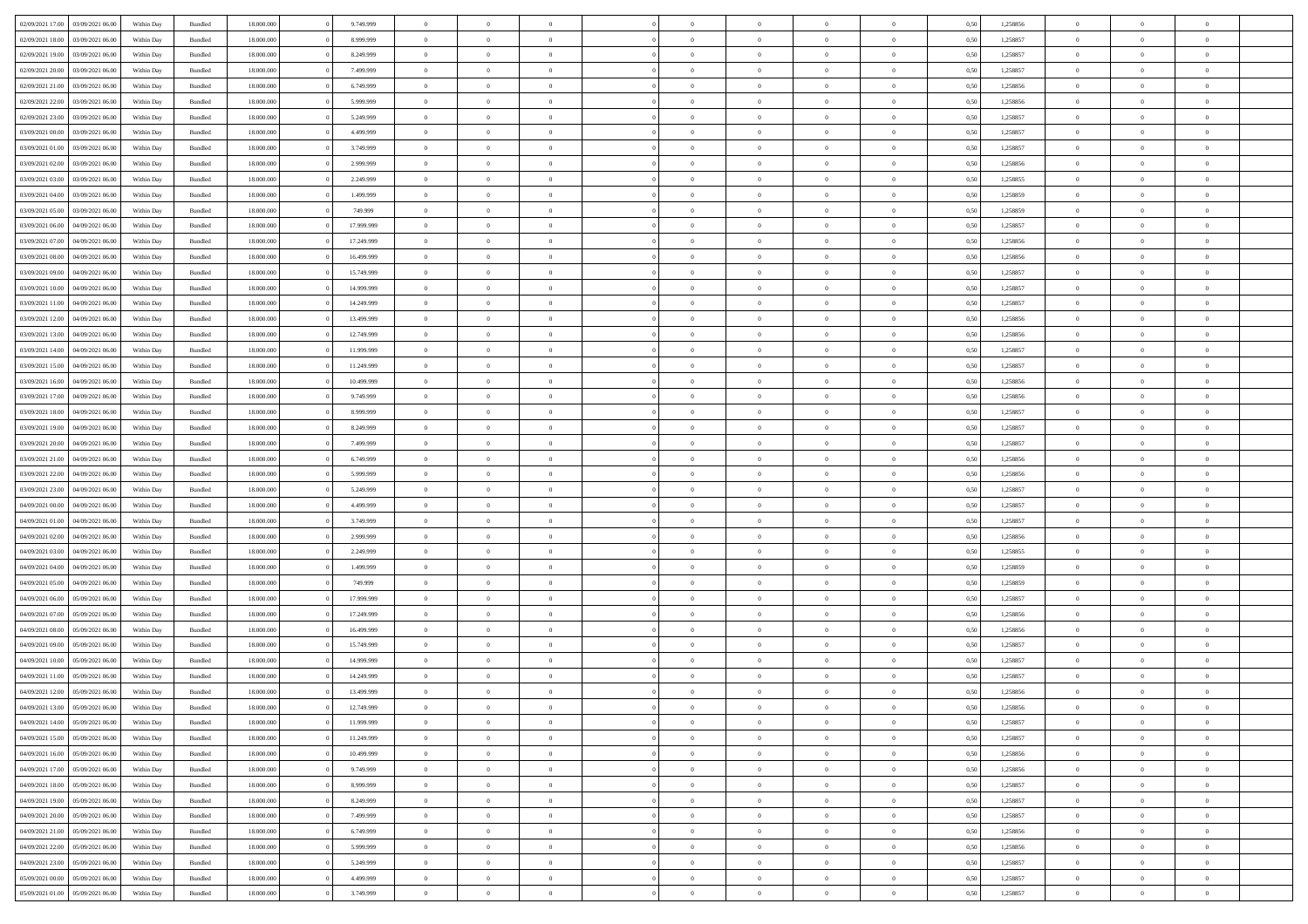| 05/09/2021 02:00 05/09/2021 06:00    | Within Day | Bundled | 18.000.000 |           | 2.999.999  | $\overline{0}$ | $\theta$       | $\Omega$       | $\Omega$       | $\theta$       | $\theta$       | $\theta$       | 0,50 | 1,258856 | $\theta$       | $\Omega$       | $\theta$       |  |
|--------------------------------------|------------|---------|------------|-----------|------------|----------------|----------------|----------------|----------------|----------------|----------------|----------------|------|----------|----------------|----------------|----------------|--|
| 05/09/2021 03:00<br>05/09/2021 06:00 | Within Day | Bundled | 18.000.000 |           | 2.249.999  | $\overline{0}$ | $\overline{0}$ | $\overline{0}$ | $\overline{0}$ | $\theta$       | $\overline{0}$ | $\bf{0}$       | 0,50 | 1,258855 | $\theta$       | $\theta$       | $\overline{0}$ |  |
| 05/09/2021 04:00<br>05/09/2021 06:00 | Within Day | Bundled | 18.000.000 |           | 1.499.999  | $\overline{0}$ | $\bf{0}$       | $\overline{0}$ | $\overline{0}$ | $\overline{0}$ | $\overline{0}$ | $\bf{0}$       | 0,50 | 1,258859 | $\bf{0}$       | $\overline{0}$ | $\overline{0}$ |  |
| 05/09/2021 05:00<br>05/09/2021 06:00 | Within Day | Bundled | 18.000.000 |           | 749,999    | $\overline{0}$ | $\overline{0}$ | $\overline{0}$ | $\overline{0}$ | $\theta$       | $\overline{0}$ | $\overline{0}$ | 0.50 | 1.258859 | $\theta$       | $\theta$       | $\overline{0}$ |  |
| 05/09/2021 06:00<br>06/09/2021 06:00 | Within Day | Bundled | 18.000.000 | 198.742   | 17.801.258 | $\overline{0}$ | $\overline{0}$ | $\overline{0}$ | $\overline{0}$ | $\theta$       | $\overline{0}$ | $\bf{0}$       | 0,50 | 1,258857 | $\theta$       | $\theta$       | $\overline{0}$ |  |
|                                      |            |         |            |           |            |                |                |                |                |                |                |                |      |          |                |                |                |  |
| 05/09/2021 07:00<br>06/09/2021 06:00 | Within Day | Bundled | 18.000.000 | 198.742   | 17.059.538 | $\overline{0}$ | $\bf{0}$       | $\overline{0}$ | $\overline{0}$ | $\overline{0}$ | $\overline{0}$ | $\bf{0}$       | 0,50 | 1,258856 | $\bf{0}$       | $\overline{0}$ | $\bf{0}$       |  |
| 05/09/2021 08:00<br>06/09/2021 06:00 | Within Dav | Bundled | 18.000.000 | 198.742   | 16.317.819 | $\overline{0}$ | $\overline{0}$ | $\overline{0}$ | $\overline{0}$ | $\overline{0}$ | $\overline{0}$ | $\overline{0}$ | 0.5( | 1.258856 | $\theta$       | $\theta$       | $\overline{0}$ |  |
| 05/09/2021 09:00<br>06/09/2021 06:00 | Within Day | Bundled | 18.000.000 | 198.742   | 15.576.100 | $\overline{0}$ | $\theta$       | $\overline{0}$ | $\overline{0}$ | $\theta$       | $\overline{0}$ | $\bf{0}$       | 0,50 | 1,258857 | $\theta$       | $\theta$       | $\overline{0}$ |  |
| 05/09/2021 11:00<br>06/09/2021 06:00 | Within Day | Bundled | 18.000.000 | 198.742   | 14.092.662 | $\overline{0}$ | $\bf{0}$       | $\overline{0}$ | $\overline{0}$ | $\overline{0}$ | $\bf{0}$       | $\bf{0}$       | 0,50 | 1,258857 | $\bf{0}$       | $\bf{0}$       | $\overline{0}$ |  |
| 05/09/2021 12:00<br>06/09/2021 06:00 | Within Day | Bundled | 18.000.000 | 198.742   | 13.350.943 | $\overline{0}$ | $\overline{0}$ | $\overline{0}$ | $\overline{0}$ | $\overline{0}$ | $\overline{0}$ | $\overline{0}$ | 0.5( | 1,258856 | $\theta$       | $\theta$       | $\overline{0}$ |  |
| 05/09/2021 13:00<br>06/09/2021 06:00 | Within Day | Bundled | 18.000.000 | 198.742   | 12.609.224 | $\bf{0}$       | $\overline{0}$ | $\overline{0}$ | $\overline{0}$ | $\theta$       | $\overline{0}$ | $\bf{0}$       | 0,50 | 1,258856 | $\theta$       | $\theta$       | $\overline{0}$ |  |
| 05/09/2021 14:00<br>06/09/2021 06:00 | Within Day | Bundled | 18.000.000 | 198.742   | 11.867.505 | $\overline{0}$ | $\bf{0}$       | $\overline{0}$ | $\overline{0}$ | $\overline{0}$ | $\overline{0}$ | $\bf{0}$       | 0,50 | 1,258857 | $\bf{0}$       | $\overline{0}$ | $\overline{0}$ |  |
| 05/09/2021 15:00<br>06/09/2021 06:00 | Within Day | Bundled | 18.000.000 | 198.742   | 11.125.786 | $\overline{0}$ | $\overline{0}$ | $\overline{0}$ | $\overline{0}$ | $\overline{0}$ | $\overline{0}$ | $\overline{0}$ | 0.5( | 1.258857 | $\theta$       | $\theta$       | $\overline{0}$ |  |
| 05/09/2021 16:00<br>06/09/2021 06:00 | Within Day | Bundled | 18.000.000 | 198.742   | 10.384.067 | $\overline{0}$ | $\overline{0}$ | $\overline{0}$ | $\overline{0}$ | $\theta$       | $\overline{0}$ | $\bf{0}$       | 0,50 | 1,258856 | $\theta$       | $\theta$       | $\overline{0}$ |  |
|                                      |            |         |            |           |            |                |                |                |                |                |                |                |      |          |                |                |                |  |
| 05/09/2021 17:00<br>06/09/2021 06:00 | Within Day | Bundled | 18.000.000 | 198.742   | 9.642.348  | $\overline{0}$ | $\overline{0}$ | $\overline{0}$ | $\overline{0}$ | $\bf{0}$       | $\overline{0}$ | $\bf{0}$       | 0,50 | 1,258856 | $\bf{0}$       | $\overline{0}$ | $\bf{0}$       |  |
| 05/09/2021 18:00<br>06/09/2021 06:00 | Within Day | Bundled | 18.000.000 | 198,742   | 8.900.629  | $\overline{0}$ | 1.904.793      | $\overline{0}$ | 1,496917       | $\theta$       | $\overline{0}$ | $\overline{0}$ | 0.5( | 1,258857 | $\theta$       | $\theta$       | $\overline{0}$ |  |
| 05/09/2021 19:00<br>06/09/2021 06:00 | Within Day | Bundled | 18.000.000 | 2.103.534 | 6.412.850  | $\bf{0}$       | $\overline{0}$ | $\overline{0}$ | $\overline{0}$ | $\theta$       | $\overline{0}$ | $\bf{0}$       | 0,50 | 1,258857 | $\theta$       | $\theta$       | $\overline{0}$ |  |
| 05/09/2021 20:00<br>06/09/2021 06:00 | Within Day | Bundled | 18.000.000 | 2.103.534 | 5.829.863  | $\overline{0}$ | 1.291.820      | $\bf{0}$       | 1,496917       | $\overline{0}$ | $\overline{0}$ | $\bf{0}$       | 0,50 | 1,258857 | $\bf{0}$       | $\overline{0}$ | $\overline{0}$ |  |
| 05/09/2021 21:00<br>06/09/2021 06:00 | Within Day | Bundled | 18.000.000 | 3.395.354 | 4.084.239  | $\overline{0}$ | 1.035.019      | $\overline{0}$ | 1,496857       | $\overline{0}$ | $\overline{0}$ | $\overline{0}$ | 0.5( | 1,258856 | $\theta$       | $\theta$       | $\overline{0}$ |  |
| 05/09/2021 22.00<br>06/09/2021 06:00 | Within Day | Bundled | 18.000.000 | 4.430.373 | 2.710.417  | $\bf{0}$       | 133.239        | $\overline{0}$ | 1,496916       | $\theta$       | $\overline{0}$ | $\bf{0}$       | 0,50 | 1,258856 | $\theta$       | $\theta$       | $\overline{0}$ |  |
| 05/09/2021 23:00<br>06/09/2021 06:00 | Within Day | Bundled | 18.000.000 | 4.563.612 | 2.255.031  | $\overline{0}$ | 22.144         | $\overline{0}$ | 1,496840       | $\overline{0}$ | $\overline{0}$ | $\bf{0}$       | 0,50 | 1,258857 | $\bf{0}$       | $\overline{0}$ | $\overline{0}$ |  |
| 06/09/2021 00:00<br>06/09/2021 06:00 | Within Day | Bundled | 18.000.000 | 4.585.756 | 1.913.903  | $\overline{0}$ | $\overline{0}$ | $\overline{0}$ | $\overline{0}$ | $\overline{0}$ | $\overline{0}$ | $\overline{0}$ | 0.50 | 1.258857 | $\theta$       | $\theta$       | $\overline{0}$ |  |
| 06/09/2021 01:00<br>06/09/2021 06:00 | Within Day | Bundled | 18.000.000 | 4.585.756 | 1.594.919  | $\overline{0}$ | $\theta$       | $\overline{0}$ | $\overline{0}$ | $\theta$       | $\overline{0}$ | $\bf{0}$       | 0,50 | 1,258857 | $\theta$       | $\theta$       | $\overline{0}$ |  |
| 06/09/2021 02:00<br>06/09/2021 06:00 | Within Day | Bundled | 18.000.000 | 4.585.756 | 1.275.935  | $\overline{0}$ | 300.345        | $\overline{0}$ | 1,496916       | $\overline{0}$ | $\overline{0}$ | $\bf{0}$       | 0,50 | 1,258856 | $\bf{0}$       | $\overline{0}$ | $\bf{0}$       |  |
| 06/09/2021 03:00<br>06/09/2021 06:00 | Within Day | Bundled | 18.000.000 | 4.886.102 | 731.692    | $\overline{0}$ | $\overline{0}$ | $\overline{0}$ | $\overline{0}$ | $\overline{0}$ | $\overline{0}$ | $\overline{0}$ | 0.5( | 1.258855 | $\theta$       | $\theta$       | $\overline{0}$ |  |
|                                      |            |         |            |           |            |                |                |                |                |                |                |                |      |          |                |                |                |  |
| 06/09/2021 04:00<br>06/09/2021 06:00 | Within Day | Bundled | 18.000.000 | 4.886.10  | 487.795    | $\overline{0}$ | 1.861          | $\overline{0}$ | 1,496919       | $\theta$       | $\overline{0}$ | $\bf{0}$       | 0,50 | 1,258859 | $\theta$       | $\theta$       | $\overline{0}$ |  |
| 06/09/2021 05:00<br>06/09/2021 06:00 | Within Day | Bundled | 18.000.000 | 4.887.963 | 242.967    | $\overline{0}$ | $\bf{0}$       | $\bf{0}$       | $\overline{0}$ | $\overline{0}$ | $\bf{0}$       | $\bf{0}$       | 0,50 | 1,258859 | $\bf{0}$       | $\bf{0}$       | $\overline{0}$ |  |
| 06/09/2021 06:00<br>07/09/2021 06:00 | Within Day | Bundled | 18.000.000 |           | 17.999.999 | $\overline{0}$ | $\overline{0}$ | $\overline{0}$ | $\overline{0}$ | $\overline{0}$ | $\overline{0}$ | $\overline{0}$ | 0.5( | 1,258857 | $\theta$       | $\theta$       | $\overline{0}$ |  |
| 06/09/2021 07:00<br>07/09/2021 06:00 | Within Day | Bundled | 18.000.000 |           | 17.249.999 | $\bf{0}$       | $\overline{0}$ | $\overline{0}$ | $\overline{0}$ | $\theta$       | $\overline{0}$ | $\bf{0}$       | 0,50 | 1,258856 | $\theta$       | $\theta$       | $\overline{0}$ |  |
| 06/09/2021 08:00<br>07/09/2021 06:00 | Within Day | Bundled | 18.000.000 |           | 16.499.999 | $\overline{0}$ | $\bf{0}$       | $\overline{0}$ | $\overline{0}$ | $\overline{0}$ | $\overline{0}$ | $\bf{0}$       | 0,50 | 1,258856 | $\bf{0}$       | $\overline{0}$ | $\overline{0}$ |  |
| 06/09/2021 09:00<br>07/09/2021 06:00 | Within Day | Bundled | 18,000,000 |           | 15.749.999 | $\overline{0}$ | $\overline{0}$ | $\Omega$       | $\Omega$       | $\Omega$       | $\theta$       | $\overline{0}$ | 0.50 | 1,258857 | $\,$ 0 $\,$    | $\Omega$       | $\theta$       |  |
| 06/09/2021 10:00<br>07/09/2021 06:00 | Within Day | Bundled | 18.000.000 |           | 14.999.999 | $\overline{0}$ | $\overline{0}$ | $\overline{0}$ | $\overline{0}$ | $\theta$       | $\overline{0}$ | $\bf{0}$       | 0,50 | 1,258857 | $\theta$       | $\theta$       | $\overline{0}$ |  |
| 06/09/2021 11:00<br>07/09/2021 06:00 | Within Day | Bundled | 18.000.000 |           | 14.249.999 | $\overline{0}$ | $\bf{0}$       | $\overline{0}$ | $\overline{0}$ | $\bf{0}$       | $\overline{0}$ | $\bf{0}$       | 0,50 | 1,258857 | $\bf{0}$       | $\overline{0}$ | $\bf{0}$       |  |
| 06/09/2021 12:00<br>07/09/2021 06:00 | Within Day | Bundled | 18,000,000 |           | 13.499.999 | $\overline{0}$ | $\Omega$       | $\Omega$       | $\Omega$       | $\overline{0}$ | $\theta$       | $\overline{0}$ | 0.50 | 1,258856 | $\overline{0}$ | $\Omega$       | $\theta$       |  |
| 06/09/2021 13:00<br>07/09/2021 06:00 | Within Day | Bundled | 18.000.000 |           | 12.749.999 | $\bf{0}$       | $\overline{0}$ | $\overline{0}$ | $\overline{0}$ | $\theta$       | $\overline{0}$ | $\bf{0}$       | 0,50 | 1,258856 | $\theta$       | $\theta$       | $\overline{0}$ |  |
|                                      |            |         |            |           |            |                |                |                |                |                | $\overline{0}$ |                |      |          |                |                |                |  |
| 06/09/2021 14:00<br>07/09/2021 06:00 | Within Day | Bundled | 18.000.000 |           | 11.999.999 | $\overline{0}$ | $\bf{0}$       | $\bf{0}$       | $\overline{0}$ | $\overline{0}$ |                | $\bf{0}$       | 0,50 | 1,258857 | $\bf{0}$       | $\bf{0}$       | $\overline{0}$ |  |
| 06/09/2021 15:00<br>07/09/2021 06:00 | Within Day | Bundled | 18,000,000 |           | 11.249.999 | $\overline{0}$ | $\theta$       | $\Omega$       | $\Omega$       | $\Omega$       | $\Omega$       | $\overline{0}$ | 0.50 | 1,258857 | $\theta$       | $\Omega$       | $\theta$       |  |
| 06/09/2021 16:00<br>07/09/2021 06:00 | Within Day | Bundled | 18.000.000 |           | 10.499.999 | $\bf{0}$       | $\overline{0}$ | $\overline{0}$ | $\overline{0}$ | $\theta$       | $\overline{0}$ | $\bf{0}$       | 0,50 | 1,258856 | $\theta$       | $\theta$       | $\overline{0}$ |  |
| 06/09/2021 17:00<br>07/09/2021 06:00 | Within Day | Bundled | 18.000.000 |           | 9.749.999  | $\overline{0}$ | $\bf{0}$       | $\overline{0}$ | $\overline{0}$ | $\overline{0}$ | $\overline{0}$ | $\bf{0}$       | 0,50 | 1,258856 | $\bf{0}$       | $\overline{0}$ | $\overline{0}$ |  |
| 06/09/2021 18:00<br>07/09/2021 06:00 | Within Day | Bundled | 18,000,000 |           | 8.999.999  | $\overline{0}$ | $\overline{0}$ | $\Omega$       | $\Omega$       | $\theta$       | $\theta$       | $\overline{0}$ | 0.50 | 1,258857 | $\,$ 0 $\,$    | $\Omega$       | $\theta$       |  |
| 06/09/2021 19:00<br>07/09/2021 06:00 | Within Day | Bundled | 18.000.000 |           | 8.249.999  | $\bf{0}$       | $\overline{0}$ | $\overline{0}$ | $\overline{0}$ | $\theta$       | $\overline{0}$ | $\bf{0}$       | 0,50 | 1,258857 | $\theta$       | $\theta$       | $\overline{0}$ |  |
| 06/09/2021 20:00<br>07/09/2021 06:00 | Within Day | Bundled | 18.000.000 |           | 7.499.999  | $\overline{0}$ | $\bf{0}$       | $\overline{0}$ | $\overline{0}$ | $\overline{0}$ | $\overline{0}$ | $\bf{0}$       | 0,50 | 1,258857 | $\overline{0}$ | $\overline{0}$ | $\bf{0}$       |  |
| 06/09/2021 21:00<br>07/09/2021 06:00 | Within Day | Bundled | 18,000,000 |           | 6.749.999  | $\overline{0}$ | $\Omega$       | $\Omega$       | $\Omega$       | $\Omega$       | $\theta$       | $\overline{0}$ | 0.50 | 1,258856 | $\theta$       | $\Omega$       | $\theta$       |  |
| 06/09/2021 22:00 07/09/2021 06:00    | Within Day | Bundled | 18.000.000 |           | 5.999.999  | $\overline{0}$ | $\bf{0}$       | $\overline{0}$ | $\overline{0}$ | $\bf{0}$       | $\overline{0}$ | $\bf{0}$       | 0,50 | 1,258856 | $\bf{0}$       | $\bf{0}$       | $\overline{0}$ |  |
| 06/09/2021 23:00 07/09/2021 06:00    | Within Day | Bundled | 18.000.000 |           | 5.249.999  |                |                |                |                |                |                |                | 0,50 | 1,258857 | $\bf{0}$       | $\bf{0}$       |                |  |
| 07/09/2021 00:00 07/09/2021 06:00    | Within Day | Bundled | 18,000,000 |           | 4.499.999  | $\Omega$       | $\overline{0}$ | $\Omega$       | $\theta$       | $\Omega$       | $\theta$       | $\overline{0}$ | 0.50 | 1,258857 | $\theta$       | $\theta$       | $\theta$       |  |
| 07/09/2021 01:00<br>07/09/2021 06:00 | Within Day | Bundled | 18.000.000 |           | 3.749.999  | $\bf{0}$       | $\,$ 0         |                |                | $\overline{0}$ |                | $\bf{0}$       |      | 1,258857 | $\,$ 0 $\,$    | $\,$ 0 $\,$    | $\overline{0}$ |  |
|                                      |            |         |            |           |            |                |                | $\overline{0}$ | $\overline{0}$ |                | $\bf{0}$       |                | 0,50 |          |                |                |                |  |
| 07/09/2021 02:00<br>07/09/2021 06:00 | Within Day | Bundled | 18.000.000 |           | 2.999.999  | $\overline{0}$ | $\overline{0}$ | $\overline{0}$ | $\overline{0}$ | $\overline{0}$ | $\overline{0}$ | $\bf{0}$       | 0,50 | 1,258856 | $\overline{0}$ | $\bf{0}$       | $\overline{0}$ |  |
| 07/09/2021 03:00<br>07/09/2021 06:00 | Within Day | Bundled | 18.000.000 |           | 2.249.999  | $\overline{0}$ | $\overline{0}$ | $\overline{0}$ | $\overline{0}$ | $\overline{0}$ | $\overline{0}$ | $\bf{0}$       | 0,50 | 1,258855 | $\bf{0}$       | $\theta$       | $\overline{0}$ |  |
| 07/09/2021 04:00<br>07/09/2021 06:00 | Within Day | Bundled | 18.000.000 |           | 1.499.999  | $\overline{0}$ | $\overline{0}$ | $\overline{0}$ | $\overline{0}$ | $\overline{0}$ | $\overline{0}$ | $\bf{0}$       | 0,50 | 1,258859 | $\,$ 0 $\,$    | $\,$ 0 $\,$    | $\overline{0}$ |  |
| 07/09/2021 05:00<br>07/09/2021 06:00 | Within Day | Bundled | 18.000.000 |           | 749.999    | $\overline{0}$ | $\overline{0}$ | $\overline{0}$ | $\overline{0}$ | $\mathbf{0}$   | $\overline{0}$ | $\bf{0}$       | 0,50 | 1,258859 | $\overline{0}$ | $\overline{0}$ | $\overline{0}$ |  |
| 07/09/2021 06:00<br>08/09/2021 06:00 | Within Day | Bundled | 18,000,000 |           | 17.999.999 | $\overline{0}$ | $\overline{0}$ | $\overline{0}$ | $\overline{0}$ | $\overline{0}$ | $\overline{0}$ | $\bf{0}$       | 0.50 | 1,258857 | $\overline{0}$ | $\theta$       | $\overline{0}$ |  |
| 07/09/2021 07:00<br>08/09/2021 06:00 | Within Day | Bundled | 18.000.000 |           | 17.249.999 | $\bf{0}$       | $\bf{0}$       | $\overline{0}$ | $\overline{0}$ | $\overline{0}$ | $\overline{0}$ | $\bf{0}$       | 0,50 | 1,258856 | $\,$ 0 $\,$    | $\bf{0}$       | $\overline{0}$ |  |
| 07/09/2021 08:00<br>08/09/2021 06:00 | Within Day | Bundled | 18.000.000 |           | 16.499.999 | $\overline{0}$ | $\bf{0}$       | $\overline{0}$ | $\overline{0}$ | $\overline{0}$ | $\overline{0}$ | $\bf{0}$       | 0,50 | 1,258856 | $\overline{0}$ | $\overline{0}$ | $\bf{0}$       |  |
| 07/09/2021 09:00<br>08/09/2021 06:00 | Within Day | Bundled | 18,000,000 |           | 15.749.999 | $\overline{0}$ | $\overline{0}$ | $\overline{0}$ | $\overline{0}$ | $\overline{0}$ | $\overline{0}$ | $\bf{0}$       | 0.50 | 1,258857 | $\overline{0}$ | $\theta$       | $\overline{0}$ |  |
|                                      |            |         |            |           |            |                |                |                |                |                |                |                |      |          |                |                |                |  |
| 07/09/2021 10:00<br>08/09/2021 06:00 | Within Day | Bundled | 18.000.000 |           | 14.999.999 | $\overline{0}$ | $\bf{0}$       | $\overline{0}$ | $\overline{0}$ | $\overline{0}$ | $\overline{0}$ | $\bf{0}$       | 0,50 | 1,258857 | $\,$ 0 $\,$    | $\,$ 0 $\,$    | $\overline{0}$ |  |
| 07/09/2021 11:00  08/09/2021 06:00   | Within Day | Bundled | 18.000.000 |           | 14.249.999 | $\overline{0}$ | $\bf{0}$       | $\overline{0}$ | $\overline{0}$ | $\bf{0}$       | $\overline{0}$ | $\bf{0}$       | 0,50 | 1,258857 | $\overline{0}$ | $\bf{0}$       | $\overline{0}$ |  |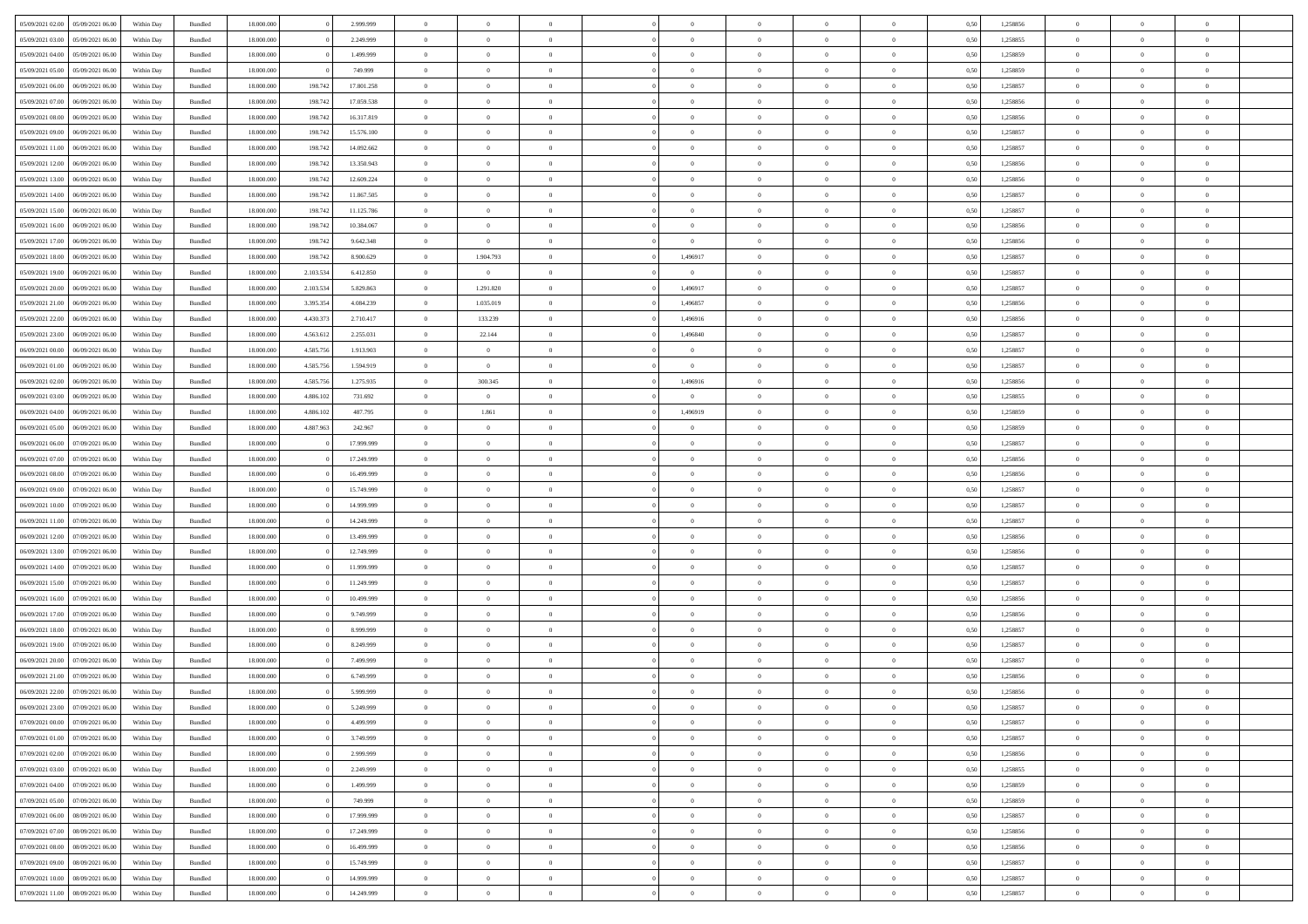| 07/09/2021 12:00                  | 08/09/2021 06:00 | Within Day | Bundled   | 18,000,000 | 13.499.999 | $\overline{0}$ | $\Omega$       |                |                | $\Omega$       | $\Omega$       | $\overline{0}$ | 0,50 | 1,258856 | $\theta$       | $\Omega$       | $\theta$       |  |
|-----------------------------------|------------------|------------|-----------|------------|------------|----------------|----------------|----------------|----------------|----------------|----------------|----------------|------|----------|----------------|----------------|----------------|--|
| 07/09/2021 13:00                  | 08/09/2021 06:00 | Within Dav | Bundled   | 18.000.000 | 12.749.999 | $\overline{0}$ | $\Omega$       |                | $\Omega$       | $\Omega$       | $\Omega$       | $\Omega$       | 0.50 | 1,258856 | $\theta$       | $\Omega$       | $\sqrt{ }$     |  |
| 07/09/2021 14:00                  | 08/09/2021 06:00 | Within Day | Bundled   | 18.000.000 | 11.999.999 | $\overline{0}$ | $\overline{0}$ | $\overline{0}$ | $\overline{0}$ | $\,$ 0 $\,$    | $\overline{0}$ | $\,$ 0 $\,$    | 0,50 | 1,258857 | $\,$ 0 $\,$    | $\overline{0}$ | $\overline{0}$ |  |
|                                   |                  |            |           |            |            | $\overline{0}$ | $\theta$       | $\overline{0}$ | $\overline{0}$ | $\overline{0}$ | $\overline{0}$ |                |      |          |                | $\theta$       | $\overline{0}$ |  |
| 07/09/2021 15:00                  | 08/09/2021 06:00 | Within Day | Bundled   | 18.000.000 | 11.249.999 |                |                |                |                |                |                | $\bf{0}$       | 0,50 | 1,258857 | $\bf{0}$       |                |                |  |
| 07/09/2021 16:00                  | 08/09/2021 06:00 | Within Day | Bundled   | 18.000.000 | 10.499.999 | $\overline{0}$ | $\Omega$       | $^{\circ}$     | $\Omega$       | $\overline{0}$ | $\Omega$       | $\bf{0}$       | 0.50 | 1,258856 | $\theta$       | $\Omega$       | -0             |  |
| 07/09/2021 17:00                  | 08/09/2021 06:00 | Within Day | Bundled   | 18.000.000 | 9.749.999  | $\overline{0}$ | $\overline{0}$ | $\overline{0}$ | $\overline{0}$ | $\,$ 0 $\,$    | $\overline{0}$ | $\,$ 0 $\,$    | 0,50 | 1,258856 | $\theta$       | $\overline{0}$ | $\overline{0}$ |  |
| 07/09/2021 18:00                  | 08/09/2021 06:00 | Within Day | Bundled   | 18.000.000 | 8.999.999  | $\overline{0}$ | $\overline{0}$ | $\overline{0}$ | $\Omega$       | $\overline{0}$ | $\overline{0}$ | $\overline{0}$ | 0.50 | 1,258857 | $\bf{0}$       | $\theta$       | $\overline{0}$ |  |
| 07/09/2021 19:00                  | 08/09/2021 06:00 | Within Day | Bundled   | 18.000.000 | 8.249.999  | $\overline{0}$ | $\Omega$       | $^{\circ}$     | $\Omega$       | $\overline{0}$ | $\Omega$       | $\bf{0}$       | 0.50 | 1,258857 | $\theta$       | $\theta$       | $\sqrt{ }$     |  |
|                                   |                  |            |           |            |            |                |                |                |                |                |                |                |      |          |                |                |                |  |
| 07/09/2021 20:00                  | 08/09/2021 06:00 | Within Day | Bundled   | 18.000.000 | 7.499.999  | $\overline{0}$ | $\overline{0}$ | $\overline{0}$ | $\overline{0}$ | $\overline{0}$ | $\overline{0}$ | $\,$ 0 $\,$    | 0,50 | 1,258857 | $\,$ 0 $\,$    | $\overline{0}$ | $\overline{0}$ |  |
| 07/09/2021 21.00                  | 08/09/2021 06:00 | Within Day | Bundled   | 18,000,000 | 6.749.999  | $\overline{0}$ | $\overline{0}$ | $\overline{0}$ | $\Omega$       | $\overline{0}$ | $\overline{0}$ | $\overline{0}$ | 0,50 | 1,258856 | $\bf{0}$       | $\theta$       | $\overline{0}$ |  |
| 07/09/2021 22.00                  | 08/09/2021 06:00 | Within Dav | Bundled   | 18.000.000 | 5.999.999  | $\overline{0}$ | $\Omega$       | $^{\circ}$     | $\Omega$       | $\overline{0}$ | $\Omega$       | $\bf{0}$       | 0.50 | 1,258856 | $\theta$       | $\Omega$       | $\sqrt{ }$     |  |
| 07/09/2021 23:00                  | 08/09/2021 06:00 | Within Day | Bundled   | 18.000.000 | 5.249.999  | $\overline{0}$ | $\overline{0}$ | $\overline{0}$ | $\overline{0}$ | $\,$ 0 $\,$    | $\overline{0}$ | $\,$ 0 $\,$    | 0,50 | 1,258857 | $\,$ 0 $\,$    | $\overline{0}$ | $\overline{0}$ |  |
| 08/09/2021 00:00                  | 08/09/2021 06:00 | Within Day | Bundled   | 18.000.000 | 4.499.999  | $\overline{0}$ | $\overline{0}$ | $\overline{0}$ | $\overline{0}$ | $\bf{0}$       | $\overline{0}$ | $\bf{0}$       | 0,50 | 1,258857 | $\bf{0}$       | $\overline{0}$ | $\overline{0}$ |  |
|                                   |                  |            |           |            |            |                |                |                |                |                |                |                |      |          |                |                |                |  |
| 08/09/2021 01:00                  | 08/09/2021 06:00 | Within Day | Bundled   | 18.000.000 | 3.749.999  | $\overline{0}$ | $\Omega$       | $^{\circ}$     | $\Omega$       | $\overline{0}$ | $\Omega$       | $\bf{0}$       | 0.50 | 1,258857 | $\theta$       | $\theta$       | $\sqrt{ }$     |  |
| 08/09/2021 02:00                  | 08/09/2021 06:00 | Within Day | Bundled   | 18.000.000 | 2.999.999  | $\overline{0}$ | $\theta$       | $\overline{0}$ | $\overline{0}$ | $\bf{0}$       | $\overline{0}$ | $\,$ 0 $\,$    | 0,50 | 1,258856 | $\theta$       | $\overline{0}$ | $\overline{0}$ |  |
| 08/09/2021 03:00                  | 08/09/2021 06:00 | Within Day | Bundled   | 18.000.000 | 2.249.999  | $\overline{0}$ | $\overline{0}$ | $\overline{0}$ | $\Omega$       | $\overline{0}$ | $\overline{0}$ | $\overline{0}$ | 0,50 | 1,258855 | $\theta$       | $\overline{0}$ | $\theta$       |  |
| 08/09/2021 04:00                  | 08/09/2021 06:00 | Within Day | Bundled   | 18.000.000 | 1.499.999  | $\overline{0}$ | $\Omega$       | $\Omega$       | $\Omega$       | $\overline{0}$ | $\Omega$       | $\bf{0}$       | 0.50 | 1,258859 | $\theta$       | $\Omega$       | -0             |  |
| 08/09/2021 05:00                  | 08/09/2021 06:00 | Within Day | Bundled   | 18.000.000 | 749.999    | $\overline{0}$ | $\overline{0}$ | $\overline{0}$ | $\overline{0}$ | $\,$ 0 $\,$    | $\overline{0}$ | $\,$ 0 $\,$    | 0,50 | 1,258859 | $\,$ 0 $\,$    | $\overline{0}$ | $\overline{0}$ |  |
| 08/09/2021 06:00                  | 09/09/2021 06:00 | Within Day | Bundled   | 18,000,000 | 17.999.999 | $\overline{0}$ | $\overline{0}$ | $\overline{0}$ | $\Omega$       | $\overline{0}$ | $\overline{0}$ | $\bf{0}$       | 0.50 | 1,258857 | $\bf{0}$       | $\theta$       | $\overline{0}$ |  |
|                                   |                  |            |           |            |            |                |                |                |                |                |                |                |      |          |                |                |                |  |
| 08/09/2021 07:00                  | 09/09/2021 06:00 | Within Dav | Bundled   | 18.000.000 | 17.249.999 | $\overline{0}$ | $\Omega$       | $^{\circ}$     | $\Omega$       | $\bf{0}$       | $\Omega$       | $\bf{0}$       | 0.50 | 1,258856 | $\theta$       | $\theta$       | $\sqrt{ }$     |  |
| 08/09/2021 08:00                  | 09/09/2021 06:00 | Within Day | Bundled   | 18.000.000 | 16.499.999 | $\overline{0}$ | $\theta$       | $\overline{0}$ | $\overline{0}$ | $\,$ 0 $\,$    | $\overline{0}$ | $\,$ 0 $\,$    | 0,50 | 1,258856 | $\,$ 0 $\,$    | $\overline{0}$ | $\overline{0}$ |  |
| 08/09/2021 09:00                  | 09/09/2021 06:00 | Within Day | Bundled   | 18.000.000 | 15.749.999 | $\overline{0}$ | $\overline{0}$ | $\overline{0}$ | $\overline{0}$ | $\bf{0}$       | $\overline{0}$ | $\bf{0}$       | 0,50 | 1,258857 | $\bf{0}$       | $\overline{0}$ | $\overline{0}$ |  |
| 08/09/2021 10:00                  | 09/09/2021 06:00 | Within Day | Bundled   | 18.000.000 | 14.999.999 | $\overline{0}$ | $\Omega$       | $^{\circ}$     | $\Omega$       | $\bf{0}$       | $\Omega$       | $\bf{0}$       | 0.50 | 1,258857 | $\theta$       | $\theta$       | $\sqrt{ }$     |  |
| 08/09/2021 11:00                  | 09/09/2021 06:00 | Within Day | Bundled   | 18.000.000 | 14.249.999 | $\overline{0}$ | $\theta$       | $\overline{0}$ | $\overline{0}$ | $\,$ 0 $\,$    | $\overline{0}$ | $\,$ 0 $\,$    | 0,50 | 1,258857 | $\,$ 0 $\,$    | $\overline{0}$ | $\overline{0}$ |  |
| 08/09/2021 12:00                  | 09/09/2021 06:00 | Within Day | Bundled   | 18.000.000 | 13.499.999 | $\overline{0}$ | $\overline{0}$ | $\overline{0}$ | $\Omega$       | $\overline{0}$ | $\overline{0}$ | $\overline{0}$ | 0.50 | 1,258856 | $\bf{0}$       | $\theta$       | $\overline{0}$ |  |
|                                   |                  |            |           |            |            |                |                |                |                |                |                |                |      |          |                |                |                |  |
| 08/09/2021 13:00                  | 09/09/2021 06:00 | Within Day | Bundled   | 18.000.000 | 12.749.999 | $\overline{0}$ | $\Omega$       | $^{\circ}$     | $\Omega$       | $\bf{0}$       | $\Omega$       | $\bf{0}$       | 0.50 | 1,258856 | $\theta$       | $\theta$       | $\sqrt{ }$     |  |
| 08/09/2021 14:00                  | 09/09/2021 06:00 | Within Day | Bundled   | 18.000.000 | 11.999.999 | $\overline{0}$ | $\overline{0}$ | $\overline{0}$ | $\overline{0}$ | $\overline{0}$ | $\overline{0}$ | $\,$ 0 $\,$    | 0,50 | 1,258857 | $\,$ 0 $\,$    | $\overline{0}$ | $\overline{0}$ |  |
| 08/09/2021 15:00                  | 09/09/2021 06:00 | Within Day | Bundled   | 18,000,000 | 11.249.999 | $\overline{0}$ | $\overline{0}$ | $\overline{0}$ | $\Omega$       | $\overline{0}$ | $\overline{0}$ | $\bf{0}$       | 0.50 | 1,258857 | $\theta$       | $\theta$       | $\overline{0}$ |  |
| 08/09/2021 16:00                  | 09/09/2021 06:00 | Within Dav | Bundled   | 18.000.000 | 10.499.999 | $\overline{0}$ | $\Omega$       | $^{\circ}$     | $\Omega$       | $\overline{0}$ | $\Omega$       | $\bf{0}$       | 0.50 | 1,258856 | $\theta$       | $\Omega$       | -0             |  |
| 08/09/2021 17:00                  | 09/09/2021 06:00 | Within Day | Bundled   | 18.000.000 | 9.749.999  | $\overline{0}$ | $\overline{0}$ | $\overline{0}$ | $\overline{0}$ | $\,$ 0 $\,$    | $\overline{0}$ | $\,$ 0 $\,$    | 0,50 | 1,258856 | $\,$ 0 $\,$    | $\overline{0}$ | $\overline{0}$ |  |
| 08/09/2021 18:00                  | 09/09/2021 06.00 | Within Day | Bundled   | 18.000.000 | 8.999.999  | $\bf{0}$       | $\overline{0}$ | $\overline{0}$ | $\bf{0}$       | $\,$ 0         | $\bf{0}$       | $\bf{0}$       | 0,50 | 1,258857 | $\,$ 0 $\,$    | $\overline{0}$ | $\overline{0}$ |  |
|                                   |                  |            |           |            |            |                |                |                |                |                |                |                |      |          |                |                |                |  |
| 08/09/2021 19:00                  | 09/09/2021 06:00 | Within Day | Bundled   | 18.000.000 | 8.249.999  | $\overline{0}$ | $\theta$       | $^{\circ}$     | $\Omega$       | $\overline{0}$ | $\Omega$       | $\bf{0}$       | 0.50 | 1,258857 | $\theta$       | $\theta$       | $\sqrt{ }$     |  |
| 08/09/2021 20:00                  | 09/09/2021 06:00 | Within Day | Bundled   | 18.000.000 | 7.499.999  | $\overline{0}$ | $\theta$       | $\overline{0}$ | $\overline{0}$ | $\overline{0}$ | $\overline{0}$ | $\,$ 0 $\,$    | 0,50 | 1,258857 | $\theta$       | $\overline{0}$ | $\overline{0}$ |  |
| 08/09/2021 21:00                  | 09/09/2021 06.00 | Within Day | Bundled   | 18.000.000 | 6.749.999  | $\overline{0}$ | $\theta$       | $\overline{0}$ | $\overline{0}$ | $\,$ 0         | $\bf{0}$       | $\bf{0}$       | 0,50 | 1,258856 | $\,$ 0 $\,$    | $\overline{0}$ | $\overline{0}$ |  |
| 08/09/2021 22:00                  | 09/09/2021 06:00 | Within Day | Bundled   | 18.000.000 | 5.999.999  | $\overline{0}$ | $\Omega$       |                | $\Omega$       | $\overline{0}$ | $\Omega$       | $\bf{0}$       | 0.50 | 1,258856 | $\theta$       | $\Omega$       | -0             |  |
| 08/09/2021 23:00                  | 09/09/2021 06:00 | Within Day | Bundled   | 18.000.000 | 5.249.999  | $\overline{0}$ | $\overline{0}$ | $\overline{0}$ | $\overline{0}$ | $\,$ 0 $\,$    | $\overline{0}$ | $\,$ 0 $\,$    | 0,50 | 1,258857 | $\,$ 0 $\,$    | $\overline{0}$ | $\overline{0}$ |  |
| 09/09/2021 00:00                  | 09/09/2021 06.00 | Within Day | Unbundled | 18.000.000 | 4.499.999  | $\bf{0}$       | $\,$ 0 $\,$    | $\overline{0}$ | $\bf{0}$       | $\bf{0}$       | $\bf{0}$       | $\bf{0}$       | 0,50 | 1,258857 | $\,$ 0 $\,$    | $\overline{0}$ | $\overline{0}$ |  |
|                                   |                  |            |           |            |            |                |                |                |                |                |                |                |      |          |                |                |                |  |
| 09/09/2021 01:00                  | 09/09/2021 06:00 | Within Day | Unbundled | 18.000.000 | 3.749.999  | $\overline{0}$ | $\Omega$       | $^{\circ}$     | $\Omega$       | $\overline{0}$ | $\Omega$       | $\bf{0}$       | 0.50 | 1,258857 | $\theta$       | $\theta$       | -0             |  |
| 09/09/2021 02:00                  | 09/09/2021 06:00 | Within Day | Unbundled | 18.000.000 | 2.999.999  | $\overline{0}$ | $\overline{0}$ | $\overline{0}$ | $\overline{0}$ | $\,$ 0 $\,$    | $\overline{0}$ | $\,$ 0 $\,$    | 0,50 | 1,258856 | $\,$ 0 $\,$    | $\overline{0}$ | $\overline{0}$ |  |
| 09/09/2021 03:00                  | 09/09/2021 06.00 | Within Day | Bundled   | 18.000.000 | 2.249.999  | $\bf{0}$       | $\,$ 0 $\,$    | $\overline{0}$ | $\bf{0}$       | $\,$ 0         | $\bf{0}$       | $\bf{0}$       | 0,50 | 1,258855 | $\,$ 0 $\,$    | $\overline{0}$ | $\overline{0}$ |  |
| 09/09/2021 04:00                  | 09/09/2021 06:00 | Within Day | Bundled   | 18.000.000 | 1.499.999  | $\overline{0}$ | $\Omega$       | $^{\circ}$     | $\Omega$       | $\bf{0}$       | $\Omega$       | $\bf{0}$       | 0.50 | 1,258859 | $\theta$       | $\theta$       | -0             |  |
| 09/09/2021 05:00                  | 09/09/2021 06:00 | Within Day | Bundled   | 18.000.000 | 749.999    | $\overline{0}$ | $\theta$       | $\overline{0}$ | $\overline{0}$ | $\bf{0}$       | $\overline{0}$ | $\,$ 0 $\,$    | 0,50 | 1,258859 | $\,$ 0 $\,$    | $\overline{0}$ | $\overline{0}$ |  |
| 09/09/2021 06:00                  | 10/09/2021 06.00 | Within Day | Bundled   | 18.000.000 | 17.999.999 | $\overline{0}$ | $\theta$       | $\overline{0}$ | $\overline{0}$ | $\overline{0}$ | $\overline{0}$ | $\bf{0}$       | 0,50 | 1,258857 | $\,$ 0 $\,$    | $\theta$       | $\overline{0}$ |  |
| 09/09/2021 07:00                  | 10/09/2021 06:00 | Within Day | Bundled   | 18.000.000 | 17.249.999 | $\overline{0}$ | $\overline{0}$ | $\Omega$       | $\overline{0}$ | $\bf{0}$       | $\overline{0}$ | $\overline{0}$ | 0,50 | 1,258856 | $\theta$       | $\theta$       | $\overline{0}$ |  |
|                                   |                  |            |           |            |            |                |                |                |                |                |                |                |      |          |                |                |                |  |
| 09/09/2021 08:00 10/09/2021 06:00 |                  | Within Day | Bundled   | 18.000.000 | 16.499.999 | $\overline{0}$ | $\theta$       |                |                |                |                |                | 0,50 | 1,258856 | $\theta$       | $\theta$       |                |  |
| 09/09/2021 09:00                  | 10/09/2021 06:00 | Within Day | Bundled   | 18.000.000 | 15.749.999 | $\bf{0}$       | $\overline{0}$ | $\bf{0}$       | $\bf{0}$       | $\bf{0}$       | $\bf{0}$       | $\bf{0}$       | 0,50 | 1,258857 | $\,$ 0 $\,$    | $\overline{0}$ | $\bf{0}$       |  |
| 09/09/2021 10:00                  | 10/09/2021 06:00 | Within Day | Bundled   | 18.000.000 | 14.999.999 | $\overline{0}$ | $\theta$       | $\overline{0}$ | $\overline{0}$ | $\bf{0}$       | $\overline{0}$ | $\overline{0}$ | 0,50 | 1,258857 | $\theta$       | $\overline{0}$ | $\overline{0}$ |  |
| 09/09/2021 11:00                  | 10/09/2021 06:00 | Within Day | Bundled   | 18.000.000 | 14.249.999 | $\overline{0}$ | $\bf{0}$       | $\overline{0}$ | $\overline{0}$ | $\bf{0}$       | $\overline{0}$ | $\,$ 0 $\,$    | 0,50 | 1,258857 | $\overline{0}$ | $\,$ 0 $\,$    | $\,$ 0 $\,$    |  |
| 09/09/2021 12:00                  | 10/09/2021 06:00 | Within Day | Bundled   | 18.000.000 | 13.499.999 | $\overline{0}$ | $\overline{0}$ | $\overline{0}$ | $\bf{0}$       | $\bf{0}$       | $\bf{0}$       | $\bf{0}$       | 0,50 | 1,258856 | $\bf{0}$       | $\overline{0}$ | $\overline{0}$ |  |
| 09/09/2021 13:00                  | 10/09/2021 06:00 | Within Day | Bundled   | 18.000.000 | 12.749.999 | $\overline{0}$ | $\overline{0}$ | $\overline{0}$ | $\overline{0}$ | $\overline{0}$ | $\overline{0}$ | $\overline{0}$ | 0,50 | 1,258856 | $\theta$       | $\overline{0}$ | $\overline{0}$ |  |
|                                   |                  |            |           |            |            | $\overline{0}$ | $\bf{0}$       |                | $\overline{0}$ |                | $\overline{0}$ |                |      |          | $\,$ 0 $\,$    | $\,$ 0 $\,$    | $\,$ 0         |  |
| 09/09/2021 14:00                  | 10/09/2021 06:00 | Within Day | Bundled   | 18.000.000 | 11.999.999 |                |                | $\overline{0}$ |                | $\bf{0}$       |                | $\,$ 0 $\,$    | 0,50 | 1,258857 |                |                |                |  |
| 09/09/2021 15:00                  | 10/09/2021 06:00 | Within Day | Bundled   | 18.000.000 | 11.249.999 | $\overline{0}$ | $\overline{0}$ | $\overline{0}$ | $\bf{0}$       | $\bf{0}$       | $\bf{0}$       | $\bf{0}$       | 0,50 | 1,258857 | $\bf{0}$       | $\overline{0}$ | $\overline{0}$ |  |
| 09/09/2021 16:00                  | 10/09/2021 06:00 | Within Day | Bundled   | 18.000.000 | 10.499.999 | $\overline{0}$ | $\overline{0}$ | $\overline{0}$ | $\overline{0}$ | $\overline{0}$ | $\overline{0}$ | $\overline{0}$ | 0,50 | 1,258856 | $\theta$       | $\overline{0}$ | $\overline{0}$ |  |
| 09/09/2021 17:00                  | 10/09/2021 06:00 | Within Day | Bundled   | 18.000.000 | 9.749.999  | $\overline{0}$ | $\,$ 0         | $\overline{0}$ | $\overline{0}$ | $\,$ 0 $\,$    | $\overline{0}$ | $\,$ 0 $\,$    | 0,50 | 1,258856 | $\overline{0}$ | $\,$ 0 $\,$    | $\,$ 0         |  |
| 09/09/2021 18:00                  | 10/09/2021 06:00 | Within Day | Bundled   | 18.000.000 | 8.999.999  | $\overline{0}$ | $\overline{0}$ | $\overline{0}$ | $\bf{0}$       | $\bf{0}$       | $\overline{0}$ | $\bf{0}$       | 0,50 | 1,258857 | $\bf{0}$       | $\overline{0}$ | $\overline{0}$ |  |
| 09/09/2021 19:00                  | 10/09/2021 06:00 | Within Day | Bundled   | 18.000.000 | 8.249.999  | $\overline{0}$ | $\theta$       | $\overline{0}$ | $\overline{0}$ | $\bf{0}$       | $\overline{0}$ | $\overline{0}$ | 0.50 | 1,258857 | $\overline{0}$ | $\overline{0}$ | $\overline{0}$ |  |
|                                   |                  |            |           |            |            |                |                |                | $\overline{0}$ |                |                |                |      |          |                |                |                |  |
| 09/09/2021 20:00                  | 10/09/2021 06:00 | Within Day | Bundled   | 18.000.000 | 7.499.999  | $\mathbf{0}$   | $\bf{0}$       | $\overline{0}$ |                | $\,$ 0 $\,$    | $\overline{0}$ | $\,$ 0 $\,$    | 0,50 | 1,258857 | $\mathbf{0}$   | $\,$ 0 $\,$    | $\,$ 0 $\,$    |  |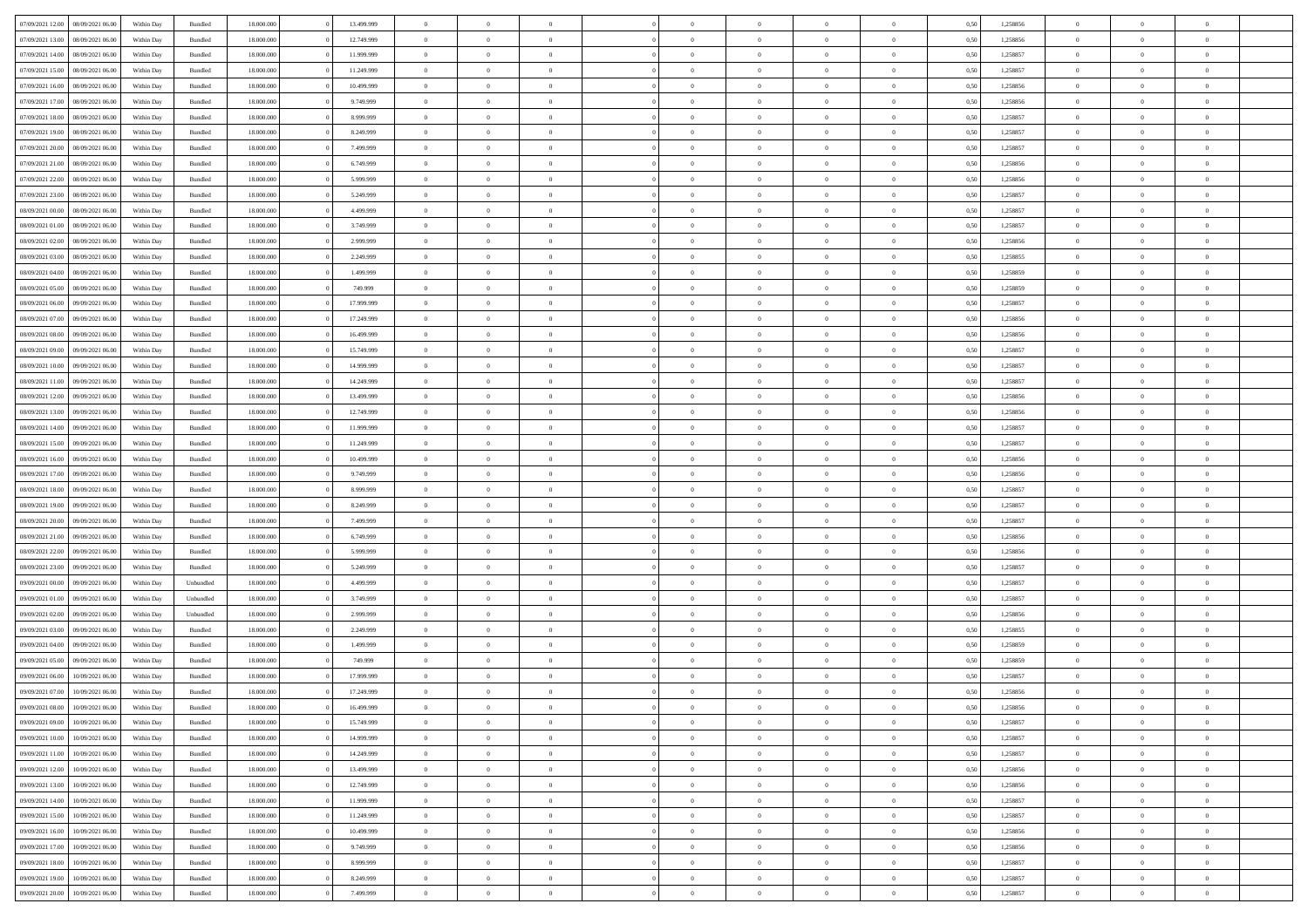|                  |                  |            |                    |            |            | $\Omega$       |                |                |                |                |                |                |      |          |                |                |                |  |
|------------------|------------------|------------|--------------------|------------|------------|----------------|----------------|----------------|----------------|----------------|----------------|----------------|------|----------|----------------|----------------|----------------|--|
| 09/09/2021 21:00 | 10/09/2021 06:00 | Within Dav | Bundled            | 18.000.000 | 6.749.999  |                | $\Omega$       |                | $\Omega$       | $\Omega$       | $\Omega$       | $\theta$       | 0.50 | 1,258856 | $\theta$       | $\theta$       | $\theta$       |  |
| 09/09/2021 22.00 | 10/09/2021 06:00 | Within Day | Bundled            | 18.000.000 | 5.999.999  | $\overline{0}$ | $\theta$       | $\overline{0}$ | $\overline{0}$ | $\bf{0}$       | $\overline{0}$ | $\overline{0}$ | 0,50 | 1,258856 | $\theta$       | $\theta$       | $\overline{0}$ |  |
| 09/09/2021 23.00 | 10/09/2021 06:00 | Within Day | Bundled            | 18.000.000 | 5.249.999  | $\overline{0}$ | $\overline{0}$ | $\overline{0}$ | $\bf{0}$       | $\bf{0}$       | $\overline{0}$ | $\bf{0}$       | 0,50 | 1,258857 | $\bf{0}$       | $\overline{0}$ | $\overline{0}$ |  |
| 10/09/2021 00:00 | 10/09/2021 06:00 | Within Dav | Bundled            | 18.000.000 | 4.499.999  | $\overline{0}$ | $\theta$       | $\overline{0}$ | $\overline{0}$ | $\bf{0}$       | $\overline{0}$ | $\overline{0}$ | 0.50 | 1.258857 | $\theta$       | $\theta$       | $\overline{0}$ |  |
| 10/09/2021 01:00 | 10/09/2021 06:00 | Within Day | Bundled            | 18.000.000 | 3.749.999  | $\overline{0}$ | $\theta$       | $\overline{0}$ | $\overline{0}$ | $\bf{0}$       | $\overline{0}$ | $\bf{0}$       | 0,50 | 1,258857 | $\theta$       | $\theta$       | $\overline{0}$ |  |
|                  |                  |            |                    |            |            |                |                |                |                |                |                |                |      |          |                |                |                |  |
| 10/09/2021 02:00 | 10/09/2021 06:00 | Within Day | Bundled            | 18.000.000 | 2.999.999  | $\overline{0}$ | $\bf{0}$       | $\overline{0}$ | $\overline{0}$ | $\overline{0}$ | $\overline{0}$ | $\mathbf{0}$   | 0,50 | 1,258856 | $\bf{0}$       | $\overline{0}$ | $\bf{0}$       |  |
| 10/09/2021 03:00 | 10/09/2021 06:00 | Within Dav | Bundled            | 18.000.000 | 2.249.999  | $\overline{0}$ | $\overline{0}$ | $\overline{0}$ | $\overline{0}$ | $\bf{0}$       | $\overline{0}$ | $\overline{0}$ | 0.50 | 1,258855 | $\theta$       | $\theta$       | $\overline{0}$ |  |
| 10/09/2021 04:00 | 10/09/2021 06:00 | Within Day | Bundled            | 18.000.000 | 1.499.999  | $\overline{0}$ | $\theta$       | $\overline{0}$ | $\overline{0}$ | $\bf{0}$       | $\overline{0}$ | $\bf{0}$       | 0,50 | 1,258859 | $\theta$       | $\theta$       | $\overline{0}$ |  |
| 10/09/2021 05:00 | 10/09/2021 06:00 | Within Day | Bundled            | 18.000.000 | 749.999    | $\overline{0}$ | $\overline{0}$ | $\overline{0}$ | $\overline{0}$ | $\bf{0}$       | $\overline{0}$ | $\bf{0}$       | 0,50 | 1,258859 | $\,0\,$        | $\overline{0}$ | $\overline{0}$ |  |
| 10/09/2021 06:00 | 11/09/2021 06:00 | Within Dav | Bundled            | 18.000.000 | 17.999.999 | $\overline{0}$ | $\overline{0}$ | $\overline{0}$ | $\overline{0}$ | $\overline{0}$ | $\overline{0}$ | $\overline{0}$ | 0.50 | 1,258857 | $\theta$       | $\overline{0}$ | $\overline{0}$ |  |
| 10/09/2021 07:00 | 11/09/2021 06:00 | Within Day | Bundled            | 18.000.000 | 17.249.999 | $\overline{0}$ | $\theta$       | $\overline{0}$ | $\overline{0}$ | $\bf{0}$       | $\overline{0}$ | $\bf{0}$       | 0,50 | 1,258856 | $\theta$       | $\theta$       | $\overline{0}$ |  |
| 10/09/2021 08:00 | 11/09/2021 06:00 | Within Day | Bundled            | 18.000.000 | 16.499.999 | $\overline{0}$ | $\overline{0}$ | $\overline{0}$ | $\overline{0}$ | $\bf{0}$       | $\overline{0}$ | $\bf{0}$       | 0,50 | 1,258856 | $\bf{0}$       | $\overline{0}$ | $\overline{0}$ |  |
|                  |                  |            |                    |            |            |                |                |                |                |                |                |                |      |          |                |                |                |  |
| 10/09/2021 09:00 | 11/09/2021 06:00 | Within Day | Bundled            | 18.000.000 | 15.749.999 | $\overline{0}$ | $\theta$       | $\overline{0}$ | $\overline{0}$ | $\bf{0}$       | $\overline{0}$ | $\overline{0}$ | 0.50 | 1.258857 | $\theta$       | $\theta$       | $\overline{0}$ |  |
| 10/09/2021 10:00 | 11/09/2021 06:00 | Within Day | Bundled            | 18.000.000 | 14.999.999 | $\overline{0}$ | $\theta$       | $\overline{0}$ | $\overline{0}$ | $\bf{0}$       | $\overline{0}$ | $\overline{0}$ | 0,50 | 1,258857 | $\theta$       | $\theta$       | $\overline{0}$ |  |
| 10/09/2021 11:00 | 11/09/2021 06:00 | Within Day | Bundled            | 18.000.000 | 14.249.999 | $\overline{0}$ | $\overline{0}$ | $\overline{0}$ | $\overline{0}$ | $\overline{0}$ | $\overline{0}$ | $\mathbf{0}$   | 0,50 | 1,258857 | $\bf{0}$       | $\overline{0}$ | $\bf{0}$       |  |
| 10/09/2021 12:00 | 11/09/2021 06:00 | Within Dav | Bundled            | 18.000.000 | 13.499.999 | $\overline{0}$ | $\overline{0}$ | $\overline{0}$ | $\overline{0}$ | $\bf{0}$       | $\overline{0}$ | $\overline{0}$ | 0.50 | 1,258856 | $\theta$       | $\overline{0}$ | $\overline{0}$ |  |
| 10/09/2021 13:00 | 11/09/2021 06:00 | Within Day | Bundled            | 18.000.000 | 12.749.999 | $\overline{0}$ | $\theta$       | $\overline{0}$ | $\overline{0}$ | $\bf{0}$       | $\overline{0}$ | $\bf{0}$       | 0,50 | 1,258856 | $\theta$       | $\theta$       | $\overline{0}$ |  |
| 10/09/2021 14:00 | 11/09/2021 06:00 | Within Day | Bundled            | 18.000.000 | 11.999.999 | $\overline{0}$ | $\overline{0}$ | $\overline{0}$ | $\overline{0}$ | $\bf{0}$       | $\overline{0}$ | $\bf{0}$       | 0,50 | 1,258857 | $\,0\,$        | $\overline{0}$ | $\overline{0}$ |  |
| 10/09/2021 15:00 | 11/09/2021 06:00 | Within Dav | Bundled            | 18.000.000 | 11.249.999 | $\overline{0}$ | $\overline{0}$ | $\overline{0}$ | $\overline{0}$ | $\overline{0}$ | $\overline{0}$ | $\overline{0}$ | 0.50 | 1,258857 | $\theta$       | $\overline{0}$ | $\overline{0}$ |  |
|                  |                  |            |                    |            |            |                |                |                |                |                |                |                |      |          |                |                |                |  |
| 10/09/2021 16:00 | 11/09/2021 06:00 | Within Day | Bundled            | 18.000.000 | 10.499.999 | $\overline{0}$ | $\theta$       | $\overline{0}$ | $\overline{0}$ | $\bf{0}$       | $\overline{0}$ | $\bf{0}$       | 0,50 | 1,258856 | $\theta$       | $\theta$       | $\overline{0}$ |  |
| 10/09/2021 17:00 | 11/09/2021 06:00 | Within Day | Bundled            | 18.000.000 | 9.749.999  | $\overline{0}$ | $\overline{0}$ | $\overline{0}$ | $\overline{0}$ | $\bf{0}$       | $\overline{0}$ | $\bf{0}$       | 0,50 | 1,258856 | $\,0\,$        | $\overline{0}$ | $\overline{0}$ |  |
| 10/09/2021 18:00 | 11/09/2021 06:00 | Within Day | Bundled            | 18.000.000 | 8.999.999  | $\overline{0}$ | $\overline{0}$ | $\overline{0}$ | $\overline{0}$ | $\bf{0}$       | $\overline{0}$ | $\overline{0}$ | 0.50 | 1.258857 | $\theta$       | $\theta$       | $\overline{0}$ |  |
| 10/09/2021 19:00 | 11/09/2021 06:00 | Within Day | Bundled            | 18.000.000 | 8.249.999  | $\overline{0}$ | $\theta$       | $\overline{0}$ | $\overline{0}$ | $\bf{0}$       | $\overline{0}$ | $\bf{0}$       | 0,50 | 1,258857 | $\theta$       | $\theta$       | $\overline{0}$ |  |
| 10/09/2021 20:00 | 11/09/2021 06:00 | Within Day | Bundled            | 18.000.000 | 7.499.999  | $\overline{0}$ | $\overline{0}$ | $\overline{0}$ | $\bf{0}$       | $\overline{0}$ | $\bf{0}$       | $\mathbf{0}$   | 0,50 | 1,258857 | $\overline{0}$ | $\overline{0}$ | $\bf{0}$       |  |
| 10/09/2021 21:00 | 11/09/2021 06:00 | Within Dav | Bundled            | 18.000.000 | 6.749.999  | $\overline{0}$ | $\overline{0}$ | $\overline{0}$ | $\overline{0}$ | $\overline{0}$ | $\overline{0}$ | $\overline{0}$ | 0.50 | 1.258856 | $\theta$       | $\theta$       | $\overline{0}$ |  |
| 10/09/2021 22:00 | 11/09/2021 06:00 | Within Day | Bundled            | 18.000.000 | 5.999.999  | $\overline{0}$ | $\theta$       | $\overline{0}$ | $\overline{0}$ | $\bf{0}$       | $\overline{0}$ | $\bf{0}$       | 0,50 | 1,258856 | $\theta$       | $\theta$       | $\overline{0}$ |  |
| 10/09/2021 23:00 | 11/09/2021 06:00 | Within Day | Bundled            | 18.000.000 | 5.249.999  | $\overline{0}$ | $\overline{0}$ | $\overline{0}$ | $\bf{0}$       | $\bf{0}$       | $\bf{0}$       | $\bf{0}$       | 0,50 | 1,258857 | $\,0\,$        | $\overline{0}$ | $\overline{0}$ |  |
|                  |                  |            |                    |            |            |                |                |                |                |                |                |                |      |          |                |                |                |  |
| 11/09/2021 00:00 | 11/09/2021 06:00 | Within Day | Bundled            | 18,000,000 | 4.499.999  | $\overline{0}$ | $\overline{0}$ | $\overline{0}$ | $\overline{0}$ | $\overline{0}$ | $\overline{0}$ | $\overline{0}$ | 0.50 | 1,258857 | $\theta$       | $\theta$       | $\overline{0}$ |  |
| 11/09/2021 01:00 | 11/09/2021 06:00 | Within Day | Bundled            | 18.000.000 | 3.749.999  | $\overline{0}$ | $\theta$       | $\overline{0}$ | $\overline{0}$ | $\bf{0}$       | $\overline{0}$ | $\bf{0}$       | 0,50 | 1,258857 | $\,$ 0 $\,$    | $\theta$       | $\overline{0}$ |  |
| 11/09/2021 02:00 | 11/09/2021 06:00 | Within Day | Bundled            | 18.000.000 | 2.999.999  | $\overline{0}$ | $\overline{0}$ | $\overline{0}$ | $\bf{0}$       | $\bf{0}$       | $\bf{0}$       | $\bf{0}$       | 0,50 | 1,258856 | $\bf{0}$       | $\overline{0}$ | $\overline{0}$ |  |
| 11/09/2021 03:00 | 11/09/2021 06.00 | Within Day | Bundled            | 18.000.000 | 2.249.999  | $\overline{0}$ | $\Omega$       | $\Omega$       | $\Omega$       | $\Omega$       | $\Omega$       | $\overline{0}$ | 0.50 | 1,258855 | $\,0\,$        | $\Omega$       | $\theta$       |  |
| 11/09/2021 04:00 | 11/09/2021 06:00 | Within Day | Bundled            | 18.000.000 | 1.499.999  | $\overline{0}$ | $\theta$       | $\overline{0}$ | $\overline{0}$ | $\bf{0}$       | $\overline{0}$ | $\bf{0}$       | 0,50 | 1,258859 | $\theta$       | $\theta$       | $\overline{0}$ |  |
| 11/09/2021 05:00 | 11/09/2021 06:00 | Within Day | Bundled            | 18.000.000 | 749.999    | $\overline{0}$ | $\bf{0}$       | $\overline{0}$ | $\bf{0}$       | $\bf{0}$       | $\bf{0}$       | $\mathbf{0}$   | 0,50 | 1,258859 | $\bf{0}$       | $\overline{0}$ | $\bf{0}$       |  |
| 11/09/2021 06:00 | 12/09/2021 06:00 | Within Day | Bundled            | 18,000,000 | 17.999.999 | $\overline{0}$ | $\Omega$       | $\Omega$       | $\Omega$       | $\Omega$       | $\Omega$       | $\overline{0}$ | 0.50 | 1,258857 | $\theta$       | $\theta$       | $\theta$       |  |
| 11/09/2021 07:00 | 12/09/2021 06:00 | Within Day | Bundled            | 18.000.000 | 17.249.999 | $\overline{0}$ | $\theta$       | $\overline{0}$ | $\overline{0}$ | $\bf{0}$       | $\overline{0}$ | $\bf{0}$       | 0,50 | 1,258856 | $\theta$       | $\theta$       | $\overline{0}$ |  |
|                  |                  |            |                    |            |            |                |                |                |                |                |                |                |      |          |                |                |                |  |
| 11/09/2021 08:00 | 12/09/2021 06:00 | Within Day | Bundled            | 18.000.000 | 16.499.999 | $\overline{0}$ | $\overline{0}$ | $\overline{0}$ | $\bf{0}$       | $\bf{0}$       | $\bf{0}$       | $\bf{0}$       | 0,50 | 1,258856 | $\,0\,$        | $\overline{0}$ | $\overline{0}$ |  |
| 11/09/2021 09:00 | 12/09/2021 06:00 | Within Day | Bundled            | 18,000,000 | 15.749.999 | $\overline{0}$ | $\Omega$       | $\Omega$       | $\Omega$       | $\Omega$       | $\theta$       | $\overline{0}$ | 0.50 | 1,258857 | $\theta$       | $\theta$       | $\theta$       |  |
| 11/09/2021 10:00 | 12/09/2021 06:00 | Within Day | Bundled            | 18.000.000 | 14.999.999 | $\overline{0}$ | $\theta$       | $\overline{0}$ | $\overline{0}$ | $\bf{0}$       | $\overline{0}$ | $\bf{0}$       | 0,50 | 1,258857 | $\theta$       | $\theta$       | $\overline{0}$ |  |
| 11/09/2021 11:00 | 12/09/2021 06:00 | Within Day | Bundled            | 18.000.000 | 14.249.999 | $\overline{0}$ | $\overline{0}$ | $\overline{0}$ | $\bf{0}$       | $\bf{0}$       | $\bf{0}$       | $\bf{0}$       | 0,50 | 1,258857 | $\bf{0}$       | $\overline{0}$ | $\overline{0}$ |  |
| 11/09/2021 12:00 | 12/09/2021 06:00 | Within Day | Bundled            | 18.000.000 | 13.499.999 | $\overline{0}$ | $\Omega$       | $\Omega$       | $\Omega$       | $\Omega$       | $\overline{0}$ | $\overline{0}$ | 0.50 | 1,258856 | $\,0\,$        | $\theta$       | $\theta$       |  |
| 11/09/2021 13:00 | 12/09/2021 06:00 | Within Day | Bundled            | 18.000.000 | 12.749.999 | $\overline{0}$ | $\theta$       | $\overline{0}$ | $\overline{0}$ | $\bf{0}$       | $\overline{0}$ | $\bf{0}$       | 0,50 | 1,258856 | $\,$ 0 $\,$    | $\theta$       | $\overline{0}$ |  |
| 11/09/2021 14:00 | 12/09/2021 06:00 | Within Day | Bundled            | 18.000.000 | 11.999.999 | $\overline{0}$ | $\overline{0}$ | $\overline{0}$ | $\overline{0}$ | $\bf{0}$       | $\overline{0}$ | $\mathbf{0}$   | 0,50 | 1,258857 | $\bf{0}$       | $\overline{0}$ | $\bf{0}$       |  |
| 11/09/2021 15:00 | 12/09/2021 06:00 | Within Day | Bundled            | 18,000,000 | 11.249.999 | $\overline{0}$ | $\Omega$       | $\Omega$       | $\Omega$       | $\Omega$       | $\Omega$       | $\overline{0}$ | 0.50 | 1,258857 | $\theta$       | $\theta$       | $\theta$       |  |
|                  |                  |            |                    |            |            |                |                |                |                |                |                |                |      |          |                |                |                |  |
| 11/09/2021 16:00 | 12/09/2021 06:00 | Within Day | Bundled            | 18.000.000 | 10.499.999 | $\overline{0}$ | $\overline{0}$ | $\overline{0}$ | $\bf{0}$       | $\,$ 0         | $\overline{0}$ | $\bf{0}$       | 0,50 | 1,258856 | $\,0\,$        | $\overline{0}$ | $\overline{0}$ |  |
| 11/09/2021 17:00 | 12/09/2021 06:00 | Within Day | $\mathbf B$ undled | 18.000.000 | 9.749.999  | $\bf{0}$       | $\bf{0}$       |                |                | $\bf{0}$       |                |                | 0,50 | 1,258856 | $\bf{0}$       | $\overline{0}$ |                |  |
| 11/09/2021 18:00 | 12/09/2021 06:00 | Within Day | Bundled            | 18,000,000 | 8.999.999  | $\overline{0}$ | $\overline{0}$ | $\overline{0}$ | $\Omega$       | $\overline{0}$ | $\overline{0}$ | $\overline{0}$ | 0.50 | 1,258857 | $\theta$       | $\theta$       | $\theta$       |  |
| 11/09/2021 19:00 | 12/09/2021 06:00 | Within Day | Bundled            | 18.000.000 | 8.249.999  | $\overline{0}$ | $\,$ 0         | $\overline{0}$ | $\overline{0}$ | $\,$ 0 $\,$    | $\overline{0}$ | $\mathbf{0}$   | 0,50 | 1,258857 | $\,$ 0 $\,$    | $\,$ 0 $\,$    | $\,$ 0         |  |
| 11/09/2021 20:00 | 12/09/2021 06:00 | Within Day | Bundled            | 18.000.000 | 7.499.999  | $\overline{0}$ | $\overline{0}$ | $\overline{0}$ | $\overline{0}$ | $\overline{0}$ | $\overline{0}$ | $\mathbf{0}$   | 0,50 | 1,258857 | $\overline{0}$ | $\bf{0}$       | $\bf{0}$       |  |
| 11/09/2021 21:00 | 12/09/2021 06:00 | Within Day | Bundled            | 18.000.000 | 6.749.999  | $\overline{0}$ | $\overline{0}$ | $\overline{0}$ | $\Omega$       | $\overline{0}$ | $\overline{0}$ | $\overline{0}$ | 0,50 | 1,258856 | $\overline{0}$ | $\theta$       | $\overline{0}$ |  |
| 11/09/2021 22:00 | 12/09/2021 06:00 | Within Day | Bundled            | 18.000.000 | 5.999.999  | $\overline{0}$ | $\,$ 0         | $\overline{0}$ | $\overline{0}$ | $\,$ 0 $\,$    | $\overline{0}$ | $\mathbf{0}$   | 0,50 | 1,258856 | $\,$ 0 $\,$    | $\overline{0}$ | $\overline{0}$ |  |
|                  |                  |            |                    |            |            |                |                |                |                |                |                |                |      |          |                |                |                |  |
| 11/09/2021 23:00 | 12/09/2021 06:00 | Within Day | Bundled            | 18.000.000 | 5.249.999  | $\overline{0}$ | $\overline{0}$ | $\overline{0}$ | $\overline{0}$ | $\overline{0}$ | $\overline{0}$ | $\mathbf{0}$   | 0,50 | 1,258857 | $\overline{0}$ | $\overline{0}$ | $\bf{0}$       |  |
| 12/09/2021 00:00 | 12/09/2021 06:00 | Within Day | Bundled            | 18.000.000 | 4.499.999  | $\overline{0}$ | $\overline{0}$ | $\overline{0}$ | $\Omega$       | $\overline{0}$ | $\overline{0}$ | $\bf{0}$       | 0.50 | 1,258857 | $\overline{0}$ | $\theta$       | $\overline{0}$ |  |
| 12/09/2021 01:00 | 12/09/2021 06:00 | Within Day | Bundled            | 18.000.000 | 3.749.999  | $\overline{0}$ | $\,$ 0         | $\overline{0}$ | $\bf{0}$       | $\bf{0}$       | $\bf{0}$       | $\bf{0}$       | 0,50 | 1,258857 | $\,$ 0 $\,$    | $\overline{0}$ | $\overline{0}$ |  |
| 12/09/2021 02:00 | 12/09/2021 06:00 | Within Day | Bundled            | 18.000.000 | 2.999.999  | $\overline{0}$ | $\bf{0}$       | $\overline{0}$ | $\overline{0}$ | $\overline{0}$ | $\overline{0}$ | $\mathbf{0}$   | 0,50 | 1,258856 | $\overline{0}$ | $\overline{0}$ | $\bf{0}$       |  |
| 12/09/2021 03:00 | 12/09/2021 06:00 | Within Day | Bundled            | 18,000,000 | 2.249.999  | $\overline{0}$ | $\overline{0}$ | $\overline{0}$ | $\Omega$       | $\overline{0}$ | $\overline{0}$ | $\overline{0}$ | 0.50 | 1,258855 | $\overline{0}$ | $\overline{0}$ | $\overline{0}$ |  |
| 12/09/2021 04:00 | 12/09/2021 06:00 | Within Day | Bundled            | 18.000.000 | 1.499.999  | $\overline{0}$ | $\bf{0}$       | $\overline{0}$ | $\overline{0}$ | $\bf{0}$       | $\bf{0}$       | $\bf{0}$       | 0,50 | 1,258859 | $\,$ 0 $\,$    | $\,$ 0 $\,$    | $\bf{0}$       |  |
| 12/09/2021 05:00 | 12/09/2021 06:00 | Within Day | Bundled            | 18.000.000 | 749.999    | $\overline{0}$ | $\bf{0}$       | $\overline{0}$ | $\bf{0}$       | $\bf{0}$       | $\bf{0}$       | $\bf{0}$       | 0,50 | 1,258859 | $\overline{0}$ | $\overline{0}$ | $\bf{0}$       |  |
|                  |                  |            |                    |            |            |                |                |                |                |                |                |                |      |          |                |                |                |  |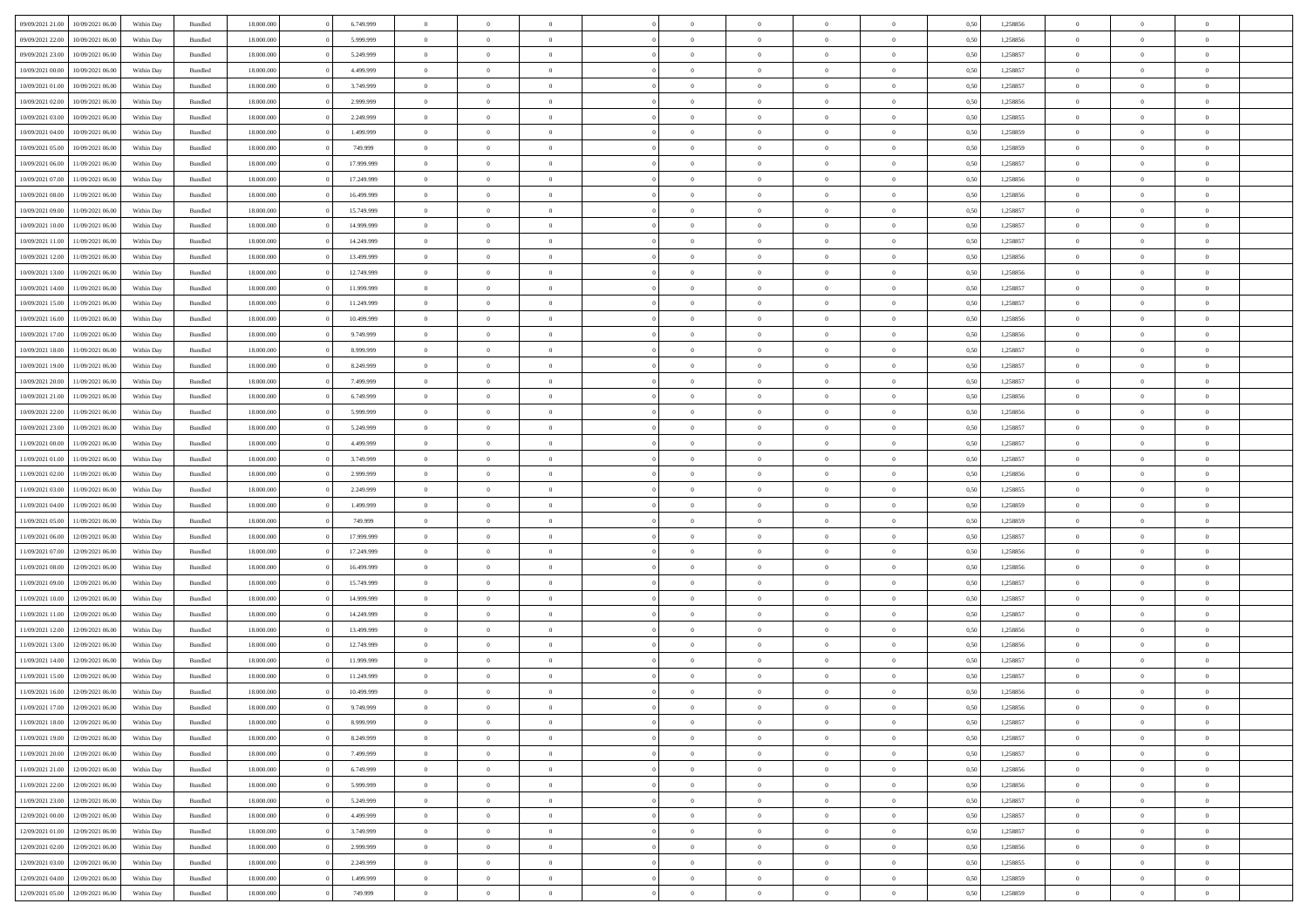| 12/09/2021 06:00 13/09/2021 06:00                        | Within Day | Bundled            | 18.000.000               | 299.229 | 17.700.770               | $\overline{0}$                   | $\overline{0}$ | $\Omega$                         | $\Omega$                         | $\theta$                         | $\Omega$                         | $\overline{0}$             | 0,50         | 1,258857             | $\theta$                         | $\theta$                         | $\overline{0}$             |  |
|----------------------------------------------------------|------------|--------------------|--------------------------|---------|--------------------------|----------------------------------|----------------|----------------------------------|----------------------------------|----------------------------------|----------------------------------|----------------------------|--------------|----------------------|----------------------------------|----------------------------------|----------------------------|--|
| 12/09/2021 07:00<br>13/09/2021 06:00                     | Within Day | Bundled            | 18.000.000               | 299.229 | 16.963.238               | $\overline{0}$                   | $\overline{0}$ | $\overline{0}$                   | $\overline{0}$                   | $\theta$                         | $\overline{0}$                   | $\bf{0}$                   | 0,50         | 1,258856             | $\theta$                         | $\theta$                         | $\overline{0}$             |  |
| 12/09/2021 08:00<br>13/09/2021 06:00                     | Within Day | Bundled            | 18.000.000               | 299.229 | 16.225.706               | $\overline{0}$                   | $\bf{0}$       | $\overline{0}$                   | $\overline{0}$                   | $\bf{0}$                         | $\overline{0}$                   | $\bf{0}$                   | 0,50         | 1,258856             | $\bf{0}$                         | $\overline{0}$                   | $\overline{0}$             |  |
| 12/09/2021 09:00<br>13/09/2021 06:00                     | Within Day | Bundled            | 18.000.000               | 299.229 | 15,488.174               | $\overline{0}$                   | $\overline{0}$ | $\overline{0}$                   | $\overline{0}$                   | $\overline{0}$                   | $\overline{0}$                   | $\overline{0}$             | 0.50         | 1.258857             | $\theta$                         | $\theta$                         | $\overline{0}$             |  |
| 12/09/2021 11:00<br>13/09/2021 06:00                     | Within Day | Bundled            | 18.000.000               | 299.229 | 14.013.110               | $\overline{0}$                   | $\overline{0}$ | $\overline{0}$                   | $\overline{0}$                   | $\theta$                         | $\overline{0}$                   | $\bf{0}$                   | 0,50         | 1,258857             | $\theta$                         | $\theta$                         | $\overline{0}$             |  |
|                                                          |            |                    |                          |         |                          |                                  | $\bf{0}$       |                                  |                                  |                                  |                                  |                            |              |                      |                                  | $\overline{0}$                   | $\bf{0}$                   |  |
| 12/09/2021 12:00<br>13/09/2021 06:00<br>13/09/2021 06:00 | Within Day | Bundled<br>Bundled | 18.000.000<br>18.000.000 | 299.229 | 13.275.578<br>12.538.045 | $\overline{0}$<br>$\overline{0}$ | $\overline{0}$ | $\overline{0}$<br>$\overline{0}$ | $\overline{0}$<br>$\overline{0}$ | $\overline{0}$<br>$\overline{0}$ | $\overline{0}$<br>$\overline{0}$ | $\bf{0}$<br>$\overline{0}$ | 0,50<br>0.5( | 1,258856<br>1.258856 | $\overline{0}$<br>$\theta$       | $\theta$                         | $\overline{0}$             |  |
| 12/09/2021 13:00                                         | Within Day |                    |                          | 299.229 |                          |                                  |                |                                  |                                  |                                  |                                  |                            |              |                      |                                  |                                  |                            |  |
| 12/09/2021 14:00<br>13/09/2021 06:00                     | Within Day | Bundled            | 18.000.000               | 299.229 | 11.800.513               | $\bf{0}$                         | $\overline{0}$ | $\overline{0}$                   | $\overline{0}$                   | $\theta$                         | $\overline{0}$                   | $\bf{0}$                   | 0,50         | 1,258857             | $\theta$                         | $\theta$                         | $\overline{0}$             |  |
| 12/09/2021 15:00<br>13/09/2021 06:00                     | Within Day | Bundled            | 18.000.000               | 299.229 | 11.062.981               | $\overline{0}$                   | $\bf{0}$       | $\overline{0}$                   | $\overline{0}$                   | $\overline{0}$                   | $\overline{0}$                   | $\bf{0}$                   | 0,50         | 1,258857             | $\bf{0}$                         | $\overline{0}$                   | $\overline{0}$             |  |
| 12/09/2021 16:00<br>13/09/2021 06:00                     | Within Day | Bundled            | 18.000.000               | 299.229 | 10.325.449               | $\overline{0}$                   | $\overline{0}$ | $\overline{0}$                   | $\overline{0}$                   | $\overline{0}$                   | $\overline{0}$                   | $\bf{0}$                   | 0.50         | 1,258856             | $\theta$                         | $\theta$                         | $\overline{0}$             |  |
| 12/09/2021 17:00<br>13/09/2021 06:00                     | Within Day | Bundled            | 18.000.000               | 299.229 | 9.587.917                | $\bf{0}$                         | $\overline{0}$ | $\overline{0}$                   | $\overline{0}$                   | $\theta$                         | $\overline{0}$                   | $\bf{0}$                   | 0,50         | 1,258856             | $\theta$                         | $\theta$                         | $\overline{0}$             |  |
| 12/09/2021 18:00<br>13/09/2021 06:00                     | Within Day | Bundled            | 18.000.000               | 299.229 | 8.850.385                | $\overline{0}$                   | $\bf{0}$       | $\overline{0}$                   | $\overline{0}$                   | $\bf{0}$                         | $\overline{0}$                   | $\bf{0}$                   | 0,50         | 1,258857             | $\bf{0}$                         | $\overline{0}$                   | $\overline{0}$             |  |
| 12/09/2021 19:00<br>13/09/2021 06:00                     | Within Day | Bundled            | 18.000.000               | 299.229 | 8.112.853                | $\overline{0}$                   | $\overline{0}$ | $\overline{0}$                   | $\overline{0}$                   | $\overline{0}$                   | $\overline{0}$                   | $\overline{0}$             | 0.50         | 1.258857             | $\theta$                         | $\theta$                         | $\overline{0}$             |  |
| 12/09/2021 20:00<br>13/09/2021 06:00                     | Within Day | Bundled            | 18.000.000               | 299.229 | 7.375.321                | $\bf{0}$                         | $\theta$       | $\overline{0}$                   | $\overline{0}$                   | $\theta$                         | $\overline{0}$                   | $\bf{0}$                   | 0,50         | 1,258857             | $\theta$                         | $\theta$                         | $\overline{0}$             |  |
| 12/09/2021 21:00<br>13/09/2021 06:00                     | Within Day | Bundled            | 18.000.000               | 299.229 | 6.637.789                | $\overline{0}$                   | $\bf{0}$       | $\overline{0}$                   | $\overline{0}$                   | $\overline{0}$                   | $\overline{0}$                   | $\bf{0}$                   | 0,50         | 1,258856             | $\bf{0}$                         | $\overline{0}$                   | $\bf{0}$                   |  |
| 12/09/2021 22:00<br>13/09/2021 06:00                     | Within Day | Bundled            | 18.000.000               | 299.229 | 5.900.256                | $\overline{0}$                   | $\overline{0}$ | $\overline{0}$                   | $\overline{0}$                   | $\overline{0}$                   | $\overline{0}$                   | $\overline{0}$             | 0.50         | 1.258856             | $\overline{0}$                   | $\overline{0}$                   | $\overline{0}$             |  |
| 12/09/2021 23:00<br>13/09/2021 06:00                     | Within Day | Bundled            | 18.000.000               | 299.229 | 5.162.724                | $\bf{0}$                         | $\overline{0}$ | $\overline{0}$                   | $\overline{0}$                   | $\theta$                         | $\overline{0}$                   | $\bf{0}$                   | 0,50         | 1,258857             | $\theta$                         | $\theta$                         | $\overline{0}$             |  |
| 13/09/2021 00:00<br>13/09/2021 06:00                     | Within Day | Bundled            | 18.000.000               | 299.229 | 4.425.192                | $\overline{0}$                   | $\bf{0}$       | $\overline{0}$                   | $\overline{0}$                   | $\overline{0}$                   | $\overline{0}$                   | $\bf{0}$                   | 0,50         | 1,258857             | $\bf{0}$                         | $\overline{0}$                   | $\overline{0}$             |  |
| 13/09/2021 01:00<br>13/09/2021 06:00                     | Within Day | Bundled            | 18.000.000               | 299.229 | 3.687.660                | $\overline{0}$                   | $\overline{0}$ | $\overline{0}$                   | $\overline{0}$                   | $\overline{0}$                   | $\overline{0}$                   | $\overline{0}$             | 0.50         | 1,258857             | $\theta$                         | $\theta$                         | $\overline{0}$             |  |
| 13/09/2021 02:00<br>13/09/2021 06:00                     | Within Day | Bundled            | 18.000.000               | 299.229 | 2.950.128                | $\bf{0}$                         | $\overline{0}$ | $\overline{0}$                   | $\overline{0}$                   | $\theta$                         | $\overline{0}$                   | $\bf{0}$                   | 0,50         | 1,258856             | $\theta$                         | $\theta$                         | $\overline{0}$             |  |
| 13/09/2021 03:00<br>13/09/2021 06:00                     | Within Day | Bundled            | 18.000.000               | 299.229 | 2.212.596                | $\overline{0}$                   | $\bf{0}$       | $\overline{0}$                   | $\overline{0}$                   | $\bf{0}$                         | $\overline{0}$                   | $\bf{0}$                   | 0,50         | 1,258855             | $\bf{0}$                         | $\overline{0}$                   | $\overline{0}$             |  |
| 13/09/2021 04:00<br>13/09/2021 06:00                     | Within Day | Bundled            | 18.000.000               | 299.229 | 1.475.064                | $\overline{0}$                   | $\overline{0}$ | $\overline{0}$                   | $\overline{0}$                   | $\overline{0}$                   | $\overline{0}$                   | $\overline{0}$             | 0.50         | 1.258859             | $\overline{0}$                   | $\theta$                         | $\overline{0}$             |  |
| 13/09/2021 05:00<br>13/09/2021 06:00                     | Within Day | Bundled            | 18.000.000               | 299.229 | 737.532                  | $\bf{0}$                         | $\overline{0}$ | $\overline{0}$                   | $\overline{0}$                   | $\theta$                         | $\overline{0}$                   | $\bf{0}$                   | 0,50         | 1,258859             | $\theta$                         | $\theta$                         | $\overline{0}$             |  |
|                                                          |            |                    |                          |         |                          |                                  |                |                                  |                                  |                                  |                                  |                            |              |                      |                                  |                                  |                            |  |
| 13/09/2021 06:00<br>14/09/2021 06.00                     | Within Day | Bundled            | 18.000.000               |         | 17.999.999               | $\overline{0}$                   | $\bf{0}$       | $\overline{0}$                   | $\overline{0}$                   | $\overline{0}$                   | $\overline{0}$                   | $\bf{0}$                   | 0,50         | 1,258857             | $\overline{0}$<br>$\overline{0}$ | $\overline{0}$<br>$\overline{0}$ | $\bf{0}$<br>$\overline{0}$ |  |
| 13/09/2021 07:00<br>14/09/2021 06:00                     | Within Day | Bundled            | 18.000.000               |         | 17.249.999               | $\overline{0}$                   | $\overline{0}$ | $\overline{0}$                   | $\overline{0}$                   | $\overline{0}$                   | $\overline{0}$                   | $\overline{0}$             | 0.5(         | 1.258856             |                                  |                                  |                            |  |
| 13/09/2021 08:00<br>14/09/2021 06:00                     | Within Day | Bundled            | 18.000.000               |         | 16.499.999               | $\bf{0}$                         | $\overline{0}$ | $\overline{0}$                   | $\overline{0}$                   | $\theta$                         | $\overline{0}$                   | $\bf{0}$                   | 0,50         | 1,258856             | $\theta$                         | $\theta$                         | $\overline{0}$             |  |
| 13/09/2021 09:00<br>14/09/2021 06.00                     | Within Day | Bundled            | 18.000.000               |         | 15.749.999               | $\overline{0}$                   | $\bf{0}$       | $\overline{0}$                   | $\overline{0}$                   | $\overline{0}$                   | $\overline{0}$                   | $\bf{0}$                   | 0,50         | 1,258857             | $\bf{0}$                         | $\overline{0}$                   | $\overline{0}$             |  |
| 13/09/2021 10:00<br>14/09/2021 06:00                     | Within Day | Bundled            | 18.000.000               |         | 14.999.999               | $\overline{0}$                   | $\overline{0}$ | $\overline{0}$                   | $\overline{0}$                   | $\overline{0}$                   | $\overline{0}$                   | $\overline{0}$             | 0.5(         | 1,258857             | $\theta$                         | $\theta$                         | $\overline{0}$             |  |
| 13/09/2021 11:00<br>14/09/2021 06:00                     | Within Day | Bundled            | 18.000.000               |         | 14.249.999               | $\bf{0}$                         | $\overline{0}$ | $\overline{0}$                   | $\overline{0}$                   | $\theta$                         | $\overline{0}$                   | $\bf{0}$                   | 0,50         | 1,258857             | $\,$ 0 $\,$                      | $\theta$                         | $\overline{0}$             |  |
| 13/09/2021 12:00<br>14/09/2021 06.00                     | Within Day | Bundled            | 18.000.000               |         | 13.499.999               | $\overline{0}$                   | $\bf{0}$       | $\overline{0}$                   | $\overline{0}$                   | $\bf{0}$                         | $\overline{0}$                   | $\bf{0}$                   | 0,50         | 1,258856             | $\bf{0}$                         | $\overline{0}$                   | $\overline{0}$             |  |
| 13/09/2021 13:00<br>14/09/2021 06.00                     | Within Day | Bundled            | 18,000,000               |         | 12.749.999               | $\overline{0}$                   | $\overline{0}$ | $\Omega$                         | $\Omega$                         | $\Omega$                         | $\Omega$                         | $\overline{0}$             | 0,50         | 1,258856             | $\,$ 0 $\,$                      | $\overline{0}$                   | $\theta$                   |  |
| 13/09/2021 14:00<br>14/09/2021 06:00                     | Within Day | Bundled            | 18.000.000               |         | 11.999.999               | $\bf{0}$                         | $\overline{0}$ | $\overline{0}$                   | $\overline{0}$                   | $\theta$                         | $\overline{0}$                   | $\bf{0}$                   | 0,50         | 1,258857             | $\theta$                         | $\theta$                         | $\overline{0}$             |  |
| 13/09/2021 15:00<br>14/09/2021 06.00                     | Within Day | Bundled            | 18.000.000               |         | 11.249.999               | $\overline{0}$                   | $\bf{0}$       | $\overline{0}$                   | $\overline{0}$                   | $\overline{0}$                   | $\overline{0}$                   | $\bf{0}$                   | 0,50         | 1,258857             | $\overline{0}$                   | $\overline{0}$                   | $\bf{0}$                   |  |
| 13/09/2021 16:00<br>14/09/2021 06.00                     | Within Day | Bundled            | 18,000,000               |         | 10.499.999               | $\overline{0}$                   | $\overline{0}$ | $\Omega$                         | $\Omega$                         | $\overline{0}$                   | $\Omega$                         | $\overline{0}$             | 0.50         | 1,258856             | $\bf{0}$                         | $\theta$                         | $\theta$                   |  |
| 13/09/2021 17:00<br>14/09/2021 06:00                     | Within Day | Bundled            | 18.000.000               |         | 9.749.999                | $\bf{0}$                         | $\overline{0}$ | $\overline{0}$                   | $\overline{0}$                   | $\theta$                         | $\overline{0}$                   | $\bf{0}$                   | 0,50         | 1,258856             | $\theta$                         | $\theta$                         | $\overline{0}$             |  |
| 13/09/2021 18:00<br>14/09/2021 06.00                     | Within Day | Bundled            | 18.000.000               |         | 8.999.999                | $\overline{0}$                   | $\bf{0}$       | $\overline{0}$                   | $\overline{0}$                   | $\overline{0}$                   | $\bf{0}$                         | $\bf{0}$                   | 0,50         | 1,258857             | $\bf{0}$                         | $\overline{0}$                   | $\overline{0}$             |  |
| 13/09/2021 19:00<br>14/09/2021 06.00                     | Within Day | Bundled            | 18,000,000               |         | 8.249.999                | $\overline{0}$                   | $\overline{0}$ | $\Omega$                         | $\Omega$                         | $\overline{0}$                   | $\theta$                         | $\overline{0}$             | 0.50         | 1,258857             | $\bf{0}$                         | $\theta$                         | $\theta$                   |  |
| 13/09/2021 20:00<br>14/09/2021 06:00                     | Within Day | Bundled            | 18.000.000               |         | 7.499.999                | $\bf{0}$                         | $\bf{0}$       | $\overline{0}$                   | $\overline{0}$                   | $\theta$                         | $\overline{0}$                   | $\bf{0}$                   | 0,50         | 1,258857             | $\,$ 0 $\,$                      | $\theta$                         | $\overline{0}$             |  |
| 13/09/2021 21:00<br>14/09/2021 06.00                     | Within Day | Bundled            | 18.000.000               |         | 6.749.999                | $\overline{0}$                   | $\bf{0}$       | $\overline{0}$                   | $\overline{0}$                   | $\bf{0}$                         | $\overline{0}$                   | $\bf{0}$                   | 0,50         | 1,258856             | $\bf{0}$                         | $\overline{0}$                   | $\overline{0}$             |  |
| 13/09/2021 22:00<br>14/09/2021 06.00                     | Within Day | Bundled            | 18,000,000               |         | 5.999.999                | $\overline{0}$                   | $\overline{0}$ | $\Omega$                         | $\Omega$                         | $\overline{0}$                   | $\Omega$                         | $\overline{0}$             | 0,50         | 1,258856             | $\bf{0}$                         | $\overline{0}$                   | $\theta$                   |  |
| 13/09/2021 23:00<br>14/09/2021 06:00                     | Within Day | Bundled            | 18.000.000               |         | 5.249.999                | $\bf{0}$                         | $\overline{0}$ | $\overline{0}$                   | $\overline{0}$                   | $\overline{0}$                   | $\overline{0}$                   | $\bf{0}$                   | 0,50         | 1,258857             | $\theta$                         | $\theta$                         | $\overline{0}$             |  |
| 14/09/2021 00:00<br>14/09/2021 06.00                     | Within Day | Bundled            | 18.000.000               |         | 4.499.999                | $\overline{0}$                   | $\bf{0}$       | $\overline{0}$                   | $\overline{0}$                   | $\overline{0}$                   | $\overline{0}$                   | $\bf{0}$                   | 0,50         | 1,258857             | $\overline{0}$                   | $\overline{0}$                   | $\bf{0}$                   |  |
| 14/09/2021 01:00<br>14/09/2021 06:00                     | Within Day | Bundled            | 18,000,000               |         | 3.749.999                | $\overline{0}$                   | $\overline{0}$ | $\Omega$                         | $\Omega$                         | $\overline{0}$                   | $\theta$                         | $\overline{0}$             | 0.50         | 1,258857             | $\theta$                         | $\overline{0}$                   | $\theta$                   |  |
| 14/09/2021 02:00<br>14/09/2021 06:00                     | Within Day | Bundled            | 18.000.000               |         | 2.999.999                | $\bf{0}$                         | $\bf{0}$       | $\overline{0}$                   | $\overline{0}$                   | $\overline{0}$                   | $\bf{0}$                         | $\bf{0}$                   | 0,50         | 1,258856             | $\bf{0}$                         | $\,$ 0 $\,$                      | $\overline{0}$             |  |
| 14/09/2021 03:00 14/09/2021 06:00                        | Within Day | Bundled            | 18.000.000               |         | 2.249.999                | $\bf{0}$                         | $\bf{0}$       |                                  |                                  |                                  |                                  |                            | 0,50         | 1,258855             | $\bf{0}$                         | $\bf{0}$                         |                            |  |
| 14/09/2021 04:00 14/09/2021 06:00                        | Within Day | Bundled            | 18,000,000               |         | 1.499.999                | $\Omega$                         | $\overline{0}$ | $\Omega$                         | $\theta$                         | $\Omega$                         | $\theta$                         | $\overline{0}$             | 0.50         | 1,258859             | $\theta$                         | $\theta$                         | $\theta$                   |  |
| 14/09/2021 05:00<br>14/09/2021 06:00                     | Within Day | Bundled            | 18.000.000               |         | 749.999                  | $\bf{0}$                         | $\,$ 0         | $\overline{0}$                   | $\overline{0}$                   | $\overline{0}$                   | $\bf{0}$                         | $\bf{0}$                   | 0,50         | 1,258859             | $\,$ 0 $\,$                      | $\,$ 0 $\,$                      | $\overline{0}$             |  |
| 14/09/2021 06:00<br>15/09/2021 06:00                     | Within Day | Bundled            | 18.000.000               |         | 17.999.999               | $\overline{0}$                   | $\overline{0}$ | $\overline{0}$                   | $\overline{0}$                   | $\overline{0}$                   | $\overline{0}$                   | $\bf{0}$                   | 0,50         | 1,258857             | $\overline{0}$                   | $\bf{0}$                         | $\bf{0}$                   |  |
| 14/09/2021 07:00<br>15/09/2021 06:00                     | Within Day | Bundled            | 18,000,000               |         | 17.249.999               | $\overline{0}$                   | $\overline{0}$ | $\overline{0}$                   | $\overline{0}$                   | $\overline{0}$                   | $\overline{0}$                   | $\bf{0}$                   | 0,50         | 1,258856             | $\bf{0}$                         | $\theta$                         | $\overline{0}$             |  |
| 14/09/2021 08:00<br>15/09/2021 06:00                     | Within Day | Bundled            | 18.000.000               |         | 16.499.999               | $\overline{0}$                   | $\overline{0}$ | $\overline{0}$                   | $\overline{0}$                   | $\overline{0}$                   | $\overline{0}$                   | $\bf{0}$                   | 0,50         | 1,258856             | $\,$ 0 $\,$                      | $\theta$                         | $\overline{0}$             |  |
| 14/09/2021 09:00<br>15/09/2021 06:00                     | Within Day | Bundled            | 18.000.000               |         | 15.749.999               | $\overline{0}$                   | $\overline{0}$ | $\overline{0}$                   | $\overline{0}$                   | $\overline{0}$                   | $\overline{0}$                   | $\bf{0}$                   | 0,50         | 1,258857             | $\overline{0}$                   | $\bf{0}$                         | $\bf{0}$                   |  |
| 14/09/2021 10:00<br>15/09/2021 06:00                     | Within Day | Bundled            | 18,000,000               |         | 14.999.999               | $\overline{0}$                   | $\overline{0}$ | $\overline{0}$                   | $\overline{0}$                   | $\overline{0}$                   | $\overline{0}$                   | $\bf{0}$                   | 0.50         | 1,258857             | $\overline{0}$                   | $\theta$                         | $\overline{0}$             |  |
| 14/09/2021 11:00<br>15/09/2021 06:00                     | Within Day | Bundled            | 18.000.000               |         | 14.249.999               | $\bf{0}$                         | $\bf{0}$       | $\overline{0}$                   | $\overline{0}$                   | $\overline{0}$                   | $\overline{0}$                   | $\bf{0}$                   | 0,50         | 1,258857             | $\,$ 0 $\,$                      | $\bf{0}$                         | $\overline{0}$             |  |
| 14/09/2021 12:00<br>15/09/2021 06:00                     | Within Day | Bundled            | 18.000.000               |         | 13.499.999               | $\overline{0}$                   | $\bf{0}$       | $\overline{0}$                   | $\overline{0}$                   | $\overline{0}$                   | $\overline{0}$                   | $\bf{0}$                   | 0,50         | 1,258856             | $\bf{0}$                         | $\overline{0}$                   | $\bf{0}$                   |  |
| 14/09/2021 13:00<br>15/09/2021 06:00                     | Within Day | Bundled            | 18,000,000               |         | 12.749.999               | $\overline{0}$                   | $\overline{0}$ | $\overline{0}$                   | $\overline{0}$                   | $\overline{0}$                   | $\overline{0}$                   | $\bf{0}$                   | 0.50         | 1,258856             | $\overline{0}$                   | $\theta$                         | $\overline{0}$             |  |
| 14/09/2021 14:00<br>15/09/2021 06:00                     | Within Day | Bundled            | 18.000.000               |         | 11.999.999               | $\overline{0}$                   | $\bf{0}$       | $\overline{0}$                   | $\overline{0}$                   | $\bf{0}$                         | $\bf{0}$                         | $\bf{0}$                   | 0,50         | 1,258857             | $\,$ 0 $\,$                      | $\,$ 0 $\,$                      | $\overline{0}$             |  |
| 14/09/2021 15:00 15/09/2021 06:00                        | Within Day | Bundled            | 18.000.000               |         | 11.249.999               | $\overline{0}$                   | $\bf{0}$       | $\overline{0}$                   | $\overline{0}$                   | $\bf{0}$                         | $\overline{0}$                   | $\bf{0}$                   | 0,50         | 1,258857             | $\bf{0}$                         | $\bf{0}$                         | $\overline{0}$             |  |
|                                                          |            |                    |                          |         |                          |                                  |                |                                  |                                  |                                  |                                  |                            |              |                      |                                  |                                  |                            |  |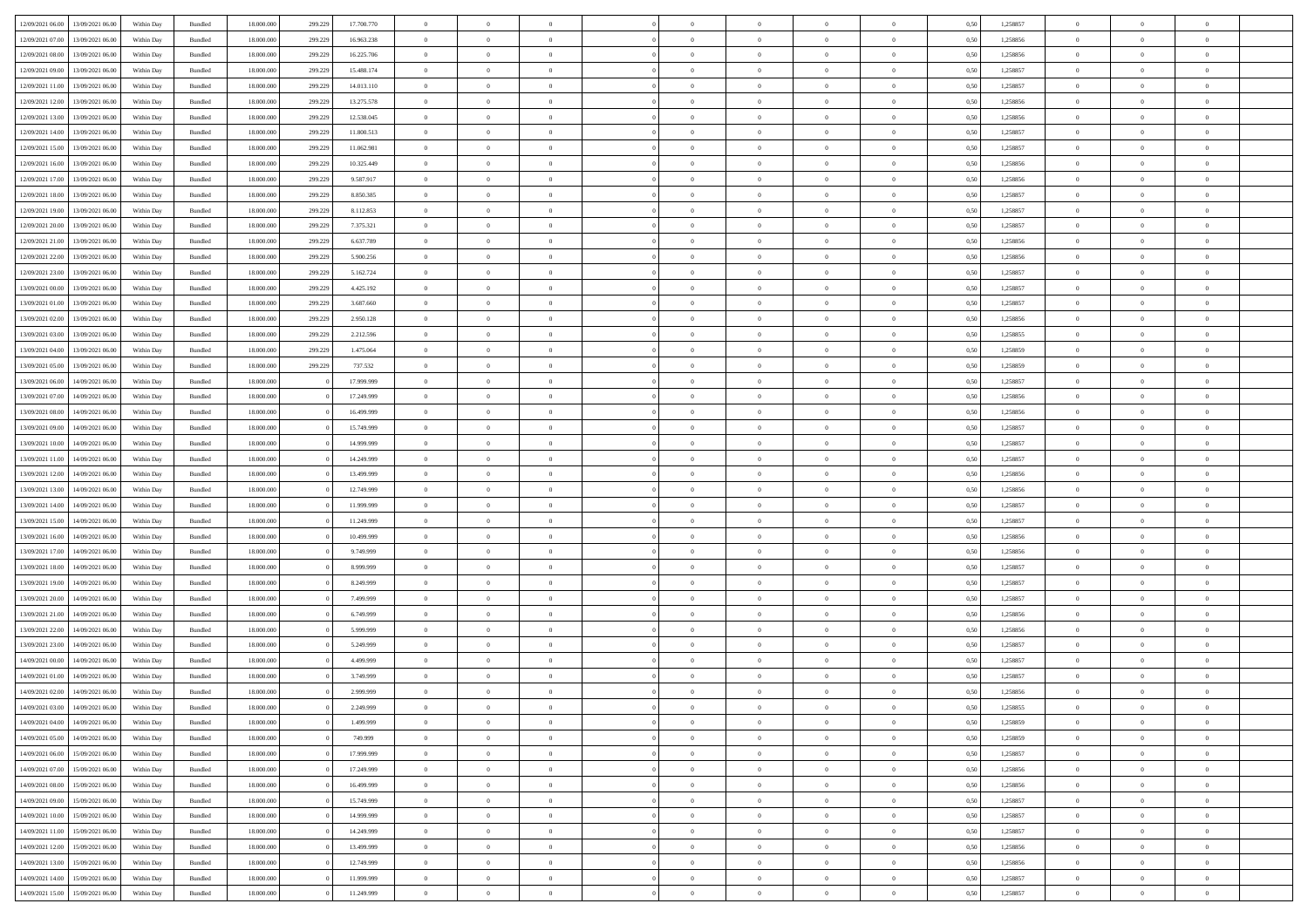| 14/09/2021 16:00 | 15/09/2021 06:00 | Within Dav | Bundled            | 18.000.000 | 10.499.999 | $\overline{0}$ | $\Omega$       |                | $\Omega$       | $\Omega$       | $\Omega$       | $\theta$       | 0.50 | 1,258856 | $\theta$       | $\theta$       | $\theta$       |  |
|------------------|------------------|------------|--------------------|------------|------------|----------------|----------------|----------------|----------------|----------------|----------------|----------------|------|----------|----------------|----------------|----------------|--|
|                  |                  |            |                    |            |            |                |                |                |                |                |                |                |      |          |                |                |                |  |
| 14/09/2021 17:00 | 15/09/2021 06:00 | Within Day | Bundled            | 18.000.000 | 9.749.999  | $\overline{0}$ | $\theta$       | $\overline{0}$ | $\overline{0}$ | $\bf{0}$       | $\overline{0}$ | $\overline{0}$ | 0,50 | 1,258856 | $\theta$       | $\theta$       | $\overline{0}$ |  |
| 14/09/2021 18:00 | 15/09/2021 06:00 | Within Day | Bundled            | 18.000.000 | 8.999.999  | $\overline{0}$ | $\overline{0}$ | $\overline{0}$ | $\bf{0}$       | $\bf{0}$       | $\bf{0}$       | $\bf{0}$       | 0,50 | 1,258857 | $\bf{0}$       | $\overline{0}$ | $\overline{0}$ |  |
| 14/09/2021 19:00 | 15/09/2021 06:00 | Within Dav | Bundled            | 18.000.000 | 8.249.999  | $\overline{0}$ | $\theta$       | $\overline{0}$ | $\overline{0}$ | $\bf{0}$       | $\overline{0}$ | $\overline{0}$ | 0.50 | 1.258857 | $\theta$       | $\theta$       | $\overline{0}$ |  |
| 14/09/2021 20:00 | 15/09/2021 06:00 | Within Day | Bundled            | 18.000.000 | 7.499.999  | $\overline{0}$ | $\theta$       | $\overline{0}$ | $\overline{0}$ | $\bf{0}$       | $\overline{0}$ | $\bf{0}$       | 0,50 | 1,258857 | $\theta$       | $\theta$       | $\overline{0}$ |  |
|                  |                  |            |                    |            |            |                |                |                |                |                |                |                |      |          |                |                |                |  |
| 14/09/2021 21:00 | 15/09/2021 06:00 | Within Day | Bundled            | 18.000.000 | 6.749.999  | $\overline{0}$ | $\bf{0}$       | $\overline{0}$ | $\bf{0}$       | $\overline{0}$ | $\overline{0}$ | $\mathbf{0}$   | 0,50 | 1,258856 | $\bf{0}$       | $\overline{0}$ | $\bf{0}$       |  |
| 14/09/2021 22:00 | 15/09/2021 06:00 | Within Dav | Bundled            | 18.000.000 | 5.999.999  | $\overline{0}$ | $\overline{0}$ | $\overline{0}$ | $\overline{0}$ | $\bf{0}$       | $\overline{0}$ | $\overline{0}$ | 0.50 | 1,258856 | $\theta$       | $\theta$       | $\overline{0}$ |  |
| 14/09/2021 23:00 | 15/09/2021 06:00 | Within Day | Bundled            | 18.000.000 | 5.249.999  | $\overline{0}$ | $\theta$       | $\overline{0}$ | $\overline{0}$ | $\bf{0}$       | $\overline{0}$ | $\bf{0}$       | 0,50 | 1,258857 | $\theta$       | $\theta$       | $\overline{0}$ |  |
| 15/09/2021 00:00 | 15/09/2021 06:00 | Within Day | Bundled            | 18.000.000 | 4.499.999  | $\overline{0}$ | $\overline{0}$ | $\overline{0}$ | $\bf{0}$       | $\bf{0}$       | $\bf{0}$       | $\bf{0}$       | 0,50 | 1,258857 | $\,0\,$        | $\overline{0}$ | $\overline{0}$ |  |
| 15/09/2021 01:00 | 15/09/2021 06:00 | Within Dav | Bundled            | 18.000.000 | 3.749.999  | $\overline{0}$ | $\overline{0}$ | $\overline{0}$ | $\overline{0}$ | $\overline{0}$ | $\overline{0}$ | $\overline{0}$ | 0.50 | 1,258857 | $\theta$       | $\overline{0}$ | $\overline{0}$ |  |
| 15/09/2021 02:00 | 15/09/2021 06:00 | Within Day | Bundled            | 18.000.000 | 2.999.999  | $\overline{0}$ | $\theta$       | $\overline{0}$ | $\overline{0}$ | $\bf{0}$       | $\overline{0}$ | $\bf{0}$       | 0,50 | 1,258856 | $\theta$       | $\theta$       | $\overline{0}$ |  |
| 15/09/2021 03:00 | 15/09/2021 06:00 | Within Day | Bundled            | 18.000.000 | 2.249.999  | $\overline{0}$ | $\overline{0}$ | $\overline{0}$ | $\bf{0}$       | $\bf{0}$       | $\bf{0}$       | $\bf{0}$       | 0,50 | 1,258855 | $\bf{0}$       | $\overline{0}$ | $\overline{0}$ |  |
|                  |                  |            |                    |            |            |                |                |                |                |                |                |                |      |          |                |                |                |  |
| 15/09/2021 04:00 | 15/09/2021 06:00 | Within Day | Bundled            | 18.000.000 | 1.499.999  | $\overline{0}$ | $\theta$       | $\overline{0}$ | $\overline{0}$ | $\bf{0}$       | $\overline{0}$ | $\overline{0}$ | 0.50 | 1.258859 | $\theta$       | $\theta$       | $\overline{0}$ |  |
| 15/09/2021 05:00 | 15/09/2021 06:00 | Within Day | Bundled            | 18.000.000 | 749.999    | $\overline{0}$ | $\theta$       | $\overline{0}$ | $\overline{0}$ | $\bf{0}$       | $\overline{0}$ | $\overline{0}$ | 0,50 | 1,258859 | $\theta$       | $\theta$       | $\overline{0}$ |  |
| 15/09/2021 06:00 | 16/09/2021 06:00 | Within Day | Bundled            | 18.000.000 | 17.999.999 | $\overline{0}$ | $\bf{0}$       | $\overline{0}$ | $\bf{0}$       | $\overline{0}$ | $\overline{0}$ | $\mathbf{0}$   | 0,50 | 1,258857 | $\overline{0}$ | $\overline{0}$ | $\bf{0}$       |  |
| 15/09/2021 07:00 | 16/09/2021 06:00 | Within Dav | Bundled            | 18.000.000 | 17.249.999 | $\overline{0}$ | $\overline{0}$ | $\overline{0}$ | $\overline{0}$ | $\bf{0}$       | $\overline{0}$ | $\overline{0}$ | 0.50 | 1,258856 | $\theta$       | $\overline{0}$ | $\overline{0}$ |  |
| 15/09/2021 08:00 | 16/09/2021 06:00 | Within Day | Bundled            | 18.000.000 | 16.499.999 | $\overline{0}$ | $\theta$       | $\overline{0}$ | $\overline{0}$ | $\bf{0}$       | $\overline{0}$ | $\bf{0}$       | 0,50 | 1,258856 | $\theta$       | $\theta$       | $\overline{0}$ |  |
| 15/09/2021 09:00 | 16/09/2021 06:00 | Within Day | Bundled            | 18.000.000 | 15.749.999 | $\overline{0}$ | $\overline{0}$ | $\overline{0}$ | $\bf{0}$       | $\bf{0}$       | $\bf{0}$       | $\bf{0}$       | 0,50 | 1,258857 | $\,0\,$        | $\overline{0}$ | $\overline{0}$ |  |
| 15/09/2021 10:00 | 16/09/2021 06:00 | Within Dav | Bundled            | 18.000.000 | 14.999.999 | $\overline{0}$ | $\overline{0}$ | $\overline{0}$ | $\overline{0}$ | $\overline{0}$ | $\overline{0}$ | $\overline{0}$ | 0.50 | 1,258857 | $\theta$       | $\overline{0}$ | $\overline{0}$ |  |
|                  |                  |            |                    |            |            |                |                |                |                |                |                |                |      |          |                |                |                |  |
| 15/09/2021 11:00 | 16/09/2021 06:00 | Within Day | Bundled            | 18.000.000 | 14.249.999 | $\overline{0}$ | $\theta$       | $\overline{0}$ | $\overline{0}$ | $\bf{0}$       | $\overline{0}$ | $\bf{0}$       | 0,50 | 1,258857 | $\theta$       | $\theta$       | $\overline{0}$ |  |
| 15/09/2021 12:00 | 16/09/2021 06:00 | Within Day | Bundled            | 18.000.000 | 13.499.999 | $\overline{0}$ | $\overline{0}$ | $\overline{0}$ | $\bf{0}$       | $\bf{0}$       | $\bf{0}$       | $\bf{0}$       | 0,50 | 1,258856 | $\,0\,$        | $\overline{0}$ | $\overline{0}$ |  |
| 15/09/2021 13:00 | 16/09/2021 06:00 | Within Day | Bundled            | 18.000.000 | 12.749.999 | $\overline{0}$ | $\overline{0}$ | $\overline{0}$ | $\overline{0}$ | $\bf{0}$       | $\overline{0}$ | $\overline{0}$ | 0.50 | 1.258856 | $\theta$       | $\theta$       | $\overline{0}$ |  |
| 15/09/2021 14:00 | 16/09/2021 06:00 | Within Day | Bundled            | 18.000.000 | 11.999.999 | $\overline{0}$ | $\theta$       | $\overline{0}$ | $\overline{0}$ | $\bf{0}$       | $\overline{0}$ | $\bf{0}$       | 0,50 | 1,258857 | $\theta$       | $\overline{0}$ | $\overline{0}$ |  |
| 15/09/2021 15:00 | 16/09/2021 06:00 | Within Day | Bundled            | 18.000.000 | 11.249.999 | $\overline{0}$ | $\bf{0}$       | $\overline{0}$ | $\bf{0}$       | $\overline{0}$ | $\bf{0}$       | $\mathbf{0}$   | 0,50 | 1,258857 | $\bf{0}$       | $\overline{0}$ | $\bf{0}$       |  |
| 15/09/2021 16:00 | 16/09/2021 06:00 | Within Dav | Bundled            | 18.000.000 | 10.499.999 | $\overline{0}$ | $\overline{0}$ | $\overline{0}$ | $\overline{0}$ | $\overline{0}$ | $\overline{0}$ | $\overline{0}$ | 0.50 | 1,258856 | $\theta$       | $\theta$       | $\overline{0}$ |  |
| 15/09/2021 17:00 | 16/09/2021 06:00 |            |                    | 18.000.000 | 9.749.999  | $\overline{0}$ | $\theta$       | $\overline{0}$ | $\overline{0}$ | $\bf{0}$       | $\overline{0}$ |                |      | 1,258856 | $\theta$       | $\theta$       | $\overline{0}$ |  |
|                  |                  | Within Day | Bundled            |            |            |                |                |                |                |                |                | $\bf{0}$       | 0,50 |          |                |                |                |  |
| 15/09/2021 18:00 | 16/09/2021 06:00 | Within Day | Bundled            | 18.000.000 | 8.999.999  | $\overline{0}$ | $\overline{0}$ | $\overline{0}$ | $\bf{0}$       | $\bf{0}$       | $\bf{0}$       | $\bf{0}$       | 0,50 | 1,258857 | $\,0\,$        | $\overline{0}$ | $\overline{0}$ |  |
| 15/09/2021 19:00 | 16/09/2021 06:00 | Within Day | Bundled            | 18,000,000 | 8.249.999  | $\overline{0}$ | $\overline{0}$ | $\overline{0}$ | $\overline{0}$ | $\overline{0}$ | $\overline{0}$ | $\overline{0}$ | 0.50 | 1,258857 | $\theta$       | $\theta$       | $\overline{0}$ |  |
| 15/09/2021 20:00 | 16/09/2021 06:00 | Within Day | Bundled            | 18.000.000 | 7.499.999  | $\overline{0}$ | $\theta$       | $\overline{0}$ | $\overline{0}$ | $\bf{0}$       | $\overline{0}$ | $\bf{0}$       | 0,50 | 1,258857 | $\,$ 0 $\,$    | $\theta$       | $\overline{0}$ |  |
| 15/09/2021 21.00 | 16/09/2021 06:00 | Within Day | Bundled            | 18.000.000 | 6.749.999  | $\overline{0}$ | $\overline{0}$ | $\overline{0}$ | $\bf{0}$       | $\bf{0}$       | $\bf{0}$       | $\bf{0}$       | 0,50 | 1,258856 | $\bf{0}$       | $\overline{0}$ | $\overline{0}$ |  |
| 15/09/2021 22:00 | 16/09/2021 06:00 | Within Day | Bundled            | 18.000.000 | 5.999.999  | $\overline{0}$ | $\Omega$       | $\Omega$       | $\Omega$       | $\Omega$       | $\Omega$       | $\overline{0}$ | 0.50 | 1,258856 | $\,0\,$        | $\Omega$       | $\theta$       |  |
| 15/09/2021 23:00 | 16/09/2021 06:00 | Within Day | Bundled            | 18.000.000 | 5.249.999  | $\overline{0}$ | $\theta$       | $\overline{0}$ | $\overline{0}$ | $\bf{0}$       | $\overline{0}$ | $\bf{0}$       | 0,50 | 1,258857 | $\theta$       | $\theta$       | $\overline{0}$ |  |
|                  |                  |            |                    |            |            |                |                |                |                |                |                |                |      |          |                |                |                |  |
| 16/09/2021 00:00 | 16/09/2021 06:00 | Within Day | Bundled            | 18.000.000 | 4.499.999  | $\overline{0}$ | $\bf{0}$       | $\overline{0}$ | $\bf{0}$       | $\bf{0}$       | $\overline{0}$ | $\mathbf{0}$   | 0,50 | 1,258857 | $\bf{0}$       | $\overline{0}$ | $\bf{0}$       |  |
| 16/09/2021 01:00 | 16/09/2021 06:00 | Within Day | Bundled            | 18,000,000 | 3.749.999  | $\overline{0}$ | $\Omega$       | $\Omega$       | $\Omega$       | $\Omega$       | $\Omega$       | $\overline{0}$ | 0.50 | 1,258857 | $\theta$       | $\theta$       | $\theta$       |  |
| 16/09/2021 02:00 | 16/09/2021 06:00 | Within Day | Bundled            | 18.000.000 | 2.999.999  | $\overline{0}$ | $\theta$       | $\overline{0}$ | $\overline{0}$ | $\bf{0}$       | $\overline{0}$ | $\bf{0}$       | 0,50 | 1,258856 | $\theta$       | $\theta$       | $\overline{0}$ |  |
| 16/09/2021 03:00 | 16/09/2021 06:00 | Within Day | Bundled            | 18.000.000 | 2.249.999  | $\overline{0}$ | $\overline{0}$ | $\overline{0}$ | $\overline{0}$ | $\bf{0}$       | $\overline{0}$ | $\bf{0}$       | 0,50 | 1,258855 | $\,0\,$        | $\overline{0}$ | $\overline{0}$ |  |
| 16/09/2021 04:00 | 16/09/2021 06:00 | Within Day | Bundled            | 18,000,000 | 1.499.999  | $\overline{0}$ | $\Omega$       | $\Omega$       | $\Omega$       | $\Omega$       | $\theta$       | $\overline{0}$ | 0.50 | 1,258859 | $\theta$       | $\theta$       | $\theta$       |  |
| 16/09/2021 05:00 | 16/09/2021 06:00 | Within Day | Bundled            | 18.000.000 | 749.999    | $\overline{0}$ | $\theta$       | $\overline{0}$ | $\overline{0}$ | $\bf{0}$       | $\overline{0}$ | $\bf{0}$       | 0,50 | 1,258859 | $\,$ 0 $\,$    | $\overline{0}$ | $\overline{0}$ |  |
| 16/09/2021 06:00 | 17/09/2021 06:00 | Within Day | Bundled            | 18.000.000 | 17.999.999 | $\overline{0}$ | $\overline{0}$ | $\overline{0}$ | $\overline{0}$ | $\bf{0}$       | $\overline{0}$ | $\bf{0}$       | 0,50 | 1,258857 | $\bf{0}$       | $\overline{0}$ | $\overline{0}$ |  |
|                  |                  |            |                    | 18.000.000 |            | $\overline{0}$ | $\Omega$       | $\Omega$       | $\Omega$       | $\Omega$       | $\overline{0}$ | $\overline{0}$ | 0.50 |          | $\,0\,$        | $\theta$       | $\theta$       |  |
| 16/09/2021 07:00 | 17/09/2021 06:00 | Within Day | Bundled            |            | 17.249.999 |                |                |                |                |                |                |                |      | 1,258856 |                |                |                |  |
| 16/09/2021 08:00 | 17/09/2021 06:00 | Within Day | Bundled            | 18.000.000 | 16.499.999 | $\overline{0}$ | $\theta$       | $\overline{0}$ | $\overline{0}$ | $\bf{0}$       | $\overline{0}$ | $\bf{0}$       | 0,50 | 1,258856 | $\,$ 0 $\,$    | $\theta$       | $\overline{0}$ |  |
| 16/09/2021 09:00 | 17/09/2021 06:00 | Within Day | Bundled            | 18.000.000 | 15.749.999 | $\overline{0}$ | $\overline{0}$ | $\overline{0}$ | $\overline{0}$ | $\bf{0}$       | $\overline{0}$ | $\mathbf{0}$   | 0,50 | 1,258857 | $\overline{0}$ | $\overline{0}$ | $\bf{0}$       |  |
| 16/09/2021 10:00 | 17/09/2021 06.00 | Within Day | Bundled            | 18,000,000 | 14.999.999 | $\overline{0}$ | $\Omega$       | $\Omega$       | $\Omega$       | $\Omega$       | $\Omega$       | $\overline{0}$ | 0.50 | 1,258857 | $\theta$       | $\Omega$       | $\theta$       |  |
| 16/09/2021 11:00 | 17/09/2021 06:00 | Within Day | Bundled            | 18.000.000 | 14.249.999 | $\overline{0}$ | $\overline{0}$ | $\overline{0}$ | $\bf{0}$       | $\,$ 0         | $\overline{0}$ | $\bf{0}$       | 0,50 | 1,258857 | $\,0\,$        | $\overline{0}$ | $\overline{0}$ |  |
| 16/09/2021 12:00 | 17/09/2021 06:00 | Within Day | $\mathbf B$ undled | 18.000.000 | 13.499.999 | $\bf{0}$       | $\bf{0}$       |                |                | $\bf{0}$       |                |                | 0,50 | 1,258856 | $\bf{0}$       | $\overline{0}$ |                |  |
| 16/09/2021 13:00 | 17/09/2021 06:00 | Within Day | Bundled            | 18,000,000 | 12.749.999 | $\overline{0}$ | $\overline{0}$ | $\overline{0}$ | $\Omega$       | $\overline{0}$ | $\overline{0}$ | $\overline{0}$ | 0.50 | 1,258856 | $\theta$       | $\theta$       | $\theta$       |  |
| 16/09/2021 14:00 | 17/09/2021 06:00 | Within Day | Bundled            | 18.000.000 | 11.999.999 | $\overline{0}$ | $\,$ 0         | $\overline{0}$ | $\overline{0}$ | $\,$ 0 $\,$    | $\overline{0}$ | $\mathbf{0}$   | 0,50 | 1,258857 | $\,$ 0 $\,$    | $\,$ 0 $\,$    | $\,$ 0         |  |
|                  |                  |            |                    |            |            |                |                |                |                |                |                |                |      |          |                |                |                |  |
| 16/09/2021 15:00 | 17/09/2021 06:00 | Within Day | Bundled            | 18.000.000 | 11.249.999 | $\overline{0}$ | $\overline{0}$ | $\overline{0}$ | $\overline{0}$ | $\overline{0}$ | $\overline{0}$ | $\mathbf{0}$   | 0,50 | 1,258857 | $\overline{0}$ | $\bf{0}$       | $\bf{0}$       |  |
| 16/09/2021 16:00 | 17/09/2021 06:00 | Within Day | Bundled            | 18,000,000 | 10.499.999 | $\overline{0}$ | $\theta$       | $\overline{0}$ | $\Omega$       | $\overline{0}$ | $\overline{0}$ | $\bf{0}$       | 0,50 | 1,258856 | $\overline{0}$ | $\theta$       | $\overline{0}$ |  |
| 16/09/2021 17:00 | 17/09/2021 06:00 | Within Day | Bundled            | 18.000.000 | 9.749.999  | $\overline{0}$ | $\,$ 0         | $\overline{0}$ | $\overline{0}$ | $\overline{0}$ | $\overline{0}$ | $\bf{0}$       | 0,50 | 1,258856 | $\,$ 0 $\,$    | $\overline{0}$ | $\overline{0}$ |  |
| 16/09/2021 18:00 | 17/09/2021 06:00 | Within Day | Bundled            | 18.000.000 | 8.999.999  | $\overline{0}$ | $\overline{0}$ | $\overline{0}$ | $\overline{0}$ | $\overline{0}$ | $\overline{0}$ | $\mathbf{0}$   | 0,50 | 1,258857 | $\overline{0}$ | $\overline{0}$ | $\bf{0}$       |  |
| 16/09/2021 19:00 | 17/09/2021 06:00 | Within Day | Bundled            | 18,000,000 | 8.249.999  | $\overline{0}$ | $\overline{0}$ | $\overline{0}$ | $\Omega$       | $\overline{0}$ | $\overline{0}$ | $\bf{0}$       | 0.50 | 1,258857 | $\overline{0}$ | $\theta$       | $\overline{0}$ |  |
| 16/09/2021 20:00 | 17/09/2021 06:00 | Within Day | Bundled            | 18.000.000 | 7.499.999  | $\overline{0}$ | $\,$ 0         | $\overline{0}$ | $\overline{0}$ | $\bf{0}$       | $\bf{0}$       | $\bf{0}$       | 0,50 | 1,258857 | $\,$ 0 $\,$    | $\overline{0}$ | $\overline{0}$ |  |
| 16/09/2021 21:00 | 17/09/2021 06:00 | Within Day | Bundled            | 18.000.000 | 6.749.999  | $\overline{0}$ | $\bf{0}$       | $\overline{0}$ | $\overline{0}$ | $\overline{0}$ | $\overline{0}$ | $\mathbf{0}$   | 0,50 | 1,258856 | $\overline{0}$ | $\overline{0}$ | $\bf{0}$       |  |
|                  |                  |            |                    |            |            |                |                |                |                |                |                |                |      |          |                |                |                |  |
| 16/09/2021 22:00 | 17/09/2021 06:00 | Within Day | Bundled            | 18,000,000 | 5.999.999  | $\overline{0}$ | $\overline{0}$ | $\overline{0}$ | $\Omega$       | $\overline{0}$ | $\overline{0}$ | $\bf{0}$       | 0.50 | 1,258856 | $\overline{0}$ | $\overline{0}$ | $\overline{0}$ |  |
| 16/09/2021 23:00 | 17/09/2021 06:00 | Within Day | Bundled            | 18.000.000 | 5.249.999  | $\overline{0}$ | $\,$ 0 $\,$    | $\overline{0}$ | $\overline{0}$ | $\bf{0}$       | $\bf{0}$       | $\bf{0}$       | 0,50 | 1,258857 | $\,$ 0 $\,$    | $\,$ 0 $\,$    | $\bf{0}$       |  |
| 17/09/2021 00:00 | 17/09/2021 06:00 | Within Day | Bundled            | 18.000.000 | 4.499.999  | $\overline{0}$ | $\bf{0}$       | $\overline{0}$ | $\bf{0}$       | $\bf{0}$       | $\bf{0}$       | $\bf{0}$       | 0,50 | 1,258857 | $\overline{0}$ | $\overline{0}$ | $\bf{0}$       |  |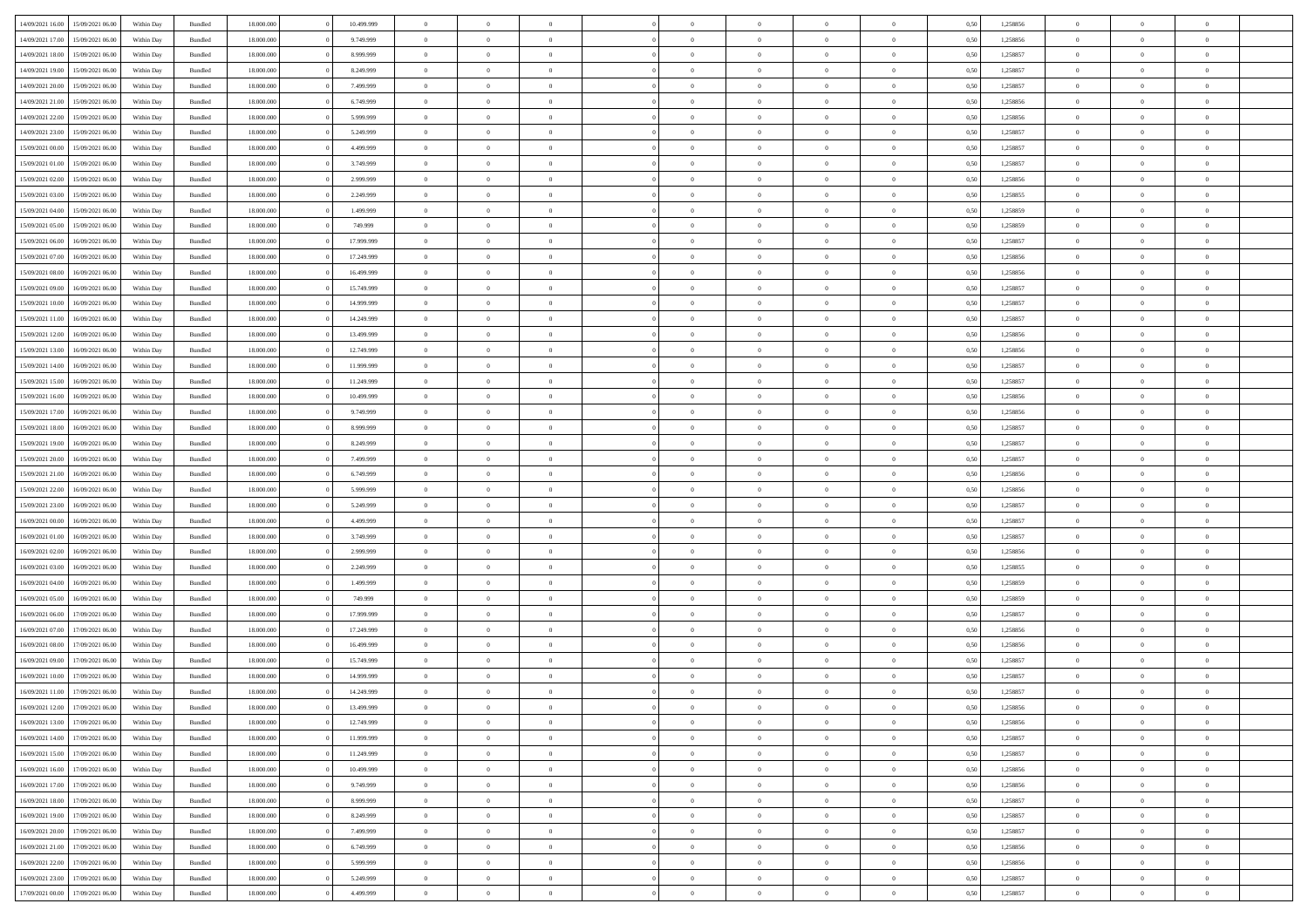| 17/09/2021 01:00 | 17/09/2021 06:00 | Within Dav | Bundled            | 18.000.000 |           | 3.749.999  | $\overline{0}$ | $\Omega$       |                | $\Omega$       | $\Omega$       | $\Omega$       | $\theta$       | 0.50 | 1,258857 | $\theta$       | $\theta$       | $\theta$       |  |
|------------------|------------------|------------|--------------------|------------|-----------|------------|----------------|----------------|----------------|----------------|----------------|----------------|----------------|------|----------|----------------|----------------|----------------|--|
|                  |                  |            |                    |            |           |            |                |                |                |                |                |                |                |      |          |                |                |                |  |
| 17/09/2021 02:00 | 17/09/2021 06:00 | Within Day | Bundled            | 18.000.000 |           | 2.999.999  | $\overline{0}$ | $\theta$       | $\overline{0}$ | $\overline{0}$ | $\bf{0}$       | $\overline{0}$ | $\overline{0}$ | 0,50 | 1,258856 | $\theta$       | $\theta$       | $\overline{0}$ |  |
| 17/09/2021 03:00 | 17/09/2021 06:00 | Within Day | Bundled            | 18.000.000 |           | 2.249.999  | $\overline{0}$ | $\overline{0}$ | $\overline{0}$ | $\bf{0}$       | $\bf{0}$       | $\bf{0}$       | $\bf{0}$       | 0,50 | 1,258855 | $\overline{0}$ | $\overline{0}$ | $\overline{0}$ |  |
| 17/09/2021 04:00 | 17/09/2021 06:00 | Within Dav | Bundled            | 18.000.000 |           | 1.499.999  | $\overline{0}$ | $\theta$       | $\overline{0}$ | $\overline{0}$ | $\bf{0}$       | $\overline{0}$ | $\overline{0}$ | 0.50 | 1.258859 | $\theta$       | $\theta$       | $\overline{0}$ |  |
| 17/09/2021 05:00 | 17/09/2021 06:00 |            |                    | 18.000.000 |           | 749.999    | $\overline{0}$ | $\theta$       | $\overline{0}$ | $\overline{0}$ | $\bf{0}$       | $\overline{0}$ |                |      | 1,258859 | $\theta$       | $\theta$       | $\overline{0}$ |  |
|                  |                  | Within Day | Bundled            |            |           |            |                |                |                |                |                |                | $\bf{0}$       | 0,50 |          |                |                |                |  |
| 17/09/2021 06:00 | 18/09/2021 06:00 | Within Day | Bundled            | 18.000.000 |           | 17.999.999 | $\overline{0}$ | $\bf{0}$       | $\overline{0}$ | $\bf{0}$       | $\overline{0}$ | $\bf{0}$       | $\mathbf{0}$   | 0,50 | 1,258857 | $\overline{0}$ | $\overline{0}$ | $\bf{0}$       |  |
| 17/09/2021 07:00 | 18/09/2021 06:00 | Within Dav | Bundled            | 18.000.000 |           | 17.249.999 | $\overline{0}$ | $\overline{0}$ | $\overline{0}$ | $\overline{0}$ | $\bf{0}$       | $\overline{0}$ | $\overline{0}$ | 0.50 | 1,258856 | $\theta$       | $\overline{0}$ | $\overline{0}$ |  |
| 17/09/2021 08:00 | 18/09/2021 06:00 | Within Day | Bundled            | 18.000.000 |           | 16.499.999 | $\overline{0}$ | $\theta$       | $\overline{0}$ | $\overline{0}$ | $\bf{0}$       | $\overline{0}$ | $\bf{0}$       | 0,50 | 1,258856 | $\theta$       | $\theta$       | $\overline{0}$ |  |
| 17/09/2021 09:00 | 18/09/2021 06:00 | Within Day | Bundled            | 18.000.000 |           | 15.749.999 | $\overline{0}$ | $\overline{0}$ | $\overline{0}$ | $\bf{0}$       | $\bf{0}$       | $\bf{0}$       | $\bf{0}$       | 0,50 | 1,258857 | $\,0\,$        | $\overline{0}$ | $\overline{0}$ |  |
|                  |                  |            |                    |            |           |            |                |                |                |                |                |                |                |      |          |                |                |                |  |
| 17/09/2021 10:00 | 18/09/2021 06:00 | Within Dav | Bundled            | 18.000.000 |           | 14.999.999 | $\overline{0}$ | $\overline{0}$ | $\overline{0}$ | $\overline{0}$ | $\overline{0}$ | $\overline{0}$ | $\overline{0}$ | 0.50 | 1,258857 | $\theta$       | $\overline{0}$ | $\overline{0}$ |  |
| 17/09/2021 11:00 | 18/09/2021 06:00 | Within Day | Bundled            | 18.000.000 |           | 14.249.999 | $\overline{0}$ | $\theta$       | $\overline{0}$ | $\overline{0}$ | $\bf{0}$       | $\overline{0}$ | $\bf{0}$       | 0,50 | 1,258857 | $\theta$       | $\theta$       | $\overline{0}$ |  |
| 17/09/2021 12:00 | 18/09/2021 06:00 | Within Day | Bundled            | 18.000.000 |           | 13.499.999 | $\overline{0}$ | $\overline{0}$ | $\overline{0}$ | $\bf{0}$       | $\bf{0}$       | $\bf{0}$       | $\bf{0}$       | 0,50 | 1,258856 | $\bf{0}$       | $\overline{0}$ | $\overline{0}$ |  |
| 17/09/2021 13:00 | 18/09/2021 06:00 | Within Dav | Bundled            | 18.000.000 |           | 12.749.999 | $\overline{0}$ | $\overline{0}$ | $\overline{0}$ | $\overline{0}$ | $\bf{0}$       | $\overline{0}$ | $\overline{0}$ | 0.50 | 1.258856 | $\theta$       | $\theta$       | $\overline{0}$ |  |
| 17/09/2021 14:00 | 18/09/2021 06:00 | Within Day | Bundled            | 18.000.000 |           | 11.999.999 | $\overline{0}$ | $\theta$       | $\overline{0}$ | $\overline{0}$ | $\bf{0}$       | $\overline{0}$ | $\overline{0}$ | 0,50 | 1,258857 | $\theta$       | $\theta$       | $\overline{0}$ |  |
|                  |                  |            |                    |            |           |            |                |                |                |                |                |                |                |      |          |                |                |                |  |
| 17/09/2021 15:00 | 18/09/2021 06:00 | Within Day | Bundled            | 18.000.000 |           | 11.249.999 | $\overline{0}$ | $\overline{0}$ | $\overline{0}$ | $\bf{0}$       | $\overline{0}$ | $\bf{0}$       | $\mathbf{0}$   | 0,50 | 1,258857 | $\overline{0}$ | $\overline{0}$ | $\bf{0}$       |  |
| 17/09/2021 16:00 | 18/09/2021 06:00 | Within Dav | Bundled            | 18.000.000 |           | 10.499.999 | $\overline{0}$ | $\overline{0}$ | $\overline{0}$ | $\overline{0}$ | $\overline{0}$ | $\overline{0}$ | $\overline{0}$ | 0.50 | 1,258856 | $\theta$       | $\overline{0}$ | $\overline{0}$ |  |
| 17/09/2021 17:00 | 18/09/2021 06:00 | Within Day | Bundled            | 18.000.000 |           | 9.749.999  | $\overline{0}$ | $\theta$       | $\overline{0}$ | $\overline{0}$ | $\bf{0}$       | $\overline{0}$ | $\bf{0}$       | 0,50 | 1,258856 | $\theta$       | $\theta$       | $\overline{0}$ |  |
| 17/09/2021 18:00 | 18/09/2021 06:00 | Within Day | Bundled            | 18.000.000 |           | 8.999.999  | $\overline{0}$ | $\overline{0}$ | $\overline{0}$ | $\bf{0}$       | $\bf{0}$       | $\bf{0}$       | $\bf{0}$       | 0,50 | 1,258857 | $\,0\,$        | $\overline{0}$ | $\overline{0}$ |  |
| 17/09/2021 19:00 | 18/09/2021 06:00 | Within Dav | Bundled            | 18.000.000 |           | 8.249.999  | $\overline{0}$ | $\overline{0}$ | $\overline{0}$ | $\overline{0}$ | $\overline{0}$ | $\overline{0}$ | $\overline{0}$ | 0.50 | 1,258857 | $\theta$       | $\overline{0}$ | $\overline{0}$ |  |
|                  |                  |            |                    |            |           |            |                |                |                |                |                |                |                |      |          |                |                |                |  |
| 17/09/2021 20:00 | 18/09/2021 06:00 | Within Day | Bundled            | 18.000.000 |           | 7.499.999  | $\overline{0}$ | $\theta$       | $\overline{0}$ | $\overline{0}$ | $\bf{0}$       | $\overline{0}$ | $\bf{0}$       | 0,50 | 1,258857 | $\theta$       | $\theta$       | $\overline{0}$ |  |
| 17/09/2021 21.00 | 18/09/2021 06:00 | Within Day | Bundled            | 18.000.000 |           | 6.749.999  | $\overline{0}$ | $\overline{0}$ | $\overline{0}$ | $\bf{0}$       | $\bf{0}$       | $\bf{0}$       | $\bf{0}$       | 0,50 | 1,258856 | $\,0\,$        | $\overline{0}$ | $\overline{0}$ |  |
| 17/09/2021 22:00 | 18/09/2021 06:00 | Within Dav | Bundled            | 18.000.000 |           | 5.999.999  | $\overline{0}$ | $\overline{0}$ | $\overline{0}$ | $\overline{0}$ | $\bf{0}$       | $\overline{0}$ | $\overline{0}$ | 0.50 | 1.258856 | $\theta$       | $\theta$       | $\overline{0}$ |  |
| 17/09/2021 23:00 | 18/09/2021 06:00 | Within Day | Bundled            | 18.000.000 |           | 5.249.999  | $\overline{0}$ | $\theta$       | $\overline{0}$ | $\overline{0}$ | $\bf{0}$       | $\overline{0}$ | $\bf{0}$       | 0,50 | 1,258857 | $\theta$       | $\overline{0}$ | $\overline{0}$ |  |
|                  |                  |            |                    |            |           |            |                |                |                |                |                |                |                |      |          |                |                |                |  |
| 18/09/2021 00:00 | 18/09/2021 06:00 | Within Day | Bundled            | 18.000.000 |           | 4.499.999  | $\overline{0}$ | $\bf{0}$       | $\overline{0}$ | $\overline{0}$ | $\overline{0}$ | $\overline{0}$ | $\mathbf{0}$   | 0,50 | 1,258857 | $\overline{0}$ | $\overline{0}$ | $\bf{0}$       |  |
| 18/09/2021 01:00 | 18/09/2021 06:00 | Within Dav | Bundled            | 18.000.000 |           | 3.749.999  | $\overline{0}$ | $\overline{0}$ | $\overline{0}$ | $\overline{0}$ | $\overline{0}$ | $\overline{0}$ | $\overline{0}$ | 0.50 | 1,258857 | $\theta$       | $\overline{0}$ | $\overline{0}$ |  |
| 18/09/2021 02:00 | 18/09/2021 06:00 | Within Day | Bundled            | 18.000.000 |           | 2.999.999  | $\overline{0}$ | $\theta$       | $\overline{0}$ | $\overline{0}$ | $\bf{0}$       | $\overline{0}$ | $\bf{0}$       | 0,50 | 1,258856 | $\theta$       | $\theta$       | $\overline{0}$ |  |
| 18/09/2021 03:00 | 18/09/2021 06:00 | Within Day | Bundled            | 18.000.000 |           | 2.249.999  | $\overline{0}$ | $\overline{0}$ | $\overline{0}$ | $\overline{0}$ | $\bf{0}$       | $\overline{0}$ | $\bf{0}$       | 0,50 | 1,258855 | $\,0\,$        | $\overline{0}$ | $\overline{0}$ |  |
| 18/09/2021 04:00 | 18/09/2021 06:00 | Within Day | Bundled            | 18.000.000 |           | 1.499.999  | $\overline{0}$ | $\overline{0}$ | $\overline{0}$ | $\overline{0}$ | $\bf{0}$       | $\overline{0}$ | $\overline{0}$ | 0.50 | 1,258859 | $\theta$       | $\overline{0}$ | $\overline{0}$ |  |
|                  |                  |            |                    |            |           |            |                |                |                |                |                |                |                |      |          |                |                |                |  |
| 18/09/2021 05:00 | 18/09/2021 06:00 | Within Day | Bundled            | 18.000.000 |           | 749.999    | $\overline{0}$ | $\overline{0}$ | $\overline{0}$ | $\overline{0}$ | $\bf{0}$       | $\overline{0}$ | $\bf{0}$       | 0,50 | 1,258859 | $\,$ 0 $\,$    | $\theta$       | $\overline{0}$ |  |
| 18/09/2021 06:00 | 19/09/2021 06:00 | Within Day | Bundled            | 18.000.000 |           | 17.999.999 | $\overline{0}$ | 4.950.395      | $\overline{0}$ | 1,496872       | $\bf{0}$       | $\overline{0}$ | $\bf{0}$       | 0,50 | 1,258857 | $\bf{0}$       | $\overline{0}$ | $\overline{0}$ |  |
| 18/09/2021 07:00 | 19/09/2021 06:00 | Within Day | Bundled            | 18.000.000 | 4.950.395 | 12.505.870 | $\overline{0}$ | $\Omega$       | $\Omega$       | $\Omega$       | $\Omega$       | $\Omega$       | $\overline{0}$ | 0.50 | 1,258856 | $\,0\,$        | $\theta$       | $\theta$       |  |
| 18/09/2021 08:00 | 19/09/2021 06:00 | Within Day | Bundled            | 18.000.000 | 4.950.395 | 11.962.137 | $\overline{0}$ | $\theta$       | $\overline{0}$ | $\overline{0}$ | $\bf{0}$       | $\overline{0}$ | $\bf{0}$       | 0,50 | 1,258856 | $\theta$       | $\theta$       | $\overline{0}$ |  |
| 18/09/2021 09:00 | 19/09/2021 06:00 | Within Day | Bundled            | 18.000.000 | 4.950.395 | 11.418.403 | $\overline{0}$ | $\overline{0}$ | $\overline{0}$ | $\overline{0}$ | $\bf{0}$       | $\overline{0}$ | $\mathbf{0}$   | 0,50 | 1,258857 | $\overline{0}$ | $\overline{0}$ | $\bf{0}$       |  |
|                  |                  |            |                    |            |           |            |                |                |                |                |                |                |                |      |          |                |                |                |  |
| 18/09/2021 10:00 | 19/09/2021 06:00 | Within Day | Bundled            | 18,000,000 | 4.950.395 | 10.874.670 | $\overline{0}$ | $\Omega$       | $\Omega$       | $\Omega$       | $\Omega$       | $\Omega$       | $\overline{0}$ | 0.50 | 1,258857 | $\theta$       | $\theta$       | $\theta$       |  |
| 18/09/2021 11:00 | 19/09/2021 06:00 | Within Day | Bundled            | 18.000.000 | 4.950.395 | 10.330.936 | $\overline{0}$ | $\overline{0}$ | $\overline{0}$ | $\overline{0}$ | $\bf{0}$       | $\overline{0}$ | $\bf{0}$       | 0,50 | 1,258857 | $\theta$       | $\theta$       | $\overline{0}$ |  |
| 18/09/2021 12:00 | 19/09/2021 06:00 | Within Day | Bundled            | 18.000.000 | 4.950.395 | 9.787.203  | $\overline{0}$ | 388.551        | $\overline{0}$ | 1,496857       | $\bf{0}$       | $\overline{0}$ | $\bf{0}$       | 0,50 | 1,258856 | $\,0\,$        | $\overline{0}$ | $\overline{0}$ |  |
| 18/09/2021 13:00 | 19/09/2021 06:00 | Within Day | Bundled            | 18,000,000 | 5.338.946 | 8.876.505  | $\overline{0}$ | $\Omega$       | $\Omega$       | $\Omega$       | $\Omega$       | $\theta$       | $\overline{0}$ | 0.50 | 1,258856 | $\theta$       | $\theta$       | $\theta$       |  |
| 18/09/2021 14:00 | 19/09/2021 06:00 | Within Day | Bundled            | 18.000.000 | 5.338.946 | 8.354.357  | $\overline{0}$ | $\theta$       | $\overline{0}$ | $\overline{0}$ | $\bf{0}$       | $\overline{0}$ | $\bf{0}$       | 0,50 | 1,258857 | $\,$ 0 $\,$    | $\theta$       | $\overline{0}$ |  |
|                  |                  |            |                    |            |           |            |                |                |                |                |                |                |                |      |          |                |                |                |  |
| 18/09/2021 15:00 | 19/09/2021 06:00 | Within Day | Bundled            | 18.000.000 | 5.338.946 | 7.832.210  | $\overline{0}$ | $\overline{0}$ | $\overline{0}$ | $\overline{0}$ | $\bf{0}$       | $\overline{0}$ | $\bf{0}$       | 0,50 | 1,258857 | $\bf{0}$       | $\overline{0}$ | $\overline{0}$ |  |
| 18/09/2021 16:00 | 19/09/2021 06:00 | Within Day | Bundled            | 18.000.000 | 5.338.946 | 7.310.063  | $\overline{0}$ | $\Omega$       | $\Omega$       | $\Omega$       | $\Omega$       | $\Omega$       | $\overline{0}$ | 0.50 | 1,258856 | $\,0\,$        | $\theta$       | $\theta$       |  |
| 18/09/2021 17:00 | 19/09/2021 06:00 | Within Day | Bundled            | 18.000.000 | 5.338.946 | 6.787.915  | $\overline{0}$ | 544.306        | $\overline{0}$ | 1,496875       | $\bf{0}$       | $\overline{0}$ | $\bf{0}$       | 0,50 | 1,258856 | $\,$ 0 $\,$    | $\theta$       | $\overline{0}$ |  |
| 18/09/2021 18:00 | 19/09/2021 06:00 | Within Day | Bundled            | 18.000.000 | 5.883.252 | 5.763.331  | $\overline{0}$ | $\bf{0}$       | $\overline{0}$ | $\overline{0}$ | $\bf{0}$       | $\overline{0}$ | $\mathbf{0}$   | 0,50 | 1,258857 | $\overline{0}$ | $\overline{0}$ | $\bf{0}$       |  |
| 18/09/2021 19:00 | 19/09/2021 06:00 | Within Day | Bundled            | 18,000,000 | 5.883.25  | 5.283.054  | $\overline{0}$ | 235.401        | $\Omega$       | 1,496868       | $\Omega$       | $\Omega$       | $\overline{0}$ | 0.50 | 1,258857 | $\theta$       | $\Omega$       | $\theta$       |  |
|                  |                  |            |                    |            |           |            |                |                |                |                |                |                |                |      |          |                |                |                |  |
| 18/09/2021 20:00 | 19/09/2021 06:00 | Within Day | Bundled            | 18.000.000 | 6.118.653 | 4.588.775  | $\overline{0}$ | $\,$ 0 $\,$    | $\overline{0}$ | $\overline{0}$ | $\,$ 0         | $\bf{0}$       | $\bf{0}$       | 0,50 | 1,258857 | $\,0\,$        | $\overline{0}$ | $\overline{0}$ |  |
| 18/09/2021 21:00 | 19/09/2021 06:00 | Within Day | $\mathbf B$ undled | 18.000.000 | 6.118.653 | 4.129.898  | $\bf{0}$       | $\bf{0}$       |                |                | $\bf{0}$       |                |                | 0,50 | 1,258856 | $\bf{0}$       | $\overline{0}$ |                |  |
| 18/09/2021 22:00 | 19/09/2021 06:00 | Within Day | Bundled            | 18,000,000 | 6.118.653 | 3.671.020  | $\overline{0}$ | $\overline{0}$ | $\overline{0}$ | $\Omega$       | $\theta$       | $\overline{0}$ | $\overline{0}$ | 0.50 | 1,258856 | $\theta$       | $\theta$       | $\theta$       |  |
| 18/09/2021 23:00 | 19/09/2021 06:00 | Within Day | Bundled            | 18.000.000 | 6.118.653 | 3.212.143  | $\overline{0}$ | $\,$ 0         | $\overline{0}$ | $\bf{0}$       | $\,$ 0 $\,$    | $\overline{0}$ | $\mathbf{0}$   | 0,50 | 1,258857 | $\,$ 0 $\,$    | $\,$ 0 $\,$    | $\,$ 0         |  |
| 19/09/2021 00:00 | 19/09/2021 06:00 | Within Day | Bundled            | 18.000.000 | 6.118.653 | 2.753.265  | $\overline{0}$ | $\overline{0}$ | $\overline{0}$ | $\overline{0}$ | $\overline{0}$ | $\overline{0}$ | $\mathbf{0}$   | 0,50 | 1,258857 | $\overline{0}$ | $\bf{0}$       | $\bf{0}$       |  |
|                  |                  |            |                    |            |           |            |                |                |                |                |                |                |                |      |          |                |                |                |  |
| 19/09/2021 01:00 | 19/09/2021 06:00 | Within Day | Bundled            | 18.000.000 | 6.118.653 | 2.294.387  | $\overline{0}$ | $\overline{0}$ | $\overline{0}$ | $\Omega$       | $\overline{0}$ | $\overline{0}$ | $\overline{0}$ | 0,50 | 1,258857 | $\overline{0}$ | $\theta$       | $\overline{0}$ |  |
| 19/09/2021 02:00 | 19/09/2021 06:00 | Within Day | Bundled            | 18.000.000 | 6.118.653 | 1.835.510  | $\overline{0}$ | $\overline{0}$ | $\overline{0}$ | $\bf{0}$       | $\,$ 0 $\,$    | $\overline{0}$ | $\mathbf{0}$   | 0,50 | 1,258856 | $\,$ 0 $\,$    | $\overline{0}$ | $\overline{0}$ |  |
| 19/09/2021 03:00 | 19/09/2021 06:00 | Within Day | Bundled            | 18.000.000 | 6.118.653 | 1.376.632  | $\overline{0}$ | 18.144         | $\overline{0}$ | 1,496736       | $\overline{0}$ | $\overline{0}$ | $\mathbf{0}$   | 0,50 | 1,258855 | $\overline{0}$ | $\overline{0}$ | $\bf{0}$       |  |
| 19/09/2021 04:00 | 19/09/2021 06:00 | Within Day | Bundled            | 18.000.000 | 6.136.796 | 905.659    | $\overline{0}$ | $\overline{0}$ | $\overline{0}$ | $\overline{0}$ | $\overline{0}$ | $\overline{0}$ | $\bf{0}$       | 0.50 | 1,258859 | $\overline{0}$ | $\theta$       | $\overline{0}$ |  |
| 19/09/2021 05:00 | 19/09/2021 06:00 | Within Day | Bundled            | 18.000.000 | 6.136.796 | 452.829    | $\overline{0}$ | $\overline{0}$ | $\overline{0}$ | $\bf{0}$       | $\bf{0}$       | $\bf{0}$       | $\bf{0}$       | 0,50 | 1,258859 | $\,$ 0 $\,$    | $\overline{0}$ | $\overline{0}$ |  |
|                  |                  |            |                    |            |           |            |                |                |                |                |                |                |                |      |          |                |                |                |  |
| 19/09/2021 06:00 | 20/09/2021 06:00 | Within Day | Bundled            | 18.000.000 | 3.583.303 | 14.416.696 | $\overline{0}$ | $\bf{0}$       | $\overline{0}$ | $\overline{0}$ | $\overline{0}$ | $\overline{0}$ | $\mathbf{0}$   | 0,50 | 1,258857 | $\overline{0}$ | $\overline{0}$ | $\bf{0}$       |  |
| 19/09/2021 07:00 | 20/09/2021 06:00 | Within Day | Bundled            | 18.000.000 | 3.583.303 | 13.816.000 | $\overline{0}$ | $\overline{0}$ | $\overline{0}$ | $\Omega$       | $\overline{0}$ | $\overline{0}$ | $\overline{0}$ | 0.50 | 1,258856 | $\overline{0}$ | $\theta$       | $\overline{0}$ |  |
| 19/09/2021 08:00 | 20/09/2021 06:00 | Within Day | Bundled            | 18.000.000 | 3.583.303 | 13.215.304 | $\overline{0}$ | $\bf{0}$       | $\overline{0}$ | $\overline{0}$ | $\bf{0}$       | $\bf{0}$       | $\mathbf{0}$   | 0,50 | 1,258856 | $\,$ 0 $\,$    | $\,$ 0 $\,$    | $\bf{0}$       |  |
| 19/09/2021 09:00 | 20/09/2021 06:00 | Within Day | Bundled            | 18.000.000 | 3.583.303 | 12.614.609 | $\overline{0}$ | $\overline{0}$ | $\overline{0}$ | $\overline{0}$ | $\bf{0}$       | $\bf{0}$       | $\mathbf{0}$   | 0,50 | 1,258857 | $\overline{0}$ | $\bf{0}$       | $\bf{0}$       |  |
|                  |                  |            |                    |            |           |            |                |                |                |                |                |                |                |      |          |                |                |                |  |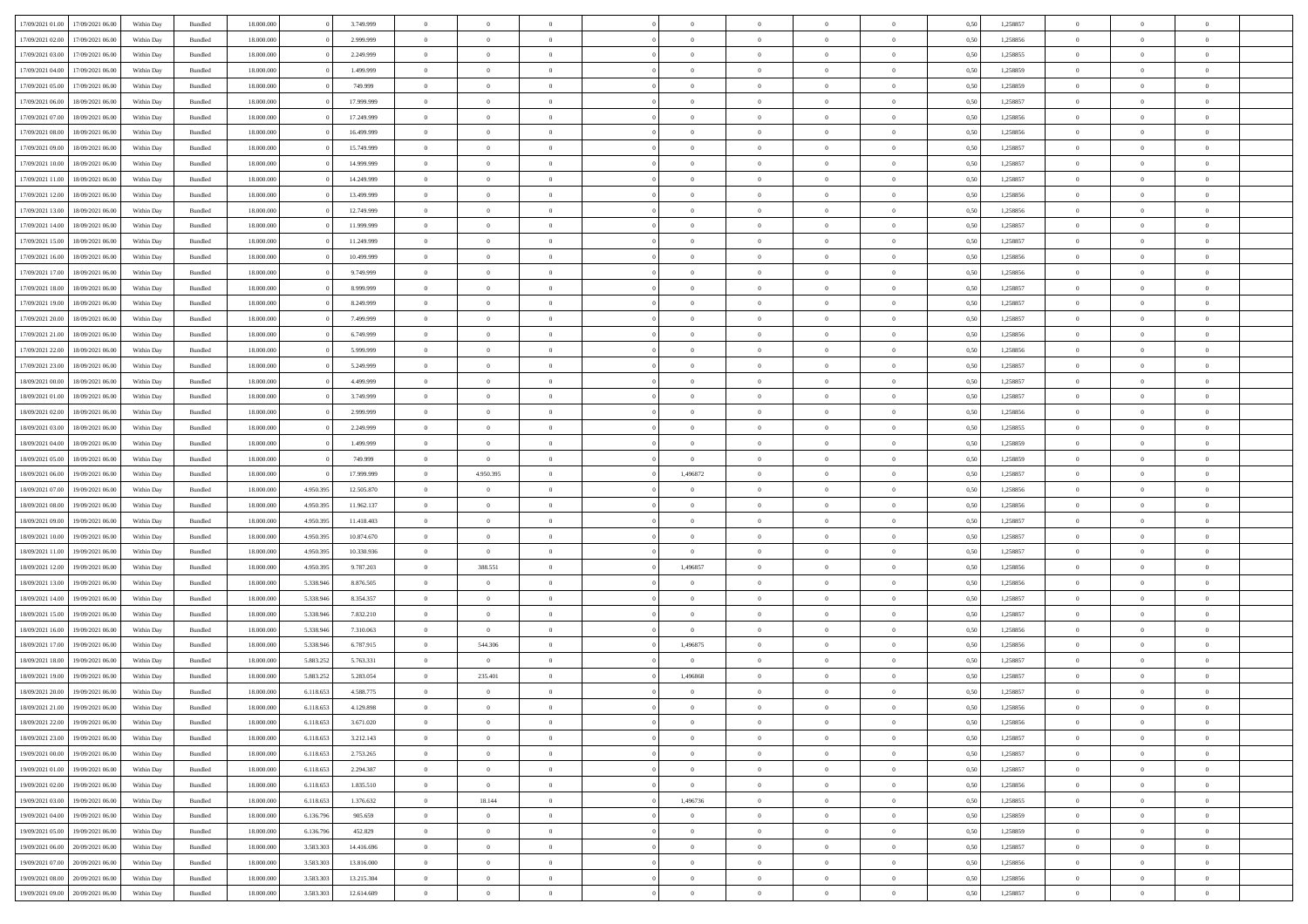|                                   |                  |            |                    |            |           |            | $\overline{0}$ | $\Omega$       |                |                | $\Omega$       | $\Omega$       | $\theta$       |      |          | $\theta$       | $\theta$       | $\theta$       |  |
|-----------------------------------|------------------|------------|--------------------|------------|-----------|------------|----------------|----------------|----------------|----------------|----------------|----------------|----------------|------|----------|----------------|----------------|----------------|--|
| 19/09/2021 10:00                  | 20/09/2021 06:00 | Within Day | Bundled            | 18.000.000 | 3.583.303 | 12.013.913 |                |                |                | $\Omega$       |                |                |                | 0.50 | 1,258857 |                |                |                |  |
| 19/09/2021 11:00                  | 20/09/2021 06:00 | Within Day | Bundled            | 18.000.000 | 3.583.303 | 11.413.217 | $\overline{0}$ | $\overline{0}$ | $\overline{0}$ | $\overline{0}$ | $\bf{0}$       | $\overline{0}$ | $\overline{0}$ | 0,50 | 1,258857 | $\theta$       | $\theta$       | $\overline{0}$ |  |
| 19/09/2021 12:00                  | 20/09/2021 06:00 | Within Day | Bundled            | 18.000.000 | 3.583.303 | 10.812.522 | $\overline{0}$ | 462.242        | $\overline{0}$ | 1,496857       | $\bf{0}$       | $\bf{0}$       | $\bf{0}$       | 0,50 | 1,258856 | $\overline{0}$ | $\overline{0}$ | $\overline{0}$ |  |
| 19/09/2021 13:00                  | 20/09/2021 06:00 | Within Dav | Bundled            | 18.000.000 | 4.045.544 | 9.775.265  | $\overline{0}$ | $\overline{0}$ | $\overline{0}$ | $\overline{0}$ | $\bf{0}$       | $\overline{0}$ | $\overline{0}$ | 0.50 | 1.258856 | $\theta$       | $\theta$       | $\overline{0}$ |  |
| 19/09/2021 14:00                  | 20/09/2021 06:00 | Within Day | Bundled            | 18.000.000 | 4.045.544 | 9.200.249  | $\overline{0}$ | 744.350        | $\overline{0}$ | 1,496850       | $\bf{0}$       | $\overline{0}$ | $\overline{0}$ | 0,50 | 1,258857 | $\theta$       | $\theta$       | $\overline{0}$ |  |
|                                   |                  |            |                    |            |           |            |                |                |                |                |                |                |                |      |          |                |                |                |  |
| 19/09/2021 15:00                  | 20/09/2021 06:00 | Within Day | Bundled            | 18.000.000 | 4.789.894 | 7.927.405  | $\overline{0}$ | $\overline{0}$ | $\overline{0}$ | $\overline{0}$ | $\bf{0}$       | $\bf{0}$       | $\mathbf{0}$   | 0,50 | 1,258857 | $\overline{0}$ | $\overline{0}$ | $\bf{0}$       |  |
| 19/09/2021 16:00                  | 20/09/2021 06:00 | Within Dav | Bundled            | 18.000.000 | 4.789.894 | 7.398.911  | $\overline{0}$ | 827.159        | $\overline{0}$ | 1,496840       | $\bf{0}$       | $\overline{0}$ | $\overline{0}$ | 0.50 | 1,258856 | $\theta$       | $\overline{0}$ | $\overline{0}$ |  |
| 19/09/2021 17:00                  | 20/09/2021 06:00 | Within Day | Bundled            | 18.000.000 | 5.617.054 | 6.102.341  | $\overline{0}$ | $\overline{0}$ | $\overline{0}$ | $\overline{0}$ | $\bf{0}$       | $\overline{0}$ | $\bf{0}$       | 0,50 | 1,258856 | $\theta$       | $\theta$       | $\overline{0}$ |  |
| 19/09/2021 18:00                  | 20/09/2021 06:00 | Within Day | Bundled            | 18.000.000 | 5.617.054 | 5.632.930  | $\overline{0}$ | 558.263        | $\overline{0}$ | 1,496917       | $\bf{0}$       | $\bf{0}$       | $\bf{0}$       | 0,50 | 1,258857 | $\,0\,$        | $\overline{0}$ | $\overline{0}$ |  |
| 19/09/2021 19:00                  | 20/09/2021 06:00 | Within Dav | Bundled            | 18.000.000 | 6.175.317 | 4.651.778  | $\overline{0}$ | $\overline{0}$ | $\overline{0}$ | $\overline{0}$ | $\overline{0}$ | $\overline{0}$ | $\overline{0}$ | 0.50 | 1,258857 | $\theta$       | $\overline{0}$ | $\overline{0}$ |  |
| 19/09/2021 20:00                  | 20/09/2021 06:00 | Within Day | Bundled            | 18.000.000 | 6.175.317 | 4.228.889  | $\overline{0}$ | 232.609        | $\overline{0}$ | 1,496917       | $\bf{0}$       | $\overline{0}$ | $\bf{0}$       | 0,50 | 1,258857 | $\theta$       | $\theta$       | $\overline{0}$ |  |
| 19/09/2021 21:00                  | 20/09/2021 06:00 | Within Day | Bundled            | 18.000.000 | 6.407.926 | 3.596.652  | $\overline{0}$ | $\bf{0}$       | $\overline{0}$ | $\overline{0}$ | $\bf{0}$       | $\overline{0}$ | $\bf{0}$       | 0,50 | 1,258856 | $\bf{0}$       | $\overline{0}$ | $\overline{0}$ |  |
|                                   |                  |            |                    |            |           |            |                |                |                |                |                |                |                |      |          |                |                |                |  |
| 19/09/2021 22:00                  | 20/09/2021 06:00 | Within Dav | Bundled            | 18.000.000 | 6.407.926 | 3.197.024  | $\overline{0}$ | $\theta$       | $\overline{0}$ | $\overline{0}$ | $\bf{0}$       | $\overline{0}$ | $\overline{0}$ | 0.50 | 1.258856 | $\theta$       | $\theta$       | $\overline{0}$ |  |
| 19/09/2021 23:00                  | 20/09/2021 06:00 | Within Day | Bundled            | 18.000.000 | 6.407.926 | 2.797.396  | $\overline{0}$ | $\theta$       | $\overline{0}$ | $\overline{0}$ | $\bf{0}$       | $\overline{0}$ | $\overline{0}$ | 0,50 | 1,258857 | $\theta$       | $\overline{0}$ | $\overline{0}$ |  |
| 20/09/2021 00:00                  | 20/09/2021 06:00 | Within Day | Bundled            | 18.000.000 | 6.407.926 | 2.397.768  | $\overline{0}$ | $\overline{0}$ | $\overline{0}$ | $\overline{0}$ | $\overline{0}$ | $\overline{0}$ | $\mathbf{0}$   | 0,50 | 1,258857 | $\bf{0}$       | $\overline{0}$ | $\bf{0}$       |  |
| 20/09/2021 01:00                  | 20/09/2021 06:00 | Within Dav | Bundled            | 18.000.000 | 6.407.926 | 1.998.140  | $\overline{0}$ | $\overline{0}$ | $\overline{0}$ | $\overline{0}$ | $\overline{0}$ | $\overline{0}$ | $\overline{0}$ | 0.50 | 1,258857 | $\theta$       | $\overline{0}$ | $\overline{0}$ |  |
| 20/09/2021 02:00                  | 20/09/2021 06:00 | Within Day | Bundled            | 18.000.000 | 6.407.926 | 1.598.512  | $\overline{0}$ | $\theta$       | $\overline{0}$ | $\overline{0}$ | $\bf{0}$       | $\overline{0}$ | $\bf{0}$       | 0,50 | 1,258856 | $\theta$       | $\theta$       | $\overline{0}$ |  |
| 20/09/2021 03:00                  | 20/09/2021 06:00 | Within Day | Bundled            | 18.000.000 | 6.407.926 | 1.198.884  | $\overline{0}$ | $\overline{0}$ | $\overline{0}$ | $\overline{0}$ | $\bf{0}$       | $\bf{0}$       | $\bf{0}$       | 0,50 | 1,258855 | $\,0\,$        | $\overline{0}$ | $\overline{0}$ |  |
| 20/09/2021 04:00                  | 20/09/2021 06:00 | Within Dav | Bundled            | 18.000.000 | 6.407.926 | 799.256    | $\overline{0}$ | $\overline{0}$ | $\overline{0}$ | $\overline{0}$ | $\overline{0}$ | $\overline{0}$ | $\overline{0}$ | 0.50 | 1,258859 | $\theta$       | $\overline{0}$ | $\overline{0}$ |  |
|                                   |                  |            |                    |            |           |            |                |                |                |                |                |                |                |      |          |                |                |                |  |
| 20/09/2021 05:00                  | 20/09/2021 06:00 | Within Day | Bundled            | 18.000.000 | 6.407.926 | 399.628    | $\overline{0}$ | $\theta$       | $\overline{0}$ | $\overline{0}$ | $\bf{0}$       | $\overline{0}$ | $\bf{0}$       | 0,50 | 1,258859 | $\theta$       | $\theta$       | $\overline{0}$ |  |
| 20/09/2021 06:00                  | 21/09/2021 06:00 | Within Day | Bundled            | 18.000.000 |           | 17.999.999 | $\overline{0}$ | $\overline{0}$ | $\overline{0}$ | $\bf{0}$       | $\bf{0}$       | $\bf{0}$       | $\bf{0}$       | 0,50 | 1,258857 | $\,0\,$        | $\overline{0}$ | $\overline{0}$ |  |
| 20/09/2021 07:00                  | 21/09/2021 06:00 | Within Day | Bundled            | 18.000.000 |           | 17.249.999 | $\overline{0}$ | $\overline{0}$ | $\overline{0}$ | $\overline{0}$ | $\bf{0}$       | $\overline{0}$ | $\overline{0}$ | 0.50 | 1.258856 | $\theta$       | $\theta$       | $\overline{0}$ |  |
| 20/09/2021 08:00                  | 21/09/2021 06:00 | Within Day | Bundled            | 18.000.000 |           | 16.499.999 | $\overline{0}$ | $\theta$       | $\overline{0}$ | $\overline{0}$ | $\bf{0}$       | $\overline{0}$ | $\bf{0}$       | 0,50 | 1,258856 | $\theta$       | $\overline{0}$ | $\overline{0}$ |  |
| 20/09/2021 09:00                  | 21/09/2021 06:00 | Within Day | Bundled            | 18.000.000 |           | 15.749.999 | $\overline{0}$ | $\overline{0}$ | $\overline{0}$ | $\bf{0}$       | $\overline{0}$ | $\bf{0}$       | $\mathbf{0}$   | 0,50 | 1,258857 | $\bf{0}$       | $\overline{0}$ | $\bf{0}$       |  |
| 20/09/2021 10:00                  | 21/09/2021 06:00 | Within Dav | Bundled            | 18.000.000 |           | 14.999.999 | $\overline{0}$ | $\overline{0}$ | $\overline{0}$ | $\overline{0}$ | $\overline{0}$ | $\overline{0}$ | $\overline{0}$ | 0.50 | 1,258857 | $\theta$       | $\overline{0}$ | $\overline{0}$ |  |
| 20/09/2021 11:00                  | 21/09/2021 06:00 |            |                    | 18.000.000 |           | 14.249.999 | $\overline{0}$ | $\theta$       | $\overline{0}$ | $\overline{0}$ | $\bf{0}$       | $\overline{0}$ |                |      | 1,258857 | $\theta$       | $\theta$       | $\overline{0}$ |  |
|                                   |                  | Within Day | Bundled            |            |           |            |                |                |                |                |                |                | $\bf{0}$       | 0,50 |          |                |                |                |  |
| 20/09/2021 12:00                  | 21/09/2021 06:00 | Within Day | Bundled            | 18.000.000 |           | 13.499.999 | $\overline{0}$ | $\overline{0}$ | $\overline{0}$ | $\bf{0}$       | $\bf{0}$       | $\bf{0}$       | $\bf{0}$       | 0,50 | 1,258856 | $\,0\,$        | $\overline{0}$ | $\overline{0}$ |  |
| 20/09/2021 13:00                  | 21/09/2021 06:00 | Within Day | Bundled            | 18.000.000 |           | 12.749.999 | $\overline{0}$ | $\overline{0}$ | $\overline{0}$ | $\overline{0}$ | $\overline{0}$ | $\overline{0}$ | $\overline{0}$ | 0.50 | 1,258856 | $\theta$       | $\overline{0}$ | $\overline{0}$ |  |
| 20/09/2021 14:00                  | 21/09/2021 06:00 | Within Day | Bundled            | 18.000.000 |           | 11.999.999 | $\overline{0}$ | $\theta$       | $\overline{0}$ | $\overline{0}$ | $\bf{0}$       | $\overline{0}$ | $\bf{0}$       | 0,50 | 1,258857 | $\,$ 0 $\,$    | $\theta$       | $\overline{0}$ |  |
| 20/09/2021 15:00                  | 21/09/2021 06:00 | Within Day | Bundled            | 18.000.000 |           | 11.249.999 | $\overline{0}$ | $\overline{0}$ | $\overline{0}$ | $\bf{0}$       | $\bf{0}$       | $\bf{0}$       | $\bf{0}$       | 0,50 | 1,258857 | $\bf{0}$       | $\overline{0}$ | $\overline{0}$ |  |
| 20/09/2021 16:00                  | 21/09/2021 06:00 | Within Day | Bundled            | 18,000,000 |           | 10.499.999 | $\overline{0}$ | $\overline{0}$ | $\Omega$       | $\Omega$       | $\Omega$       | $\Omega$       | $\overline{0}$ | 0.50 | 1,258856 | $\,0\,$        | $\theta$       | $\theta$       |  |
| 20/09/2021 17:00                  | 21/09/2021 06:00 | Within Day | Bundled            | 18.000.000 |           | 9.749.999  | $\overline{0}$ | 116.119        | $\overline{0}$ | 1,496875       | $\bf{0}$       | $\overline{0}$ | $\bf{0}$       | 0,50 | 1,258856 | $\theta$       | $\theta$       | $\overline{0}$ |  |
|                                   |                  |            |                    |            |           |            |                |                |                |                |                |                |                |      |          |                |                |                |  |
| 20/09/2021 18:00                  | 21/09/2021 06:00 | Within Day | Bundled            | 18.000.000 | 116.118   | 8.892.813  | $\overline{0}$ | $\overline{0}$ | $\overline{0}$ | $\bf{0}$       | $\bf{0}$       | $\overline{0}$ | $\mathbf{0}$   | 0,50 | 1,258857 | $\bf{0}$       | $\overline{0}$ | $\bf{0}$       |  |
| 20/09/2021 19:00                  | 21/09/2021 06:00 | Within Day | Bundled            | 18,000,000 | 116.118   | 8.151.745  | $\overline{0}$ | 665.263        | $\Omega$       | 1.496868       | $\Omega$       | $\Omega$       | $\overline{0}$ | 0.50 | 1,258857 | $\theta$       | $\theta$       | $\theta$       |  |
| 20/09/2021 20:00                  | 21/09/2021 06:00 | Within Day | Bundled            | 18.000.000 | 781.381   | 6.805.893  | $\overline{0}$ | 1.237.482      | $\overline{0}$ | 1,496917       | $\bf{0}$       | $\overline{0}$ | $\bf{0}$       | 0,50 | 1,258857 | $\theta$       | $\theta$       | $\overline{0}$ |  |
| 20/09/2021 21:00                  | 21/09/2021 06:00 | Within Day | Bundled            | 18.000.000 | 2.018.864 | 5.011.569  | $\overline{0}$ | 458.148        | $\overline{0}$ | 1,496857       | $\bf{0}$       | $\bf{0}$       | $\bf{0}$       | 0,50 | 1,258856 | $\,0\,$        | $\overline{0}$ | $\overline{0}$ |  |
| 20/09/2021 22:00                  | 21/09/2021 06:00 | Within Day | Bundled            | 18,000,000 | 2.477.012 | 4.047.485  | $\overline{0}$ | $\Omega$       | $\Omega$       | $\Omega$       | $\theta$       | $\theta$       | $\overline{0}$ | 0.50 | 1,258856 | $\theta$       | $\theta$       | $\theta$       |  |
| 20/09/2021 23:00                  | 21/09/2021 06:00 | Within Day | Bundled            | 18.000.000 | 2.477.012 | 3.541.549  | $\overline{0}$ | $\theta$       | $\overline{0}$ | $\overline{0}$ | $\bf{0}$       | $\overline{0}$ | $\bf{0}$       | 0,50 | 1,258857 | $\,$ 0 $\,$    | $\theta$       | $\overline{0}$ |  |
| 21/09/2021 00:00                  | 21/09/2021 06:00 | Within Day | Bundled            | 18.000.000 | 2.477.012 | 3.035.614  | $\overline{0}$ | $\overline{0}$ | $\overline{0}$ | $\bf{0}$       | $\bf{0}$       | $\bf{0}$       | $\bf{0}$       | 0,50 | 1,258857 | $\bf{0}$       | $\overline{0}$ | $\overline{0}$ |  |
|                                   | 21/09/2021 06:00 |            |                    | 18.000.000 | 2.477.012 |            | $\overline{0}$ | $\Omega$       | $\Omega$       | $\Omega$       | $\Omega$       | $\overline{0}$ | $\overline{0}$ | 0.50 | 1,258857 | $\,0\,$        | $\theta$       | $\theta$       |  |
| 21/09/2021 01:00                  |                  | Within Day | Bundled            |            |           | 2.529.678  |                |                |                |                |                |                |                |      |          |                |                |                |  |
| 21/09/2021 02:00                  | 21/09/2021 06:00 | Within Day | Bundled            | 18.000.000 | 2.477.012 | 2.023.742  | $\overline{0}$ | $\theta$       | $\overline{0}$ | $\overline{0}$ | $\bf{0}$       | $\overline{0}$ | $\bf{0}$       | 0,50 | 1,258856 | $\theta$       | $\overline{0}$ | $\overline{0}$ |  |
| 21/09/2021 03:00                  | 21/09/2021 06:00 | Within Day | Bundled            | 18.000.000 | 2.477.012 | 1.517.807  | $\overline{0}$ | $\overline{0}$ | $\overline{0}$ | $\bf{0}$       | $\bf{0}$       | $\bf{0}$       | $\mathbf{0}$   | 0,50 | 1,258855 | $\bf{0}$       | $\overline{0}$ | $\bf{0}$       |  |
| 21/09/2021 04:00                  | 21/09/2021 06:00 | Within Day | Bundled            | 18,000,000 | 2.477.012 | 1.011.871  | $\overline{0}$ | $\Omega$       | $\Omega$       | $\Omega$       | $\Omega$       | $\Omega$       | $\overline{0}$ | 0.50 | 1,258859 | $\theta$       | $\theta$       | $\theta$       |  |
| 21/09/2021 05:00                  | 21/09/2021 06:00 | Within Day | Bundled            | 18.000.000 | 2.477.012 | 505.935    | $\overline{0}$ | $\,$ 0 $\,$    | $\overline{0}$ | $\bf{0}$       | $\,$ 0         | $\bf{0}$       | $\bf{0}$       | 0,50 | 1,258859 | $\,0\,$        | $\overline{0}$ | $\overline{0}$ |  |
| 21/09/2021 06:00 22/09/2021 06:00 |                  | Within Day | $\mathbf B$ undled | 18.000.000 |           | 17.999.999 | $\bf{0}$       | $\bf{0}$       |                |                |                |                |                | 0,50 | 1,258857 | $\bf{0}$       | $\overline{0}$ |                |  |
| 21/09/2021 07:00                  | 22/09/2021 06:00 | Within Day | Bundled            | 18,000,000 |           | 17.249.999 | $\overline{0}$ | $\Omega$       | $\Omega$       | $\Omega$       | $\theta$       | $\overline{0}$ | $\overline{0}$ | 0.50 | 1,258856 | $\theta$       | $\theta$       | $\theta$       |  |
| 21/09/2021 08:00                  | 22/09/2021 06.00 | Within Day | Bundled            | 18.000.000 |           | 16.499.999 | $\overline{0}$ | $\,$ 0         | $\overline{0}$ | $\bf{0}$       | $\bf{0}$       | $\overline{0}$ | $\mathbf{0}$   | 0,50 | 1,258856 | $\,$ 0 $\,$    | $\overline{0}$ | $\overline{0}$ |  |
| 21/09/2021 09:00                  | 22/09/2021 06:00 | Within Day | Bundled            | 18.000.000 |           | 15.749.999 | $\overline{0}$ | $\overline{0}$ | $\overline{0}$ | $\overline{0}$ | $\overline{0}$ | $\overline{0}$ | $\mathbf{0}$   | 0,50 | 1,258857 | $\overline{0}$ | $\bf{0}$       | $\bf{0}$       |  |
|                                   |                  |            |                    |            |           |            |                |                |                |                |                |                |                |      |          |                |                |                |  |
| 21/09/2021 10:00                  | 22/09/2021 06:00 | Within Day | Bundled            | 18,000,000 |           | 14.999.999 | $\overline{0}$ | $\theta$       | $\overline{0}$ | $\Omega$       | $\overline{0}$ | $\overline{0}$ | $\bf{0}$       | 0.50 | 1,258857 | $\,$ 0 $\,$    | $\theta$       | $\overline{0}$ |  |
| 21/09/2021 11:00                  | 22/09/2021 06.00 | Within Day | Bundled            | 18.000.000 |           | 14.249.999 | $\overline{0}$ | $\,$ 0         | $\overline{0}$ | $\overline{0}$ | $\bf{0}$       | $\bf{0}$       | $\bf{0}$       | 0,50 | 1,258857 | $\,$ 0 $\,$    | $\overline{0}$ | $\overline{0}$ |  |
| 21/09/2021 12:00                  | 22/09/2021 06:00 | Within Day | Bundled            | 18.000.000 |           | 13.499.999 | $\overline{0}$ | $\overline{0}$ | $\overline{0}$ | $\overline{0}$ | $\overline{0}$ | $\overline{0}$ | $\mathbf{0}$   | 0,50 | 1,258856 | $\overline{0}$ | $\overline{0}$ | $\bf{0}$       |  |
| 21/09/2021 13:00                  | 22/09/2021 06:00 | Within Day | Bundled            | 18,000,000 |           | 12.749.999 | $\overline{0}$ | $\overline{0}$ | $\overline{0}$ | $\Omega$       | $\overline{0}$ | $\overline{0}$ | $\bf{0}$       | 0.50 | 1,258856 | $\overline{0}$ | $\theta$       | $\overline{0}$ |  |
| 21/09/2021 14:00                  | 22/09/2021 06.00 | Within Day | Bundled            | 18.000.000 |           | 11.999.999 | $\overline{0}$ | $\theta$       | $\overline{0}$ | $\overline{0}$ | $\bf{0}$       | $\bf{0}$       | $\bf{0}$       | 0,50 | 1,258857 | $\,$ 0 $\,$    | $\overline{0}$ | $\overline{0}$ |  |
| 21/09/2021 15:00                  | 22/09/2021 06:00 | Within Day | Bundled            | 18.000.000 |           | 11.249.999 | $\overline{0}$ | $\bf{0}$       | $\overline{0}$ | $\overline{0}$ | $\overline{0}$ | $\bf{0}$       | $\mathbf{0}$   | 0,50 | 1,258857 | $\overline{0}$ | $\overline{0}$ | $\bf{0}$       |  |
|                                   |                  |            |                    |            |           |            |                |                |                |                |                |                |                |      |          |                |                |                |  |
| 21/09/2021 16:00                  | 22/09/2021 06:00 | Within Day | Bundled            | 18,000,000 |           | 10.499.999 | $\overline{0}$ | $\overline{0}$ | $\overline{0}$ | $\Omega$       | $\overline{0}$ | $\overline{0}$ | $\overline{0}$ | 0.50 | 1,258856 | $\overline{0}$ | $\theta$       | $\overline{0}$ |  |
| 21/09/2021 17:00                  | 22/09/2021 06.00 | Within Day | Bundled            | 18.000.000 |           | 9.749.999  | $\overline{0}$ | $\,$ 0 $\,$    | $\overline{0}$ | $\overline{0}$ | $\bf{0}$       | $\bf{0}$       | $\bf{0}$       | 0,50 | 1,258856 | $\,$ 0 $\,$    | $\overline{0}$ | $\overline{0}$ |  |
| 21/09/2021 18:00 22/09/2021 06:00 |                  | Within Day | Bundled            | 18.000.000 |           | 8.999.999  | $\overline{0}$ | $\bf{0}$       | $\overline{0}$ | $\bf{0}$       | $\bf{0}$       | $\overline{0}$ | $\bf{0}$       | 0,50 | 1,258857 | $\overline{0}$ | $\overline{0}$ | $\bf{0}$       |  |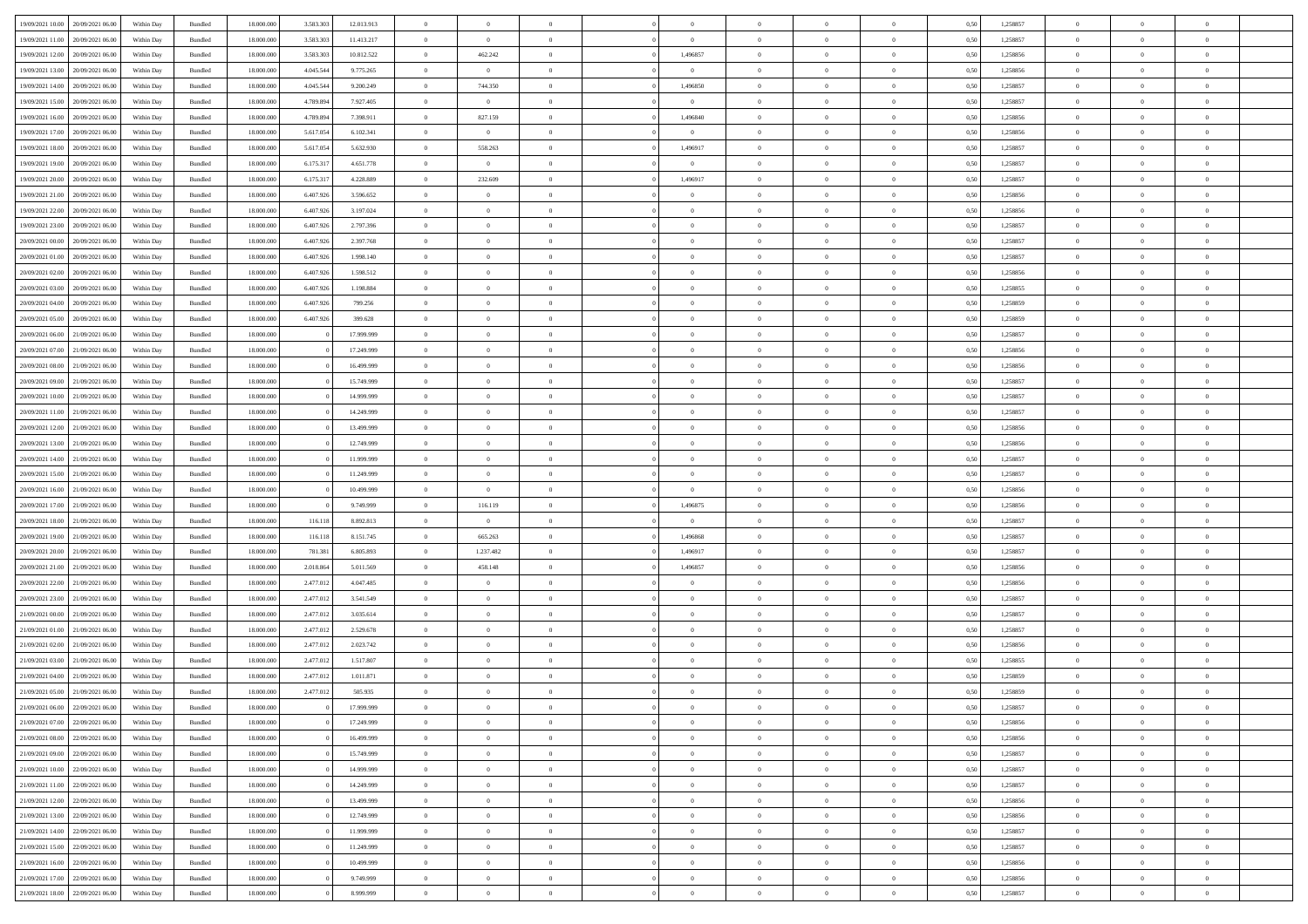|                                   |                  |            |                    |            |            | $\Omega$       |                |                |                |                |                |                |      |          |                |                |                |  |
|-----------------------------------|------------------|------------|--------------------|------------|------------|----------------|----------------|----------------|----------------|----------------|----------------|----------------|------|----------|----------------|----------------|----------------|--|
| 21/09/2021 19:00                  | 22/09/2021 06:00 | Within Dav | Bundled            | 18.000.000 | 8.249.999  |                | $\Omega$       |                | $\Omega$       | $\Omega$       | $\Omega$       | $\theta$       | 0.50 | 1,258857 | $\theta$       | $\theta$       | $\theta$       |  |
| 21/09/2021 20:00                  | 22/09/2021 06:00 | Within Day | Bundled            | 18.000.000 | 7.499.999  | $\overline{0}$ | $\theta$       | $\overline{0}$ | $\overline{0}$ | $\bf{0}$       | $\overline{0}$ | $\overline{0}$ | 0,50 | 1,258857 | $\theta$       | $\theta$       | $\overline{0}$ |  |
| 21/09/2021 21:00                  | 22/09/2021 06:00 | Within Day | Bundled            | 18.000.000 | 6.749.999  | $\overline{0}$ | $\overline{0}$ | $\overline{0}$ | $\bf{0}$       | $\bf{0}$       | $\bf{0}$       | $\bf{0}$       | 0,50 | 1,258856 | $\bf{0}$       | $\overline{0}$ | $\overline{0}$ |  |
| 21/09/2021 22:00                  | 22/09/2021 06:00 | Within Dav | Bundled            | 18.000.000 | 5.999.999  | $\overline{0}$ | $\theta$       | $\overline{0}$ | $\overline{0}$ | $\bf{0}$       | $\overline{0}$ | $\overline{0}$ | 0.50 | 1.258856 | $\theta$       | $\theta$       | $\overline{0}$ |  |
| 21/09/2021 23:00                  | 22/09/2021 06:00 | Within Day | Bundled            | 18.000.000 | 5.249.999  | $\overline{0}$ | $\theta$       | $\overline{0}$ | $\overline{0}$ | $\bf{0}$       | $\overline{0}$ | $\bf{0}$       | 0,50 | 1,258857 | $\theta$       | $\theta$       | $\overline{0}$ |  |
|                                   |                  |            |                    |            |            |                |                |                |                |                |                |                |      |          |                |                |                |  |
| 22/09/2021 00:00                  | 22/09/2021 06:00 | Within Day | Bundled            | 18.000.000 | 4.499.999  | $\overline{0}$ | $\bf{0}$       | $\overline{0}$ | $\bf{0}$       | $\overline{0}$ | $\bf{0}$       | $\mathbf{0}$   | 0,50 | 1,258857 | $\overline{0}$ | $\overline{0}$ | $\bf{0}$       |  |
| 22/09/2021 01:00                  | 22/09/2021 06:00 | Within Dav | Bundled            | 18.000.000 | 3.749.999  | $\overline{0}$ | $\overline{0}$ | $\overline{0}$ | $\overline{0}$ | $\bf{0}$       | $\overline{0}$ | $\overline{0}$ | 0.50 | 1,258857 | $\theta$       | $\theta$       | $\overline{0}$ |  |
| 22/09/2021 02:00                  | 22/09/2021 06:00 | Within Day | Bundled            | 18.000.000 | 2.999.999  | $\overline{0}$ | $\theta$       | $\overline{0}$ | $\overline{0}$ | $\bf{0}$       | $\overline{0}$ | $\bf{0}$       | 0,50 | 1,258856 | $\theta$       | $\theta$       | $\overline{0}$ |  |
| 22/09/2021 03:00                  | 22/09/2021 06:00 | Within Day | Bundled            | 18.000.000 | 2.249.999  | $\overline{0}$ | $\overline{0}$ | $\overline{0}$ | $\bf{0}$       | $\bf{0}$       | $\bf{0}$       | $\bf{0}$       | 0,50 | 1,258855 | $\,0\,$        | $\overline{0}$ | $\overline{0}$ |  |
| 22/09/2021 04:00                  | 22/09/2021 06:00 | Within Dav | Bundled            | 18.000.000 | 1.499.999  | $\overline{0}$ | $\overline{0}$ | $\overline{0}$ | $\overline{0}$ | $\overline{0}$ | $\overline{0}$ | $\overline{0}$ | 0.50 | 1,258859 | $\theta$       | $\overline{0}$ | $\overline{0}$ |  |
| 22/09/2021 05:00                  | 22/09/2021 06:00 | Within Day | Bundled            | 18.000.000 | 749.999    | $\overline{0}$ | $\theta$       | $\overline{0}$ | $\overline{0}$ | $\bf{0}$       | $\overline{0}$ | $\bf{0}$       | 0,50 | 1,258859 | $\theta$       | $\theta$       | $\overline{0}$ |  |
| 22/09/2021 06:00                  | 23/09/2021 06:00 | Within Day | Bundled            | 18.000.000 | 17.999.999 | $\overline{0}$ | $\overline{0}$ | $\overline{0}$ | $\bf{0}$       | $\bf{0}$       | $\bf{0}$       | $\bf{0}$       | 0,50 | 1,258857 | $\bf{0}$       | $\overline{0}$ | $\overline{0}$ |  |
|                                   |                  |            |                    |            |            |                |                |                |                |                |                |                |      |          |                |                |                |  |
| 22/09/2021 07:00                  | 23/09/2021 06:00 | Within Dav | Bundled            | 18.000.000 | 17.249.999 | $\overline{0}$ | $\theta$       | $\overline{0}$ | $\overline{0}$ | $\bf{0}$       | $\overline{0}$ | $\overline{0}$ | 0.50 | 1.258856 | $\theta$       | $\theta$       | $\overline{0}$ |  |
| 22/09/2021 08:00                  | 23/09/2021 06:00 | Within Day | Bundled            | 18.000.000 | 16.499.999 | $\overline{0}$ | $\theta$       | $\overline{0}$ | $\overline{0}$ | $\bf{0}$       | $\overline{0}$ | $\overline{0}$ | 0,50 | 1,258856 | $\theta$       | $\theta$       | $\overline{0}$ |  |
| 22/09/2021 09:00                  | 23/09/2021 06:00 | Within Day | Bundled            | 18.000.000 | 15.749.999 | $\overline{0}$ | $\overline{0}$ | $\overline{0}$ | $\bf{0}$       | $\overline{0}$ | $\bf{0}$       | $\mathbf{0}$   | 0,50 | 1,258857 | $\overline{0}$ | $\overline{0}$ | $\bf{0}$       |  |
| 22/09/2021 10:00                  | 23/09/2021 06:00 | Within Dav | Bundled            | 18.000.000 | 14.999.999 | $\overline{0}$ | $\overline{0}$ | $\overline{0}$ | $\overline{0}$ | $\bf{0}$       | $\overline{0}$ | $\overline{0}$ | 0.50 | 1,258857 | $\theta$       | $\overline{0}$ | $\overline{0}$ |  |
| 22/09/2021 11:00                  | 23/09/2021 06:00 | Within Day | Bundled            | 18.000.000 | 14.249.999 | $\overline{0}$ | $\theta$       | $\overline{0}$ | $\overline{0}$ | $\bf{0}$       | $\overline{0}$ | $\bf{0}$       | 0,50 | 1,258857 | $\theta$       | $\theta$       | $\overline{0}$ |  |
| 22/09/2021 12:00                  | 23/09/2021 06:00 | Within Day | Bundled            | 18.000.000 | 13.499.999 | $\overline{0}$ | $\overline{0}$ | $\overline{0}$ | $\bf{0}$       | $\bf{0}$       | $\bf{0}$       | $\bf{0}$       | 0,50 | 1,258856 | $\,0\,$        | $\overline{0}$ | $\overline{0}$ |  |
| 22/09/2021 13:00                  | 23/09/2021 06:00 | Within Dav | Bundled            | 18.000.000 | 12.749.999 | $\overline{0}$ | $\overline{0}$ | $\overline{0}$ | $\overline{0}$ | $\overline{0}$ | $\overline{0}$ | $\overline{0}$ | 0.50 | 1,258856 | $\theta$       | $\overline{0}$ | $\overline{0}$ |  |
|                                   |                  |            |                    |            |            | $\overline{0}$ | $\theta$       | $\overline{0}$ |                | $\bf{0}$       | $\overline{0}$ |                |      |          | $\theta$       | $\theta$       | $\overline{0}$ |  |
| 22/09/2021 14:00                  | 23/09/2021 06:00 | Within Day | Bundled            | 18.000.000 | 11.999.999 |                |                |                | $\overline{0}$ |                |                | $\bf{0}$       | 0,50 | 1,258857 |                |                |                |  |
| 22/09/2021 15:00                  | 23/09/2021 06:00 | Within Day | Bundled            | 18.000.000 | 11.249.999 | $\overline{0}$ | $\overline{0}$ | $\overline{0}$ | $\bf{0}$       | $\bf{0}$       | $\bf{0}$       | $\bf{0}$       | 0,50 | 1,258857 | $\,0\,$        | $\overline{0}$ | $\overline{0}$ |  |
| 22/09/2021 16:00                  | 23/09/2021 06:00 | Within Day | Bundled            | 18.000.000 | 10.499.999 | $\overline{0}$ | $\overline{0}$ | $\overline{0}$ | $\overline{0}$ | $\bf{0}$       | $\overline{0}$ | $\overline{0}$ | 0.50 | 1.258856 | $\theta$       | $\theta$       | $\overline{0}$ |  |
| 22/09/2021 17:00                  | 23/09/2021 06:00 | Within Day | Bundled            | 18.000.000 | 9.749.999  | $\overline{0}$ | $\theta$       | $\overline{0}$ | $\overline{0}$ | $\bf{0}$       | $\overline{0}$ | $\bf{0}$       | 0,50 | 1,258856 | $\theta$       | $\theta$       | $\overline{0}$ |  |
| 22/09/2021 18:00                  | 23/09/2021 06:00 | Within Day | Bundled            | 18.000.000 | 8.999.999  | $\overline{0}$ | $\bf{0}$       | $\overline{0}$ | $\bf{0}$       | $\overline{0}$ | $\bf{0}$       | $\mathbf{0}$   | 0,50 | 1,258857 | $\overline{0}$ | $\overline{0}$ | $\bf{0}$       |  |
| 22/09/2021 19:00                  | 23/09/2021 06:00 | Within Dav | Bundled            | 18.000.000 | 8.249.999  | $\overline{0}$ | $\overline{0}$ | $\overline{0}$ | $\overline{0}$ | $\overline{0}$ | $\overline{0}$ | $\overline{0}$ | 0.50 | 1,258857 | $\theta$       | $\theta$       | $\overline{0}$ |  |
| 22/09/2021 20:00                  | 23/09/2021 06:00 | Within Day | Bundled            | 18.000.000 | 7.499.999  | $\overline{0}$ | $\theta$       | $\overline{0}$ | $\overline{0}$ | $\bf{0}$       | $\overline{0}$ | $\bf{0}$       | 0,50 | 1,258857 | $\theta$       | $\theta$       | $\overline{0}$ |  |
|                                   |                  |            |                    |            |            |                |                |                |                |                |                |                |      |          |                |                |                |  |
| 22/09/2021 21:00                  | 23/09/2021 06:00 | Within Day | Bundled            | 18.000.000 | 6.749.999  | $\overline{0}$ | $\overline{0}$ | $\overline{0}$ | $\bf{0}$       | $\bf{0}$       | $\bf{0}$       | $\bf{0}$       | 0,50 | 1,258856 | $\,0\,$        | $\overline{0}$ | $\overline{0}$ |  |
| 22/09/2021 22:00                  | 23/09/2021 06:00 | Within Day | Bundled            | 18,000,000 | 5.999.999  | $\overline{0}$ | $\overline{0}$ | $\overline{0}$ | $\overline{0}$ | $\bf{0}$       | $\overline{0}$ | $\overline{0}$ | 0.50 | 1,258856 | $\theta$       | $\theta$       | $\overline{0}$ |  |
| 22/09/2021 23:00                  | 23/09/2021 06:00 | Within Day | Bundled            | 18.000.000 | 5.249.999  | $\overline{0}$ | $\theta$       | $\overline{0}$ | $\overline{0}$ | $\bf{0}$       | $\overline{0}$ | $\bf{0}$       | 0,50 | 1,258857 | $\,$ 0 $\,$    | $\theta$       | $\overline{0}$ |  |
| 23/09/2021 00:00                  | 23/09/2021 06:00 | Within Day | Bundled            | 18.000.000 | 4.499.999  | $\overline{0}$ | $\overline{0}$ | $\overline{0}$ | $\bf{0}$       | $\bf{0}$       | $\bf{0}$       | $\bf{0}$       | 0,50 | 1,258857 | $\bf{0}$       | $\overline{0}$ | $\overline{0}$ |  |
| 23/09/2021 01:00                  | 23/09/2021 06:00 | Within Day | Bundled            | 18.000.000 | 3.749.999  | $\overline{0}$ | $\Omega$       | $\Omega$       | $\Omega$       | $\Omega$       | $\Omega$       | $\overline{0}$ | 0.50 | 1,258857 | $\,0\,$        | $\Omega$       | $\theta$       |  |
| 23/09/2021 02:00                  | 23/09/2021 06:00 | Within Day | Bundled            | 18.000.000 | 2.999.999  | $\overline{0}$ | $\theta$       | $\overline{0}$ | $\overline{0}$ | $\bf{0}$       | $\overline{0}$ | $\bf{0}$       | 0,50 | 1,258856 | $\theta$       | $\theta$       | $\overline{0}$ |  |
| 23/09/2021 03:00                  | 23/09/2021 06:00 | Within Day | Bundled            | 18.000.000 | 2.249.999  | $\overline{0}$ | $\bf{0}$       | $\overline{0}$ | $\overline{0}$ | $\bf{0}$       | $\overline{0}$ | $\mathbf{0}$   | 0,50 | 1,258855 | $\overline{0}$ | $\overline{0}$ | $\bf{0}$       |  |
| 23/09/2021 04:00                  | 23/09/2021 06:00 |            | Bundled            | 18,000,000 | 1.499.999  | $\overline{0}$ | $\Omega$       | $\Omega$       | $\Omega$       | $\Omega$       | $\Omega$       | $\overline{0}$ | 0.50 | 1,258859 | $\theta$       | $\theta$       | $\theta$       |  |
|                                   |                  | Within Day |                    |            |            |                |                |                |                |                |                |                |      |          |                |                |                |  |
| 23/09/2021 05:00                  | 23/09/2021 06:00 | Within Day | Bundled            | 18.000.000 | 749.999    | $\overline{0}$ | $\theta$       | $\overline{0}$ | $\overline{0}$ | $\bf{0}$       | $\overline{0}$ | $\bf{0}$       | 0,50 | 1,258859 | $\theta$       | $\theta$       | $\overline{0}$ |  |
| 23/09/2021 06:00                  | 24/09/2021 06:00 | Within Day | Bundled            | 18.000.000 | 17.999.999 | $\overline{0}$ | $\overline{0}$ | $\overline{0}$ | $\overline{0}$ | $\bf{0}$       | $\overline{0}$ | $\bf{0}$       | 0,50 | 1,258857 | $\,0\,$        | $\overline{0}$ | $\overline{0}$ |  |
| 23/09/2021 07:00                  | 24/09/2021 06:00 | Within Day | Bundled            | 18,000,000 | 17.249.999 | $\overline{0}$ | $\Omega$       | $\Omega$       | $\Omega$       | $\Omega$       | $\Omega$       | $\overline{0}$ | 0.50 | 1,258856 | $\theta$       | $\theta$       | $\theta$       |  |
| 23/09/2021 08:00                  | 24/09/2021 06.00 | Within Day | Bundled            | 18.000.000 | 16.499.999 | $\overline{0}$ | $\theta$       | $\overline{0}$ | $\overline{0}$ | $\bf{0}$       | $\overline{0}$ | $\bf{0}$       | 0,50 | 1,258856 | $\,$ 0 $\,$    | $\theta$       | $\overline{0}$ |  |
| 23/09/2021 09:00                  | 24/09/2021 06:00 | Within Day | Bundled            | 18.000.000 | 15.749.999 | $\overline{0}$ | $\overline{0}$ | $\overline{0}$ | $\overline{0}$ | $\bf{0}$       | $\overline{0}$ | $\bf{0}$       | 0,50 | 1,258857 | $\overline{0}$ | $\overline{0}$ | $\overline{0}$ |  |
| 23/09/2021 10:00                  | 24/09/2021 06.00 | Within Day | Bundled            | 18.000.000 | 14.999.999 | $\overline{0}$ | $\Omega$       | $\Omega$       | $\Omega$       | $\Omega$       | $\overline{0}$ | $\overline{0}$ | 0.50 | 1,258857 | $\,0\,$        | $\theta$       | $\theta$       |  |
| 23/09/2021 11:00                  | 24/09/2021 06.00 | Within Day | Bundled            | 18.000.000 | 14.249.999 | $\overline{0}$ | $\theta$       | $\overline{0}$ | $\overline{0}$ | $\bf{0}$       | $\overline{0}$ | $\bf{0}$       | 0,50 | 1,258857 | $\,$ 0 $\,$    | $\theta$       | $\overline{0}$ |  |
| 23/09/2021 12:00                  | 24/09/2021 06:00 | Within Day | Bundled            | 18.000.000 | 13.499.999 | $\overline{0}$ | $\overline{0}$ | $\overline{0}$ | $\overline{0}$ | $\bf{0}$       | $\overline{0}$ | $\mathbf{0}$   | 0,50 | 1,258856 | $\overline{0}$ | $\overline{0}$ | $\bf{0}$       |  |
|                                   |                  |            |                    |            |            |                |                |                |                |                |                |                |      |          |                |                |                |  |
| 23/09/2021 13:00                  | 24/09/2021 06:00 | Within Day | Bundled            | 18,000,000 | 12.749.999 | $\overline{0}$ | $\Omega$       | $\Omega$       | $\Omega$       | $\Omega$       | $\Omega$       | $\overline{0}$ | 0.50 | 1,258856 | $\theta$       | $\Omega$       | $\theta$       |  |
| 23/09/2021 14:00                  | 24/09/2021 06:00 | Within Day | Bundled            | 18.000.000 | 11.999.999 | $\overline{0}$ | $\overline{0}$ | $\overline{0}$ | $\bf{0}$       | $\,$ 0         | $\overline{0}$ | $\bf{0}$       | 0,50 | 1,258857 | $\,0\,$        | $\overline{0}$ | $\overline{0}$ |  |
| 23/09/2021 15:00 24/09/2021 06:00 |                  | Within Day | $\mathbf B$ undled | 18.000.000 | 11.249.999 | $\bf{0}$       | $\bf{0}$       |                |                | $\bf{0}$       |                |                | 0,50 | 1,258857 | $\bf{0}$       | $\overline{0}$ |                |  |
| 23/09/2021 16:00                  | 24/09/2021 06:00 | Within Day | Bundled            | 18,000,000 | 10.499.999 | $\overline{0}$ | $\overline{0}$ | $\overline{0}$ | $\Omega$       | $\overline{0}$ | $\overline{0}$ | $\overline{0}$ | 0.50 | 1,258856 | $\theta$       | $\theta$       | $\theta$       |  |
| 23/09/2021 17:00                  | 24/09/2021 06.00 | Within Day | Bundled            | 18.000.000 | 9.749.999  | $\overline{0}$ | $\,$ 0         | $\overline{0}$ | $\overline{0}$ | $\,$ 0 $\,$    | $\overline{0}$ | $\mathbf{0}$   | 0,50 | 1,258856 | $\,$ 0 $\,$    | $\,$ 0 $\,$    | $\,$ 0         |  |
| 23/09/2021 18:00                  | 24/09/2021 06:00 | Within Day | Bundled            | 18.000.000 | 8.999.999  | $\overline{0}$ | $\overline{0}$ | $\overline{0}$ | $\overline{0}$ | $\overline{0}$ | $\overline{0}$ | $\mathbf{0}$   | 0,50 | 1,258857 | $\overline{0}$ | $\bf{0}$       | $\bf{0}$       |  |
| 23/09/2021 19:00                  | 24/09/2021 06.00 | Within Day | Bundled            | 18,000,000 | 8.249.999  | $\overline{0}$ | $\overline{0}$ | $\overline{0}$ | $\Omega$       | $\overline{0}$ | $\overline{0}$ | $\overline{0}$ | 0,50 | 1,258857 | $\overline{0}$ | $\theta$       | $\overline{0}$ |  |
| 23/09/2021 20:00                  | 24/09/2021 06.00 | Within Day | Bundled            | 18.000.000 | 7.499.999  | $\overline{0}$ | $\,$ 0         | $\overline{0}$ | $\overline{0}$ | $\,$ 0 $\,$    | $\overline{0}$ | $\mathbf{0}$   | 0,50 | 1,258857 | $\,$ 0 $\,$    | $\overline{0}$ | $\overline{0}$ |  |
|                                   |                  |            |                    |            |            |                |                |                |                |                |                |                |      |          |                |                |                |  |
| 23/09/2021 21:00                  | 24/09/2021 06:00 | Within Day | Bundled            | 18.000.000 | 6.749.999  | $\overline{0}$ | $\overline{0}$ | $\overline{0}$ | $\overline{0}$ | $\overline{0}$ | $\overline{0}$ | $\mathbf{0}$   | 0,50 | 1,258856 | $\overline{0}$ | $\overline{0}$ | $\bf{0}$       |  |
| 23/09/2021 22:00                  | 24/09/2021 06:00 | Within Day | Bundled            | 18,000,000 | 5.999.999  | $\overline{0}$ | $\overline{0}$ | $\overline{0}$ | $\Omega$       | $\overline{0}$ | $\overline{0}$ | $\bf{0}$       | 0.50 | 1,258856 | $\overline{0}$ | $\theta$       | $\overline{0}$ |  |
| 23/09/2021 23:00                  | 24/09/2021 06.00 | Within Day | Bundled            | 18.000.000 | 5.249.999  | $\overline{0}$ | $\,$ 0         | $\overline{0}$ | $\bf{0}$       | $\bf{0}$       | $\bf{0}$       | $\bf{0}$       | 0,50 | 1,258857 | $\,$ 0 $\,$    | $\overline{0}$ | $\overline{0}$ |  |
| 24/09/2021 00:00                  | 24/09/2021 06:00 | Within Day | Bundled            | 18.000.000 | 4.499.999  | $\overline{0}$ | $\bf{0}$       | $\overline{0}$ | $\overline{0}$ | $\overline{0}$ | $\overline{0}$ | $\mathbf{0}$   | 0,50 | 1,258857 | $\overline{0}$ | $\overline{0}$ | $\bf{0}$       |  |
| 24/09/2021 01:00                  | 24/09/2021 06:00 | Within Day | Bundled            | 18,000,000 | 3.749.999  | $\overline{0}$ | $\overline{0}$ | $\overline{0}$ | $\Omega$       | $\overline{0}$ | $\overline{0}$ | $\overline{0}$ | 0.50 | 1,258857 | $\overline{0}$ | $\overline{0}$ | $\overline{0}$ |  |
| 24/09/2021 02:00                  | 24/09/2021 06.00 | Within Day | Bundled            | 18.000.000 | 2.999.999  | $\overline{0}$ | $\bf{0}$       | $\overline{0}$ | $\overline{0}$ | $\bf{0}$       | $\bf{0}$       | $\bf{0}$       | 0,50 | 1,258856 | $\,$ 0 $\,$    | $\,$ 0 $\,$    | $\bf{0}$       |  |
|                                   |                  |            |                    |            |            |                | $\bf{0}$       |                | $\bf{0}$       | $\bf{0}$       |                |                |      |          |                | $\overline{0}$ |                |  |
| 24/09/2021 03:00 24/09/2021 06:00 |                  | Within Day | Bundled            | 18.000.000 | 2.249.999  | $\overline{0}$ |                | $\overline{0}$ |                |                | $\bf{0}$       | $\bf{0}$       | 0,50 | 1,258855 | $\overline{0}$ |                | $\bf{0}$       |  |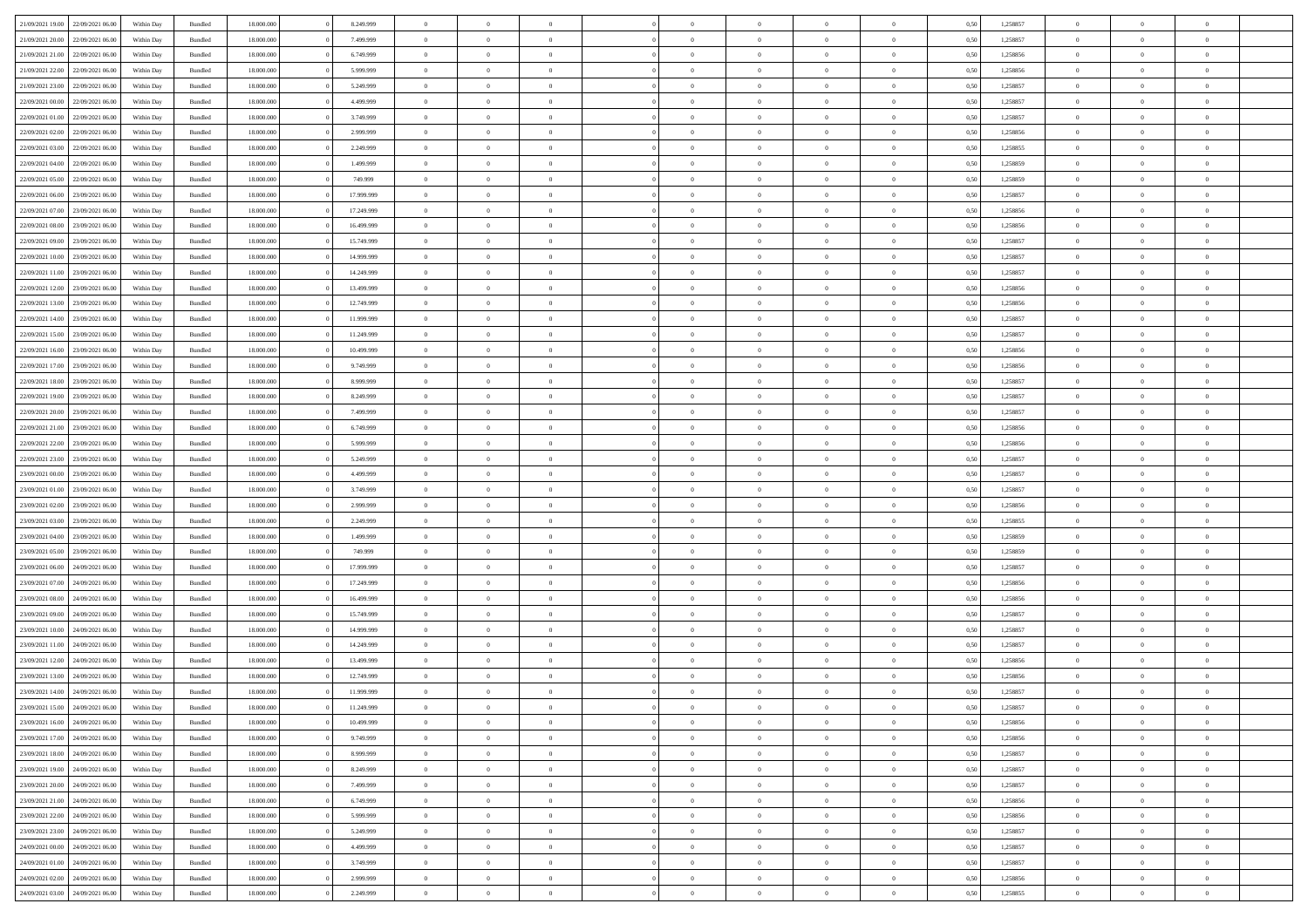|                  |                                   |            |                    |            |           |            | $\Omega$       | $\Omega$       |                |                | $\Omega$       | $\Omega$       |                |      |          | $\theta$       |                | $\theta$       |  |
|------------------|-----------------------------------|------------|--------------------|------------|-----------|------------|----------------|----------------|----------------|----------------|----------------|----------------|----------------|------|----------|----------------|----------------|----------------|--|
| 24/09/2021 04:00 | 24/09/2021 06:00                  | Within Dav | Bundled            | 18.000.000 |           | 1.499.999  |                |                |                | $\Omega$       |                |                | $\Omega$       | 0.50 | 1,258859 |                | $\theta$       |                |  |
| 24/09/2021 05:00 | 24/09/2021 06.00                  | Within Day | Bundled            | 18.000.000 |           | 749.999    | $\overline{0}$ | $\theta$       | $\overline{0}$ | $\overline{0}$ | $\bf{0}$       | $\overline{0}$ | $\overline{0}$ | 0,50 | 1,258859 | $\theta$       | $\theta$       | $\overline{0}$ |  |
| 24/09/2021 06:00 | 25/09/2021 06:00                  | Within Day | Bundled            | 18.000.000 |           | 17.999.999 | $\overline{0}$ | $\overline{0}$ | $\overline{0}$ | $\bf{0}$       | $\bf{0}$       | $\bf{0}$       | $\bf{0}$       | 0,50 | 1,258857 | $\bf{0}$       | $\overline{0}$ | $\overline{0}$ |  |
|                  |                                   |            |                    |            |           |            |                |                |                |                |                |                |                |      |          |                |                |                |  |
| 24/09/2021 07:00 | 25/09/2021 06:00                  | Within Dav | Bundled            | 18.000.000 |           | 17.249.999 | $\overline{0}$ | $\theta$       | $\overline{0}$ | $\overline{0}$ | $\bf{0}$       | $\overline{0}$ | $\overline{0}$ | 0.50 | 1.258856 | $\theta$       | $\theta$       | $\overline{0}$ |  |
| 24/09/2021 08:00 | 25/09/2021 06:00                  | Within Day | Bundled            | 18.000.000 |           | 16.499.999 | $\overline{0}$ | $\theta$       | $\overline{0}$ | $\overline{0}$ | $\bf{0}$       | $\overline{0}$ | $\bf{0}$       | 0,50 | 1,258856 | $\theta$       | $\theta$       | $\overline{0}$ |  |
| 24/09/2021 09:00 | 25/09/2021 06:00                  | Within Day | Bundled            | 18.000.000 |           | 15.749.999 | $\overline{0}$ | $\bf{0}$       | $\overline{0}$ | $\bf{0}$       | $\overline{0}$ | $\bf{0}$       | $\mathbf{0}$   | 0,50 | 1,258857 | $\overline{0}$ | $\overline{0}$ | $\bf{0}$       |  |
| 24/09/2021 10:00 | 25/09/2021 06:00                  | Within Dav | Bundled            | 18.000.000 |           | 14.999.999 | $\overline{0}$ | $\overline{0}$ | $\overline{0}$ | $\overline{0}$ | $\bf{0}$       | $\overline{0}$ | $\overline{0}$ | 0.50 | 1,258857 | $\theta$       | $\overline{0}$ | $\overline{0}$ |  |
|                  |                                   |            |                    |            |           |            |                |                |                |                |                |                |                |      |          |                |                |                |  |
| 24/09/2021 11:00 | 25/09/2021 06:00                  | Within Day | Bundled            | 18.000.000 |           | 14.249.999 | $\overline{0}$ | $\theta$       | $\overline{0}$ | $\overline{0}$ | $\bf{0}$       | $\overline{0}$ | $\bf{0}$       | 0,50 | 1,258857 | $\theta$       | $\theta$       | $\overline{0}$ |  |
| 24/09/2021 12:00 | 25/09/2021 06:00                  | Within Day | Bundled            | 18.000.000 |           | 13.499.999 | $\overline{0}$ | $\overline{0}$ | $\overline{0}$ | $\bf{0}$       | $\bf{0}$       | $\bf{0}$       | $\bf{0}$       | 0,50 | 1,258856 | $\,0\,$        | $\overline{0}$ | $\overline{0}$ |  |
| 24/09/2021 13:00 | 25/09/2021 06:00                  | Within Dav | Bundled            | 18.000.000 |           | 12.749.999 | $\overline{0}$ | $\overline{0}$ | $\overline{0}$ | $\overline{0}$ | $\overline{0}$ | $\overline{0}$ | $\overline{0}$ | 0.50 | 1,258856 | $\theta$       | $\overline{0}$ | $\overline{0}$ |  |
|                  |                                   |            |                    |            |           |            |                |                |                |                |                |                |                |      |          |                |                |                |  |
| 24/09/2021 14:00 | 25/09/2021 06:00                  | Within Day | Bundled            | 18.000.000 |           | 11.999.999 | $\overline{0}$ | $\theta$       | $\overline{0}$ | $\overline{0}$ | $\bf{0}$       | $\overline{0}$ | $\bf{0}$       | 0,50 | 1,258857 | $\theta$       | $\theta$       | $\overline{0}$ |  |
| 24/09/2021 15:00 | 25/09/2021 06:00                  | Within Day | Bundled            | 18.000.000 |           | 11.249.999 | $\overline{0}$ | $\overline{0}$ | $\overline{0}$ | $\bf{0}$       | $\bf{0}$       | $\bf{0}$       | $\bf{0}$       | 0,50 | 1,258857 | $\bf{0}$       | $\overline{0}$ | $\overline{0}$ |  |
| 24/09/2021 16:00 | 25/09/2021 06:00                  | Within Dav | Bundled            | 18.000.000 |           | 10.499.999 | $\overline{0}$ | $\theta$       | $\overline{0}$ | $\overline{0}$ | $\bf{0}$       | $\overline{0}$ | $\overline{0}$ | 0.50 | 1.258856 | $\theta$       | $\theta$       | $\overline{0}$ |  |
| 24/09/2021 17:00 | 25/09/2021 06:00                  | Within Day | Bundled            | 18.000.000 |           | 9.749.999  | $\overline{0}$ | $\theta$       | $\overline{0}$ | $\overline{0}$ | $\bf{0}$       | $\overline{0}$ | $\overline{0}$ | 0,50 | 1,258856 | $\theta$       | $\theta$       | $\overline{0}$ |  |
|                  |                                   |            |                    |            |           |            |                |                |                |                |                |                |                |      |          |                |                |                |  |
| 24/09/2021 18:00 | 25/09/2021 06:00                  | Within Day | Bundled            | 18.000.000 |           | 8.999.999  | $\overline{0}$ | $\overline{0}$ | $\overline{0}$ | $\bf{0}$       | $\overline{0}$ | $\bf{0}$       | $\mathbf{0}$   | 0,50 | 1,258857 | $\overline{0}$ | $\overline{0}$ | $\bf{0}$       |  |
| 24/09/2021 19:00 | 25/09/2021 06:00                  | Within Dav | Bundled            | 18.000.000 |           | 8.249.999  | $\overline{0}$ | $\overline{0}$ | $\overline{0}$ | $\overline{0}$ | $\overline{0}$ | $\overline{0}$ | $\overline{0}$ | 0.50 | 1,258857 | $\theta$       | $\overline{0}$ | $\overline{0}$ |  |
| 24/09/2021 20:00 | 25/09/2021 06:00                  | Within Day | Bundled            | 18.000.000 |           | 7.499.999  | $\overline{0}$ | $\theta$       | $\overline{0}$ | $\overline{0}$ | $\bf{0}$       | $\overline{0}$ | $\bf{0}$       | 0,50 | 1,258857 | $\theta$       | $\theta$       | $\overline{0}$ |  |
|                  |                                   |            |                    |            |           |            |                |                |                |                |                |                |                |      |          |                |                |                |  |
| 24/09/2021 21:00 | 25/09/2021 06:00                  | Within Day | Bundled            | 18.000.000 |           | 6.749.999  | $\overline{0}$ | $\overline{0}$ | $\overline{0}$ | $\bf{0}$       | $\bf{0}$       | $\bf{0}$       | $\bf{0}$       | 0,50 | 1,258856 | $\,0\,$        | $\overline{0}$ | $\overline{0}$ |  |
| 24/09/2021 22:00 | 25/09/2021 06:00                  | Within Dav | Bundled            | 18.000.000 |           | 5.999.999  | $\overline{0}$ | $\overline{0}$ | $\overline{0}$ | $\overline{0}$ | $\overline{0}$ | $\overline{0}$ | $\overline{0}$ | 0.50 | 1,258856 | $\theta$       | $\overline{0}$ | $\overline{0}$ |  |
| 24/09/2021 23:00 | 25/09/2021 06:00                  | Within Day | Bundled            | 18.000.000 |           | 5.249.999  | $\overline{0}$ | $\theta$       | $\overline{0}$ | $\overline{0}$ | $\bf{0}$       | $\overline{0}$ | $\bf{0}$       | 0,50 | 1,258857 | $\theta$       | $\theta$       | $\overline{0}$ |  |
| 25/09/2021 00:00 | 25/09/2021 06:00                  | Within Day | Bundled            | 18.000.000 |           | 4.499.999  | $\overline{0}$ | $\overline{0}$ | $\overline{0}$ | $\bf{0}$       | $\bf{0}$       | $\bf{0}$       | $\bf{0}$       | 0,50 | 1,258857 | $\,0\,$        | $\overline{0}$ | $\overline{0}$ |  |
|                  |                                   |            |                    |            |           |            |                |                |                |                |                |                |                |      |          |                |                |                |  |
| 25/09/2021 01:00 | 25/09/2021 06:00                  | Within Day | Bundled            | 18.000.000 |           | 3.749.999  | $\overline{0}$ | $\overline{0}$ | $\overline{0}$ | $\overline{0}$ | $\bf{0}$       | $\overline{0}$ | $\overline{0}$ | 0.50 | 1.258857 | $\theta$       | $\theta$       | $\overline{0}$ |  |
| 25/09/2021 02:00 | 25/09/2021 06:00                  | Within Day | Bundled            | 18.000.000 |           | 2.999.999  | $\overline{0}$ | $\theta$       | $\overline{0}$ | $\overline{0}$ | $\bf{0}$       | $\overline{0}$ | $\bf{0}$       | 0,50 | 1,258856 | $\theta$       | $\overline{0}$ | $\overline{0}$ |  |
| 25/09/2021 03:00 | 25/09/2021 06:00                  | Within Day | Bundled            | 18.000.000 |           | 2.249.999  | $\overline{0}$ | $\bf{0}$       | $\overline{0}$ | $\bf{0}$       | $\bf{0}$       | $\bf{0}$       | $\mathbf{0}$   | 0,50 | 1,258855 | $\overline{0}$ | $\overline{0}$ | $\bf{0}$       |  |
| 25/09/2021 04:00 | 25/09/2021 06:00                  | Within Dav | Bundled            | 18.000.000 |           | 1.499.999  | $\overline{0}$ | $\overline{0}$ | $\overline{0}$ | $\overline{0}$ | $\overline{0}$ | $\overline{0}$ | $\overline{0}$ | 0.50 | 1,258859 | $\theta$       | $\theta$       | $\overline{0}$ |  |
|                  |                                   |            |                    |            |           |            |                |                |                |                |                |                |                |      |          |                |                |                |  |
| 25/09/2021 05:00 | 25/09/2021 06:00                  | Within Day | Bundled            | 18.000.000 |           | 749.999    | $\overline{0}$ | $\overline{0}$ | $\overline{0}$ | $\overline{0}$ | $\bf{0}$       | $\overline{0}$ | $\bf{0}$       | 0,50 | 1,258859 | $\theta$       | $\theta$       | $\overline{0}$ |  |
| 25/09/2021 06:00 | 26/09/2021 06:00                  | Within Day | Bundled            | 18.000.000 | 5.531.268 | 12.468.732 | $\overline{0}$ | 1.630.127      | $\overline{0}$ | 1,496872       | $\bf{0}$       | $\bf{0}$       | $\bf{0}$       | 0,50 | 1,258857 | $\,0\,$        | $\overline{0}$ | $\overline{0}$ |  |
| 25/09/2021 07:00 | 26/09/2021 06:00                  | Within Day | Bundled            | 18.000.000 | 7.161.395 | 10.386.996 | $\overline{0}$ | $\overline{0}$ | $\overline{0}$ | $\overline{0}$ | $\overline{0}$ | $\overline{0}$ | $\overline{0}$ | 0.50 | 1,258856 | $\theta$       | $\overline{0}$ | $\overline{0}$ |  |
| 25/09/2021 08:00 | 26/09/2021 06:00                  | Within Day | Bundled            | 18.000.000 | 7.161.395 | 9.935.387  | $\overline{0}$ | $\theta$       | $\overline{0}$ | $\overline{0}$ | $\bf{0}$       | $\overline{0}$ | $\bf{0}$       | 0,50 | 1,258856 | $\,$ 0 $\,$    | $\theta$       | $\overline{0}$ |  |
|                  |                                   |            |                    |            |           |            |                |                |                |                |                |                |                |      |          |                |                |                |  |
| 25/09/2021 09:00 | 26/09/2021 06:00                  | Within Day | Bundled            | 18.000.000 | 7.161.395 | 9.483.779  | $\overline{0}$ | $\overline{0}$ | $\overline{0}$ | $\bf{0}$       | $\bf{0}$       | $\bf{0}$       | $\bf{0}$       | 0,50 | 1,258857 | $\bf{0}$       | $\overline{0}$ | $\overline{0}$ |  |
| 25/09/2021 10:00 | 26/09/2021 06:00                  | Within Day | Bundled            | 18.000.000 | 7.161.395 | 9.032.170  | $\overline{0}$ | $\Omega$       | $\Omega$       | $\Omega$       | $\Omega$       | $\Omega$       | $\overline{0}$ | 0.50 | 1,258857 | $\,0\,$        | $\theta$       | $\theta$       |  |
| 25/09/2021 11:00 | 26/09/2021 06:00                  | Within Day | Bundled            | 18.000.000 | 7.161.395 | 8.580.562  | $\overline{0}$ | $\theta$       | $\overline{0}$ | $\overline{0}$ | $\bf{0}$       | $\overline{0}$ | $\bf{0}$       | 0,50 | 1,258857 | $\theta$       | $\theta$       | $\overline{0}$ |  |
|                  |                                   |            |                    |            |           |            |                |                |                |                |                |                |                |      |          |                |                |                |  |
| 25/09/2021 12:00 | 26/09/2021 06:00                  | Within Day | Bundled            | 18.000.000 | 7.161.395 | 8.128.953  | $\overline{0}$ | $\bf{0}$       | $\overline{0}$ | $\bf{0}$       | $\bf{0}$       | $\bf{0}$       | $\mathbf{0}$   | 0,50 | 1,258856 | $\overline{0}$ | $\overline{0}$ | $\bf{0}$       |  |
| 25/09/2021 13:00 | 26/09/2021 06:00                  | Within Day | Bundled            | 18,000,000 | 7.161.395 | 7.677.345  | $\overline{0}$ | $\Omega$       | $\Omega$       | $\Omega$       | $\Omega$       | $\Omega$       | $\overline{0}$ | 0.50 | 1,258856 | $\theta$       | $\theta$       | $\theta$       |  |
| 25/09/2021 14:00 | 26/09/2021 06:00                  | Within Day | Bundled            | 18.000.000 | 7.161.395 | 7.225.736  | $\overline{0}$ | $\theta$       | $\overline{0}$ | $\overline{0}$ | $\bf{0}$       | $\overline{0}$ | $\bf{0}$       | 0,50 | 1,258857 | $\theta$       | $\theta$       | $\overline{0}$ |  |
| 25/09/2021 15:00 | 26/09/2021 06:00                  | Within Day | Bundled            | 18.000.000 | 7.161.395 | 6.774.127  | $\overline{0}$ | $\overline{0}$ | $\overline{0}$ | $\bf{0}$       | $\bf{0}$       | $\bf{0}$       | $\bf{0}$       | 0,50 | 1,258857 | $\,0\,$        | $\overline{0}$ | $\overline{0}$ |  |
|                  |                                   |            |                    |            |           |            |                |                |                |                |                |                |                |      |          |                |                |                |  |
| 25/09/2021 16:00 | 26/09/2021 06:00                  | Within Day | Bundled            | 18,000,000 | 7.161.395 | 6.322.519  | $\overline{0}$ | $\Omega$       | $\Omega$       | $\Omega$       | $\Omega$       | $\theta$       | $\overline{0}$ | 0.50 | 1,258856 | $\theta$       | $\theta$       | $\theta$       |  |
| 25/09/2021 17:00 | 26/09/2021 06:00                  | Within Day | Bundled            | 18.000.000 | 7.161.395 | 5.870.910  | $\overline{0}$ | $\theta$       | $\overline{0}$ | $\overline{0}$ | $\bf{0}$       | $\overline{0}$ | $\bf{0}$       | 0,50 | 1,258856 | $\,$ 0 $\,$    | $\theta$       | $\overline{0}$ |  |
| 25/09/2021 18:00 | 26/09/2021 06:00                  | Within Day | Bundled            | 18.000.000 | 7.161.395 | 5.419.302  | $\overline{0}$ | $\overline{0}$ | $\overline{0}$ | $\bf{0}$       | $\bf{0}$       | $\bf{0}$       | $\bf{0}$       | 0,50 | 1,258857 | $\bf{0}$       | $\overline{0}$ | $\overline{0}$ |  |
| 25/09/2021 19:00 | 26/09/2021 06:00                  |            |                    | 18.000.000 | 7.161.395 | 4.967.693  | $\overline{0}$ | $\Omega$       | $\Omega$       | $\Omega$       | $\Omega$       | $\overline{0}$ | $\overline{0}$ | 0.50 | 1,258857 | $\,0\,$        | $\theta$       | $\theta$       |  |
|                  |                                   | Within Day | Bundled            |            |           |            |                |                |                |                |                |                |                |      |          |                |                |                |  |
| 25/09/2021 20:00 | 26/09/2021 06:00                  | Within Day | Bundled            | 18.000.000 | 7.161.395 | 4.516.085  | $\overline{0}$ | $\theta$       | $\overline{0}$ | $\overline{0}$ | $\bf{0}$       | $\overline{0}$ | $\bf{0}$       | 0,50 | 1,258857 | $\theta$       | $\theta$       | $\overline{0}$ |  |
| 25/09/2021 21.00 | 26/09/2021 06:00                  | Within Day | Bundled            | 18.000.000 | 7.161.395 | 4.064.476  | $\overline{0}$ | $\overline{0}$ | $\overline{0}$ | $\bf{0}$       | $\bf{0}$       | $\bf{0}$       | $\mathbf{0}$   | 0,50 | 1,258856 | $\overline{0}$ | $\overline{0}$ | $\bf{0}$       |  |
| 25/09/2021 22.00 | 26/09/2021 06:00                  | Within Day | Bundled            | 18,000,000 | 7.161.39  | 3.612.868  | $\overline{0}$ | $\Omega$       | $\Omega$       | $\Omega$       | $\Omega$       | $\Omega$       | $\overline{0}$ | 0.50 | 1,258856 | $\theta$       | $\theta$       | $\theta$       |  |
| 25/09/2021 23:00 | 26/09/2021 06:00                  | Within Day | Bundled            | 18.000.000 | 7.161.395 | 3.161.259  | $\overline{0}$ | $\overline{0}$ | $\overline{0}$ | $\bf{0}$       | $\,$ 0         | $\bf{0}$       | $\bf{0}$       | 0,50 | 1,258857 | $\,0\,$        | $\overline{0}$ | $\overline{0}$ |  |
|                  |                                   |            |                    |            |           |            |                |                |                |                |                |                |                |      |          |                |                |                |  |
| 26/09/2021 00:00 | 26/09/2021 06:00                  | Within Day | $\mathbf B$ undled | 18.000.000 | 7.161.395 | 2.709.651  | $\bf{0}$       | $\bf{0}$       |                |                |                |                |                | 0,50 | 1,258857 | $\bf{0}$       | $\overline{0}$ |                |  |
| 26/09/2021 01:00 | 26/09/2021 06:00                  | Within Day | Bundled            | 18,000,000 | 7.161.395 | 2.258.042  | $\overline{0}$ | $\Omega$       | $\Omega$       | $\Omega$       | $\theta$       | $\overline{0}$ | $\overline{0}$ | 0.50 | 1,258857 | $\theta$       | $\theta$       | $\theta$       |  |
| 26/09/2021 02:00 | 26/09/2021 06:00                  | Within Day | Bundled            | 18.000.000 | 7.161.395 | 1.806.434  | $\overline{0}$ | $\,$ 0         | $\overline{0}$ | $\bf{0}$       | $\,$ 0 $\,$    | $\overline{0}$ | $\mathbf{0}$   | 0,50 | 1,258856 | $\,$ 0 $\,$    | $\,$ 0 $\,$    | $\bf{0}$       |  |
|                  |                                   |            |                    |            |           |            |                |                |                |                |                |                |                |      |          |                |                |                |  |
| 26/09/2021 03:00 | 26/09/2021 06:00                  | Within Day | Bundled            | 18.000.000 | 7.161.395 | 1.354.825  | $\overline{0}$ | $\overline{0}$ | $\overline{0}$ | $\overline{0}$ | $\overline{0}$ | $\overline{0}$ | $\mathbf{0}$   | 0,50 | 1,258855 | $\overline{0}$ | $\bf{0}$       | $\bf{0}$       |  |
| 26/09/2021 04:00 | 26/09/2021 06:00                  | Within Day | Bundled            | 18.000.000 | 7.161.395 | 903.217    | $\overline{0}$ | $\overline{0}$ | $\overline{0}$ | $\Omega$       | $\overline{0}$ | $\overline{0}$ | $\overline{0}$ | 0,50 | 1,258859 | $\overline{0}$ | $\theta$       | $\overline{0}$ |  |
| 26/09/2021 05:00 | 26/09/2021 06:00                  | Within Day | Bundled            | 18.000.000 | 7.161.395 | 451.608    | $\overline{0}$ | $\overline{0}$ | $\overline{0}$ | $\bf{0}$       | $\,$ 0 $\,$    | $\overline{0}$ | $\mathbf{0}$   | 0,50 | 1,258859 | $\,$ 0 $\,$    | $\overline{0}$ | $\overline{0}$ |  |
| 26/09/2021 06:00 | 27/09/2021 06:00                  | Within Day | Bundled            | 18.000.000 |           | 17.999.999 | $\overline{0}$ | 4.484.710      | $\overline{0}$ | 1,496872       | $\overline{0}$ | $\overline{0}$ | $\mathbf{0}$   | 0,50 | 1,258857 | $\overline{0}$ | $\overline{0}$ | $\bf{0}$       |  |
|                  |                                   |            |                    |            |           |            |                |                |                |                |                |                |                |      |          |                |                |                |  |
| 26/09/2021 07:00 | 27/09/2021 06:00                  | Within Day | Bundled            | 18.000.000 | 4.484.710 | 12.952.152 | $\overline{0}$ | $\overline{0}$ | $\overline{0}$ | $\overline{0}$ | $\overline{0}$ | $\overline{0}$ | $\bf{0}$       | 0.50 | 1,258856 | $\overline{0}$ | $\theta$       | $\overline{0}$ |  |
| 26/09/2021 08:00 | 27/09/2021 06.00                  | Within Day | Bundled            | 18.000.000 | 4.484.710 | 12.389.015 | $\overline{0}$ | $\overline{0}$ | $\overline{0}$ | $\bf{0}$       | $\bf{0}$       | $\bf{0}$       | $\bf{0}$       | 0,50 | 1,258856 | $\,$ 0 $\,$    | $\overline{0}$ | $\overline{0}$ |  |
| 26/09/2021 09:00 | 27/09/2021 06:00                  | Within Day | Bundled            | 18.000.000 | 4.484.710 | 11.825.878 | $\overline{0}$ | $\bf{0}$       | $\overline{0}$ | $\overline{0}$ | $\overline{0}$ | $\overline{0}$ | $\mathbf{0}$   | 0,50 | 1,258857 | $\overline{0}$ | $\overline{0}$ | $\bf{0}$       |  |
| 26/09/2021 11:00 | 27/09/2021 06:00                  | Within Day | Bundled            | 18,000,000 | 4.484.710 | 10.699.604 | $\overline{0}$ | $\overline{0}$ | $\overline{0}$ | $\Omega$       | $\overline{0}$ | $\overline{0}$ | $\bf{0}$       | 0.50 | 1,258857 | $\overline{0}$ | $\theta$       | $\overline{0}$ |  |
|                  |                                   |            |                    |            |           |            |                |                |                |                |                |                |                |      |          |                |                |                |  |
| 26/09/2021 12:00 | 27/09/2021 06.00                  | Within Day | Bundled            | 18.000.000 | 4.484.710 | 10.136.467 | $\overline{0}$ | $\bf{0}$       | $\overline{0}$ | $\overline{0}$ | $\bf{0}$       | $\bf{0}$       | $\mathbf{0}$   | 0,50 | 1,258856 | $\,$ 0 $\,$    | $\,$ 0 $\,$    | $\bf{0}$       |  |
|                  | 26/09/2021 13:00 27/09/2021 06:00 | Within Day | Bundled            | 18.000.000 | 4.484.710 | 9.573.330  | $\overline{0}$ | $\overline{0}$ | $\overline{0}$ | $\overline{0}$ | $\bf{0}$       | $\bf{0}$       | $\mathbf{0}$   | 0,50 | 1,258856 | $\overline{0}$ | $\bf{0}$       | $\bf{0}$       |  |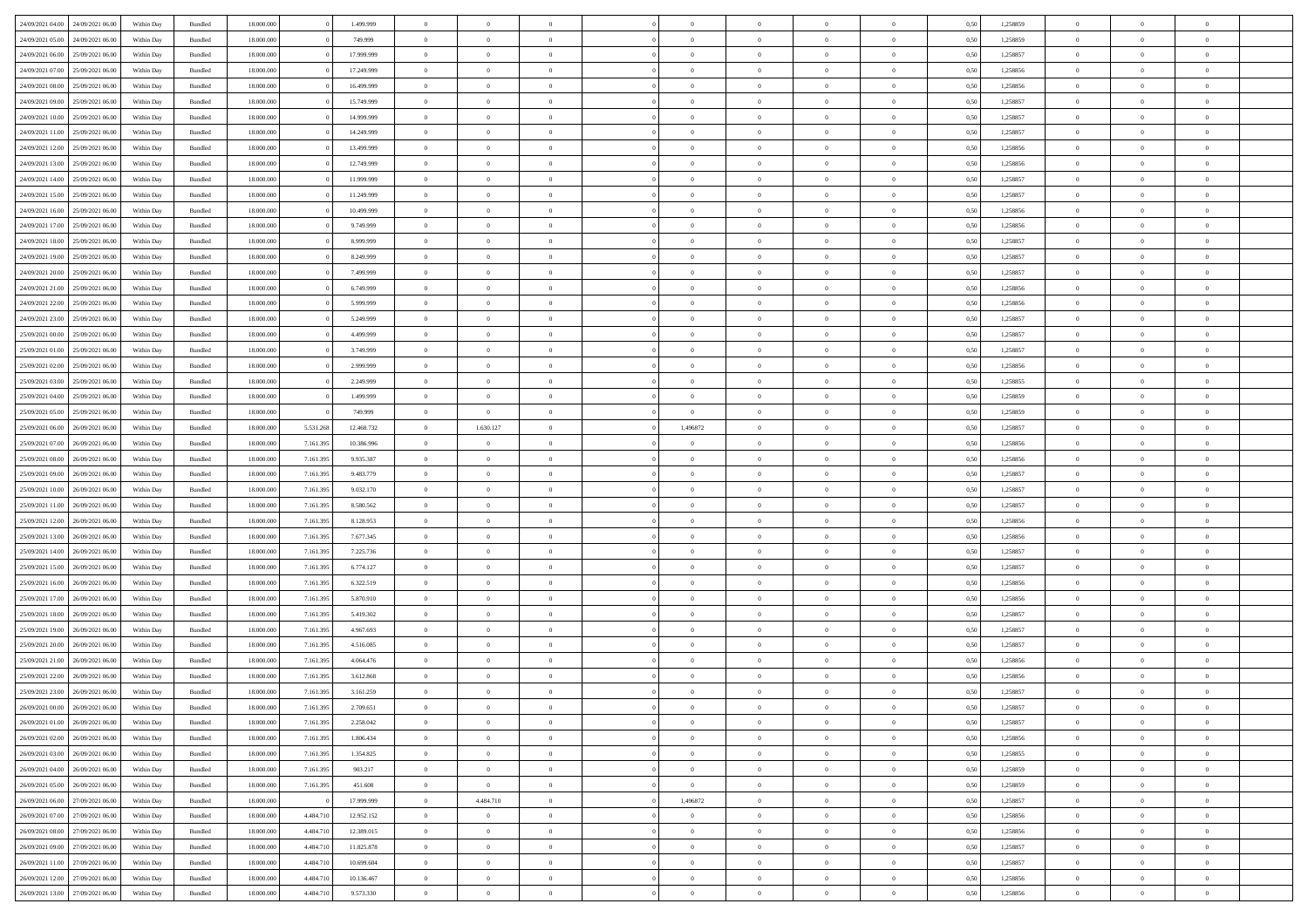| 26/09/2021 14:00 27/09/2021 06:00    | Within Day | Bundled | 18.000.000 | 4.484.710 | 9.010.192  | $\overline{0}$ | $\overline{0}$ | $^{\circ}$     | $\Omega$       | $\theta$       | $\Omega$       | $\overline{0}$ | 0,50 | 1,258857 | $\theta$       | $\theta$       | $\overline{0}$ |  |
|--------------------------------------|------------|---------|------------|-----------|------------|----------------|----------------|----------------|----------------|----------------|----------------|----------------|------|----------|----------------|----------------|----------------|--|
| 26/09/2021 15:00<br>27/09/2021 06:00 | Within Day | Bundled | 18.000.000 | 4.484.710 | 8.447.055  | $\overline{0}$ | $\overline{0}$ | $\overline{0}$ | $\overline{0}$ | $\theta$       | $\overline{0}$ | $\bf{0}$       | 0,50 | 1,258857 | $\theta$       | $\theta$       | $\overline{0}$ |  |
| 26/09/2021 16:00<br>27/09/2021 06:00 | Within Day | Bundled | 18.000.000 | 4.484.710 | 7.883.918  | $\overline{0}$ | $\bf{0}$       | $\overline{0}$ | $\overline{0}$ | $\overline{0}$ | $\overline{0}$ | $\bf{0}$       | 0,50 | 1,258856 | $\bf{0}$       | $\overline{0}$ | $\overline{0}$ |  |
| 26/09/2021 17:00<br>27/09/2021 06:00 | Within Day | Bundled | 18.000.000 | 4.484.710 | 7.320.781  | $\overline{0}$ | $\overline{0}$ | $\overline{0}$ | $\overline{0}$ | $\overline{0}$ | $\overline{0}$ | $\overline{0}$ | 0.50 | 1.258856 | $\theta$       | $\theta$       | $\overline{0}$ |  |
|                                      |            |         |            |           |            |                |                |                |                |                |                |                |      |          |                |                |                |  |
| 26/09/2021 18:00<br>27/09/2021 06:00 | Within Day | Bundled | 18.000.000 | 4.484.710 | 6.757.644  | $\overline{0}$ | $\overline{0}$ | $\overline{0}$ | $\overline{0}$ | $\theta$       | $\overline{0}$ | $\bf{0}$       | 0,50 | 1,258857 | $\theta$       | $\theta$       | $\overline{0}$ |  |
| 26/09/2021 19:00<br>27/09/2021 06:00 | Within Day | Bundled | 18.000.000 | 4.484.710 | 6.194.507  | $\overline{0}$ | $\bf{0}$       | $\overline{0}$ | $\overline{0}$ | $\overline{0}$ | $\overline{0}$ | $\bf{0}$       | 0,50 | 1,258857 | $\overline{0}$ | $\overline{0}$ | $\bf{0}$       |  |
| 26/09/2021 20:00<br>27/09/2021 06:00 | Within Day | Bundled | 18.000.000 | 4.484.710 | 5.631.370  | $\overline{0}$ | $\overline{0}$ | $\overline{0}$ | $\overline{0}$ | $\overline{0}$ | $\overline{0}$ | $\overline{0}$ | 0.5( | 1,258857 | $\theta$       | $\theta$       | $\overline{0}$ |  |
| 26/09/2021 21:00<br>27/09/2021 06:00 | Within Day | Bundled | 18.000.000 | 4.484.710 | 5.068.233  | $\bf{0}$       | $\overline{0}$ | $\overline{0}$ | $\overline{0}$ | $\theta$       | $\overline{0}$ | $\bf{0}$       | 0,50 | 1,258856 | $\theta$       | $\theta$       | $\overline{0}$ |  |
| 26/09/2021 22:00<br>27/09/2021 06.00 | Within Day | Bundled | 18.000.000 | 4.484.710 | 4.505.096  | $\overline{0}$ | $\bf{0}$       | $\overline{0}$ | $\overline{0}$ | $\overline{0}$ | $\bf{0}$       | $\bf{0}$       | 0,50 | 1,258856 | $\bf{0}$       | $\bf{0}$       | $\overline{0}$ |  |
| 26/09/2021 23:00<br>27/09/2021 06:00 | Within Day | Bundled | 18.000.000 | 4.484.710 | 3.941.959  | $\overline{0}$ | $\overline{0}$ | $\overline{0}$ | $\overline{0}$ | $\overline{0}$ | $\overline{0}$ | $\overline{0}$ | 0.50 | 1,258857 | $\theta$       | $\theta$       | $\overline{0}$ |  |
| 27/09/2021 00:00<br>27/09/2021 06:00 | Within Day | Bundled | 18.000.000 | 4.484.710 | 3.378.822  | $\bf{0}$       | $\overline{0}$ | $\overline{0}$ | $\overline{0}$ | $\theta$       | $\overline{0}$ | $\bf{0}$       | 0,50 | 1,258857 | $\theta$       | $\theta$       | $\overline{0}$ |  |
|                                      |            |         |            |           |            |                |                |                |                |                |                |                |      |          |                |                |                |  |
| 27/09/2021 01:00<br>27/09/2021 06:00 | Within Day | Bundled | 18.000.000 | 4.484.710 | 2.815.685  | $\overline{0}$ | $\bf{0}$       | $\overline{0}$ | $\overline{0}$ | $\bf{0}$       | $\overline{0}$ | $\bf{0}$       | 0,50 | 1,258857 | $\bf{0}$       | $\overline{0}$ | $\overline{0}$ |  |
| 27/09/2021 02:00<br>27/09/2021 06:00 | Within Day | Bundled | 18.000.000 | 4.484.710 | 2.252.548  | $\overline{0}$ | $\overline{0}$ | $\overline{0}$ | $\overline{0}$ | $\overline{0}$ | $\overline{0}$ | $\overline{0}$ | 0.5( | 1.258856 | $\theta$       | $\theta$       | $\overline{0}$ |  |
| 27/09/2021 03:00<br>27/09/2021 06:00 | Within Day | Bundled | 18.000.000 | 4.484.710 | 1.689.411  | $\overline{0}$ | $\overline{0}$ | $\overline{0}$ | $\overline{0}$ | $\theta$       | $\overline{0}$ | $\bf{0}$       | 0,50 | 1,258855 | $\theta$       | $\theta$       | $\overline{0}$ |  |
| 27/09/2021 04:00<br>27/09/2021 06:00 | Within Day | Bundled | 18.000.000 | 4,484.710 | 1.126.274  | $\overline{0}$ | $\bf{0}$       | $\overline{0}$ | $\overline{0}$ | $\bf{0}$       | $\overline{0}$ | $\bf{0}$       | 0,50 | 1,258859 | $\bf{0}$       | $\overline{0}$ | $\bf{0}$       |  |
| 27/09/2021 05:00<br>27/09/2021 06:00 | Within Day | Bundled | 18.000.000 | 4.484.710 | 563.137    | $\overline{0}$ | $\overline{0}$ | $\overline{0}$ | $\overline{0}$ | $\overline{0}$ | $\overline{0}$ | $\overline{0}$ | 0.50 | 1.258859 | $\theta$       | $\theta$       | $\overline{0}$ |  |
| 27/09/2021 06:00<br>28/09/2021 06:00 | Within Day | Bundled | 18.000.000 |           | 17.999.999 | $\bf{0}$       | $\overline{0}$ | $\overline{0}$ | $\overline{0}$ | $\theta$       | $\overline{0}$ | $\bf{0}$       | 0,50 | 1,258857 | $\theta$       | $\theta$       | $\overline{0}$ |  |
| 27/09/2021 07:00<br>28/09/2021 06:00 | Within Day | Bundled | 18.000.000 |           | 17.249.999 | $\overline{0}$ | $\bf{0}$       | $\bf{0}$       | $\overline{0}$ | $\overline{0}$ | $\bf{0}$       | $\bf{0}$       | 0,50 | 1,258856 | $\bf{0}$       | $\overline{0}$ | $\overline{0}$ |  |
| 27/09/2021 08:00<br>28/09/2021 06:00 | Within Day | Bundled | 18.000.000 |           | 16.499.999 | $\overline{0}$ | $\overline{0}$ | $\overline{0}$ | $\overline{0}$ | $\overline{0}$ | $\overline{0}$ | $\overline{0}$ | 0.50 | 1,258856 | $\theta$       | $\theta$       | $\overline{0}$ |  |
|                                      |            |         |            |           |            |                |                |                |                |                |                |                |      |          |                |                |                |  |
| 27/09/2021 09:00<br>28/09/2021 06:00 | Within Day | Bundled | 18.000.000 |           | 15.749.999 | $\bf{0}$       | $\overline{0}$ | $\overline{0}$ | $\overline{0}$ | $\theta$       | $\overline{0}$ | $\bf{0}$       | 0,50 | 1,258857 | $\theta$       | $\theta$       | $\overline{0}$ |  |
| 27/09/2021 10:00<br>28/09/2021 06:00 | Within Day | Bundled | 18.000.000 |           | 14.999.999 | $\overline{0}$ | $\bf{0}$       | $\overline{0}$ | $\overline{0}$ | $\bf{0}$       | $\overline{0}$ | $\bf{0}$       | 0,50 | 1,258857 | $\bf{0}$       | $\overline{0}$ | $\overline{0}$ |  |
| 27/09/2021 11:00<br>28/09/2021 06:00 | Within Day | Bundled | 18.000.000 |           | 14.249.999 | $\overline{0}$ | $\overline{0}$ | $\overline{0}$ | $\overline{0}$ | $\overline{0}$ | $\overline{0}$ | $\overline{0}$ | 0.50 | 1.258857 | $\theta$       | $\theta$       | $\overline{0}$ |  |
| 27/09/2021 12:00<br>28/09/2021 06:00 | Within Day | Bundled | 18.000.000 |           | 13.499.999 | $\overline{0}$ | $\overline{0}$ | $\overline{0}$ | $\overline{0}$ | $\theta$       | $\overline{0}$ | $\bf{0}$       | 0,50 | 1,258856 | $\theta$       | $\theta$       | $\overline{0}$ |  |
| 27/09/2021 13:00<br>28/09/2021 06:00 | Within Day | Bundled | 18.000.000 |           | 12.749.999 | $\overline{0}$ | $\bf{0}$       | $\overline{0}$ | $\overline{0}$ | $\overline{0}$ | $\overline{0}$ | $\bf{0}$       | 0,50 | 1,258856 | $\overline{0}$ | $\overline{0}$ | $\bf{0}$       |  |
| 27/09/2021 14:00<br>28/09/2021 06:00 | Within Day | Bundled | 18.000.000 |           | 11.999.999 | $\overline{0}$ | $\overline{0}$ | $\overline{0}$ | $\overline{0}$ | $\overline{0}$ | $\overline{0}$ | $\overline{0}$ | 0.5( | 1,258857 | $\theta$       | $\theta$       | $\overline{0}$ |  |
| 27/09/2021 15:00<br>28/09/2021 06:00 | Within Day | Bundled | 18.000.000 |           | 11.249.999 | $\bf{0}$       | $\overline{0}$ | $\overline{0}$ | $\overline{0}$ | $\theta$       | $\overline{0}$ | $\bf{0}$       | 0,50 | 1,258857 | $\theta$       | $\theta$       | $\overline{0}$ |  |
| 27/09/2021 16:00<br>28/09/2021 06:00 | Within Day | Bundled | 18.000.000 |           | 10.499.999 | $\overline{0}$ | $\bf{0}$       | $\overline{0}$ | $\overline{0}$ | $\overline{0}$ | $\bf{0}$       | $\bf{0}$       | 0,50 | 1,258856 | $\bf{0}$       | $\bf{0}$       | $\overline{0}$ |  |
| 27/09/2021 17:00<br>28/09/2021 06:00 | Within Day | Bundled | 18.000.000 |           | 9.749.999  | $\overline{0}$ | $\overline{0}$ | $\overline{0}$ | $\overline{0}$ | $\overline{0}$ | $\overline{0}$ | $\overline{0}$ | 0.50 | 1.258856 | $\theta$       | $\theta$       | $\overline{0}$ |  |
|                                      |            |         |            |           |            |                |                |                |                |                |                |                |      |          |                |                |                |  |
| 27/09/2021 18:00<br>28/09/2021 06:00 | Within Day | Bundled | 18.000.000 |           | 8.999.999  | $\bf{0}$       | $\overline{0}$ | $\overline{0}$ | $\overline{0}$ | $\theta$       | $\overline{0}$ | $\bf{0}$       | 0,50 | 1,258857 | $\theta$       | $\theta$       | $\overline{0}$ |  |
| 27/09/2021 19:00<br>28/09/2021 06:00 | Within Day | Bundled | 18.000.000 |           | 8.249.999  | $\overline{0}$ | $\bf{0}$       | $\overline{0}$ | $\overline{0}$ | $\bf{0}$       | $\overline{0}$ | $\bf{0}$       | 0,50 | 1,258857 | $\bf{0}$       | $\overline{0}$ | $\overline{0}$ |  |
| 27/09/2021 20:00<br>28/09/2021 06:00 | Within Day | Bundled | 18,000,000 |           | 7.499.999  | $\overline{0}$ | $\overline{0}$ | $\Omega$       | $\Omega$       | $\Omega$       | $\theta$       | $\overline{0}$ | 0,50 | 1,258857 | $\,$ 0 $\,$    | $\overline{0}$ | $\theta$       |  |
| 27/09/2021 21:00<br>28/09/2021 06:00 | Within Day | Bundled | 18.000.000 |           | 6.749.999  | $\overline{0}$ | $\overline{0}$ | $\overline{0}$ | $\overline{0}$ | $\theta$       | $\overline{0}$ | $\bf{0}$       | 0,50 | 1,258856 | $\theta$       | $\theta$       | $\overline{0}$ |  |
| 27/09/2021 22:00<br>28/09/2021 06:00 | Within Day | Bundled | 18.000.000 |           | 5.999.999  | $\overline{0}$ | $\bf{0}$       | $\overline{0}$ | $\overline{0}$ | $\bf{0}$       | $\overline{0}$ | $\bf{0}$       | 0,50 | 1,258856 | $\bf{0}$       | $\overline{0}$ | $\bf{0}$       |  |
| 27/09/2021 23:00<br>28/09/2021 06:00 | Within Day | Bundled | 18,000,000 |           | 5.249.999  | $\overline{0}$ | $\overline{0}$ | $\Omega$       | $\Omega$       | $\overline{0}$ | $\Omega$       | $\overline{0}$ | 0.50 | 1,258857 | $\bf{0}$       | $\overline{0}$ | $\theta$       |  |
| 28/09/2021 00:00<br>28/09/2021 06:00 | Within Day | Bundled | 18.000.000 |           | 4.499.999  | $\bf{0}$       | $\overline{0}$ | $\overline{0}$ | $\overline{0}$ | $\theta$       | $\overline{0}$ | $\bf{0}$       | 0,50 | 1,258857 | $\theta$       | $\theta$       | $\overline{0}$ |  |
| 28/09/2021 01:00<br>28/09/2021 06:00 | Within Day | Bundled | 18.000.000 |           | 3.749.999  | $\overline{0}$ | $\bf{0}$       | $\overline{0}$ | $\overline{0}$ | $\overline{0}$ | $\bf{0}$       | $\bf{0}$       | 0,50 | 1,258857 | $\bf{0}$       | $\overline{0}$ | $\overline{0}$ |  |
| 28/09/2021 02:00<br>28/09/2021 06:00 |            |         | 18,000,000 |           |            | $\overline{0}$ | $\overline{0}$ | $\Omega$       | $\Omega$       | $\Omega$       | $\Omega$       | $\overline{0}$ | 0.50 |          | $\theta$       | $\Omega$       | $\theta$       |  |
|                                      | Within Day | Bundled |            |           | 2.999.999  |                |                |                |                |                |                |                |      | 1,258856 |                |                |                |  |
| 28/09/2021 03:00<br>28/09/2021 06:00 | Within Day | Bundled | 18.000.000 |           | 2.249.999  | $\bf{0}$       | $\overline{0}$ | $\overline{0}$ | $\overline{0}$ | $\theta$       | $\overline{0}$ | $\bf{0}$       | 0,50 | 1,258855 | $\theta$       | $\theta$       | $\overline{0}$ |  |
| 28/09/2021 04:00<br>28/09/2021 06:00 | Within Day | Bundled | 18.000.000 |           | 1.499.999  | $\overline{0}$ | $\bf{0}$       | $\overline{0}$ | $\overline{0}$ | $\overline{0}$ | $\overline{0}$ | $\bf{0}$       | 0,50 | 1,258859 | $\bf{0}$       | $\overline{0}$ | $\overline{0}$ |  |
| 28/09/2021 05:00<br>28/09/2021 06:00 | Within Day | Bundled | 18,000,000 |           | 749.999    | $\overline{0}$ | $\overline{0}$ | $\Omega$       | $\Omega$       | $\theta$       | $\theta$       | $\overline{0}$ | 0.50 | 1,258859 | $\,$ 0 $\,$    | $\overline{0}$ | $\theta$       |  |
| 28/09/2021 06:00<br>29/09/2021 06:00 | Within Day | Bundled | 18.000.000 |           | 17.999.999 | $\bf{0}$       | $\overline{0}$ | $\overline{0}$ | $\overline{0}$ | $\theta$       | $\overline{0}$ | $\bf{0}$       | 0,50 | 1,258857 | $\theta$       | $\theta$       | $\overline{0}$ |  |
| 28/09/2021 07:00<br>29/09/2021 06.00 | Within Day | Bundled | 18.000.000 |           | 17.249.999 | $\overline{0}$ | $\bf{0}$       | $\overline{0}$ | $\overline{0}$ | $\bf{0}$       | $\overline{0}$ | $\bf{0}$       | 0,50 | 1,258856 | $\overline{0}$ | $\overline{0}$ | $\bf{0}$       |  |
| 28/09/2021 08:00<br>29/09/2021 06:00 | Within Day | Bundled | 18,000,000 |           | 16.499.999 | $\overline{0}$ | $\Omega$       | $\Omega$       | $\Omega$       | $\Omega$       | $\theta$       | $\overline{0}$ | 0.50 | 1,258856 | $\theta$       | $\overline{0}$ | $\theta$       |  |
| 28/09/2021 09:00<br>29/09/2021 06:00 | Within Day | Bundled | 18.000.000 |           | 15.749.999 | $\bf{0}$       | $\bf{0}$       | $\overline{0}$ | $\overline{0}$ | $\overline{0}$ | $\bf{0}$       | $\bf{0}$       | 0,50 | 1,258857 | $\bf{0}$       | $\,0\,$        | $\overline{0}$ |  |
| 28/09/2021 10:00 29/09/2021 06:00    | Within Day | Bundled | 18.000.000 |           | 14.999.999 | $\bf{0}$       | $\bf{0}$       |                |                |                |                |                | 0,50 | 1,258857 | $\bf{0}$       | $\bf{0}$       |                |  |
|                                      |            |         |            |           |            |                |                |                |                |                |                |                |      |          |                |                |                |  |
| 28/09/2021 11:00 29/09/2021 06:00    | Within Day | Bundled | 18,000,000 |           | 14.249.999 | $\Omega$       | $\overline{0}$ | $\Omega$       | $\theta$       | $\Omega$       | $\theta$       | $\overline{0}$ | 0.50 | 1,258857 | $\theta$       | $\theta$       | $\theta$       |  |
| 28/09/2021 12:00<br>29/09/2021 06:00 | Within Day | Bundled | 18.000.000 |           | 13.499.999 | $\bf{0}$       | $\,$ 0         | $\overline{0}$ | $\overline{0}$ | $\overline{0}$ | $\bf{0}$       | $\,$ 0 $\,$    | 0,50 | 1,258856 | $\,$ 0 $\,$    | $\,$ 0 $\,$    | $\,$ 0         |  |
| 28/09/2021 13:00<br>29/09/2021 06:00 | Within Day | Bundled | 18.000.000 |           | 12.749.999 | $\overline{0}$ | $\overline{0}$ | $\overline{0}$ | $\overline{0}$ | $\overline{0}$ | $\overline{0}$ | $\bf{0}$       | 0,50 | 1,258856 | $\overline{0}$ | $\bf{0}$       | $\bf{0}$       |  |
| 28/09/2021 14:00<br>29/09/2021 06:00 | Within Day | Bundled | 18.000.000 |           | 11.999.999 | $\overline{0}$ | $\overline{0}$ | $\overline{0}$ | $\overline{0}$ | $\overline{0}$ | $\overline{0}$ | $\bf{0}$       | 0,50 | 1,258857 | $\bf{0}$       | $\theta$       | $\overline{0}$ |  |
| 28/09/2021 15:00<br>29/09/2021 06:00 | Within Day | Bundled | 18.000.000 |           | 11.249.999 | $\overline{0}$ | $\overline{0}$ | $\overline{0}$ | $\overline{0}$ | $\overline{0}$ | $\overline{0}$ | $\bf{0}$       | 0,50 | 1,258857 | $\,$ 0 $\,$    | $\,$ 0 $\,$    | $\overline{0}$ |  |
| 28/09/2021 16:00<br>29/09/2021 06:00 | Within Day | Bundled | 18.000.000 |           | 10.499.999 | $\overline{0}$ | $\overline{0}$ | $\overline{0}$ | $\overline{0}$ | $\overline{0}$ | $\overline{0}$ | $\bf{0}$       | 0,50 | 1,258856 | $\overline{0}$ | $\overline{0}$ | $\overline{0}$ |  |
| 28/09/2021 17:00<br>29/09/2021 06:00 | Within Day | Bundled | 18,000,000 |           | 9.749.999  | $\overline{0}$ | $\overline{0}$ | $\overline{0}$ | $\overline{0}$ | $\overline{0}$ | $\overline{0}$ | $\bf{0}$       | 0.50 | 1,258856 | $\overline{0}$ | $\theta$       | $\overline{0}$ |  |
| 28/09/2021 18:00<br>29/09/2021 06:00 | Within Day | Bundled | 18.000.000 |           | 8.999.999  | $\overline{0}$ | $\,$ 0         | $\overline{0}$ | $\overline{0}$ | $\overline{0}$ | $\overline{0}$ | $\bf{0}$       | 0,50 | 1,258857 | $\,$ 0 $\,$    | $\bf{0}$       | $\overline{0}$ |  |
|                                      |            |         |            |           |            |                |                |                |                |                |                |                |      |          |                |                |                |  |
| 28/09/2021 19:00<br>29/09/2021 06:00 | Within Day | Bundled | 18.000.000 |           | 8.249.999  | $\overline{0}$ | $\bf{0}$       | $\overline{0}$ | $\overline{0}$ | $\overline{0}$ | $\overline{0}$ | $\bf{0}$       | 0,50 | 1,258857 | $\overline{0}$ | $\overline{0}$ | $\bf{0}$       |  |
| 28/09/2021 20:00<br>29/09/2021 06:00 | Within Day | Bundled | 18,000,000 |           | 7.499.999  | $\overline{0}$ | $\overline{0}$ | $\overline{0}$ | $\overline{0}$ | $\overline{0}$ | $\overline{0}$ | $\bf{0}$       | 0.50 | 1,258857 | $\overline{0}$ | $\theta$       | $\overline{0}$ |  |
| 28/09/2021 21:00<br>29/09/2021 06:00 | Within Day | Bundled | 18.000.000 |           | 6.749.999  | $\overline{0}$ | $\,$ 0         | $\overline{0}$ | $\overline{0}$ | $\overline{0}$ | $\bf{0}$       | $\bf{0}$       | 0,50 | 1,258856 | $\,$ 0 $\,$    | $\,$ 0 $\,$    | $\overline{0}$ |  |
| 28/09/2021 22:00 29/09/2021 06:00    | Within Day | Bundled | 18.000.000 |           | 5.999.999  | $\overline{0}$ | $\bf{0}$       | $\overline{0}$ | $\overline{0}$ | $\bf{0}$       | $\overline{0}$ | $\bf{0}$       | 0,50 | 1,258856 | $\overline{0}$ | $\bf{0}$       | $\overline{0}$ |  |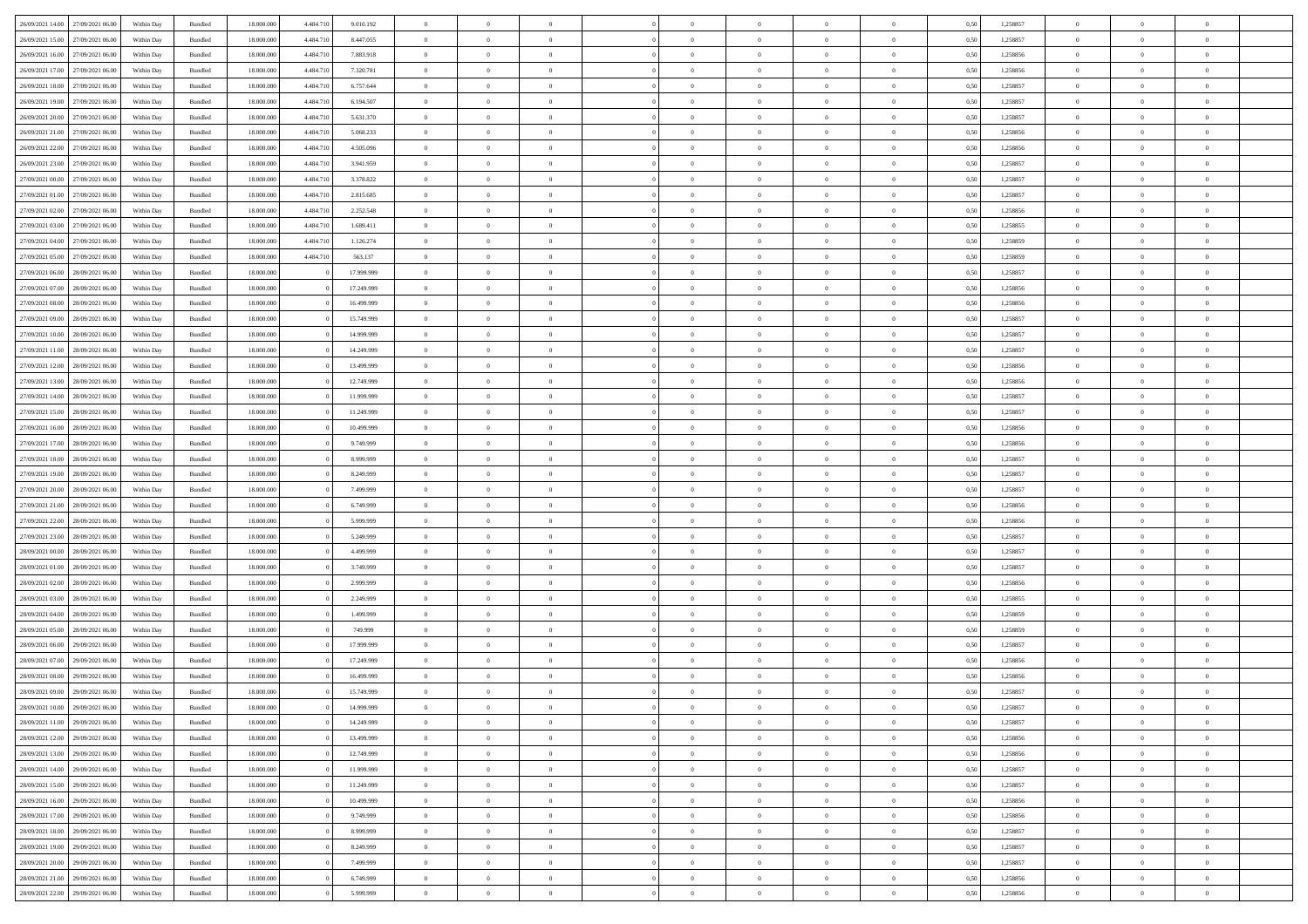| 28/09/2021 23:00<br>29/09/2021 06:00 | Within Day | Bundled   | 18,000,000 |         | 5.249.999  | $\overline{0}$ | $\Omega$       | $\sqrt{2}$     |            | $\Omega$       | $\overline{0}$ | $\Omega$       | 0,50 | 1.258857 | $\Omega$ | $\Omega$       | $\theta$       |  |
|--------------------------------------|------------|-----------|------------|---------|------------|----------------|----------------|----------------|------------|----------------|----------------|----------------|------|----------|----------|----------------|----------------|--|
| 29/09/2021 00:00<br>29/09/2021 06:00 | Within Day | Bundled   | 18,000,000 |         | 4.499.999  | $\overline{0}$ | $\theta$       | $\Omega$       |            | $\bf{0}$       | $\overline{0}$ | $\Omega$       | 0,50 | 1,258857 | $\Omega$ | $\Omega$       | $\theta$       |  |
| 29/09/2021 01:00<br>29/09/2021 06:00 | Within Day | Bundled   | 18,000,000 |         | 3.749.999  | $\overline{0}$ | $\theta$       | $\sqrt{2}$     |            | $\bf{0}$       | $\overline{0}$ | $\Omega$       | 0,50 | 1.258857 | $\Omega$ | $\Omega$       | $\theta$       |  |
| 29/09/2021 02:00<br>29/09/2021 06:00 | Within Day | Bundled   | 18,000,000 |         | 2.999.999  | $\overline{0}$ | $\theta$       | $\overline{0}$ |            | $\bf{0}$       | $\overline{0}$ | $\Omega$       | 0,50 | 1,258856 | $\Omega$ | $\Omega$       | $\overline{0}$ |  |
| 29/09/2021 03:00<br>29/09/2021 06.00 | Within Day | Bundled   | 18,000,000 |         | 2.249.999  | $\overline{0}$ | $\Omega$       | $\Omega$       |            | $\Omega$       | $\overline{0}$ | $\Omega$       | 0,50 | 1,258855 | $\Omega$ | $\Omega$       | $\theta$       |  |
| 29/09/2021 04:00<br>29/09/2021 06:00 | Within Day | Bundled   | 18,000,000 |         | 1.499.999  | $\overline{0}$ | $\theta$       | $\sqrt{2}$     |            | $\Omega$       | $\overline{0}$ | $\Omega$       | 0.50 | 1,258859 | $\Omega$ | $\Omega$       | $\theta$       |  |
| 29/09/2021 05:00<br>29/09/2021 06:00 | Within Day | Bundled   | 18.000.000 |         | 749.999    | $\overline{0}$ | $\theta$       | $\Omega$       | $\Omega$   | $\theta$       | $\overline{0}$ | $\overline{0}$ | 0,50 | 1,258859 | $\Omega$ | $\Omega$       | $\theta$       |  |
| 29/09/2021 06:00<br>30/09/2021 06:00 | Within Day | Unbundled | 18,000,000 |         | 17.999.999 | $\overline{0}$ | $\overline{0}$ | $\overline{0}$ | $^{\circ}$ | $\overline{0}$ | $\overline{0}$ | $\overline{0}$ | 0,50 | 1,258857 | $\theta$ | $\overline{0}$ | $\overline{0}$ |  |
| 29/09/2021 07:00<br>30/09/2021 06:00 | Within Day | Unbundled | 18,000,000 |         | 17.249.999 | $\overline{0}$ | $\overline{0}$ | $\theta$       |            | $\overline{0}$ | $\overline{0}$ | $\mathbf{0}$   | 0,50 | 1,258856 | $\theta$ | $\overline{0}$ | $\overline{0}$ |  |
| 29/09/2021 08:00<br>30/09/2021 06:00 | Within Day | Unbundled | 18,000,000 |         | 16.499.999 | $\theta$       | $\theta$       | $\Omega$       |            | $\Omega$       | $\overline{0}$ | $\Omega$       | 0,50 | 1,258856 | $\Omega$ | $\Omega$       | $\theta$       |  |
| 29/09/2021 09:00<br>30/09/2021 06:00 | Within Day | Unbundled | 18,000,000 |         | 15,749,999 | $\overline{0}$ | $\theta$       | $\sqrt{2}$     |            | $\Omega$       | $\overline{0}$ | $\theta$       | 0,50 | 1,258857 | $\Omega$ | $\Omega$       | $\theta$       |  |
| 29/09/2021 10:00<br>30/09/2021 06:00 | Within Day | Bundled   | 18,000,000 |         | 14,999,999 | $\overline{0}$ | $\theta$       | $\Omega$       |            | $\Omega$       | $\overline{0}$ | $\Omega$       | 0,50 | 1,258857 | $\Omega$ | $\Omega$       | $\theta$       |  |
| 29/09/2021 11:00<br>30/09/2021 06:00 | Within Day | Bundled   | 18.000.000 |         | 14.249.999 | $\overline{0}$ | $\theta$       | $\Omega$       | $\Omega$   | $\Omega$       | $\overline{0}$ | $\overline{0}$ | 0,50 | 1,258857 | $\Omega$ | $\Omega$       | $\theta$       |  |
| 29/09/2021 12:00<br>30/09/2021 06:00 | Within Day | Bundled   | 18.000.000 |         | 13.499.999 | $\theta$       | $\Omega$       | $\sqrt{2}$     |            | $\Omega$       | $\Omega$       | $\Omega$       | 0,50 | 1,258856 | $\Omega$ | $\Omega$       | $\theta$       |  |
| 29/09/2021 13:00<br>30/09/2021 06:00 | Within Day | Bundled   | 18,000,000 |         | 12.749.999 | $\overline{0}$ | $\overline{0}$ | $\overline{0}$ | $\Omega$   | $\bf{0}$       | $\overline{0}$ | $\Omega$       | 0,50 | 1,258856 | $\theta$ | $\Omega$       | $\theta$       |  |
| 29/09/2021 14:00<br>30/09/2021 06:00 | Within Day | Bundled   | 18,000,000 |         | 11.999.999 | $\overline{0}$ | 297.740        | $\Omega$       | 1,496850   | $\Omega$       | $\overline{0}$ | $\Omega$       | 0,50 | 1,258857 | $\Omega$ | $\Omega$       | $\theta$       |  |
| 29/09/2021 15:00<br>30/09/2021 06:00 | Within Day | Bundled   | 18,000,000 | 297.740 | 10.970.868 | $\overline{0}$ | $\theta$       | $\Omega$       |            | $\theta$       | $\overline{0}$ | $\Omega$       | 0,50 | 1,258857 | $\Omega$ | $\Omega$       | $\theta$       |  |
| 29/09/2021 16:00<br>30/09/2021 06:00 | Within Day | Bundled   | 18,000,000 | 297.740 | 10.239.477 | $\overline{0}$ | $\Omega$       | $\Omega$       |            | $\Omega$       | $\Omega$       | $\Omega$       | 0,50 | 1,258856 | $\Omega$ | $\Omega$       | $\theta$       |  |
| 29/09/2021 17:00<br>30/09/2021 06:00 | Within Day | Bundled   | 18.000.000 | 297.740 | 9.508.085  | $\overline{0}$ | $\theta$       | $\Omega$       | $\Omega$   | $\theta$       | $\overline{0}$ | $\Omega$       | 0,50 | 1,258856 | $\Omega$ | $\theta$       | $\theta$       |  |
| 29/09/2021 18:00<br>30/09/2021 06:00 | Within Day | Bundled   | 18.000.000 | 297.740 | 8.776.694  | $\overline{0}$ | $\overline{0}$ | $\theta$       | $^{\circ}$ | $\overline{0}$ | $\overline{0}$ | $\overline{0}$ | 0,50 | 1,258857 | $\Omega$ | $\theta$       | $\theta$       |  |
| 29/09/2021 19:00<br>30/09/2021 06:00 | Within Day | Bundled   | 18.000.000 | 297.740 | 8.045.303  | $\overline{0}$ | $\overline{0}$ | $\theta$       |            | $\overline{0}$ | $\overline{0}$ | $\Omega$       | 0,50 | 1,258857 | $\theta$ | $\Omega$       | $\overline{0}$ |  |
| 29/09/2021 20:00<br>30/09/2021 06:00 | Within Day | Bundled   | 18.000.000 | 297.740 | 7.313.912  | $\overline{0}$ | $\overline{0}$ | $\theta$       |            | $\overline{0}$ | $\overline{0}$ | $\overline{0}$ | 0,5  | 1,258857 | $\theta$ | $\Omega$       | $\overline{0}$ |  |
| 29/09/2021 21:00<br>30/09/2021 06:00 | Within Day | Bundled   | 18.000.000 | 297.740 | 6.582.521  | $\theta$       | $\theta$       | $\Omega$       |            | $\Omega$       | $\Omega$       | $\Omega$       | 0,50 | 1,258856 | $\Omega$ | $\Omega$       | $\theta$       |  |
| 29/09/2021 22:00<br>30/09/2021 06:00 | Within Day | Unbundled | 18,000,000 | 297.740 | 5.851.129  | $\theta$       | $\theta$       | $\theta$       |            | $\Omega$       | $\overline{0}$ | $\Omega$       | 0,50 | 1,258856 | $\Omega$ | $\Omega$       | $\theta$       |  |
| 29/09/2021 23:00<br>30/09/2021 06:00 | Within Day | Unbundled | 18.000.000 | 297.740 | 5.119.738  | $\overline{0}$ | $\theta$       | $\sqrt{2}$     |            | $\Omega$       | $\Omega$       | $\Omega$       | 0,50 | 1,258857 | $\Omega$ | $\Omega$       | $\theta$       |  |
| 30/09/2021 00:00<br>30/09/2021 06:00 | Within Day | Unbundled | 18.000.000 | 297.740 | 4.388.347  | $\overline{0}$ | $\Omega$       | $\Omega$       |            | $\Omega$       | $\overline{0}$ | $\Omega$       | 0,50 | 1,258857 | $\Omega$ | $\Omega$       | $\theta$       |  |
| 30/09/2021 01:00<br>30/09/2021 06:00 | Within Day | Unbundled | 18.000.000 | 297.740 | 3.656.956  | $\Omega$       | $\Omega$       | $\sqrt{2}$     |            | $\Omega$       | $\overline{0}$ | $\Omega$       | 0,50 | 1,258857 | $\Omega$ | $\Omega$       | $\theta$       |  |
| 30/09/2021 02:00<br>30/09/2021 06:00 | Within Day | Unbundled | 18,000,000 | 297.740 | 2.925.564  | $\overline{0}$ | $\theta$       | $\Omega$       |            | $\Omega$       | $\overline{0}$ | $\Omega$       | 0,50 | 1,258856 | $\theta$ | $\Omega$       | $\theta$       |  |
| 30/09/2021 03:00<br>30/09/2021 06:00 | Within Day | Unbundled | 18.000.000 | 297.740 | 2.194.173  | $\overline{0}$ | $\Omega$       | $\Omega$       |            | $\Omega$       | $\overline{0}$ | $\Omega$       | 0,50 | 1,258855 | $\Omega$ | $\Omega$       | $\theta$       |  |
| 30/09/2021 06:00 01/10/2021 06:00    | Within Day | Bundled   | 18,000,000 |         | 17.999.999 | $\Omega$       | $\Omega$       |                |            | $\Omega$       | $\Omega$       |                | 0,50 | 1,258857 | $\theta$ | $\Omega$       | $\theta$       |  |
|                                      |            |           |            |         |            |                |                |                |            |                |                |                |      |          |          |                |                |  |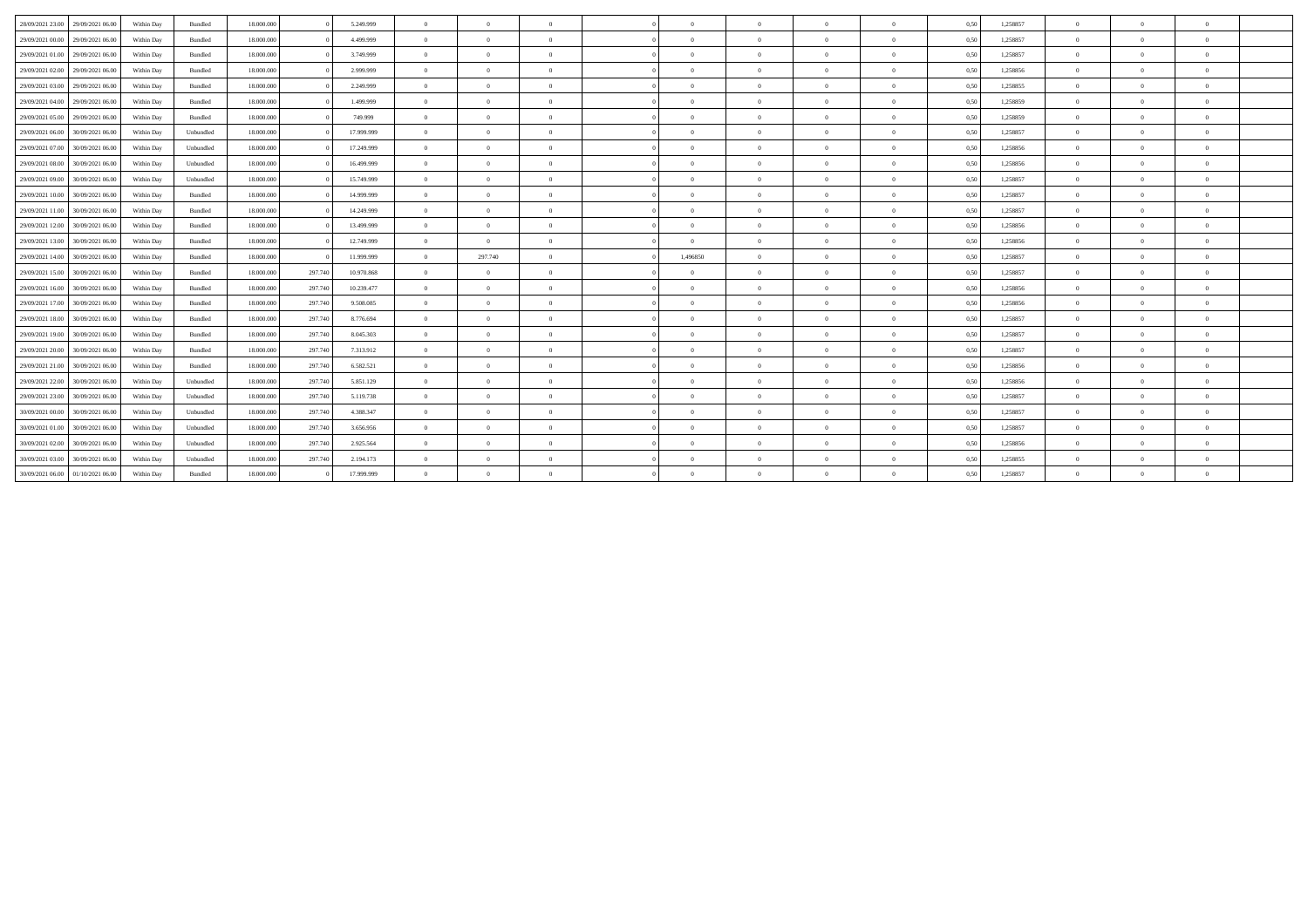## **SNAM RETE GAS**

**Transportation capacity at Exit Point interconnected with foreign pipelines**

**Update to 29/09/2021 of offered and assigned capacity in auction day-ahead and within-day**

**Thermal Year 2020/2021**

(Values in Ncm/day (0° C; 1,01325 bar) - 1 Scm=0,94794378 Ncm; Prices in c/Ncm)

**Exit Point**

**TARVISIO**

|                  | Timeframe        |                     |               |              |                      | Offered capacity |                |                | <b>Assigned capacity</b> | Day-Ahead               |                         | <b>Total Prices</b>              |                                  |                                           |                     |                         | <b>SRG Prices</b>                |                                  |                            |      |
|------------------|------------------|---------------------|---------------|--------------|----------------------|------------------|----------------|----------------|--------------------------|-------------------------|-------------------------|----------------------------------|----------------------------------|-------------------------------------------|---------------------|-------------------------|----------------------------------|----------------------------------|----------------------------|------|
|                  |                  | <b>Auction type</b> | Offered       | Transportati | Assigned<br>capacity |                  |                |                |                          | Interrupted<br>Capacity |                         |                                  |                                  |                                           | <b>Split factor</b> |                         |                                  |                                  | <b>Auction</b>             | Note |
| From             | To               |                     | capacity type | on capacity  | (before<br>auction)  | Firm             | Interruptible  | Firm           | Interruptible            | Interruptible           | Reserve price -<br>Firm | <b>Auction premium</b><br>- Firm | Reserve price -<br>Interruptible | <b>Auction premium</b><br>- Interruptible |                     | Reserve price -<br>Firm | <b>Auction</b><br>premium - Firm | Reserve price -<br>Interruptible | premium -<br>Interruptible |      |
| 01/09/2021 06:00 | 02/09/2021 06:00 | Day Ahead           | Bundled       | 18.988.468   |                      | 18.988.468       | $\overline{0}$ | $\overline{0}$ | $\theta$                 |                         | $\theta$                | $\theta$                         | $\Omega$                         | $\theta$                                  | 0.50                | 0,011933                | $\Omega$                         | 0,011933                         | $\theta$                   |      |
| 01/09/2021 06:00 | 02/09/2021 06.00 | Day Ahead           | Unbundled     | 18.988.468   |                      | $\Omega$         | $\overline{0}$ | $\Omega$       | $\theta$                 |                         | $\theta$                | $\theta$                         | $\overline{0}$                   | $\mathbf{0}$                              | 0,50                | 0,011933                | $\overline{0}$                   | 0,011933                         | $\bf{0}$                   |      |
| 02/09/2021 06:00 | 03/09/2021 06:00 | Day Ahead           | Bundled       | 18,988,468   |                      | 18,988,468       | $\overline{0}$ | $\Omega$       | $\theta$                 |                         | $\theta$                | $\theta$                         | $\theta$                         | $\theta$                                  | 0,50                | 0.011933                | $\overline{0}$                   | 0.011933                         | $\theta$                   |      |
| 02/09/2021 06:00 | 03/09/2021 06:00 | Day Ahead           | Unbundled     | 18,988,468   |                      | $\overline{0}$   | $\overline{0}$ | $\overline{0}$ | $\Omega$                 |                         | $\theta$                | $\theta$                         | $\overline{0}$                   | $\overline{0}$                            | 0,50                | 0,011933                | $\overline{0}$                   | 0.011933                         | $\Omega$                   |      |
| 03/09/2021 06:00 | 04/09/2021 06.00 | Day Ahead           | Bundled       | 18.988.468   |                      | 18.988.468       | $\overline{0}$ | $\overline{0}$ | $\theta$                 |                         | $\theta$                | $\overline{0}$                   | $\overline{0}$                   | $\mathbf{0}$                              | 0,50                | 0,011933                | $\overline{0}$                   | 0,011933                         | $\bf{0}$                   |      |
| 03/09/2021 06:00 | 04/09/2021 06.00 | Day Ahead           | Unbundled     | 18,988,468   |                      | $\theta$         | $\overline{0}$ | $\Omega$       | $\theta$                 |                         | $\theta$                | $\theta$                         | $\overline{0}$                   | $\mathbf{0}$                              | 0,50                | 0,011933                | $\overline{0}$                   | 0.011933                         | $\Omega$                   |      |
| 04/09/2021 06.00 | 05/09/2021 06.00 | Day Ahead           | Bundled       | 18.988.468   |                      | 18.988.468       | $\overline{0}$ | $\Omega$       | $\theta$                 |                         | $\theta$                | $\mathbf{a}$                     | $\theta$                         | $\theta$                                  | 0,50                | 0,011933                | $\theta$                         | 0,011933                         | $\theta$                   |      |
| 04/09/2021 06:00 | 05/09/2021 06:00 | Day Ahead           | Unbundled     | 18.988.468   |                      | $\theta$         | $\overline{0}$ | $\Omega$       | $\theta$                 |                         | $\theta$                | $\theta$                         | $\Omega$                         | $\theta$                                  | 0,50                | 0,011933                | $\overline{0}$                   | 0,011933                         | $\Omega$                   |      |
| 05/09/2021 06:00 | 06/09/2021 06:00 | Day Ahead           | Bundled       | 18,988,468   |                      | 18,988,468       | $\overline{0}$ | 209,656        | $\theta$                 |                         | 1.362533                | $\theta$                         | $\Omega$                         | $\theta$                                  | 0.50                | 0.011933                | $\overline{0}$                   | 0.011933                         | $\theta$                   |      |
| 05/09/2021 06.00 | 06/09/2021 06.00 | Day Ahead           | Unbundled     | 18.988.468   |                      | $\overline{0}$   | $\overline{0}$ | $\theta$       | $\theta$                 |                         | $\theta$                | $\theta$                         | $\overline{0}$                   | $\mathbf{0}$                              | 0,50                | 0,011933                | $\overline{0}$                   | 0,011933                         | $\bf{0}$                   |      |
| 06/09/2021 06:00 | 07/09/2021 06:00 | Day Ahead           | Unbundled     | 18.988.468   |                      | $\overline{0}$   | $\overline{0}$ | $\overline{0}$ | $\theta$                 |                         | $\overline{0}$          | $\theta$                         | $\overline{0}$                   | $\overline{0}$                            | 0,50                | 0,011933                | $\overline{0}$                   | 0,011933                         | $\bf{0}$                   |      |
| 06/09/2021 06:00 | 07/09/2021 06.00 | Day Ahead           | Bundled       | 18.988.468   |                      | 18,988,468       | $\,$ 0 $\,$    | $\Omega$       | $\Omega$                 |                         | $\overline{0}$          | $\theta$                         | $\overline{0}$                   | $\overline{0}$                            | 0,50                | 0,011933                | $\overline{0}$                   | 0,011933                         | $\Omega$                   |      |
| 07/09/2021 06:00 | 08/09/2021 06:00 | Day Ahead           | Bundled       | 18.988.468   |                      | 18.988.468       | $\overline{0}$ | $\Omega$       | $\theta$                 |                         | $\theta$                | $\theta$                         | $\theta$                         | $\theta$                                  | 0,50                | 0,011933                | $\overline{0}$                   | 0,011933                         | $\Omega$                   |      |
| 07/09/2021 06:00 | 08/09/2021 06:00 | Day Ahead           | Unbundled     | 18,988,468   |                      | $\overline{0}$   | $\overline{0}$ | $\overline{0}$ | $\theta$                 |                         | $\theta$                | $\theta$                         | $\overline{0}$                   | $\mathbf{0}$                              | 0,50                | 0.011933                | $\overline{0}$                   | 0.011933                         | $\bf{0}$                   |      |
| 08/09/2021 06:00 | 09/09/2021 06.00 | Day Ahead           | Bundled       | 18.988.468   |                      | 18.988.468       | $\overline{0}$ | $\Omega$       | $\Omega$                 |                         | $\theta$                | $\theta$                         | $\overline{0}$                   | $\mathbf{0}$                              | 0,50                | 0,011933                | $\overline{0}$                   | 0,011933                         | $\overline{0}$             |      |
| 08/09/2021 06.00 | 09/09/2021 06.00 | Day Ahead           | Unbundled     | 18.988.468   |                      | $\theta$         | $\overline{0}$ | $\Omega$       | $\Omega$                 |                         | $\Omega$                |                                  | $\overline{0}$                   | $\Omega$                                  | 0,50                | 0,011933                | $\overline{0}$                   | 0,011933                         | $\Omega$                   |      |
| 09/09/2021 06:00 | 10/09/2021 06:00 | Day Ahead           | Bundled       | 18.988.468   |                      | 18.988.468       | $\overline{0}$ | $\overline{0}$ | $\Omega$                 |                         | $\Omega$                | $\overline{0}$                   | $\overline{0}$                   | $\overline{0}$                            | 0,50                | 0,011933                | $\overline{0}$                   | 0,011933                         | $\theta$                   |      |
| 09/09/2021 06:00 | 10/09/2021 06:00 | Day Ahead           | Unbundled     | 18.988.468   |                      | $\overline{0}$   | $\overline{0}$ | $\overline{0}$ | $\theta$                 |                         | $\theta$                | $\theta$                         | $\overline{0}$                   | $\mathbf{0}$                              | 0,50                | 0,011933                | $\overline{0}$                   | 0,011933                         | $\bf{0}$                   |      |
| 10/09/2021 06:00 | 11/09/2021 06:00 | Day Ahead           | Bundled       | 18,988,468   |                      | 18,988,468       | $\theta$       | $\Omega$       | $\theta$                 |                         | $\theta$                | $\theta$                         | $\Omega$                         | $\theta$                                  | 0.50                | 0.011933                | $\Omega$                         | 0.011933                         | $\theta$                   |      |
| 10/09/2021 06:00 | 11/09/2021 06.00 | Day Ahead           | Unbundled     | 18.988.468   |                      | $\theta$         | $\overline{0}$ | $\overline{0}$ | $\theta$                 |                         | $\theta$                | $\theta$                         | $\overline{0}$                   | $\overline{0}$                            | 0,50                | 0,011933                | $\overline{0}$                   | 0,011933                         | $\Omega$                   |      |
| 11/09/2021 06:00 | 12/09/2021 06.00 | Day Ahead           | Bundled       | 18.988.468   |                      | 18.988.468       | $\overline{0}$ | $\theta$       | $\theta$                 |                         | $\theta$                | $\theta$                         | $\overline{0}$                   | $\mathbf{0}$                              | 0,50                | 0,011933                | $\overline{0}$                   | 0,011933                         | $\bf{0}$                   |      |
| 11/09/2021 06:00 | 12/09/2021 06:00 | Day Ahead           | Unbundled     | 18,988,468   |                      | $\Omega$         | $\theta$       | $\Omega$       | $\theta$                 |                         | $\Omega$                |                                  | $\Omega$                         | $\Omega$                                  | 0,50                | 0.011933                | $\Omega$                         | 0.011933                         | $\Omega$                   |      |
| 12/09/2021 06:00 | 13/09/2021 06:00 | Day Ahead           | Unbundled     | 18.988.468   |                      | $\overline{0}$   | $\overline{0}$ | $\Omega$       | $\Omega$                 |                         | $\overline{0}$          | $\theta$                         | $\overline{0}$                   | $\overline{0}$                            | 0,50                | 0,011933                | $\overline{0}$                   | 0,011933                         | $\Omega$                   |      |
| 12/09/2021 06:00 | 13/09/2021 06:00 | Day Ahead           | Bundled       | 18.988.468   |                      | 18.988.468       | $\overline{0}$ | 315.661        | $\theta$                 |                         | 1,362533                | $\overline{0}$                   | $\overline{0}$                   | $\mathbf{0}$                              | 0,50                | 0,011933                | $\overline{0}$                   | 0,011933                         | $\bf{0}$                   |      |
| 13/09/2021 06:00 | 14/09/2021 06.00 | Day Ahead           | Unbundled     | 18 988 468   |                      | $\overline{0}$   | $\overline{0}$ | $\Omega$       | $\Omega$                 |                         | $\overline{0}$          | $\theta$                         | $\overline{0}$                   | $\overline{0}$                            | 0.50                | 0,011933                | $\overline{0}$                   | 0,011933                         | $\Omega$                   |      |
| 13/09/2021 06:00 | 14/09/2021 06.00 | Day Ahead           | Bundled       | 18.988.468   |                      | 18.988.468       | $\overline{0}$ | $\overline{0}$ | $\theta$                 |                         | $\overline{0}$          | $\mathbf{a}$                     | $\Omega$                         | $\mathbf{0}$                              | 0,50                | 0,011933                | $\,$ 0 $\,$                      | 0,011933                         | $\Omega$                   |      |
| 14/09/2021 06:00 | 15/09/2021 06:00 | Day Ahead           | Unbundled     | 18.988.468   |                      | $\theta$         | $\overline{0}$ | $\Omega$       | $\theta$                 |                         | $\theta$                | $\theta$                         | $\overline{0}$                   | $\Omega$                                  | 0,50                | 0,011933                | $\overline{0}$                   | 0,011933                         | $\Omega$                   |      |
| 14/09/2021 06:00 | 15/09/2021 06:00 | Day Ahead           | Bundled       | 18.988.468   |                      | 18,988,468       | $\overline{0}$ | $\Omega$       | $\Omega$                 |                         | $\theta$                | $\mathbf{a}$                     | $\theta$                         | $\theta$                                  | 0,50                | 0,011933                | $\theta$                         | 0,011933                         | $\Omega$                   |      |
| 15/09/2021 06:00 | 16/09/2021 06:00 | Day Ahead           | Unbundled     | 18.988.468   |                      | $\overline{0}$   | $\overline{0}$ | $\overline{0}$ | $\theta$                 |                         | $\theta$                | $\theta$                         | $\overline{0}$                   | $\mathbf{0}$                              | 0,50                | 0,011933                | $\overline{0}$                   | 0,011933                         | $\bf{0}$                   |      |
| 15/09/2021 06:00 | 16/09/2021 06:00 | Day Ahead           | Bundled       | 18.988.468   |                      | 18.988.468       | $\overline{0}$ | $\overline{0}$ | $\overline{0}$           |                         | $\overline{0}$          | $\overline{0}$                   | $\overline{0}$                   | $\overline{0}$                            | 0,50                | 0,011933                | $\overline{0}$                   | 0,011933                         | $\bf{0}$                   |      |
| 16/09/2021 06:00 | 17/09/2021 06:00 | Day Ahead           | Bundled       | 18.988.468   |                      | 18.988.468       | $\,$ 0 $\,$    | $\overline{0}$ | $\overline{0}$           |                         | $\overline{0}$          | $\theta$                         | $\bf{0}$                         | $\overline{0}$                            | 0,50                | 0,011933                | $\overline{0}$                   | 0,011933                         | $\bf{0}$                   |      |
| 16/09/2021 06:00 | 17/09/2021 06.0  | Day Ahead           | Unbundled     | 18.988.468   |                      | $\overline{0}$   | $\overline{0}$ | $\overline{0}$ | $\theta$                 |                         | $\theta$                | $\theta$                         | $\overline{0}$                   | $\mathbf{0}$                              | 0,50                | 0,011933                | $\overline{0}$                   | 0,011933                         | $\bf{0}$                   |      |
| 17/09/2021 06:00 | 18/09/2021 06:00 | Day Ahead           | Bundled       | 18,988,468   |                      | 18,988,468       | $\theta$       | $\overline{0}$ | $\theta$                 |                         | $\theta$                | $\theta$                         | $\Omega$                         | $\theta$                                  | 0.50                | 0,011933                | $\Omega$                         | 0.011933                         | $\theta$                   |      |
| 17/09/2021 06:00 | 18/09/2021 06:00 | Day Ahead           | Unbundled     | 18.988.468   |                      | $\theta$         | $\overline{0}$ | $\Omega$       | $\theta$                 |                         | $\theta$                | $\theta$                         | $\overline{0}$                   | $\Omega$                                  | 0,50                | 0,011933                | $\overline{0}$                   | 0,011933                         | $\Omega$                   |      |
| 18/09/2021 06.00 | 19/09/2021 06.0  | Day Ahead           | Unbundled     | 18.988.468   |                      | $\overline{0}$   | $\overline{0}$ | $\overline{0}$ | $\theta$                 |                         | $\theta$                | $\theta$                         | $\overline{0}$                   | $\mathbf{0}$                              | 0,50                | 0,011933                | $\overline{0}$                   | 0,011933                         | $\bf{0}$                   |      |
| 18/09/2021 06:00 | 19/09/2021 06.00 | Day Ahead           | Bundled       | 18.988.468   |                      | 18.988.468       | $\overline{0}$ | $\Omega$       | $\Omega$                 |                         | $\Omega$                | $\theta$                         | $\theta$                         | $\theta$                                  | 0,50                | 0,011933                | $\overline{0}$                   | 0,011933                         | $\Omega$                   |      |
| 19/09/2021 06:00 | 20/09/2021 06:00 | Day Ahead           | Bundled       | 18.988.468   |                      | 18.988.468       | $\overline{0}$ | 3.780.080      | $\theta$                 |                         | 1,362533                | $\theta$                         | $\theta$                         | $\Omega$                                  | 0,50                | 0,011933                | $\overline{0}$                   | 0,011933                         | $\bf{0}$                   |      |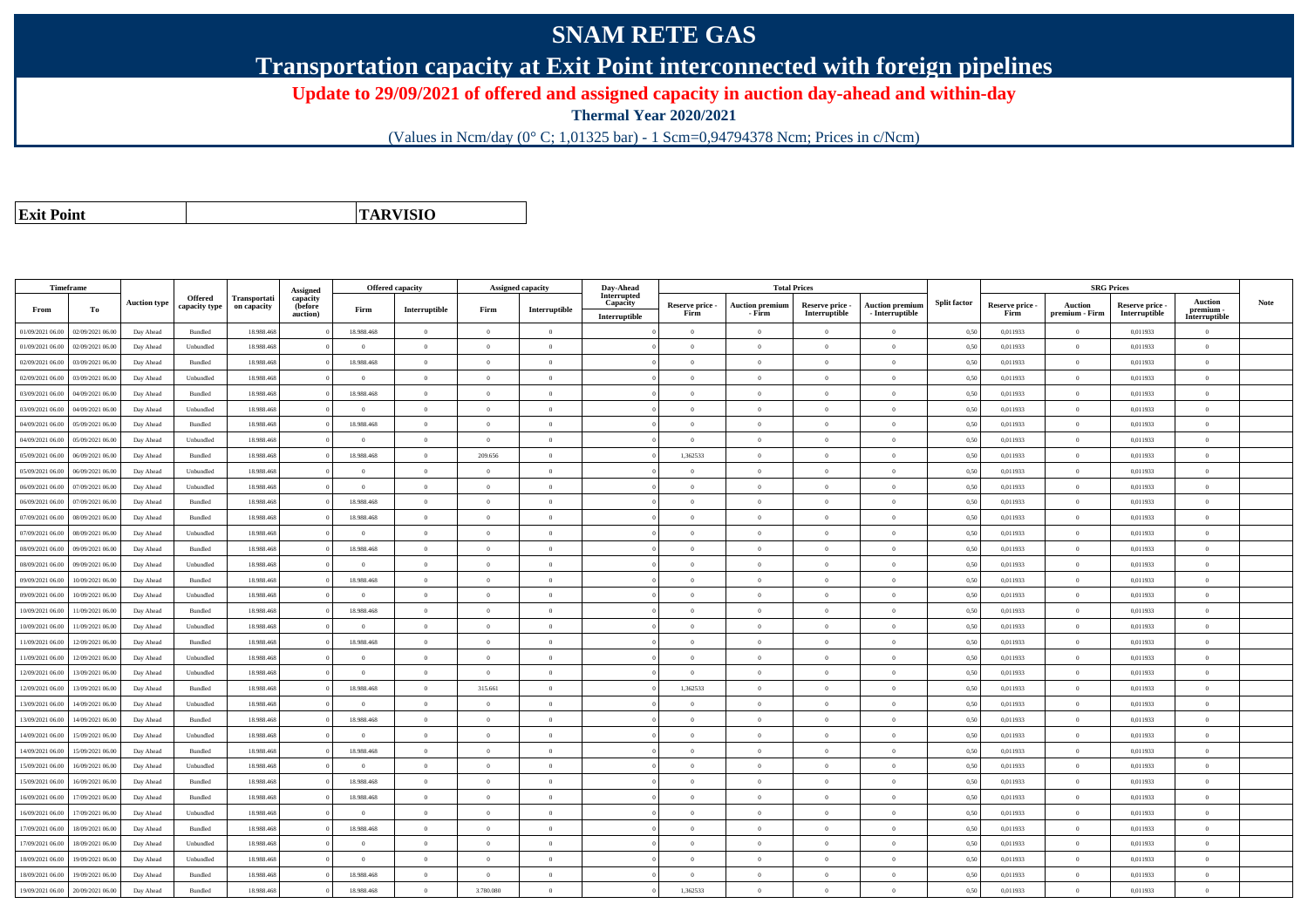|                  |                  |            |                    |            |                | $\Omega$       |                |                |                |                |                |                |      |          |                |                |                |  |
|------------------|------------------|------------|--------------------|------------|----------------|----------------|----------------|----------------|----------------|----------------|----------------|----------------|------|----------|----------------|----------------|----------------|--|
| 19/09/2021 06:00 | 20/09/2021 06:00 | Day Ahead  | Unbundled          | 18.988.468 | $\theta$       |                | $\Omega$       |                | $\Omega$       | $\Omega$       | $\Omega$       | $\theta$       | 0.50 | 0,011933 | $\theta$       | 0,011933       | $\theta$       |  |
| 20/09/2021 06:00 | 21/09/2021 06:00 | Day Ahead  | Bundled            | 18.988.468 | 18.988.468     | $\overline{0}$ | $\theta$       | $\overline{0}$ | $\overline{0}$ | $\bf{0}$       | $\overline{0}$ | $\overline{0}$ | 0,50 | 0,011933 | $\theta$       | 0,011933       | $\overline{0}$ |  |
| 20/09/2021 06:00 | 21/09/2021 06:00 | Day Ahead  | Unbundled          | 18.988.468 | $\bf{0}$       | $\overline{0}$ | $\overline{0}$ | $\overline{0}$ | $\overline{0}$ | $\bf{0}$       | $\overline{0}$ | $\bf{0}$       | 0,50 | 0,011933 | $\overline{0}$ | 0,011933       | $\overline{0}$ |  |
| 21/09/2021 06:00 | 22/09/2021 06:00 | Day Ahead  | Bundled            | 18.988.468 | 18.988.468     | $\overline{0}$ | $\overline{0}$ | $\overline{0}$ | $\overline{0}$ | $\bf{0}$       | $\overline{0}$ | $\overline{0}$ | 0.50 | 0,011933 | $\overline{0}$ | 0,011933       | $\overline{0}$ |  |
| 21/09/2021 06:00 | 22/09/2021 06:00 |            |                    | 18.988.468 | $\theta$       | $\overline{0}$ | $\theta$       | $\overline{0}$ | $\overline{0}$ | $\bf{0}$       | $\overline{0}$ |                |      | 0,011933 | $\,$ 0 $\,$    | 0,011933       | $\overline{0}$ |  |
|                  |                  | Day Ahead  | Unbundled          |            |                |                |                |                |                |                |                | $\bf{0}$       | 0,50 |          |                |                |                |  |
| 22/09/2021 06:00 | 23/09/2021 06:00 | Day Ahead  | Bundled            | 18.988.468 | 18.988.468     | $\overline{0}$ | $\bf{0}$       | $\overline{0}$ | $\overline{0}$ | $\overline{0}$ | $\overline{0}$ | $\mathbf{0}$   | 0,50 | 0,011933 | $\overline{0}$ | 0,011933       | $\bf{0}$       |  |
| 22/09/2021 06:00 | 23/09/2021 06:00 | Day Ahead  | Unbundled          | 18.988.468 | $\overline{0}$ | $\overline{0}$ | $\overline{0}$ | $\overline{0}$ | $\overline{0}$ | $\bf{0}$       | $\overline{0}$ | $\overline{0}$ | 0.50 | 0,011933 | $\theta$       | 0,011933       | $\overline{0}$ |  |
| 23/09/2021 06:00 | 24/09/2021 06.00 | Day Ahead  | Bundled            | 18.988.468 | 18.988.468     | $\overline{0}$ | $\theta$       | $\overline{0}$ | $\overline{0}$ | $\bf{0}$       | $\overline{0}$ | $\bf{0}$       | 0,50 | 0,011933 | $\,$ 0 $\,$    | 0,011933       | $\overline{0}$ |  |
| 23/09/2021 06:00 | 24/09/2021 06:00 | Day Ahead  | Unbundled          | 18.988.468 | $\bf{0}$       | $\overline{0}$ | $\overline{0}$ | $\overline{0}$ | $\overline{0}$ | $\bf{0}$       | $\overline{0}$ | $\bf{0}$       | 0,50 | 0,011933 | $\bf{0}$       | 0,011933       | $\overline{0}$ |  |
| 24/09/2021 06:00 | 25/09/2021 06:00 | Day Ahead  | Unbundled          | 18.988.468 | $\theta$       | $\overline{0}$ | $\overline{0}$ | $\overline{0}$ | $\overline{0}$ | $\overline{0}$ | $\overline{0}$ | $\overline{0}$ | 0.50 | 0,011933 | $\overline{0}$ | 0,011933       | $\overline{0}$ |  |
|                  |                  |            |                    |            |                |                |                |                |                |                |                |                |      |          |                |                |                |  |
| 24/09/2021 06:00 | 25/09/2021 06:00 | Day Ahead  | Bundled            | 18.988.468 | 18.988.468     | $\overline{0}$ | $\overline{0}$ | $\overline{0}$ | $\overline{0}$ | $\bf{0}$       | $\overline{0}$ | $\bf{0}$       | 0,50 | 0,011933 | $\,$ 0 $\,$    | 0,011933       | $\overline{0}$ |  |
| 25/09/2021 06:00 | 26/09/2021 06:00 | Day Ahead  | Bundled            | 18.988.468 | 18.988.468     | $\overline{0}$ | 5.835.017      | $\overline{0}$ | 1,362533       | $\bf{0}$       | $\bf{0}$       | $\bf{0}$       | 0,50 | 0,011933 | $\bf{0}$       | 0,011933       | $\overline{0}$ |  |
| 25/09/2021 06:00 | 26/09/2021 06:00 | Day Ahead  | Unbundled          | 18.988.468 | $\overline{0}$ | $\overline{0}$ | $\overline{0}$ | $\overline{0}$ | $\overline{0}$ | $\bf{0}$       | $\overline{0}$ | $\overline{0}$ | 0.50 | 0,011933 | $\overline{0}$ | 0.011933       | $\overline{0}$ |  |
| 26/09/2021 06:00 | 27/09/2021 06.00 | Day Ahead  | Unbundled          | 18.988.468 | 18.988.468     | $\overline{0}$ | $\theta$       | $\overline{0}$ | $\overline{0}$ | $\bf{0}$       | $\overline{0}$ | $\overline{0}$ | 0,50 | 0,011933 | $\,$ 0 $\,$    | 0,011933       | $\overline{0}$ |  |
| 27/09/2021 06:00 | 28/09/2021 06:00 | Day Ahead  | Bundled            | 18.988.468 | 18.988.468     | $\overline{0}$ | $\overline{0}$ | $\overline{0}$ | $\bf{0}$       | $\overline{0}$ | $\overline{0}$ | $\mathbf{0}$   | 0,50 | 0,011933 | $\overline{0}$ | 0,011933       | $\bf{0}$       |  |
|                  |                  |            |                    |            |                |                |                |                |                |                |                |                |      |          |                |                |                |  |
| 27/09/2021 06:00 | 28/09/2021 06:00 | Day Ahead  | Unbundled          | 18.988.468 | $\overline{0}$ | $\overline{0}$ | $\overline{0}$ | $\overline{0}$ | $\overline{0}$ | $\overline{0}$ | $\overline{0}$ | $\overline{0}$ | 0.50 | 0,011933 | $\overline{0}$ | 0,011933       | $\overline{0}$ |  |
| 28/09/2021 06:00 | 29/09/2021 06:00 | Day Ahead  | Bundled            | 18.988.468 | 18.988.468     | $\overline{0}$ | $\theta$       | $\overline{0}$ | $\overline{0}$ | $\bf{0}$       | $\overline{0}$ | $\bf{0}$       | 0,50 | 0,011933 | $\,$ 0 $\,$    | 0,011933       | $\overline{0}$ |  |
| 28/09/2021 06:00 | 29/09/2021 06:00 | Day Ahead  | Unbundled          | 18.988.468 | $\overline{0}$ | $\overline{0}$ | $\overline{0}$ | $\overline{0}$ | $\bf{0}$       | $\bf{0}$       | $\bf{0}$       | $\bf{0}$       | 0,50 | 0,011933 | $\bf{0}$       | 0,011933       | $\overline{0}$ |  |
| 29/09/2021 06:00 | 30/09/2021 06:00 | Day Ahead  | Bundled            | 18.988.468 | 18.988.468     | $\overline{0}$ | $\overline{0}$ | $\overline{0}$ | $\overline{0}$ | $\overline{0}$ | $\overline{0}$ | $\overline{0}$ | 0.50 | 0,011933 | $\overline{0}$ | 0,011933       | $\overline{0}$ |  |
| 29/09/2021 06:00 | 30/09/2021 06:00 | Day Ahead  | Unbundled          | 18.988.468 | $\theta$       | $\overline{0}$ | $\theta$       | $\overline{0}$ | $\overline{0}$ | $\bf{0}$       | $\overline{0}$ | $\bf{0}$       | 0,50 | 0,011933 | $\,$ 0 $\,$    | 0,011933       | $\overline{0}$ |  |
| 30/09/2021 06:00 | 01/10/2021 06.00 | Day Ahead  | Unbundled          | 18.988.468 | $\bf{0}$       | $\overline{0}$ | $\overline{0}$ | $\overline{0}$ | $\bf{0}$       | $\bf{0}$       | $\bf{0}$       | $\bf{0}$       | 0,50 | 0,011933 | $\overline{0}$ | 0,011933       | $\overline{0}$ |  |
|                  |                  |            |                    |            |                |                |                |                |                |                |                |                |      |          |                |                |                |  |
| 30/09/2021 06:00 | 01/10/2021 06:00 | Day Ahead  | Bundled            | 18.988.468 | 18.988.468     | $\overline{0}$ | $\overline{0}$ | $\overline{0}$ | $\overline{0}$ | $\bf{0}$       | $\overline{0}$ | $\overline{0}$ | 0.50 | 0,011933 | $\overline{0}$ | 0,011933       | $\overline{0}$ |  |
| 01/09/2021 06:00 | 02/09/2021 06:00 | Within Day | Bundled            | 18.988.468 | 18.988.467     | $\overline{0}$ | $\theta$       | $\overline{0}$ | $\overline{0}$ | $\bf{0}$       | $\overline{0}$ | $\bf{0}$       | 0,50 | 1,193325 | $\theta$       | $\theta$       | $\overline{0}$ |  |
| 01/09/2021 07:00 | 02/09/2021 06:00 | Within Day | Bundled            | 18.988.468 | 18.197.281     | $\overline{0}$ | $\bf{0}$       | $\overline{0}$ | $\bf{0}$       | $\overline{0}$ | $\overline{0}$ | $\mathbf{0}$   | 0,50 | 1,193325 | $\bf{0}$       | $\overline{0}$ | $\bf{0}$       |  |
| 01/09/2021 08:00 | 02/09/2021 06:00 | Within Dav | Bundled            | 18.988.468 | 17.406.094     | $\overline{0}$ | $\overline{0}$ | $\overline{0}$ | $\overline{0}$ | $\overline{0}$ | $\overline{0}$ | $\overline{0}$ | 0.50 | 1,193325 | $\theta$       | $\overline{0}$ | $\overline{0}$ |  |
| 01/09/2021 09:00 | 02/09/2021 06:00 | Within Day | Bundled            | 18.988.468 | 16.614.908     | $\overline{0}$ | $\theta$       | $\overline{0}$ | $\overline{0}$ | $\bf{0}$       | $\overline{0}$ | $\bf{0}$       | 0,50 | 1,193325 | $\theta$       | $\theta$       | $\overline{0}$ |  |
| 01/09/2021 10:00 | 02/09/2021 06:00 | Within Day | Bundled            | 18.988.468 | 15.823.722     | $\overline{0}$ | $\overline{0}$ | $\overline{0}$ | $\bf{0}$       | $\bf{0}$       | $\bf{0}$       | $\bf{0}$       | 0,50 | 1,193325 | $\,0\,$        | $\overline{0}$ | $\overline{0}$ |  |
| 01/09/2021 11:00 | 02/09/2021 06:00 |            | Bundled            | 18.988.468 | 15.032.536     | $\overline{0}$ | $\overline{0}$ | $\overline{0}$ | $\overline{0}$ | $\overline{0}$ | $\overline{0}$ | $\overline{0}$ | 0.50 | 1,193325 | $\theta$       | $\overline{0}$ | $\overline{0}$ |  |
|                  |                  | Within Day |                    |            |                |                |                |                |                |                |                |                |      |          |                |                |                |  |
| 01/09/2021 12:00 | 02/09/2021 06:00 | Within Day | Bundled            | 18.988.468 | 14.241.350     | $\overline{0}$ | $\theta$       | $\overline{0}$ | $\overline{0}$ | $\bf{0}$       | $\overline{0}$ | $\bf{0}$       | 0,50 | 1,193325 | $\,$ 0 $\,$    | $\theta$       | $\overline{0}$ |  |
| 01/09/2021 13:00 | 02/09/2021 06:00 | Within Day | Bundled            | 18.988.468 | 13.450.164     | $\overline{0}$ | $\overline{0}$ | $\overline{0}$ | $\bf{0}$       | $\bf{0}$       | $\bf{0}$       | $\bf{0}$       | 0,50 | 1,193325 | $\bf{0}$       | $\overline{0}$ | $\overline{0}$ |  |
| 01/09/2021 14:00 | 02/09/2021 06.00 | Within Day | Bundled            | 18.988.468 | 12.658.978     | $\overline{0}$ | $\Omega$       | $\Omega$       | $\Omega$       | $\Omega$       | $\Omega$       | $\overline{0}$ | 0.50 | 1,193325 | $\,0\,$        | $\Omega$       | $\theta$       |  |
| 01/09/2021 15:00 | 02/09/2021 06:00 | Within Day | Bundled            | 18.988.468 | 11.867.791     | $\overline{0}$ | $\theta$       | $\overline{0}$ | $\overline{0}$ | $\bf{0}$       | $\overline{0}$ | $\bf{0}$       | 0,50 | 1,193325 | $\theta$       | $\theta$       | $\overline{0}$ |  |
| 01/09/2021 16:00 | 02/09/2021 06:00 | Within Day | Bundled            | 18.988.468 | 11.076.605     | $\overline{0}$ | $\bf{0}$       | $\overline{0}$ | $\overline{0}$ | $\bf{0}$       | $\overline{0}$ | $\mathbf{0}$   | 0,50 | 1,193325 | $\bf{0}$       | $\overline{0}$ | $\bf{0}$       |  |
| 01/09/2021 17:00 | 02/09/2021 06:00 | Within Day | Bundled            | 18.988.468 | 10.285.419     | $\overline{0}$ | $\Omega$       | $\Omega$       | $\Omega$       | $\Omega$       | $\Omega$       | $\overline{0}$ | 0.50 | 1,193325 | $\theta$       | $\theta$       | $\theta$       |  |
|                  |                  |            |                    |            |                |                |                |                |                |                |                |                |      |          |                |                |                |  |
| 01/09/2021 18:00 | 02/09/2021 06:00 | Within Day | Bundled            | 18.988.468 | 9.494.233      | $\overline{0}$ | $\theta$       | $\overline{0}$ | $\overline{0}$ | $\bf{0}$       | $\overline{0}$ | $\bf{0}$       | 0,50 | 1,193326 | $\theta$       | $\theta$       | $\overline{0}$ |  |
| 01/09/2021 19:00 | 02/09/2021 06:00 | Within Day | Bundled            | 18.988.468 | 8.703.047      | $\overline{0}$ | $\overline{0}$ | $\overline{0}$ | $\overline{0}$ | $\bf{0}$       | $\overline{0}$ | $\bf{0}$       | 0,50 | 1,193326 | $\,0\,$        | $\overline{0}$ | $\overline{0}$ |  |
| 01/09/2021 20:00 | 02/09/2021 06:00 | Within Day | Bundled            | 18.988.468 | 7.911.861      | $\overline{0}$ | $\Omega$       | $\Omega$       | $\Omega$       | $\Omega$       | $\theta$       | $\overline{0}$ | 0.50 | 1,193325 | $\theta$       | $\theta$       | $\theta$       |  |
| 01/09/2021 21:00 | 02/09/2021 06:00 | Within Day | Bundled            | 18.988.468 | 7.120.674      | $\overline{0}$ | $\theta$       | $\overline{0}$ | $\overline{0}$ | $\bf{0}$       | $\overline{0}$ | $\bf{0}$       | 0,50 | 1,193325 | $\,$ 0 $\,$    | $\theta$       | $\overline{0}$ |  |
| 01/09/2021 22.00 | 02/09/2021 06:00 | Within Day | Bundled            | 18.988.468 | 6.329.488      | $\overline{0}$ | $\overline{0}$ | $\overline{0}$ | $\overline{0}$ | $\bf{0}$       | $\overline{0}$ | $\bf{0}$       | 0,50 | 1,193325 | $\bf{0}$       | $\overline{0}$ | $\overline{0}$ |  |
| 01/09/2021 23:00 | 02/09/2021 06:00 | Within Day | Bundled            | 18.988.468 | 5.538.302      | $\overline{0}$ | $\Omega$       | $\Omega$       | $\Omega$       | $\Omega$       | $\overline{0}$ | $\overline{0}$ | 0.50 | 1,193326 | $\,0\,$        | $\theta$       | $\theta$       |  |
| 02/09/2021 00:00 | 02/09/2021 06:00 | Within Day | Bundled            | 18.988.468 | 4.747.116      | $\overline{0}$ | $\theta$       | $\overline{0}$ | $\overline{0}$ | $\bf{0}$       | $\overline{0}$ | $\bf{0}$       | 0,50 | 1,193326 | $\,$ 0 $\,$    | $\overline{0}$ | $\overline{0}$ |  |
|                  |                  |            |                    |            |                |                |                |                |                |                |                |                |      |          |                |                |                |  |
| 02/09/2021 01:00 | 02/09/2021 06:00 | Within Day | Bundled            | 18.988.468 | 3.955.930      | $\overline{0}$ | $\overline{0}$ | $\overline{0}$ | $\overline{0}$ | $\bf{0}$       | $\overline{0}$ | $\mathbf{0}$   | 0,50 | 1,193325 | $\bf{0}$       | $\overline{0}$ | $\bf{0}$       |  |
| 02/09/2021 02:00 | 02/09/2021 06:00 | Within Day | Bundled            | 18.988.468 | 3.164.744      | $\overline{0}$ | $\Omega$       | $\Omega$       | $\Omega$       | $\Omega$       | $\Omega$       | $\overline{0}$ | 0.50 | 1,193325 | $\theta$       | $\Omega$       | $\theta$       |  |
| 02/09/2021 03:00 | 02/09/2021 06:00 | Within Day | Bundled            | 18.988.468 | 2.373.557      | $\overline{0}$ | $\overline{0}$ | $\overline{0}$ | $\bf{0}$       | $\,$ 0         | $\overline{0}$ | $\bf{0}$       | 0,50 | 1,193324 | $\,0\,$        | $\overline{0}$ | $\overline{0}$ |  |
| 02/09/2021 04:00 | 02/09/2021 06:00 | Within Day | $\mathbf B$ undled | 18.988.468 | 1.582.371      | $\bf{0}$       | $\bf{0}$       |                |                |                |                |                | 0,50 | 1,193327 | $\bf{0}$       | $\overline{0}$ |                |  |
| 02/09/2021 05:00 | 02/09/2021 06:00 | Within Day | Bundled            | 18,988,468 | 791.185        | $\overline{0}$ | $\overline{0}$ | $\overline{0}$ | $\Omega$       | $\theta$       | $\overline{0}$ | $\overline{0}$ | 0,50 | 1,193327 | $\theta$       | $\theta$       | $\theta$       |  |
| 02/09/2021 06:00 | 03/09/2021 06:00 | Within Day | Bundled            | 18.988.468 | 18.988.467     | $\overline{0}$ | $\,$ 0         | $\overline{0}$ | $\overline{0}$ | $\,$ 0 $\,$    | $\overline{0}$ | $\mathbf{0}$   | 0,50 | 1,193325 | $\,$ 0 $\,$    | $\overline{0}$ | $\,$ 0         |  |
|                  |                  |            |                    |            |                |                |                |                |                |                |                |                |      |          |                |                |                |  |
| 02/09/2021 07:00 | 03/09/2021 06:00 | Within Day | Bundled            | 18.988.468 | 18.197.281     | $\overline{0}$ | $\overline{0}$ | $\overline{0}$ | $\overline{0}$ | $\overline{0}$ | $\overline{0}$ | $\mathbf{0}$   | 0,50 | 1,193325 | $\overline{0}$ | $\bf{0}$       | $\bf{0}$       |  |
| 02/09/2021 08:00 | 03/09/2021 06:00 | Within Day | Bundled            | 18.988.468 | 17.406.094     | $\overline{0}$ | $\theta$       | $\overline{0}$ | $\Omega$       | $\overline{0}$ | $\overline{0}$ | $\bf{0}$       | 0,50 | 1,193325 | $\bf{0}$       | $\theta$       | $\overline{0}$ |  |
| 02/09/2021 09:00 | 03/09/2021 06:00 | Within Day | Bundled            | 18.988.468 | 16.614.908     | $\overline{0}$ | $\,$ 0         | $\overline{0}$ | $\overline{0}$ | $\overline{0}$ | $\overline{0}$ | $\bf{0}$       | 0,50 | 1,193325 | $\,$ 0 $\,$    | $\overline{0}$ | $\overline{0}$ |  |
| 02/09/2021 10:00 | 03/09/2021 06:00 | Within Day | Bundled            | 18.988.468 | 15.823.722     | $\overline{0}$ | $\overline{0}$ | $\overline{0}$ | $\overline{0}$ | $\overline{0}$ | $\overline{0}$ | $\mathbf{0}$   | 0,50 | 1,193325 | $\overline{0}$ | $\bf{0}$       | $\bf{0}$       |  |
| 02/09/2021 11:00 | 03/09/2021 06:00 | Within Day | Bundled            | 18.988.468 | 15.032.536     | $\overline{0}$ | $\overline{0}$ | $\overline{0}$ | $\Omega$       | $\overline{0}$ | $\overline{0}$ | $\bf{0}$       | 0.50 | 1,193325 | $\overline{0}$ | $\theta$       | $\overline{0}$ |  |
| 02/09/2021 12:00 | 03/09/2021 06:00 | Within Day | Bundled            | 18.988.468 | 14.241.350     | $\overline{0}$ | $\,$ 0         | $\overline{0}$ | $\overline{0}$ | $\bf{0}$       | $\overline{0}$ | $\bf{0}$       | 0,50 | 1,193325 | $\,$ 0 $\,$    | $\overline{0}$ | $\overline{0}$ |  |
|                  |                  |            |                    |            |                |                |                |                |                |                |                |                |      |          |                |                |                |  |
| 02/09/2021 13:00 | 03/09/2021 06:00 | Within Day | Bundled            | 18.988.468 | 13.450.164     | $\overline{0}$ | $\bf{0}$       | $\overline{0}$ | $\overline{0}$ | $\overline{0}$ | $\overline{0}$ | $\mathbf{0}$   | 0,50 | 1,193325 | $\overline{0}$ | $\overline{0}$ | $\bf{0}$       |  |
| 02/09/2021 14:00 | 03/09/2021 06:00 | Within Day | Bundled            | 18,988,468 | 12.658.978     | $\overline{0}$ | $\overline{0}$ | $\overline{0}$ | $\Omega$       | $\overline{0}$ | $\overline{0}$ | $\overline{0}$ | 0.50 | 1,193325 | $\overline{0}$ | $\theta$       | $\overline{0}$ |  |
| 02/09/2021 15:00 | 03/09/2021 06:00 | Within Day | Bundled            | 18.988.468 | 11.867.791     | $\overline{0}$ | $\,$ 0 $\,$    | $\overline{0}$ | $\overline{0}$ | $\bf{0}$       | $\overline{0}$ | $\bf{0}$       | 0,50 | 1,193325 | $\,$ 0 $\,$    | $\,$ 0 $\,$    | $\overline{0}$ |  |
| 02/09/2021 16:00 | 03/09/2021 06:00 | Within Day | Bundled            | 18.988.468 | 11.076.605     | $\overline{0}$ | $\overline{0}$ | $\overline{0}$ | $\overline{0}$ | $\bf{0}$       | $\overline{0}$ | $\mathbf{0}$   | 0,50 | 1,193325 | $\overline{0}$ | $\bf{0}$       | $\bf{0}$       |  |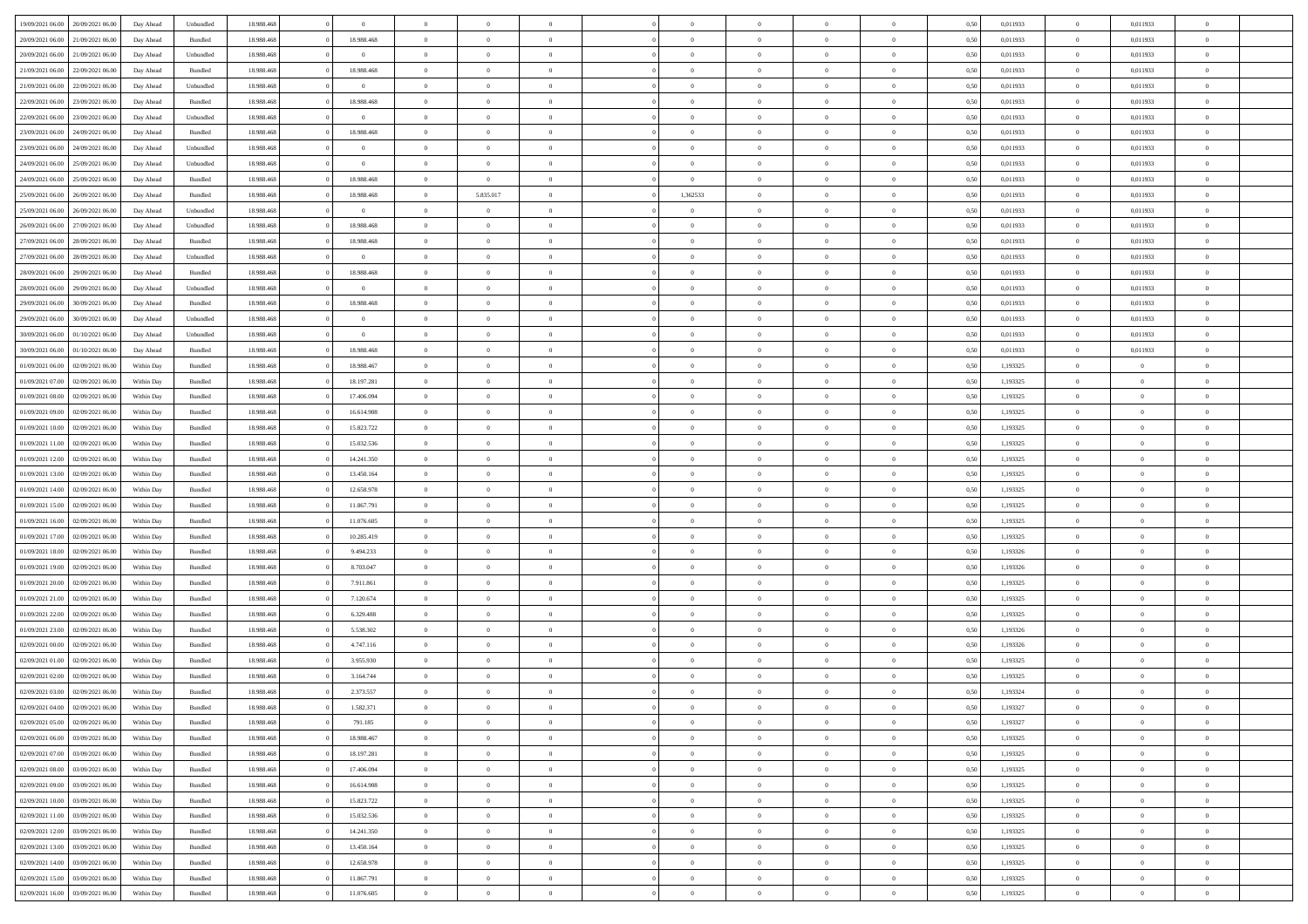|                                   |                  |            |                    |            |            | $\overline{0}$ | $\Omega$       |                |                | $\Omega$       | $\Omega$       | $\theta$       |      |          | $\theta$       |                |                |  |
|-----------------------------------|------------------|------------|--------------------|------------|------------|----------------|----------------|----------------|----------------|----------------|----------------|----------------|------|----------|----------------|----------------|----------------|--|
| 02/09/2021 17:00                  | 03/09/2021 06:00 | Within Day | Bundled            | 18.988.468 | 10.285.419 |                |                |                | $\Omega$       |                |                |                | 0.50 | 1,193325 |                | $\theta$       | $\theta$       |  |
| 02/09/2021 18:00                  | 03/09/2021 06:00 | Within Day | Bundled            | 18.988.468 | 9.494.233  | $\overline{0}$ | $\theta$       | $\overline{0}$ | $\overline{0}$ | $\bf{0}$       | $\overline{0}$ | $\overline{0}$ | 0,50 | 1,193326 | $\theta$       | $\theta$       | $\overline{0}$ |  |
| 02/09/2021 19:00                  | 03/09/2021 06:00 | Within Day | Bundled            | 18.988.468 | 8.703.047  | $\overline{0}$ | $\overline{0}$ | $\overline{0}$ | $\bf{0}$       | $\bf{0}$       | $\overline{0}$ | $\bf{0}$       | 0,50 | 1,193326 | $\bf{0}$       | $\overline{0}$ | $\overline{0}$ |  |
| 02/09/2021 20:00                  | 03/09/2021 06:00 | Within Dav | Bundled            | 18.988.468 | 7.911.861  | $\overline{0}$ | $\theta$       |                |                | $\bf{0}$       | $\overline{0}$ |                | 0.50 | 1,193325 | $\theta$       | $\theta$       | $\overline{0}$ |  |
|                                   |                  |            |                    |            |            |                |                | $\overline{0}$ | $\overline{0}$ |                |                | $\overline{0}$ |      |          |                |                |                |  |
| 02/09/2021 21:00                  | 03/09/2021 06.00 | Within Day | Bundled            | 18.988.468 | 7.120.674  | $\overline{0}$ | $\theta$       | $\overline{0}$ | $\overline{0}$ | $\bf{0}$       | $\overline{0}$ | $\bf{0}$       | 0,50 | 1,193325 | $\theta$       | $\theta$       | $\overline{0}$ |  |
| 02/09/2021 22:00                  | 03/09/2021 06:00 | Within Day | Bundled            | 18.988.468 | 6.329.488  | $\overline{0}$ | $\bf{0}$       | $\overline{0}$ | $\overline{0}$ | $\overline{0}$ | $\overline{0}$ | $\mathbf{0}$   | 0,50 | 1,193325 | $\bf{0}$       | $\overline{0}$ | $\bf{0}$       |  |
| 02/09/2021 23:00                  | 03/09/2021 06:00 | Within Dav | Bundled            | 18.988.468 | 5.538.302  | $\overline{0}$ | $\overline{0}$ | $\overline{0}$ | $\overline{0}$ | $\bf{0}$       | $\overline{0}$ | $\overline{0}$ | 0.50 | 1,193326 | $\theta$       | $\overline{0}$ | $\overline{0}$ |  |
|                                   |                  |            |                    |            |            |                |                |                |                |                |                |                |      |          |                |                |                |  |
| 03/09/2021 00:00                  | 03/09/2021 06:00 | Within Day | Bundled            | 18.988.468 | 4.747.116  | $\overline{0}$ | $\theta$       | $\overline{0}$ | $\overline{0}$ | $\bf{0}$       | $\overline{0}$ | $\bf{0}$       | 0,50 | 1,193326 | $\theta$       | $\theta$       | $\overline{0}$ |  |
| 03/09/2021 01:00                  | 03/09/2021 06:00 | Within Day | Bundled            | 18.988.468 | 3.955.930  | $\overline{0}$ | $\overline{0}$ | $\overline{0}$ | $\overline{0}$ | $\bf{0}$       | $\overline{0}$ | $\bf{0}$       | 0,50 | 1,193325 | $\,0\,$        | $\overline{0}$ | $\overline{0}$ |  |
| 03/09/2021 02:00                  | 03/09/2021 06:00 | Within Dav | Bundled            | 18.988.468 | 3.164.744  | $\overline{0}$ | $\overline{0}$ | $\overline{0}$ | $\overline{0}$ | $\overline{0}$ | $\overline{0}$ | $\overline{0}$ | 0.50 | 1,193325 | $\theta$       | $\overline{0}$ | $\overline{0}$ |  |
| 03/09/2021 03:00                  | 03/09/2021 06:00 | Within Day | Bundled            | 18.988.468 | 2.373.557  | $\overline{0}$ | $\theta$       | $\overline{0}$ | $\overline{0}$ | $\bf{0}$       | $\overline{0}$ | $\bf{0}$       | 0,50 | 1,193324 | $\theta$       | $\theta$       | $\overline{0}$ |  |
|                                   |                  |            |                    |            |            |                |                |                |                |                |                |                |      |          |                |                |                |  |
| 03/09/2021 04:00                  | 03/09/2021 06:00 | Within Day | Bundled            | 18.988.468 | 1.582.371  | $\overline{0}$ | $\overline{0}$ | $\overline{0}$ | $\overline{0}$ | $\bf{0}$       | $\overline{0}$ | $\bf{0}$       | 0,50 | 1,193327 | $\,0\,$        | $\overline{0}$ | $\overline{0}$ |  |
| 03/09/2021 05:00                  | 03/09/2021 06:00 | Within Dav | Bundled            | 18.988.468 | 791.185    | $\overline{0}$ | $\overline{0}$ | $\overline{0}$ | $\overline{0}$ | $\bf{0}$       | $\overline{0}$ | $\overline{0}$ | 0.50 | 1,193327 | $\theta$       | $\theta$       | $\overline{0}$ |  |
| 03/09/2021 06:00                  | 04/09/2021 06.00 | Within Day | Bundled            | 18.988.468 | 18.988.467 | $\overline{0}$ | $\theta$       | $\overline{0}$ | $\overline{0}$ | $\bf{0}$       | $\overline{0}$ | $\overline{0}$ | 0,50 | 1,193325 | $\theta$       | $\theta$       | $\overline{0}$ |  |
|                                   |                  |            |                    |            |            |                | $\overline{0}$ |                |                |                |                |                |      |          |                | $\overline{0}$ | $\bf{0}$       |  |
| 03/09/2021 07:00                  | 04/09/2021 06.00 | Within Day | Bundled            | 18.988.468 | 18.197.281 | $\overline{0}$ |                | $\overline{0}$ | $\bf{0}$       | $\overline{0}$ | $\overline{0}$ | $\mathbf{0}$   | 0,50 | 1,193325 | $\overline{0}$ |                |                |  |
| 03/09/2021 08:00                  | 04/09/2021 06:00 | Within Dav | Bundled            | 18.988.468 | 17.406.094 | $\overline{0}$ | $\overline{0}$ | $\overline{0}$ | $\overline{0}$ | $\overline{0}$ | $\overline{0}$ | $\overline{0}$ | 0.50 | 1,193325 | $\theta$       | $\overline{0}$ | $\overline{0}$ |  |
| 03/09/2021 09:00                  | 04/09/2021 06.00 | Within Day | Bundled            | 18.988.468 | 16.614.908 | $\overline{0}$ | $\theta$       | $\overline{0}$ | $\overline{0}$ | $\bf{0}$       | $\overline{0}$ | $\bf{0}$       | 0,50 | 1,193325 | $\theta$       | $\theta$       | $\overline{0}$ |  |
| 03/09/2021 10:00                  | 04/09/2021 06.00 | Within Day | Bundled            | 18.988.468 | 15.823.722 | $\overline{0}$ | $\overline{0}$ | $\overline{0}$ | $\bf{0}$       | $\bf{0}$       | $\bf{0}$       | $\bf{0}$       | 0,50 | 1,193325 | $\,0\,$        | $\overline{0}$ | $\overline{0}$ |  |
| 03/09/2021 11:00                  | 04/09/2021 06:00 | Within Dav | Bundled            | 18.988.468 | 15.032.536 | $\overline{0}$ | $\overline{0}$ | $\overline{0}$ | $\overline{0}$ | $\overline{0}$ | $\overline{0}$ | $\overline{0}$ | 0.50 | 1,193325 | $\theta$       | $\overline{0}$ | $\overline{0}$ |  |
|                                   |                  |            |                    |            |            |                |                |                |                |                |                |                |      |          |                |                |                |  |
| 03/09/2021 12:00                  | 04/09/2021 06.00 | Within Day | Bundled            | 18.988.468 | 14.241.350 | $\overline{0}$ | $\theta$       | $\overline{0}$ | $\overline{0}$ | $\bf{0}$       | $\overline{0}$ | $\bf{0}$       | 0,50 | 1,193325 | $\theta$       | $\theta$       | $\overline{0}$ |  |
| 03/09/2021 13:00                  | 04/09/2021 06.00 | Within Day | Bundled            | 18.988.468 | 13.450.164 | $\overline{0}$ | $\overline{0}$ | $\overline{0}$ | $\bf{0}$       | $\bf{0}$       | $\bf{0}$       | $\bf{0}$       | 0,50 | 1,193325 | $\,0\,$        | $\overline{0}$ | $\overline{0}$ |  |
| 03/09/2021 14:00                  | 04/09/2021 06:00 | Within Day | Bundled            | 18.988.468 | 12.658.978 | $\overline{0}$ | $\overline{0}$ | $\overline{0}$ | $\overline{0}$ | $\bf{0}$       | $\overline{0}$ | $\overline{0}$ | 0.50 | 1,193325 | $\theta$       | $\theta$       | $\overline{0}$ |  |
| 03/09/2021 15:00                  | 04/09/2021 06.00 | Within Day | Bundled            | 18.988.468 | 11.867.791 | $\overline{0}$ | $\theta$       | $\overline{0}$ | $\overline{0}$ | $\bf{0}$       | $\overline{0}$ | $\bf{0}$       | 0,50 | 1,193325 | $\theta$       | $\overline{0}$ | $\overline{0}$ |  |
|                                   |                  |            |                    |            |            |                |                |                |                |                |                |                |      |          |                |                |                |  |
| 03/09/2021 16:00                  | 04/09/2021 06.00 | Within Day | Bundled            | 18.988.468 | 11.076.605 | $\overline{0}$ | $\overline{0}$ | $\overline{0}$ | $\bf{0}$       | $\overline{0}$ | $\overline{0}$ | $\mathbf{0}$   | 0,50 | 1,193325 | $\overline{0}$ | $\overline{0}$ | $\bf{0}$       |  |
| 03/09/2021 17:00                  | 04/09/2021 06:00 | Within Dav | Bundled            | 18.988.468 | 10.285.419 | $\overline{0}$ | $\overline{0}$ | $\overline{0}$ | $\overline{0}$ | $\overline{0}$ | $\overline{0}$ | $\overline{0}$ | 0.50 | 1,193325 | $\theta$       | $\theta$       | $\overline{0}$ |  |
| 03/09/2021 18:00                  | 04/09/2021 06.00 | Within Day | Bundled            | 18.988.468 | 9.494.233  | $\overline{0}$ | $\theta$       | $\overline{0}$ | $\overline{0}$ | $\bf{0}$       | $\overline{0}$ | $\bf{0}$       | 0,50 | 1,193326 | $\theta$       | $\theta$       | $\overline{0}$ |  |
| 03/09/2021 19:00                  | 04/09/2021 06.00 | Within Day | Bundled            | 18.988.468 | 8.703.047  | $\overline{0}$ | $\overline{0}$ | $\overline{0}$ | $\bf{0}$       | $\bf{0}$       | $\bf{0}$       | $\bf{0}$       | 0,50 | 1,193326 | $\,0\,$        | $\overline{0}$ | $\overline{0}$ |  |
|                                   |                  |            |                    |            |            |                |                |                |                | $\overline{0}$ |                |                |      |          | $\theta$       | $\overline{0}$ |                |  |
| 03/09/2021 20:00                  | 04/09/2021 06:00 | Within Day | Bundled            | 18.988.468 | 7.911.861  | $\overline{0}$ | $\overline{0}$ | $\overline{0}$ | $\overline{0}$ |                | $\overline{0}$ | $\overline{0}$ | 0.50 | 1,193325 |                |                | $\overline{0}$ |  |
| 03/09/2021 21:00                  | 04/09/2021 06.00 | Within Day | Bundled            | 18.988.468 | 7.120.674  | $\overline{0}$ | $\theta$       | $\overline{0}$ | $\overline{0}$ | $\bf{0}$       | $\overline{0}$ | $\bf{0}$       | 0,50 | 1,193325 | $\,$ 0 $\,$    | $\theta$       | $\overline{0}$ |  |
| 03/09/2021 22.00                  | 04/09/2021 06.00 | Within Day | Bundled            | 18.988.468 | 6.329.488  | $\overline{0}$ | $\overline{0}$ | $\overline{0}$ | $\overline{0}$ | $\bf{0}$       | $\overline{0}$ | $\bf{0}$       | 0,50 | 1,193325 | $\bf{0}$       | $\overline{0}$ | $\overline{0}$ |  |
| 03/09/2021 23:00                  | 04/09/2021 06.00 | Within Day | Bundled            | 18.988.468 | 5.538.302  | $\overline{0}$ | $\Omega$       | $\Omega$       | $\Omega$       | $\Omega$       | $\Omega$       | $\overline{0}$ | 0.50 | 1,193326 | $\,0\,$        | $\Omega$       | $\theta$       |  |
| 04/09/2021 00:00                  | 04/09/2021 06.00 | Within Day | Bundled            | 18.988.468 | 4.747.116  | $\overline{0}$ | $\theta$       | $\overline{0}$ | $\overline{0}$ | $\bf{0}$       | $\overline{0}$ | $\bf{0}$       | 0,50 | 1,193326 | $\theta$       | $\theta$       | $\overline{0}$ |  |
|                                   |                  |            |                    |            |            |                |                |                |                |                |                |                |      |          |                |                |                |  |
| 04/09/2021 01.00                  | 04/09/2021 06.00 | Within Day | Bundled            | 18.988.468 | 3.955.930  | $\overline{0}$ | $\overline{0}$ | $\overline{0}$ | $\overline{0}$ | $\bf{0}$       | $\overline{0}$ | $\mathbf{0}$   | 0,50 | 1,193325 | $\bf{0}$       | $\overline{0}$ | $\bf{0}$       |  |
| 04/09/2021 02:00                  | 04/09/2021 06:00 | Within Day | Bundled            | 18.988.468 | 3.164.744  | $\overline{0}$ | $\Omega$       | $\Omega$       | $\Omega$       | $\Omega$       | $\Omega$       | $\overline{0}$ | 0.50 | 1,193325 | $\theta$       | $\theta$       | $\theta$       |  |
| 04/09/2021 03:00                  | 04/09/2021 06.00 | Within Day | Bundled            | 18.988.468 | 2.373.557  | $\overline{0}$ | $\theta$       | $\overline{0}$ | $\overline{0}$ | $\bf{0}$       | $\overline{0}$ | $\bf{0}$       | 0,50 | 1,193324 | $\theta$       | $\theta$       | $\overline{0}$ |  |
| 04/09/2021 04:00                  | 04/09/2021 06.00 | Within Day | Bundled            | 18.988.468 | 1.582.371  | $\overline{0}$ | $\overline{0}$ | $\overline{0}$ | $\overline{0}$ | $\bf{0}$       | $\overline{0}$ | $\bf{0}$       | 0,50 | 1,193327 | $\,0\,$        | $\overline{0}$ | $\overline{0}$ |  |
|                                   |                  |            |                    |            |            |                |                |                |                |                |                |                |      |          |                |                |                |  |
| 04/09/2021 05:00                  | 04/09/2021 06:00 | Within Day | Bundled            | 18.988.468 | 791.185    | $\overline{0}$ | $\Omega$       | $\Omega$       | $\Omega$       | $\Omega$       | $\theta$       | $\overline{0}$ | 0.50 | 1,193327 | $\theta$       | $\theta$       | $\theta$       |  |
| 04/09/2021 06:00                  | 05/09/2021 06:00 | Within Day | Bundled            | 18.988.468 | 18.988.467 | $\overline{0}$ | $\theta$       | $\overline{0}$ | $\overline{0}$ | $\bf{0}$       | $\overline{0}$ | $\bf{0}$       | 0,50 | 1,193325 | $\,$ 0 $\,$    | $\theta$       | $\overline{0}$ |  |
| 04/09/2021 07:00                  | 05/09/2021 06:00 | Within Day | Bundled            | 18.988.468 | 18.197.281 | $\overline{0}$ | $\overline{0}$ | $\overline{0}$ | $\overline{0}$ | $\bf{0}$       | $\overline{0}$ | $\bf{0}$       | 0,50 | 1,193325 | $\bf{0}$       | $\overline{0}$ | $\overline{0}$ |  |
| 04/09/2021 08:00                  | 05/09/2021 06:00 | Within Day | Bundled            | 18.988.468 | 17,406,094 | $\overline{0}$ | $\Omega$       | $\Omega$       | $\Omega$       | $\Omega$       | $\overline{0}$ | $\overline{0}$ | 0.50 | 1,193325 | $\,0\,$        | $\theta$       | $\theta$       |  |
|                                   |                  |            |                    |            |            | $\overline{0}$ | $\theta$       | $\overline{0}$ | $\overline{0}$ | $\bf{0}$       | $\overline{0}$ |                |      |          | $\,$ 0 $\,$    | $\theta$       | $\overline{0}$ |  |
| 04/09/2021 09:00                  | 05/09/2021 06:00 | Within Day | Bundled            | 18.988.468 | 16.614.908 |                |                |                |                |                |                | $\bf{0}$       | 0,50 | 1,193325 |                |                |                |  |
| 04/09/2021 10:00                  | 05/09/2021 06:00 | Within Day | Bundled            | 18.988.468 | 15.823.722 | $\overline{0}$ | $\overline{0}$ | $\overline{0}$ | $\overline{0}$ | $\bf{0}$       | $\overline{0}$ | $\mathbf{0}$   | 0,50 | 1,193325 | $\bf{0}$       | $\overline{0}$ | $\bf{0}$       |  |
| 04/09/2021 11:00                  | 05/09/2021 06:00 | Within Day | Bundled            | 18.988.468 | 15.032.536 | $\Omega$       | $\Omega$       | $\Omega$       | $\Omega$       | $\Omega$       | $\Omega$       | $\overline{0}$ | 0.50 | 1,193325 | $\theta$       | $\Omega$       | $\theta$       |  |
| 04/09/2021 12:00                  | 05/09/2021 06:00 | Within Day | Bundled            | 18.988.468 | 14.241.350 | $\overline{0}$ | $\overline{0}$ | $\overline{0}$ | $\bf{0}$       | $\,$ 0         | $\overline{0}$ | $\bf{0}$       | 0,50 | 1,193325 | $\,0\,$        | $\overline{0}$ | $\overline{0}$ |  |
| 04/09/2021 13:00 05/09/2021 06:00 |                  | Within Day | $\mathbf B$ undled | 18.988.468 | 13.450.164 | $\bf{0}$       | $\bf{0}$       |                |                |                |                |                | 0,50 | 1,193325 | $\bf{0}$       | $\overline{0}$ |                |  |
|                                   |                  |            |                    |            |            |                |                |                |                |                |                |                |      |          |                |                |                |  |
| 04/09/2021 14:00                  | 05/09/2021 06:00 | Within Day | Bundled            | 18,988,468 | 12.658.978 | $\overline{0}$ | $\Omega$       | $\overline{0}$ | $\Omega$       | $\theta$       | $\overline{0}$ | $\overline{0}$ | 0,50 | 1,193325 | $\theta$       | $\theta$       | $\theta$       |  |
| 04/09/2021 15:00                  | 05/09/2021 06:00 | Within Day | Bundled            | 18.988.468 | 11.867.791 | $\overline{0}$ | $\,$ 0         | $\overline{0}$ | $\bf{0}$       | $\,$ 0 $\,$    | $\overline{0}$ | $\mathbf{0}$   | 0,50 | 1,193325 | $\,$ 0 $\,$    | $\,$ 0 $\,$    | $\,$ 0         |  |
| 04/09/2021 16:00                  | 05/09/2021 06:00 | Within Day | Bundled            | 18.988.468 | 11.076.605 | $\overline{0}$ | $\overline{0}$ | $\overline{0}$ | $\overline{0}$ | $\overline{0}$ | $\overline{0}$ | $\mathbf{0}$   | 0,50 | 1,193325 | $\overline{0}$ | $\bf{0}$       | $\bf{0}$       |  |
| 04/09/2021 17:00                  | 05/09/2021 06:00 | Within Day | Bundled            | 18.988.468 | 10.285.419 | $\overline{0}$ | $\overline{0}$ | $\overline{0}$ | $\Omega$       | $\overline{0}$ | $\overline{0}$ | $\bf{0}$       | 0,50 | 1,193325 | $\overline{0}$ | $\theta$       | $\overline{0}$ |  |
|                                   |                  |            |                    |            |            |                |                |                |                |                |                |                |      |          |                |                |                |  |
| 04/09/2021 18:00                  | 05/09/2021 06:00 | Within Day | Bundled            | 18.988.468 | 9.494.233  | $\overline{0}$ | $\,$ 0         | $\overline{0}$ | $\overline{0}$ | $\overline{0}$ | $\overline{0}$ | $\bf{0}$       | 0,50 | 1,193326 | $\,$ 0 $\,$    | $\overline{0}$ | $\overline{0}$ |  |
| 04/09/2021 19:00                  | 05/09/2021 06:00 | Within Day | Bundled            | 18.988.468 | 8.703.047  | $\overline{0}$ | $\overline{0}$ | $\overline{0}$ | $\overline{0}$ | $\overline{0}$ | $\overline{0}$ | $\mathbf{0}$   | 0,50 | 1,193326 | $\overline{0}$ | $\overline{0}$ | $\bf{0}$       |  |
| 04/09/2021 20:00                  | 05/09/2021 06:00 | Within Day | Bundled            | 18.988.468 | 7.911.861  | $\overline{0}$ | $\overline{0}$ | $\overline{0}$ | $\Omega$       | $\overline{0}$ | $\overline{0}$ | $\bf{0}$       | 0.50 | 1,193325 | $\overline{0}$ | $\theta$       | $\overline{0}$ |  |
| 04/09/2021 21:00                  | 05/09/2021 06:00 | Within Day | Bundled            | 18.988.468 | 7.120.674  | $\overline{0}$ | $\,$ 0         | $\overline{0}$ | $\bf{0}$       | $\bf{0}$       | $\bf{0}$       | $\bf{0}$       | 0,50 | 1,193325 | $\,$ 0 $\,$    | $\overline{0}$ | $\overline{0}$ |  |
|                                   |                  |            |                    |            |            |                |                |                |                |                |                |                |      |          |                |                |                |  |
| 04/09/2021 22.00                  | 05/09/2021 06:00 | Within Day | Bundled            | 18.988.468 | 6.329.488  | $\overline{0}$ | $\bf{0}$       | $\overline{0}$ | $\overline{0}$ | $\overline{0}$ | $\overline{0}$ | $\mathbf{0}$   | 0,50 | 1,193325 | $\overline{0}$ | $\overline{0}$ | $\bf{0}$       |  |
| 04/09/2021 23.00                  | 05/09/2021 06:00 | Within Day | Bundled            | 18,988,468 | 5.538.302  | $\overline{0}$ | $\overline{0}$ | $\overline{0}$ | $\Omega$       | $\overline{0}$ | $\overline{0}$ | $\bf{0}$       | 0.50 | 1,193326 | $\overline{0}$ | $\overline{0}$ | $\overline{0}$ |  |
| 05/09/2021 00:00                  | 05/09/2021 06:00 | Within Day | Bundled            | 18.988.468 | 4.747.116  | $\overline{0}$ | $\bf{0}$       | $\overline{0}$ | $\overline{0}$ | $\bf{0}$       | $\bf{0}$       | $\mathbf{0}$   | 0,50 | 1,193326 | $\,$ 0 $\,$    | $\,$ 0 $\,$    | $\bf{0}$       |  |
| 05/09/2021 01:00                  | 05/09/2021 06:00 | Within Day | Bundled            | 18.988.468 | 3.955.930  | $\overline{0}$ | $\overline{0}$ | $\overline{0}$ | $\overline{0}$ | $\bf{0}$       | $\bf{0}$       | $\mathbf{0}$   | 0,50 | 1,193325 | $\overline{0}$ | $\bf{0}$       | $\bf{0}$       |  |
|                                   |                  |            |                    |            |            |                |                |                |                |                |                |                |      |          |                |                |                |  |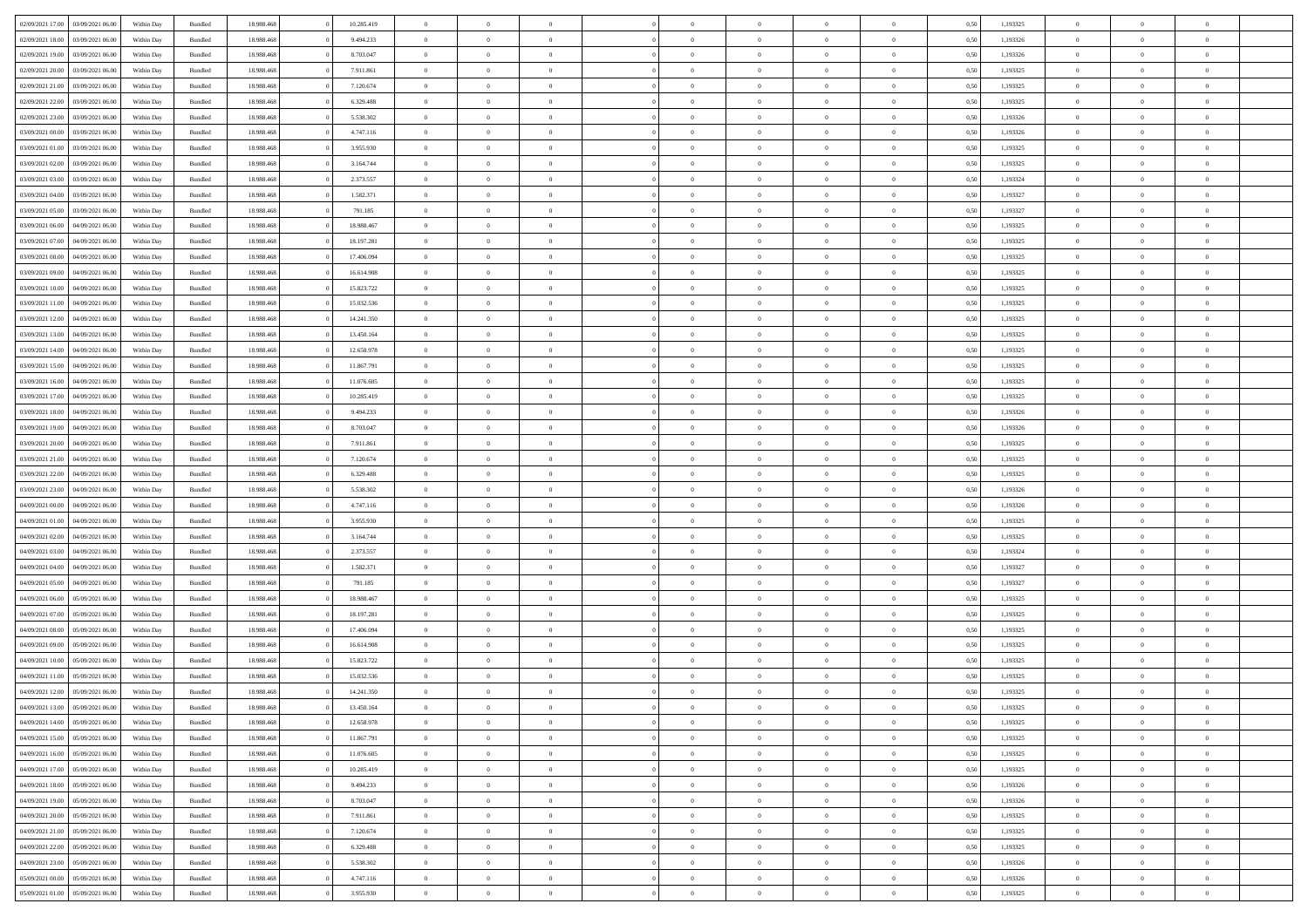| 05/09/2021 02:00 05/09/2021 06:00    | Within Day | Bundled | 18.988.468 |           | 3.164.744  | $\overline{0}$ | $\theta$       | $\Omega$       | $\Omega$       | $\theta$       | $\Omega$       | $\theta$       | 0,50 | 1,193325 | $\theta$       | $\Omega$       | $\theta$       |  |
|--------------------------------------|------------|---------|------------|-----------|------------|----------------|----------------|----------------|----------------|----------------|----------------|----------------|------|----------|----------------|----------------|----------------|--|
| 05/09/2021 03:00<br>05/09/2021 06:00 | Within Day | Bundled | 18.988.46  |           | 2.373.557  | $\overline{0}$ | $\overline{0}$ | $\overline{0}$ | $\overline{0}$ | $\theta$       | $\overline{0}$ | $\bf{0}$       | 0,50 | 1,193324 | $\theta$       | $\theta$       | $\overline{0}$ |  |
| 05/09/2021 04:00<br>05/09/2021 06:00 | Within Day | Bundled | 18.988.468 |           | 1.582.371  | $\overline{0}$ | $\bf{0}$       | $\overline{0}$ | $\overline{0}$ | $\overline{0}$ | $\overline{0}$ | $\bf{0}$       | 0,50 | 1,193327 | $\bf{0}$       | $\overline{0}$ | $\overline{0}$ |  |
| 05/09/2021 05:00<br>05/09/2021 06:00 | Within Day | Bundled | 18.988.468 |           | 791.185    | $\overline{0}$ | $\overline{0}$ | $\overline{0}$ | $\overline{0}$ | $\theta$       | $\overline{0}$ | $\overline{0}$ | 0.5( | 1,193327 | $\theta$       | $\theta$       | $\overline{0}$ |  |
| 05/09/2021 06:00<br>06/09/2021 06:00 | Within Day | Bundled | 18.988.46  | 209.656   | 18.778.812 | $\overline{0}$ | $\overline{0}$ | $\overline{0}$ | $\overline{0}$ | $\theta$       | $\overline{0}$ | $\bf{0}$       | 0,50 | 1,193325 | $\theta$       | $\theta$       | $\overline{0}$ |  |
| 05/09/2021 07:00<br>06/09/2021 06:00 | Within Day | Bundled | 18.988.468 | 209.656   | 17.996.361 | $\overline{0}$ | $\bf{0}$       | $\overline{0}$ | $\overline{0}$ | $\bf{0}$       | $\overline{0}$ | $\bf{0}$       | 0,50 | 1,193325 | $\bf{0}$       | $\overline{0}$ | $\bf{0}$       |  |
| 05/09/2021 08:00<br>06/09/2021 06:00 | Within Dav | Bundled | 18.988.468 | 209.65    | 17.213.910 | $\overline{0}$ | $\overline{0}$ | $\overline{0}$ | $\overline{0}$ | $\overline{0}$ | $\overline{0}$ | $\overline{0}$ | 0.5( | 1,193325 | $\theta$       | $\theta$       | $\overline{0}$ |  |
|                                      |            |         |            |           |            |                |                |                |                |                |                |                |      |          |                |                |                |  |
| 05/09/2021 09:00<br>06/09/2021 06:00 | Within Day | Bundled | 18.988.46  | 209.656   | 16.431.460 | $\bf{0}$       | $\overline{0}$ | $\overline{0}$ | $\overline{0}$ | $\theta$       | $\overline{0}$ | $\bf{0}$       | 0,50 | 1,193325 | $\theta$       | $\theta$       | $\overline{0}$ |  |
| 05/09/2021 11:00<br>06/09/2021 06:00 | Within Day | Bundled | 18.988.468 | 209.656   | 14.866.559 | $\overline{0}$ | $\bf{0}$       | $\overline{0}$ | $\overline{0}$ | $\overline{0}$ | $\bf{0}$       | $\bf{0}$       | 0,50 | 1,193325 | $\bf{0}$       | $\bf{0}$       | $\overline{0}$ |  |
| 05/09/2021 12:00<br>06/09/2021 06:00 | Within Day | Bundled | 18.988.468 | 209,656   | 14,084.108 | $\overline{0}$ | $\overline{0}$ | $\overline{0}$ | $\overline{0}$ | $\overline{0}$ | $\overline{0}$ | $\overline{0}$ | 0.5( | 1,193325 | $\theta$       | $\theta$       | $\overline{0}$ |  |
| 05/09/2021 13:00<br>06/09/2021 06:00 | Within Day | Bundled | 18.988.46  | 209.656   | 13.301.658 | $\bf{0}$       | $\overline{0}$ | $\overline{0}$ | $\overline{0}$ | $\theta$       | $\overline{0}$ | $\bf{0}$       | 0,50 | 1,193325 | $\theta$       | $\theta$       | $\overline{0}$ |  |
| 05/09/2021 14:00<br>06/09/2021 06:00 | Within Day | Bundled | 18.988.468 | 209.656   | 12.519.208 | $\overline{0}$ | $\bf{0}$       | $\overline{0}$ | $\overline{0}$ | $\overline{0}$ | $\overline{0}$ | $\bf{0}$       | 0,50 | 1,193325 | $\bf{0}$       | $\overline{0}$ | $\overline{0}$ |  |
| 05/09/2021 15:00<br>06/09/2021 06:00 | Within Day | Bundled | 18.988.468 | 209,656   | 11.736.757 | $\overline{0}$ | $\overline{0}$ | $\overline{0}$ | $\overline{0}$ | $\overline{0}$ | $\overline{0}$ | $\overline{0}$ | 0.5( | 1,193325 | $\theta$       | $\theta$       | $\overline{0}$ |  |
| 05/09/2021 16:00<br>06/09/2021 06:00 | Within Day | Bundled | 18.988.46  | 209.656   | 10.954.307 | $\overline{0}$ | $\overline{0}$ | $\overline{0}$ | $\overline{0}$ | $\theta$       | $\overline{0}$ | $\bf{0}$       | 0,50 | 1,193325 | $\theta$       | $\theta$       | $\overline{0}$ |  |
| 05/09/2021 17:00<br>06/09/2021 06:00 | Within Day | Bundled | 18.988.468 | 209.656   | 10.171.856 | $\overline{0}$ | $\overline{0}$ | $\overline{0}$ | $\overline{0}$ | $\bf{0}$       | $\overline{0}$ | $\bf{0}$       | 0,50 | 1,193325 | $\bf{0}$       | $\overline{0}$ | $\bf{0}$       |  |
| 05/09/2021 18:00<br>06/09/2021 06:00 | Within Day | Bundled | 18.988.468 | 209,656   | 9.389.406  | $\overline{0}$ | 2.009.394      | $\overline{0}$ | 1,418993       | $\theta$       | $\overline{0}$ | $\overline{0}$ | 0.5( | 1,193326 | $\theta$       | $\theta$       | $\overline{0}$ |  |
| 05/09/2021 19:00<br>06/09/2021 06:00 | Within Day | Bundled | 18.988.46  | 2.219.049 | 6.765.011  | $\overline{0}$ | $\overline{0}$ | $\overline{0}$ | $\overline{0}$ | $\theta$       | $\overline{0}$ | $\bf{0}$       | 0,50 | 1,193326 | $\theta$       | $\theta$       | $\overline{0}$ |  |
| 05/09/2021 20:00<br>06/09/2021 06:00 | Within Day | Bundled | 18.988.468 | 2.219.049 | 6.150.009  | $\overline{0}$ | 1.362.760      | $\bf{0}$       | 1,418993       | $\overline{0}$ | $\overline{0}$ | $\bf{0}$       | 0,50 | 1,193325 | $\bf{0}$       | $\overline{0}$ | $\overline{0}$ |  |
| 05/09/2021 21:00<br>06/09/2021 06:00 | Within Day | Bundled | 18.988.468 | 3.581.809 | 4.308.524  | $\overline{0}$ | 1.091.857      | $\overline{0}$ | 1,418936       | $\overline{0}$ | $\overline{0}$ | $\overline{0}$ | 0.5( | 1,193325 | $\theta$       | $\theta$       | $\overline{0}$ |  |
| 05/09/2021 22.00<br>06/09/2021 06:00 | Within Day | Bundled | 18.988.46  | 4.673.666 | 2.859.259  | $\bf{0}$       | 140.556        | $\overline{0}$ | 1,418992       | $\theta$       | $\overline{0}$ | $\bf{0}$       | 0,50 | 1,193325 | $\theta$       | $\theta$       | $\overline{0}$ |  |
| 05/09/2021 23:00<br>06/09/2021 06:00 | Within Day | Bundled | 18.988.46  | 4.814.222 | 2.378.866  | $\overline{0}$ | 23.360         | $\overline{0}$ | 1,418921       | $\overline{0}$ | $\overline{0}$ | $\bf{0}$       | 0,50 | 1,193326 | $\bf{0}$       | $\overline{0}$ | $\overline{0}$ |  |
| 06/09/2021 00:00<br>06/09/2021 06:00 | Within Day | Bundled | 18.988.468 | 4.837.582 | 2.019.005  | $\overline{0}$ | $\overline{0}$ | $\overline{0}$ | $\overline{0}$ | $\overline{0}$ | $\overline{0}$ | $\overline{0}$ | 0.5( | 1,193326 | $\overline{0}$ | $\theta$       | $\overline{0}$ |  |
| 06/09/2021 01:00<br>06/09/2021 06:00 | Within Day | Bundled | 18.988.46  | 4.837.582 | 1.682.504  | $\overline{0}$ | $\overline{0}$ | $\overline{0}$ | $\overline{0}$ | $\theta$       | $\overline{0}$ | $\bf{0}$       | 0,50 | 1,193325 | $\theta$       | $\theta$       | $\overline{0}$ |  |
| 06/09/2021 02:00<br>06/09/2021 06:00 | Within Day | Bundled | 18.988.468 | 4.837.582 | 1.346.003  | $\overline{0}$ | 316.838        | $\overline{0}$ | 1,418992       | $\overline{0}$ | $\overline{0}$ | $\bf{0}$       | 0,50 | 1,193325 | $\bf{0}$       | $\overline{0}$ | $\bf{0}$       |  |
| 06/09/2021 03:00<br>06/09/2021 06:00 | Within Day | Bundled | 18.988.468 | 5.154.42  | 771.873    | $\overline{0}$ | $\overline{0}$ | $\overline{0}$ | $\overline{0}$ | $\overline{0}$ | $\overline{0}$ | $\overline{0}$ | 0.5( | 1,193324 | $\theta$       | $\theta$       | $\overline{0}$ |  |
| 06/09/2021 04:00<br>06/09/2021 06:00 | Within Day | Bundled | 18.988.46  | 5.154.422 | 514.582    | $\overline{0}$ | 1.963          | $\overline{0}$ | 1,418995       | $\theta$       | $\overline{0}$ | $\bf{0}$       | 0,50 | 1,193327 | $\theta$       | $\theta$       | $\overline{0}$ |  |
| 06/09/2021 05:00<br>06/09/2021 06:00 | Within Day | Bundled | 18.988.468 | 5.156.385 | 256.310    | $\overline{0}$ | $\bf{0}$       | $\bf{0}$       | $\overline{0}$ | $\overline{0}$ | $\bf{0}$       | $\bf{0}$       | 0,50 | 1,193327 | $\bf{0}$       | $\bf{0}$       | $\overline{0}$ |  |
| 06/09/2021 06:00<br>07/09/2021 06:00 | Within Day | Bundled | 18.988.468 |           | 18.988.467 | $\overline{0}$ | $\overline{0}$ | $\overline{0}$ | $\overline{0}$ | $\overline{0}$ | $\overline{0}$ | $\overline{0}$ | 0.5( | 1,193325 | $\theta$       | $\theta$       | $\overline{0}$ |  |
| 06/09/2021 07:00<br>07/09/2021 06:00 | Within Day | Bundled | 18.988.468 |           | 18.197.281 | $\bf{0}$       | $\overline{0}$ | $\overline{0}$ | $\overline{0}$ | $\theta$       | $\overline{0}$ | $\bf{0}$       | 0,50 | 1,193325 | $\theta$       | $\theta$       | $\overline{0}$ |  |
| 06/09/2021 08:00<br>07/09/2021 06:00 | Within Day | Bundled | 18.988.468 |           | 17.406.094 | $\overline{0}$ | $\bf{0}$       | $\overline{0}$ | $\overline{0}$ | $\overline{0}$ | $\overline{0}$ | $\bf{0}$       | 0,50 | 1,193325 | $\bf{0}$       | $\overline{0}$ | $\overline{0}$ |  |
| 06/09/2021 09:00<br>07/09/2021 06:00 | Within Day | Bundled | 18.988.468 |           | 16.614.908 | $\overline{0}$ | $\overline{0}$ | $\Omega$       | $\Omega$       | $\Omega$       | $\theta$       | $\overline{0}$ | 0,50 | 1,193325 | $\,$ 0 $\,$    | $\overline{0}$ | $\theta$       |  |
| 06/09/2021 10:00<br>07/09/2021 06:00 | Within Day | Bundled | 18.988.468 |           | 15.823.722 | $\bf{0}$       | $\overline{0}$ | $\overline{0}$ | $\overline{0}$ | $\theta$       | $\overline{0}$ | $\bf{0}$       | 0,50 | 1,193325 | $\theta$       | $\theta$       | $\overline{0}$ |  |
| 06/09/2021 11:00<br>07/09/2021 06:00 | Within Day | Bundled | 18.988.468 |           | 15.032.536 | $\overline{0}$ | $\bf{0}$       | $\overline{0}$ | $\overline{0}$ | $\bf{0}$       | $\overline{0}$ | $\bf{0}$       | 0,50 | 1,193325 | $\bf{0}$       | $\overline{0}$ | $\bf{0}$       |  |
| 06/09/2021 12:00<br>07/09/2021 06:00 | Within Day | Bundled | 18,988,468 |           | 14.241.350 | $\overline{0}$ | $\overline{0}$ | $\Omega$       | $\Omega$       | $\overline{0}$ | $\theta$       | $\overline{0}$ | 0.50 | 1,193325 | $\bf{0}$       | $\Omega$       | $\theta$       |  |
| 06/09/2021 13:00<br>07/09/2021 06:00 | Within Day | Bundled | 18.988.468 |           | 13.450.164 | $\bf{0}$       | $\overline{0}$ | $\overline{0}$ | $\overline{0}$ | $\theta$       | $\overline{0}$ | $\bf{0}$       | 0,50 | 1,193325 | $\theta$       | $\theta$       | $\overline{0}$ |  |
| 06/09/2021 14:00<br>07/09/2021 06:00 | Within Day | Bundled | 18.988.468 |           | 12.658.978 | $\overline{0}$ | $\bf{0}$       | $\bf{0}$       | $\overline{0}$ | $\overline{0}$ | $\bf{0}$       | $\bf{0}$       | 0,50 | 1,193325 | $\bf{0}$       | $\bf{0}$       | $\overline{0}$ |  |
| 06/09/2021 15:00<br>07/09/2021 06:00 | Within Day | Bundled | 18,988,46  |           | 11.867.791 | $\overline{0}$ | $\theta$       | $\Omega$       | $\Omega$       | $\Omega$       | $\Omega$       | $\overline{0}$ | 0.50 | 1,193325 | $\theta$       | $\Omega$       | $\theta$       |  |
| 06/09/2021 16:00<br>07/09/2021 06:00 | Within Day | Bundled | 18.988.468 |           | 11.076.605 | $\bf{0}$       | $\overline{0}$ | $\overline{0}$ | $\overline{0}$ | $\theta$       | $\overline{0}$ | $\bf{0}$       | 0,50 | 1,193325 | $\theta$       | $\theta$       | $\overline{0}$ |  |
| 06/09/2021 17:00<br>07/09/2021 06:00 | Within Day | Bundled | 18.988.468 |           | 10.285.419 | $\overline{0}$ | $\bf{0}$       | $\overline{0}$ | $\overline{0}$ | $\overline{0}$ | $\overline{0}$ | $\bf{0}$       | 0,50 | 1,193325 | $\bf{0}$       | $\overline{0}$ | $\overline{0}$ |  |
| 06/09/2021 18:00<br>07/09/2021 06.00 | Within Day | Bundled | 18.988.468 |           | 9.494.233  | $\overline{0}$ | $\overline{0}$ | $\Omega$       | $\Omega$       | $\theta$       | $\theta$       | $\overline{0}$ | 0.50 | 1,193326 | $\,$ 0 $\,$    | $\Omega$       | $\theta$       |  |
| 06/09/2021 19:00<br>07/09/2021 06:00 | Within Day | Bundled | 18.988.46  |           | 8.703.047  | $\bf{0}$       | $\overline{0}$ | $\overline{0}$ | $\overline{0}$ | $\theta$       | $\overline{0}$ | $\bf{0}$       | 0,50 | 1,193326 | $\theta$       | $\theta$       | $\overline{0}$ |  |
| 06/09/2021 20:00<br>07/09/2021 06:00 | Within Day | Bundled | 18.988.468 |           | 7.911.861  | $\overline{0}$ | $\bf{0}$       | $\overline{0}$ | $\overline{0}$ | $\overline{0}$ | $\overline{0}$ | $\bf{0}$       | 0,50 | 1,193325 | $\bf{0}$       | $\overline{0}$ | $\bf{0}$       |  |
| 06/09/2021 21:00<br>07/09/2021 06:00 | Within Day | Bundled | 18,988,46  |           | 7.120.674  | $\overline{0}$ | $\Omega$       | $\Omega$       | $\Omega$       | $\Omega$       | $\theta$       | $\overline{0}$ | 0.50 | 1,193325 | $\theta$       | $\Omega$       | $\theta$       |  |
| 06/09/2021 22:00 07/09/2021 06:00    | Within Day | Bundled | 18.988.468 |           | 6.329.488  | $\overline{0}$ | $\bf{0}$       | $\overline{0}$ | $\overline{0}$ | $\bf{0}$       | $\overline{0}$ | $\bf{0}$       | 0,50 | 1,193325 | $\bf{0}$       | $\bf{0}$       | $\overline{0}$ |  |
| 06/09/2021 23:00 07/09/2021 06:00    | Within Day | Bundled | 18.988.468 |           | 5.538.302  |                |                |                |                |                |                |                | 0,50 | 1,193326 | $\bf{0}$       | $\bf{0}$       |                |  |
| 07/09/2021 00:00 07/09/2021 06:00    | Within Day | Bundled | 18,988,468 |           | 4.747.116  | $\Omega$       | $\overline{0}$ | $\Omega$       | $\theta$       | $\Omega$       | $\theta$       | $\overline{0}$ | 0.50 | 1,193326 | $\theta$       | $\theta$       | $\theta$       |  |
| 07/09/2021 01:00<br>07/09/2021 06:00 | Within Day | Bundled | 18.988.468 |           | 3.955.930  | $\bf{0}$       | $\,$ 0         | $\overline{0}$ | $\overline{0}$ | $\overline{0}$ | $\bf{0}$       | $\bf{0}$       | 0,50 | 1,193325 | $\,$ 0 $\,$    | $\,$ 0 $\,$    | $\overline{0}$ |  |
| 07/09/2021 02:00<br>07/09/2021 06:00 | Within Day | Bundled | 18.988.468 |           | 3.164.744  | $\overline{0}$ | $\overline{0}$ | $\overline{0}$ | $\overline{0}$ | $\overline{0}$ | $\overline{0}$ | $\bf{0}$       | 0,50 | 1,193325 | $\bf{0}$       | $\bf{0}$       | $\bf{0}$       |  |
| 07/09/2021 03:00<br>07/09/2021 06:00 | Within Day | Bundled | 18,988,468 |           | 2.373.557  | $\overline{0}$ | $\bf{0}$       | $\overline{0}$ | $\overline{0}$ | $\overline{0}$ | $\overline{0}$ | $\bf{0}$       | 0,50 | 1,193324 | $\bf{0}$       | $\theta$       | $\overline{0}$ |  |
| 07/09/2021 04:00<br>07/09/2021 06:00 | Within Day | Bundled | 18.988.468 |           | 1.582.371  | $\overline{0}$ | $\,$ 0         | $\overline{0}$ | $\overline{0}$ | $\overline{0}$ | $\overline{0}$ | $\bf{0}$       | 0,50 | 1,193327 | $\,$ 0 $\,$    | $\,$ 0 $\,$    | $\overline{0}$ |  |
| 07/09/2021 05:00<br>07/09/2021 06:00 | Within Day | Bundled | 18.988.468 |           | 791.185    | $\overline{0}$ | $\overline{0}$ | $\overline{0}$ | $\overline{0}$ | $\overline{0}$ | $\overline{0}$ | $\bf{0}$       | 0,50 | 1,193327 | $\overline{0}$ | $\overline{0}$ | $\overline{0}$ |  |
| 07/09/2021 06:00<br>08/09/2021 06:00 | Within Day | Bundled | 18.988.468 |           | 18.988.467 | $\overline{0}$ | $\overline{0}$ | $\overline{0}$ | $\overline{0}$ | $\overline{0}$ | $\overline{0}$ | $\bf{0}$       | 0.50 | 1,193325 | $\overline{0}$ | $\theta$       | $\overline{0}$ |  |
| 07/09/2021 07:00<br>08/09/2021 06:00 | Within Day | Bundled | 18.988.468 |           | 18.197.281 | $\bf{0}$       | $\bf{0}$       | $\overline{0}$ | $\overline{0}$ | $\overline{0}$ | $\overline{0}$ | $\bf{0}$       | 0,50 | 1,193325 | $\,$ 0 $\,$    | $\bf{0}$       | $\overline{0}$ |  |
| 07/09/2021 08:00<br>08/09/2021 06:00 | Within Day | Bundled | 18.988.468 |           | 17.406.094 | $\overline{0}$ | $\bf{0}$       | $\overline{0}$ | $\overline{0}$ | $\overline{0}$ | $\overline{0}$ | $\bf{0}$       | 0,50 | 1,193325 | $\bf{0}$       | $\overline{0}$ | $\bf{0}$       |  |
| 07/09/2021 09:00<br>08/09/2021 06:00 | Within Day | Bundled | 18,988,468 |           | 16.614.908 | $\overline{0}$ | $\overline{0}$ | $\overline{0}$ | $\overline{0}$ | $\overline{0}$ | $\overline{0}$ | $\bf{0}$       | 0.50 | 1,193325 | $\overline{0}$ | $\theta$       | $\overline{0}$ |  |
| 07/09/2021 10:00<br>08/09/2021 06:00 | Within Day | Bundled | 18.988.468 |           | 15.823.722 | $\overline{0}$ | $\,$ 0         | $\overline{0}$ | $\overline{0}$ | $\overline{0}$ | $\bf{0}$       | $\bf{0}$       | 0,50 | 1,193325 | $\,$ 0 $\,$    | $\,$ 0 $\,$    | $\overline{0}$ |  |
| 07/09/2021 11:00  08/09/2021 06:00   | Within Day | Bundled | 18.988.468 |           | 15.032.536 | $\overline{0}$ | $\bf{0}$       | $\overline{0}$ | $\overline{0}$ | $\bf{0}$       | $\overline{0}$ | $\bf{0}$       | 0,50 | 1,193325 | $\overline{0}$ | $\bf{0}$       | $\overline{0}$ |  |
|                                      |            |         |            |           |            |                |                |                |                |                |                |                |      |          |                |                |                |  |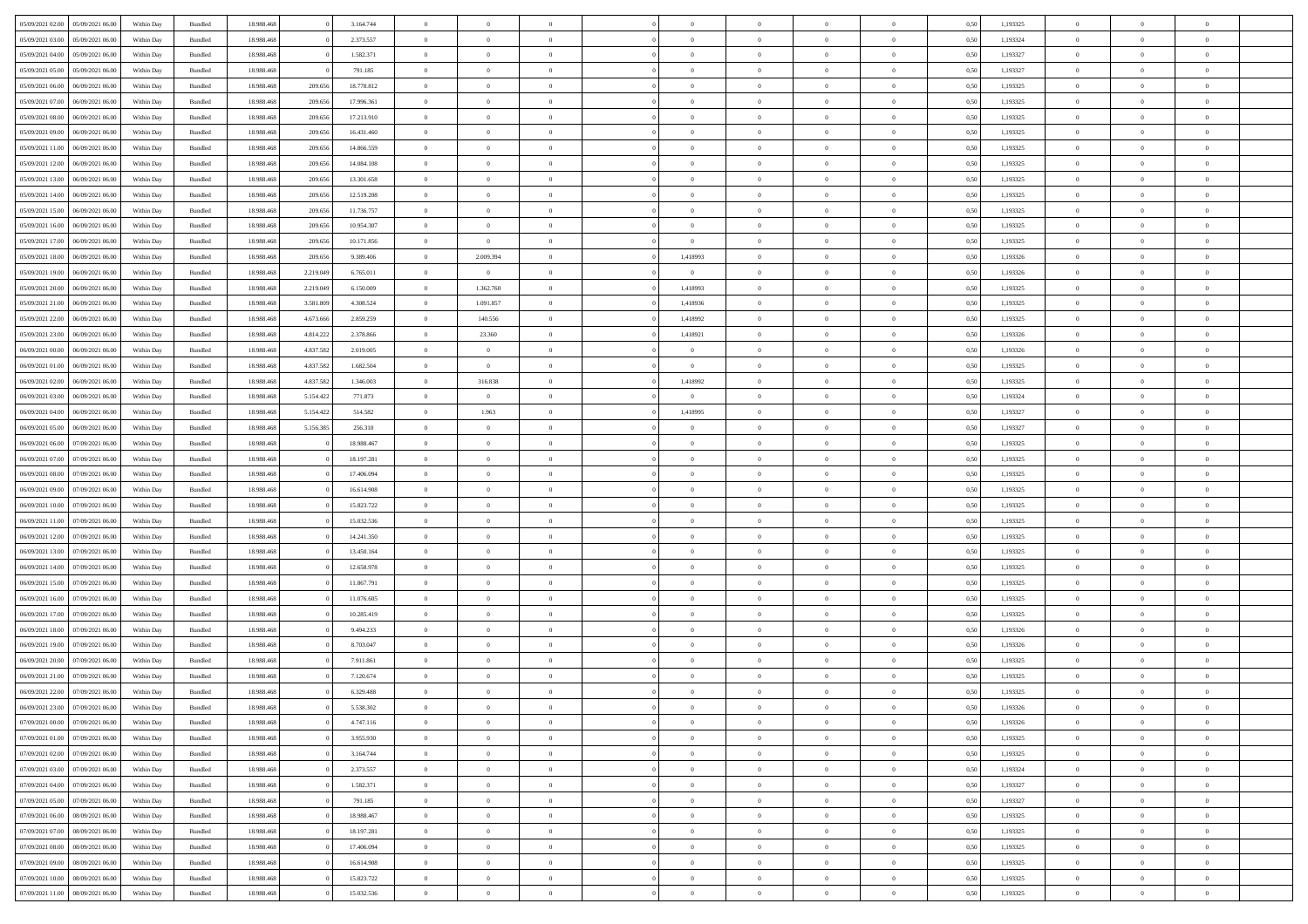| 07/09/2021 12:00 | 08/09/2021 06:00 | Within Day | Bundled            | 18.988.468 | 14.241.350 | $\overline{0}$ | $\theta$       |                | $\Omega$       | $\Omega$       | $\Omega$       | $\theta$       | 0.50 | 1,193325 | $\theta$       | $\overline{0}$ | $\theta$       |  |
|------------------|------------------|------------|--------------------|------------|------------|----------------|----------------|----------------|----------------|----------------|----------------|----------------|------|----------|----------------|----------------|----------------|--|
| 07/09/2021 13:00 | 08/09/2021 06:00 | Within Day | Bundled            | 18.988.468 | 13.450.164 | $\overline{0}$ | $\theta$       | $\overline{0}$ | $\overline{0}$ | $\bf{0}$       | $\overline{0}$ | $\overline{0}$ | 0,50 | 1,193325 | $\theta$       | $\overline{0}$ | $\overline{0}$ |  |
| 07/09/2021 14:00 | 08/09/2021 06:00 | Within Day | Bundled            | 18.988.468 | 12.658.978 | $\overline{0}$ | $\overline{0}$ | $\overline{0}$ | $\bf{0}$       | $\bf{0}$       | $\bf{0}$       | $\bf{0}$       | 0,50 | 1,193325 | $\bf{0}$       | $\overline{0}$ | $\overline{0}$ |  |
| 07/09/2021 15:00 | 08/09/2021 06:00 | Within Dav | Bundled            | 18.988.468 | 11.867.791 | $\overline{0}$ | $\theta$       | $\overline{0}$ | $\overline{0}$ | $\bf{0}$       | $\overline{0}$ | $\overline{0}$ | 0.50 | 1,193325 | $\theta$       | $\theta$       | $\overline{0}$ |  |
| 07/09/2021 16:00 | 08/09/2021 06:00 | Within Day | Bundled            | 18.988.468 | 11.076.605 | $\overline{0}$ | $\theta$       | $\overline{0}$ | $\overline{0}$ | $\bf{0}$       | $\overline{0}$ | $\bf{0}$       | 0,50 | 1,193325 | $\theta$       | $\theta$       | $\overline{0}$ |  |
|                  |                  |            |                    |            |            |                |                |                |                |                |                |                |      |          |                |                |                |  |
| 07/09/2021 17:00 | 08/09/2021 06:00 | Within Day | Bundled            | 18.988.468 | 10.285.419 | $\overline{0}$ | $\bf{0}$       | $\overline{0}$ | $\bf{0}$       | $\overline{0}$ | $\overline{0}$ | $\mathbf{0}$   | 0,50 | 1,193325 | $\overline{0}$ | $\overline{0}$ | $\bf{0}$       |  |
| 07/09/2021 18:00 | 08/09/2021 06:00 | Within Dav | Bundled            | 18.988.468 | 9.494.233  | $\overline{0}$ | $\overline{0}$ | $\overline{0}$ | $\overline{0}$ | $\bf{0}$       | $\overline{0}$ | $\overline{0}$ | 0.50 | 1,193326 | $\theta$       | $\overline{0}$ | $\overline{0}$ |  |
| 07/09/2021 19:00 | 08/09/2021 06:00 | Within Day | Bundled            | 18.988.468 | 8.703.047  | $\overline{0}$ | $\theta$       | $\overline{0}$ | $\overline{0}$ | $\bf{0}$       | $\overline{0}$ | $\bf{0}$       | 0,50 | 1,193326 | $\theta$       | $\theta$       | $\overline{0}$ |  |
| 07/09/2021 20:00 | 08/09/2021 06:00 | Within Day | Bundled            | 18.988.468 | 7.911.861  | $\overline{0}$ | $\overline{0}$ | $\overline{0}$ | $\bf{0}$       | $\bf{0}$       | $\bf{0}$       | $\bf{0}$       | 0,50 | 1,193325 | $\,0\,$        | $\overline{0}$ | $\overline{0}$ |  |
| 07/09/2021 21:00 | 08/09/2021 06:00 | Within Dav | Bundled            | 18.988.468 | 7.120.674  | $\overline{0}$ | $\overline{0}$ | $\overline{0}$ | $\overline{0}$ | $\overline{0}$ | $\overline{0}$ | $\overline{0}$ | 0.50 | 1,193325 | $\theta$       | $\overline{0}$ | $\overline{0}$ |  |
| 07/09/2021 22.00 | 08/09/2021 06:00 | Within Day | Bundled            | 18.988.468 | 6.329.488  | $\overline{0}$ | $\theta$       | $\overline{0}$ | $\overline{0}$ | $\bf{0}$       | $\overline{0}$ | $\bf{0}$       | 0,50 | 1,193325 | $\theta$       | $\theta$       | $\overline{0}$ |  |
| 07/09/2021 23.00 | 08/09/2021 06:00 | Within Day | Bundled            | 18.988.468 | 5.538.302  | $\overline{0}$ | $\overline{0}$ | $\overline{0}$ | $\bf{0}$       | $\bf{0}$       | $\bf{0}$       | $\bf{0}$       | 0,50 | 1,193326 | $\bf{0}$       | $\overline{0}$ | $\overline{0}$ |  |
| 08/09/2021 00:00 | 08/09/2021 06:00 | Within Day | Bundled            | 18.988.468 | 4.747.116  | $\overline{0}$ | $\theta$       | $\overline{0}$ | $\overline{0}$ | $\bf{0}$       | $\overline{0}$ | $\overline{0}$ | 0.50 | 1,193326 | $\theta$       | $\theta$       | $\overline{0}$ |  |
|                  |                  |            |                    |            |            |                |                |                |                |                |                |                |      |          |                |                |                |  |
| 08/09/2021 01:00 | 08/09/2021 06:00 | Within Day | Bundled            | 18.988.468 | 3.955.930  | $\overline{0}$ | $\theta$       | $\overline{0}$ | $\overline{0}$ | $\bf{0}$       | $\overline{0}$ | $\overline{0}$ | 0,50 | 1,193325 | $\theta$       | $\theta$       | $\overline{0}$ |  |
| 08/09/2021 02:00 | 08/09/2021 06:00 | Within Day | Bundled            | 18.988.468 | 3.164.744  | $\overline{0}$ | $\overline{0}$ | $\overline{0}$ | $\bf{0}$       | $\overline{0}$ | $\overline{0}$ | $\mathbf{0}$   | 0,50 | 1,193325 | $\overline{0}$ | $\overline{0}$ | $\bf{0}$       |  |
| 08/09/2021 03:00 | 08/09/2021 06:00 | Within Dav | Bundled            | 18.988.468 | 2.373.557  | $\overline{0}$ | $\overline{0}$ | $\overline{0}$ | $\overline{0}$ | $\bf{0}$       | $\overline{0}$ | $\overline{0}$ | 0.50 | 1,193324 | $\theta$       | $\overline{0}$ | $\overline{0}$ |  |
| 08/09/2021 04:00 | 08/09/2021 06:00 | Within Day | Bundled            | 18.988.468 | 1.582.371  | $\overline{0}$ | $\theta$       | $\overline{0}$ | $\overline{0}$ | $\bf{0}$       | $\overline{0}$ | $\bf{0}$       | 0,50 | 1,193327 | $\theta$       | $\theta$       | $\overline{0}$ |  |
| 08/09/2021 05:00 | 08/09/2021 06:00 | Within Day | Bundled            | 18.988.468 | 791.185    | $\overline{0}$ | $\overline{0}$ | $\overline{0}$ | $\bf{0}$       | $\bf{0}$       | $\bf{0}$       | $\bf{0}$       | 0,50 | 1,193327 | $\,0\,$        | $\overline{0}$ | $\overline{0}$ |  |
| 08/09/2021 06:00 | 09/09/2021 06:00 | Within Day | Bundled            | 18.988.468 | 18.988.467 | $\overline{0}$ | $\overline{0}$ | $\overline{0}$ | $\overline{0}$ | $\overline{0}$ | $\overline{0}$ | $\overline{0}$ | 0.50 | 1,193325 | $\theta$       | $\overline{0}$ | $\overline{0}$ |  |
| 08/09/2021 07:00 | 09/09/2021 06:00 | Within Day | Bundled            | 18.988.468 | 18.197.281 | $\overline{0}$ | $\theta$       | $\overline{0}$ | $\overline{0}$ | $\bf{0}$       | $\overline{0}$ | $\bf{0}$       | 0,50 | 1,193325 | $\theta$       | $\theta$       | $\overline{0}$ |  |
|                  |                  |            |                    |            |            |                |                |                |                |                |                |                |      |          |                |                |                |  |
| 08/09/2021 08:00 | 09/09/2021 06:00 | Within Day | Bundled            | 18.988.468 | 17.406.094 | $\overline{0}$ | $\overline{0}$ | $\overline{0}$ | $\bf{0}$       | $\bf{0}$       | $\bf{0}$       | $\bf{0}$       | 0,50 | 1,193325 | $\,0\,$        | $\overline{0}$ | $\overline{0}$ |  |
| 08/09/2021 09:00 | 09/09/2021 06:00 | Within Day | Bundled            | 18.988.468 | 16.614.908 | $\overline{0}$ | $\overline{0}$ | $\overline{0}$ | $\overline{0}$ | $\bf{0}$       | $\overline{0}$ | $\overline{0}$ | 0.50 | 1,193325 | $\theta$       | $\theta$       | $\overline{0}$ |  |
| 08/09/2021 10:00 | 09/09/2021 06:00 | Within Day | Bundled            | 18.988.468 | 15.823.722 | $\overline{0}$ | $\theta$       | $\overline{0}$ | $\overline{0}$ | $\bf{0}$       | $\overline{0}$ | $\bf{0}$       | 0,50 | 1,193325 | $\theta$       | $\overline{0}$ | $\overline{0}$ |  |
| 08/09/2021 11:00 | 09/09/2021 06:00 | Within Day | Bundled            | 18.988.468 | 15.032.536 | $\overline{0}$ | $\overline{0}$ | $\overline{0}$ | $\bf{0}$       | $\overline{0}$ | $\overline{0}$ | $\mathbf{0}$   | 0,50 | 1,193325 | $\overline{0}$ | $\overline{0}$ | $\bf{0}$       |  |
| 08/09/2021 12:00 | 09/09/2021 06:00 | Within Dav | Bundled            | 18.988.468 | 14.241.350 | $\overline{0}$ | $\overline{0}$ | $\overline{0}$ | $\overline{0}$ | $\overline{0}$ | $\overline{0}$ | $\overline{0}$ | 0.50 | 1,193325 | $\theta$       | $\theta$       | $\overline{0}$ |  |
| 08/09/2021 13:00 | 09/09/2021 06:00 | Within Day | Bundled            | 18.988.468 | 13.450.164 | $\overline{0}$ | $\theta$       | $\overline{0}$ | $\overline{0}$ | $\bf{0}$       | $\overline{0}$ | $\bf{0}$       | 0,50 | 1,193325 | $\theta$       | $\theta$       | $\overline{0}$ |  |
| 08/09/2021 14:00 | 09/09/2021 06:00 | Within Day | Bundled            | 18.988.468 | 12.658.978 | $\overline{0}$ | $\overline{0}$ | $\overline{0}$ | $\bf{0}$       | $\bf{0}$       | $\bf{0}$       | $\bf{0}$       | 0,50 | 1,193325 | $\,0\,$        | $\overline{0}$ | $\overline{0}$ |  |
| 08/09/2021 15:00 | 09/09/2021 06:00 | Within Day | Bundled            | 18.988.468 | 11.867.791 | $\overline{0}$ | $\overline{0}$ | $\overline{0}$ | $\overline{0}$ | $\overline{0}$ | $\overline{0}$ | $\overline{0}$ | 0.50 | 1,193325 | $\theta$       | $\overline{0}$ | $\overline{0}$ |  |
|                  |                  |            |                    |            |            |                |                |                |                |                |                |                |      |          |                |                |                |  |
| 08/09/2021 16:00 | 09/09/2021 06:00 | Within Day | Bundled            | 18.988.468 | 11.076.605 | $\overline{0}$ | $\theta$       | $\overline{0}$ | $\overline{0}$ | $\bf{0}$       | $\overline{0}$ | $\bf{0}$       | 0,50 | 1,193325 | $\,$ 0 $\,$    | $\theta$       | $\overline{0}$ |  |
| 08/09/2021 17:00 | 09/09/2021 06:00 | Within Day | Bundled            | 18.988.468 | 10.285.419 | $\overline{0}$ | $\overline{0}$ | $\overline{0}$ | $\bf{0}$       | $\bf{0}$       | $\bf{0}$       | $\bf{0}$       | 0,50 | 1,193325 | $\bf{0}$       | $\overline{0}$ | $\overline{0}$ |  |
| 08/09/2021 18:00 | 09/09/2021 06:00 | Within Day | Bundled            | 18.988.468 | 9.494.233  | $\overline{0}$ | $\Omega$       | $\Omega$       | $\Omega$       | $\Omega$       | $\overline{0}$ | $\overline{0}$ | 0.50 | 1,193326 | $\,0\,$        | $\theta$       | $\theta$       |  |
| 08/09/2021 19:00 | 09/09/2021 06:00 | Within Day | Bundled            | 18.988.468 | 8.703.047  | $\overline{0}$ | $\theta$       | $\overline{0}$ | $\overline{0}$ | $\bf{0}$       | $\overline{0}$ | $\bf{0}$       | 0,50 | 1,193326 | $\theta$       | $\theta$       | $\overline{0}$ |  |
| 08/09/2021 20:00 | 09/09/2021 06:00 | Within Day | Bundled            | 18.988.468 | 7.911.861  | $\overline{0}$ | $\bf{0}$       | $\overline{0}$ | $\bf{0}$       | $\bf{0}$       | $\overline{0}$ | $\mathbf{0}$   | 0,50 | 1,193325 | $\overline{0}$ | $\overline{0}$ | $\bf{0}$       |  |
| 08/09/2021 21:00 | 09/09/2021 06:00 | Within Day | Bundled            | 18.988.468 | 7.120.674  | $\overline{0}$ | $\Omega$       | $\Omega$       | $\Omega$       | $\Omega$       | $\Omega$       | $\overline{0}$ | 0.50 | 1,193325 | $\theta$       | $\theta$       | $\theta$       |  |
| 08/09/2021 22:00 | 09/09/2021 06:00 | Within Day | Bundled            | 18.988.468 | 6.329.488  | $\overline{0}$ | $\theta$       | $\overline{0}$ | $\overline{0}$ | $\bf{0}$       | $\overline{0}$ | $\bf{0}$       | 0,50 | 1,193325 | $\theta$       | $\theta$       | $\overline{0}$ |  |
|                  |                  |            |                    |            |            |                | $\overline{0}$ |                |                | $\bf{0}$       |                |                |      |          | $\,0\,$        | $\overline{0}$ | $\overline{0}$ |  |
| 08/09/2021 23.00 | 09/09/2021 06:00 | Within Day | Bundled            | 18.988.468 | 5.538.302  | $\overline{0}$ |                | $\overline{0}$ | $\bf{0}$       |                | $\bf{0}$       | $\bf{0}$       | 0,50 | 1,193326 |                |                |                |  |
| 09/09/2021 00:00 | 09/09/2021 06:00 | Within Day | Unbundled          | 18.988.468 | 4.747.116  | $\overline{0}$ | $\Omega$       | $\Omega$       | $\Omega$       | $\Omega$       | $\theta$       | $\overline{0}$ | 0.50 | 1,193326 | $\theta$       | $\theta$       | $\theta$       |  |
| 09/09/2021 01:00 | 09/09/2021 06:00 | Within Day | Unbundled          | 18.988.468 | 3.955.930  | $\overline{0}$ | $\theta$       | $\overline{0}$ | $\overline{0}$ | $\bf{0}$       | $\overline{0}$ | $\bf{0}$       | 0,50 | 1,193325 | $\,$ 0 $\,$    | $\theta$       | $\overline{0}$ |  |
| 09/09/2021 02:00 | 09/09/2021 06:00 | Within Day | Unbundled          | 18.988.468 | 3.164.744  | $\overline{0}$ | $\overline{0}$ | $\overline{0}$ | $\bf{0}$       | $\bf{0}$       | $\bf{0}$       | $\bf{0}$       | 0,50 | 1,193325 | $\bf{0}$       | $\overline{0}$ | $\overline{0}$ |  |
| 09/09/2021 03:00 | 09/09/2021 06:00 | Within Day | Bundled            | 18.988.468 | 2.373.557  | $\overline{0}$ | $\Omega$       | $\Omega$       | $\Omega$       | $\Omega$       | $\overline{0}$ | $\overline{0}$ | 0.50 | 1,193324 | $\,0\,$        | $\theta$       | $\theta$       |  |
| 09/09/2021 04:00 | 09/09/2021 06:00 | Within Day | Bundled            | 18.988.468 | 1.582.371  | $\overline{0}$ | $\theta$       | $\overline{0}$ | $\overline{0}$ | $\bf{0}$       | $\overline{0}$ | $\bf{0}$       | 0,50 | 1,193327 | $\,$ 0 $\,$    | $\theta$       | $\overline{0}$ |  |
| 09/09/2021 05:00 | 09/09/2021 06:00 | Within Day | Bundled            | 18.988.468 | 791.185    | $\overline{0}$ | $\overline{0}$ | $\overline{0}$ | $\overline{0}$ | $\bf{0}$       | $\overline{0}$ | $\mathbf{0}$   | 0,50 | 1,193327 | $\overline{0}$ | $\overline{0}$ | $\bf{0}$       |  |
| 09/09/2021 06:00 | 10/09/2021 06:00 | Within Day | Bundled            | 18.988.468 | 18.988.467 | $\overline{0}$ | $\Omega$       | $\Omega$       | $\Omega$       | $\Omega$       | $\Omega$       | $\overline{0}$ | 0.50 | 1,193325 | $\theta$       | $\theta$       | $\theta$       |  |
| 09/09/2021 07:00 | 10/09/2021 06:00 | Within Day | Bundled            | 18.988.468 | 18.197.281 | $\overline{0}$ | $\overline{0}$ | $\overline{0}$ | $\bf{0}$       | $\,$ 0         | $\overline{0}$ | $\bf{0}$       | 0,50 | 1,193325 | $\,0\,$        | $\overline{0}$ | $\overline{0}$ |  |
|                  |                  |            |                    |            |            |                |                |                |                |                |                |                |      |          |                |                |                |  |
| 09/09/2021 08:00 | 10/09/2021 06:00 | Within Day | $\mathbf B$ undled | 18.988.468 | 17.406.094 | $\bf{0}$       | $\bf{0}$       |                |                |                |                |                | 0,50 | 1,193325 | $\bf{0}$       | $\overline{0}$ |                |  |
| 09/09/2021 09:00 | 10/09/2021 06:00 | Within Day | Bundled            | 18,988,468 | 16.614.908 | $\overline{0}$ | $\Omega$       | $\overline{0}$ | $\Omega$       | $\theta$       | $\overline{0}$ | $\overline{0}$ | 0,50 | 1,193325 | $\theta$       | $\theta$       | $\theta$       |  |
| 09/09/2021 10:00 | 10/09/2021 06:00 | Within Day | Bundled            | 18.988.468 | 15.823.722 | $\overline{0}$ | $\,$ 0         | $\overline{0}$ | $\overline{0}$ | $\,$ 0 $\,$    | $\overline{0}$ | $\mathbf{0}$   | 0,50 | 1,193325 | $\,$ 0 $\,$    | $\overline{0}$ | $\,$ 0         |  |
| 09/09/2021 11:00 | 10/09/2021 06:00 | Within Day | Bundled            | 18.988.468 | 15.032.536 | $\overline{0}$ | $\overline{0}$ | $\overline{0}$ | $\overline{0}$ | $\overline{0}$ | $\overline{0}$ | $\mathbf{0}$   | 0,50 | 1,193325 | $\overline{0}$ | $\bf{0}$       | $\bf{0}$       |  |
| 09/09/2021 12:00 | 10/09/2021 06:00 | Within Day | Bundled            | 18.988.468 | 14.241.350 | $\overline{0}$ | $\theta$       | $\overline{0}$ | $\Omega$       | $\overline{0}$ | $\overline{0}$ | $\bf{0}$       | 0,50 | 1,193325 | $\overline{0}$ | $\theta$       | $\overline{0}$ |  |
| 09/09/2021 13:00 | 10/09/2021 06:00 | Within Day | Bundled            | 18.988.468 | 13.450.164 | $\overline{0}$ | $\,$ 0         | $\overline{0}$ | $\overline{0}$ | $\overline{0}$ | $\overline{0}$ | $\bf{0}$       | 0,50 | 1,193325 | $\,$ 0 $\,$    | $\overline{0}$ | $\overline{0}$ |  |
| 09/09/2021 14:00 | 10/09/2021 06:00 | Within Day | Bundled            | 18.988.468 | 12.658.978 | $\overline{0}$ | $\overline{0}$ | $\overline{0}$ | $\overline{0}$ | $\overline{0}$ | $\overline{0}$ | $\mathbf{0}$   | 0,50 | 1,193325 | $\overline{0}$ | $\bf{0}$       | $\bf{0}$       |  |
|                  | 10/09/2021 06:00 |            |                    |            |            | $\overline{0}$ | $\overline{0}$ | $\overline{0}$ | $\Omega$       | $\overline{0}$ | $\overline{0}$ |                | 0.50 |          |                | $\theta$       | $\overline{0}$ |  |
| 09/09/2021 15:00 |                  | Within Day | Bundled            | 18.988.468 | 11.867.791 |                |                |                |                |                |                | $\bf{0}$       |      | 1,193325 | $\overline{0}$ |                |                |  |
| 09/09/2021 16:00 | 10/09/2021 06:00 | Within Day | Bundled            | 18.988.468 | 11.076.605 | $\overline{0}$ | $\,$ 0         | $\overline{0}$ | $\overline{0}$ | $\bf{0}$       | $\overline{0}$ | $\bf{0}$       | 0,50 | 1,193325 | $\,$ 0 $\,$    | $\overline{0}$ | $\overline{0}$ |  |
| 09/09/2021 17:00 | 10/09/2021 06:00 | Within Day | Bundled            | 18.988.468 | 10.285.419 | $\overline{0}$ | $\bf{0}$       | $\overline{0}$ | $\overline{0}$ | $\overline{0}$ | $\overline{0}$ | $\mathbf{0}$   | 0,50 | 1,193325 | $\overline{0}$ | $\overline{0}$ | $\bf{0}$       |  |
| 09/09/2021 18:00 | 10/09/2021 06:00 | Within Day | Bundled            | 18,988,468 | 9.494.233  | $\overline{0}$ | $\overline{0}$ | $\overline{0}$ | $\Omega$       | $\overline{0}$ | $\overline{0}$ | $\bf{0}$       | 0.50 | 1,193326 | $\overline{0}$ | $\theta$       | $\overline{0}$ |  |
| 09/09/2021 19:00 | 10/09/2021 06:00 | Within Day | Bundled            | 18.988.468 | 8.703.047  | $\overline{0}$ | $\,$ 0 $\,$    | $\overline{0}$ | $\overline{0}$ | $\bf{0}$       | $\bf{0}$       | $\bf{0}$       | 0,50 | 1,193326 | $\,$ 0 $\,$    | $\,$ 0 $\,$    | $\bf{0}$       |  |
| 09/09/2021 20:00 | 10/09/2021 06:00 | Within Day | Bundled            | 18.988.468 | 7.911.861  | $\overline{0}$ | $\overline{0}$ | $\overline{0}$ | $\overline{0}$ | $\bf{0}$       | $\bf{0}$       | $\mathbf{0}$   | 0,50 | 1,193325 | $\overline{0}$ | $\bf{0}$       | $\bf{0}$       |  |
|                  |                  |            |                    |            |            |                |                |                |                |                |                |                |      |          |                |                |                |  |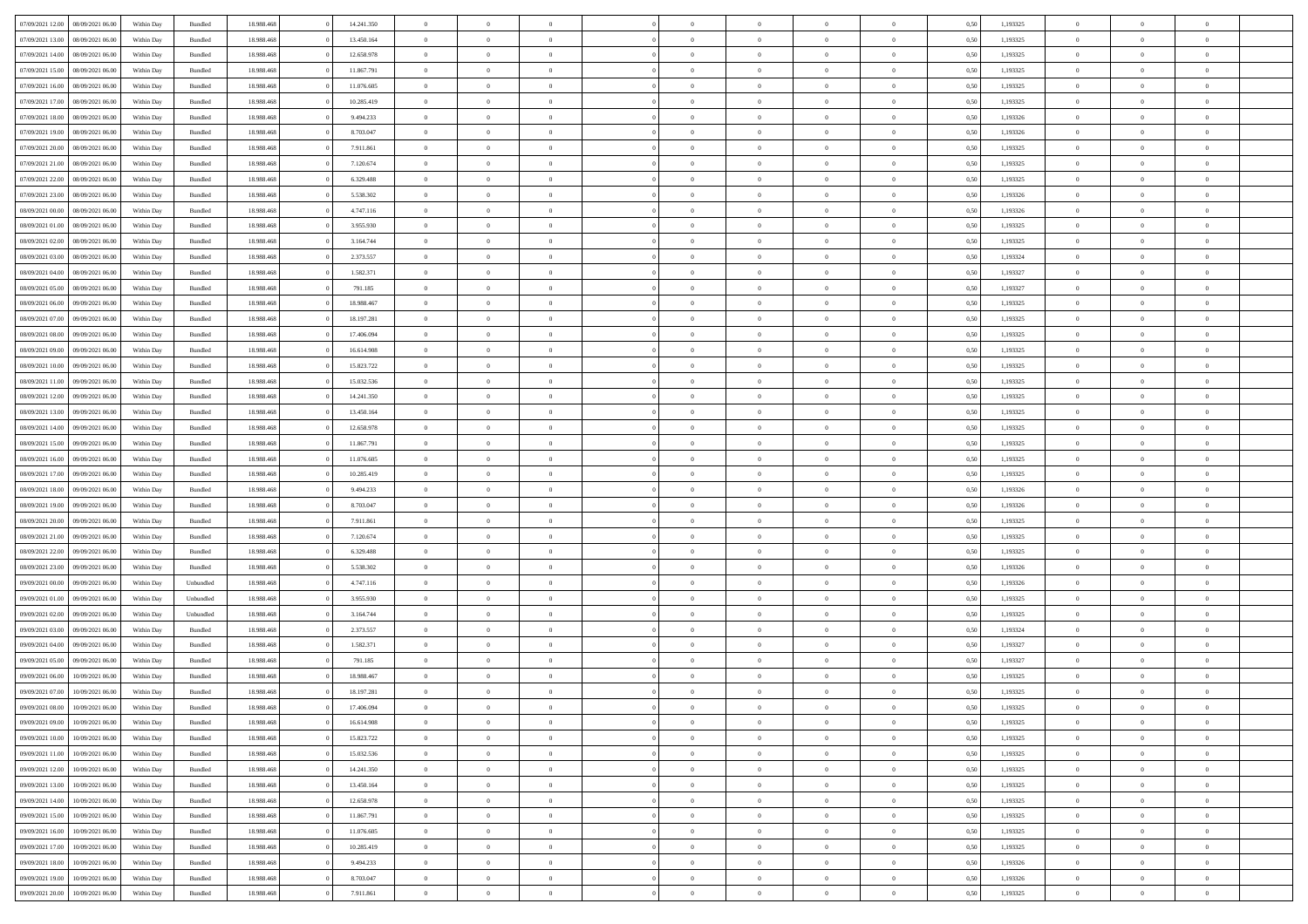| 09/09/2021 21:00                  | 10/09/2021 06:00 | Within Day | Bundled            | 18.988.468 | 7.120.674  | $\overline{0}$ | $\theta$       |                | $\Omega$       | $\Omega$       | $\Omega$       | $\theta$       | 0.50 | 1,193325 | $\theta$       | $\overline{0}$ | $\theta$       |  |
|-----------------------------------|------------------|------------|--------------------|------------|------------|----------------|----------------|----------------|----------------|----------------|----------------|----------------|------|----------|----------------|----------------|----------------|--|
| 09/09/2021 22.00                  | 10/09/2021 06:00 | Within Day | Bundled            | 18.988.468 | 6.329.488  | $\overline{0}$ | $\theta$       | $\overline{0}$ | $\overline{0}$ | $\bf{0}$       | $\overline{0}$ | $\overline{0}$ | 0,50 | 1,193325 | $\theta$       | $\overline{0}$ | $\overline{0}$ |  |
| 09/09/2021 23.00                  | 10/09/2021 06:00 | Within Day | Bundled            | 18.988.468 | 5.538.302  | $\overline{0}$ | $\overline{0}$ | $\overline{0}$ | $\bf{0}$       | $\bf{0}$       | $\bf{0}$       | $\bf{0}$       | 0,50 | 1,193326 | $\bf{0}$       | $\overline{0}$ | $\overline{0}$ |  |
|                                   |                  |            |                    |            |            |                |                |                |                |                |                |                |      |          | $\theta$       |                |                |  |
| 10/09/2021 00:00                  | 10/09/2021 06:00 | Within Dav | Bundled            | 18.988.468 | 4.747.116  | $\overline{0}$ | $\theta$       | $\overline{0}$ | $\overline{0}$ | $\bf{0}$       | $\overline{0}$ | $\overline{0}$ | 0.50 | 1,193326 |                | $\theta$       | $\overline{0}$ |  |
| 10/09/2021 01:00                  | 10/09/2021 06:00 | Within Day | Bundled            | 18.988.468 | 3.955.930  | $\overline{0}$ | $\theta$       | $\overline{0}$ | $\overline{0}$ | $\bf{0}$       | $\overline{0}$ | $\bf{0}$       | 0,50 | 1,193325 | $\theta$       | $\theta$       | $\overline{0}$ |  |
| 10/09/2021 02:00                  | 10/09/2021 06:00 | Within Day | Bundled            | 18.988.468 | 3.164.744  | $\overline{0}$ | $\bf{0}$       | $\overline{0}$ | $\bf{0}$       | $\overline{0}$ | $\overline{0}$ | $\mathbf{0}$   | 0,50 | 1,193325 | $\overline{0}$ | $\overline{0}$ | $\bf{0}$       |  |
| 10/09/2021 03:00                  | 10/09/2021 06:00 | Within Dav | Bundled            | 18.988.468 | 2.373.557  | $\overline{0}$ | $\overline{0}$ | $\overline{0}$ | $\overline{0}$ | $\bf{0}$       | $\overline{0}$ | $\overline{0}$ | 0.50 | 1,193324 | $\theta$       | $\overline{0}$ | $\overline{0}$ |  |
|                                   |                  |            |                    |            |            |                |                |                |                |                |                |                |      |          |                |                |                |  |
| 10/09/2021 04:00                  | 10/09/2021 06:00 | Within Day | Bundled            | 18.988.468 | 1.582.371  | $\overline{0}$ | $\theta$       | $\overline{0}$ | $\overline{0}$ | $\bf{0}$       | $\overline{0}$ | $\bf{0}$       | 0,50 | 1,193327 | $\theta$       | $\theta$       | $\overline{0}$ |  |
| 10/09/2021 05:00                  | 10/09/2021 06:00 | Within Day | Bundled            | 18.988.468 | 791.185    | $\overline{0}$ | $\overline{0}$ | $\overline{0}$ | $\bf{0}$       | $\bf{0}$       | $\bf{0}$       | $\bf{0}$       | 0,50 | 1,193327 | $\,0\,$        | $\overline{0}$ | $\overline{0}$ |  |
| 10/09/2021 06:00                  | 11/09/2021 06:00 | Within Dav | Bundled            | 18.988.468 | 18.988.467 | $\overline{0}$ | $\overline{0}$ | $\overline{0}$ | $\overline{0}$ | $\overline{0}$ | $\overline{0}$ | $\overline{0}$ | 0.50 | 1,193325 | $\theta$       | $\overline{0}$ | $\overline{0}$ |  |
| 10/09/2021 07:00                  | 11/09/2021 06:00 |            | Bundled            | 18.988.468 | 18.197.281 | $\overline{0}$ | $\theta$       | $\overline{0}$ | $\overline{0}$ | $\bf{0}$       | $\overline{0}$ |                |      | 1,193325 | $\theta$       | $\theta$       | $\overline{0}$ |  |
|                                   |                  | Within Day |                    |            |            |                |                |                |                |                |                | $\bf{0}$       | 0,50 |          |                |                |                |  |
| 10/09/2021 08:00                  | 11/09/2021 06:00 | Within Day | Bundled            | 18.988.468 | 17.406.094 | $\overline{0}$ | $\overline{0}$ | $\overline{0}$ | $\bf{0}$       | $\bf{0}$       | $\bf{0}$       | $\bf{0}$       | 0,50 | 1,193325 | $\bf{0}$       | $\overline{0}$ | $\overline{0}$ |  |
| 10/09/2021 09:00                  | 11/09/2021 06:00 | Within Dav | Bundled            | 18.988.468 | 16.614.908 | $\overline{0}$ | $\theta$       | $\overline{0}$ | $\overline{0}$ | $\bf{0}$       | $\overline{0}$ | $\overline{0}$ | 0.50 | 1,193325 | $\theta$       | $\theta$       | $\overline{0}$ |  |
| 10/09/2021 10:00                  | 11/09/2021 06:00 | Within Day | Bundled            | 18.988.468 | 15.823.722 | $\overline{0}$ | $\theta$       | $\overline{0}$ | $\overline{0}$ | $\bf{0}$       | $\overline{0}$ | $\overline{0}$ | 0,50 | 1,193325 | $\theta$       | $\theta$       | $\overline{0}$ |  |
|                                   |                  |            |                    |            |            |                |                |                |                |                |                |                |      |          |                |                |                |  |
| 10/09/2021 11:00                  | 11/09/2021 06:00 | Within Day | Bundled            | 18.988.468 | 15.032.536 | $\overline{0}$ | $\overline{0}$ | $\overline{0}$ | $\bf{0}$       | $\overline{0}$ | $\overline{0}$ | $\mathbf{0}$   | 0,50 | 1,193325 | $\overline{0}$ | $\overline{0}$ | $\bf{0}$       |  |
| 10/09/2021 12:00                  | 11/09/2021 06:00 | Within Dav | Bundled            | 18.988.468 | 14.241.350 | $\overline{0}$ | $\overline{0}$ | $\overline{0}$ | $\overline{0}$ | $\bf{0}$       | $\overline{0}$ | $\overline{0}$ | 0.50 | 1,193325 | $\theta$       | $\overline{0}$ | $\overline{0}$ |  |
| 10/09/2021 13:00                  | 11/09/2021 06:00 | Within Day | Bundled            | 18.988.468 | 13.450.164 | $\overline{0}$ | $\theta$       | $\overline{0}$ | $\overline{0}$ | $\bf{0}$       | $\overline{0}$ | $\bf{0}$       | 0,50 | 1,193325 | $\theta$       | $\theta$       | $\overline{0}$ |  |
| 10/09/2021 14:00                  | 11/09/2021 06:00 | Within Day | Bundled            | 18.988.468 | 12.658.978 | $\overline{0}$ | $\overline{0}$ | $\overline{0}$ | $\bf{0}$       | $\bf{0}$       | $\bf{0}$       | $\bf{0}$       | 0,50 | 1,193325 | $\,0\,$        | $\overline{0}$ | $\overline{0}$ |  |
|                                   |                  |            |                    |            |            |                |                |                |                |                |                |                |      |          |                |                |                |  |
| 10/09/2021 15:00                  | 11/09/2021 06:00 | Within Day | Bundled            | 18.988.468 | 11.867.791 | $\overline{0}$ | $\overline{0}$ | $\overline{0}$ | $\overline{0}$ | $\overline{0}$ | $\overline{0}$ | $\overline{0}$ | 0.50 | 1,193325 | $\theta$       | $\overline{0}$ | $\overline{0}$ |  |
| 10/09/2021 16:00                  | 11/09/2021 06:00 | Within Day | Bundled            | 18.988.468 | 11.076.605 | $\overline{0}$ | $\theta$       | $\overline{0}$ | $\overline{0}$ | $\bf{0}$       | $\overline{0}$ | $\bf{0}$       | 0,50 | 1,193325 | $\theta$       | $\theta$       | $\overline{0}$ |  |
| 10/09/2021 17:00                  | 11/09/2021 06:00 | Within Day | Bundled            | 18.988.468 | 10.285.419 | $\overline{0}$ | $\overline{0}$ | $\overline{0}$ | $\bf{0}$       | $\bf{0}$       | $\bf{0}$       | $\bf{0}$       | 0,50 | 1,193325 | $\,0\,$        | $\overline{0}$ | $\overline{0}$ |  |
| 10/09/2021 18:00                  | 11/09/2021 06:00 | Within Day | Bundled            | 18.988.468 | 9.494.233  | $\overline{0}$ | $\overline{0}$ | $\overline{0}$ | $\overline{0}$ | $\bf{0}$       | $\overline{0}$ | $\overline{0}$ | 0.50 | 1,193326 | $\theta$       | $\theta$       | $\overline{0}$ |  |
|                                   |                  |            |                    |            |            |                |                |                |                |                |                |                |      |          |                |                |                |  |
| 10/09/2021 19:00                  | 11/09/2021 06:00 | Within Day | Bundled            | 18.988.468 | 8.703.047  | $\overline{0}$ | $\theta$       | $\overline{0}$ | $\overline{0}$ | $\bf{0}$       | $\overline{0}$ | $\bf{0}$       | 0,50 | 1,193326 | $\theta$       | $\overline{0}$ | $\overline{0}$ |  |
| 10/09/2021 20:00                  | 11/09/2021 06:00 | Within Day | Bundled            | 18.988.468 | 7.911.861  | $\overline{0}$ | $\overline{0}$ | $\overline{0}$ | $\bf{0}$       | $\overline{0}$ | $\overline{0}$ | $\mathbf{0}$   | 0,50 | 1,193325 | $\overline{0}$ | $\overline{0}$ | $\bf{0}$       |  |
| 10/09/2021 21:00                  | 11/09/2021 06:00 | Within Dav | Bundled            | 18.988.468 | 7.120.674  | $\overline{0}$ | $\overline{0}$ | $\overline{0}$ | $\overline{0}$ | $\overline{0}$ | $\overline{0}$ | $\overline{0}$ | 0.50 | 1,193325 | $\theta$       | $\overline{0}$ | $\overline{0}$ |  |
| 10/09/2021 22.00                  | 11/09/2021 06:00 | Within Day | Bundled            | 18.988.468 | 6.329.488  | $\overline{0}$ | $\theta$       | $\overline{0}$ | $\overline{0}$ | $\bf{0}$       | $\overline{0}$ | $\bf{0}$       | 0,50 | 1,193325 | $\theta$       | $\theta$       | $\overline{0}$ |  |
|                                   |                  |            |                    |            |            |                |                |                |                |                |                |                |      |          |                |                |                |  |
| 10/09/2021 23:00                  | 11/09/2021 06:00 | Within Day | Bundled            | 18.988.468 | 5.538.302  | $\overline{0}$ | $\overline{0}$ | $\overline{0}$ | $\overline{0}$ | $\bf{0}$       | $\overline{0}$ | $\bf{0}$       | 0,50 | 1,193326 | $\,0\,$        | $\overline{0}$ | $\overline{0}$ |  |
| 11/09/2021 00:00                  | 11/09/2021 06:00 | Within Day | Bundled            | 18.988.468 | 4.747.116  | $\overline{0}$ | $\overline{0}$ | $\overline{0}$ | $\overline{0}$ | $\bf{0}$       | $\overline{0}$ | $\overline{0}$ | 0.50 | 1,193326 | $\theta$       | $\overline{0}$ | $\overline{0}$ |  |
| 11/09/2021 01:00                  | 11/09/2021 06:00 | Within Day | Bundled            | 18.988.468 | 3.955.930  | $\overline{0}$ | $\theta$       | $\overline{0}$ | $\overline{0}$ | $\bf{0}$       | $\overline{0}$ | $\bf{0}$       | 0,50 | 1,193325 | $\,$ 0 $\,$    | $\theta$       | $\overline{0}$ |  |
| 11/09/2021 02:00                  | 11/09/2021 06:00 | Within Day | Bundled            | 18.988.468 | 3.164.744  | $\overline{0}$ | $\overline{0}$ | $\overline{0}$ | $\overline{0}$ | $\bf{0}$       | $\overline{0}$ | $\bf{0}$       | 0,50 | 1,193325 | $\bf{0}$       | $\overline{0}$ | $\overline{0}$ |  |
|                                   |                  |            |                    |            |            |                |                |                |                |                |                |                |      |          |                |                |                |  |
| 11/09/2021 03:00                  | 11/09/2021 06.00 | Within Day | Bundled            | 18.988.468 | 2.373.557  | $\overline{0}$ | $\Omega$       | $\Omega$       | $\Omega$       | $\Omega$       | $\Omega$       | $\overline{0}$ | 0.50 | 1,193324 | $\,0\,$        | $\Omega$       | $\theta$       |  |
| 11/09/2021 04:00                  | 11/09/2021 06:00 | Within Day | Bundled            | 18.988.468 | 1.582.371  | $\overline{0}$ | $\theta$       | $\overline{0}$ | $\overline{0}$ | $\bf{0}$       | $\overline{0}$ | $\bf{0}$       | 0,50 | 1,193327 | $\theta$       | $\theta$       | $\overline{0}$ |  |
| 11/09/2021 05:00                  | 11/09/2021 06:00 | Within Day | Bundled            | 18.988.468 | 791.185    | $\overline{0}$ | $\bf{0}$       | $\overline{0}$ | $\overline{0}$ | $\bf{0}$       | $\overline{0}$ | $\mathbf{0}$   | 0,50 | 1,193327 | $\overline{0}$ | $\overline{0}$ | $\bf{0}$       |  |
| 11/09/2021 06:00                  | 12/09/2021 06:00 | Within Day | Bundled            | 18.988.468 | 18.988.467 | $\overline{0}$ | $\Omega$       | $\Omega$       | $\Omega$       | $\Omega$       | $\Omega$       | $\overline{0}$ | 0.50 | 1,193325 | $\theta$       | $\theta$       | $\theta$       |  |
|                                   |                  |            |                    |            |            |                |                |                |                |                |                |                |      |          |                |                |                |  |
| 11/09/2021 07:00                  | 12/09/2021 06:00 | Within Day | Bundled            | 18.988.468 | 18.197.281 | $\overline{0}$ | $\theta$       | $\overline{0}$ | $\overline{0}$ | $\bf{0}$       | $\overline{0}$ | $\bf{0}$       | 0,50 | 1,193325 | $\theta$       | $\theta$       | $\overline{0}$ |  |
| 11/09/2021 08:00                  | 12/09/2021 06:00 | Within Day | Bundled            | 18.988.468 | 17.406.094 | $\overline{0}$ | $\overline{0}$ | $\overline{0}$ | $\overline{0}$ | $\bf{0}$       | $\overline{0}$ | $\bf{0}$       | 0,50 | 1,193325 | $\,0\,$        | $\overline{0}$ | $\overline{0}$ |  |
| 11/09/2021 09:00                  | 12/09/2021 06:00 | Within Day | Bundled            | 18.988.468 | 16.614.908 | $\overline{0}$ | $\Omega$       | $\Omega$       | $\Omega$       | $\Omega$       | $\theta$       | $\overline{0}$ | 0.50 | 1,193325 | $\theta$       | $\theta$       | $\theta$       |  |
| 11/09/2021 10:00                  | 12/09/2021 06:00 | Within Day | Bundled            | 18.988.468 | 15.823.722 | $\overline{0}$ | $\theta$       | $\overline{0}$ | $\overline{0}$ | $\bf{0}$       | $\overline{0}$ | $\bf{0}$       | 0,50 | 1,193325 | $\theta$       | $\theta$       | $\overline{0}$ |  |
|                                   |                  |            |                    |            |            |                |                |                |                |                |                |                |      |          |                |                |                |  |
| 11/09/2021 11:00                  | 12/09/2021 06:00 | Within Day | Bundled            | 18.988.468 | 15.032.536 | $\overline{0}$ | $\overline{0}$ | $\overline{0}$ | $\overline{0}$ | $\bf{0}$       | $\overline{0}$ | $\bf{0}$       | 0,50 | 1,193325 | $\,0\,$        | $\overline{0}$ | $\overline{0}$ |  |
| 11/09/2021 12:00                  | 12/09/2021 06:00 | Within Day | Bundled            | 18.988.468 | 14.241.350 | $\overline{0}$ | $\Omega$       | $\Omega$       | $\Omega$       | $\Omega$       | $\overline{0}$ | $\overline{0}$ | 0.50 | 1,193325 | $\,0\,$        | $\theta$       | $\theta$       |  |
| 11/09/2021 13:00                  | 12/09/2021 06:00 | Within Day | Bundled            | 18.988.468 | 13.450.164 | $\overline{0}$ | $\theta$       | $\overline{0}$ | $\overline{0}$ | $\bf{0}$       | $\overline{0}$ | $\bf{0}$       | 0,50 | 1,193325 | $\,$ 0 $\,$    | $\theta$       | $\overline{0}$ |  |
| 11/09/2021 14:00                  | 12/09/2021 06:00 | Within Day | Bundled            | 18.988.468 | 12.658.978 | $\overline{0}$ | $\overline{0}$ | $\overline{0}$ | $\overline{0}$ | $\bf{0}$       | $\overline{0}$ | $\mathbf{0}$   | 0,50 | 1,193325 | $\overline{0}$ | $\overline{0}$ | $\bf{0}$       |  |
|                                   |                  |            |                    |            |            |                |                |                |                |                |                |                |      |          |                |                |                |  |
| 11/09/2021 15:00                  | 12/09/2021 06:00 | Within Day | Bundled            | 18.988.468 | 11.867.791 | $\overline{0}$ | $\Omega$       | $\Omega$       | $\Omega$       | $\Omega$       | $\Omega$       | $\overline{0}$ | 0.50 | 1,193325 | $\theta$       | $\theta$       | $\theta$       |  |
| 11/09/2021 16:00                  | 12/09/2021 06:00 | Within Day | Bundled            | 18.988.468 | 11.076.605 | $\overline{0}$ | $\,$ 0 $\,$    | $\overline{0}$ | $\bf{0}$       | $\,$ 0         | $\overline{0}$ | $\bf{0}$       | 0,50 | 1,193325 | $\,0\,$        | $\overline{0}$ | $\overline{0}$ |  |
| 11/09/2021 17:00                  | 12/09/2021 06:00 | Within Day | $\mathbf B$ undled | 18.988.468 | 10.285.419 | $\bf{0}$       | $\bf{0}$       |                |                |                |                |                | 0,50 | 1,193325 | $\bf{0}$       | $\overline{0}$ |                |  |
| 11/09/2021 18:00                  | 12/09/2021 06:00 | Within Day | Bundled            | 18,988,468 | 9.494.233  | $\overline{0}$ | $\overline{0}$ | $\overline{0}$ | $\Omega$       | $\overline{0}$ | $\overline{0}$ | $\overline{0}$ | 0,50 | 1,193326 | $\theta$       | $\theta$       | $\theta$       |  |
|                                   |                  |            |                    |            |            |                |                |                |                |                |                |                |      |          |                |                |                |  |
| 11/09/2021 19:00                  | 12/09/2021 06:00 | Within Day | Bundled            | 18.988.468 | 8.703.047  | $\overline{0}$ | $\,$ 0         | $\overline{0}$ | $\bf{0}$       | $\,$ 0 $\,$    | $\overline{0}$ | $\mathbf{0}$   | 0,50 | 1,193326 | $\,$ 0 $\,$    | $\,$ 0 $\,$    | $\,$ 0         |  |
| 11/09/2021 20:00                  | 12/09/2021 06:00 | Within Day | Bundled            | 18.988.468 | 7.911.861  | $\overline{0}$ | $\overline{0}$ | $\overline{0}$ | $\overline{0}$ | $\overline{0}$ | $\overline{0}$ | $\mathbf{0}$   | 0,50 | 1,193325 | $\overline{0}$ | $\bf{0}$       | $\bf{0}$       |  |
| 11/09/2021 21:00                  | 12/09/2021 06:00 | Within Day | Bundled            | 18.988.468 | 7.120.674  | $\overline{0}$ | $\overline{0}$ | $\overline{0}$ | $\Omega$       | $\overline{0}$ | $\overline{0}$ | $\overline{0}$ | 0,50 | 1,193325 | $\overline{0}$ | $\theta$       | $\overline{0}$ |  |
| 11/09/2021 22:00                  | 12/09/2021 06:00 | Within Day | Bundled            | 18.988.468 | 6.329.488  | $\overline{0}$ | $\,$ 0         | $\overline{0}$ | $\overline{0}$ | $\,$ 0 $\,$    | $\overline{0}$ | $\mathbf{0}$   | 0,50 | 1,193325 | $\,$ 0 $\,$    | $\overline{0}$ | $\overline{0}$ |  |
|                                   |                  |            |                    |            |            |                |                |                |                |                |                |                |      |          |                |                |                |  |
| 11/09/2021 23:00                  | 12/09/2021 06:00 | Within Day | Bundled            | 18.988.468 | 5.538.302  | $\overline{0}$ | $\overline{0}$ | $\overline{0}$ | $\overline{0}$ | $\overline{0}$ | $\overline{0}$ | $\mathbf{0}$   | 0,50 | 1,193326 | $\overline{0}$ | $\overline{0}$ | $\bf{0}$       |  |
| 12/09/2021 00:00                  | 12/09/2021 06:00 | Within Day | Bundled            | 18.988.468 | 4.747.116  | $\overline{0}$ | $\overline{0}$ | $\overline{0}$ | $\Omega$       | $\overline{0}$ | $\overline{0}$ | $\bf{0}$       | 0.50 | 1,193326 | $\overline{0}$ | $\theta$       | $\overline{0}$ |  |
| 12/09/2021 01:00                  | 12/09/2021 06:00 | Within Day | Bundled            | 18.988.468 | 3.955.930  | $\overline{0}$ | $\,$ 0         | $\overline{0}$ | $\bf{0}$       | $\bf{0}$       | $\bf{0}$       | $\bf{0}$       | 0,50 | 1,193325 | $\,$ 0 $\,$    | $\overline{0}$ | $\overline{0}$ |  |
| 12/09/2021 02:00                  | 12/09/2021 06:00 | Within Day | Bundled            | 18.988.468 | 3.164.744  | $\overline{0}$ | $\bf{0}$       | $\overline{0}$ | $\overline{0}$ | $\overline{0}$ | $\overline{0}$ | $\mathbf{0}$   | 0,50 | 1,193325 | $\overline{0}$ | $\overline{0}$ | $\bf{0}$       |  |
|                                   |                  |            |                    |            |            |                |                |                |                |                |                |                |      |          |                |                |                |  |
| 12/09/2021 03:00                  | 12/09/2021 06:00 | Within Day | Bundled            | 18,988,468 | 2.373.557  | $\overline{0}$ | $\overline{0}$ | $\overline{0}$ | $\Omega$       | $\overline{0}$ | $\overline{0}$ | $\bf{0}$       | 0.50 | 1,193324 | $\overline{0}$ | $\overline{0}$ | $\overline{0}$ |  |
| 12/09/2021 04:00                  | 12/09/2021 06:00 | Within Day | Bundled            | 18.988.468 | 1.582.371  | $\overline{0}$ | $\bf{0}$       | $\overline{0}$ | $\overline{0}$ | $\bf{0}$       | $\bf{0}$       | $\mathbf{0}$   | 0,50 | 1,193327 | $\,$ 0 $\,$    | $\,$ 0 $\,$    | $\bf{0}$       |  |
| 12/09/2021 05:00 12/09/2021 06:00 |                  | Within Day | Bundled            | 18.988.468 | 791.185    | $\overline{0}$ | $\overline{0}$ | $\overline{0}$ | $\overline{0}$ | $\bf{0}$       | $\bf{0}$       | $\mathbf{0}$   | 0,50 | 1,193327 | $\overline{0}$ | $\bf{0}$       | $\bf{0}$       |  |
|                                   |                  |            |                    |            |            |                |                |                |                |                |                |                |      |          |                |                |                |  |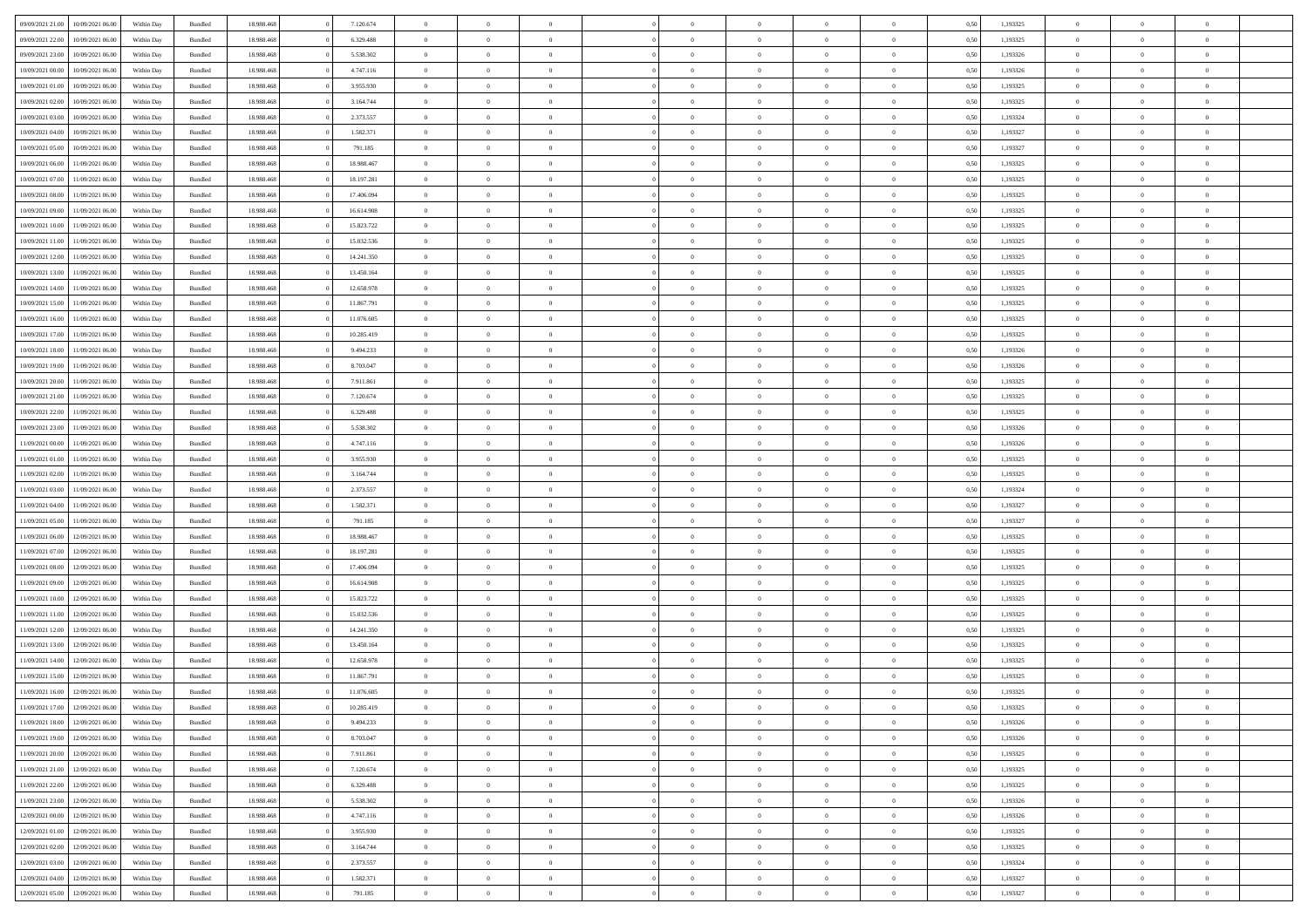| 12/09/2021 06:00 13/09/2021 06:00              | Within Day | Bundled            | 18.988.468 | 315.661 | 18.672.806 | $\overline{0}$ | $\overline{0}$ |                | $\overline{0}$ | $\theta$       |                | $\theta$       | 0,50 | 1,193325 | $\theta$       | $\theta$       | $\overline{0}$ |  |
|------------------------------------------------|------------|--------------------|------------|---------|------------|----------------|----------------|----------------|----------------|----------------|----------------|----------------|------|----------|----------------|----------------|----------------|--|
| 12/09/2021 07:00<br>13/09/2021 06:00           | Within Day | Bundled            | 18.988.46  | 315.66  | 17.894.772 | $\bf{0}$       | $\bf{0}$       | $\bf{0}$       | $\overline{0}$ | $\overline{0}$ | $\overline{0}$ | $\bf{0}$       | 0,50 | 1,193325 | $\,$ 0 $\,$    | $\bf{0}$       | $\overline{0}$ |  |
| 12/09/2021 08:00<br>13/09/2021 06:00           | Within Day | Bundled            | 18,988,468 | 315.661 | 17.116.739 | $\overline{0}$ | $\bf{0}$       | $\overline{0}$ | $\bf{0}$       | $\bf{0}$       | $\overline{0}$ | $\bf{0}$       | 0.50 | 1,193325 | $\bf{0}$       | $\overline{0}$ | $\overline{0}$ |  |
| 12/09/2021 09:00<br>13/09/2021 06:00           | Within Day | Bundled            | 18.988.468 | 315.661 | 16.338.705 | $\overline{0}$ | $\overline{0}$ | $\overline{0}$ | $\overline{0}$ | $\theta$       | $\overline{0}$ | $\bf{0}$       | 0,50 | 1,193325 | $\,$ 0 $\,$    | $\,$ 0 $\,$    | $\overline{0}$ |  |
|                                                |            |                    |            |         |            |                |                |                |                |                |                |                |      |          |                |                |                |  |
| 12/09/2021 11:00<br>13/09/2021 06:00           | Within Day | Bundled            | 18.988.46  | 315.66  | 14.782.638 | $\bf{0}$       | $\overline{0}$ | $\bf{0}$       | $\overline{0}$ | $\bf{0}$       | $\overline{0}$ | $\bf{0}$       | 0,50 | 1,193325 | $\,$ 0 $\,$    | $\bf{0}$       | $\overline{0}$ |  |
| 12/09/2021 12:00<br>13/09/2021 06:00           | Within Day | Bundled            | 18,988,468 | 315.661 | 14,004,605 | $\overline{0}$ | $\overline{0}$ | $\overline{0}$ | $\bf{0}$       | $\overline{0}$ | $\theta$       | $\bf{0}$       | 0.50 | 1,193325 | $\bf{0}$       | $\theta$       | $\overline{0}$ |  |
| 12/09/2021 13:00<br>13/09/2021 06:00           | Within Day | Bundled            | 18.988.468 | 315.661 | 13.226.570 | $\bf{0}$       | $\overline{0}$ | $\overline{0}$ | $\overline{0}$ | $\overline{0}$ | $\overline{0}$ | $\bf{0}$       | 0,50 | 1,193325 | $\,$ 0 $\,$    | $\theta$       | $\overline{0}$ |  |
| 12/09/2021 14:00<br>13/09/2021 06:00           | Within Day | Bundled            | 18.988.46  | 315.66  | 12.448.537 | $\bf{0}$       | $\overline{0}$ | $\bf{0}$       | $\overline{0}$ | $\overline{0}$ | $\overline{0}$ | $\bf{0}$       | 0,50 | 1,193325 | $\,$ 0 $\,$    | $\bf{0}$       | $\overline{0}$ |  |
|                                                |            |                    |            |         |            |                |                |                |                |                |                |                |      |          |                |                |                |  |
| 12/09/2021 15:00<br>13/09/2021 06:00           | Within Day | Bundled            | 18,988,468 | 315.661 | 11.670.503 | $\overline{0}$ | $\bf{0}$       | $\overline{0}$ | $\bf{0}$       | $\overline{0}$ | $\overline{0}$ | $\bf{0}$       | 0.50 | 1.193325 | $\bf{0}$       | $\overline{0}$ | $\overline{0}$ |  |
| 12/09/2021 16:00<br>13/09/2021 06:00           | Within Day | Bundled            | 18.988.468 | 315.661 | 10.892.470 | $\bf{0}$       | $\bf{0}$       | $\overline{0}$ | $\overline{0}$ | $\overline{0}$ | $\overline{0}$ | $\bf{0}$       | 0,50 | 1,193325 | $\,$ 0 $\,$    | $\bf{0}$       | $\overline{0}$ |  |
| 12/09/2021 17:00<br>13/09/2021 06:00           | Within Day | Bundled            | 18.988.46  | 315.66  | 10.114.436 | $\bf{0}$       | $\overline{0}$ | $\bf{0}$       | $\bf{0}$       | $\bf{0}$       | $\overline{0}$ | $\bf{0}$       | 0,50 | 1,193325 | $\,$ 0 $\,$    | $\bf{0}$       | $\overline{0}$ |  |
| 12/09/2021 18:00<br>13/09/2021 06:00           | Within Day | $\mathbf B$ undled | 18,988,468 | 315.661 | 9.336.403  | $\overline{0}$ | $\bf{0}$       | $\overline{0}$ | $\overline{0}$ | $\bf{0}$       | $\overline{0}$ | $\bf{0}$       | 0.50 | 1,193326 | $\bf{0}$       | $\overline{0}$ | $\bf{0}$       |  |
| 12/09/2021 19:00<br>13/09/2021 06:00           | Within Day | Bundled            | 18.988.468 | 315.661 | 8.558.369  | $\overline{0}$ | $\overline{0}$ | $\overline{0}$ | $\overline{0}$ | $\theta$       | $\overline{0}$ | $\bf{0}$       | 0,50 | 1,193326 | $\,$ 0 $\,$    | $\theta$       | $\overline{0}$ |  |
|                                                |            |                    |            |         |            |                |                |                |                |                |                |                |      |          |                |                |                |  |
| 12/09/2021 20:00<br>13/09/2021 06:00           | Within Day | Bundled            | 18.988.46  | 315.66  | 7.780.336  | $\bf{0}$       | $\overline{0}$ | $\bf{0}$       | $\bf{0}$       | $\bf{0}$       | $\overline{0}$ | $\bf{0}$       | 0,50 | 1,193325 | $\,$ 0 $\,$    | $\bf{0}$       | $\overline{0}$ |  |
| 12/09/2021 21:00<br>13/09/2021 06:00           | Within Day | Bundled            | 18,988,468 | 315.661 | 7.002.302  | $\overline{0}$ | $\overline{0}$ | $\overline{0}$ | $\bf{0}$       | $\bf{0}$       | $\Omega$       | $\bf{0}$       | 0.50 | 1,193325 | $\theta$       | $\theta$       | $\overline{0}$ |  |
| 12/09/2021 22:00<br>13/09/2021 06:00           | Within Day | Bundled            | 18.988.468 | 315.661 | 6.224.268  | $\bf{0}$       | $\overline{0}$ | $\overline{0}$ | $\overline{0}$ | $\overline{0}$ | $\overline{0}$ | $\bf{0}$       | 0,50 | 1,193325 | $\,$ 0 $\,$    | $\theta$       | $\overline{0}$ |  |
| 12/09/2021 23:00<br>13/09/2021 06:00           | Within Day | Bundled            | 18.988.46  | 315.66  | 5.446.234  | $\bf{0}$       | $\overline{0}$ | $\bf{0}$       | $\overline{0}$ | $\bf{0}$       | $\overline{0}$ | $\bf{0}$       | 0,50 | 1,193326 | $\,$ 0 $\,$    | $\bf{0}$       | $\overline{0}$ |  |
|                                                |            |                    |            |         |            |                |                |                |                |                |                |                |      |          |                |                |                |  |
| 13/09/2021 00:00<br>13/09/2021 06:00           | Within Day | Bundled            | 18,988,468 | 315.661 | 4.668.201  | $\overline{0}$ | $\bf{0}$       | $\overline{0}$ | $\bf{0}$       | $\overline{0}$ | $\overline{0}$ | $\bf{0}$       | 0.50 | 1.193326 | $\bf{0}$       | $\overline{0}$ | $\overline{0}$ |  |
| 13/09/2021 01:00<br>13/09/2021 06:00           | Within Day | Bundled            | 18.988.468 | 315.661 | 3.890.167  | $\bf{0}$       | $\bf{0}$       | $\overline{0}$ | $\overline{0}$ | $\overline{0}$ | $\overline{0}$ | $\bf{0}$       | 0,50 | 1,193325 | $\,$ 0 $\,$    | $\bf{0}$       | $\overline{0}$ |  |
| 13/09/2021 02:00<br>13/09/2021 06:00           | Within Day | Bundled            | 18.988.46  | 315.66  | 3.112.134  | $\bf{0}$       | $\bf{0}$       | $\bf{0}$       | $\bf{0}$       | $\overline{0}$ | $\overline{0}$ | $\bf{0}$       | 0,50 | 1,193325 | $\,$ 0 $\,$    | $\bf{0}$       | $\overline{0}$ |  |
| 13/09/2021 03:00<br>13/09/2021 06:00           | Within Day | Bundled            | 18,988,468 | 315.661 | 2.334.100  | $\overline{0}$ | $\bf{0}$       | $\overline{0}$ | $\overline{0}$ | $\bf{0}$       | $\overline{0}$ | $\bf{0}$       | 0.50 | 1,193324 | $\bf{0}$       | $\overline{0}$ | $\overline{0}$ |  |
| 13/09/2021 04:00<br>13/09/2021 06:00           | Within Day | Bundled            | 18.988.468 | 315.661 | 1.556.067  | $\overline{0}$ | $\overline{0}$ | $\overline{0}$ | $\overline{0}$ | $\theta$       | $\overline{0}$ | $\bf{0}$       | 0,50 | 1,193327 | $\,$ 0 $\,$    | $\theta$       | $\overline{0}$ |  |
|                                                |            |                    |            |         |            |                | $\overline{0}$ |                |                |                |                |                |      |          |                |                |                |  |
| 13/09/2021 05:00<br>13/09/2021 06:00           | Within Day | Bundled            | 18.988.46  | 315.66  | 778.033    | $\bf{0}$       |                | $\bf{0}$       | $\bf{0}$       | $\overline{0}$ | $\overline{0}$ | $\bf{0}$       | 0,50 | 1,193327 | $\,$ 0 $\,$    | $\bf{0}$       | $\overline{0}$ |  |
| 13/09/2021 06:00<br>14/09/2021 06:00           | Within Day | Bundled            | 18,988,468 |         | 18,988,467 | $\overline{0}$ | $\overline{0}$ | $\overline{0}$ | $\overline{0}$ | $\overline{0}$ | $\Omega$       | $\bf{0}$       | 0.50 | 1,193325 | $\bf{0}$       | $\theta$       | $\overline{0}$ |  |
| 13/09/2021 07:00<br>14/09/2021 06.00           | Within Day | Bundled            | 18.988.468 |         | 18.197.281 | $\bf{0}$       | $\overline{0}$ | $\overline{0}$ | $\overline{0}$ | $\overline{0}$ | $\overline{0}$ | $\bf{0}$       | 0,50 | 1,193325 | $\,$ 0 $\,$    | $\theta$       | $\overline{0}$ |  |
| 13/09/2021 08:00<br>14/09/2021 06.00           | Within Day | Bundled            | 18.988.46  |         | 17.406.094 | $\bf{0}$       | $\overline{0}$ | $\bf{0}$       | $\overline{0}$ | $\bf{0}$       | $\overline{0}$ | $\bf{0}$       | 0,50 | 1,193325 | $\,$ 0 $\,$    | $\bf{0}$       | $\overline{0}$ |  |
| 13/09/2021 09:00<br>14/09/2021 06:00           | Within Day | Bundled            | 18.988.468 |         | 16.614.908 | $\overline{0}$ | $\bf{0}$       | $\overline{0}$ | $\bf{0}$       | $\overline{0}$ | $\overline{0}$ | $\bf{0}$       | 0.50 | 1.193325 | $\bf{0}$       | $\overline{0}$ | $\overline{0}$ |  |
| 13/09/2021 10:00<br>14/09/2021 06:00           | Within Day | Bundled            | 18.988.468 |         | 15.823.722 | $\bf{0}$       | $\bf{0}$       | $\overline{0}$ | $\overline{0}$ | $\overline{0}$ | $\overline{0}$ | $\bf{0}$       | 0,50 | 1,193325 | $\,$ 0 $\,$    | $\bf{0}$       | $\overline{0}$ |  |
|                                                |            |                    |            |         |            |                |                |                |                |                |                |                |      |          |                |                |                |  |
| 13/09/2021 11:00<br>14/09/2021 06.00           | Within Day | Bundled            | 18.988.46  |         | 15.032.536 | $\bf{0}$       | $\bf{0}$       | $\bf{0}$       | $\bf{0}$       | $\overline{0}$ | $\overline{0}$ | $\bf{0}$       | 0,50 | 1,193325 | $\,$ 0 $\,$    | $\bf{0}$       | $\overline{0}$ |  |
| 13/09/2021 12:00<br>14/09/2021 06:00           | Within Day | Bundled            | 18,988,468 |         | 14.241.350 | $\overline{0}$ | $\bf{0}$       | $\overline{0}$ | $\bf{0}$       | $\bf{0}$       | $\overline{0}$ | $\bf{0}$       | 0.50 | 1,193325 | $\bf{0}$       | $\overline{0}$ | $\overline{0}$ |  |
| 13/09/2021 13:00<br>14/09/2021 06:00           | Within Day | Bundled            | 18.988.468 |         | 13.450.164 | $\overline{0}$ | $\overline{0}$ | $\overline{0}$ | $\overline{0}$ | $\overline{0}$ | $\overline{0}$ | $\bf{0}$       | 0.50 | 1,193325 | $\theta$       | $\theta$       | $\overline{0}$ |  |
| 13/09/2021 14:00<br>14/09/2021 06.00           | Within Day | Bundled            | 18.988.46  |         | 12.658.978 | $\bf{0}$       | $\overline{0}$ | $\bf{0}$       | $\bf{0}$       | $\overline{0}$ | $\overline{0}$ | $\bf{0}$       | 0,50 | 1,193325 | $\,$ 0 $\,$    | $\bf{0}$       | $\overline{0}$ |  |
| 13/09/2021 15:00<br>14/09/2021 06:00           |            | Bundled            | 18.988.468 |         | 11.867.791 | $\overline{0}$ | $\overline{0}$ | $\overline{0}$ | $\bf{0}$       | $\bf{0}$       | $\Omega$       | $\bf{0}$       | 0.50 | 1,193325 | $\,$ 0 $\,$    | $\theta$       | $\overline{0}$ |  |
|                                                | Within Day |                    |            |         |            |                |                |                |                |                |                |                |      |          |                |                |                |  |
| 13/09/2021 16:00<br>14/09/2021 06:00           | Within Dav | Bundled            | 18.988.468 |         | 11.076.605 | $\overline{0}$ | $\overline{0}$ | $\overline{0}$ | $\overline{0}$ | $\overline{0}$ | $\overline{0}$ | $\overline{0}$ | 0.50 | 1,193325 | $\theta$       | $\theta$       | $\overline{0}$ |  |
| 13/09/2021 17:00<br>14/09/2021 06.00           | Within Day | Bundled            | 18.988.46  |         | 10.285.419 | $\bf{0}$       | $\bf{0}$       | $\bf{0}$       | $\bf{0}$       | $\bf{0}$       | $\overline{0}$ | $\bf{0}$       | 0,50 | 1,193325 | $\,$ 0 $\,$    | $\bf{0}$       | $\overline{0}$ |  |
| 13/09/2021 18:00<br>14/09/2021 06:00           | Within Day | Bundled            | 18,988,468 |         | 9.494.233  | $\overline{0}$ | $\bf{0}$       | $\overline{0}$ | $\bf{0}$       | $\overline{0}$ | $\overline{0}$ | $\bf{0}$       | 0.50 | 1.193326 | $\bf{0}$       | $\overline{0}$ | $\overline{0}$ |  |
| 13/09/2021 19:00<br>14/09/2021 06:00           | Within Day | Bundled            | 18.988.468 |         | 8.703.047  | $\overline{0}$ | $\overline{0}$ | $\overline{0}$ | $\overline{0}$ | $\overline{0}$ | $\overline{0}$ | $\overline{0}$ | 0.50 | 1,193326 | $\theta$       | $\theta$       | $\overline{0}$ |  |
| 13/09/2021 20:00<br>14/09/2021 06.00           | Within Day | Bundled            | 18.988.46  |         | 7.911.861  | $\bf{0}$       | $\bf{0}$       | $\bf{0}$       | $\bf{0}$       | $\overline{0}$ | $\overline{0}$ | $\bf{0}$       | 0,50 | 1,193325 | $\,$ 0 $\,$    | $\bf{0}$       | $\overline{0}$ |  |
|                                                |            |                    |            |         |            |                |                |                |                |                |                |                |      |          |                |                |                |  |
| 13/09/2021 21:00<br>14/09/2021 06:00           | Within Day | Bundled            | 18,988,468 |         | 7.120.674  | $\overline{0}$ | $\bf{0}$       | $\overline{0}$ | $\overline{0}$ | $\bf{0}$       | $\overline{0}$ | $\bf{0}$       | 0.50 | 1,193325 | $\bf{0}$       | $\overline{0}$ | $\overline{0}$ |  |
| 13/09/2021 22:00<br>14/09/2021 06:00           | Within Day | Bundled            | 18.988.468 |         | 6.329.488  | $\overline{0}$ | $\overline{0}$ | $\overline{0}$ | $\overline{0}$ | $\overline{0}$ | $\overline{0}$ | $\overline{0}$ | 0.50 | 1,193325 | $\theta$       | $\theta$       | $\overline{0}$ |  |
| 13/09/2021 23:00<br>14/09/2021 06.00           | Within Day | Bundled            | 18.988.46  |         | 5.538.302  | $\bf{0}$       | $\bf{0}$       | $\bf{0}$       | $\bf{0}$       | $\overline{0}$ | $\overline{0}$ | $\bf{0}$       | 0,50 | 1,193326 | $\,$ 0 $\,$    | $\bf{0}$       | $\overline{0}$ |  |
| 14/09/2021 00:00<br>14/09/2021 06:00           | Within Day | Bundled            | 18,988,468 |         | 4.747.116  | $\overline{0}$ | $\overline{0}$ | $\overline{0}$ | $\overline{0}$ | $\overline{0}$ | $\Omega$       | $\bf{0}$       | 0.50 | 1,193326 | $\bf{0}$       | $\theta$       | $\overline{0}$ |  |
| 14/09/2021 01:00<br>14/09/2021 06:00           | Within Dav | Bundled            | 18.988.468 |         | 3.955.930  | $\overline{0}$ | $\overline{0}$ | $\overline{0}$ | $\overline{0}$ | $\theta$       | $\overline{0}$ | $\overline{0}$ | 0.50 | 1,193325 | $\theta$       | $\theta$       | $\overline{0}$ |  |
|                                                |            |                    |            |         |            |                |                |                |                |                |                |                |      |          |                |                |                |  |
| 14/09/2021 02:00<br>14/09/2021 06.00           | Within Day | Bundled            | 18.988.46  |         | 3.164.744  | $\bf{0}$       | $\bf{0}$       | $\bf{0}$       | $\bf{0}$       | $\bf{0}$       | $\overline{0}$ | $\bf{0}$       | 0,50 | 1,193325 | $\,$ 0 $\,$    | $\bf{0}$       | $\overline{0}$ |  |
| $14/09/2021\; 03.00 \qquad 14/09/2021\; 06.00$ | Within Day | Bundled            | 18.988.468 |         | 2.373.557  | $\bf{0}$       | $\theta$       |                | $\Omega$       | $\bf{0}$       |                | $\bf{0}$       | 0,50 | 1,193324 | $\bf{0}$       | $\bf{0}$       |                |  |
| 14/09/2021 04:00 14/09/2021 06:00              | Within Day | Bundled            | 18.988.468 |         | 1.582.371  | $\overline{0}$ | $\overline{0}$ | $\overline{0}$ | $\overline{0}$ | $\overline{0}$ | $\overline{0}$ | $\bf{0}$       | 0,50 | 1,193327 | $\theta$       | $\overline{0}$ | $\overline{0}$ |  |
| 14/09/2021 05:00<br>14/09/2021 06.00           | Within Day | Bundled            | 18.988.468 |         | 791.185    | $\overline{0}$ | $\bf{0}$       | $\overline{0}$ | $\overline{0}$ | $\bf{0}$       | $\overline{0}$ | $\bf{0}$       | 0,50 | 1,193327 | $\bf{0}$       | $\overline{0}$ | $\bf{0}$       |  |
| 14/09/2021 06:00 15/09/2021 06:00              | Within Day | Bundled            | 18.988.468 |         | 18.988.467 | $\overline{0}$ | $\bf{0}$       | $\overline{0}$ | $\overline{0}$ | $\overline{0}$ | $\overline{0}$ | $\,$ 0 $\,$    | 0.50 | 1,193325 | $\overline{0}$ | $\bf{0}$       | $\,$ 0 $\,$    |  |
|                                                |            |                    |            |         |            |                |                |                |                |                |                |                |      |          |                |                |                |  |
| 14/09/2021 07:00 15/09/2021 06:00              | Within Day | Bundled            | 18.988.468 |         | 18.197.281 | $\overline{0}$ | $\overline{0}$ | $\overline{0}$ | $\overline{0}$ | $\overline{0}$ | $\overline{0}$ | $\bf{0}$       | 0,50 | 1,193325 | $\overline{0}$ | $\theta$       | $\overline{0}$ |  |
| 14/09/2021 08:00<br>15/09/2021 06:00           | Within Day | Bundled            | 18.988.468 |         | 17.406.094 | $\overline{0}$ | $\bf{0}$       | $\overline{0}$ | $\overline{0}$ | $\bf{0}$       | $\bf{0}$       | $\bf{0}$       | 0,50 | 1,193325 | $\,$ 0         | $\bf{0}$       | $\overline{0}$ |  |
| 14/09/2021 09:00<br>15/09/2021 06:00           | Within Day | Bundled            | 18.988.468 |         | 16.614.908 | $\overline{0}$ | $\bf{0}$       | $\overline{0}$ | $\overline{0}$ | $\bf{0}$       | $\overline{0}$ | $\bf{0}$       | 0.50 | 1,193325 | $\,$ 0 $\,$    | $\theta$       | $\,$ 0         |  |
| 14/09/2021 10:00<br>15/09/2021 06:00           | Within Day | Bundled            | 18.988.468 |         | 15.823.722 | $\overline{0}$ | $\overline{0}$ | $\overline{0}$ | $\overline{0}$ | $\overline{0}$ | $\overline{0}$ | $\bf{0}$       | 0,50 | 1,193325 | $\overline{0}$ | $\theta$       | $\overline{0}$ |  |
| 15/09/2021 06:00<br>14/09/2021 11:00           | Within Day | Bundled            | 18.988.468 |         | 15.032.536 | $\overline{0}$ | $\overline{0}$ | $\overline{0}$ | $\overline{0}$ | $\overline{0}$ | $\overline{0}$ | $\bf{0}$       | 0,50 | 1,193325 | $\bf{0}$       | $\,$ 0 $\,$    | $\,$ 0         |  |
|                                                |            |                    |            |         |            |                |                |                |                |                |                |                |      |          |                |                |                |  |
| 14/09/2021 12:00<br>15/09/2021 06:00           | Within Day | Bundled            | 18,988,468 |         | 14.241.350 | $\overline{0}$ | $\overline{0}$ | $\overline{0}$ | $\overline{0}$ | $\bf{0}$       | $\overline{0}$ | $\bf{0}$       | 0.50 | 1.193325 | $\overline{0}$ | $\,$ 0 $\,$    | $\,$ 0         |  |
| 14/09/2021 13:00<br>15/09/2021 06:00           | Within Day | Bundled            | 18.988.468 |         | 13.450.164 | $\overline{0}$ | $\overline{0}$ | $\overline{0}$ | $\overline{0}$ | $\overline{0}$ | $\overline{0}$ | $\bf{0}$       | 0,50 | 1,193325 | $\overline{0}$ | $\theta$       | $\overline{0}$ |  |
| 14/09/2021 14:00<br>15/09/2021 06:00           | Within Day | Bundled            | 18.988.468 |         | 12.658.978 | $\overline{0}$ | $\bf{0}$       | $\overline{0}$ | $\overline{0}$ | $\overline{0}$ | $\bf{0}$       | $\bf{0}$       | 0,50 | 1,193325 | $\bf{0}$       | $\bf{0}$       | $\overline{0}$ |  |
| 14/09/2021 15:00 15/09/2021 06:00              | Within Day | Bundled            | 18.988.468 |         | 11.867.791 | $\overline{0}$ | $\bf{0}$       | $\overline{0}$ | $\overline{0}$ | $\,$ 0 $\,$    | $\overline{0}$ | $\bf{0}$       | 0,50 | 1,193325 | $\overline{0}$ | $\,$ 0 $\,$    | $\,$ 0 $\,$    |  |
|                                                |            |                    |            |         |            |                |                |                |                |                |                |                |      |          |                |                |                |  |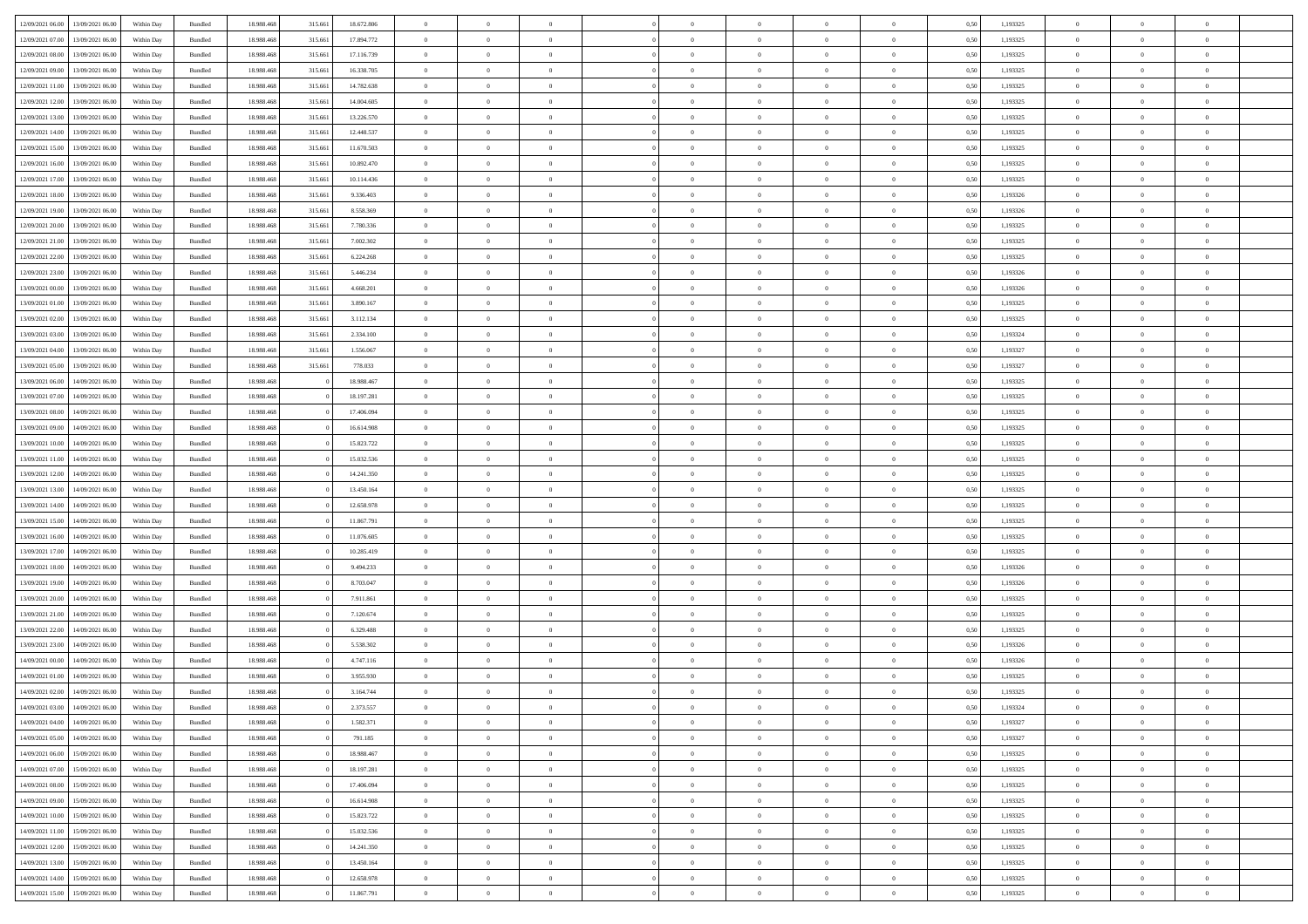|                  |                  |            |                    |            |            | $\overline{0}$ |                |                |                | $\Omega$       | $\Omega$       | $\theta$       |      |          | $\theta$       | $\overline{0}$ | $\theta$       |  |
|------------------|------------------|------------|--------------------|------------|------------|----------------|----------------|----------------|----------------|----------------|----------------|----------------|------|----------|----------------|----------------|----------------|--|
| 14/09/2021 16:00 | 15/09/2021 06:00 | Within Dav | Bundled            | 18.988.468 | 11.076.605 |                | $\theta$       |                | $\Omega$       |                |                |                | 0.50 | 1,193325 |                |                |                |  |
| 14/09/2021 17:00 | 15/09/2021 06:00 | Within Day | Bundled            | 18.988.468 | 10.285.419 | $\overline{0}$ | $\theta$       | $\overline{0}$ | $\overline{0}$ | $\bf{0}$       | $\overline{0}$ | $\overline{0}$ | 0,50 | 1,193325 | $\theta$       | $\overline{0}$ | $\overline{0}$ |  |
| 14/09/2021 18:00 | 15/09/2021 06:00 | Within Day | Bundled            | 18.988.468 | 9.494.233  | $\overline{0}$ | $\overline{0}$ | $\overline{0}$ | $\bf{0}$       | $\bf{0}$       | $\bf{0}$       | $\bf{0}$       | 0,50 | 1,193326 | $\bf{0}$       | $\overline{0}$ | $\overline{0}$ |  |
| 14/09/2021 19:00 | 15/09/2021 06:00 | Within Dav | Bundled            | 18.988.468 | 8.703.047  | $\overline{0}$ | $\theta$       | $\overline{0}$ | $\overline{0}$ | $\bf{0}$       | $\overline{0}$ | $\overline{0}$ | 0.50 | 1,193326 | $\theta$       | $\theta$       | $\overline{0}$ |  |
| 14/09/2021 20:00 | 15/09/2021 06:00 |            |                    | 18.988.468 | 7.911.861  | $\overline{0}$ | $\theta$       | $\overline{0}$ | $\overline{0}$ | $\bf{0}$       | $\overline{0}$ |                |      | 1,193325 | $\theta$       | $\theta$       | $\overline{0}$ |  |
|                  |                  | Within Day | Bundled            |            |            |                |                |                |                |                |                | $\bf{0}$       | 0,50 |          |                |                |                |  |
| 14/09/2021 21.00 | 15/09/2021 06:00 | Within Day | Bundled            | 18.988.468 | 7.120.674  | $\overline{0}$ | $\bf{0}$       | $\overline{0}$ | $\bf{0}$       | $\overline{0}$ | $\overline{0}$ | $\mathbf{0}$   | 0,50 | 1,193325 | $\bf{0}$       | $\overline{0}$ | $\bf{0}$       |  |
| 14/09/2021 22:00 | 15/09/2021 06:00 | Within Dav | Bundled            | 18.988.468 | 6.329.488  | $\overline{0}$ | $\overline{0}$ | $\overline{0}$ | $\overline{0}$ | $\bf{0}$       | $\overline{0}$ | $\overline{0}$ | 0.50 | 1,193325 | $\theta$       | $\overline{0}$ | $\overline{0}$ |  |
| 14/09/2021 23:00 | 15/09/2021 06:00 | Within Day | Bundled            | 18.988.468 | 5.538.302  | $\overline{0}$ | $\theta$       | $\overline{0}$ | $\overline{0}$ | $\bf{0}$       | $\overline{0}$ | $\bf{0}$       | 0,50 | 1,193326 | $\theta$       | $\theta$       | $\overline{0}$ |  |
| 15/09/2021 00:00 | 15/09/2021 06:00 | Within Day | Bundled            | 18.988.468 | 4.747.116  | $\overline{0}$ | $\overline{0}$ | $\overline{0}$ | $\bf{0}$       | $\bf{0}$       | $\bf{0}$       | $\bf{0}$       | 0,50 | 1,193326 | $\,0\,$        | $\overline{0}$ | $\overline{0}$ |  |
| 15/09/2021 01:00 | 15/09/2021 06:00 | Within Dav | Bundled            | 18.988.468 | 3.955.930  | $\overline{0}$ | $\overline{0}$ | $\overline{0}$ | $\overline{0}$ | $\overline{0}$ | $\overline{0}$ | $\overline{0}$ | 0.50 | 1,193325 | $\theta$       | $\overline{0}$ | $\overline{0}$ |  |
|                  |                  |            |                    |            |            |                |                |                |                |                |                |                |      |          |                |                |                |  |
| 15/09/2021 02:00 | 15/09/2021 06:00 | Within Day | Bundled            | 18.988.468 | 3.164.744  | $\overline{0}$ | $\theta$       | $\overline{0}$ | $\overline{0}$ | $\bf{0}$       | $\overline{0}$ | $\bf{0}$       | 0,50 | 1,193325 | $\theta$       | $\theta$       | $\overline{0}$ |  |
| 15/09/2021 03:00 | 15/09/2021 06:00 | Within Day | Bundled            | 18.988.468 | 2.373.557  | $\overline{0}$ | $\overline{0}$ | $\overline{0}$ | $\bf{0}$       | $\bf{0}$       | $\bf{0}$       | $\bf{0}$       | 0,50 | 1,193324 | $\bf{0}$       | $\overline{0}$ | $\overline{0}$ |  |
| 15/09/2021 04:00 | 15/09/2021 06:00 | Within Day | Bundled            | 18.988.468 | 1.582.371  | $\overline{0}$ | $\theta$       | $\overline{0}$ | $\overline{0}$ | $\bf{0}$       | $\overline{0}$ | $\overline{0}$ | 0.50 | 1,193327 | $\theta$       | $\theta$       | $\overline{0}$ |  |
| 15/09/2021 05:00 | 15/09/2021 06:00 | Within Day | Bundled            | 18.988.468 | 791.185    | $\overline{0}$ | $\theta$       | $\overline{0}$ | $\overline{0}$ | $\bf{0}$       | $\overline{0}$ | $\overline{0}$ | 0,50 | 1,193327 | $\theta$       | $\theta$       | $\overline{0}$ |  |
| 15/09/2021 06:00 | 16/09/2021 06:00 | Within Day | Bundled            | 18.988.468 | 18.988.467 | $\overline{0}$ | $\overline{0}$ | $\overline{0}$ | $\bf{0}$       | $\overline{0}$ | $\overline{0}$ | $\mathbf{0}$   | 0,50 | 1,193325 | $\bf{0}$       | $\overline{0}$ | $\bf{0}$       |  |
|                  |                  |            |                    |            |            |                |                |                |                |                |                |                |      |          |                |                |                |  |
| 15/09/2021 07:00 | 16/09/2021 06:00 | Within Dav | Bundled            | 18.988.468 | 18.197.281 | $\overline{0}$ | $\overline{0}$ | $\overline{0}$ | $\overline{0}$ | $\bf{0}$       | $\overline{0}$ | $\overline{0}$ | 0.50 | 1,193325 | $\theta$       | $\overline{0}$ | $\overline{0}$ |  |
| 15/09/2021 08:00 | 16/09/2021 06:00 | Within Day | Bundled            | 18.988.468 | 17.406.094 | $\overline{0}$ | $\theta$       | $\overline{0}$ | $\overline{0}$ | $\bf{0}$       | $\overline{0}$ | $\bf{0}$       | 0,50 | 1,193325 | $\theta$       | $\theta$       | $\overline{0}$ |  |
| 15/09/2021 09:00 | 16/09/2021 06:00 | Within Day | Bundled            | 18.988.468 | 16.614.908 | $\overline{0}$ | $\overline{0}$ | $\overline{0}$ | $\bf{0}$       | $\bf{0}$       | $\bf{0}$       | $\bf{0}$       | 0,50 | 1,193325 | $\,0\,$        | $\overline{0}$ | $\overline{0}$ |  |
| 15/09/2021 10:00 | 16/09/2021 06:00 | Within Dav | Bundled            | 18.988.468 | 15.823.722 | $\overline{0}$ | $\overline{0}$ | $\overline{0}$ | $\overline{0}$ | $\overline{0}$ | $\overline{0}$ | $\overline{0}$ | 0.50 | 1,193325 | $\theta$       | $\overline{0}$ | $\overline{0}$ |  |
| 15/09/2021 11:00 | 16/09/2021 06:00 | Within Day | Bundled            | 18.988.468 | 15.032.536 | $\overline{0}$ | $\theta$       | $\overline{0}$ | $\overline{0}$ | $\bf{0}$       | $\overline{0}$ | $\bf{0}$       | 0,50 | 1,193325 | $\theta$       | $\theta$       | $\overline{0}$ |  |
| 15/09/2021 12:00 | 16/09/2021 06:00 | Within Day | Bundled            | 18.988.468 | 14.241.350 | $\overline{0}$ | $\overline{0}$ | $\overline{0}$ | $\bf{0}$       | $\bf{0}$       | $\bf{0}$       | $\bf{0}$       | 0,50 | 1,193325 | $\,0\,$        | $\overline{0}$ | $\overline{0}$ |  |
|                  |                  |            |                    |            |            |                |                |                |                |                |                |                |      |          |                |                |                |  |
| 15/09/2021 13:00 | 16/09/2021 06:00 | Within Day | Bundled            | 18.988.468 | 13.450.164 | $\overline{0}$ | $\overline{0}$ | $\overline{0}$ | $\overline{0}$ | $\bf{0}$       | $\overline{0}$ | $\overline{0}$ | 0.50 | 1,193325 | $\theta$       | $\theta$       | $\overline{0}$ |  |
| 15/09/2021 14:00 | 16/09/2021 06:00 | Within Day | Bundled            | 18.988.468 | 12.658.978 | $\overline{0}$ | $\theta$       | $\overline{0}$ | $\overline{0}$ | $\bf{0}$       | $\overline{0}$ | $\bf{0}$       | 0,50 | 1,193325 | $\theta$       | $\overline{0}$ | $\overline{0}$ |  |
| 15/09/2021 15:00 | 16/09/2021 06:00 | Within Day | Bundled            | 18.988.468 | 11.867.791 | $\overline{0}$ | $\overline{0}$ | $\overline{0}$ | $\bf{0}$       | $\overline{0}$ | $\overline{0}$ | $\mathbf{0}$   | 0,50 | 1,193325 | $\overline{0}$ | $\overline{0}$ | $\bf{0}$       |  |
| 15/09/2021 16:00 | 16/09/2021 06:00 | Within Dav | Bundled            | 18.988.468 | 11.076.605 | $\overline{0}$ | $\overline{0}$ | $\overline{0}$ | $\overline{0}$ | $\overline{0}$ | $\overline{0}$ | $\overline{0}$ | 0.50 | 1,193325 | $\theta$       | $\theta$       | $\overline{0}$ |  |
| 15/09/2021 17:00 | 16/09/2021 06:00 | Within Day | Bundled            | 18.988.468 | 10.285.419 | $\overline{0}$ | $\theta$       | $\overline{0}$ | $\overline{0}$ | $\bf{0}$       | $\overline{0}$ | $\bf{0}$       | 0,50 | 1,193325 | $\theta$       | $\theta$       | $\overline{0}$ |  |
| 15/09/2021 18:00 | 16/09/2021 06:00 | Within Day | Bundled            | 18.988.468 | 9.494.233  | $\overline{0}$ | $\overline{0}$ | $\overline{0}$ | $\bf{0}$       | $\bf{0}$       | $\bf{0}$       | $\bf{0}$       | 0,50 | 1,193326 | $\,0\,$        | $\overline{0}$ | $\overline{0}$ |  |
| 15/09/2021 19:00 | 16/09/2021 06:00 |            | Bundled            | 18.988.468 | 8.703.047  | $\overline{0}$ | $\overline{0}$ | $\overline{0}$ | $\overline{0}$ | $\bf{0}$       | $\overline{0}$ | $\overline{0}$ | 0.50 | 1,193326 | $\theta$       | $\overline{0}$ | $\overline{0}$ |  |
|                  |                  | Within Day |                    |            |            |                |                |                |                |                |                |                |      |          |                |                |                |  |
| 15/09/2021 20:00 | 16/09/2021 06:00 | Within Day | Bundled            | 18.988.468 | 7.911.861  | $\overline{0}$ | $\theta$       | $\overline{0}$ | $\overline{0}$ | $\bf{0}$       | $\overline{0}$ | $\bf{0}$       | 0,50 | 1,193325 | $\,$ 0 $\,$    | $\theta$       | $\overline{0}$ |  |
| 15/09/2021 21.00 | 16/09/2021 06:00 | Within Day | Bundled            | 18.988.468 | 7.120.674  | $\overline{0}$ | $\overline{0}$ | $\overline{0}$ | $\bf{0}$       | $\bf{0}$       | $\bf{0}$       | $\bf{0}$       | 0,50 | 1,193325 | $\bf{0}$       | $\overline{0}$ | $\overline{0}$ |  |
| 15/09/2021 22:00 | 16/09/2021 06:00 | Within Day | Bundled            | 18.988.468 | 6.329.488  | $\overline{0}$ | $\Omega$       | $\Omega$       | $\Omega$       | $\Omega$       | $\Omega$       | $\overline{0}$ | 0.50 | 1,193325 | $\,0\,$        | $\Omega$       | $\theta$       |  |
| 15/09/2021 23:00 | 16/09/2021 06:00 | Within Day | Bundled            | 18.988.468 | 5.538.302  | $\overline{0}$ | $\theta$       | $\overline{0}$ | $\overline{0}$ | $\bf{0}$       | $\overline{0}$ | $\bf{0}$       | 0,50 | 1,193326 | $\theta$       | $\theta$       | $\overline{0}$ |  |
| 16/09/2021 00:00 | 16/09/2021 06:00 | Within Day | Bundled            | 18.988.468 | 4.747.116  | $\overline{0}$ | $\bf{0}$       | $\overline{0}$ | $\bf{0}$       | $\bf{0}$       | $\overline{0}$ | $\mathbf{0}$   | 0,50 | 1,193326 | $\bf{0}$       | $\overline{0}$ | $\bf{0}$       |  |
| 16/09/2021 01:00 | 16/09/2021 06:00 | Within Day | Bundled            | 18.988.468 | 3.955.930  | $\overline{0}$ | $\Omega$       | $\Omega$       | $\Omega$       | $\Omega$       | $\Omega$       | $\overline{0}$ | 0.50 | 1,193325 | $\theta$       | $\theta$       | $\theta$       |  |
|                  |                  |            |                    |            |            |                |                |                |                |                |                |                |      |          |                |                |                |  |
| 16/09/2021 02:00 | 16/09/2021 06:00 | Within Day | Bundled            | 18.988.468 | 3.164.744  | $\overline{0}$ | $\theta$       | $\overline{0}$ | $\overline{0}$ | $\bf{0}$       | $\overline{0}$ | $\bf{0}$       | 0,50 | 1,193325 | $\theta$       | $\theta$       | $\overline{0}$ |  |
| 16/09/2021 03:00 | 16/09/2021 06:00 | Within Day | Bundled            | 18.988.468 | 2.373.557  | $\overline{0}$ | $\overline{0}$ | $\overline{0}$ | $\bf{0}$       | $\bf{0}$       | $\bf{0}$       | $\bf{0}$       | 0,50 | 1,193324 | $\,0\,$        | $\overline{0}$ | $\overline{0}$ |  |
| 16/09/2021 04:00 | 16/09/2021 06:00 | Within Day | Bundled            | 18.988.468 | 1.582.371  | $\overline{0}$ | $\Omega$       | $\Omega$       | $\Omega$       | $\Omega$       | $\theta$       | $\overline{0}$ | 0.50 | 1,193327 | $\theta$       | $\theta$       | $\theta$       |  |
| 16/09/2021 05:00 | 16/09/2021 06:00 | Within Day | Bundled            | 18.988.468 | 791.185    | $\overline{0}$ | $\theta$       | $\overline{0}$ | $\overline{0}$ | $\bf{0}$       | $\overline{0}$ | $\bf{0}$       | 0,50 | 1,193327 | $\theta$       | $\theta$       | $\overline{0}$ |  |
| 16/09/2021 06:00 | 17/09/2021 06:00 | Within Day | Bundled            | 18.988.468 | 18.988.467 | $\overline{0}$ | $\overline{0}$ | $\overline{0}$ | $\bf{0}$       | $\bf{0}$       | $\bf{0}$       | $\bf{0}$       | 0,50 | 1,193325 | $\,0\,$        | $\overline{0}$ | $\overline{0}$ |  |
| 16/09/2021 07:00 | 17/09/2021 06:00 | Within Day | Bundled            | 18.988.468 | 18.197.281 | $\overline{0}$ | $\Omega$       | $\Omega$       | $\Omega$       | $\Omega$       | $\overline{0}$ | $\overline{0}$ | 0.50 | 1,193325 | $\,0\,$        | $\theta$       | $\theta$       |  |
| 16/09/2021 08:00 | 17/09/2021 06:00 | Within Day | Bundled            | 18.988.468 | 17.406.094 | $\overline{0}$ | $\theta$       | $\overline{0}$ | $\overline{0}$ | $\bf{0}$       | $\overline{0}$ | $\bf{0}$       | 0,50 | 1,193325 | $\,$ 0 $\,$    | $\theta$       | $\overline{0}$ |  |
|                  |                  |            |                    |            |            |                |                |                |                |                |                |                |      |          |                |                |                |  |
| 16/09/2021 09:00 | 17/09/2021 06:00 | Within Day | Bundled            | 18.988.468 | 16.614.908 | $\overline{0}$ | $\overline{0}$ | $\overline{0}$ | $\bf{0}$       | $\bf{0}$       | $\bf{0}$       | $\mathbf{0}$   | 0,50 | 1,193325 | $\bf{0}$       | $\overline{0}$ | $\bf{0}$       |  |
| 16/09/2021 10:00 | 17/09/2021 06.00 | Within Day | Bundled            | 18.988.468 | 15.823.722 | $\overline{0}$ | $\Omega$       | $\Omega$       | $\Omega$       | $\Omega$       | $\Omega$       | $\overline{0}$ | 0.50 | 1,193325 | $\theta$       | $\theta$       | $\theta$       |  |
| 16/09/2021 11:00 | 17/09/2021 06:00 | Within Day | Bundled            | 18.988.468 | 15.032.536 | $\overline{0}$ | $\,$ 0 $\,$    | $\overline{0}$ | $\bf{0}$       | $\,$ 0         | $\bf{0}$       | $\bf{0}$       | 0,50 | 1,193325 | $\,0\,$        | $\overline{0}$ | $\overline{0}$ |  |
| 16/09/2021 12:00 | 17/09/2021 06:00 | Within Day | $\mathbf B$ undled | 18.988.468 | 14.241.350 | $\bf{0}$       | $\bf{0}$       |                |                |                |                |                | 0,50 | 1,193325 | $\bf{0}$       | $\overline{0}$ |                |  |
| 16/09/2021 13:00 | 17/09/2021 06:00 | Within Day | Bundled            | 18,988,468 | 13.450.164 | $\overline{0}$ | $\Omega$       | $\overline{0}$ | $\Omega$       | $\theta$       | $\overline{0}$ | $\overline{0}$ | 0,50 | 1,193325 | $\theta$       | $\theta$       | $\theta$       |  |
| 16/09/2021 14:00 | 17/09/2021 06:00 | Within Day | Bundled            | 18.988.468 | 12.658.978 | $\overline{0}$ | $\,$ 0         | $\overline{0}$ | $\bf{0}$       | $\,$ 0 $\,$    | $\overline{0}$ | $\mathbf{0}$   | 0,50 | 1,193325 | $\,$ 0 $\,$    | $\,$ 0 $\,$    | $\,$ 0         |  |
| 16/09/2021 15:00 | 17/09/2021 06:00 | Within Day | Bundled            | 18.988.468 | 11.867.791 | $\overline{0}$ | $\overline{0}$ | $\overline{0}$ | $\overline{0}$ | $\overline{0}$ | $\overline{0}$ | $\mathbf{0}$   | 0,50 | 1,193325 | $\overline{0}$ | $\bf{0}$       | $\bf{0}$       |  |
|                  |                  |            |                    |            |            |                |                |                |                |                |                |                |      |          |                |                |                |  |
| 16/09/2021 16:00 | 17/09/2021 06:00 | Within Day | Bundled            | 18.988.468 | 11.076.605 | $\overline{0}$ | $\theta$       | $\overline{0}$ | $\Omega$       | $\overline{0}$ | $\overline{0}$ | $\bf{0}$       | 0,50 | 1,193325 | $\overline{0}$ | $\theta$       | $\overline{0}$ |  |
| 16/09/2021 17:00 | 17/09/2021 06:00 | Within Day | Bundled            | 18.988.468 | 10.285.419 | $\overline{0}$ | $\,$ 0         | $\overline{0}$ | $\overline{0}$ | $\overline{0}$ | $\overline{0}$ | $\bf{0}$       | 0,50 | 1,193325 | $\,$ 0 $\,$    | $\overline{0}$ | $\overline{0}$ |  |
| 16/09/2021 18:00 | 17/09/2021 06:00 | Within Day | Bundled            | 18.988.468 | 9.494.233  | $\overline{0}$ | $\overline{0}$ | $\overline{0}$ | $\overline{0}$ | $\overline{0}$ | $\overline{0}$ | $\mathbf{0}$   | 0,50 | 1,193326 | $\overline{0}$ | $\bf{0}$       | $\bf{0}$       |  |
| 16/09/2021 19:00 | 17/09/2021 06:00 | Within Day | Bundled            | 18.988.468 | 8.703.047  | $\overline{0}$ | $\overline{0}$ | $\overline{0}$ | $\Omega$       | $\overline{0}$ | $\overline{0}$ | $\bf{0}$       | 0.50 | 1,193326 | $\overline{0}$ | $\theta$       | $\overline{0}$ |  |
| 16/09/2021 20:00 | 17/09/2021 06:00 | Within Day | Bundled            | 18.988.468 | 7.911.861  | $\overline{0}$ | $\,$ 0         | $\overline{0}$ | $\bf{0}$       | $\bf{0}$       | $\bf{0}$       | $\bf{0}$       | 0,50 | 1,193325 | $\,$ 0 $\,$    | $\overline{0}$ | $\overline{0}$ |  |
| 16/09/2021 21:00 | 17/09/2021 06:00 | Within Day | Bundled            | 18.988.468 | 7.120.674  | $\overline{0}$ | $\bf{0}$       | $\overline{0}$ | $\overline{0}$ | $\overline{0}$ | $\bf{0}$       | $\mathbf{0}$   | 0,50 | 1,193325 | $\overline{0}$ | $\overline{0}$ | $\bf{0}$       |  |
|                  |                  |            |                    |            |            |                |                |                |                |                |                |                |      |          |                |                |                |  |
| 16/09/2021 22:00 | 17/09/2021 06:00 | Within Day | Bundled            | 18,988,468 | 6.329.488  | $\overline{0}$ | $\overline{0}$ | $\overline{0}$ | $\Omega$       | $\overline{0}$ | $\overline{0}$ | $\bf{0}$       | 0.50 | 1,193325 | $\overline{0}$ | $\overline{0}$ | $\overline{0}$ |  |
| 16/09/2021 23:00 | 17/09/2021 06:00 | Within Day | Bundled            | 18.988.468 | 5.538.302  | $\overline{0}$ | $\bf{0}$       | $\overline{0}$ | $\overline{0}$ | $\bf{0}$       | $\bf{0}$       | $\mathbf{0}$   | 0,50 | 1,193326 | $\,$ 0 $\,$    | $\,$ 0 $\,$    | $\bf{0}$       |  |
| 17/09/2021 00:00 | 17/09/2021 06:00 | Within Day | Bundled            | 18.988.468 | 4.747.116  | $\overline{0}$ | $\overline{0}$ | $\overline{0}$ | $\overline{0}$ | $\bf{0}$       | $\bf{0}$       | $\mathbf{0}$   | 0,50 | 1,193326 | $\overline{0}$ | $\bf{0}$       | $\bf{0}$       |  |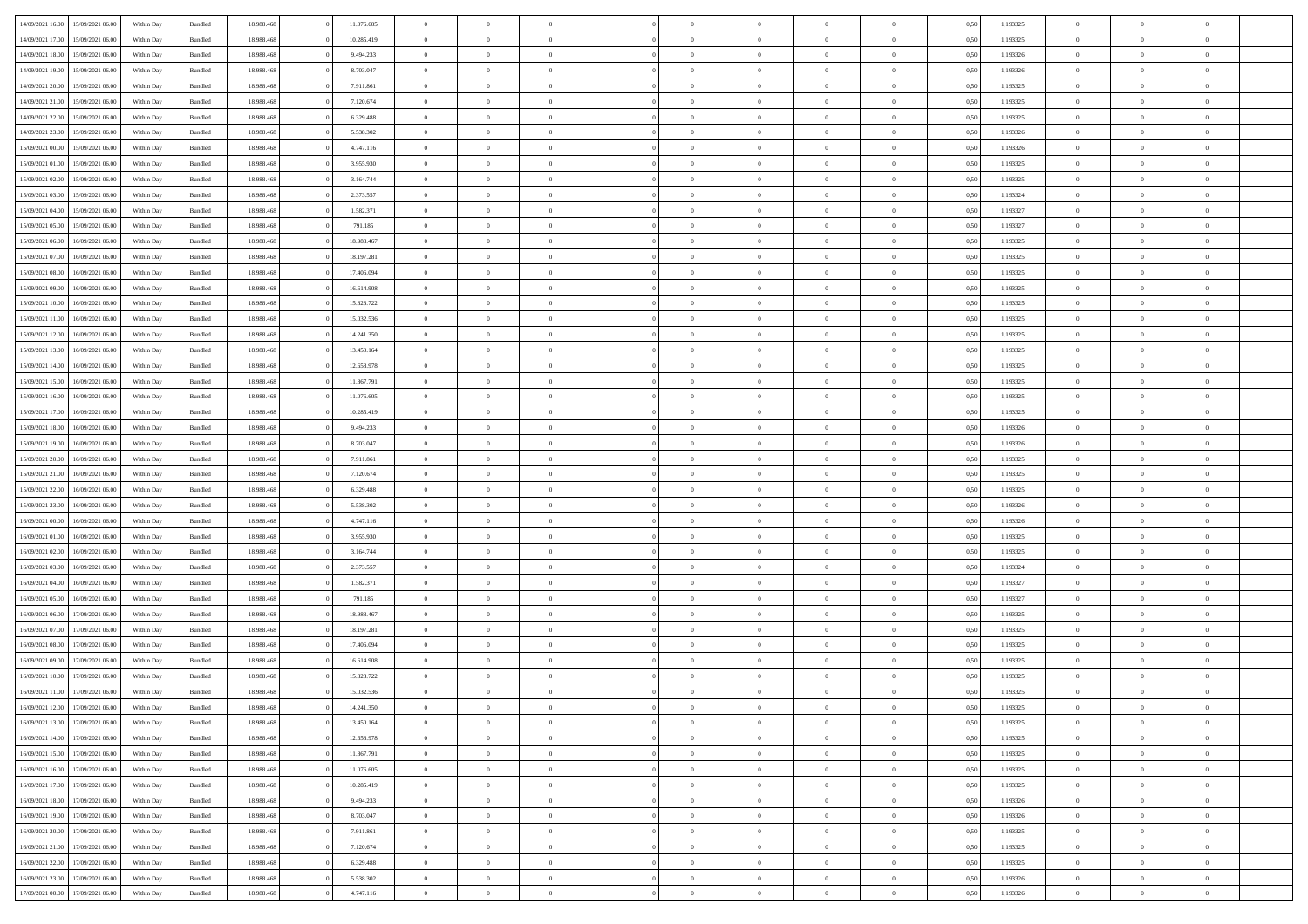| 17/09/2021 01:00 | 17/09/2021 06:00 | Within Dav | Bundled            | 18.988.468 |           | 3.955.930  | $\overline{0}$ | $\Omega$       |                | $\Omega$       | $\Omega$       | $\Omega$       | $\theta$       | 0.50 | 1,193325 | $\theta$       | $\theta$       | $\theta$       |  |
|------------------|------------------|------------|--------------------|------------|-----------|------------|----------------|----------------|----------------|----------------|----------------|----------------|----------------|------|----------|----------------|----------------|----------------|--|
| 17/09/2021 02:00 | 17/09/2021 06:00 | Within Day | Bundled            | 18.988.468 |           | 3.164.744  | $\overline{0}$ | $\theta$       | $\overline{0}$ | $\overline{0}$ | $\bf{0}$       | $\overline{0}$ | $\overline{0}$ | 0,50 | 1,193325 | $\theta$       | $\theta$       | $\overline{0}$ |  |
| 17/09/2021 03:00 | 17/09/2021 06:00 | Within Day | Bundled            | 18.988.468 |           | 2.373.557  | $\overline{0}$ | $\overline{0}$ | $\overline{0}$ | $\bf{0}$       | $\bf{0}$       | $\bf{0}$       | $\bf{0}$       | 0,50 | 1,193324 | $\bf{0}$       | $\overline{0}$ | $\overline{0}$ |  |
|                  |                  |            |                    |            |           |            |                |                |                |                |                |                |                |      |          | $\theta$       |                |                |  |
| 17/09/2021 04:00 | 17/09/2021 06:00 | Within Dav | Bundled            | 18.988.468 |           | 1.582.371  | $\overline{0}$ | $\theta$       | $\overline{0}$ | $\overline{0}$ | $\bf{0}$       | $\overline{0}$ | $\overline{0}$ | 0.50 | 1,193327 |                | $\theta$       | $\overline{0}$ |  |
| 17/09/2021 05:00 | 17/09/2021 06:00 | Within Day | Bundled            | 18.988.468 |           | 791.185    | $\overline{0}$ | $\theta$       | $\overline{0}$ | $\overline{0}$ | $\bf{0}$       | $\overline{0}$ | $\bf{0}$       | 0,50 | 1,193327 | $\theta$       | $\theta$       | $\overline{0}$ |  |
| 17/09/2021 06:00 | 18/09/2021 06:00 | Within Day | Bundled            | 18.988.468 |           | 18.988.467 | $\overline{0}$ | $\bf{0}$       | $\overline{0}$ | $\bf{0}$       | $\overline{0}$ | $\bf{0}$       | $\mathbf{0}$   | 0,50 | 1,193325 | $\overline{0}$ | $\overline{0}$ | $\bf{0}$       |  |
| 17/09/2021 07:00 | 18/09/2021 06:00 | Within Dav | Bundled            | 18.988.468 |           | 18.197.281 | $\overline{0}$ | $\overline{0}$ | $\overline{0}$ | $\overline{0}$ | $\bf{0}$       | $\overline{0}$ | $\overline{0}$ | 0.50 | 1,193325 | $\theta$       | $\overline{0}$ | $\overline{0}$ |  |
|                  |                  |            |                    |            |           |            |                |                |                |                |                |                |                |      |          |                |                |                |  |
| 17/09/2021 08:00 | 18/09/2021 06:00 | Within Day | Bundled            | 18.988.468 |           | 17.406.094 | $\overline{0}$ | $\theta$       | $\overline{0}$ | $\overline{0}$ | $\bf{0}$       | $\overline{0}$ | $\bf{0}$       | 0,50 | 1,193325 | $\theta$       | $\theta$       | $\overline{0}$ |  |
| 17/09/2021 09:00 | 18/09/2021 06:00 | Within Day | Bundled            | 18.988.468 |           | 16.614.908 | $\overline{0}$ | $\overline{0}$ | $\overline{0}$ | $\bf{0}$       | $\bf{0}$       | $\bf{0}$       | $\bf{0}$       | 0,50 | 1,193325 | $\,0\,$        | $\overline{0}$ | $\overline{0}$ |  |
| 17/09/2021 10:00 | 18/09/2021 06:00 | Within Dav | Bundled            | 18.988.468 |           | 15.823.722 | $\overline{0}$ | $\overline{0}$ | $\overline{0}$ | $\overline{0}$ | $\overline{0}$ | $\overline{0}$ | $\overline{0}$ | 0.50 | 1,193325 | $\theta$       | $\overline{0}$ | $\overline{0}$ |  |
| 17/09/2021 11:00 | 18/09/2021 06:00 |            | Bundled            | 18.988.468 |           | 15.032.536 | $\overline{0}$ | $\theta$       | $\overline{0}$ | $\overline{0}$ | $\bf{0}$       | $\overline{0}$ |                |      | 1,193325 | $\theta$       | $\theta$       | $\overline{0}$ |  |
|                  |                  | Within Day |                    |            |           |            |                |                |                |                |                |                | $\bf{0}$       | 0,50 |          |                |                |                |  |
| 17/09/2021 12:00 | 18/09/2021 06:00 | Within Day | Bundled            | 18.988.468 |           | 14.241.350 | $\overline{0}$ | $\overline{0}$ | $\overline{0}$ | $\bf{0}$       | $\bf{0}$       | $\bf{0}$       | $\bf{0}$       | 0,50 | 1,193325 | $\bf{0}$       | $\overline{0}$ | $\overline{0}$ |  |
| 17/09/2021 13:00 | 18/09/2021 06:00 | Within Dav | Bundled            | 18.988.468 |           | 13.450.164 | $\overline{0}$ | $\theta$       | $\overline{0}$ | $\overline{0}$ | $\bf{0}$       | $\overline{0}$ | $\overline{0}$ | 0.50 | 1,193325 | $\theta$       | $\theta$       | $\overline{0}$ |  |
| 17/09/2021 14:00 | 18/09/2021 06:00 | Within Day | Bundled            | 18.988.468 |           | 12.658.978 | $\overline{0}$ | $\theta$       | $\overline{0}$ | $\overline{0}$ | $\bf{0}$       | $\overline{0}$ | $\overline{0}$ | 0,50 | 1,193325 | $\theta$       | $\theta$       | $\overline{0}$ |  |
|                  |                  |            |                    |            |           |            |                |                |                |                |                |                |                |      |          |                |                |                |  |
| 17/09/2021 15:00 | 18/09/2021 06:00 | Within Day | Bundled            | 18.988.468 |           | 11.867.791 | $\overline{0}$ | $\overline{0}$ | $\overline{0}$ | $\bf{0}$       | $\overline{0}$ | $\overline{0}$ | $\mathbf{0}$   | 0,50 | 1,193325 | $\bf{0}$       | $\overline{0}$ | $\bf{0}$       |  |
| 17/09/2021 16:00 | 18/09/2021 06:00 | Within Dav | Bundled            | 18.988.468 |           | 11.076.605 | $\overline{0}$ | $\overline{0}$ | $\overline{0}$ | $\overline{0}$ | $\bf{0}$       | $\overline{0}$ | $\overline{0}$ | 0.50 | 1,193325 | $\theta$       | $\overline{0}$ | $\overline{0}$ |  |
| 17/09/2021 17:00 | 18/09/2021 06:00 | Within Day | Bundled            | 18.988.468 |           | 10.285.419 | $\overline{0}$ | $\theta$       | $\overline{0}$ | $\overline{0}$ | $\bf{0}$       | $\overline{0}$ | $\bf{0}$       | 0,50 | 1,193325 | $\theta$       | $\theta$       | $\overline{0}$ |  |
| 17/09/2021 18:00 | 18/09/2021 06:00 | Within Day | Bundled            | 18.988.468 |           | 9.494.233  | $\overline{0}$ | $\overline{0}$ | $\overline{0}$ | $\bf{0}$       | $\bf{0}$       | $\bf{0}$       | $\bf{0}$       | 0,50 | 1,193326 | $\,0\,$        | $\overline{0}$ | $\overline{0}$ |  |
| 17/09/2021 19:00 | 18/09/2021 06:00 | Within Dav | Bundled            | 18.988.468 |           | 8.703.047  | $\overline{0}$ | $\overline{0}$ | $\overline{0}$ | $\overline{0}$ | $\overline{0}$ | $\overline{0}$ | $\overline{0}$ | 0.50 | 1,193326 | $\theta$       | $\overline{0}$ | $\overline{0}$ |  |
|                  |                  |            |                    |            |           |            |                |                |                |                |                |                |                |      |          |                |                |                |  |
| 17/09/2021 20:00 | 18/09/2021 06:00 | Within Day | Bundled            | 18.988.468 |           | 7.911.861  | $\overline{0}$ | $\theta$       | $\overline{0}$ | $\overline{0}$ | $\bf{0}$       | $\overline{0}$ | $\bf{0}$       | 0,50 | 1,193325 | $\theta$       | $\theta$       | $\overline{0}$ |  |
| 17/09/2021 21.00 | 18/09/2021 06:00 | Within Day | Bundled            | 18.988.468 |           | 7.120.674  | $\overline{0}$ | $\overline{0}$ | $\overline{0}$ | $\bf{0}$       | $\bf{0}$       | $\bf{0}$       | $\bf{0}$       | 0,50 | 1,193325 | $\,0\,$        | $\overline{0}$ | $\overline{0}$ |  |
| 17/09/2021 22:00 | 18/09/2021 06:00 | Within Dav | Bundled            | 18.988.468 |           | 6.329.488  | $\overline{0}$ | $\overline{0}$ | $\overline{0}$ | $\overline{0}$ | $\bf{0}$       | $\overline{0}$ | $\overline{0}$ | 0.50 | 1,193325 | $\theta$       | $\theta$       | $\overline{0}$ |  |
|                  |                  |            |                    |            |           |            | $\overline{0}$ | $\theta$       | $\overline{0}$ | $\overline{0}$ | $\bf{0}$       | $\overline{0}$ |                |      |          | $\theta$       | $\overline{0}$ | $\overline{0}$ |  |
| 17/09/2021 23:00 | 18/09/2021 06:00 | Within Day | Bundled            | 18.988.468 |           | 5.538.302  |                |                |                |                |                |                | $\bf{0}$       | 0,50 | 1,193326 |                |                |                |  |
| 18/09/2021 00:00 | 18/09/2021 06:00 | Within Day | Bundled            | 18.988.468 |           | 4.747.116  | $\overline{0}$ | $\overline{0}$ | $\overline{0}$ | $\bf{0}$       | $\overline{0}$ | $\bf{0}$       | $\mathbf{0}$   | 0,50 | 1,193326 | $\bf{0}$       | $\overline{0}$ | $\bf{0}$       |  |
| 18/09/2021 01:00 | 18/09/2021 06:00 | Within Dav | Bundled            | 18.988.468 |           | 3.955.930  | $\overline{0}$ | $\overline{0}$ | $\overline{0}$ | $\overline{0}$ | $\overline{0}$ | $\overline{0}$ | $\overline{0}$ | 0.50 | 1,193325 | $\theta$       | $\overline{0}$ | $\overline{0}$ |  |
| 18/09/2021 02:00 | 18/09/2021 06:00 | Within Day | Bundled            | 18.988.468 |           | 3.164.744  | $\overline{0}$ | $\theta$       | $\overline{0}$ | $\overline{0}$ | $\bf{0}$       | $\overline{0}$ | $\bf{0}$       | 0,50 | 1,193325 | $\theta$       | $\theta$       | $\overline{0}$ |  |
|                  |                  |            |                    |            |           |            |                |                |                |                |                |                |                |      |          |                |                |                |  |
| 18/09/2021 03:00 | 18/09/2021 06:00 | Within Day | Bundled            | 18.988.468 |           | 2.373.557  | $\overline{0}$ | $\overline{0}$ | $\overline{0}$ | $\bf{0}$       | $\bf{0}$       | $\bf{0}$       | $\bf{0}$       | 0,50 | 1,193324 | $\,0\,$        | $\overline{0}$ | $\overline{0}$ |  |
| 18/09/2021 04:00 | 18/09/2021 06:00 | Within Day | Bundled            | 18.988.468 |           | 1.582.371  | $\overline{0}$ | $\overline{0}$ | $\overline{0}$ | $\overline{0}$ | $\bf{0}$       | $\overline{0}$ | $\overline{0}$ | 0.50 | 1,193327 | $\theta$       | $\overline{0}$ | $\overline{0}$ |  |
| 18/09/2021 05:00 | 18/09/2021 06:00 | Within Day | Bundled            | 18.988.468 |           | 791.185    | $\overline{0}$ | $\overline{0}$ | $\overline{0}$ | $\overline{0}$ | $\bf{0}$       | $\overline{0}$ | $\bf{0}$       | 0,50 | 1,193327 | $\theta$       | $\theta$       | $\overline{0}$ |  |
| 18/09/2021 06:00 | 19/09/2021 06:00 | Within Day | Bundled            | 18.988.468 |           | 18.988.467 | $\overline{0}$ | 5.222.245      | $\overline{0}$ | 1,418950       | $\bf{0}$       | $\bf{0}$       | $\bf{0}$       | 0,50 | 1,193325 | $\bf{0}$       | $\overline{0}$ | $\overline{0}$ |  |
|                  |                  |            |                    |            |           |            |                |                |                |                |                |                |                |      |          |                |                |                |  |
| 18/09/2021 07:00 | 19/09/2021 06.00 | Within Day | Bundled            | 18.988.468 | 5.222.245 | 13.192.628 | $\overline{0}$ | $\Omega$       | $\Omega$       | $\Omega$       | $\Omega$       | $\Omega$       | $\overline{0}$ | 0.50 | 1,193325 | $\,0\,$        | $\theta$       | $\theta$       |  |
| 18/09/2021 08:00 | 19/09/2021 06:00 | Within Day | Bundled            | 18.988.468 | 5.222.245 | 12.619.036 | $\overline{0}$ | $\theta$       | $\overline{0}$ | $\overline{0}$ | $\bf{0}$       | $\overline{0}$ | $\bf{0}$       | 0,50 | 1,193325 | $\theta$       | $\theta$       | $\overline{0}$ |  |
| 18/09/2021 09:00 | 19/09/2021 06:00 | Within Day | Bundled            | 18.988.468 | 5.222.245 | 12.045.443 | $\overline{0}$ | $\overline{0}$ | $\overline{0}$ | $\bf{0}$       | $\bf{0}$       | $\bf{0}$       | $\mathbf{0}$   | 0,50 | 1,193325 | $\bf{0}$       | $\overline{0}$ | $\bf{0}$       |  |
| 18/09/2021 10:00 | 19/09/2021 06:00 | Within Day | Bundled            | 18.988.468 | 5.222.245 | 11.471.851 | $\overline{0}$ | $\Omega$       | $\Omega$       | $\Omega$       | $\Omega$       | $\Omega$       | $\overline{0}$ | 0.50 | 1,193325 | $\theta$       | $\theta$       | $\theta$       |  |
|                  |                  |            |                    |            |           |            | $\overline{0}$ | $\overline{0}$ | $\overline{0}$ | $\overline{0}$ | $\bf{0}$       | $\overline{0}$ |                |      |          | $\theta$       | $\theta$       | $\overline{0}$ |  |
| 18/09/2021 11:00 | 19/09/2021 06:00 | Within Day | Bundled            | 18.988.468 | 5.222.245 | 10.898.258 |                |                |                |                |                |                | $\bf{0}$       | 0,50 | 1,193325 |                |                |                |  |
| 18/09/2021 12:00 | 19/09/2021 06:00 | Within Day | Bundled            | 18.988.468 | 5.222.245 | 10.324.666 | $\overline{0}$ | 409.888        | $\overline{0}$ | 1,418936       | $\bf{0}$       | $\bf{0}$       | $\bf{0}$       | 0,50 | 1,193325 | $\,0\,$        | $\overline{0}$ | $\overline{0}$ |  |
| 18/09/2021 13:00 | 19/09/2021 06:00 | Within Day | Bundled            | 18.988.468 | 5.632.134 | 9.363.957  | $\overline{0}$ | $\Omega$       | $\Omega$       | $\Omega$       | $\Omega$       | $\theta$       | $\overline{0}$ | 0.50 | 1,193325 | $\theta$       | $\theta$       | $\theta$       |  |
| 18/09/2021 14:00 | 19/09/2021 06:00 | Within Day | Bundled            | 18.988.468 | 5.632.134 | 8.813.136  | $\overline{0}$ | $\theta$       | $\overline{0}$ | $\overline{0}$ | $\bf{0}$       | $\overline{0}$ | $\bf{0}$       | 0,50 | 1,193325 | $\theta$       | $\theta$       | $\overline{0}$ |  |
|                  |                  |            |                    |            |           |            |                |                |                |                |                |                |                |      |          |                |                |                |  |
| 18/09/2021 15:00 | 19/09/2021 06:00 | Within Day | Bundled            | 18.988.468 | 5.632.134 | 8.262.315  | $\overline{0}$ | $\overline{0}$ | $\overline{0}$ | $\bf{0}$       | $\bf{0}$       | $\bf{0}$       | $\bf{0}$       | 0,50 | 1,193325 | $\bf{0}$       | $\overline{0}$ | $\overline{0}$ |  |
| 18/09/2021 16:00 | 19/09/2021 06:00 | Within Day | Bundled            | 18.988.468 | 5.632.134 | 7.711.494  | $\overline{0}$ | $\Omega$       | $\Omega$       | $\Omega$       | $\Omega$       | $\overline{0}$ | $\overline{0}$ | 0.50 | 1,193325 | $\,0\,$        | $\theta$       | $\theta$       |  |
| 18/09/2021 17:00 | 19/09/2021 06:00 | Within Day | Bundled            | 18.988.468 | 5.632.134 | 7.160.673  | $\overline{0}$ | 574.196        | $\overline{0}$ | 1,418953       | $\bf{0}$       | $\overline{0}$ | $\bf{0}$       | 0,50 | 1,193325 | $\theta$       | $\theta$       | $\overline{0}$ |  |
| 18/09/2021 18:00 | 19/09/2021 06:00 | Within Day | Bundled            | 18.988.468 | 6.206.330 | 6.079.824  | $\overline{0}$ | $\bf{0}$       | $\overline{0}$ | $\bf{0}$       | $\bf{0}$       | $\bf{0}$       | $\mathbf{0}$   | 0,50 | 1,193326 | $\bf{0}$       | $\overline{0}$ | $\bf{0}$       |  |
| 18/09/2021 19:00 | 19/09/2021 06:00 | Within Day | Bundled            | 18.988.468 | 6.206.330 | 5.573.172  | $\overline{0}$ | 248.328        | $\Omega$       | 1,418947       | $\Omega$       | $\Omega$       | $\overline{0}$ | 0.50 | 1,193326 | $\theta$       | $\theta$       | $\theta$       |  |
|                  |                  |            |                    |            |           |            |                |                |                |                |                |                |                |      |          |                |                |                |  |
| 18/09/2021 20:00 | 19/09/2021 06:00 | Within Day | Bundled            | 18.988.468 | 6.454.658 | 4.840.767  | $\overline{0}$ | $\theta$       | $\overline{0}$ | $\overline{0}$ | $\,$ 0         | $\bf{0}$       | $\bf{0}$       | 0,50 | 1,193325 | $\,0\,$        | $\overline{0}$ | $\overline{0}$ |  |
| 18/09/2021 21:00 | 19/09/2021 06:00 | Within Day | $\mathbf B$ undled | 18.988.468 | 6.454.658 | 4.356.691  | $\bf{0}$       | $\bf{0}$       |                |                |                |                |                | 0,50 | 1,193325 | $\bf{0}$       | $\overline{0}$ |                |  |
| 18/09/2021 22:00 | 19/09/2021 06:00 | Within Day | Bundled            | 18,988,468 | 6.454.658 | 3.872.614  | $\overline{0}$ | $\overline{0}$ | $\overline{0}$ | $\Omega$       | $\theta$       | $\overline{0}$ | $\overline{0}$ | 0.50 | 1,193325 | $\theta$       | $\theta$       | $\theta$       |  |
| 18/09/2021 23:00 |                  |            | Bundled            | 18.988.468 | 6.454.658 | 3.388.537  | $\overline{0}$ | $\,$ 0         | $\overline{0}$ | $\bf{0}$       | $\,$ 0 $\,$    | $\overline{0}$ | $\mathbf{0}$   | 0,50 | 1,193326 | $\,$ 0 $\,$    | $\,$ 0 $\,$    | $\,$ 0         |  |
|                  |                  |            |                    |            |           |            |                |                |                |                |                |                |                |      |          |                |                |                |  |
|                  | 19/09/2021 06:00 | Within Day |                    |            |           |            |                |                |                |                |                |                |                |      |          |                |                |                |  |
| 19/09/2021 00:00 | 19/09/2021 06:00 | Within Day | Bundled            | 18.988.468 | 6.454.658 | 2.904.460  | $\overline{0}$ | $\overline{0}$ | $\overline{0}$ | $\overline{0}$ | $\overline{0}$ | $\overline{0}$ | $\mathbf{0}$   | 0,50 | 1,193326 | $\overline{0}$ | $\bf{0}$       | $\bf{0}$       |  |
| 19/09/2021 01:00 | 19/09/2021 06:00 | Within Day | Bundled            | 18.988.468 | 6.454.658 | 2.420.383  | $\overline{0}$ | $\overline{0}$ | $\overline{0}$ | $\Omega$       | $\overline{0}$ | $\overline{0}$ | $\overline{0}$ | 0,50 | 1,193325 | $\overline{0}$ | $\theta$       | $\overline{0}$ |  |
| 19/09/2021 02:00 | 19/09/2021 06:00 | Within Day | Bundled            | 18.988.468 | 6.454.658 | 1.936.307  | $\overline{0}$ | $\overline{0}$ | $\overline{0}$ | $\bf{0}$       | $\,$ 0 $\,$    | $\overline{0}$ | $\mathbf{0}$   | 0,50 | 1,193325 | $\,$ 0 $\,$    | $\overline{0}$ | $\overline{0}$ |  |
|                  |                  |            |                    |            |           |            |                |                |                |                |                |                |                |      |          |                |                |                |  |
| 19/09/2021 03:00 | 19/09/2021 06:00 | Within Day | Bundled            | 18.988.468 | 6.454.658 | 1.452.230  | $\overline{0}$ | 19.140         | $\overline{0}$ | 1,418822       | $\overline{0}$ | $\overline{0}$ | $\mathbf{0}$   | 0,50 | 1,193324 | $\overline{0}$ | $\overline{0}$ | $\bf{0}$       |  |
| 19/09/2021 04:00 | 19/09/2021 06:00 | Within Day | Bundled            | 18.988.468 | 6.473.797 | 955.393    | $\overline{0}$ | $\overline{0}$ | $\overline{0}$ | $\overline{0}$ | $\overline{0}$ | $\overline{0}$ | $\bf{0}$       | 0.50 | 1,193327 | $\overline{0}$ | $\theta$       | $\overline{0}$ |  |
| 19/09/2021 05:00 | 19/09/2021 06:00 | Within Day | Bundled            | 18.988.468 | 6.473.797 | 477.696    | $\overline{0}$ | $\overline{0}$ | $\overline{0}$ | $\bf{0}$       | $\bf{0}$       | $\bf{0}$       | $\bf{0}$       | 0,50 | 1,193327 | $\,$ 0 $\,$    | $\overline{0}$ | $\overline{0}$ |  |
| 19/09/2021 06:00 | 20/09/2021 06:00 | Within Day | Bundled            | 18.988.468 | 3.780.080 | 15.208.387 | $\overline{0}$ | $\bf{0}$       | $\overline{0}$ | $\overline{0}$ | $\overline{0}$ | $\overline{0}$ | $\mathbf{0}$   | 0,50 | 1,193325 | $\overline{0}$ | $\overline{0}$ | $\bf{0}$       |  |
|                  |                  |            |                    |            |           |            |                |                |                | $\Omega$       |                |                |                |      |          |                |                |                |  |
| 19/09/2021 07:00 | 20/09/2021 06:00 | Within Day | Bundled            | 18.988.468 | 3,780,080 | 14.574.704 | $\overline{0}$ | $\overline{0}$ | $\overline{0}$ |                | $\overline{0}$ | $\overline{0}$ | $\bf{0}$       | 0.50 | 1,193325 | $\overline{0}$ | $\theta$       | $\overline{0}$ |  |
| 19/09/2021 08:00 | 20/09/2021 06:00 | Within Day | Bundled            | 18.988.468 | 3.780.080 | 13.941.021 | $\overline{0}$ | $\bf{0}$       | $\overline{0}$ | $\overline{0}$ | $\bf{0}$       | $\bf{0}$       | $\mathbf{0}$   | 0,50 | 1,193325 | $\,$ 0 $\,$    | $\,$ 0 $\,$    | $\bf{0}$       |  |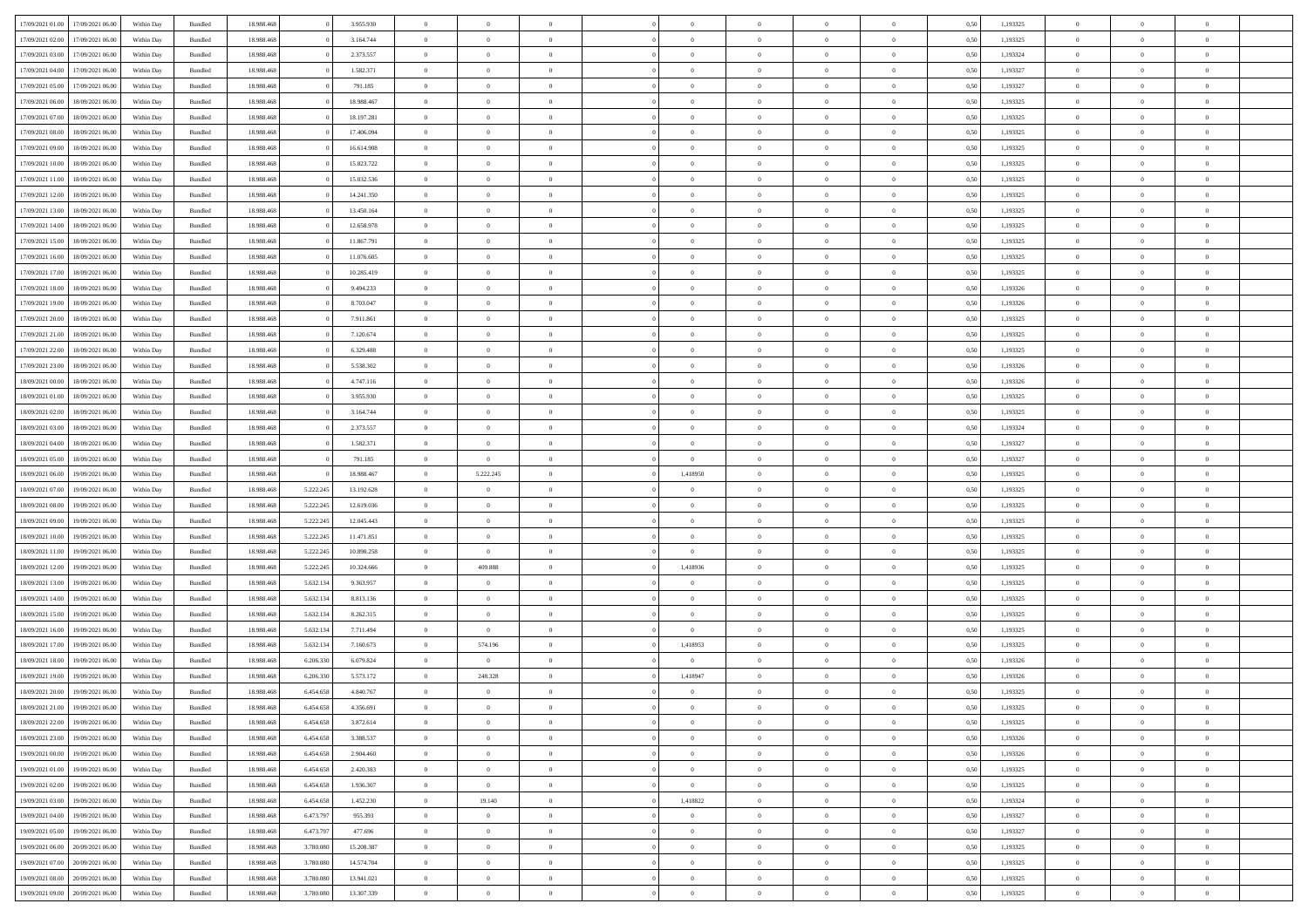| 19/09/2021 10:00 20/09/2021 06:00    | Within Day | Bundled            | 18.988.468 | 3.780.080 | 12.673.656 | $\theta$       | $\Omega$       | $\Omega$       | $\Omega$       | $\Omega$       |                | $\overline{0}$ | 0,50 | 1,193325 | $\mathbf{0}$   | $\Omega$       | $\Omega$       |  |
|--------------------------------------|------------|--------------------|------------|-----------|------------|----------------|----------------|----------------|----------------|----------------|----------------|----------------|------|----------|----------------|----------------|----------------|--|
| 19/09/2021 11:00<br>20/09/2021 06:00 | Within Day | Bundled            | 18.988.468 | 3.780.080 | 12.039.972 | $\overline{0}$ | $\overline{0}$ | $\theta$       | $\overline{0}$ | $\overline{0}$ | $\overline{0}$ | $\overline{0}$ | 0,50 | 1,193325 | $\overline{0}$ | $\theta$       | $\bf{0}$       |  |
| 19/09/2021 12:00<br>20/09/2021 06:00 | Within Day | Bundled            | 18.988.468 | 3.780.080 | 11.406.290 | $\overline{0}$ | 487.626        | $\bf{0}$       | 1,418936       | $\bf{0}$       | $\overline{0}$ | $\mathbf{0}$   | 0,50 | 1,193325 | $\bf{0}$       | $\bf{0}$       | $\bf{0}$       |  |
|                                      |            |                    |            |           |            |                |                |                |                |                |                |                |      |          |                |                |                |  |
| 19/09/2021 13:00<br>20/09/2021 06:00 | Within Day | Bundled            | 18.988.468 | 4.267.705 | 10.312.073 | $\overline{0}$ | $\overline{0}$ | $\overline{0}$ | $\overline{0}$ | $\overline{0}$ | $\Omega$       | $\overline{0}$ | 0.50 | 1,193325 | $\mathbf{0}$   | $\overline{0}$ | $\bf{0}$       |  |
| 19/09/2021 14:00<br>20/09/2021 06:00 | Within Day | Bundled            | 18.988.468 | 4.267.705 | 9.705.480  | $\bf{0}$       | 785.226        | $\overline{0}$ | 1,418929       | $\mathbf{0}$   | $\overline{0}$ | $\bf{0}$       | 0,50 | 1,193325 | $\theta$       | $\theta$       | $\overline{0}$ |  |
| 19/09/2021 15:00<br>20/09/2021 06:00 | Within Day | Bundled            | 18.988.468 | 5.052.930 | 8.362.738  | $\overline{0}$ | $\overline{0}$ | $\bf{0}$       | $\bf{0}$       | $\bf{0}$       | $\overline{0}$ | $\overline{0}$ | 0,50 | 1,193325 | $\bf{0}$       | $\bf{0}$       | $\overline{0}$ |  |
| 19/09/2021 16:00<br>20/09/2021 06:00 | Within Dav | Bundled            | 18.988.468 | 5.052.930 | 7,805.221  | $\overline{0}$ | 872.582        | $\overline{0}$ | 1,418920       | $\overline{0}$ | $\overline{0}$ | $\mathbf{0}$   | 0.50 | 1,193325 | $\mathbf{0}$   | $\theta$       | $\overline{0}$ |  |
| 19/09/2021 17:00<br>20/09/2021 06:00 | Within Day | Bundled            | 18.988.468 | 5.925.514 | 6.437.450  | $\bf{0}$       | $\overline{0}$ | $\overline{0}$ | $\overline{0}$ | $\overline{0}$ | $\overline{0}$ | $\bf{0}$       | 0,50 | 1,193325 | $\theta$       | $\theta$       | $\bf{0}$       |  |
|                                      |            |                    |            |           |            |                |                |                |                |                |                |                |      |          |                |                |                |  |
| 19/09/2021 18:00<br>20/09/2021 06:00 | Within Day | Bundled            | 18.988.468 | 5.925.514 | 5.942.262  | $\overline{0}$ | 588.920        | $\bf{0}$       | 1,418993       | $\bf{0}$       | $\overline{0}$ | $\mathbf{0}$   | 0,50 | 1,193326 | $\bf{0}$       | $\bf{0}$       | $\bf{0}$       |  |
| 19/09/2021 19:00<br>20/09/2021 06:00 | Within Day | Bundled            | 18.988.468 | 6.514.434 | 4.907.230  | $\overline{0}$ | $\overline{0}$ | $\overline{0}$ | $\overline{0}$ | $\overline{0}$ | $\overline{0}$ | $\overline{0}$ | 0.50 | 1,193326 | $\overline{0}$ | $\theta$       | $\overline{0}$ |  |
| 19/09/2021 20:00<br>20/09/2021 06:00 | Within Day | $\mathbf B$ undled | 18.988.468 | 6.514.434 | 4.461.118  | $\bf{0}$       | 245.383        | $\overline{0}$ | 1,418993       | $\mathbf{0}$   | $\overline{0}$ | $\,$ 0         | 0,50 | 1,193325 | $\theta$       | $\theta$       | $\bf{0}$       |  |
| 19/09/2021 21:00<br>20/09/2021 06:00 | Within Day | Bundled            | 18.988.468 | 6.759.816 | 3.794.162  | $\overline{0}$ | $\overline{0}$ | $\bf{0}$       | $\bf{0}$       | $\bf{0}$       | $\overline{0}$ | $\mathbf{0}$   | 0,50 | 1,193325 | $\bf{0}$       | $\bf{0}$       | $\bf{0}$       |  |
| 19/09/2021 22:00<br>20/09/2021 06:00 |            | Bundled            | 18.988.468 | 6.759.816 | 3.372.588  | $\overline{0}$ | $\overline{0}$ | $\overline{0}$ | $\overline{0}$ | $\overline{0}$ |                | $\overline{0}$ | 0.50 | 1,193325 | $\mathbf{0}$   | $\overline{0}$ | $\bf{0}$       |  |
|                                      | Within Day |                    |            |           |            |                |                |                |                |                | $\overline{0}$ |                |      |          |                |                |                |  |
| 19/09/2021 23:00<br>20/09/2021 06:00 | Within Day | Bundled            | 18.988.468 | 6.759.816 | 2.951.015  | $\bf{0}$       | $\overline{0}$ | $\theta$       | $\theta$       | $\overline{0}$ | $\overline{0}$ | $\overline{0}$ | 0,50 | 1,193326 | $\theta$       | $\theta$       | $\bf{0}$       |  |
| 20/09/2021 00:00<br>20/09/2021 06:00 | Within Day | Bundled            | 18.988.468 | 6.759.816 | 2.529.441  | $\overline{0}$ | $\overline{0}$ | $\overline{0}$ | $\bf{0}$       | $\overline{0}$ | $\overline{0}$ | $\overline{0}$ | 0,50 | 1,193326 | $\overline{0}$ | $\overline{0}$ | $\overline{0}$ |  |
| 20/09/2021 01:00<br>20/09/2021 06:00 | Within Day | Bundled            | 18.988.468 | 6.759.816 | 2.107.868  | $\overline{0}$ | $\overline{0}$ | $\overline{0}$ | $\overline{0}$ | $\overline{0}$ | $\overline{0}$ | $\mathbf{0}$   | 0.50 | 1,193325 | $\overline{0}$ | $\overline{0}$ | $\overline{0}$ |  |
| 20/09/2021 02:00<br>20/09/2021 06:00 | Within Day | Bundled            | 18.988.468 | 6.759.816 | 1.686.294  | $\bf{0}$       | $\overline{0}$ | $\overline{0}$ | $\theta$       | $\overline{0}$ | $\overline{0}$ | $\bf{0}$       | 0,50 | 1,193325 | $\theta$       | $\theta$       | $\bf{0}$       |  |
|                                      |            |                    |            |           |            |                |                |                |                |                |                |                |      |          |                |                |                |  |
| 20/09/2021 03:00<br>20/09/2021 06:00 | Within Day | Bundled            | 18.988.468 | 6.759.816 | 1.264.721  | $\overline{0}$ | $\overline{0}$ | $\bf{0}$       | $\bf{0}$       | $\bf{0}$       | $\overline{0}$ | $\mathbf{0}$   | 0,50 | 1,193324 | $\bf{0}$       | $\bf{0}$       | $\bf{0}$       |  |
| 20/09/2021 04:00<br>20/09/2021 06:00 | Within Day | Bundled            | 18.988.468 | 6.759.816 | 843.147    | $\overline{0}$ | $\overline{0}$ | $\overline{0}$ | $\overline{0}$ | $\overline{0}$ | $\overline{0}$ | $\overline{0}$ | 0.50 | 1,193327 | $\overline{0}$ | $\theta$       | $\overline{0}$ |  |
| 20/09/2021 05:00<br>20/09/2021 06:00 | Within Day | Bundled            | 18.988.468 | 6.759.816 | 421.574    | $\bf{0}$       | $\overline{0}$ | $\overline{0}$ | $\theta$       | $\overline{0}$ | $\overline{0}$ | $\,$ 0         | 0,50 | 1,193327 | $\theta$       | $\theta$       | $\bf{0}$       |  |
| 20/09/2021 06:00<br>21/09/2021 06:00 | Within Day | Bundled            | 18.988.468 |           | 18.988.467 | $\overline{0}$ | $\overline{0}$ | $\overline{0}$ | $\bf{0}$       | $\bf{0}$       | $\overline{0}$ | $\mathbf{0}$   | 0,50 | 1,193325 | $\bf{0}$       | $\bf{0}$       | $\bf{0}$       |  |
| 20/09/2021 07:00<br>21/09/2021 06:00 | Within Day | Bundled            | 18.988.468 |           | 18.197.281 | $\overline{0}$ | $\overline{0}$ | $\overline{0}$ | $\overline{0}$ | $\overline{0}$ | $\overline{0}$ | $\overline{0}$ | 0.50 | 1,193325 | $\overline{0}$ | $\overline{0}$ | $\bf{0}$       |  |
|                                      |            |                    |            |           |            |                |                |                |                |                |                |                |      |          |                |                |                |  |
| 20/09/2021 08:00<br>21/09/2021 06:00 | Within Day | Bundled            | 18.988.468 |           | 17.406.094 | $\bf{0}$       | $\overline{0}$ | $\theta$       | $\theta$       | $\overline{0}$ | $\overline{0}$ | $\,$ 0         | 0,50 | 1,193325 | $\mathbf{0}$   | $\theta$       | $\bf{0}$       |  |
| 20/09/2021 09:00<br>21/09/2021 06:00 | Within Day | Bundled            | 18.988.468 |           | 16.614.908 | $\overline{0}$ | $\overline{0}$ | $\overline{0}$ | $\bf{0}$       | $\overline{0}$ | $\overline{0}$ | $\overline{0}$ | 0,50 | 1,193325 | $\bf{0}$       | $\bf{0}$       | $\overline{0}$ |  |
| 20/09/2021 10:00<br>21/09/2021 06:00 | Within Day | Bundled            | 18.988.468 |           | 15.823.722 | $\overline{0}$ | $\overline{0}$ | $\overline{0}$ | $\overline{0}$ | $\overline{0}$ | $\overline{0}$ | $\overline{0}$ | 0.50 | 1,193325 | $\overline{0}$ | $\overline{0}$ | $\overline{0}$ |  |
| 20/09/2021 11:00<br>21/09/2021 06:00 | Within Day | Bundled            | 18.988.468 |           | 15.032.536 | $\bf{0}$       | $\overline{0}$ | $\overline{0}$ | $\theta$       | $\overline{0}$ | $\overline{0}$ | $\bf{0}$       | 0,50 | 1,193325 | $\theta$       | $\theta$       | $\bf{0}$       |  |
| 20/09/2021 12:00<br>21/09/2021 06:00 | Within Day | Bundled            | 18.988.468 |           | 14.241.350 | $\overline{0}$ | $\overline{0}$ | $\bf{0}$       | $\bf{0}$       | $\bf{0}$       | $\overline{0}$ | $\bf{0}$       | 0,50 | 1,193325 | $\bf{0}$       | $\bf{0}$       | $\bf{0}$       |  |
|                                      |            |                    |            |           |            |                |                |                |                |                |                |                |      |          |                |                |                |  |
| 20/09/2021 13:00<br>21/09/2021 06:00 | Within Day | Bundled            | 18.988.468 |           | 13.450.164 | $\overline{0}$ | $\overline{0}$ | $\overline{0}$ | $\overline{0}$ | $\overline{0}$ | $\overline{0}$ | $\overline{0}$ | 0.50 | 1,193325 | $\overline{0}$ | $\overline{0}$ | $\bf{0}$       |  |
| 20/09/2021 14:00<br>21/09/2021 06:00 | Within Day | Bundled            | 18.988.468 |           | 12.658.978 | $\bf{0}$       | $\overline{0}$ | $\overline{0}$ | $\overline{0}$ | $\overline{0}$ | $\overline{0}$ | $\,$ 0         | 0,50 | 1,193325 | $\theta$       | $\theta$       | $\bf{0}$       |  |
| 20/09/2021 15:00<br>21/09/2021 06:00 | Within Day | Bundled            | 18.988.468 |           | 11.867.791 | $\overline{0}$ | $\overline{0}$ | $\bf{0}$       | $\bf{0}$       | $\bf{0}$       | $\overline{0}$ | $\mathbf{0}$   | 0,50 | 1,193325 | $\bf{0}$       | $\bf{0}$       | $\bf{0}$       |  |
| 20/09/2021 16:00<br>21/09/2021 06:00 | Within Day | Bundled            | 18.988.468 |           | 11.076.605 | $\bf{0}$       | $\overline{0}$ | $\overline{0}$ | $\overline{0}$ | $\overline{0}$ | $\Omega$       | $\overline{0}$ | 0,50 | 1,193325 | $\bf{0}$       | $\theta$       | $\Omega$       |  |
| 20/09/2021 17:00<br>21/09/2021 06:00 | Within Day | Bundled            | 18.988.468 |           | 10.285.419 | $\bf{0}$       | 122.496        | $\overline{0}$ | 1,418953       | $\overline{0}$ | $\overline{0}$ | $\,$ 0         | 0,50 | 1,193325 | $\theta$       | $\theta$       | $\bf{0}$       |  |
|                                      |            |                    |            |           |            |                |                |                |                |                |                |                |      |          |                |                |                |  |
| 20/09/2021 18:00<br>21/09/2021 06:00 | Within Day | Bundled            | 18.988.468 | 122.495   | 9.381.161  | $\overline{0}$ | $\overline{0}$ | $\overline{0}$ | $\bf{0}$       | $\bf{0}$       | $\overline{0}$ | $\overline{0}$ | 0,50 | 1,193326 | $\overline{0}$ | $\bf{0}$       | $\overline{0}$ |  |
| 20/09/2021 19:00<br>21/09/2021 06:00 | Within Day | Bundled            | 18,988,468 | 122.495   | 8.599.397  | $\overline{0}$ | 701.796        | $\overline{0}$ | 1,418947       | $\overline{0}$ | $\Omega$       | $\overline{0}$ | 0.50 | 1,193326 | $\overline{0}$ | $\Omega$       | $\Omega$       |  |
| 20/09/2021 20:00<br>21/09/2021 06:00 | Within Day | Bundled            | 18.988.468 | 824.290   | 7.179.638  | $\bf{0}$       | 1.305.438      | $\overline{0}$ | 1,418993       | $\overline{0}$ | $\overline{0}$ | $\bf{0}$       | 0,50 | 1,193325 | $\theta$       | $\theta$       | $\bf{0}$       |  |
| 20/09/2021 21:00<br>21/09/2021 06:00 | Within Day | Bundled            | 18.988.468 | 2.129.730 | 5.286.779  | $\overline{0}$ | 483.307        | $\bf{0}$       | 1,418936       | $\bf{0}$       | $\overline{0}$ | $\bf{0}$       | 0,50 | 1,193325 | $\bf{0}$       | $\bf{0}$       | $\bf{0}$       |  |
| 21/09/2021 06:00                     |            |                    | 18,988,468 | 2.613.03  |            | $\overline{0}$ | $\overline{0}$ | $\Omega$       | $\overline{0}$ | $\overline{0}$ | $\Omega$       | $\theta$       | 0.50 |          | $\overline{0}$ | $\Omega$       | $\theta$       |  |
| 20/09/2021 22:00                     | Within Day | Bundled            |            |           | 4.269.752  |                |                |                |                |                |                |                |      | 1,193325 |                |                |                |  |
| 20/09/2021 23:00<br>21/09/2021 06:00 | Within Day | Bundled            | 18.988.468 | 2.613.037 | 3.736.033  | $\bf{0}$       | $\overline{0}$ | $\overline{0}$ | $\theta$       | $\overline{0}$ | $\overline{0}$ | $\,$ 0         | 0,50 | 1,193326 | $\theta$       | $\theta$       | $\bf{0}$       |  |
| 21/09/2021 00:00<br>21/09/2021 06:00 | Within Day | Bundled            | 18.988.468 | 2.613.037 | 3.202.314  | $\overline{0}$ | $\overline{0}$ | $\bf{0}$       | $\bf{0}$       | $\bf{0}$       | $\overline{0}$ | $\mathbf{0}$   | 0,50 | 1,193326 | $\bf{0}$       | $\bf{0}$       | $\bf{0}$       |  |
| 21/09/2021 01:00<br>21/09/2021 06:00 | Within Day | Bundled            | 18.988.468 | 2.613.037 | 2.668.595  | $\overline{0}$ | $\overline{0}$ | $\overline{0}$ | $\overline{0}$ | $\bf{0}$       | $\Omega$       | $\overline{0}$ | 0,50 | 1,193325 | $\bf{0}$       | $\Omega$       | $\Omega$       |  |
| 21/09/2021 02:00<br>21/09/2021 06:00 | Within Day | Bundled            | 18.988.468 | 2.613.037 | 2.134.876  | $\bf{0}$       | $\overline{0}$ | $\overline{0}$ | $\theta$       | $\overline{0}$ | $\overline{0}$ | $\,$ 0         | 0,50 | 1,193325 | $\overline{0}$ | $\theta$       | $\bf{0}$       |  |
| 21/09/2021 03:00<br>21/09/2021 06:00 | Within Day | Bundled            | 18.988.468 | 2.613.037 | 1.601.157  | $\overline{0}$ | $\overline{0}$ | $\bf{0}$       | $\bf{0}$       | $\overline{0}$ | $\overline{0}$ | $\overline{0}$ | 0,50 | 1,193324 | $\overline{0}$ | $\bf{0}$       | $\bf{0}$       |  |
|                                      |            |                    |            |           |            |                |                |                |                |                |                |                |      |          |                |                |                |  |
| 21/09/2021 04:00<br>21/09/2021 06:00 | Within Day | Bundled            | 18.988.468 | 2.613.03  | 1.067.438  | $\overline{0}$ | $\theta$       | $\Omega$       | $\overline{0}$ | $\overline{0}$ | $\Omega$       | $\overline{0}$ | 0.50 | 1,193327 | $\overline{0}$ | $\Omega$       | $\Omega$       |  |
| 21/09/2021 05:00 21/09/2021 06:00    | Within Day | Bundled            | 18.988.468 | 2.613.037 | 533.718    | $\bf{0}$       | $\overline{0}$ | $\bf{0}$       | $\overline{0}$ | $\bf{0}$       | $\overline{0}$ | $\bf{0}$       | 0,50 | 1,193327 | $\bf{0}$       | $\,$ 0         | $\bf{0}$       |  |
| 21/09/2021 06:00 22/09/2021 06:00    | Within Day | Bundled            | 18.988.468 |           | 18.988.467 |                |                |                |                |                |                |                | 0,50 | 1,193325 |                |                |                |  |
| 21/09/2021 07:00 22/09/2021 06:00    | Within Day | Bundled            | 18,988,468 |           | 18.197.281 | $\theta$       | $\overline{0}$ | $\theta$       | $\overline{0}$ | $\overline{0}$ | $\theta$       | $\mathbf{0}$   | 0,50 | 1,193325 | $\overline{0}$ | $\overline{0}$ | $\Omega$       |  |
| 21/09/2021 08:00<br>22/09/2021 06:00 | Within Day | Bundled            | 18.988.468 |           | 17.406.094 | $\bf{0}$       | $\overline{0}$ | $\overline{0}$ | $\bf{0}$       | $\overline{0}$ | $\overline{0}$ | $\mathbf{0}$   | 0,50 | 1,193325 | $\,$ 0 $\,$    | $\theta$       | $\bf{0}$       |  |
|                                      |            |                    |            |           |            |                |                |                |                |                |                |                |      |          |                |                |                |  |
| 21/09/2021 09:00<br>22/09/2021 06:00 | Within Day | Bundled            | 18.988.468 |           | 16.614.908 | $\overline{0}$ | $\overline{0}$ | $\overline{0}$ | $\bf{0}$       | $\overline{0}$ | $\overline{0}$ | $\overline{0}$ | 0,50 | 1,193325 | $\bf{0}$       | $\overline{0}$ | $\overline{0}$ |  |
| 22/09/2021 06:00<br>21/09/2021 10:00 | Within Day | Bundled            | 18,988,468 |           | 15.823.722 | $\overline{0}$ | $\overline{0}$ | $\overline{0}$ | $\overline{0}$ | $\overline{0}$ | $\overline{0}$ | $\bf{0}$       | 0,50 | 1,193325 | $\overline{0}$ | $\overline{0}$ | $\overline{0}$ |  |
| 21/09/2021 11:00<br>22/09/2021 06:00 | Within Day | Bundled            | 18.988.468 |           | 15.032.536 | $\overline{0}$ | $\overline{0}$ | $\overline{0}$ | $\overline{0}$ | $\overline{0}$ | $\overline{0}$ | $\,$ 0 $\,$    | 0,50 | 1,193325 | $\,$ 0 $\,$    | $\theta$       | $\bf{0}$       |  |
| 21/09/2021 12:00<br>22/09/2021 06:00 | Within Day | Bundled            | 18.988.468 |           | 14.241.350 | $\overline{0}$ | $\overline{0}$ | $\overline{0}$ | $\bf{0}$       | $\overline{0}$ | $\overline{0}$ | $\overline{0}$ | 0,50 | 1,193325 | $\bf{0}$       | $\overline{0}$ | $\overline{0}$ |  |
| 21/09/2021 13:00<br>22/09/2021 06:00 | Within Day | Bundled            | 18.988.468 |           | 13.450.164 | $\overline{0}$ | $\overline{0}$ | $\overline{0}$ | $\overline{0}$ | $\overline{0}$ | $\overline{0}$ | $\bf{0}$       | 0.50 | 1,193325 | $\overline{0}$ | $\overline{0}$ | $\overline{0}$ |  |
|                                      |            |                    |            |           |            |                |                |                |                |                |                |                |      |          |                |                |                |  |
| 21/09/2021 14:00<br>22/09/2021 06:00 | Within Day | Bundled            | 18.988.468 |           | 12.658.978 | $\bf{0}$       | $\overline{0}$ | $\overline{0}$ | $\overline{0}$ | $\bf{0}$       | $\overline{0}$ | $\,$ 0 $\,$    | 0,50 | 1,193325 | $\,$ 0 $\,$    | $\theta$       | $\bf{0}$       |  |
| 22/09/2021 06:00<br>21/09/2021 15:00 | Within Day | Bundled            | 18.988.468 |           | 11.867.791 | $\overline{0}$ | $\overline{0}$ | $\overline{0}$ | $\bf{0}$       | $\overline{0}$ | $\overline{0}$ | $\mathbf{0}$   | 0,50 | 1,193325 | $\overline{0}$ | $\bf{0}$       | $\overline{0}$ |  |
| 22/09/2021 06:00<br>21/09/2021 16:00 | Within Day | Bundled            | 18,988,468 |           | 11.076.605 | $\overline{0}$ | $\overline{0}$ | $\overline{0}$ | $\overline{0}$ | $\overline{0}$ | $\overline{0}$ | $\bf{0}$       | 0.50 | 1,193325 | $\overline{0}$ | $\overline{0}$ | $\overline{0}$ |  |
| 21/09/2021 17:00<br>22/09/2021 06:00 | Within Day | Bundled            | 18.988.468 |           | 10.285.419 | $\overline{0}$ | $\overline{0}$ | $\overline{0}$ | $\overline{0}$ | $\bf{0}$       | $\overline{0}$ | $\,$ 0 $\,$    | 0,50 | 1,193325 | $\,$ 0 $\,$    | $\,$ 0         | $\,$ 0         |  |
|                                      |            |                    |            |           |            |                |                |                |                |                |                |                |      |          |                |                |                |  |
| 21/09/2021 18:00 22/09/2021 06:00    | Within Day | Bundled            | 18.988.468 |           | 9.494.233  | $\overline{0}$ | $\overline{0}$ | $\overline{0}$ | $\bf{0}$       | $\bf{0}$       | $\overline{0}$ | $\mathbf{0}$   | 0,50 | 1,193326 | $\bf{0}$       | $\bf{0}$       | $\overline{0}$ |  |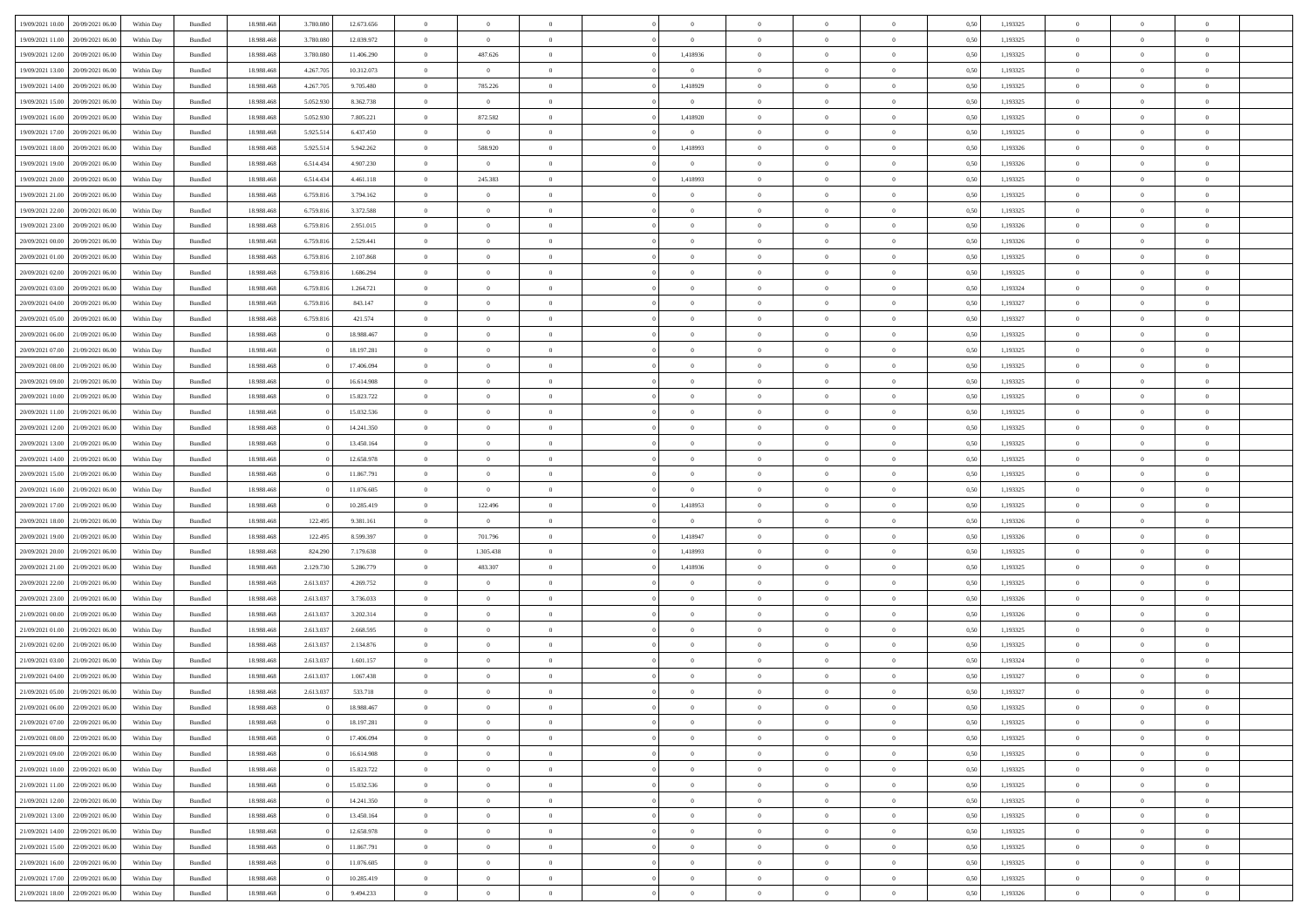| 21/09/2021 19:00                  | 22/09/2021 06:00                  | Within Dav | Bundled            | 18.988.468 | 8.703.047  | $\overline{0}$ | $\Omega$       |                | $\Omega$       | $\Omega$       | $\Omega$       | $\theta$       | 0.50 | 1,193326 | $\theta$       | $\theta$       | $\theta$       |  |
|-----------------------------------|-----------------------------------|------------|--------------------|------------|------------|----------------|----------------|----------------|----------------|----------------|----------------|----------------|------|----------|----------------|----------------|----------------|--|
| 21/09/2021 20:00                  | 22/09/2021 06:00                  | Within Day | Bundled            | 18.988.468 | 7.911.861  | $\overline{0}$ | $\theta$       | $\overline{0}$ | $\overline{0}$ | $\bf{0}$       | $\overline{0}$ | $\overline{0}$ | 0,50 | 1,193325 | $\theta$       | $\theta$       | $\overline{0}$ |  |
| 21/09/2021 21:00                  | 22/09/2021 06:00                  | Within Day | Bundled            | 18.988.468 | 7.120.674  | $\overline{0}$ | $\overline{0}$ | $\overline{0}$ | $\bf{0}$       | $\bf{0}$       | $\bf{0}$       | $\bf{0}$       | 0,50 | 1,193325 | $\bf{0}$       | $\overline{0}$ | $\overline{0}$ |  |
|                                   |                                   |            |                    |            |            |                |                |                |                |                |                |                |      |          | $\theta$       |                |                |  |
| 21/09/2021 22:00                  | 22/09/2021 06:00                  | Within Dav | Bundled            | 18.988.468 | 6.329.488  | $\overline{0}$ | $\theta$       | $\overline{0}$ | $\overline{0}$ | $\bf{0}$       | $\overline{0}$ | $\overline{0}$ | 0.50 | 1,193325 |                | $\theta$       | $\overline{0}$ |  |
| 21/09/2021 23:00                  | 22/09/2021 06:00                  | Within Day | Bundled            | 18.988.468 | 5.538.302  | $\overline{0}$ | $\theta$       | $\overline{0}$ | $\overline{0}$ | $\bf{0}$       | $\overline{0}$ | $\bf{0}$       | 0,50 | 1,193326 | $\theta$       | $\theta$       | $\overline{0}$ |  |
| 22/09/2021 00:00                  | 22/09/2021 06:00                  | Within Day | Bundled            | 18.988.468 | 4.747.116  | $\overline{0}$ | $\bf{0}$       | $\overline{0}$ | $\bf{0}$       | $\overline{0}$ | $\overline{0}$ | $\mathbf{0}$   | 0,50 | 1,193326 | $\bf{0}$       | $\overline{0}$ | $\bf{0}$       |  |
| 22/09/2021 01:00                  | 22/09/2021 06:00                  | Within Dav | Bundled            | 18.988.468 | 3.955.930  | $\overline{0}$ | $\overline{0}$ | $\overline{0}$ | $\overline{0}$ | $\bf{0}$       | $\overline{0}$ | $\overline{0}$ | 0.50 | 1,193325 | $\theta$       | $\overline{0}$ | $\overline{0}$ |  |
|                                   |                                   |            |                    |            |            |                |                |                |                |                |                |                |      |          |                |                |                |  |
| 22/09/2021 02:00                  | 22/09/2021 06:00                  | Within Day | Bundled            | 18.988.468 | 3.164.744  | $\overline{0}$ | $\theta$       | $\overline{0}$ | $\overline{0}$ | $\bf{0}$       | $\overline{0}$ | $\bf{0}$       | 0,50 | 1,193325 | $\theta$       | $\theta$       | $\overline{0}$ |  |
| 22/09/2021 03:00                  | 22/09/2021 06:00                  | Within Day | Bundled            | 18.988.468 | 2.373.557  | $\overline{0}$ | $\overline{0}$ | $\overline{0}$ | $\bf{0}$       | $\bf{0}$       | $\bf{0}$       | $\bf{0}$       | 0,50 | 1,193324 | $\,0\,$        | $\overline{0}$ | $\overline{0}$ |  |
| 22/09/2021 04:00                  | 22/09/2021 06:00                  | Within Dav | Bundled            | 18.988.468 | 1.582.371  | $\overline{0}$ | $\overline{0}$ | $\overline{0}$ | $\overline{0}$ | $\overline{0}$ | $\overline{0}$ | $\overline{0}$ | 0.50 | 1,193327 | $\theta$       | $\overline{0}$ | $\overline{0}$ |  |
| 22/09/2021 05:00                  | 22/09/2021 06:00                  |            | Bundled            | 18.988.468 | 791.185    | $\overline{0}$ | $\theta$       | $\overline{0}$ | $\overline{0}$ | $\bf{0}$       | $\overline{0}$ |                |      | 1,193327 | $\theta$       | $\theta$       | $\overline{0}$ |  |
|                                   |                                   | Within Day |                    |            |            |                |                |                |                |                |                | $\bf{0}$       | 0,50 |          |                |                |                |  |
| 22/09/2021 06:00                  | 23/09/2021 06:00                  | Within Day | Bundled            | 18.988.468 | 18.988.467 | $\overline{0}$ | $\overline{0}$ | $\overline{0}$ | $\bf{0}$       | $\bf{0}$       | $\bf{0}$       | $\bf{0}$       | 0,50 | 1,193325 | $\bf{0}$       | $\overline{0}$ | $\overline{0}$ |  |
| 22/09/2021 07:00                  | 23/09/2021 06:00                  | Within Dav | Bundled            | 18.988.468 | 18.197.281 | $\overline{0}$ | $\theta$       | $\overline{0}$ | $\overline{0}$ | $\bf{0}$       | $\overline{0}$ | $\overline{0}$ | 0.50 | 1,193325 | $\theta$       | $\theta$       | $\overline{0}$ |  |
| 22/09/2021 08:00                  | 23/09/2021 06:00                  | Within Day | Bundled            | 18.988.468 | 17.406.094 | $\overline{0}$ | $\theta$       | $\overline{0}$ | $\overline{0}$ | $\bf{0}$       | $\overline{0}$ | $\overline{0}$ | 0,50 | 1,193325 | $\theta$       | $\theta$       | $\overline{0}$ |  |
|                                   |                                   |            |                    |            |            |                |                |                |                |                |                |                |      |          |                |                |                |  |
| 22/09/2021 09:00                  | 23/09/2021 06:00                  | Within Day | Bundled            | 18.988.468 | 16.614.908 | $\overline{0}$ | $\overline{0}$ | $\overline{0}$ | $\bf{0}$       | $\overline{0}$ | $\bf{0}$       | $\mathbf{0}$   | 0,50 | 1,193325 | $\overline{0}$ | $\overline{0}$ | $\bf{0}$       |  |
| 22/09/2021 10:00                  | 23/09/2021 06:00                  | Within Dav | Bundled            | 18.988.468 | 15.823.722 | $\overline{0}$ | $\overline{0}$ | $\overline{0}$ | $\overline{0}$ | $\bf{0}$       | $\overline{0}$ | $\overline{0}$ | 0.50 | 1,193325 | $\theta$       | $\overline{0}$ | $\overline{0}$ |  |
| 22/09/2021 11:00                  | 23/09/2021 06:00                  | Within Day | Bundled            | 18.988.468 | 15.032.536 | $\overline{0}$ | $\theta$       | $\overline{0}$ | $\overline{0}$ | $\bf{0}$       | $\overline{0}$ | $\bf{0}$       | 0,50 | 1,193325 | $\theta$       | $\theta$       | $\overline{0}$ |  |
| 22/09/2021 12:00                  | 23/09/2021 06:00                  | Within Day | Bundled            | 18.988.468 | 14.241.350 | $\overline{0}$ | $\overline{0}$ | $\overline{0}$ | $\bf{0}$       | $\bf{0}$       | $\bf{0}$       | $\bf{0}$       | 0,50 | 1,193325 | $\,0\,$        | $\overline{0}$ | $\overline{0}$ |  |
|                                   |                                   |            |                    |            |            |                |                |                |                |                |                |                |      |          |                |                |                |  |
| 22/09/2021 13:00                  | 23/09/2021 06:00                  | Within Dav | Bundled            | 18.988.468 | 13.450.164 | $\overline{0}$ | $\overline{0}$ | $\overline{0}$ | $\overline{0}$ | $\overline{0}$ | $\overline{0}$ | $\overline{0}$ | 0.50 | 1,193325 | $\theta$       | $\overline{0}$ | $\overline{0}$ |  |
| 22/09/2021 14:00                  | 23/09/2021 06:00                  | Within Day | Bundled            | 18.988.468 | 12.658.978 | $\overline{0}$ | $\theta$       | $\overline{0}$ | $\overline{0}$ | $\bf{0}$       | $\overline{0}$ | $\bf{0}$       | 0,50 | 1,193325 | $\theta$       | $\theta$       | $\overline{0}$ |  |
| 22/09/2021 15:00                  | 23/09/2021 06:00                  | Within Day | Bundled            | 18.988.468 | 11.867.791 | $\overline{0}$ | $\overline{0}$ | $\overline{0}$ | $\bf{0}$       | $\bf{0}$       | $\bf{0}$       | $\bf{0}$       | 0,50 | 1,193325 | $\,0\,$        | $\overline{0}$ | $\overline{0}$ |  |
| 22/09/2021 16:00                  | 23/09/2021 06:00                  | Within Day | Bundled            | 18.988.468 | 11.076.605 | $\overline{0}$ | $\overline{0}$ | $\overline{0}$ | $\overline{0}$ | $\bf{0}$       | $\overline{0}$ | $\overline{0}$ | 0.50 | 1,193325 | $\theta$       | $\theta$       | $\overline{0}$ |  |
|                                   |                                   |            |                    |            |            |                |                |                |                |                |                |                |      |          |                |                |                |  |
| 22/09/2021 17:00                  | 23/09/2021 06:00                  | Within Day | Bundled            | 18.988.468 | 10.285.419 | $\overline{0}$ | $\theta$       | $\overline{0}$ | $\overline{0}$ | $\bf{0}$       | $\overline{0}$ | $\bf{0}$       | 0,50 | 1,193325 | $\theta$       | $\overline{0}$ | $\overline{0}$ |  |
| 22/09/2021 18:00                  | 23/09/2021 06:00                  | Within Day | Bundled            | 18.988.468 | 9.494.233  | $\overline{0}$ | $\overline{0}$ | $\overline{0}$ | $\bf{0}$       | $\overline{0}$ | $\bf{0}$       | $\mathbf{0}$   | 0,50 | 1,193326 | $\overline{0}$ | $\overline{0}$ | $\bf{0}$       |  |
| 22/09/2021 19:00                  | 23/09/2021 06:00                  | Within Dav | Bundled            | 18.988.468 | 8.703.047  | $\overline{0}$ | $\overline{0}$ | $\overline{0}$ | $\overline{0}$ | $\overline{0}$ | $\overline{0}$ | $\overline{0}$ | 0.50 | 1,193326 | $\theta$       | $\theta$       | $\overline{0}$ |  |
| 22/09/2021 20:00                  | 23/09/2021 06:00                  | Within Day | Bundled            | 18.988.468 | 7.911.861  | $\overline{0}$ | $\theta$       | $\overline{0}$ | $\overline{0}$ | $\bf{0}$       | $\overline{0}$ | $\bf{0}$       | 0,50 | 1,193325 | $\theta$       | $\theta$       | $\overline{0}$ |  |
|                                   |                                   |            |                    |            |            |                |                |                |                |                |                |                |      |          |                |                |                |  |
| 22/09/2021 21:00                  | 23/09/2021 06:00                  | Within Day | Bundled            | 18.988.468 | 7.120.674  | $\overline{0}$ | $\overline{0}$ | $\overline{0}$ | $\bf{0}$       | $\bf{0}$       | $\bf{0}$       | $\bf{0}$       | 0,50 | 1,193325 | $\,0\,$        | $\overline{0}$ | $\overline{0}$ |  |
| 22/09/2021 22:00                  | 23/09/2021 06:00                  | Within Day | Bundled            | 18.988.468 | 6.329.488  | $\overline{0}$ | $\overline{0}$ | $\overline{0}$ | $\overline{0}$ | $\bf{0}$       | $\overline{0}$ | $\overline{0}$ | 0.50 | 1,193325 | $\theta$       | $\overline{0}$ | $\overline{0}$ |  |
| 22/09/2021 23:00                  | 23/09/2021 06:00                  | Within Day | Bundled            | 18.988.468 | 5.538.302  | $\overline{0}$ | $\theta$       | $\overline{0}$ | $\overline{0}$ | $\bf{0}$       | $\overline{0}$ | $\bf{0}$       | 0,50 | 1,193326 | $\,$ 0 $\,$    | $\theta$       | $\overline{0}$ |  |
| 23/09/2021 00:00                  | 23/09/2021 06:00                  | Within Day | Bundled            | 18.988.468 | 4.747.116  | $\overline{0}$ | $\overline{0}$ | $\overline{0}$ | $\bf{0}$       | $\bf{0}$       | $\bf{0}$       | $\bf{0}$       | 0,50 | 1,193326 | $\bf{0}$       | $\overline{0}$ | $\overline{0}$ |  |
|                                   |                                   |            |                    |            |            | $\overline{0}$ | $\Omega$       | $\Omega$       | $\Omega$       | $\Omega$       | $\Omega$       |                |      |          |                | $\Omega$       | $\theta$       |  |
| 23/09/2021 01:00                  | 23/09/2021 06:00                  | Within Day | Bundled            | 18.988.468 | 3.955.930  |                |                |                |                |                |                | $\overline{0}$ | 0.50 | 1,193325 | $\,0\,$        |                |                |  |
| 23/09/2021 02:00                  | 23/09/2021 06:00                  | Within Day | Bundled            | 18.988.468 | 3.164.744  | $\overline{0}$ | $\theta$       | $\overline{0}$ | $\overline{0}$ | $\bf{0}$       | $\overline{0}$ | $\bf{0}$       | 0,50 | 1,193325 | $\theta$       | $\theta$       | $\overline{0}$ |  |
| 23/09/2021 03:00                  | 23/09/2021 06:00                  | Within Day | Bundled            | 18.988.468 | 2.373.557  | $\overline{0}$ | $\bf{0}$       | $\overline{0}$ | $\bf{0}$       | $\bf{0}$       | $\bf{0}$       | $\mathbf{0}$   | 0,50 | 1,193324 | $\overline{0}$ | $\overline{0}$ | $\bf{0}$       |  |
| 23/09/2021 04:00                  | 23/09/2021 06:00                  | Within Day | Bundled            | 18.988.468 | 1.582.371  | $\overline{0}$ | $\Omega$       | $\Omega$       | $\Omega$       | $\Omega$       | $\Omega$       | $\overline{0}$ | 0.50 | 1,193327 | $\theta$       | $\theta$       | $\theta$       |  |
| 23/09/2021 05:00                  | 23/09/2021 06:00                  |            |                    | 18.988.468 | 791.185    | $\overline{0}$ | $\theta$       | $\overline{0}$ | $\overline{0}$ | $\bf{0}$       | $\overline{0}$ |                |      | 1,193327 | $\theta$       | $\theta$       | $\overline{0}$ |  |
|                                   |                                   | Within Day | Bundled            |            |            |                |                |                |                |                |                | $\bf{0}$       | 0,50 |          |                |                |                |  |
| 23/09/2021 06:00                  | 24/09/2021 06:00                  | Within Day | Bundled            | 18.988.468 | 18.988.467 | $\overline{0}$ | $\overline{0}$ | $\overline{0}$ | $\bf{0}$       | $\bf{0}$       | $\bf{0}$       | $\bf{0}$       | 0,50 | 1,193325 | $\,0\,$        | $\overline{0}$ | $\overline{0}$ |  |
| 23/09/2021 07:00                  | 24/09/2021 06:00                  | Within Day | Bundled            | 18.988.468 | 18.197.281 | $\overline{0}$ | $\Omega$       | $\Omega$       | $\Omega$       | $\Omega$       | $\theta$       | $\overline{0}$ | 0.50 | 1,193325 | $\theta$       | $\theta$       | $\theta$       |  |
| 23/09/2021 08:00                  | 24/09/2021 06.00                  | Within Day | Bundled            | 18.988.468 | 17.406.094 | $\overline{0}$ | $\theta$       | $\overline{0}$ | $\overline{0}$ | $\bf{0}$       | $\overline{0}$ | $\bf{0}$       | 0,50 | 1,193325 | $\theta$       | $\theta$       | $\overline{0}$ |  |
|                                   |                                   |            |                    |            |            |                |                |                |                |                |                |                |      |          |                |                |                |  |
| 23/09/2021 09:00                  | 24/09/2021 06:00                  | Within Day | Bundled            | 18.988.468 | 16.614.908 | $\overline{0}$ | $\overline{0}$ | $\overline{0}$ | $\bf{0}$       | $\bf{0}$       | $\bf{0}$       | $\bf{0}$       | 0,50 | 1,193325 | $\,0\,$        | $\overline{0}$ | $\overline{0}$ |  |
| 23/09/2021 10:00                  | 24/09/2021 06.00                  | Within Day | Bundled            | 18.988.468 | 15.823.722 | $\overline{0}$ | $\Omega$       | $\Omega$       | $\Omega$       | $\Omega$       | $\overline{0}$ | $\overline{0}$ | 0.50 | 1,193325 | $\,0\,$        | $\theta$       | $\theta$       |  |
| 23/09/2021 11:00                  | 24/09/2021 06.00                  | Within Day | Bundled            | 18.988.468 | 15.032.536 | $\overline{0}$ | $\theta$       | $\overline{0}$ | $\overline{0}$ | $\bf{0}$       | $\overline{0}$ | $\bf{0}$       | 0,50 | 1,193325 | $\,$ 0 $\,$    | $\theta$       | $\overline{0}$ |  |
| 23/09/2021 12:00                  | 24/09/2021 06:00                  | Within Day | Bundled            | 18.988.468 | 14.241.350 | $\overline{0}$ | $\overline{0}$ | $\overline{0}$ | $\bf{0}$       | $\bf{0}$       | $\bf{0}$       | $\mathbf{0}$   | 0,50 | 1,193325 | $\overline{0}$ | $\overline{0}$ | $\bf{0}$       |  |
| 23/09/2021 13:00                  | 24/09/2021 06:00                  | Within Day | Bundled            | 18.988.468 | 13.450.164 | $\overline{0}$ | $\Omega$       | $\Omega$       | $\Omega$       | $\Omega$       | $\Omega$       | $\overline{0}$ | 0.50 | 1,193325 | $\theta$       | $\Omega$       | $\theta$       |  |
|                                   |                                   |            |                    |            |            |                |                |                |                |                |                |                |      |          |                |                |                |  |
| 23/09/2021 14:00                  | 24/09/2021 06:00                  | Within Day | Bundled            | 18.988.468 | 12.658.978 | $\overline{0}$ | $\,$ 0 $\,$    | $\overline{0}$ | $\bf{0}$       | $\,$ 0         | $\bf{0}$       | $\bf{0}$       | 0,50 | 1,193325 | $\,0\,$        | $\overline{0}$ | $\overline{0}$ |  |
|                                   | 23/09/2021 15:00 24/09/2021 06:00 | Within Day | $\mathbf B$ undled | 18.988.468 | 11.867.791 | $\bf{0}$       | $\bf{0}$       |                |                |                |                |                | 0,50 | 1,193325 | $\bf{0}$       | $\overline{0}$ |                |  |
| 23/09/2021 16:00                  | 24/09/2021 06:00                  | Within Day | Bundled            | 18,988,468 | 11.076.605 | $\overline{0}$ | $\overline{0}$ | $\overline{0}$ | $\Omega$       | $\theta$       | $\overline{0}$ | $\overline{0}$ | 0,50 | 1,193325 | $\theta$       | $\theta$       | $\theta$       |  |
| 23/09/2021 17:00                  | 24/09/2021 06.00                  | Within Day | Bundled            | 18.988.468 | 10.285.419 | $\overline{0}$ | $\,$ 0         | $\overline{0}$ | $\bf{0}$       | $\,$ 0 $\,$    | $\overline{0}$ | $\mathbf{0}$   | 0,50 | 1,193325 | $\,$ 0 $\,$    | $\,$ 0 $\,$    | $\,$ 0         |  |
|                                   |                                   |            |                    |            |            |                |                |                |                |                |                |                |      |          |                |                |                |  |
| 23/09/2021 18:00                  | 24/09/2021 06:00                  | Within Day | Bundled            | 18.988.468 | 9.494.233  | $\overline{0}$ | $\overline{0}$ | $\overline{0}$ | $\overline{0}$ | $\overline{0}$ | $\overline{0}$ | $\mathbf{0}$   | 0,50 | 1,193326 | $\overline{0}$ | $\bf{0}$       | $\bf{0}$       |  |
| 23/09/2021 19:00                  | 24/09/2021 06.00                  | Within Day | Bundled            | 18.988.468 | 8.703.047  | $\overline{0}$ | $\overline{0}$ | $\overline{0}$ | $\Omega$       | $\overline{0}$ | $\overline{0}$ | $\bf{0}$       | 0,50 | 1,193326 | $\overline{0}$ | $\theta$       | $\overline{0}$ |  |
| 23/09/2021 20:00                  | 24/09/2021 06.00                  | Within Day | Bundled            | 18.988.468 | 7.911.861  | $\overline{0}$ | $\,$ 0         | $\overline{0}$ | $\overline{0}$ | $\overline{0}$ | $\overline{0}$ | $\bf{0}$       | 0,50 | 1,193325 | $\,$ 0 $\,$    | $\overline{0}$ | $\overline{0}$ |  |
| 23/09/2021 21:00                  | 24/09/2021 06.00                  | Within Day | Bundled            | 18.988.468 | 7.120.674  | $\overline{0}$ | $\overline{0}$ | $\overline{0}$ | $\overline{0}$ | $\overline{0}$ | $\overline{0}$ | $\mathbf{0}$   | 0,50 | 1,193325 | $\overline{0}$ | $\overline{0}$ | $\bf{0}$       |  |
|                                   |                                   |            |                    |            |            |                |                |                |                |                |                |                |      |          |                |                |                |  |
| 23/09/2021 22:00                  | 24/09/2021 06:00                  | Within Day | Bundled            | 18.988.468 | 6.329.488  | $\overline{0}$ | $\overline{0}$ | $\overline{0}$ | $\Omega$       | $\overline{0}$ | $\overline{0}$ | $\bf{0}$       | 0.50 | 1,193325 | $\overline{0}$ | $\theta$       | $\overline{0}$ |  |
| 23/09/2021 23:00                  | 24/09/2021 06.00                  | Within Day | Bundled            | 18.988.468 | 5.538.302  | $\overline{0}$ | $\,$ 0         | $\overline{0}$ | $\overline{0}$ | $\bf{0}$       | $\overline{0}$ | $\bf{0}$       | 0,50 | 1,193326 | $\,$ 0 $\,$    | $\overline{0}$ | $\overline{0}$ |  |
| 24/09/2021 00:00                  | 24/09/2021 06.00                  | Within Day | Bundled            | 18.988.468 | 4.747.116  | $\overline{0}$ | $\bf{0}$       | $\overline{0}$ | $\overline{0}$ | $\overline{0}$ | $\overline{0}$ | $\mathbf{0}$   | 0,50 | 1,193326 | $\overline{0}$ | $\overline{0}$ | $\bf{0}$       |  |
| 24/09/2021 01:00                  | 24/09/2021 06:00                  | Within Day | Bundled            | 18,988,468 | 3.955.930  | $\overline{0}$ | $\overline{0}$ | $\overline{0}$ | $\Omega$       | $\overline{0}$ | $\overline{0}$ | $\bf{0}$       | 0.50 | 1,193325 | $\overline{0}$ | $\overline{0}$ | $\overline{0}$ |  |
|                                   |                                   |            |                    |            |            |                |                |                |                |                |                |                |      |          |                |                |                |  |
| 24/09/2021 02:00                  | 24/09/2021 06.00                  | Within Day | Bundled            | 18.988.468 | 3.164.744  | $\overline{0}$ | $\bf{0}$       | $\overline{0}$ | $\overline{0}$ | $\bf{0}$       | $\overline{0}$ | $\mathbf{0}$   | 0,50 | 1,193325 | $\,$ 0 $\,$    | $\,$ 0 $\,$    | $\bf{0}$       |  |
| 24/09/2021 03:00 24/09/2021 06:00 |                                   | Within Day | Bundled            | 18.988.468 | 2.373.557  | $\overline{0}$ | $\overline{0}$ | $\overline{0}$ | $\overline{0}$ | $\bf{0}$       | $\overline{0}$ | $\mathbf{0}$   | 0,50 | 1,193324 | $\overline{0}$ | $\bf{0}$       | $\bf{0}$       |  |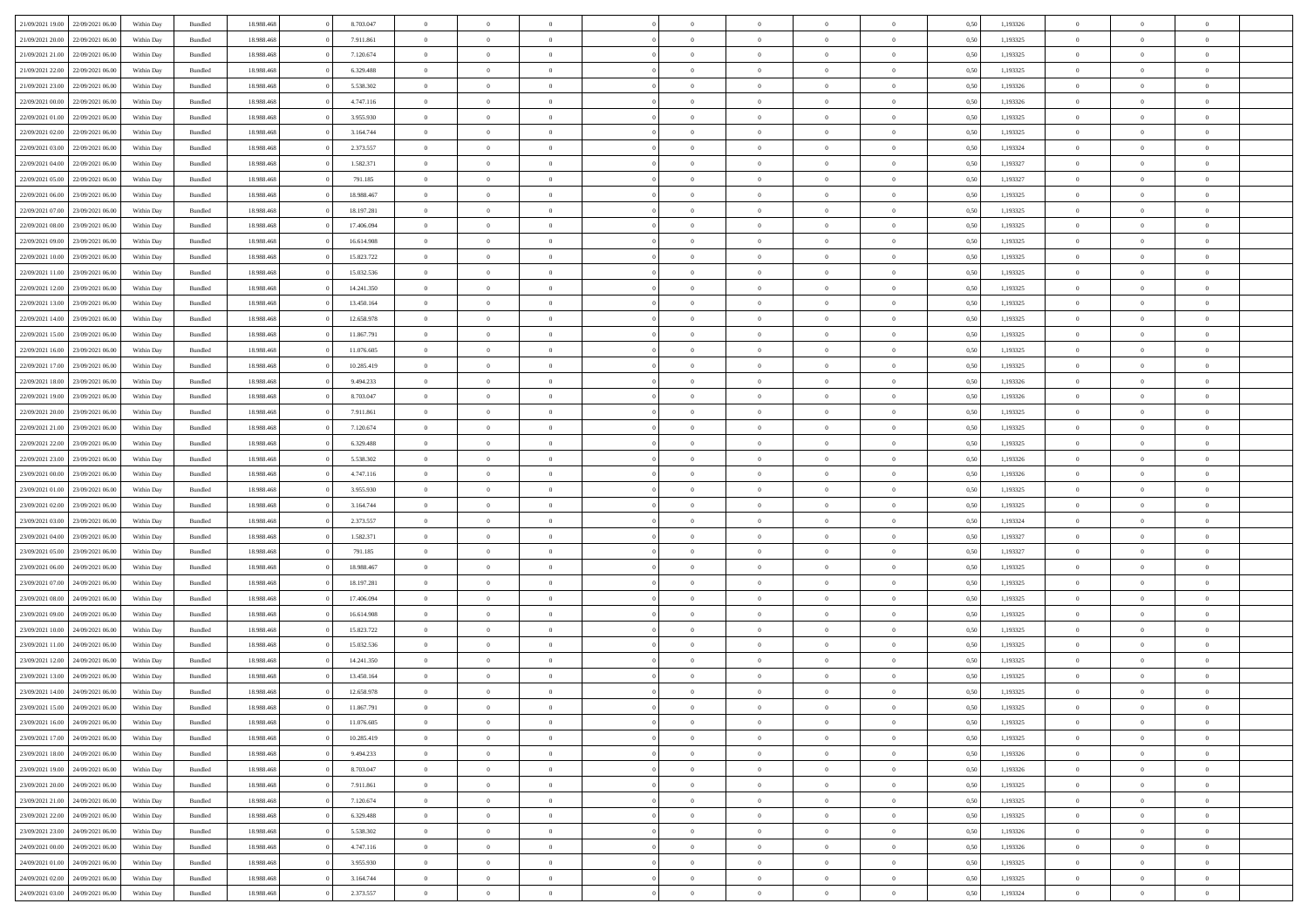| 24/09/2021 04:00 | 24/09/2021 06:00                  | Within Dav | Bundled            | 18.988.468 |           | 1.582.371  | $\overline{0}$ | $\Omega$       |                | $\Omega$       | $\Omega$       | $\Omega$       | $\theta$       | 0.50 | 1,193327 | $\theta$       | $\theta$       | $\theta$       |  |
|------------------|-----------------------------------|------------|--------------------|------------|-----------|------------|----------------|----------------|----------------|----------------|----------------|----------------|----------------|------|----------|----------------|----------------|----------------|--|
| 24/09/2021 05:00 | 24/09/2021 06.00                  | Within Day | Bundled            | 18.988.468 |           | 791.185    | $\overline{0}$ | $\theta$       | $\overline{0}$ | $\overline{0}$ | $\bf{0}$       | $\overline{0}$ | $\overline{0}$ | 0,50 | 1,193327 | $\theta$       | $\theta$       | $\overline{0}$ |  |
| 24/09/2021 06:00 | 25/09/2021 06:00                  | Within Day | Bundled            | 18.988.468 |           | 18.988.467 | $\overline{0}$ | $\overline{0}$ | $\overline{0}$ | $\bf{0}$       | $\bf{0}$       | $\overline{0}$ | $\bf{0}$       | 0,50 | 1,193325 | $\bf{0}$       | $\overline{0}$ | $\overline{0}$ |  |
|                  |                                   |            |                    |            |           |            |                |                |                |                |                |                |                |      |          | $\theta$       |                |                |  |
| 24/09/2021 07:00 | 25/09/2021 06:00                  | Within Dav | Bundled            | 18.988.468 |           | 18.197.281 | $\overline{0}$ | $\theta$       | $\overline{0}$ | $\overline{0}$ | $\bf{0}$       | $\overline{0}$ | $\overline{0}$ | 0.50 | 1,193325 |                | $\theta$       | $\overline{0}$ |  |
| 24/09/2021 08:00 | 25/09/2021 06:00                  | Within Day | Bundled            | 18.988.468 |           | 17.406.094 | $\overline{0}$ | $\theta$       | $\overline{0}$ | $\overline{0}$ | $\bf{0}$       | $\overline{0}$ | $\bf{0}$       | 0,50 | 1,193325 | $\theta$       | $\theta$       | $\overline{0}$ |  |
| 24/09/2021 09:00 | 25/09/2021 06:00                  | Within Day | Bundled            | 18.988.468 |           | 16.614.908 | $\overline{0}$ | $\overline{0}$ | $\overline{0}$ | $\overline{0}$ | $\overline{0}$ | $\overline{0}$ | $\mathbf{0}$   | 0,50 | 1,193325 | $\overline{0}$ | $\overline{0}$ | $\bf{0}$       |  |
| 24/09/2021 10:00 | 25/09/2021 06:00                  | Within Dav | Bundled            | 18.988.468 |           | 15.823.722 | $\overline{0}$ | $\overline{0}$ | $\overline{0}$ | $\overline{0}$ | $\bf{0}$       | $\overline{0}$ | $\overline{0}$ | 0.50 | 1,193325 | $\theta$       | $\overline{0}$ | $\overline{0}$ |  |
|                  |                                   |            |                    |            |           |            |                |                |                |                |                |                |                |      |          |                |                |                |  |
| 24/09/2021 11:00 | 25/09/2021 06:00                  | Within Day | Bundled            | 18.988.468 |           | 15.032.536 | $\overline{0}$ | $\theta$       | $\overline{0}$ | $\overline{0}$ | $\bf{0}$       | $\overline{0}$ | $\bf{0}$       | 0,50 | 1,193325 | $\theta$       | $\theta$       | $\overline{0}$ |  |
| 24/09/2021 12:00 | 25/09/2021 06:00                  | Within Day | Bundled            | 18.988.468 |           | 14.241.350 | $\overline{0}$ | $\overline{0}$ | $\overline{0}$ | $\bf{0}$       | $\bf{0}$       | $\overline{0}$ | $\bf{0}$       | 0,50 | 1,193325 | $\,0\,$        | $\overline{0}$ | $\overline{0}$ |  |
| 24/09/2021 13:00 | 25/09/2021 06:00                  | Within Dav | Bundled            | 18.988.468 |           | 13.450.164 | $\overline{0}$ | $\overline{0}$ | $\overline{0}$ | $\overline{0}$ | $\overline{0}$ | $\overline{0}$ | $\overline{0}$ | 0.50 | 1,193325 | $\theta$       | $\overline{0}$ | $\overline{0}$ |  |
| 24/09/2021 14:00 | 25/09/2021 06:00                  |            | Bundled            | 18.988.468 |           | 12.658.978 | $\overline{0}$ | $\theta$       | $\overline{0}$ | $\overline{0}$ | $\bf{0}$       | $\overline{0}$ |                |      | 1,193325 | $\theta$       | $\theta$       | $\overline{0}$ |  |
|                  |                                   | Within Day |                    |            |           |            |                |                |                |                |                |                | $\bf{0}$       | 0,50 |          |                |                |                |  |
| 24/09/2021 15:00 | 25/09/2021 06:00                  | Within Day | Bundled            | 18.988.468 |           | 11.867.791 | $\overline{0}$ | $\overline{0}$ | $\overline{0}$ | $\bf{0}$       | $\bf{0}$       | $\bf{0}$       | $\bf{0}$       | 0,50 | 1,193325 | $\,0\,$        | $\overline{0}$ | $\overline{0}$ |  |
| 24/09/2021 16:00 | 25/09/2021 06:00                  | Within Dav | Bundled            | 18.988.468 |           | 11.076.605 | $\overline{0}$ | $\theta$       | $\overline{0}$ | $\overline{0}$ | $\bf{0}$       | $\overline{0}$ | $\overline{0}$ | 0.50 | 1,193325 | $\theta$       | $\theta$       | $\overline{0}$ |  |
| 24/09/2021 17:00 | 25/09/2021 06:00                  | Within Day | Bundled            | 18.988.468 |           | 10.285.419 | $\overline{0}$ | $\theta$       | $\overline{0}$ | $\overline{0}$ | $\bf{0}$       | $\overline{0}$ | $\overline{0}$ | 0,50 | 1,193325 | $\theta$       | $\theta$       | $\overline{0}$ |  |
|                  |                                   |            |                    |            |           |            |                |                |                |                |                |                |                |      |          |                |                |                |  |
| 24/09/2021 18:00 | 25/09/2021 06:00                  | Within Day | Bundled            | 18.988.468 |           | 9.494.233  | $\overline{0}$ | $\overline{0}$ | $\overline{0}$ | $\bf{0}$       | $\overline{0}$ | $\overline{0}$ | $\mathbf{0}$   | 0,50 | 1,193326 | $\overline{0}$ | $\overline{0}$ | $\bf{0}$       |  |
| 24/09/2021 19:00 | 25/09/2021 06:00                  | Within Dav | Bundled            | 18.988.468 |           | 8.703.047  | $\overline{0}$ | $\overline{0}$ | $\overline{0}$ | $\overline{0}$ | $\overline{0}$ | $\overline{0}$ | $\overline{0}$ | 0.50 | 1,193326 | $\theta$       | $\overline{0}$ | $\overline{0}$ |  |
| 24/09/2021 20:00 | 25/09/2021 06:00                  | Within Day | Bundled            | 18.988.468 |           | 7.911.861  | $\overline{0}$ | $\theta$       | $\overline{0}$ | $\overline{0}$ | $\bf{0}$       | $\overline{0}$ | $\bf{0}$       | 0,50 | 1,193325 | $\theta$       | $\theta$       | $\overline{0}$ |  |
| 24/09/2021 21:00 | 25/09/2021 06:00                  | Within Day | Bundled            | 18.988.468 |           | 7.120.674  | $\overline{0}$ | $\overline{0}$ | $\overline{0}$ | $\bf{0}$       | $\bf{0}$       | $\bf{0}$       | $\bf{0}$       | 0,50 | 1,193325 | $\,0\,$        | $\overline{0}$ | $\overline{0}$ |  |
|                  |                                   |            |                    |            |           |            |                |                |                |                |                |                |                |      |          |                |                |                |  |
| 24/09/2021 22:00 | 25/09/2021 06:00                  | Within Dav | Bundled            | 18.988.468 |           | 6.329.488  | $\overline{0}$ | $\overline{0}$ | $\overline{0}$ | $\overline{0}$ | $\overline{0}$ | $\overline{0}$ | $\overline{0}$ | 0.50 | 1,193325 | $\theta$       | $\overline{0}$ | $\overline{0}$ |  |
| 24/09/2021 23:00 | 25/09/2021 06:00                  | Within Day | Bundled            | 18.988.468 |           | 5.538.302  | $\overline{0}$ | $\theta$       | $\overline{0}$ | $\overline{0}$ | $\bf{0}$       | $\overline{0}$ | $\bf{0}$       | 0,50 | 1,193326 | $\theta$       | $\theta$       | $\overline{0}$ |  |
| 25/09/2021 00:00 | 25/09/2021 06:00                  | Within Day | Bundled            | 18.988.468 |           | 4.747.116  | $\overline{0}$ | $\overline{0}$ | $\overline{0}$ | $\bf{0}$       | $\bf{0}$       | $\bf{0}$       | $\bf{0}$       | 0,50 | 1,193326 | $\,0\,$        | $\overline{0}$ | $\overline{0}$ |  |
| 25/09/2021 01:00 | 25/09/2021 06:00                  | Within Day | Bundled            | 18.988.468 |           | 3.955.930  | $\overline{0}$ | $\overline{0}$ | $\overline{0}$ | $\overline{0}$ | $\bf{0}$       | $\overline{0}$ | $\overline{0}$ | 0.50 | 1,193325 | $\theta$       | $\theta$       | $\overline{0}$ |  |
|                  |                                   |            |                    |            |           |            |                |                |                |                |                |                |                |      |          |                |                |                |  |
| 25/09/2021 02:00 | 25/09/2021 06:00                  | Within Day | Bundled            | 18.988.468 |           | 3.164.744  | $\overline{0}$ | $\theta$       | $\overline{0}$ | $\overline{0}$ | $\bf{0}$       | $\overline{0}$ | $\bf{0}$       | 0,50 | 1,193325 | $\theta$       | $\overline{0}$ | $\overline{0}$ |  |
| 25/09/2021 03:00 | 25/09/2021 06:00                  | Within Day | Bundled            | 18.988.468 |           | 2.373.557  | $\overline{0}$ | $\bf{0}$       | $\overline{0}$ | $\bf{0}$       | $\bf{0}$       | $\bf{0}$       | $\mathbf{0}$   | 0,50 | 1,193324 | $\bf{0}$       | $\overline{0}$ | $\bf{0}$       |  |
| 25/09/2021 04:00 | 25/09/2021 06:00                  | Within Dav | Bundled            | 18.988.468 |           | 1.582.371  | $\overline{0}$ | $\overline{0}$ | $\overline{0}$ | $\overline{0}$ | $\overline{0}$ | $\overline{0}$ | $\overline{0}$ | 0.50 | 1,193327 | $\theta$       | $\overline{0}$ | $\overline{0}$ |  |
| 25/09/2021 05:00 | 25/09/2021 06:00                  | Within Day | Bundled            | 18.988.468 |           | 791.185    | $\overline{0}$ | $\theta$       | $\overline{0}$ | $\overline{0}$ | $\bf{0}$       | $\overline{0}$ | $\bf{0}$       | 0,50 | 1,193327 | $\theta$       | $\theta$       | $\overline{0}$ |  |
|                  |                                   |            |                    |            |           |            |                |                |                |                |                |                |                |      |          |                |                |                |  |
| 25/09/2021 06:00 | 26/09/2021 06:00                  | Within Day | Bundled            | 18.988.468 | 5.835.017 | 13.153.451 | $\overline{0}$ | 1.719.645      | $\overline{0}$ | 1,418950       | $\bf{0}$       | $\bf{0}$       | $\bf{0}$       | 0,50 | 1,193325 | $\,0\,$        | $\overline{0}$ | $\overline{0}$ |  |
| 25/09/2021 07:00 | 26/09/2021 06:00                  | Within Day | Bundled            | 18.988.468 | 7.554.662 | 10.957.397 | $\overline{0}$ | $\overline{0}$ | $\overline{0}$ | $\overline{0}$ | $\overline{0}$ | $\overline{0}$ | $\overline{0}$ | 0.50 | 1,193325 | $\theta$       | $\overline{0}$ | $\overline{0}$ |  |
| 25/09/2021 08:00 | 26/09/2021 06:00                  | Within Day | Bundled            | 18.988.468 | 7.554.662 | 10.480.988 | $\overline{0}$ | $\theta$       | $\overline{0}$ | $\overline{0}$ | $\bf{0}$       | $\overline{0}$ | $\bf{0}$       | 0,50 | 1,193325 | $\theta$       | $\theta$       | $\overline{0}$ |  |
| 25/09/2021 09:00 | 26/09/2021 06:00                  | Within Day | Bundled            | 18.988.468 | 7.554.662 | 10.004.580 | $\overline{0}$ | $\overline{0}$ | $\overline{0}$ | $\bf{0}$       | $\bf{0}$       | $\bf{0}$       | $\bf{0}$       | 0,50 | 1,193325 | $\,0\,$        | $\overline{0}$ | $\overline{0}$ |  |
|                  |                                   |            |                    |            |           |            |                |                |                |                |                |                |                |      |          |                |                |                |  |
| 25/09/2021 10:00 | 26/09/2021 06:00                  | Within Day | Bundled            | 18.988.468 | 7.554.662 | 9.528.171  | $\overline{0}$ | $\Omega$       | $\Omega$       | $\Omega$       | $\Omega$       | $\Omega$       | $\overline{0}$ | 0.50 | 1,193325 | $\,0\,$        | $\theta$       | $\theta$       |  |
| 25/09/2021 11:00 | 26/09/2021 06:00                  | Within Day | Bundled            | 18.988.468 | 7.554.662 | 9.051.763  | $\overline{0}$ | $\theta$       | $\overline{0}$ | $\overline{0}$ | $\bf{0}$       | $\overline{0}$ | $\bf{0}$       | 0,50 | 1,193325 | $\theta$       | $\theta$       | $\overline{0}$ |  |
| 25/09/2021 12:00 | 26/09/2021 06:00                  | Within Day | Bundled            | 18.988.468 | 7.554.662 | 8.575.353  | $\overline{0}$ | $\bf{0}$       | $\overline{0}$ | $\bf{0}$       | $\bf{0}$       | $\overline{0}$ | $\mathbf{0}$   | 0,50 | 1,193325 | $\overline{0}$ | $\overline{0}$ | $\bf{0}$       |  |
| 25/09/2021 13:00 | 26/09/2021 06:00                  |            | Bundled            | 18.988.468 | 7.554.662 | 8.098.945  | $\overline{0}$ | $\Omega$       | $\Omega$       | $\Omega$       | $\bf{0}$       | $\Omega$       | $\overline{0}$ | 0.50 | 1,193325 | $\theta$       | $\theta$       | $\theta$       |  |
|                  |                                   | Within Day |                    |            |           |            |                |                |                |                |                |                |                |      |          |                |                |                |  |
| 25/09/2021 14:00 | 26/09/2021 06:00                  | Within Day | Bundled            | 18.988.468 | 7.554.662 | 7.622.536  | $\overline{0}$ | $\theta$       | $\overline{0}$ | $\overline{0}$ | $\bf{0}$       | $\overline{0}$ | $\bf{0}$       | 0,50 | 1,193325 | $\theta$       | $\theta$       | $\overline{0}$ |  |
| 25/09/2021 15:00 | 26/09/2021 06:00                  | Within Day | Bundled            | 18.988.468 | 7.554.662 | 7.146.127  | $\overline{0}$ | $\overline{0}$ | $\overline{0}$ | $\bf{0}$       | $\bf{0}$       | $\bf{0}$       | $\bf{0}$       | 0,50 | 1,193325 | $\,0\,$        | $\overline{0}$ | $\overline{0}$ |  |
| 25/09/2021 16:00 | 26/09/2021 06:00                  | Within Day | Bundled            | 18.988.468 | 7.554.662 | 6.669.719  | $\overline{0}$ | $\Omega$       | $\Omega$       | $\Omega$       | $\Omega$       | $\theta$       | $\overline{0}$ | 0.50 | 1,193325 | $\theta$       | $\theta$       | $\theta$       |  |
| 25/09/2021 17:00 | 26/09/2021 06:00                  |            |                    | 18.988.468 | 7.554.662 | 6.193.310  | $\overline{0}$ | $\theta$       | $\overline{0}$ | $\overline{0}$ | $\bf{0}$       | $\overline{0}$ |                |      | 1,193325 | $\theta$       | $\theta$       | $\overline{0}$ |  |
|                  |                                   | Within Day | Bundled            |            |           |            |                |                |                |                |                |                | $\bf{0}$       | 0,50 |          |                |                |                |  |
| 25/09/2021 18:00 | 26/09/2021 06:00                  | Within Day | Bundled            | 18.988.468 | 7.554.662 | 5.716.902  | $\overline{0}$ | $\overline{0}$ | $\overline{0}$ | $\bf{0}$       | $\bf{0}$       | $\bf{0}$       | $\bf{0}$       | 0,50 | 1,193326 | $\,0\,$        | $\overline{0}$ | $\overline{0}$ |  |
| 25/09/2021 19:00 | 26/09/2021 06:00                  | Within Day | Bundled            | 18.988.468 | 7.554.662 | 5.240.493  | $\overline{0}$ | $\Omega$       | $\Omega$       | $\Omega$       | $\Omega$       | $\overline{0}$ | $\overline{0}$ | 0.50 | 1,193326 | $\,0\,$        | $\theta$       | $\theta$       |  |
| 25/09/2021 20:00 | 26/09/2021 06:00                  | Within Day | Bundled            | 18.988.468 | 7.554.662 | 4.764.085  | $\overline{0}$ | $\theta$       | $\overline{0}$ | $\overline{0}$ | $\bf{0}$       | $\overline{0}$ | $\bf{0}$       | 0,50 | 1,193325 | $\theta$       | $\theta$       | $\overline{0}$ |  |
|                  |                                   |            |                    |            |           |            |                | $\overline{0}$ |                |                | $\bf{0}$       |                |                |      |          |                | $\overline{0}$ | $\bf{0}$       |  |
| 25/09/2021 21.00 | 26/09/2021 06:00                  | Within Day | Bundled            | 18.988.468 | 7.554.662 | 4.287.676  | $\overline{0}$ |                | $\overline{0}$ | $\bf{0}$       |                | $\bf{0}$       | $\mathbf{0}$   | 0,50 | 1,193325 | $\overline{0}$ |                |                |  |
| 25/09/2021 22.00 | 26/09/2021 06:00                  | Within Day | Bundled            | 18.988.468 | 7.554.662 | 3.811.268  | $\overline{0}$ | $\Omega$       | $\Omega$       | $\Omega$       | $\Omega$       | $\Omega$       | $\overline{0}$ | 0.50 | 1,193325 | $\theta$       | $\theta$       | $\theta$       |  |
| 25/09/2021 23:00 | 26/09/2021 06:00                  | Within Day | Bundled            | 18.988.468 | 7.554.662 | 3.334.859  | $\overline{0}$ | $\,$ 0 $\,$    | $\overline{0}$ | $\bf{0}$       | $\,$ 0         | $\bf{0}$       | $\bf{0}$       | 0,50 | 1,193326 | $\,0\,$        | $\overline{0}$ | $\overline{0}$ |  |
| 26/09/2021 00:00 | 26/09/2021 06:00                  | Within Day | $\mathbf B$ undled | 18.988.468 | 7.554.662 | 2.858.451  | $\bf{0}$       | $\bf{0}$       |                |                |                |                |                | 0,50 | 1,193326 | $\bf{0}$       | $\bf{0}$       |                |  |
|                  | 26/09/2021 06:00                  |            |                    | 18,988,468 |           | 2.382.042  | $\overline{0}$ | $\Omega$       | $\Omega$       | $\Omega$       | $\theta$       | $\overline{0}$ |                | 0.50 |          | $\theta$       | $\theta$       | $\theta$       |  |
| 26/09/2021 01:00 |                                   | Within Day | Bundled            |            | 7.554.662 |            |                |                |                |                |                |                | $\overline{0}$ |      | 1,193325 |                |                |                |  |
| 26/09/2021 02:00 | 26/09/2021 06:00                  | Within Day | Bundled            | 18.988.468 | 7.554.662 | 1.905.634  | $\overline{0}$ | $\,$ 0         | $\overline{0}$ | $\overline{0}$ | $\,$ 0 $\,$    | $\overline{0}$ | $\mathbf{0}$   | 0,50 | 1,193325 | $\,$ 0 $\,$    | $\,$ 0 $\,$    | $\bf{0}$       |  |
| 26/09/2021 03:00 | 26/09/2021 06:00                  | Within Day | Bundled            | 18.988.468 | 7.554.662 | 1.429.225  | $\overline{0}$ | $\overline{0}$ | $\overline{0}$ | $\overline{0}$ | $\overline{0}$ | $\overline{0}$ | $\mathbf{0}$   | 0,50 | 1,193324 | $\overline{0}$ | $\bf{0}$       | $\bf{0}$       |  |
| 26/09/2021 04:00 | 26/09/2021 06:00                  | Within Day | Bundled            | 18.988.468 | 7.554.662 | 952.817    | $\overline{0}$ | $\overline{0}$ | $\overline{0}$ | $\Omega$       | $\overline{0}$ | $\overline{0}$ | $\overline{0}$ | 0,50 | 1,193327 | $\bf{0}$       | $\theta$       | $\overline{0}$ |  |
| 26/09/2021 05:00 | 26/09/2021 06:00                  | Within Day | Bundled            | 18.988.468 | 7.554.662 | 476.408    | $\overline{0}$ | $\overline{0}$ | $\overline{0}$ | $\overline{0}$ | $\overline{0}$ | $\overline{0}$ | $\mathbf{0}$   | 0,50 | 1,193327 | $\,$ 0 $\,$    | $\overline{0}$ | $\overline{0}$ |  |
|                  |                                   |            |                    |            |           |            |                |                |                |                |                |                |                |      |          |                |                |                |  |
| 26/09/2021 06:00 | 27/09/2021 06:00                  | Within Day | Bundled            | 18.988.468 |           | 18.988.467 | $\overline{0}$ | 4.730.987      | $\overline{0}$ | 1,418950       | $\overline{0}$ | $\overline{0}$ | $\mathbf{0}$   | 0,50 | 1,193325 | $\overline{0}$ | $\overline{0}$ | $\bf{0}$       |  |
| 26/09/2021 07:00 | 27/09/2021 06:00                  | Within Day | Bundled            | 18.988.468 | 4.730.987 | 13.663.418 | $\overline{0}$ | $\overline{0}$ | $\overline{0}$ | $\overline{0}$ | $\overline{0}$ | $\overline{0}$ | $\bf{0}$       | 0.50 | 1,193325 | $\overline{0}$ | $\theta$       | $\overline{0}$ |  |
| 26/09/2021 08:00 | 27/09/2021 06.00                  | Within Day | Bundled            | 18.988.468 | 4.730.987 | 13.069.356 | $\overline{0}$ | $\overline{0}$ | $\overline{0}$ | $\overline{0}$ | $\bf{0}$       | $\overline{0}$ | $\bf{0}$       | 0,50 | 1,193325 | $\,$ 0 $\,$    | $\overline{0}$ | $\overline{0}$ |  |
|                  |                                   |            |                    |            |           |            |                | $\bf{0}$       |                |                |                |                |                |      |          |                | $\overline{0}$ | $\bf{0}$       |  |
| 26/09/2021 09:00 | 27/09/2021 06:00                  | Within Day | Bundled            | 18.988.468 | 4.730.987 | 12.475.295 | $\overline{0}$ |                | $\overline{0}$ | $\overline{0}$ | $\overline{0}$ | $\overline{0}$ | $\mathbf{0}$   | 0,50 | 1,193325 | $\overline{0}$ |                |                |  |
| 26/09/2021 11:00 | 27/09/2021 06:00                  | Within Day | Bundled            | 18.988.468 | 4.730.987 | 11.287.171 | $\overline{0}$ | $\overline{0}$ | $\overline{0}$ | $\Omega$       | $\overline{0}$ | $\overline{0}$ | $\bf{0}$       | 0.50 | 1,193325 | $\overline{0}$ | $\theta$       | $\overline{0}$ |  |
| 26/09/2021 12:00 | 27/09/2021 06.00                  | Within Day | Bundled            | 18.988.468 | 4.730.987 | 10.693.110 | $\overline{0}$ | $\bf{0}$       | $\overline{0}$ | $\overline{0}$ | $\bf{0}$       | $\overline{0}$ | $\mathbf{0}$   | 0,50 | 1,193325 | $\,$ 0 $\,$    | $\,$ 0 $\,$    | $\bf{0}$       |  |
|                  | 26/09/2021 13:00 27/09/2021 06:00 | Within Day | Bundled            | 18.988.468 | 4.730.987 | 10.099.048 | $\overline{0}$ | $\overline{0}$ | $\overline{0}$ | $\overline{0}$ | $\bf{0}$       | $\overline{0}$ | $\mathbf{0}$   | 0,50 | 1,193325 | $\overline{0}$ | $\bf{0}$       | $\bf{0}$       |  |
|                  |                                   |            |                    |            |           |            |                |                |                |                |                |                |                |      |          |                |                |                |  |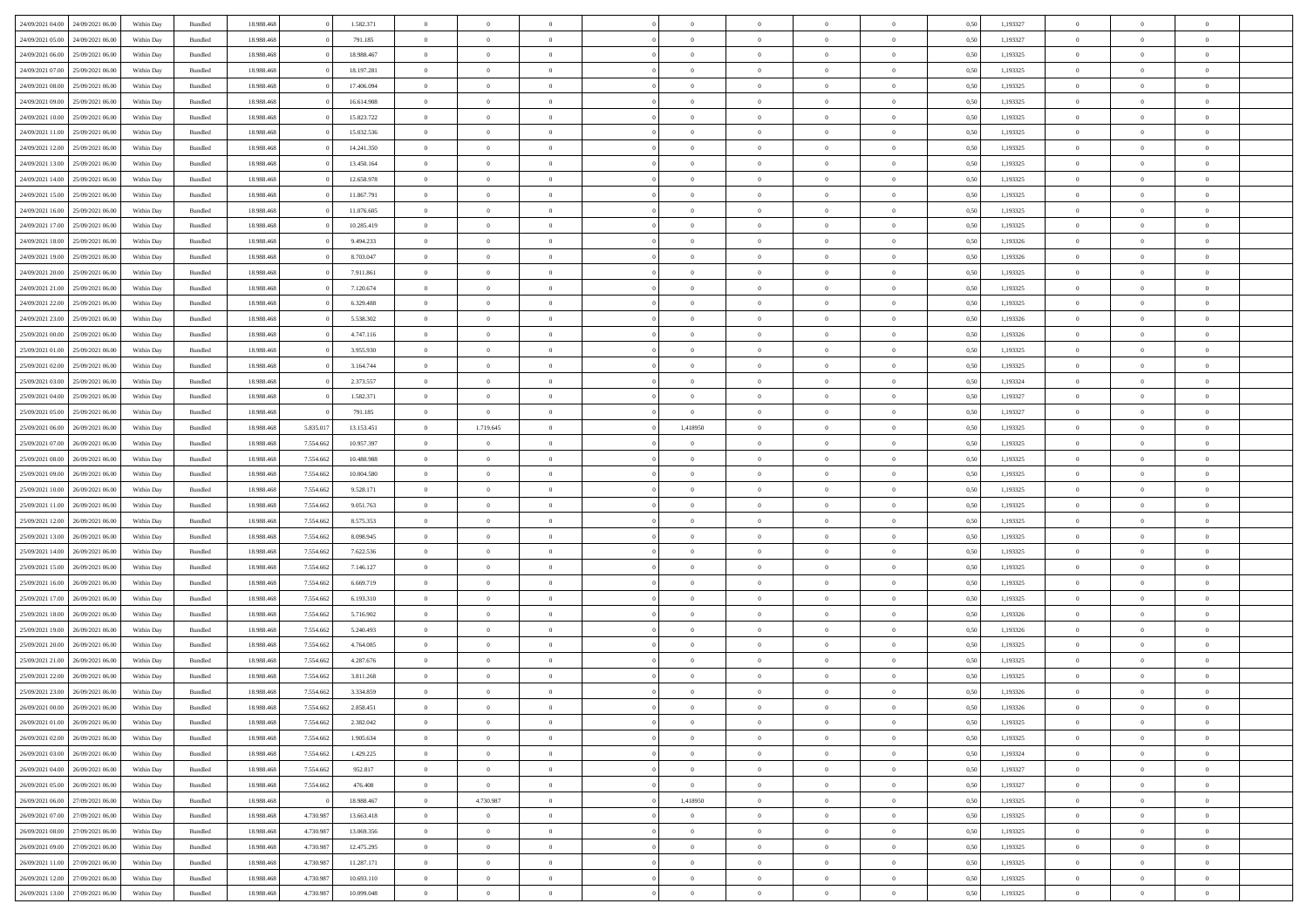| 26/09/2021 14:00 27/09/2021 06:00    |            |                    | 18.988.468 |           |            | $\overline{0}$ | $\overline{0}$ |                | $\overline{0}$ | $\theta$       |                | $\theta$       | 0,50 | 1,193325 | $\theta$       | $\theta$       | $\overline{0}$ |  |
|--------------------------------------|------------|--------------------|------------|-----------|------------|----------------|----------------|----------------|----------------|----------------|----------------|----------------|------|----------|----------------|----------------|----------------|--|
|                                      | Within Day | Bundled            |            | 4.730.987 | 9.504.986  |                |                |                |                |                |                |                |      |          |                |                |                |  |
| 26/09/2021 15:00<br>27/09/2021 06.00 | Within Day | Bundled            | 18.988.46  | 4.730.98  | 8.910.924  | $\bf{0}$       | $\bf{0}$       | $\bf{0}$       | $\overline{0}$ | $\bf{0}$       | $\overline{0}$ | $\bf{0}$       | 0,50 | 1,193325 | $\,$ 0 $\,$    | $\bf{0}$       | $\overline{0}$ |  |
| 26/09/2021 16:00<br>27/09/2021 06:00 | Within Day | Bundled            | 18,988,468 | 4.730.987 | 8.316.862  | $\overline{0}$ | $\bf{0}$       | $\overline{0}$ | $\bf{0}$       | $\bf{0}$       | $\overline{0}$ | $\bf{0}$       | 0.50 | 1,193325 | $\bf{0}$       | $\overline{0}$ | $\overline{0}$ |  |
| 26/09/2021 17:00<br>27/09/2021 06:00 | Within Day | Bundled            | 18.988.468 | 4.730.987 | 7.722.801  | $\overline{0}$ | $\,$ 0         | $\overline{0}$ | $\overline{0}$ | $\theta$       | $\overline{0}$ | $\bf{0}$       | 0,50 | 1,193325 | $\theta$       | $\theta$       | $\overline{0}$ |  |
|                                      |            |                    |            |           |            |                |                |                |                |                |                |                |      |          |                |                |                |  |
| 26/09/2021 18:00<br>27/09/2021 06.00 | Within Day | Bundled            | 18.988.46  | 4.730.987 | 7.128.739  | $\bf{0}$       | $\overline{0}$ | $\overline{0}$ | $\overline{0}$ | $\theta$       | $\overline{0}$ | $\bf{0}$       | 0,50 | 1,193326 | $\,$ 0 $\,$    | $\bf{0}$       | $\overline{0}$ |  |
| 26/09/2021 19:00<br>27/09/2021 06:00 | Within Day | Bundled            | 18,988,468 | 4.730.98  | 6.534.678  | $\overline{0}$ | $\overline{0}$ | $\overline{0}$ | $\bf{0}$       | $\overline{0}$ | $\Omega$       | $\bf{0}$       | 0.50 | 1,193326 | $\bf{0}$       | $\theta$       | $\overline{0}$ |  |
| 26/09/2021 20:00<br>27/09/2021 06:00 | Within Day | Bundled            | 18.988.468 | 4.730.987 | 5.940.616  | $\bf{0}$       | $\overline{0}$ | $\overline{0}$ | $\overline{0}$ | $\overline{0}$ | $\overline{0}$ | $\bf{0}$       | 0,50 | 1,193325 | $\,$ 0 $\,$    | $\theta$       | $\overline{0}$ |  |
| 26/09/2021 21:00<br>27/09/2021 06.00 | Within Day | Bundled            | 18.988.46  | 4.730.987 | 5.346.554  | $\bf{0}$       | $\overline{0}$ | $\overline{0}$ | $\overline{0}$ | $\bf{0}$       | $\overline{0}$ | $\bf{0}$       | 0,50 | 1,193325 | $\,$ 0 $\,$    | $\bf{0}$       | $\overline{0}$ |  |
| 27/09/2021 06:00                     |            |                    | 18,988,46  | 4.730.98  |            |                | $\overline{0}$ |                |                |                | $\overline{0}$ |                |      | 1.193325 |                | $\theta$       | $\overline{0}$ |  |
| 26/09/2021 22:00                     | Within Day | Bundled            |            |           | 4.752.493  | $\overline{0}$ |                | $\overline{0}$ | $\bf{0}$       | $\overline{0}$ |                | $\bf{0}$       | 0.50 |          | $\bf{0}$       |                |                |  |
| 26/09/2021 23:00<br>27/09/2021 06:00 | Within Day | Bundled            | 18.988.468 | 4.730.987 | 4.158.431  | $\bf{0}$       | $\bf{0}$       | $\overline{0}$ | $\overline{0}$ | $\overline{0}$ | $\overline{0}$ | $\bf{0}$       | 0,50 | 1,193326 | $\,$ 0 $\,$    | $\bf{0}$       | $\overline{0}$ |  |
| 27/09/2021 00:00<br>27/09/2021 06.00 | Within Day | Bundled            | 18.988.46  | 4.730.987 | 3.564.370  | $\bf{0}$       | $\overline{0}$ | $\bf{0}$       | $\bf{0}$       | $\bf{0}$       | $\overline{0}$ | $\bf{0}$       | 0,50 | 1,193326 | $\,$ 0 $\,$    | $\bf{0}$       | $\overline{0}$ |  |
| 27/09/2021 01:00<br>27/09/2021 06:00 | Within Day | Bundled            | 18,988,468 | 4.730.987 | 2.970.308  | $\overline{0}$ | $\bf{0}$       | $\overline{0}$ | $\bf{0}$       | $\bf{0}$       | $\overline{0}$ | $\bf{0}$       | 0.50 | 1,193325 | $\bf{0}$       | $\overline{0}$ | $\overline{0}$ |  |
| 27/09/2021 02:00<br>27/09/2021 06:00 | Within Day | Bundled            | 18.988.46  | 4.730.987 | 2.376.246  | $\bf{0}$       | $\overline{0}$ | $\overline{0}$ | $\overline{0}$ | $\theta$       | $\overline{0}$ | $\bf{0}$       | 0,50 | 1,193325 | $\,$ 0 $\,$    | $\theta$       | $\overline{0}$ |  |
|                                      |            |                    |            |           |            |                |                |                |                |                |                |                |      |          |                |                |                |  |
| 27/09/2021 03:00<br>27/09/2021 06.00 | Within Day | Bundled            | 18.988.46  | 4.730.98  | 1.782.185  | $\bf{0}$       | $\overline{0}$ | $\bf{0}$       | $\overline{0}$ | $\bf{0}$       | $\overline{0}$ | $\bf{0}$       | 0,50 | 1,193324 | $\bf{0}$       | $\bf{0}$       | $\overline{0}$ |  |
| 27/09/2021 04:00<br>27/09/2021 06:00 | Within Day | Bundled            | 18,988,468 | 4.730.98  | 1.188.123  | $\overline{0}$ | $\overline{0}$ | $\overline{0}$ | $\bf{0}$       | $\theta$       | $\Omega$       | $\bf{0}$       | 0.50 | 1,193327 | $\theta$       | $\overline{0}$ | $\overline{0}$ |  |
| 27/09/2021 05:00<br>27/09/2021 06:00 | Within Day | Bundled            | 18.988.468 | 4.730.987 | 594.062    | $\bf{0}$       | $\overline{0}$ | $\overline{0}$ | $\overline{0}$ | $\overline{0}$ | $\overline{0}$ | $\bf{0}$       | 0,50 | 1,193327 | $\theta$       | $\theta$       | $\overline{0}$ |  |
| 27/09/2021 06:00<br>28/09/2021 06:00 | Within Day | Bundled            | 18.988.46  |           | 18.988.467 | $\bf{0}$       | $\overline{0}$ | $\overline{0}$ | $\overline{0}$ | $\theta$       | $\overline{0}$ | $\bf{0}$       | 0,50 | 1,193325 | $\,$ 0 $\,$    | $\bf{0}$       | $\overline{0}$ |  |
| 28/09/2021 06:00                     |            | Bundled            | 18,988,468 |           | 18.197.281 |                | $\overline{0}$ | $\overline{0}$ |                | $\overline{0}$ | $\overline{0}$ |                | 0.50 | 1.193325 | $\bf{0}$       | $\overline{0}$ | $\overline{0}$ |  |
| 27/09/2021 07:00                     | Within Day |                    |            |           |            | $\overline{0}$ |                |                | $\bf{0}$       |                |                | $\bf{0}$       |      |          |                |                |                |  |
| 27/09/2021 08:00<br>28/09/2021 06:00 | Within Day | Bundled            | 18.988.468 |           | 17.406.094 | $\bf{0}$       | $\bf{0}$       | $\overline{0}$ | $\overline{0}$ | $\overline{0}$ | $\overline{0}$ | $\bf{0}$       | 0,50 | 1,193325 | $\,$ 0 $\,$    | $\bf{0}$       | $\overline{0}$ |  |
| 27/09/2021 09:00<br>28/09/2021 06:00 | Within Day | Bundled            | 18.988.46  |           | 16.614.908 | $\bf{0}$       | $\overline{0}$ | $\bf{0}$       | $\bf{0}$       | $\overline{0}$ | $\overline{0}$ | $\bf{0}$       | 0,50 | 1,193325 | $\,$ 0 $\,$    | $\bf{0}$       | $\overline{0}$ |  |
| 27/09/2021 10:00<br>28/09/2021 06:00 | Within Day | Bundled            | 18,988,468 |           | 15.823.722 | $\overline{0}$ | $\bf{0}$       | $\overline{0}$ | $\bf{0}$       | $\overline{0}$ | $\overline{0}$ | $\bf{0}$       | 0.50 | 1,193325 | $\bf{0}$       | $\overline{0}$ | $\overline{0}$ |  |
| 27/09/2021 11:00<br>28/09/2021 06:00 | Within Day | Bundled            | 18.988.468 |           | 15.032.536 | $\overline{0}$ | $\overline{0}$ | $\overline{0}$ | $\overline{0}$ | $\theta$       | $\overline{0}$ | $\bf{0}$       | 0,50 | 1,193325 | $\theta$       | $\theta$       | $\overline{0}$ |  |
|                                      |            |                    |            |           |            |                |                |                |                |                |                |                |      |          |                |                |                |  |
| 27/09/2021 12:00<br>28/09/2021 06:00 | Within Day | Bundled            | 18.988.46  |           | 14.241.350 | $\bf{0}$       | $\overline{0}$ | $\bf{0}$       | $\bf{0}$       | $\bf{0}$       | $\overline{0}$ | $\bf{0}$       | 0,50 | 1,193325 | $\,$ 0 $\,$    | $\bf{0}$       | $\overline{0}$ |  |
| 27/09/2021 13:00<br>28/09/2021 06:00 | Within Day | Bundled            | 18,988,468 |           | 13.450.164 | $\overline{0}$ | $\overline{0}$ | $\overline{0}$ | $\bf{0}$       | $\overline{0}$ | $\Omega$       | $\bf{0}$       | 0.50 | 1,193325 | $\bf{0}$       | $\theta$       | $\overline{0}$ |  |
| 27/09/2021 14:00<br>28/09/2021 06:00 | Within Day | Bundled            | 18.988.468 |           | 12.658.978 | $\bf{0}$       | $\overline{0}$ | $\overline{0}$ | $\overline{0}$ | $\overline{0}$ | $\overline{0}$ | $\bf{0}$       | 0,50 | 1,193325 | $\,$ 0 $\,$    | $\theta$       | $\overline{0}$ |  |
| 27/09/2021 15:00<br>28/09/2021 06:00 | Within Day | Bundled            | 18.988.46  |           | 11.867.791 | $\bf{0}$       | $\theta$       | $\bf{0}$       | $\overline{0}$ | $\bf{0}$       | $\overline{0}$ | $\bf{0}$       | 0,50 | 1,193325 | $\,$ 0 $\,$    | $\theta$       | $\overline{0}$ |  |
| 27/09/2021 16:00<br>28/09/2021 06:00 | Within Day | Bundled            | 18.988.468 |           | 11.076.605 | $\overline{0}$ | $\bf{0}$       | $\overline{0}$ | $\bf{0}$       | $\overline{0}$ | $\overline{0}$ | $\bf{0}$       | 0.50 | 1.193325 | $\bf{0}$       | $\theta$       | $\overline{0}$ |  |
|                                      |            |                    |            |           |            |                |                |                |                |                |                |                |      |          |                |                |                |  |
| 27/09/2021 17:00<br>28/09/2021 06:00 | Within Day | Bundled            | 18.988.468 |           | 10.285.419 | $\bf{0}$       | $\bf{0}$       | $\overline{0}$ | $\overline{0}$ | $\overline{0}$ | $\overline{0}$ | $\bf{0}$       | 0,50 | 1,193325 | $\,$ 0 $\,$    | $\theta$       | $\overline{0}$ |  |
| 27/09/2021 18:00<br>28/09/2021 06:00 | Within Day | Bundled            | 18.988.46  |           | 9.494.233  | $\bf{0}$       | $\bf{0}$       | $\bf{0}$       | $\bf{0}$       | $\overline{0}$ | $\overline{0}$ | $\bf{0}$       | 0,50 | 1,193326 | $\,$ 0 $\,$    | $\bf{0}$       | $\overline{0}$ |  |
| 27/09/2021 19:00<br>28/09/2021 06:00 | Within Day | Bundled            | 18,988,468 |           | 8.703.047  | $\overline{0}$ | $\bf{0}$       | $\overline{0}$ | $\bf{0}$       | $\bf{0}$       | $\overline{0}$ | $\bf{0}$       | 0.50 | 1,193326 | $\bf{0}$       | $\overline{0}$ | $\overline{0}$ |  |
| 27/09/2021 20:00<br>28/09/2021 06:00 | Within Day | Bundled            | 18.988.468 |           | 7.911.861  | $\overline{0}$ | $\overline{0}$ | $\overline{0}$ | $\overline{0}$ | $\overline{0}$ | $\overline{0}$ | $\bf{0}$       | 0.50 | 1,193325 | $\theta$       | $\theta$       | $\overline{0}$ |  |
| 27/09/2021 21:00<br>28/09/2021 06:00 | Within Day | Bundled            | 18.988.46  |           | 7.120.674  | $\bf{0}$       | $\overline{0}$ | $\bf{0}$       | $\bf{0}$       | $\overline{0}$ | $\overline{0}$ | $\bf{0}$       | 0,50 | 1,193325 | $\,$ 0 $\,$    | $\bf{0}$       | $\overline{0}$ |  |
|                                      |            |                    |            |           |            |                |                |                |                |                |                |                |      |          |                |                |                |  |
| 27/09/2021 22.00<br>28/09/2021 06:00 | Within Day | Bundled            | 18.988.468 |           | 6.329.488  | $\overline{0}$ | $\overline{0}$ | $\overline{0}$ | $\bf{0}$       | $\bf{0}$       | $\Omega$       | $\bf{0}$       | 0.50 | 1,193325 | $\theta$       | $\overline{0}$ | $\overline{0}$ |  |
| 27/09/2021 23:00<br>28/09/2021 06:00 | Within Day | Bundled            | 18.988.468 |           | 5.538.302  | $\overline{0}$ | $\overline{0}$ | $\overline{0}$ | $\overline{0}$ | $\overline{0}$ | $\overline{0}$ | $\overline{0}$ | 0.50 | 1,193326 | $\theta$       | $\theta$       | $\overline{0}$ |  |
| 28/09/2021 00:00<br>28/09/2021 06:00 | Within Day | Bundled            | 18.988.46  |           | 4.747.116  | $\bf{0}$       | $\overline{0}$ | $\overline{0}$ | $\overline{0}$ | $\bf{0}$       | $\overline{0}$ | $\bf{0}$       | 0,50 | 1,193326 | $\,$ 0 $\,$    | $\bf{0}$       | $\overline{0}$ |  |
| 28/09/2021 01:00<br>28/09/2021 06:00 | Within Day | Bundled            | 18,988,468 |           | 3.955.930  | $\overline{0}$ | $\bf{0}$       | $\overline{0}$ | $\bf{0}$       | $\overline{0}$ | $\overline{0}$ | $\bf{0}$       | 0.50 | 1,193325 | $\bf{0}$       | $\overline{0}$ | $\overline{0}$ |  |
| 28/09/2021 02:00<br>28/09/2021 06:00 | Within Day | Bundled            | 18.988.468 |           | 3.164.744  | $\overline{0}$ | $\overline{0}$ | $\overline{0}$ | $\overline{0}$ | $\overline{0}$ | $\overline{0}$ | $\overline{0}$ | 0.50 | 1,193325 | $\theta$       | $\theta$       | $\overline{0}$ |  |
|                                      |            |                    |            |           |            |                |                |                |                |                |                |                |      |          |                |                |                |  |
| 28/09/2021 03:00<br>28/09/2021 06:00 | Within Day | Bundled            | 18.988.46  |           | 2.373.557  | $\bf{0}$       | $\bf{0}$       | $\bf{0}$       | $\bf{0}$       | $\overline{0}$ | $\overline{0}$ | $\bf{0}$       | 0,50 | 1,193324 | $\,$ 0 $\,$    | $\bf{0}$       | $\overline{0}$ |  |
| 28/09/2021 04:00<br>28/09/2021 06:00 | Within Day | Bundled            | 18,988,468 |           | 1.582.371  | $\overline{0}$ | $\bf{0}$       | $\overline{0}$ | $\bf{0}$       | $\bf{0}$       | $\overline{0}$ | $\bf{0}$       | 0.50 | 1,193327 | $\bf{0}$       | $\overline{0}$ | $\overline{0}$ |  |
| 28/09/2021 05:00<br>28/09/2021 06:00 | Within Day | Bundled            | 18.988.468 |           | 791.185    | $\overline{0}$ | $\overline{0}$ | $\overline{0}$ | $\overline{0}$ | $\overline{0}$ | $\overline{0}$ | $\overline{0}$ | 0.50 | 1,193327 | $\theta$       | $\theta$       | $\overline{0}$ |  |
| 28/09/2021 06:00<br>29/09/2021 06.00 | Within Day | Bundled            | 18.988.46  |           | 18.988.467 | $\bf{0}$       | $\overline{0}$ | $\bf{0}$       | $\bf{0}$       | $\,$ 0 $\,$    | $\overline{0}$ | $\bf{0}$       | 0,50 | 1,193325 | $\,$ 0 $\,$    | $\bf{0}$       | $\overline{0}$ |  |
| 28/09/2021 07:00<br>29/09/2021 06:00 | Within Day | Bundled            | 18,988,468 |           | 18.197.281 | $\overline{0}$ | $\overline{0}$ | $\Omega$       | $\overline{0}$ | $\overline{0}$ | $\theta$       | $\bf{0}$       | 0.50 | 1,193325 | $\bf{0}$       | $\overline{0}$ | $\overline{0}$ |  |
|                                      |            |                    |            |           |            |                |                |                |                |                |                |                |      |          |                |                |                |  |
| 28/09/2021 08:00<br>29/09/2021 06:00 | Within Day | Bundled            | 18.988.468 |           | 17.406.094 | $\overline{0}$ | $\overline{0}$ | $\Omega$       | $\overline{0}$ | $\theta$       | $\Omega$       | $\overline{0}$ | 0.50 | 1,193325 | $\theta$       | $\theta$       | $\overline{0}$ |  |
| 28/09/2021 09:00<br>29/09/2021 06.00 | Within Day | Bundled            | 18.988.46  |           | 16.614.908 | $\bf{0}$       | $\bf{0}$       | $\overline{0}$ | $\bf{0}$       | $\bf{0}$       | $\overline{0}$ | $\bf{0}$       | 0,50 | 1,193325 | $\,$ 0 $\,$    | $\bf{0}$       | $\overline{0}$ |  |
| 28/09/2021 10:00 29/09/2021 06:00    | Within Day | $\mathbf B$ undled | 18.988.468 |           | 15.823.722 | $\overline{0}$ | $\Omega$       |                | $\Omega$       |                |                |                | 0,50 | 1,193325 | $\theta$       | $\overline{0}$ |                |  |
| 28/09/2021 11:00 29/09/2021 06:00    | Within Day | Bundled            | 18.988.468 |           | 15.032.536 | $\overline{0}$ | $\overline{0}$ | $\overline{0}$ | $\overline{0}$ | $\overline{0}$ | $\overline{0}$ | $\bf{0}$       | 0,50 | 1,193325 | $\theta$       | $\overline{0}$ | $\overline{0}$ |  |
| 28/09/2021 12:00<br>29/09/2021 06.00 | Within Day | Bundled            | 18.988.468 |           | 14.241.350 | $\overline{0}$ | $\bf{0}$       | $\overline{0}$ | $\overline{0}$ | $\bf{0}$       | $\overline{0}$ | $\bf{0}$       | 0,50 | 1,193325 | $\bf{0}$       | $\overline{0}$ | $\bf{0}$       |  |
|                                      |            |                    |            |           |            |                |                |                |                |                |                |                |      |          |                |                |                |  |
| 28/09/2021 13:00 29/09/2021 06:00    | Within Day | Bundled            | 18.988.468 |           | 13.450.164 | $\overline{0}$ | $\bf{0}$       | $\overline{0}$ | $\overline{0}$ | $\overline{0}$ | $\overline{0}$ | $\,$ 0 $\,$    | 0.50 | 1,193325 | $\overline{0}$ | $\bf{0}$       | $\,$ 0 $\,$    |  |
| 28/09/2021 14:00 29/09/2021 06:00    | Within Day | Bundled            | 18.988.468 |           | 12.658.978 | $\overline{0}$ | $\overline{0}$ | $\overline{0}$ | $\overline{0}$ | $\overline{0}$ | $\overline{0}$ | $\bf{0}$       | 0,50 | 1,193325 | $\overline{0}$ | $\theta$       | $\overline{0}$ |  |
| 28/09/2021 15:00<br>29/09/2021 06.00 | Within Day | Bundled            | 18.988.468 |           | 11.867.791 | $\overline{0}$ | $\bf{0}$       | $\overline{0}$ | $\overline{0}$ | $\bf{0}$       | $\bf{0}$       | $\bf{0}$       | 0,50 | 1,193325 | $\bf{0}$       | $\bf{0}$       | $\overline{0}$ |  |
| 29/09/2021 06:00<br>28/09/2021 16:00 | Within Day | Bundled            | 18.988.468 |           | 11.076.605 | $\overline{0}$ | $\bf{0}$       | $\overline{0}$ | $\overline{0}$ | $\bf{0}$       | $\overline{0}$ | $\bf{0}$       | 0.50 | 1,193325 | $\,$ 0 $\,$    | $\theta$       | $\,$ 0         |  |
|                                      |            |                    |            |           |            |                |                |                |                |                |                |                |      |          |                |                |                |  |
| 28/09/2021 17:00<br>29/09/2021 06:00 | Within Day | Bundled            | 18.988.468 |           | 10.285.419 | $\overline{0}$ | $\overline{0}$ | $\overline{0}$ | $\overline{0}$ | $\overline{0}$ | $\overline{0}$ | $\bf{0}$       | 0,50 | 1,193325 | $\overline{0}$ | $\theta$       | $\overline{0}$ |  |
| 28/09/2021 18:00<br>29/09/2021 06.00 | Within Day | Bundled            | 18.988.468 |           | 9.494.233  | $\overline{0}$ | $\overline{0}$ | $\overline{0}$ | $\overline{0}$ | $\overline{0}$ | $\overline{0}$ | $\bf{0}$       | 0,50 | 1,193326 | $\bf{0}$       | $\,$ 0 $\,$    | $\,$ 0         |  |
| 29/09/2021 06:00<br>28/09/2021 19:00 | Within Day | Bundled            | 18,988,468 |           | 8.703.047  | $\overline{0}$ | $\overline{0}$ | $\overline{0}$ | $\overline{0}$ | $\overline{0}$ | $\overline{0}$ | $\bf{0}$       | 0.50 | 1.193326 | $\overline{0}$ | $\,$ 0 $\,$    | $\,$ 0         |  |
| 28/09/2021 20:00 29/09/2021 06:00    | Within Day | Bundled            | 18.988.468 |           | 7.911.861  | $\overline{0}$ | $\overline{0}$ | $\overline{0}$ | $\overline{0}$ | $\overline{0}$ | $\overline{0}$ | $\bf{0}$       | 0,50 | 1,193325 | $\overline{0}$ | $\theta$       | $\overline{0}$ |  |
| 28/09/2021 21:00<br>29/09/2021 06.00 | Within Day | Bundled            | 18.988.468 |           | 7.120.674  | $\overline{0}$ | $\bf{0}$       | $\overline{0}$ | $\overline{0}$ | $\overline{0}$ | $\bf{0}$       | $\bf{0}$       | 0,50 | 1,193325 | $\bf{0}$       | $\bf{0}$       | $\overline{0}$ |  |
|                                      |            |                    |            |           |            |                |                |                |                |                |                |                |      |          |                |                |                |  |
| 28/09/2021 22:00 29/09/2021 06:00    | Within Day | Bundled            | 18.988.468 |           | 6.329.488  | $\,$ 0 $\,$    | $\bf{0}$       | $\overline{0}$ | $\overline{0}$ | $\,$ 0 $\,$    | $\overline{0}$ | $\bf{0}$       | 0,50 | 1,193325 | $\overline{0}$ | $\,$ 0 $\,$    | $\,$ 0 $\,$    |  |